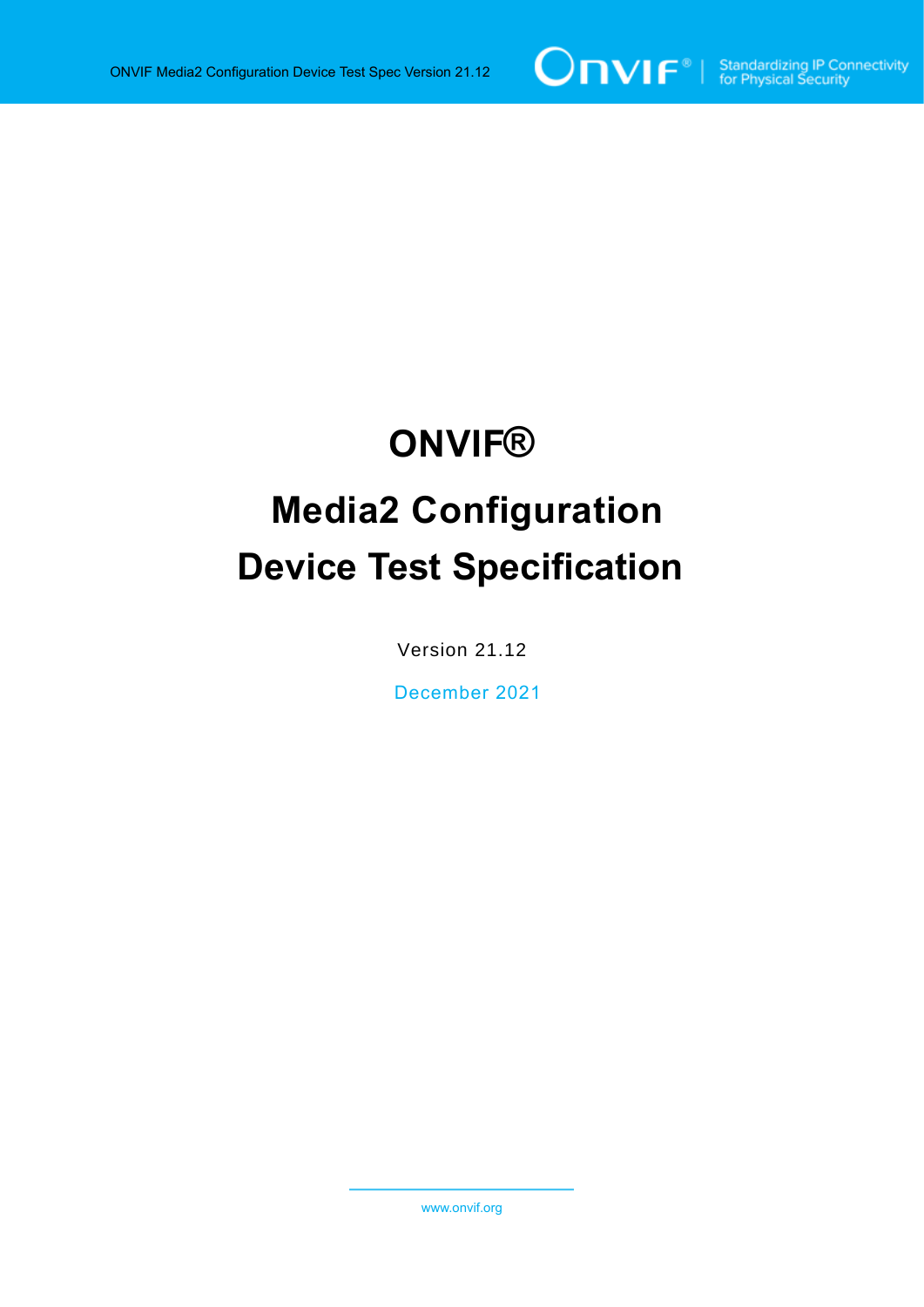#### © 2021 ONVIF, Inc. All rights reserved.

Recipients of this document may copy, distribute, publish, or display this document so long as this copyright notice, license and disclaimer are retained with all copies of the document. No license is granted to modify this document.

THIS DOCUMENT IS PROVIDED "AS IS," AND THE CORPORATION AND ITS MEMBERS AND THEIR AFFILIATES, MAKE NO REPRESENTATIONS OR WARRANTIES, EXPRESS OR IMPLIED, INCLUDING BUT NOT LIMITED TO, WARRANTIES OF MERCHANTABILITY, FITNESS FOR A PARTICULAR PURPOSE, NON-INFRINGEMENT, OR TITLE; THAT THE CONTENTS OF THIS DOCUMENT ARE SUITABLE FOR ANY PURPOSE; OR THAT THE IMPLEMENTATION OF SUCH CONTENTS WILL NOT INFRINGE ANY PATENTS, COPYRIGHTS, TRADEMARKS OR OTHER RIGHTS.

IN NO EVENT WILL THE CORPORATION OR ITS MEMBERS OR THEIR AFFILIATES BE LIABLE FOR ANY DIRECT, INDIRECT, SPECIAL, INCIDENTAL, PUNITIVE OR CONSEQUENTIAL DAMAGES, ARISING OUT OF OR RELATING TO ANY USE OR DISTRIBUTION OF THIS DOCUMENT, WHETHER OR NOT (1) THE CORPORATION, MEMBERS OR THEIR AFFILIATES HAVE BEEN ADVISED OF THE POSSIBILITY OF SUCH DAMAGES, OR (2) SUCH DAMAGES WERE REASONABLY FORESEEABLE, AND ARISING OUT OF OR RELATING TO ANY USE OR DISTRIBUTION OF THIS DOCUMENT. THE FOREGOING DISCLAIMER AND LIMITATION ON LIABILITY DO NOT APPLY TO, INVALIDATE, OR LIMIT REPRESENTATIONS AND WARRANTIES MADE BY THE MEMBERS AND THEIR RESPECTIVE AFFILIATES TO THE CORPORATION AND OTHER MEMBERS IN CERTAIN WRITTEN POLICIES OF THE CORPORATION.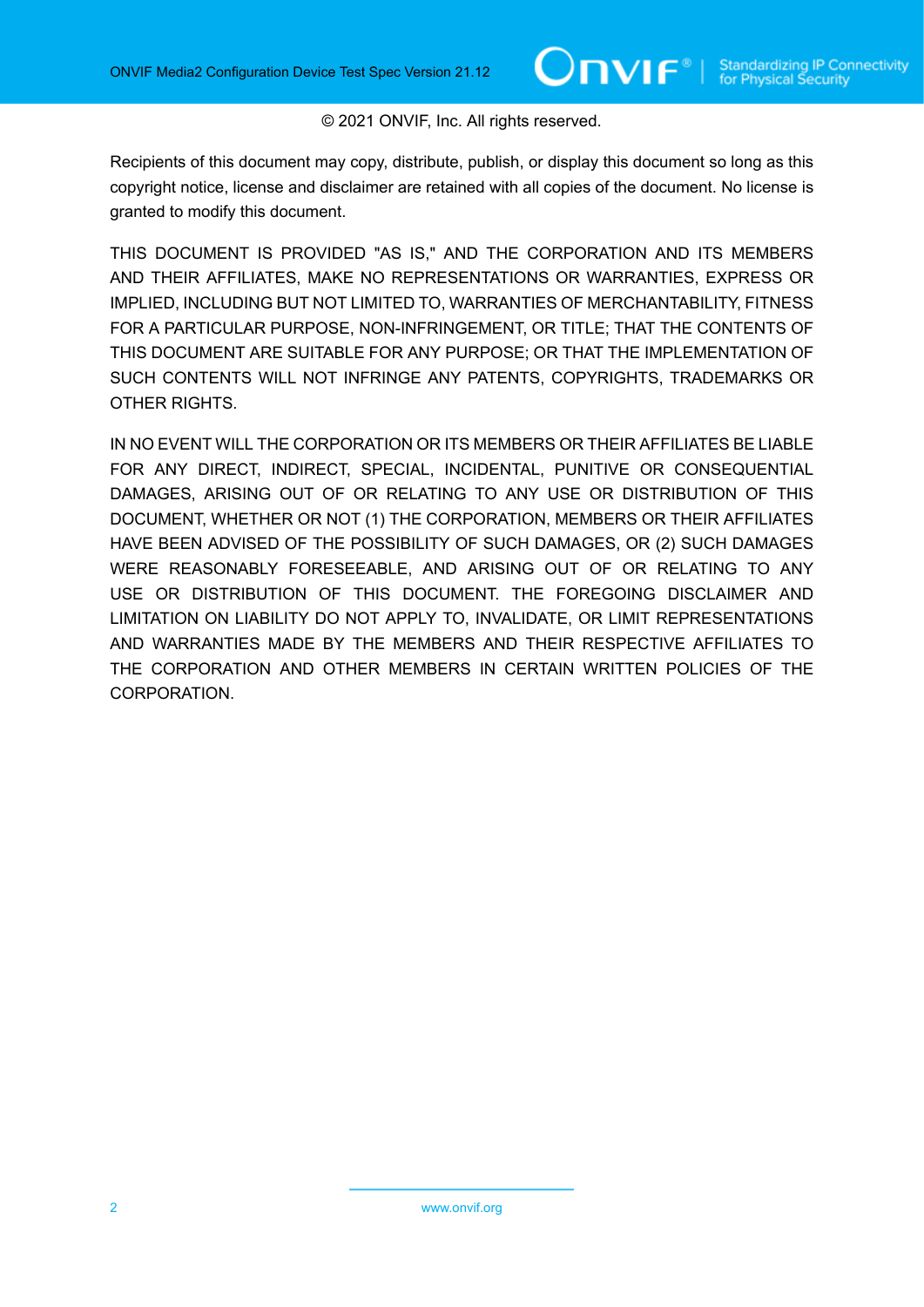

## REVISION HISTORY

| Vers. | <b>Date</b>  | <b>Description</b>                                                                                                   |  |  |
|-------|--------------|----------------------------------------------------------------------------------------------------------------------|--|--|
| 16.06 | Feb 12, 2016 | Original publication                                                                                                 |  |  |
| 16.06 | Feb 19, 2016 | Step 11 and diagram have been updated in test 4.1.3 updated<br>according to the feedback of Bhetanabottla Sriram     |  |  |
| 16.06 | Feb 25, 2016 | The issue in last step in tests MEDIA2-4-2-3 has been fixed                                                          |  |  |
| 16.06 | Mar 8, 2016  | The tests $4.1.1 - 4.1.3$ have been updated according to the<br>feedback from F2F Tokyo.                             |  |  |
|       |              | OSD configuration tests have been added                                                                              |  |  |
| 16.06 | Mar 15, 2016 | The tests MEDIA2-4-4-1 - MEDIA2-4-4-4 have been updated<br>according to Fredrik's feedback.                          |  |  |
| 16.06 | Apr 4, 2016  | The response for SetOSD and DeleteOSD requests have been<br>updated according to the notes from Sano Hiroyuki        |  |  |
| 16.07 | Jun 23, 2016 | Test numbering and document version have been fixed                                                                  |  |  |
| 16.07 | Jul 13, 2016 | F2F commnets implemented.                                                                                            |  |  |
| 16.07 | Jul 14, 2016 | Notes from F. Svensson implemented. Tests sequences updated.                                                         |  |  |
| 16.07 | Jul 27, 2016 | Review comments implemented                                                                                          |  |  |
| 16.07 | Aug 8, 2016  | Comments from Nicolas Brochu implemented                                                                             |  |  |
| 17.01 | Oct 4, 2016  | The test MEDIA2-4-4-2 have been updated.                                                                             |  |  |
|       |              | Pre-Requisite of the tests MEDIA2-4-4-1 - MEDIA2-4-4-4 have been<br>updated.                                         |  |  |
| 17.01 | Oct 13, 2016 | Test case MEDIA2-4-5-1 SNAPSHOT URI has been added.                                                                  |  |  |
|       |              | Annex A.5 Configure Media profile with Video Source Configuration<br>and Video Encoder Configuration has been added. |  |  |
| 17.01 | Oct 26, 2016 | The following test cases and annexes were added in the scope of<br>#1154:                                            |  |  |
|       |              | MEDIA2-5-1-1 GET VIDEO SOURCE CONFIGURATION OPTIONS                                                                  |  |  |
|       |              | MEDIA2-5-1-2 GET VIDEO SOURCE CONFIGURATIONS                                                                         |  |  |
|       |              | MEDIA2-5-1-3 VIDEO SOURCE CONFIGURATIONS AND VIDEO<br>SOURCE CONFIGURATION OPTIONS CONSISTENCY                       |  |  |
|       |              | MEDIA2-5-1-4<br><b>PROFILES</b><br><b>VIDEO</b><br><b>SOURCE</b><br>AND.<br>CONFIGURATIONS CONSISTENCY               |  |  |
|       |              | MEDIA2-5-1-5 MODIFY ALL SUPPORTED VIDEO SOURCE<br><b>CONFIGURATIONS</b>                                              |  |  |
|       |              | MEDIA2-5-1-6 GET VIDEO SOURCE CONFIGURATIONS -<br><b>INVALID TOKEN</b>                                               |  |  |
|       |              | A.8 Get Service Capabilities                                                                                         |  |  |
|       |              | A.7 Get Video Source Configurations List                                                                             |  |  |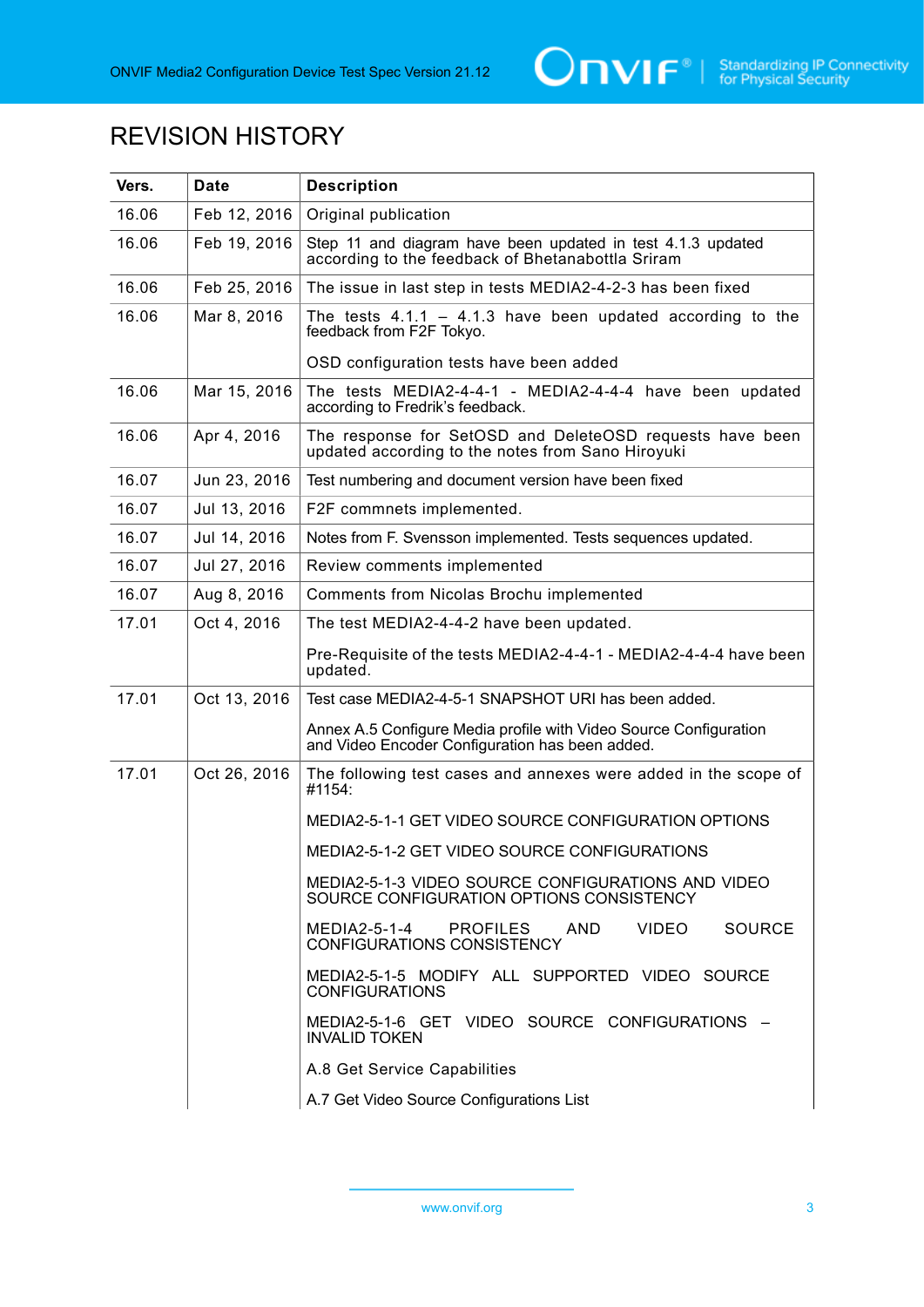|       |              | A.6 Configure Media profile with Video Source Configuration                                        |
|-------|--------------|----------------------------------------------------------------------------------------------------|
| 17.01 | Oct 26, 2016 | The following test cases and annexes were added in the scope of<br>#1160:                          |
|       |              | MEDIA2-6-1-1 GET AUDIO SOURCE CONFIGURATION OPTIONS                                                |
|       |              | MEDIA2-6-1-2 GET AUDIO SOURCE CONFIGURATIONS                                                       |
|       |              | MEDIA2-6-1-3 AUDIO SOURCE CONFIGURATIONS AND AUDIO<br>SOURCE CONFIGURATION OPTIONS CONSISTENCY     |
|       |              | MEDIA2-6-1-4<br><b>AUDIO</b><br><b>SOURCE</b><br>PROFILES AND<br><b>CONFIGURATIONS CONSISTENCY</b> |
|       |              | MEDIA2-6-1-5 MODIFY ALL SUPPORTED AUDIO SOURCE<br><b>CONFIGURATIONS</b>                            |
|       |              | MEDIA2-6-1-6 GET AUDIO SOURCE CONFIGURATIONS -<br><b>INVALID TOKEN</b>                             |
|       |              | A.9 Get Audio Source Configurations List                                                           |
|       |              | A.10 Configure Media profile with Audio Source Configuration                                       |
| 17.01 | Oct 26, 2016 | The following test cases and annexes were added in the scope of<br>#1166:                          |
|       |              | MEDIA2-4-5-1 SNAPSHOT URI                                                                          |
|       |              | A.5 Configure Media profile with Video Source Configuration and<br>Video Encoder Configuration     |
| 17.01 | Oct 26, 2016 | The following test cases and annexes were added in the scope of<br>#1170:                          |
|       |              | MEDIA2-4-1-2 CREATE MEDIA PROFILE WITH PRE-DEFINED<br><b>CONFIGURATION</b>                         |
|       |              | MEDIA2-4-1-3 DYNAMIC MEDIA PROFILE CONFIGURATION                                                   |
|       |              | MEDIA2-4-2-4 VIDEO ENCODER CONFIGURATIONS - ALL<br>SUPPORTED VIDEO ENCODER CONFIGURATIONS          |
|       |              | MEDIA2-4-3-1 G.711 AUDIO ENCODER CONFIGURATION                                                     |
|       |              | MEDIA2-4-3-2 AAC AUDIO ENCODER CONFIGURATION                                                       |
|       |              | MEDIA2-6-1-5 MODIFY ALL SUPPORTED AUDIO SOURCE<br><b>CONFIGURATIONS</b>                            |
|       |              | MEDIA2-5-1-5 MODIFY ALL SUPPORTED VIDEO SOURCE<br><b>CONFIGURATIONS</b>                            |
|       |              | The following annexes were added in the scope of #1170:                                            |
|       |              | A.11 Delete Media Profile if Max Reached                                                           |
|       |              | A.12 Crete PullPoint Subscription                                                                  |
|       |              | A.14 Retrieve Profile Changed Event by PullPoint                                                   |
|       |              | A.13 Delete Subscription                                                                           |
|       |              | A.16 Get Video Encoder Configurations List                                                         |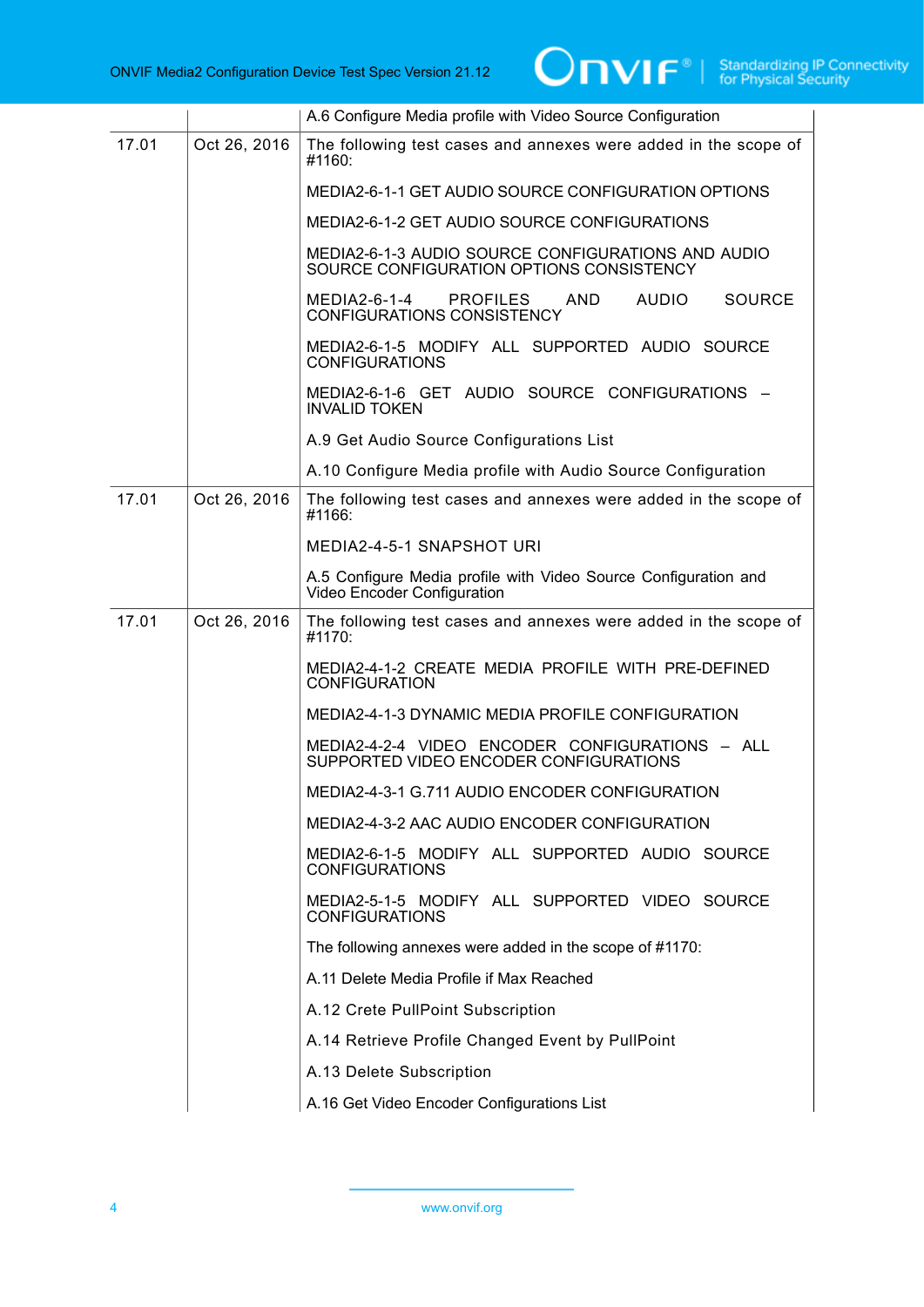|       |              | A.17 Get Audio Encoder Configurations List                                                                    |
|-------|--------------|---------------------------------------------------------------------------------------------------------------|
|       |              | A.15 Retrieve Configuration Changed Event by PullPoint                                                        |
| 17.01 | Oct 27, 2016 | MEDIA2-4-4-2 was updated to get last PositionOption for second<br>create                                      |
| 17.01 | Oct 28, 2016 | The following test cases and annexes were added in the scope of<br>#1162:                                     |
|       |              | MEDIA2-7-1-1 GET AUDIO OUTPUT CONFIGURATION OPTIONS                                                           |
|       |              | MEDIA2-7-1-2 GET AUDIO OUTPUT CONFIGURATIONS                                                                  |
|       |              | MEDIA2-7-1-3 AUDIO OUTPUT CONFIGURATIONS AND AUDIO<br>OUTPUT CONFIGURATION OPTIONS CONSISTENCY                |
|       |              | MEDIA2-7-1-4<br><b>PROFILES</b><br>AUDIO<br><b>OUTPUT</b><br>AND<br><b>CONFIGURATIONS CONSISTENCY</b>         |
|       |              | MEDIA2-7-1-5 MODIFY ALL SUPPORTED AUDIO OUTPUT<br><b>CONFIGURATIONS</b>                                       |
|       |              | MEDIA2-7-1-6 GET AUDIO OUTPUT CONFIGURATIONS -<br><b>INVALID TOKEN</b>                                        |
|       |              | MEDIA2-8-1-1 GET AUDIO DECODER CONFIGURATION<br><b>OPTIONS</b>                                                |
|       |              | MEDIA2-8-1-2 GET AUDIO DECODER CONFIGURATIONS                                                                 |
|       |              | MEDIA2-8-1-3<br><b>PROFILES</b><br>AND<br><b>AUDIO</b><br><b>DECODER</b><br><b>CONFIGURATIONS CONSISTENCY</b> |
|       |              | MEDIA2-8-1-4 MODIFY ALL SUPPORTED AUDIO DECODER<br><b>CONFIGURATIONS</b>                                      |
|       |              | MEDIA2-8-1-5 GET AUDIO DECODER CONFIGURATIONS -<br><b>INVALID TOKEN</b>                                       |
|       |              | A.18 Get Audio Output Configurations List                                                                     |
|       |              | A.19 Configure Media profile with Audio Output Configuration                                                  |
|       |              | A.20 Get Audio Decoder Configurations List                                                                    |
|       |              | A.21 Configure Media profile with Audio Output Configuration and<br>Audio Decoder Configuration               |
| 17.01 | Oct 28, 2016 | The following test cases and annexes were added in the scope of<br>#1172:                                     |
|       |              | MEDIA2-9-1-1 READY TO USE MEDIA PROFILE FOR PTZ                                                               |
| 17.01 | Oct 28, 2016 | The following test cases and annexes were added in the scope of<br>#1180:                                     |
|       |              | MEDIA2-10-1-1 GET VIDEO SOURCE MODES                                                                          |
|       |              | MEDIA2-10-1-2 SET VIDEO SOURCE MODES                                                                          |
|       |              | A.22 Get Video Sources List                                                                                   |
|       |              | A.23 Waiting for Reboot                                                                                       |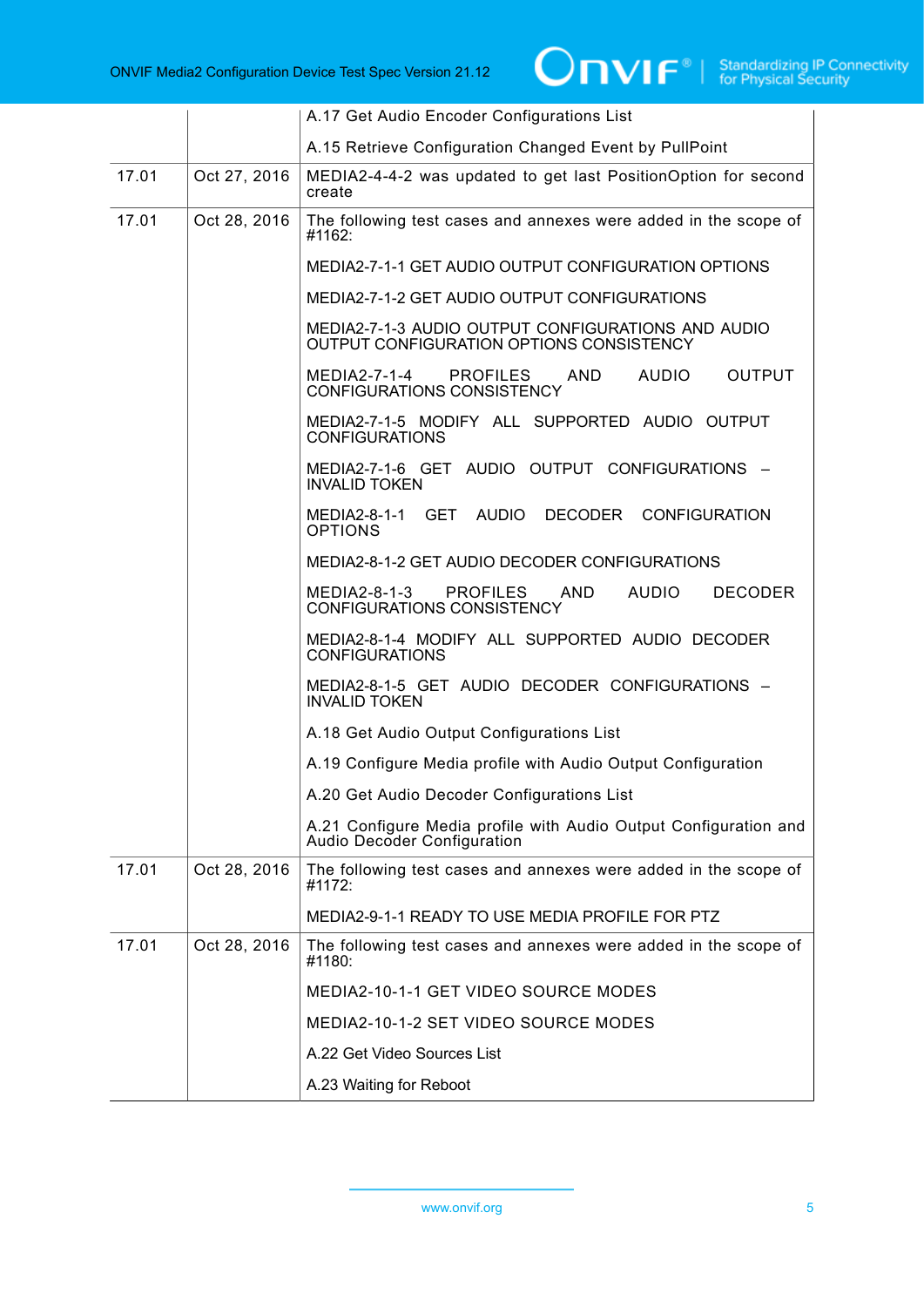

| 17.01 | Nov 13, 2016 | The following test cases and annexes were added in the scope of<br>#1156:                                                            |
|-------|--------------|--------------------------------------------------------------------------------------------------------------------------------------|
|       |              | <b>MEDIA2-4-2-5 VIDEO ENCODER INSTANCES</b>                                                                                          |
|       |              | A.24 Find Guaranteed Number of Media Profiles for Video Source<br>Configuration                                                      |
|       |              | A.25 Configure Video Encoder Configuration to Get Guaranteed<br>Number of Media Profiles for Video Source Configuration              |
|       |              | A.26 Add Video Encoder Configuration to Get Guaranteed Number<br>of Media Profiles for Video Source Configuration                    |
|       |              | A.27 Create New or Configure Fixed Media Profiles<br>to<br>Get Guaranteed Number of Media Profiles for Video Source<br>Configuration |
| 17.01 | Nov 23, 2016 | The following test case was added in the scope of #1174:                                                                             |
|       |              | MEDIA2-9-1-2 DYNAMIC MEDIA PROFILE CONFIGURATION FOR<br>PTZ.                                                                         |
| 17.01 | Nov 27, 2016 | The Annexes format was changed according to comment in #1166.                                                                        |
| 17.01 | Nov 27, 2016 | The test MEDIA2-2-4-2 was apdated according comments in #1180:                                                                       |
|       |              | Typos were fixed.                                                                                                                    |
|       |              | The first not enabled will be used for first Set.                                                                                    |
| 17.01 | Nov 27, 2016 | The following were updated according #1215:                                                                                          |
|       |              | Command under test were updated.                                                                                                     |
|       |              | Step 8 was removed from MEDIA2-2-3-1.                                                                                                |
|       |              | Step 5.1 was updated with description in MEDIA2-2-3-3.                                                                               |
| 17.01 | Nov 27, 2016 | The format was updated according #1238.                                                                                              |
| 17.01 | Nov 27, 2016 | Test Structures and test IDs were updated according #1265.                                                                           |
| 17.01 | Nov 27, 2016 | The following annexes were updated in the scope of #1260:                                                                            |
|       |              | A.4 OSDConfigurationOptions and OSDConfiguration mapping                                                                             |
| 17.01 | Dec 07, 2016 | Annex A.27 were renamed.                                                                                                             |
|       |              | Annex A.27 Procedure Purpose were updated.                                                                                           |
|       |              | Annex A.27 Procedure was fixed to Create Media Profile if<br>maxProfiles was not reached.                                            |
| 17.01 | Dec 08, 2016 | Fixed typos and link according description in #1162.                                                                                 |
|       |              | Fixed typos and link according description in #1166.                                                                                 |
|       |              | Fixed typos and link according description in #1161.                                                                                 |
|       |              | Fixed typos and link according description in #1170.                                                                                 |
|       |              | Fixed typos and link according description in #1180.                                                                                 |
|       |              | Fixed responses according in #1178.                                                                                                  |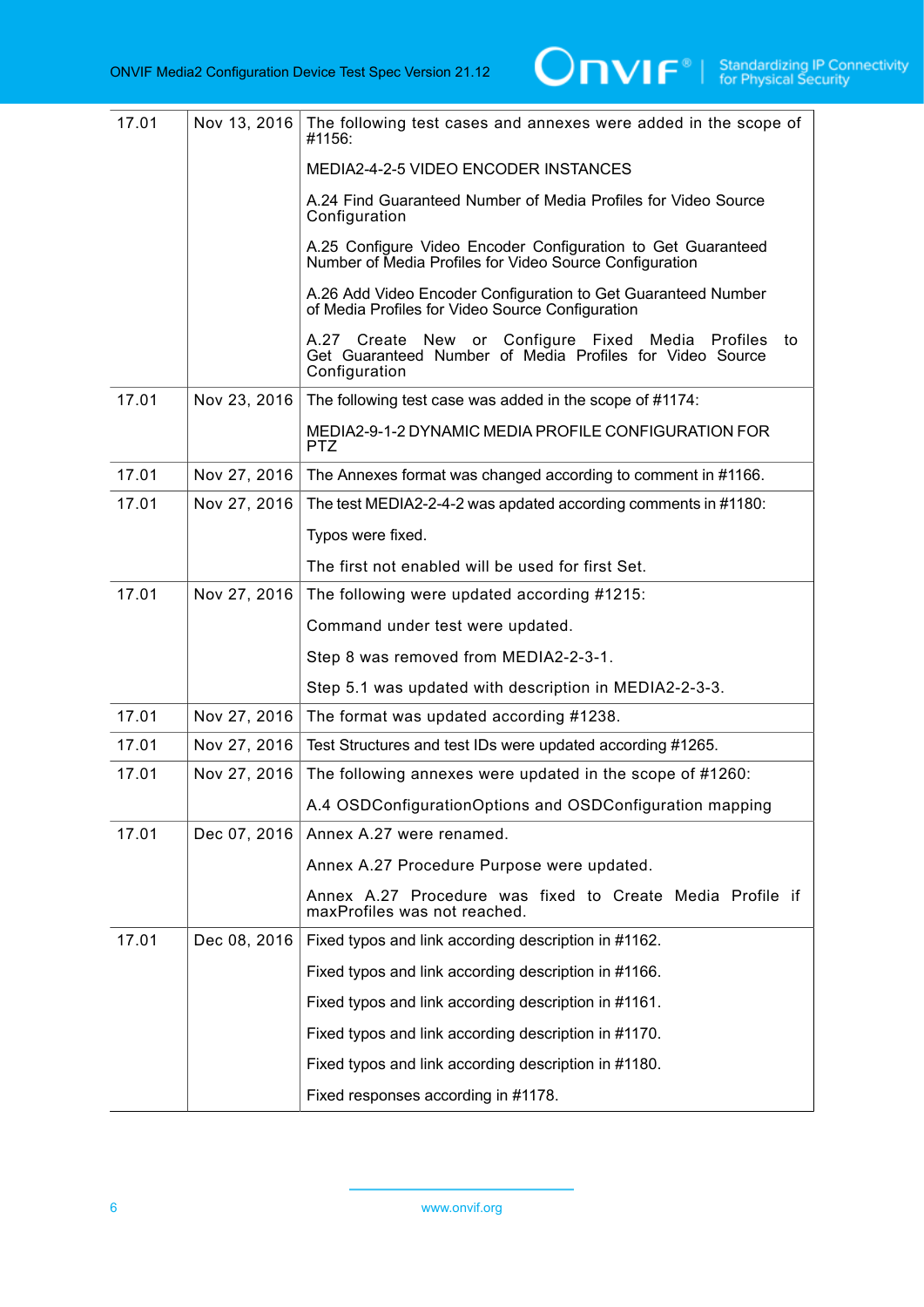

| 17.01 | Dec 12, 2016 | MEDIA2-1-1-3 DYNAMIC MEDIA PROFILE CONFIGURATION was<br>updated:                                                                      |
|-------|--------------|---------------------------------------------------------------------------------------------------------------------------------------|
|       |              | subscribtion creation were moved to the loop to prevent receiveing<br>messages after Annex A.1.                                       |
| 17.01 | Jan 09, 2017 | MEDIA2-2-2-5 was updated according #1294 and #1154:                                                                                   |
|       |              | Step 5.9 was updated.                                                                                                                 |
|       |              | Step 5.3 was updated.                                                                                                                 |
|       |              | Some typos was fixed according #1154.                                                                                                 |
|       |              | Step 5.9 was updated.                                                                                                                 |
|       |              | MEDIA2-4-1-1 was updated according #1174:                                                                                             |
|       |              | ONVIF Core Specification Coverage and Pre-Requisite were<br>updated.                                                                  |
| 17.01 | Jan 18, 2017 | The test MEDIA2-2-3-4 VIDEO ENCODER CONFIGURATIONS -<br>ALL SUPPORTED VIDEO ENCODER CONFIGURATIONS was<br>apdated according to #1293: |
|       |              | GovLength parameter in SetVideoEncoderConfiguration request<br>was updated.                                                           |
| 17.06 | Jan 26, 2017 | The following test cases were added according to #1296:                                                                               |
|       |              | <b>MEDIA2-7-1-1 MEDIA2 SERVICE CAPABILITIES</b>                                                                                       |
|       |              | MEDIA2-7-1-2 GET SERVICES AND GET MEDIA2 SERVICE<br><b>CAPABILITIES CONSISTENCY</b>                                                   |
| 17.06 | Jan 30, 2017 | MEDIA2-3-4-4 MODIFY ALL SUPPORTED AUDIO DECODER<br>CONFIGURATIONS test case was updated according to #1295.                           |
| 17.06 | Feb 09, 2017 | MEDIA2-1-1-1 READY TO USE MEDIA PROFILE FOR VIDEO<br>STREAMING test case was updated according to #1284.                              |
|       |              | MEDIA2-2-3-5 VIDEO ENCODER CONFIGURATION OPTIONS test<br>case was added according to #1273.                                           |
| 17.06 | Feb 20, 2017 | MEDIA2-2-3-1 VIDEO ENCODER CONFIGURATION test case was<br>updated according to $\#1215$ .                                             |
| 17.06 | Mar 03, 2017 | MEDIA2-1-1-1 READY TO USE MEDIA PROFILE FOR VIDEO<br>STREAMING test case was updated according to #1284 and #1345.                    |
| 17.06 | Mar 06, 2017 | MEDIA2-4-1-2 DYNAMIC MEDIA PROFILE CONFIGURATION FOR<br>PTZ test case was updated according to #1307.                                 |
| 17.06 | Mar 22, 2017 | MEDIA2-1-1-4 GET PROFILES test case was added according to<br>#1333.                                                                  |
| 17.06 | Mar 24, 2017 | Media2-2-2-5 MODIFY ALL SUPPORTED VIDEO SOURCE<br>CONFIGURATIONS test case was updated according to #1312.                            |
| 17.06 | Mar 31, 2017 | MEDIA2-7-1-1 MEDIA2 SERVICE CAPABILITIES test case was<br>updated according to #1288.                                                 |
|       |              | The following test cases were updated according to #1367:                                                                             |
|       |              | MEDIA2-3-2-1 G.711 AUDIO ENCODER CONFIGURATION                                                                                        |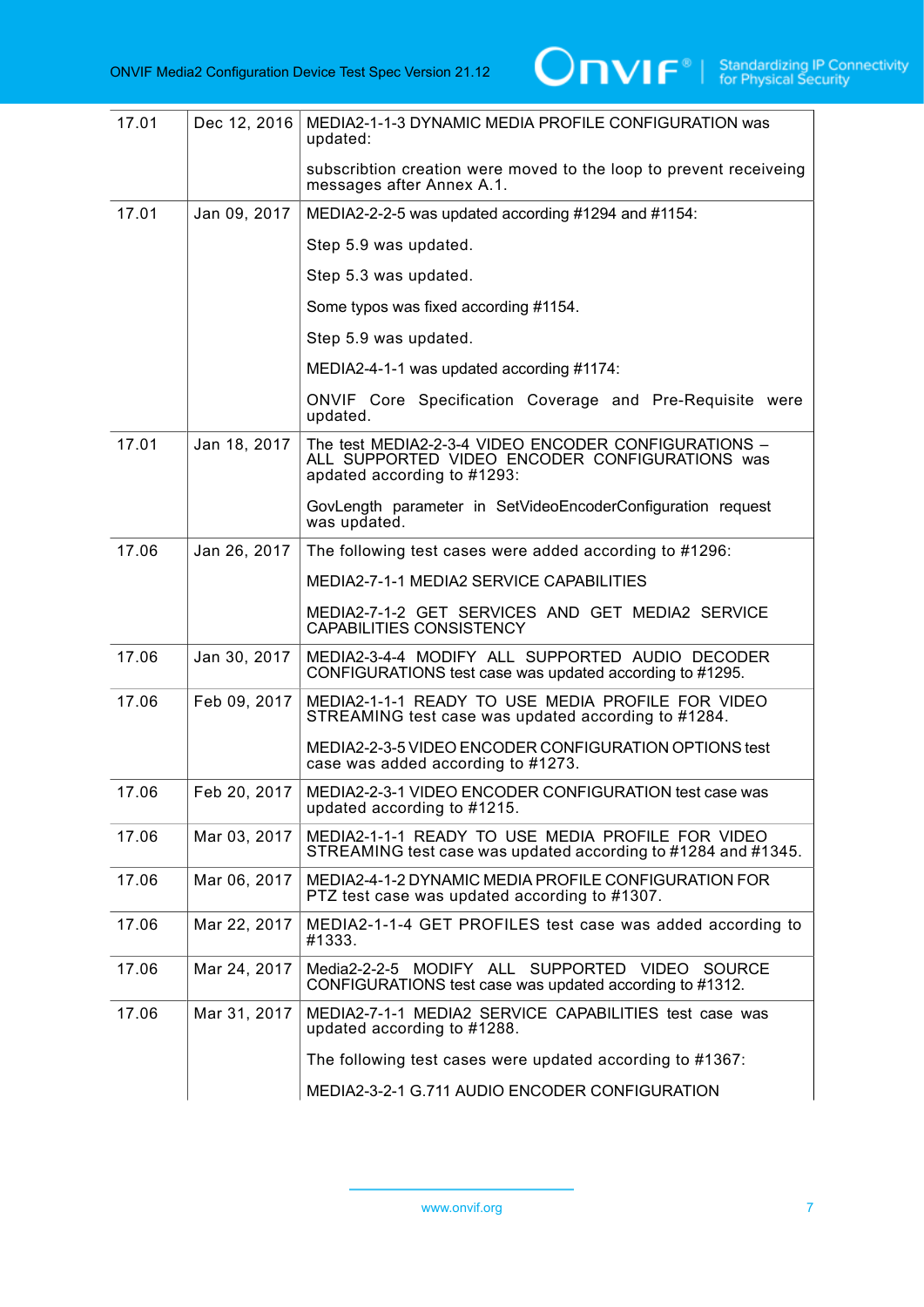

|       |               | MEDIA2-3-2-2 AAC AUDIO ENCODER CONFIGURATION                                                                                                            |
|-------|---------------|---------------------------------------------------------------------------------------------------------------------------------------------------------|
| 17.06 | Apr 03, 2017  | <b>WITH</b><br><b>CREATE</b><br><b>MEDIA</b><br><b>PROFILE</b><br>MEDIA2-1-1-5<br>CONFIGURATIONS test case was added according to #1344.                |
| 17.06 | Apr 24, 2017  | MEDIA2-2-1-1 VIDEO ENCODER INSTANCES test case was<br>updated according to #1156.                                                                       |
|       |               | Annex A.28 was added.                                                                                                                                   |
| 17.06 | May 24, 2017  | MEDIA2-2-3-1 VIDEO ENCODER CONFIGURATION test case was<br>updated according to #1363.                                                                   |
| 17.12 | Jul 13, 2017  | MEDIA2-6-1-5 GET OSDS test case was added according to #1347.                                                                                           |
| 17.12 | Jul 14, 2017  | MEDIA2-1-1-6 REMOVE ALL CONFIGURATIONS FROM MEDIA<br>PROFILE test case was added according to #1404.                                                    |
| 17.12 | Sept 28, 2017 | MEDIA2-2-2-7<br><b>PROFILES</b><br>AND<br><b>VIDEO</b><br><b>SOURCE</b><br>CONFIGURATION OPTIONS CONSISTENCY test case was added<br>according to #1484. |
|       |               | MEDIA2-2-3-1 VIDEO ENCODER CONFIGURATION test case was<br>changed according to #1485.                                                                   |
|       |               | The following test cases and annexes were added in the scope of<br>#1488:                                                                               |
|       |               | AUDIO<br><b>ENCODER</b><br><b>CONFIGURATION</b><br><b>GET</b><br>MEDIA2-3-2-3<br><b>OPTIONS</b>                                                         |
|       |               | MEDIA2-3-2-4 AUDIO ENCODER CONFIGURATIONS AND AUDIO<br><b>ENCODER CONFIGURATION OPTIONS CONSISTENCY</b>                                                 |
| 17.12 | Oct 24, 2017  | MEDIA2-1-1-7 FIXED MEDIA PROFILE CONFIGURATION test<br>case was added according to #1472.                                                               |
| 17.12 | Oct 31, 2017  | The following test case waere added according to #1500:                                                                                                 |
|       |               | MEDIA2-6-1-6 GET OSD OPTIONS                                                                                                                            |
|       |               | MEDIA2-6-1-7 OSD CONFIGURATIONS AND OSD OPTIONS<br><b>CONSISTENCY</b>                                                                                   |
| 17.12 | Nov 03, 2017  | The following test case waere added according to #1487:                                                                                                 |
|       |               | MEDIA2-4-1-2 DYNAMIC MEDIA PROFILE CONFIGURATION FOR<br><b>PTZ</b>                                                                                      |
| 17.12 | Nov 24, 2017  | MEDIA2-6-1-6 GET OSD OPTIONS updated according to #1534                                                                                                 |
| 17.12 | Nov 27, 2017  | <b>SERVICE</b><br>MEDIA2-7-1-1<br>MEDIA2<br><b>CAPABILITIES</b><br>updated<br>according to #1522                                                        |
| 17.12 | Nov 28, 2017  | MEDIA2-1-1-3 DYNAMIC MEDIA PROFILE CONFIGURATION was<br>updated according to #1499                                                                      |
|       |               | Annex A.1 Create Empty Profile was updated according to #1499                                                                                           |
|       |               | MEDIA2-6-1-7 OSD CONFIGURATIONS AND OSD OPTIONS<br>CONSISTENCY was updated according to #1500                                                           |
| 17.12 | Nov 29, 2017  | Test Cases\Video Configuration\General<br>Media<br>Configuration<br>section was removed.                                                                |
|       |               | Annex A.28 Remove all non-fixed Media Profiles and remove all<br>configurations from fixed Media Profiles was removed.                                  |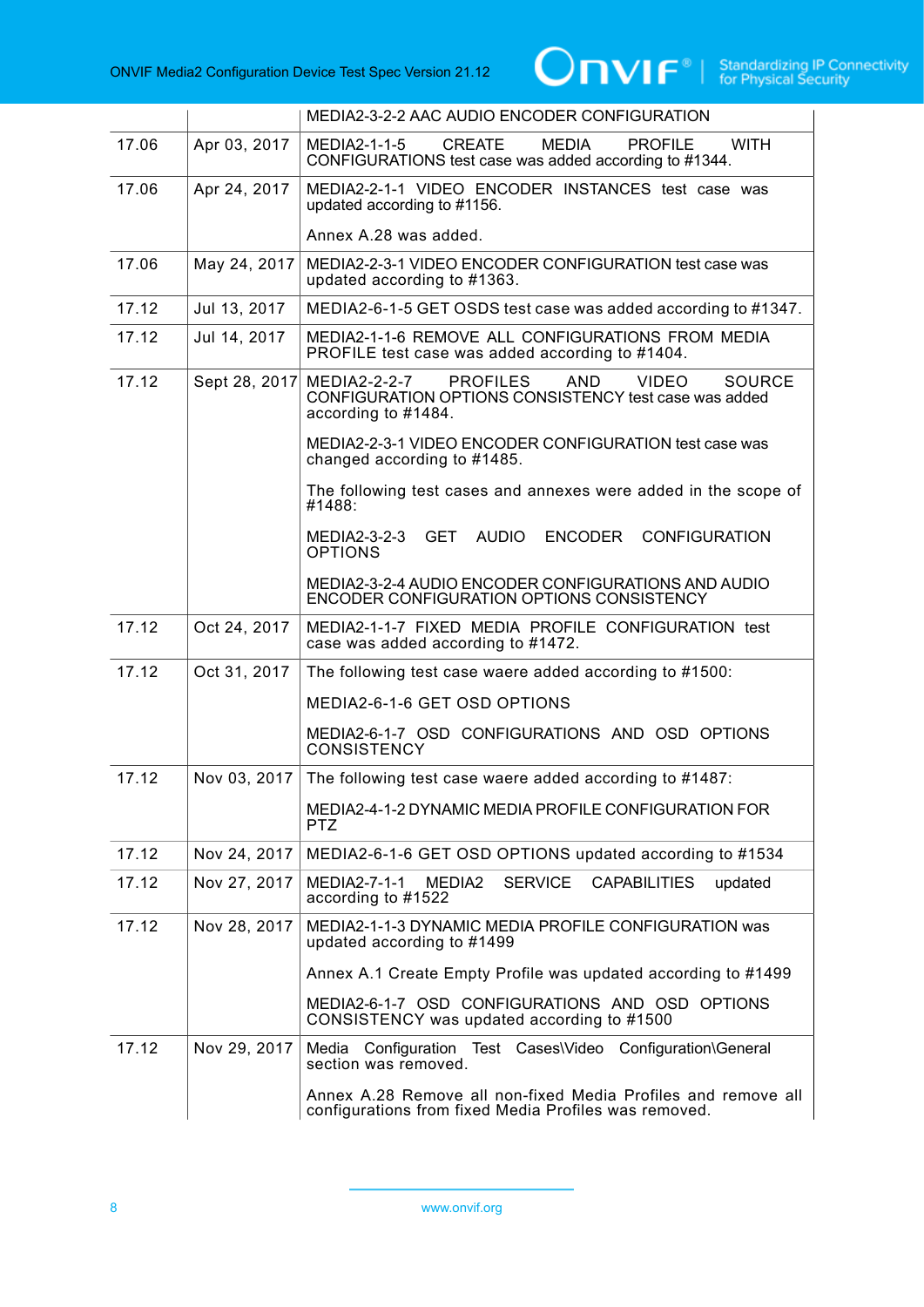

|       |              | Annex A.27 Create New Media Profiles to Get Guaranted Number<br>of Media Profiles for Video Source Configuration                                                                   |
|-------|--------------|------------------------------------------------------------------------------------------------------------------------------------------------------------------------------------|
| 17.12 | Dec 01, 2017 | MEDIA2-8-1-1<br><b>MODIFY</b><br><b>ALL</b><br><b>SUPPORTED</b><br><b>METADATA</b><br>CONFIGURATIONS was added according to #1486.                                                 |
| 18.06 | Jan 16, 2018 | MEDIA2-6-1-4 SET OSD CONFIGURATION TEXT OVERLAY was<br>changed according to #1519.                                                                                                 |
| 18.06 | Jan 17, 2018 | MEDIA2-7-1-1 MEDIA2 SERVICE CAPABILITIES was changed<br>according to #1521.                                                                                                        |
| 18.06 | Jan 23, 2018 | The following test cases were updated according to #1483:                                                                                                                          |
|       |              | MEDIA2-6-1-6 GET OSD OPTIONS                                                                                                                                                       |
|       |              | MEDIA2-6-1-2 CREATE OSD CONFIGURATION FOR IMAGE<br><b>OVERLAY</b>                                                                                                                  |
|       |              | MEDIA2-6-1-3 SET OSD CONFIGURATION IMAGE OVERLAY                                                                                                                                   |
|       |              | The following annex was added according to #1483:                                                                                                                                  |
|       |              | Annex A.28 OSD Picture File Parameters                                                                                                                                             |
| 18.06 | Jan 24, 2018 | The following test cases were updated according to #1546:                                                                                                                          |
|       |              | MEDIA2-6-1-1 CREATE OSD CONFIGURATION FOR TEXT<br><b>OVERLAY</b>                                                                                                                   |
|       |              | MEDIA2-6-1-2 CREATE OSD CONFIGURATION FOR IMAGE<br><b>OVERLAY</b>                                                                                                                  |
| 18.06 | Jan 24, 2018 | MEDIA2-6-1-6 GET OSD OPTIONS was updated according to<br>#1511.                                                                                                                    |
| 18.06 | Jan 24, 2018 | The following test cases were updated according to #1575:                                                                                                                          |
|       |              | <b>MODIFY</b><br>MEDIA2-8-1-1<br><b>ALL</b><br><b>SUPPORTED</b><br><b>METADATA</b><br>CONFIGURATIONS (note and steps 5.3 and 5.9 were updated)                                     |
| 18.06 | Jan 24, 2018 | The following test cases were updated according to #1560:                                                                                                                          |
|       |              | MEDIA2-2-3-4 VIDEO ENCODER CONFIGURATIONS - ALL<br>SUPPORTED VIDEO ENCODER CONFIGURATIONS (step 5.3.12)<br>was removed, step 7 was added)                                          |
| 18.06 | Mar 20, 2018 | The following test cases were updated according to #1581:                                                                                                                          |
|       |              | MEDIA2-6-1-6 GET OSD OPTIONS (step 4.3 and step 5 added)                                                                                                                           |
|       |              | MEDIA2-6-1-7 OSD CONFIGURATIONS AND OSD OPTIONS<br>CONSISTENCY (step 4.6.2 added)                                                                                                  |
| 18.06 | Mar 21, 2018 | The following test cases were updated according to #1547:                                                                                                                          |
|       |              | Annex A.30 Device Configuration to Create OSD with Required<br>Type added                                                                                                          |
|       |              | Annex A.29 Delete OSD added                                                                                                                                                        |
|       |              | MEDIA2-6-1-1 CREATE OSD CONFIGURATION FOR TEXT<br>OVERLAY (Pre-Requisite about maximum number of OSD<br>removed, step 4.6, step 4.7, step 4.15, step 4.16, and step 4.25<br>added) |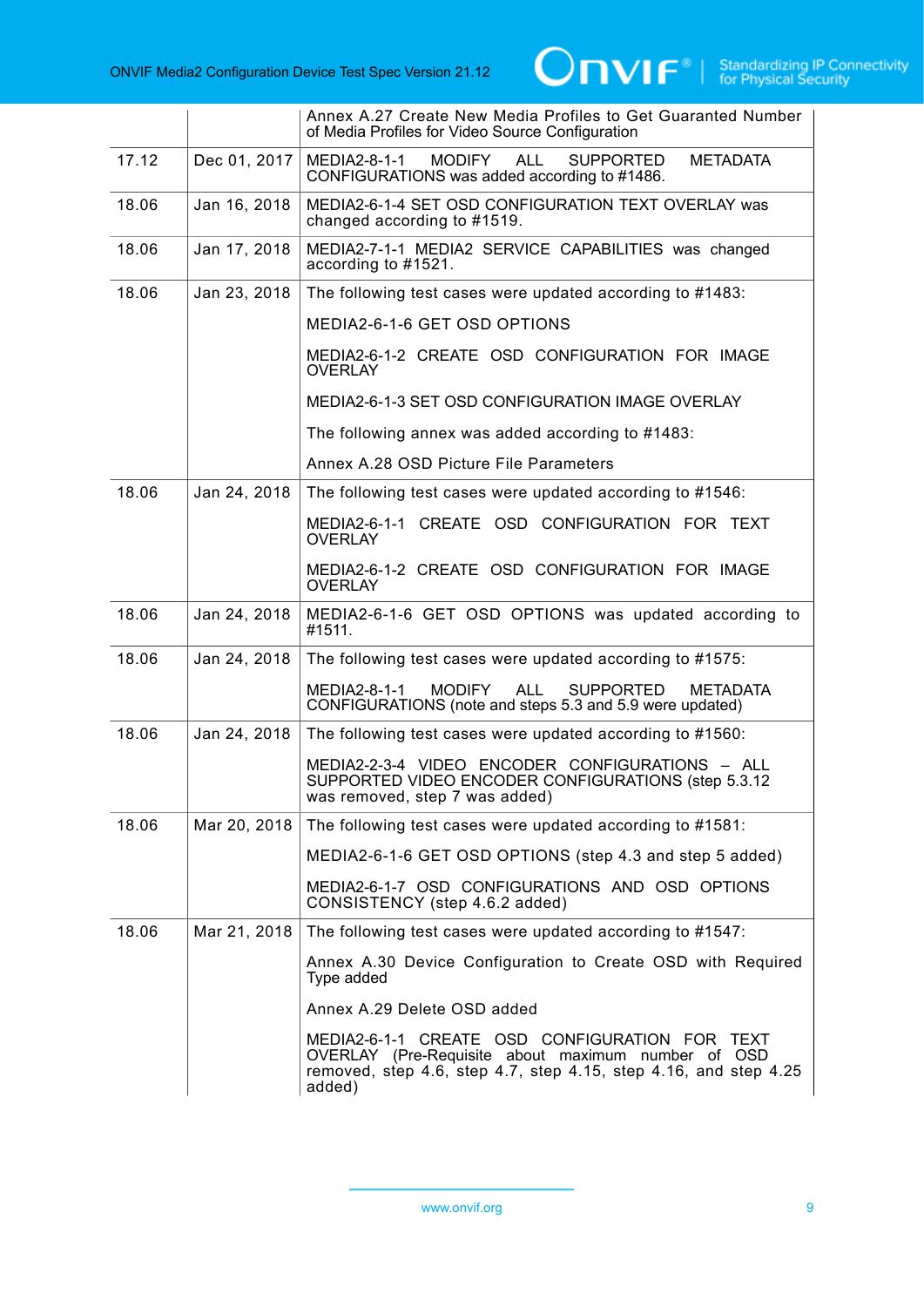|                          |              | MEDIA2-6-1-2 CREATE OSD CONFIGURATION FOR IMAGE<br>OVERLAY (Pre-Requisite about maximum number of OSD<br>removed, step 4.6, and step 4.24 added)                                    |
|--------------------------|--------------|-------------------------------------------------------------------------------------------------------------------------------------------------------------------------------------|
|                          |              | MEDIA2-6-1-3 SET OSD CONFIGURATION IMAGE OVERLAY<br>(Pre-Requisite about maximum number of OSD removed, step 4.7,<br>and step 4.19 added)                                           |
|                          |              | MEDIA2-6-1-4 SET OSD CONFIGURATION TEXT OVERLAY (Pre-<br>Requisite about maximum number of OSD removed, step 4.7, and<br>step 4.18 added)                                           |
| 18.06                    | Apr 09, 2018 | Annex A.30 Device Configuration to Create OSD with Required<br>Type updated according to $\#1608$                                                                                   |
|                          |              | Annex A.31 Delete All Text OSDs added according to #1608                                                                                                                            |
| 18.06                    | Apr 18, 2018 | MEDIA2-7-1-1<br>MEDIA2<br><b>SERVICE</b><br><b>CAPABILITIES</b><br>updated<br>according to #1595 (step 16 added)                                                                    |
| 18.06                    | Apr 24, 2018 | SUPPORTED VIDEO ENCODER<br>MEDIA2-2-3-4 SET ALL<br>CONFIGURATIONS updated according to #1617                                                                                        |
| 18.06                    | May 07, 2018 | The following were updated according to #1620:                                                                                                                                      |
|                          |              | MEDIA2-5-1-2 VIDEO ENCODER INSTANCES PER VIDEO<br>SOURCE (added)                                                                                                                    |
| 18.06                    | Jun 21, 2018 | Reformatting document using new template                                                                                                                                            |
| 18.12                    | Aug 07, 2018 | MEDIA2-7-1-1 MEDIA2<br>SERVICE<br><b>CAPABILITIES</b><br>updated<br>according to #1691                                                                                              |
| 18.06<br>SR <sub>1</sub> | Sep 19, 2018 | The following were updated according to #1641:                                                                                                                                      |
|                          |              | MEDIA2-2-3-4 SET ALL SUPPORTED VIDEO ENCODER<br>CONFIGURATIONS (note was updated to remove Quality,<br>RateControl.FrameRateLimit, and RateControl.BitrateLimit from<br>comparison) |
| 18.12                    | Dec 07, 2018 | The following were updated according to #1762:                                                                                                                                      |
|                          |              | MEDIA PROFILE CONFIGURATION FOR PTZ<br><b>DYNAMIC</b><br>(PTZConfiguration.Name value in 6.3.6 step was updated)                                                                    |
| 18.12                    | Dec 21, 2018 | Switching Hub description in 'Network Configuration for DUT' section<br>was updated according to #1737                                                                              |
| 19.06                    | Jan 10, 2019 | The following were updated according to #1762:                                                                                                                                      |
|                          |              | DYNAMIC MEDIA PROFILE CONFIGURATION FOR PTZ (step 5<br>added, step 7.3.3 updated)                                                                                                   |
| 19.06                    | Apr 10, 2019 | The following were updated according to #1764:                                                                                                                                      |
|                          |              | MEDIA2-3-2-2 AAC AUDIO ENCODER CONFIGURATION (step 5.3<br>and step 5.3.1 updated)                                                                                                   |
| 19.06                    | Apr 26, 2019 | The following were updated according to #1813:                                                                                                                                      |
|                          |              | MEDIA2-4-1-2 DYNAMIC MEDIA PROFILE CONFIGURATION FOR<br>PTZ (steps 7.3.6 - 7.3.11 added)                                                                                            |
| 19.12                    | Sep 23, 2019 | The following were updated according to #1926:                                                                                                                                      |
|                          |              | MEDIA2-1-1-3 DYNAMIC MEDIA PROFILE CONFIGURATION<br>(steps 7-8 replaced with steps 6.34-6.57)                                                                                       |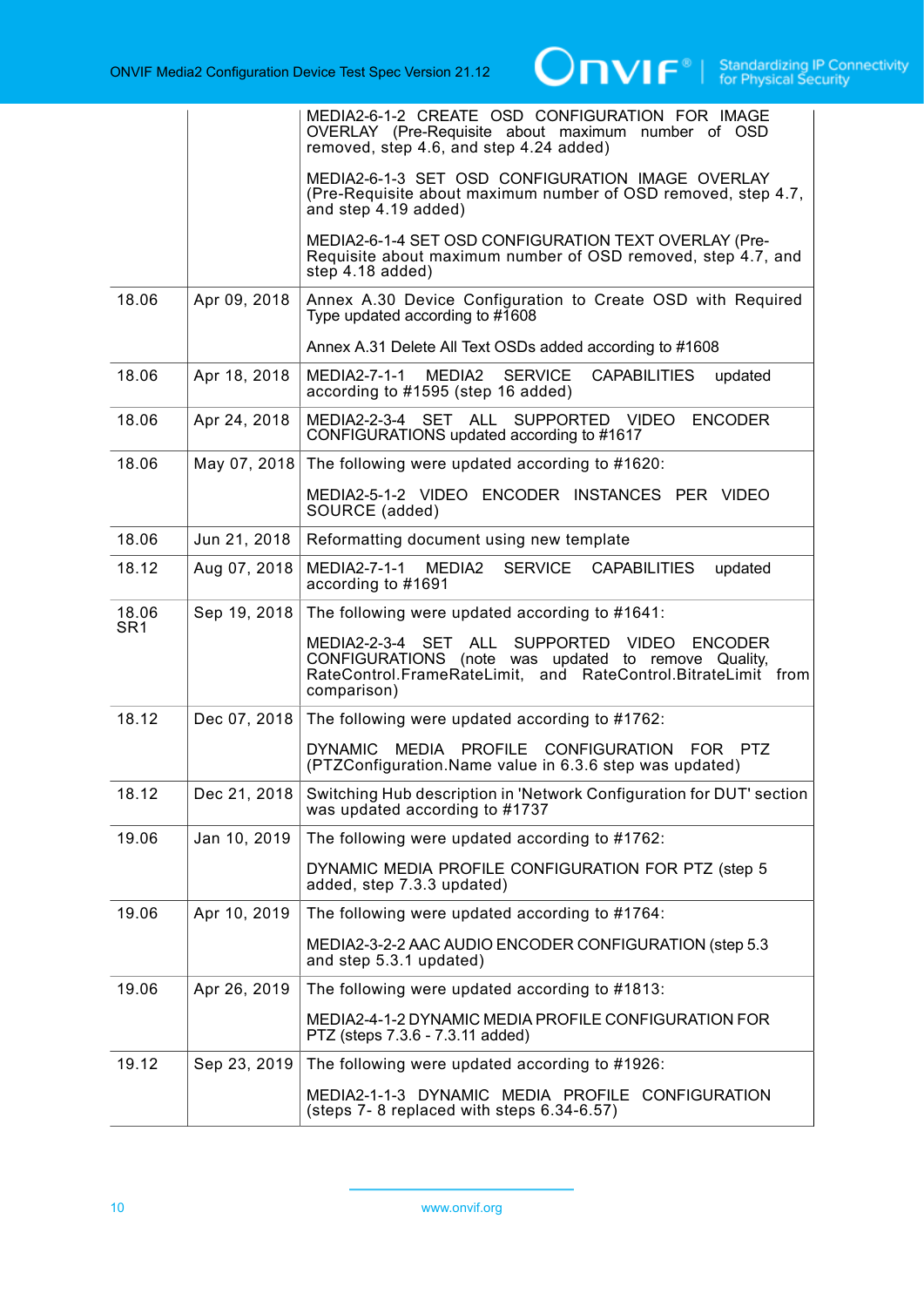| 19.12 | Sep 25, 2019 | The following were updated according to #1913:                                                                                                    |
|-------|--------------|---------------------------------------------------------------------------------------------------------------------------------------------------|
|       |              | MEDIA2-1-1-4 GET PROFILES (steps 16 and 17 added)                                                                                                 |
| 19.12 | Oct 08, 2019 | The following were updated according to #1894:                                                                                                    |
|       |              | MEDIA2-1-1-3 DYNAMIC MEDIA PROFILE CONFIGURATION<br>(steps with metadata moved under Metadata feature, see step 6.34)                             |
|       |              | <b>MODIFY</b><br><b>ALL</b><br>MEDIA2-8-1-1<br><b>SUPPORTED</b><br><b>METADATA</b><br>CONFIGURATIONS (Metadata feature added into Pre-Requisite)  |
| 19.12 | Oct 09, 2019 | The following were done according to #1913:                                                                                                       |
|       |              | MEDIA2-1-1-3 DYNAMIC MEDIA PROFILE CONFIGURATION<br>(step 7 added)                                                                                |
|       |              | MEDIA2-9-1-1 GET ANALYTICS CONFIGURATIONS (test case<br>added)                                                                                    |
|       |              | MEDIA2-9-1-2 PROFILES AND ANALYTICS CONFIGURATIONS<br>CONSISTENCY (test case added)                                                               |
|       |              | MEDIA2-9-1-3 GET ANALYTICS CONFIGURATIONS - INVALID<br>TOKEN (test case added)                                                                    |
|       |              | A.32 Get Analytics Configurations List (annex case added)                                                                                         |
|       |              | MEDIA2-8-1-2 GET METADATA CONFIGURATIONS (test case<br>added)                                                                                     |
|       |              | MEDIA2-8-1-3 PROFILES AND METADATA CONFIGURATIONS<br>CONSISTENCY (test case added)                                                                |
|       |              | MEDIA2-8-1-4 GET METADATA CONFIGURATIONS - INVALID<br>TOKEN (test case added)                                                                     |
| 19.12 | Oct 11, 2019 | The following were done according to #1957:                                                                                                       |
|       |              | <b>ENCODER</b><br>MEDIA2-3-2-3<br><b>GET</b><br><b>AUDIO</b><br><b>CONFIGURATION</b><br>OPTIONS(Type parameter in step 7 updated, step 9 updated) |
| 20.06 | Mar 03, 2020 | Minor changes according to #1913:                                                                                                                 |
|       |              | MEDIA2-1-1-3 DYNAMIC MEDIA PROFILE CONFIGURATION<br>(invalid step ID fixed)                                                                       |
|       |              | MEDIA2-1-1-4 GET PROFILES (Specification coverage section<br>updated)                                                                             |
| 20.06 | May 12, 2020 | The following were updated according to #1901 and #1999:                                                                                          |
|       |              | MEDIA2-1-1-2 CREATE MEDIA PROFILE WITH PRE-DEFINED<br>CONFIGURATION (steps 5, 8, 17, 18 updated)                                                  |
|       |              | MEDIA2-1-1-3 DYNAMIC MEDIA PROFILE CONFIGURATION (all<br>steps with calling of A.12, A.14, and A.13 updated)                                      |
|       |              | MEDIA2-2-2-5 MODIFY ALL SUPPORTED VIDEO SOURCE<br>CONFIGURATIONS (steps 4, 5.5, 5.11, 6 updated)                                                  |
|       |              | MEDIA2-2-3-4 SET ALL SUPPORTED VIDEO<br><b>ENCODER</b><br>CONFIGURATIONS (steps 4, 5.3.3, 5.3.9, 7 updated)                                       |
|       |              | MEDIA2-3-1-5 MODIFY ALL SUPPORTED AUDIO SOURCE<br>CONFIGURATIONS (steps 4, 5.5, 6 updated)                                                        |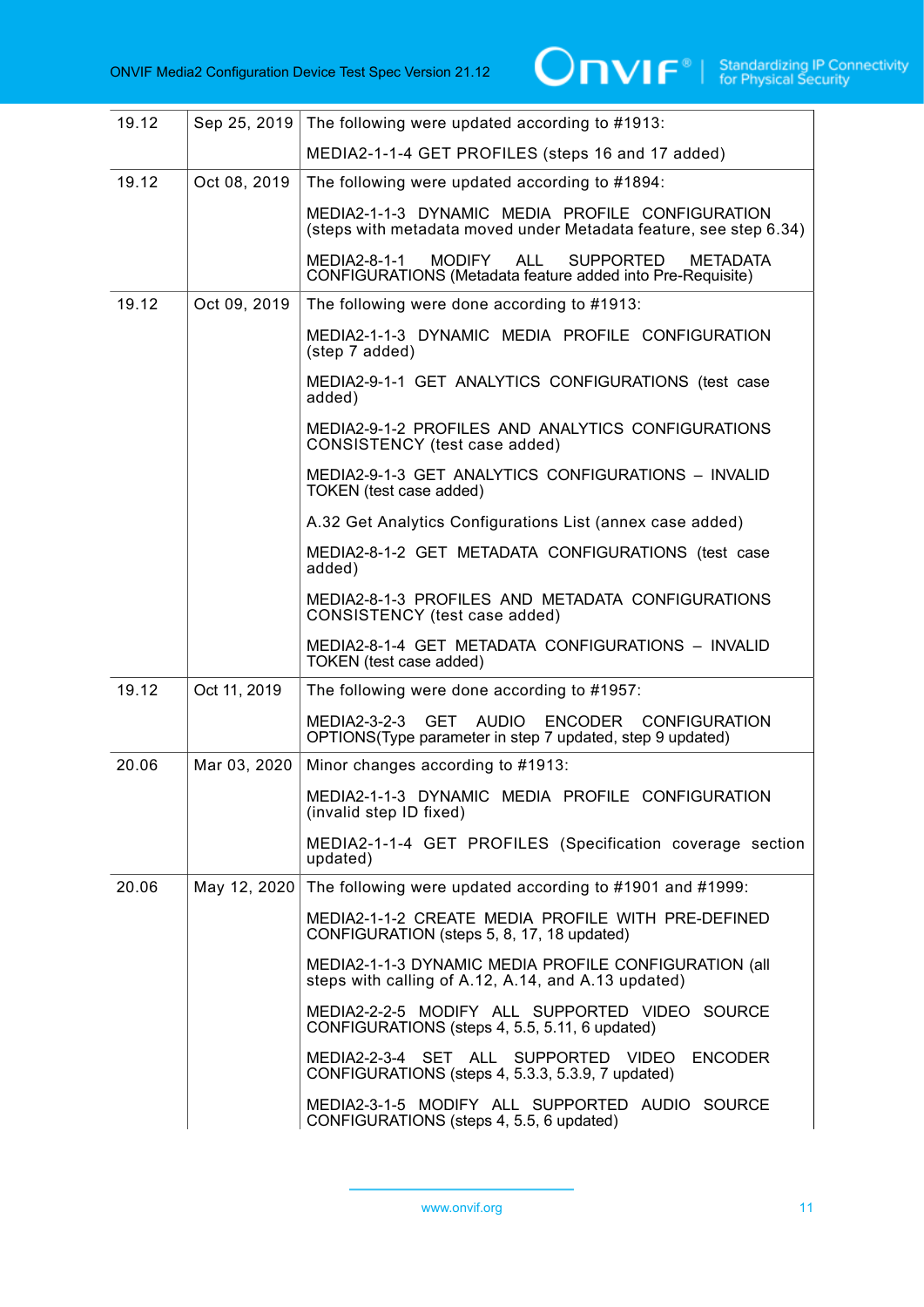|       |              | MEDIA2-3-2-1 G.711 AUDIO ENCODER CONFIGURATION (steps<br>4, 5.3.4, 5.3.11, 6 updated)                                                                      |
|-------|--------------|------------------------------------------------------------------------------------------------------------------------------------------------------------|
|       |              | MEDIA2-3-2-2 AAC AUDIO ENCODER CONFIGURATION (steps 4,<br>5.3.4, 5.3.11, 6 updated)                                                                        |
|       |              | MEDIA2-3-3-5 MODIFY ALL SUPPORTED AUDIO OUTPUT<br>CONFIGURATIONS (steps 4, 5.5, 5.11, 6 updated)                                                           |
|       |              | MEDIA2-4-1-2 DYNAMIC MEDIA PROFILE CONFIGURATION FOR<br>PTZ (steps 6, 7.3.3, 7.3.14, 7.3.27, 9 updated)                                                    |
|       |              | MODIFY ALL SUPPORTED<br><b>METADATA</b><br>MEDIA2-8-1-1<br>CONFIGURATIONS (steps 4, 5.5, 5.11, 6 updated)                                                  |
| 20.12 | Jul 30, 2020 | The following were updated according to #2072:                                                                                                             |
|       |              | MEDIA2-1-1-5<br><b>CREATE</b><br>MEDIA<br><b>WITH</b><br><b>PROFILE</b><br>CONFIGURATIONS<br>(separated CreateProfile<br>each<br>for<br>configuration)     |
| 20.12 | Sep 28, 2020 | The following were updated according to #2088:                                                                                                             |
|       |              | MEDIA2-2-3-1-v17.12 VIDEO ENCODER CONFIGURATION (Video<br>feature was added in Pre-Requisite)                                                              |
|       |              | MEDIA2-2-3-2 VIDEO ENCODER CONFIGURATIONS AND VIDEO<br>ENCODER CONFIGURATION OPTIONS CONSISTENCY (Video<br>feature was added in Pre-Requisite)             |
|       |              | PROFILES AND VIDEO<br>MEDIA2-2-3-3<br><b>ENCODER</b><br>CONFIGURATION OPTIONS CONSISTENCY (Video feature was<br>added in Pre-Requisite)                    |
|       |              | MEDIA2-2-3-4-v20.06 SET ALL SUPPORTED VIDEO ENCODER<br>CONFIGURATIONS (Video feature was added in Pre-Requisite)                                           |
|       |              | MEDIA2-2-3-5-v17.06 VIDEO<br>ENCODER<br><b>CONFIGURATION</b><br>OPTIONS VALIDATION (Video feature was added in Pre-Requisite)                              |
|       |              | MEDIA2-5-1-2 VIDEO ENCODER INSTANCES PER VIDEO<br>SOURCE (Video feature was added in Pre-Requisite)                                                        |
|       |              | MEDIA2-1-1-3 DYNAMIC MEDIA PROFILE CONFIGURATION<br>(Step 6.10 was changed: steps for Video Encoder were moved<br>under condition that Video is supported) |
| 20.12 | Oct 01, 2020 | The following were updated according to #2099:                                                                                                             |
|       |              | MEDIA2-5-1-1 SNAPSHOT URI (step 4 added)                                                                                                                   |
| 20.12 | Nov 09, 2020 | The following test case was added according to #2025:                                                                                                      |
|       |              | MEDIA2-1-1-8 READY TO USE MEDIA PROFILE FOR METADATA<br><b>STREAMING</b>                                                                                   |
| 20.12 | Dec 17, 2020 | The following test case was added according to #2120:                                                                                                      |
|       |              | MEDIA2-1-1-9 READY TO USE MEDIA PROFILE FOR VIDEO<br>STREAMING (PROFILE M)                                                                                 |
| 21.06 | Apr 09, 2021 | The following annex was updated according to #2124:                                                                                                        |
|       |              | A.23 Waiting for Reboot (condition with Discovery feature supporting<br>added)                                                                             |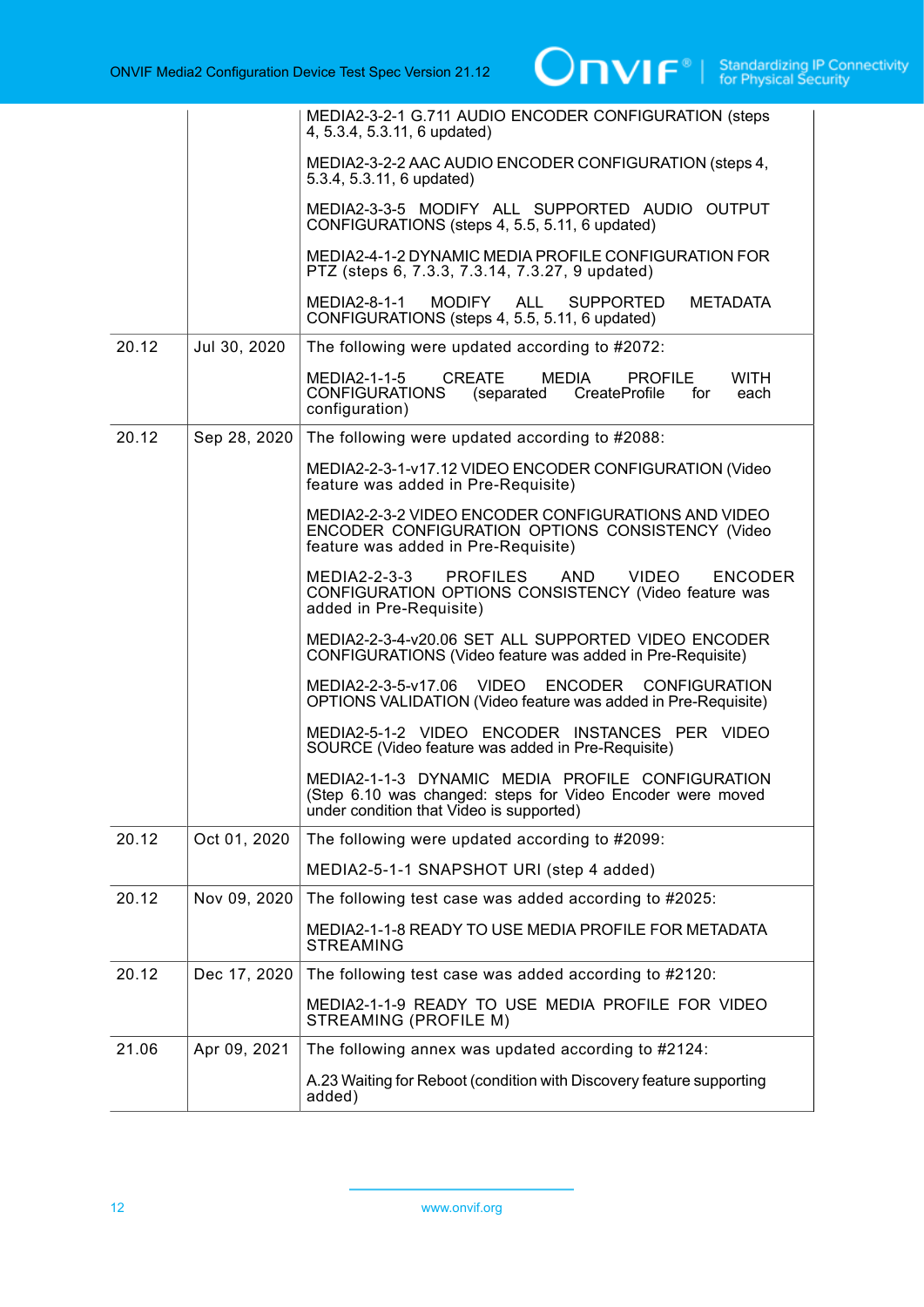| 21.06 | May 27, 2021 | The following test case was updated according to #2216:                                                       |
|-------|--------------|---------------------------------------------------------------------------------------------------------------|
|       |              | MEDIA2-2-2-5 MODIFY ALL SUPPORTED VIDEO SOURCE<br>CONFIGURATIONS (step 5.3 and 5.9 modified to skip change of |
|       |              | Rotate if Reboot=true)                                                                                        |
| 21.12 | Aug 31, 2021 | The following test case was updated according to #2216:                                                       |
|       |              | MEDIA2-2-2-5 MODIFY ALL SUPPORTED VIDEO SOURCE<br>CONFIGURATIONS (step 7 added)                               |
| 21.12 | Oct 07, 2021 | The following test cases and annexes were added in the scope of<br>#2222:                                     |
|       |              | MEDIA2-10-1-1 CREATE MASKS                                                                                    |
|       |              | MEDIA2-10-1-2 GET MASKS                                                                                       |
|       |              | MEDIA2-10-1-3 SET MASKS                                                                                       |
|       |              | MEDIA2-10-1-4 GET MASK OPTIONS                                                                                |
|       |              | MEDIA2-10-1-5 MASK CONFIGURATIONS AND MASK OPTIONS<br><b>CONSISTENCY</b>                                      |
|       |              | A.34 Device Configuration For Create Mask                                                                     |
|       |              | A.35 Delete Mask                                                                                              |
|       |              | A.36 Create Mask                                                                                              |
| 21.12 | Oct 13, 2021 | The following test cases and annexes were added in the scope of<br>#2222:                                     |
|       |              | MEDIA2-10-1-6 SINGLE COLOR ONLY PARAMETER                                                                     |
|       |              | A.37 Remove all Masks from Video Source Configuration                                                         |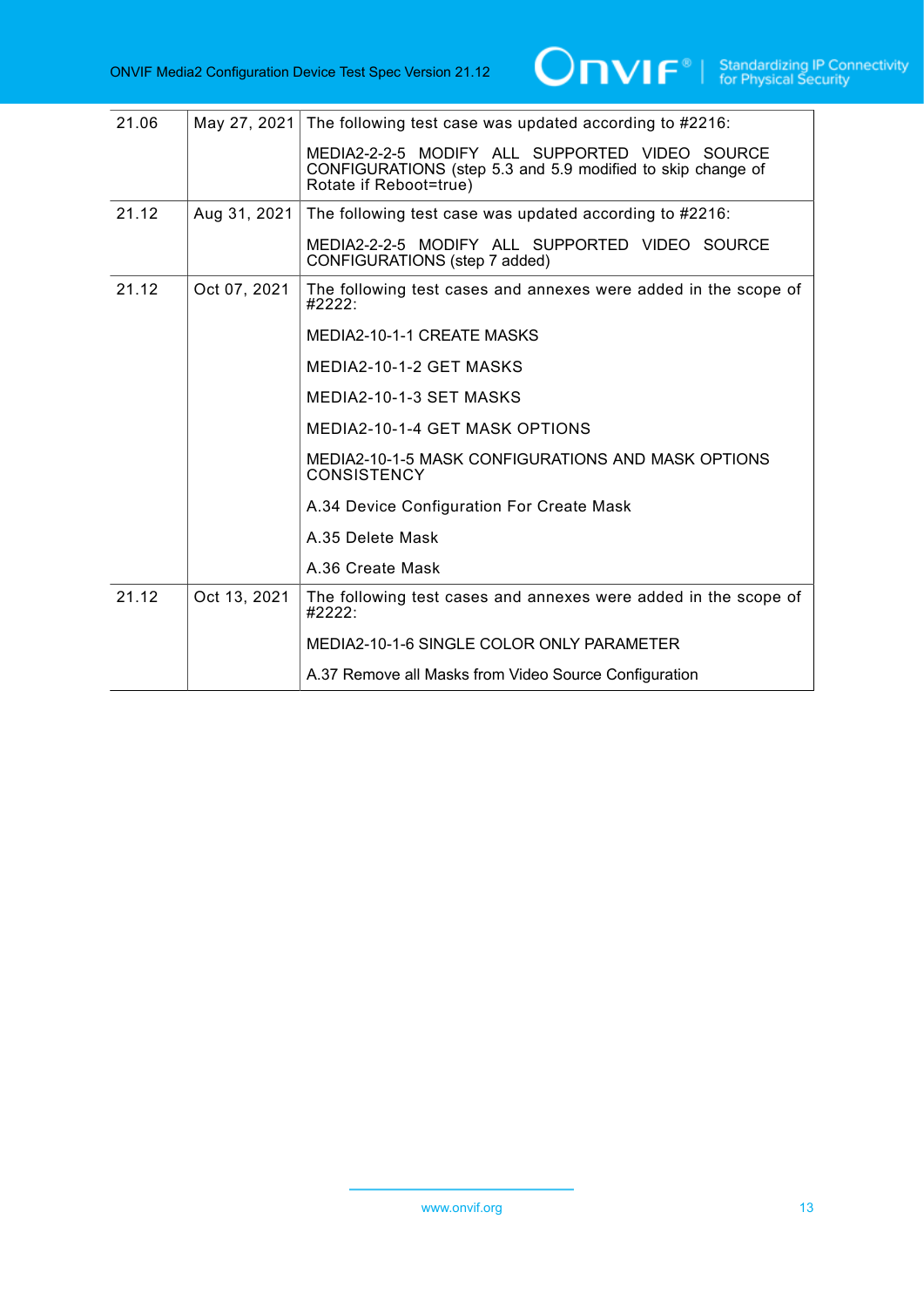|              |         | <b>Table of Contents</b> |                                                         |  |  |  |
|--------------|---------|--------------------------|---------------------------------------------------------|--|--|--|
| 1            |         |                          |                                                         |  |  |  |
|              | 1.1     |                          |                                                         |  |  |  |
|              | 1.2     |                          |                                                         |  |  |  |
| $\mathbf{2}$ |         |                          |                                                         |  |  |  |
| 3            |         |                          |                                                         |  |  |  |
|              | 3.1     |                          |                                                         |  |  |  |
|              | 3.2     |                          |                                                         |  |  |  |
|              | 3.3     |                          |                                                         |  |  |  |
| 4            |         |                          |                                                         |  |  |  |
|              | 4.1     |                          |                                                         |  |  |  |
|              |         | 4.1.1                    |                                                         |  |  |  |
|              | 4.2     |                          |                                                         |  |  |  |
|              | 4.3     |                          |                                                         |  |  |  |
|              |         | 4.3.1                    |                                                         |  |  |  |
| 5            |         |                          |                                                         |  |  |  |
| 5.1          |         |                          |                                                         |  |  |  |
|              |         | 5.1.1                    | READY TO USE MEDIA PROFILE FOR VIDEO STREAMING  29      |  |  |  |
|              |         | 5.1.2                    | CREATE MEDIA PROFILE WITH PRE-DEFINED CONFIGURATION  30 |  |  |  |
|              |         | 5.1.3                    |                                                         |  |  |  |
|              |         | 5.1.4                    |                                                         |  |  |  |
|              |         | 5.1.5                    | CREATE MEDIA PROFILE WITH CONFIGURATIONS  57            |  |  |  |
|              |         | 5.1.6                    | REMOVE ALL CONFIGURATIONS FROM MEDIA PROFILE  61        |  |  |  |
|              |         | 5.1.7                    |                                                         |  |  |  |
|              |         | 5.1.8                    | READY TO USE MEDIA PROFILE FOR METADATA STREAMING  64   |  |  |  |
|              |         | 5.1.9                    | READY TO USE MEDIA PROFILE FOR VIDEO STREAMING (PROFILE |  |  |  |
|              |         |                          |                                                         |  |  |  |
|              | 5.2     |                          |                                                         |  |  |  |
|              |         | 5.2.1                    |                                                         |  |  |  |
|              |         |                          | GET VIDEO SOURCE CONFIGURATION OPTIONS  67<br>5.2.1.1   |  |  |  |
|              | 5.2.1.2 |                          |                                                         |  |  |  |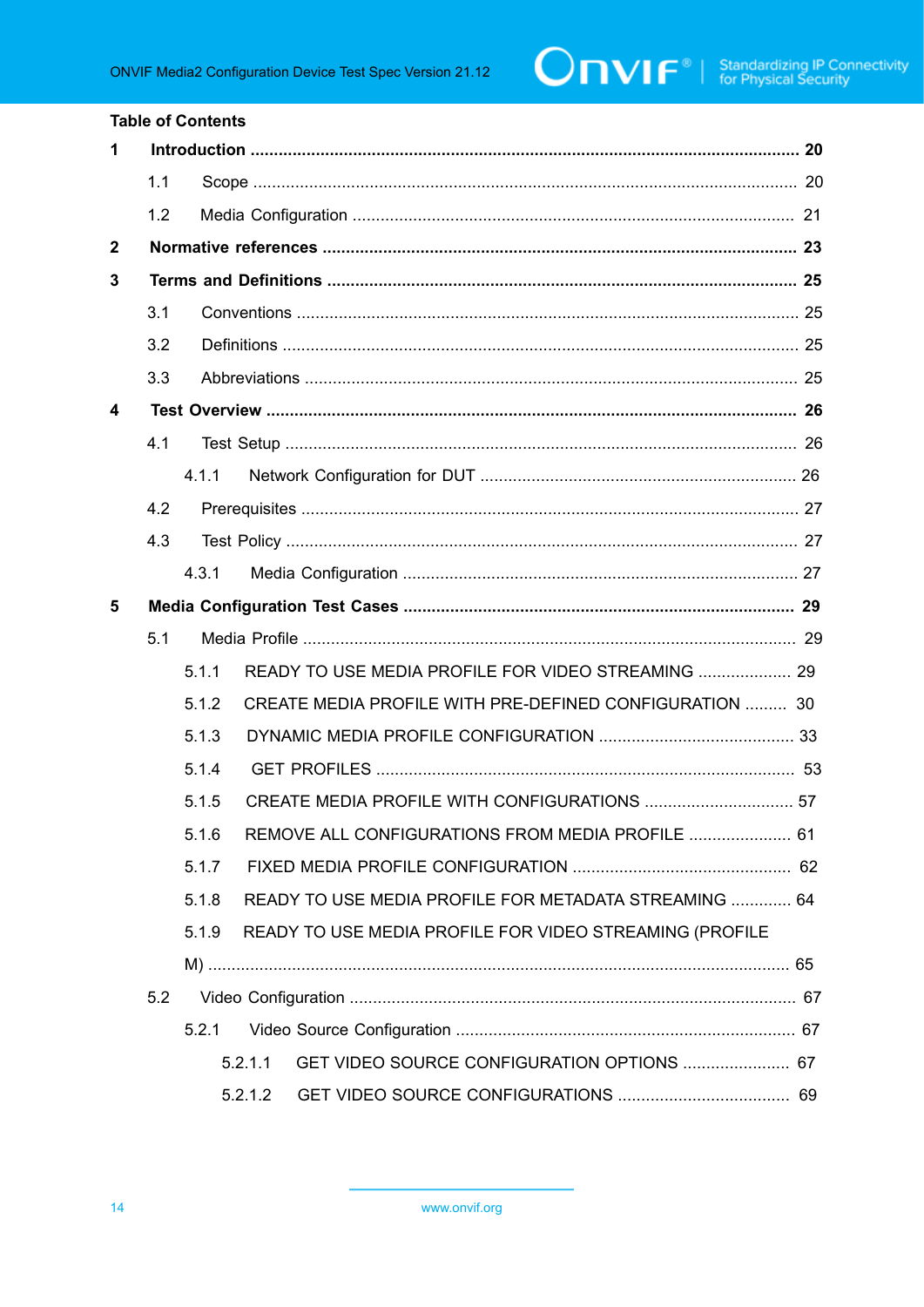|     | 5.2.1.3 | VIDEO SOURCE CONFIGURATIONS AND VIDEO SOURCE                |  |  |
|-----|---------|-------------------------------------------------------------|--|--|
|     |         |                                                             |  |  |
|     |         | 5.2.1.4 PROFILES AND VIDEO SOURCE CONFIGURATIONS            |  |  |
|     |         |                                                             |  |  |
|     | 5.2.1.5 | MODIFY ALL SUPPORTED VIDEO SOURCE                           |  |  |
|     |         |                                                             |  |  |
|     |         | 5.2.1.6 GET VIDEO SOURCE CONFIGURATIONS - INVALID TOKEN  83 |  |  |
|     |         | 5.2.1.7 PROFILES AND VIDEO SOURCE CONFIGURATION OPTIONS     |  |  |
|     |         |                                                             |  |  |
|     |         |                                                             |  |  |
|     |         |                                                             |  |  |
|     |         | 5.2.2.2 VIDEO ENCODER CONFIGURATIONS AND VIDEO ENCODER      |  |  |
|     |         |                                                             |  |  |
|     | 5.2.2.3 | PROFILES AND VIDEO ENCODER CONFIGURATION OPTIONS            |  |  |
|     |         |                                                             |  |  |
|     |         | 5.2.2.4 SET ALL SUPPORTED VIDEO ENCODER CONFIGURATIONS  91  |  |  |
|     |         |                                                             |  |  |
|     |         |                                                             |  |  |
|     |         |                                                             |  |  |
|     |         |                                                             |  |  |
| 5.3 |         |                                                             |  |  |
|     | 5.3.1   |                                                             |  |  |
|     | 5.3.1.1 | GET AUDIO SOURCE CONFIGURATION OPTIONS  101                 |  |  |
|     | 5.3.1.2 |                                                             |  |  |
|     | 5.3.1.3 | AUDIO SOURCE CONFIGURATIONS AND AUDIO SOURCE                |  |  |
|     |         |                                                             |  |  |
|     | 5.3.1.4 | PROFILES AND AUDIO SOURCE CONFIGURATIONS                    |  |  |
|     |         |                                                             |  |  |
|     | 5.3.1.5 | MODIFY ALL SUPPORTED AUDIO SOURCE                           |  |  |
|     |         |                                                             |  |  |
|     | 5.3.1.6 | GET AUDIO SOURCE CONFIGURATIONS - INVALID TOKEN  110        |  |  |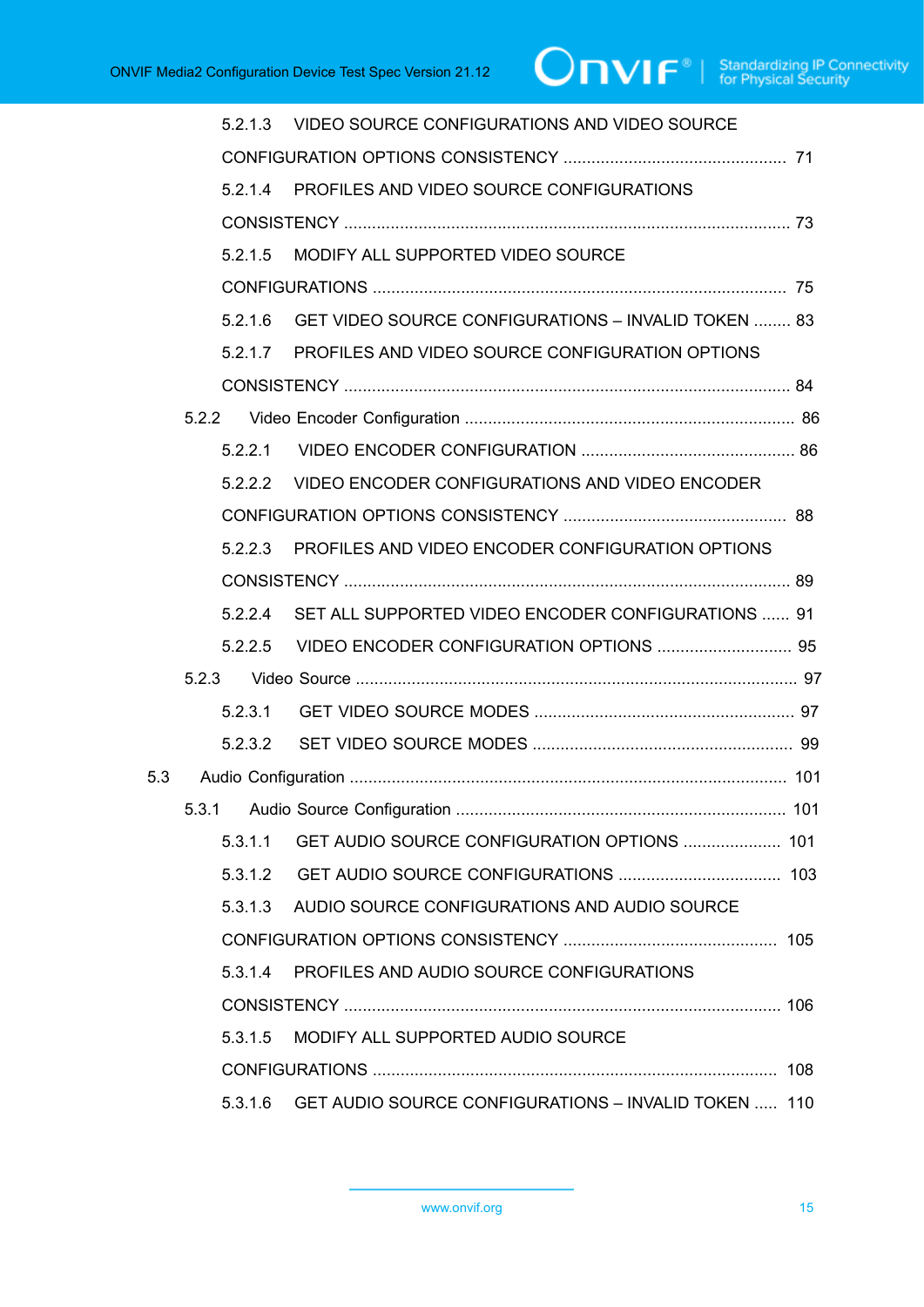# $\boxed{\color{red} \bigcap \textbf{VIF}^{\textcolor{red}{\textcircled{\tiny 8}} \mid \ \text{Standardizing IP Connectivity}}}$

|     | 5.3.2 |         |                                                               |  |
|-----|-------|---------|---------------------------------------------------------------|--|
|     |       | 5.3.2.1 |                                                               |  |
|     |       | 5.3.2.2 |                                                               |  |
|     |       | 5.3.2.3 | GET AUDIO ENCODER CONFIGURATION OPTIONS  120                  |  |
|     |       | 5.3.2.4 | AUDIO ENCODER CONFIGURATIONS AND AUDIO ENCODER                |  |
|     |       |         |                                                               |  |
|     | 5.3.3 |         |                                                               |  |
|     |       | 5.3.3.1 | GET AUDIO OUTPUT CONFIGURATION OPTIONS  124                   |  |
|     |       | 5.3.3.2 |                                                               |  |
|     |       | 5.3.3.3 | AUDIO OUTPUT CONFIGURATIONS AND AUDIO OUTPUT                  |  |
|     |       |         |                                                               |  |
|     |       | 5.3.3.4 | PROFILES AND AUDIO OUTPUT CONFIGURATIONS                      |  |
|     |       |         |                                                               |  |
|     |       | 5.3.3.5 | MODIFY ALL SUPPORTED AUDIO OUTPUT                             |  |
|     |       |         |                                                               |  |
|     |       | 5.3.3.6 | GET AUDIO OUTPUT CONFIGURATIONS - INVALID TOKEN  134          |  |
|     | 5.3.4 |         |                                                               |  |
|     |       | 5.3.4.1 | GET AUDIO DECODER CONFIGURATION OPTIONS  135                  |  |
|     |       | 5.3.4.2 |                                                               |  |
|     |       | 5.3.4.3 | PROFILES AND AUDIO DECODER CONFIGURATIONS                     |  |
|     |       |         |                                                               |  |
|     |       |         | 5.3.4.4 MODIFY ALL SUPPORTED AUDIO DECODER                    |  |
|     |       |         |                                                               |  |
|     |       |         | 5.3.4.5 GET AUDIO DECODER CONFIGURATIONS - INVALID TOKEN  142 |  |
| 5.4 |       |         |                                                               |  |
|     | 5.4.1 |         |                                                               |  |
|     | 5.4.2 |         | DYNAMIC MEDIA PROFILE CONFIGURATION FOR PTZ  144              |  |
| 5.5 |       |         |                                                               |  |
|     | 5.5.1 |         |                                                               |  |
|     | 5.5.2 |         | VIDEO ENCODER INSTANCES PER VIDEO SOURCE  154                 |  |
| 5.6 |       |         |                                                               |  |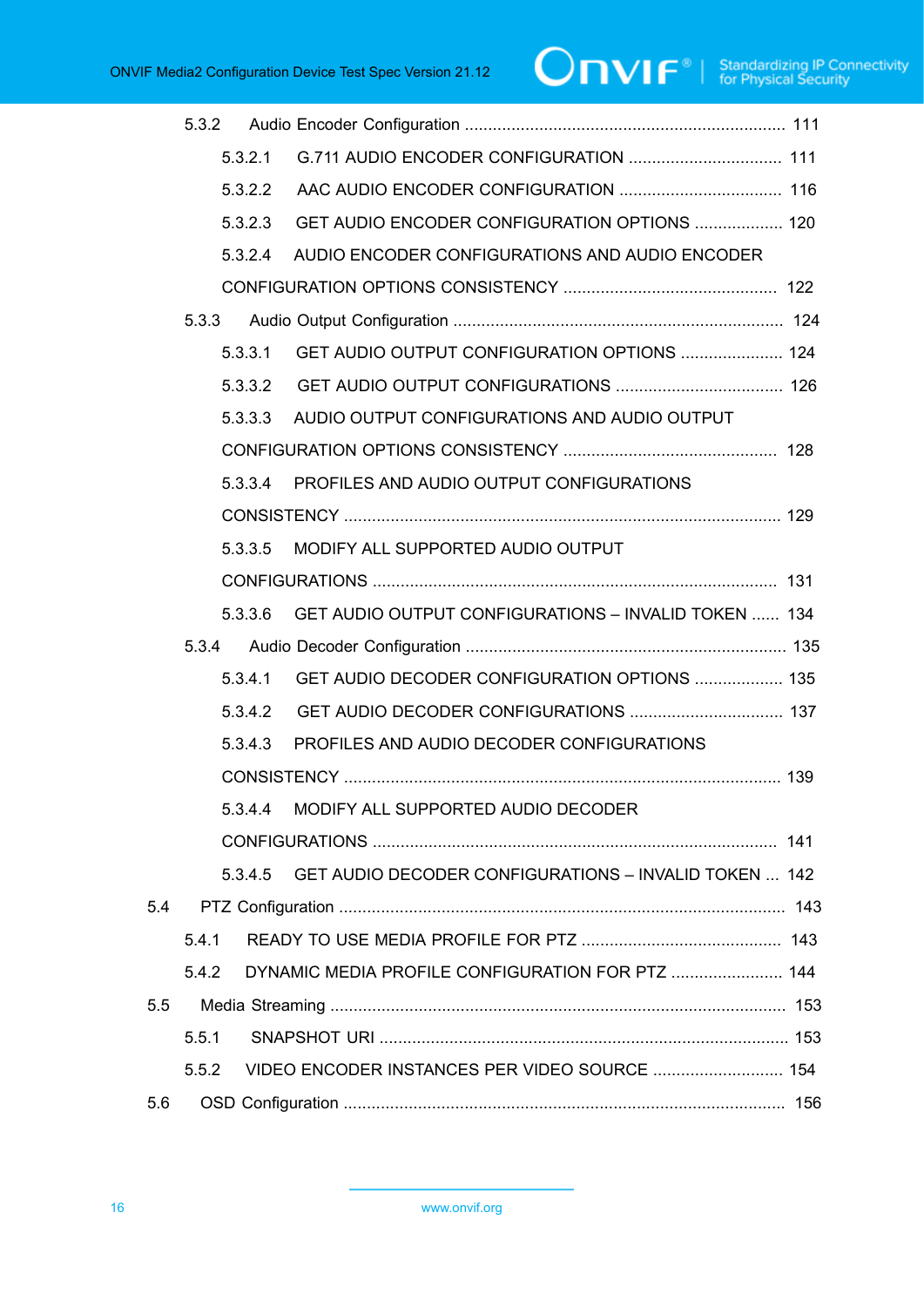|   |      | 5.6.1  | CREATE OSD CONFIGURATION FOR TEXT OVERLAY  156               |  |
|---|------|--------|--------------------------------------------------------------|--|
|   |      | 5.6.2  | CREATE OSD CONFIGURATION FOR IMAGE OVERLAY  159              |  |
|   |      | 5.6.3  |                                                              |  |
|   |      | 5.6.4  |                                                              |  |
|   |      | 5.6.5  |                                                              |  |
|   |      | 5.6.6  |                                                              |  |
|   |      | 5.6.7  | OSD CONFIGURATIONS AND OSD OPTIONS CONSISTENCY  173          |  |
|   | 5.7  |        |                                                              |  |
|   |      | 5.7.1  |                                                              |  |
|   |      | 5.7.2  | GET SERVICES AND GET MEDIA2 SERVICE CAPABILITIES             |  |
|   |      |        |                                                              |  |
|   | 5.8  |        |                                                              |  |
|   |      | 5.8.1  |                                                              |  |
|   |      |        | MODIFY ALL SUPPORTED METADATA CONFIGURATIONS  183<br>5.8.1.1 |  |
|   |      |        | 5.8.1.2                                                      |  |
|   |      |        | PROFILES AND METADATA CONFIGURATIONS<br>5.8.1.3              |  |
|   |      |        |                                                              |  |
|   |      |        | 5.8.1.4 GET METADATA CONFIGURATIONS - INVALID TOKEN  192     |  |
|   | 5.9  |        |                                                              |  |
|   |      | 5.9.1  |                                                              |  |
|   |      | 5.9.2  | PROFILES AND ANALYTICS CONFIGURATIONS CONSISTENCY  195       |  |
|   |      |        | 5.9.3 GET ANALYTICS CONFIGURATIONS - INVALID TOKEN  196      |  |
|   | 5.10 |        |                                                              |  |
|   |      | 5.10.1 |                                                              |  |
|   |      | 5.10.2 |                                                              |  |
|   |      | 5.10.3 |                                                              |  |
|   |      | 5.10.4 |                                                              |  |
|   |      | 5.10.5 | MASK CONFIGURATIONS AND MASK OPTIONS CONSISTENCY  206        |  |
|   |      | 5.10.6 |                                                              |  |
| А |      |        |                                                              |  |
|   | A.1  |        |                                                              |  |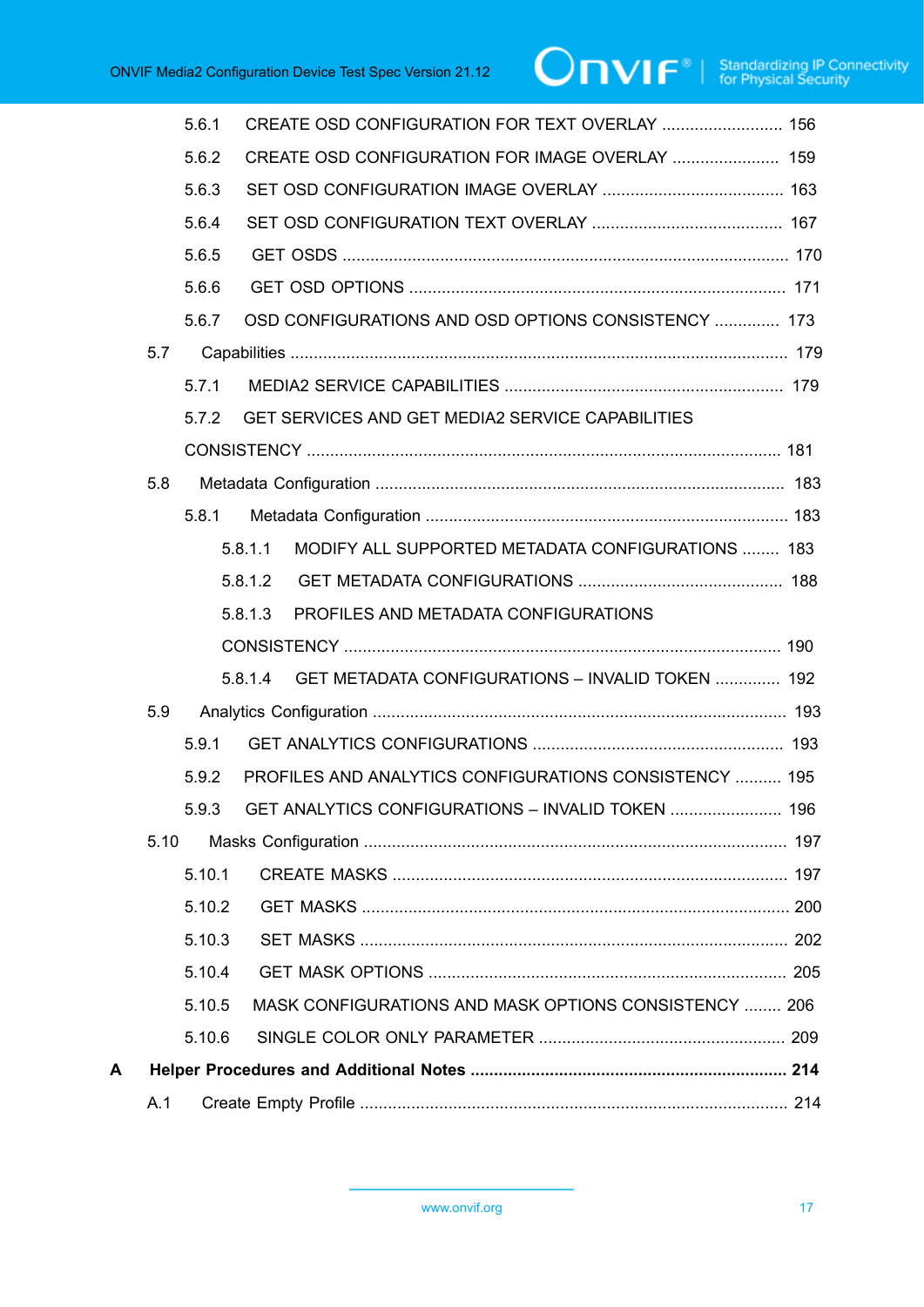# $\boxed{\color{red} \bigcap \textbf{VIF}^{\textcolor{red}{\textcircled{\tiny 1}} \mid \; \text{Standardizing IP Connectivity}}}$

| A.2  |                                                                              |
|------|------------------------------------------------------------------------------|
| A.3  | VideoEncoderConfigurationOptions and VideoEncoderConfiguration mapping  216  |
| A.4  |                                                                              |
| A.5  | Configure Media profile with Video Source Configuration and Video Encoder    |
|      |                                                                              |
| A.6  |                                                                              |
| A.7  |                                                                              |
| A.8  |                                                                              |
| A.9  |                                                                              |
| A.10 |                                                                              |
| A.11 |                                                                              |
| A.12 |                                                                              |
| A.13 |                                                                              |
| A.14 |                                                                              |
| A.15 |                                                                              |
| A.16 |                                                                              |
| A.17 |                                                                              |
| A.18 |                                                                              |
| A.19 |                                                                              |
| A.20 |                                                                              |
| A.21 | Configure Media profile with Audio Output Configuration and Audio Decoder    |
|      |                                                                              |
| A.22 |                                                                              |
| A.23 |                                                                              |
| A.24 | Find Guaranteed Number of Media Profiles for Video Source Configuration  240 |
| A.25 | Configure Video Encoder Configuration to Get Guaranteed Number of Media      |
|      |                                                                              |
| A.26 | Add Video Encoder Configuration to Get Guaranteed Number of Media Profiles   |
|      |                                                                              |
| A.27 |                                                                              |
| A.28 |                                                                              |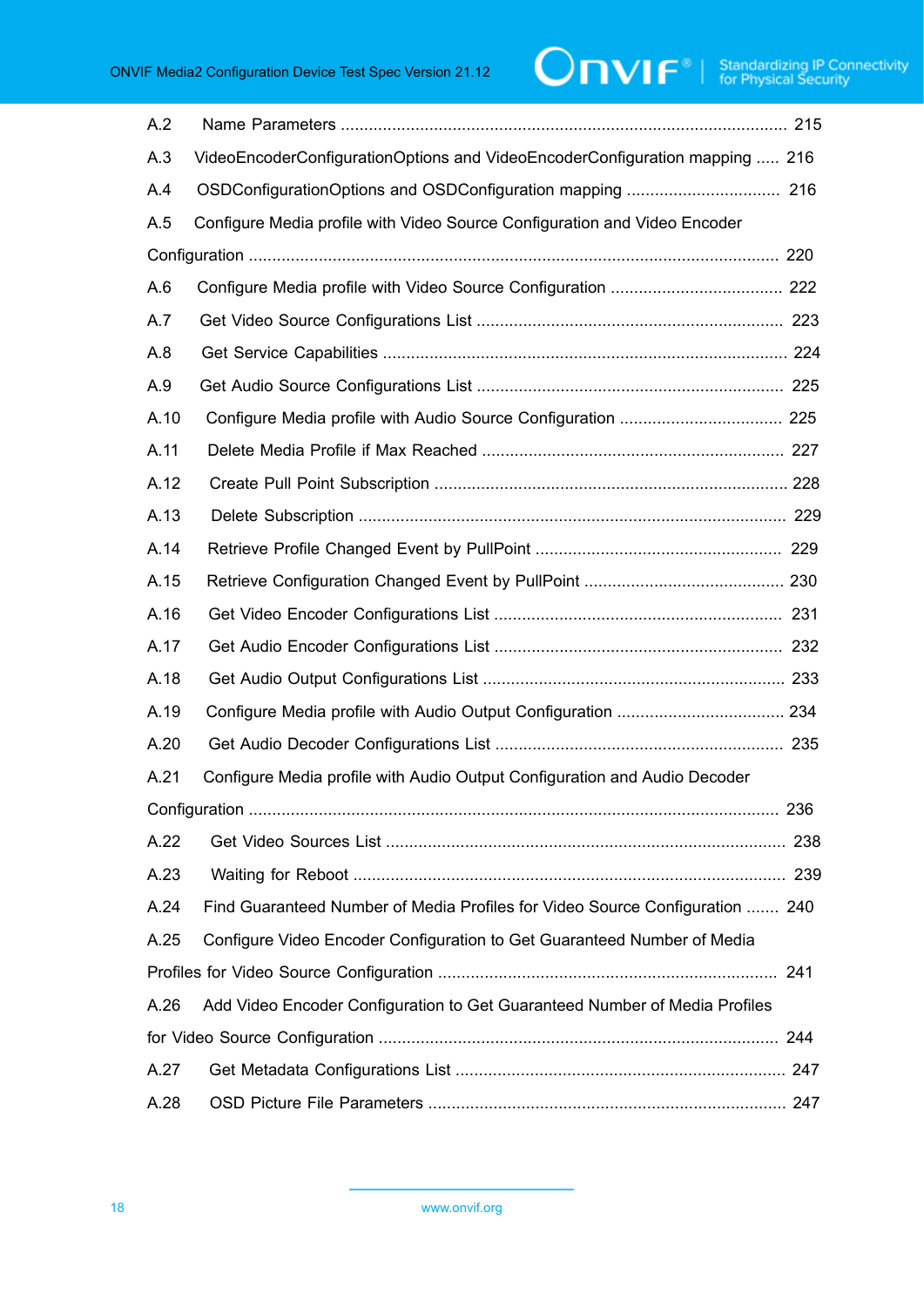# $\boxed{\color{red} \bigcap \textbf{VIF}^{\textcolor{red}{\textcircled{\tiny 1}} \mid \; \text{Standardizing IP Connectivity}}}$

| A.29 |  |
|------|--|
| A.30 |  |
| A.31 |  |
| A.32 |  |
| A.33 |  |
| A.34 |  |
| A.35 |  |
| A.36 |  |
| A.37 |  |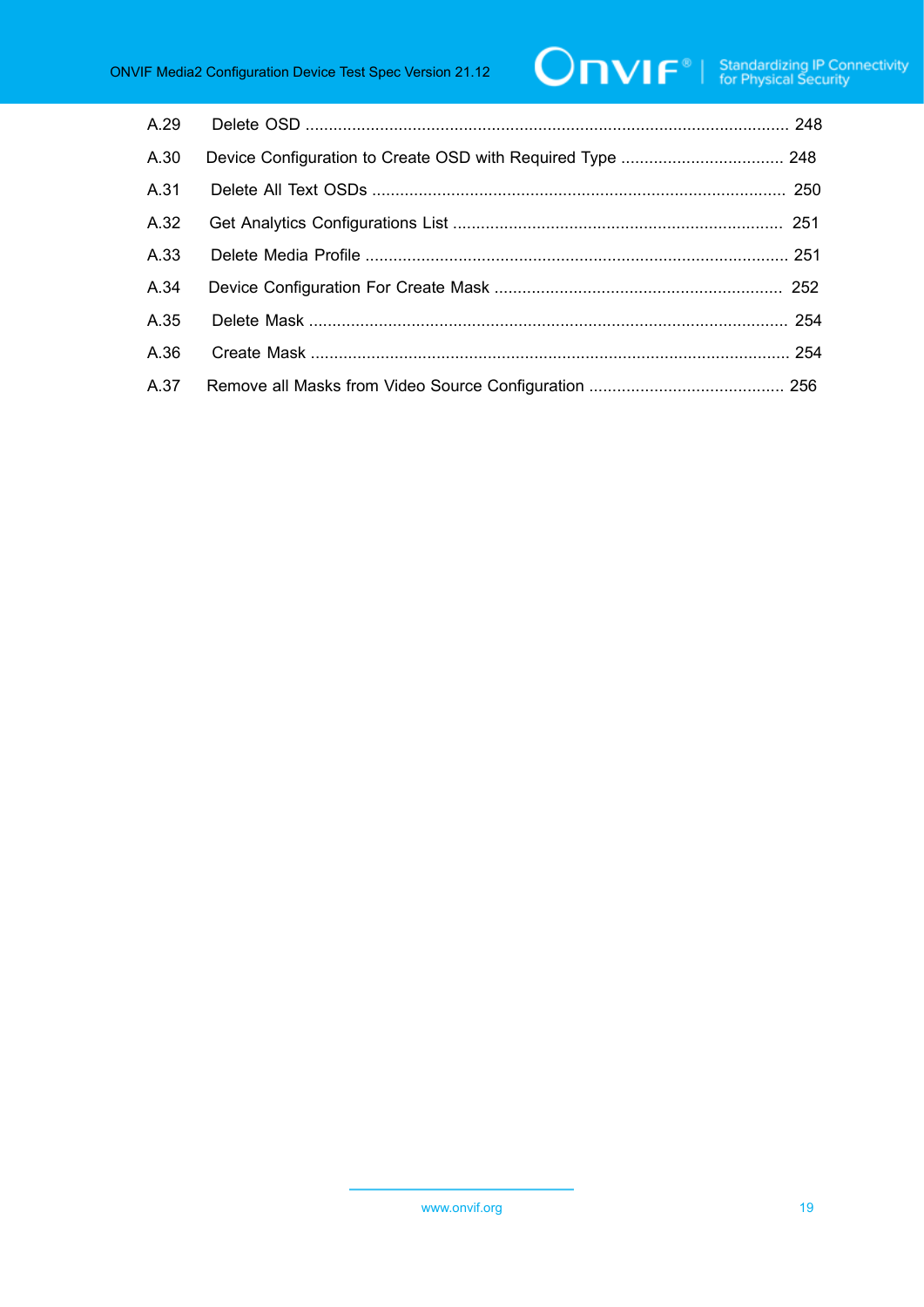## <span id="page-19-0"></span>**1 Introduction**

The goal of the ONVIF test specification set is to make it possible to realize fully interoperable IP physical security implementation from different vendors. The set of ONVIF test specification describes the test cases need to verify the [ONVIF Network Interface Specs] and [ONVIF Conformance] requirements. In addition, the test cases are to be basic inputs for some Profile specification requirements. It also describes the test framework, test setup, pre-requisites, test policies needed for the execution of the described test cases.

This ONVIF Media2 Test Specification acts as a supplementary document to the [ONVIF Network Interface Specs], illustrating test cases need to be executed and passed. And this specification acts as an input document to the development of test tool, which will be used to test the ONVIF device implementation conformance towards ONVIF standard. This test tool is referred as ONVIF Client hereafter.

## <span id="page-19-1"></span>1.1 Scope

This ONVIF Media2 Test Specification defines and regulates the conformance testing procedure for the ONVIF conformant devices. Conformance testing is meant to be functional black-box testing. The objective of this specification is to provide test cases to test individual requirements of ONVIF devices according to ONVIF Media2 Service, which is defined in [ONVIF Network Interface Specs].

The principal intended purposes are:

- Provide self-assessment tool for implementations.
- Provide comprehensive test suite coverage for [ONVIF Network Interface Specs].

This specification **does not** address the following:

- Product use cases and non-functional (performance and regression) testing.
- SOAP Implementation Interoperability test i.e. Web Service Interoperability Basic Profile version 2.0 (WS-I BP 2.0).
- Network protocol implementation Conformance test for HTTP, HTTPS, RTP and RTSP protocol.
- Poor streaming performance test (audio/video distortions, missing audio/video frames, incorrect lib synchronization etc.).

Wi-Fi Conformance test

The set of ONVIF Test Specification will not cover the complete set of requirements as defined in [ONVIF Network Interface Specs]; instead it would cover subset of it. The scope of this specification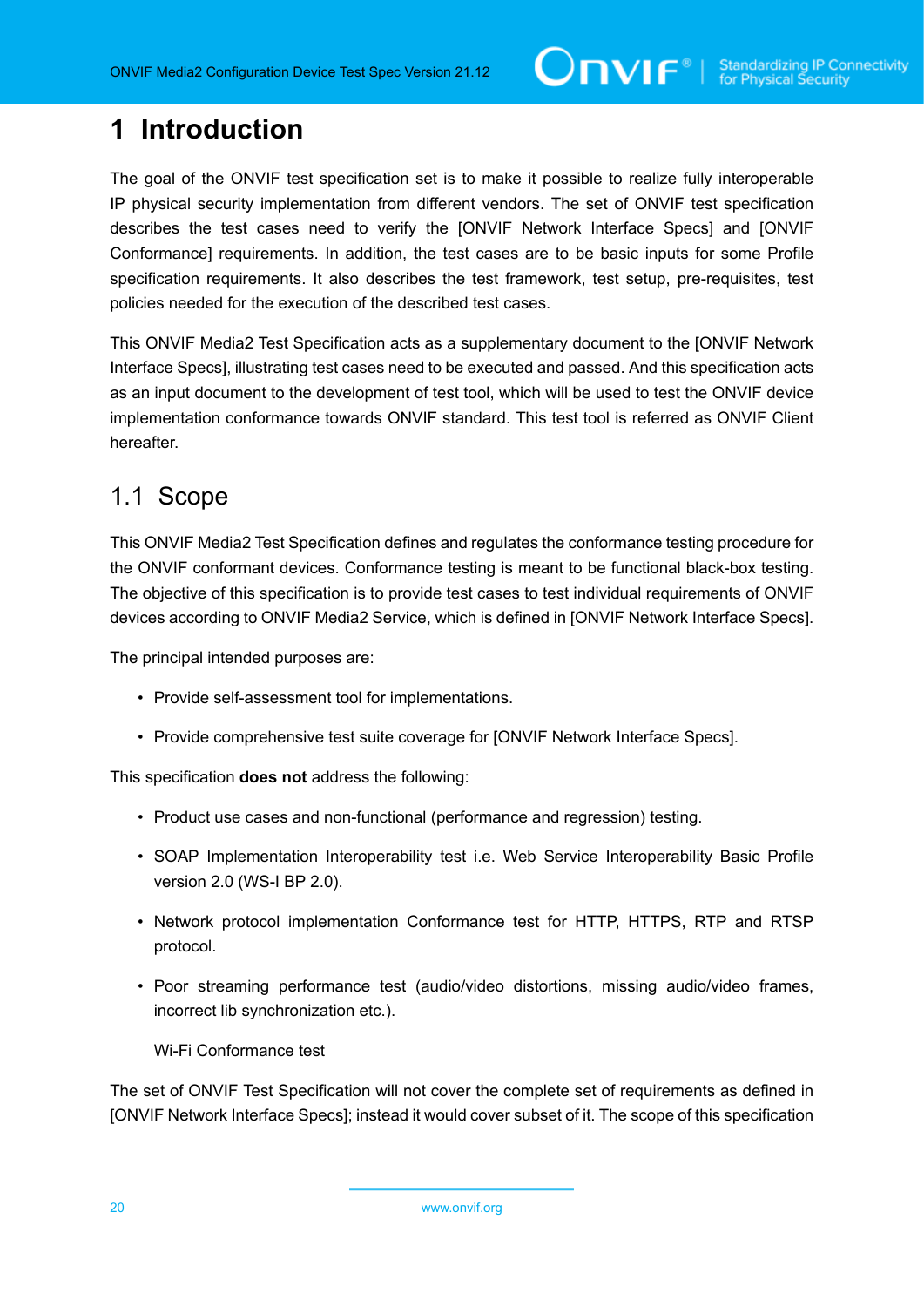is to derive all the normative requirements of [ONVIF Network Interface Specs], which are related to ONVIF Media2 Service and some of the optional requirements.

This ONVIF Media2 Test Specification covers ONVIF Media2 service, which is a functional block of [ONVIF Network Interface Specs]. The following sections describe the brief overview of and scope of each functional block.

## <span id="page-20-0"></span>1.2 Media Configuration

Media Configuration section covers the test cases needed for the verification of media2 service features as mentioned in [ONVIF Network Interface Specs]. Media2 service is used to configure the media configurations.

Briefly it covers the following things:

- Manage media profiles.
- Manage configuration entities.
- Getting snapshot
- Manage OSD configurationd

The scope of this specification is to cover following configuration entities and Audio/Video media formats:

- Configuration Entities:
	- Video source configuration
	- Audio source configuration
	- Video encoder configuration
	- Audio encoder configuration
- Video Codec:
	- H.264
	- H.265
- Audio Codec:
	- G.711
	- AAC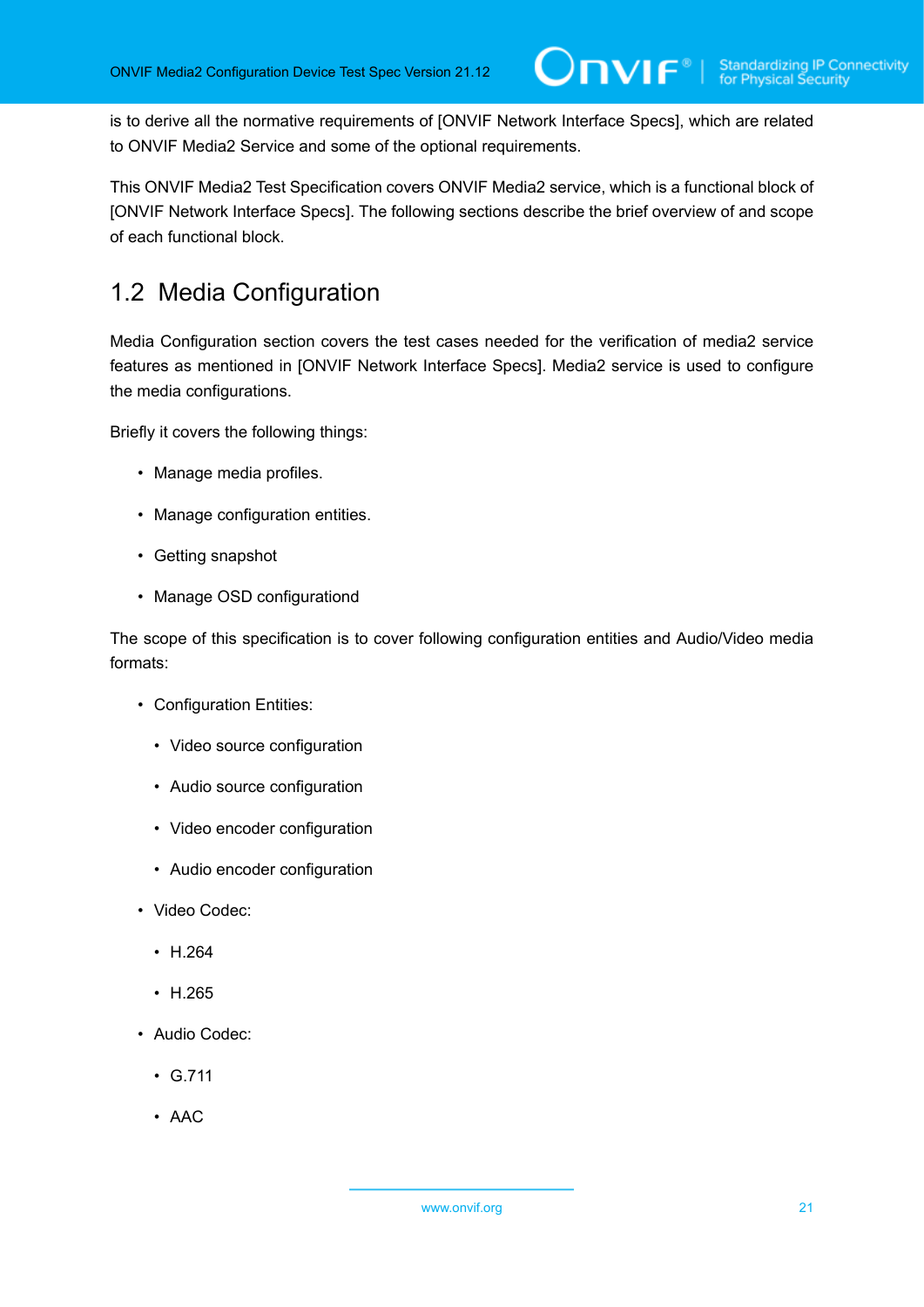

- OSD:
	- Text Overlay
	- Image Overlay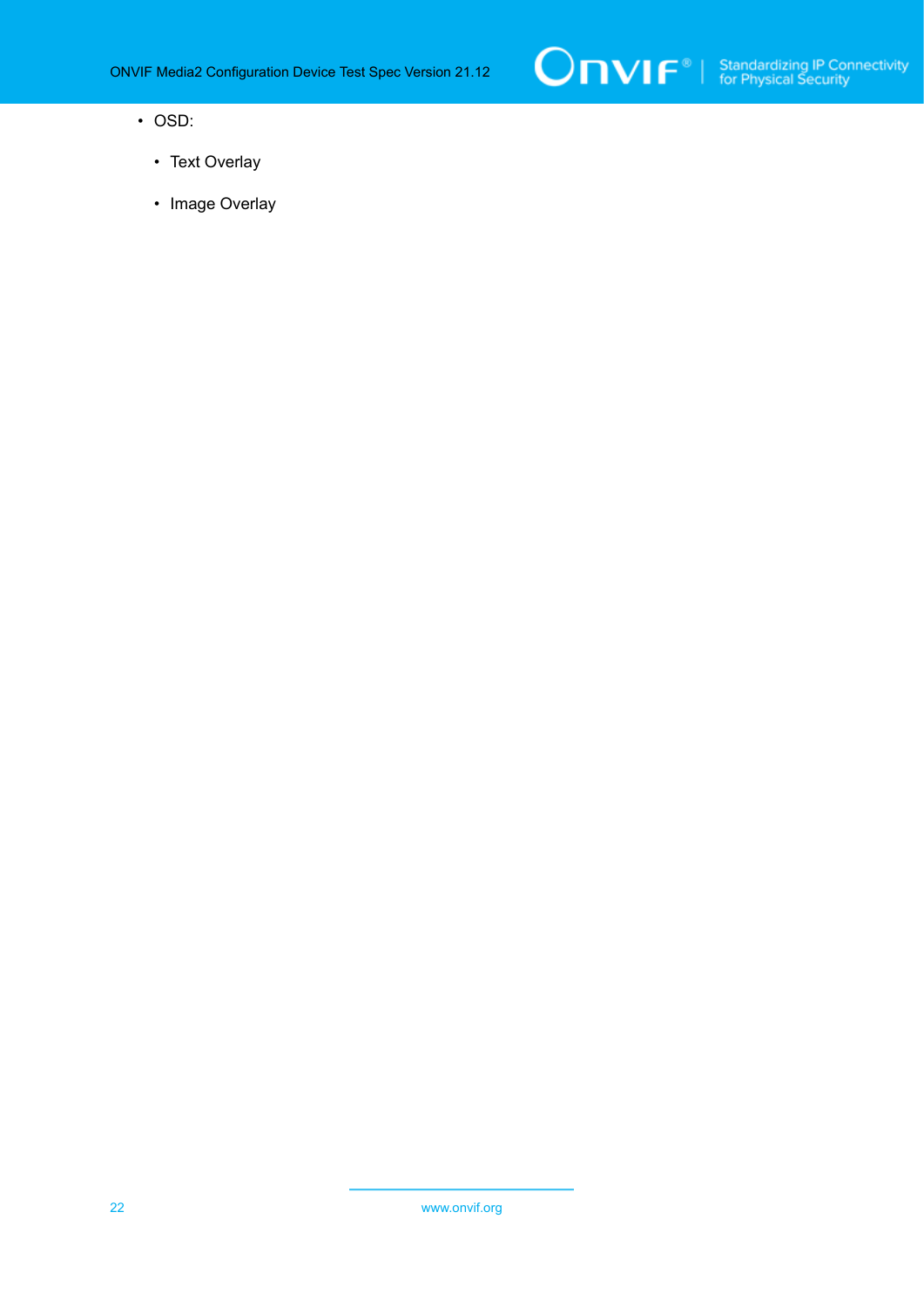# $\sum_{\text{ref}}$   $\sum_{\text{ref}}$   $\sum_{\text{ref}}$  Standardizing IP Connectivity

# <span id="page-22-0"></span>**2 Normative references**

• [ONVIF Conformance] ONVIF Conformance Process Specification:

<https://www.onvif.org/profiles/conformance/>

• [ONVIF Profile Policy] ONVIF Profile Policy:

<https://www.onvif.org/profiles/>

• [ONVIF Network Interface Specs] ONVIF Network Interface Specification documents:

<https://www.onvif.org/profiles/specifications/>

• [ONVIF Core Specs] ONVIF Core Specification:

<https://www.onvif.org/profiles/specifications/>

• [ONVIF Media2 Spec] ONVIF Media 2 Specification:

<https://www.onvif.org/profiles/specifications/>

• [ONVIF Base Test] ONVIF Base Device Test Specification:

<https://www.onvif.org/profiles/conformance/device-test/>

• [ISO/IEC Directives, Part 2] ISO/IEC Directives, Part 2, Annex H:

<http://www.iso.org/directives>

• [ISO 16484-5] ISO 16484-5:2014-09 Annex P:

<https://www.iso.org/obp/ui/#!iso:std:63753:en>

• [SOAP 1.2, Part 1] W3C SOAP 1.2, Part 1, Messaging Framework:

<http://www.w3.org/TR/soap12-part1/>

• [XML-Schema, Part 1] W3C XML Schema Part 1: Structures Second Edition:

<http://www.w3.org/TR/xmlschema-1/>

• [XML-Schema, Part 2] W3C XML Schema Part 2: Datatypes Second Edition:

<http://www.w3.org/TR/xmlschema-2/>

• [WS-Security] "Web Services Security: SOAP Message Security 1.1 (WS-Security 2004)", OASIS Standard, February 2006.: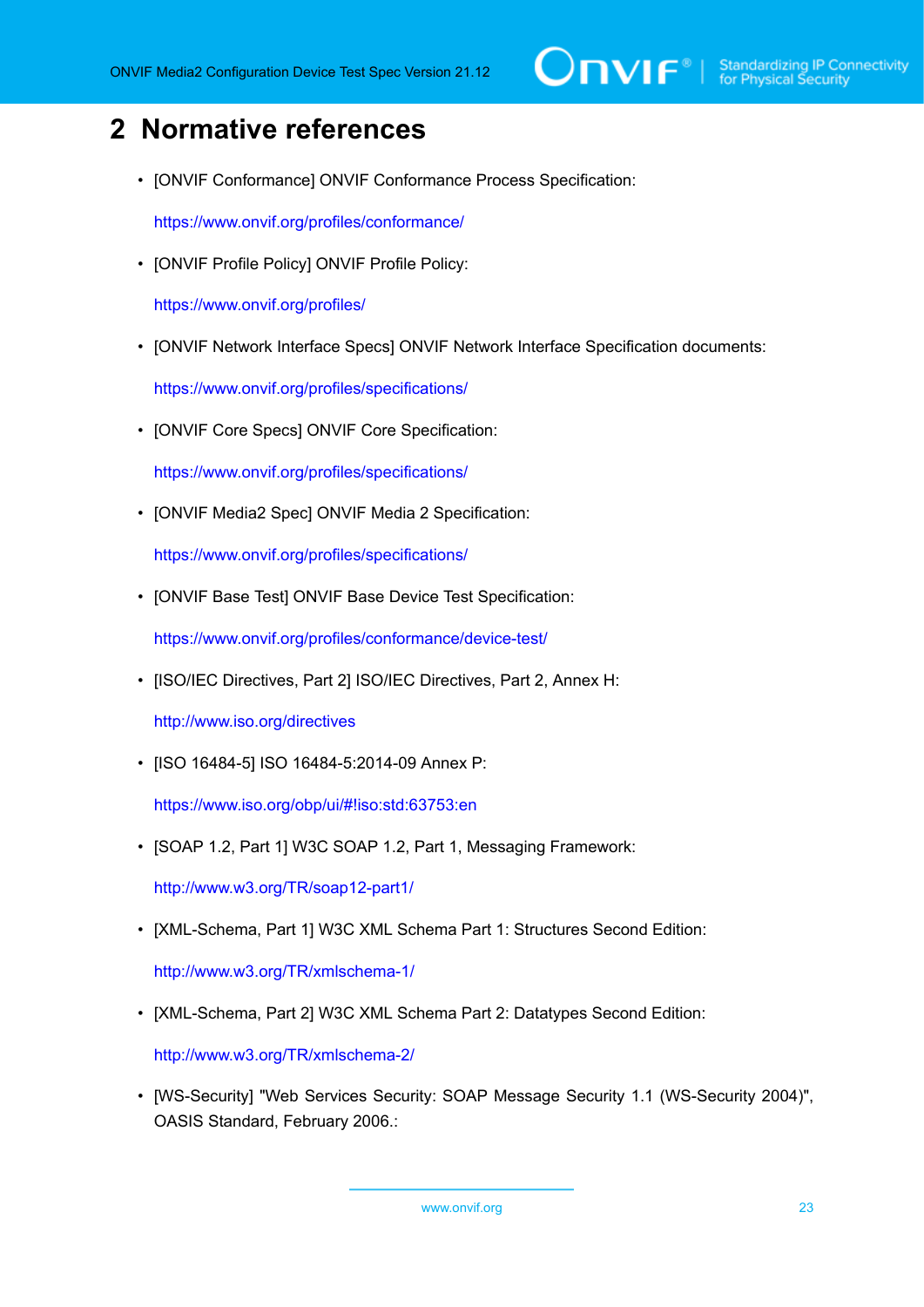[http://www.oasis-open.org/committees/download.php/16790/wss-v1.1-spec-os-](http://www.oasis-open.org/committees/download.php/16790/wss-v1.1-spec-os-SOAPMessageSecurity.pdf)[SOAPMessageSecurity.pdf](http://www.oasis-open.org/committees/download.php/16790/wss-v1.1-spec-os-SOAPMessageSecurity.pdf)

• [RFC 2396] "Uniform Resource Identifiers (URI): Generic Syntax", T. Berners-Lee, MIT/LCS, R. Fielding, U.C. Irvine, L. Masinter, Xerox Corporation, August 1998:

<https://www.ietf.org/rfc/rfc2396.txt>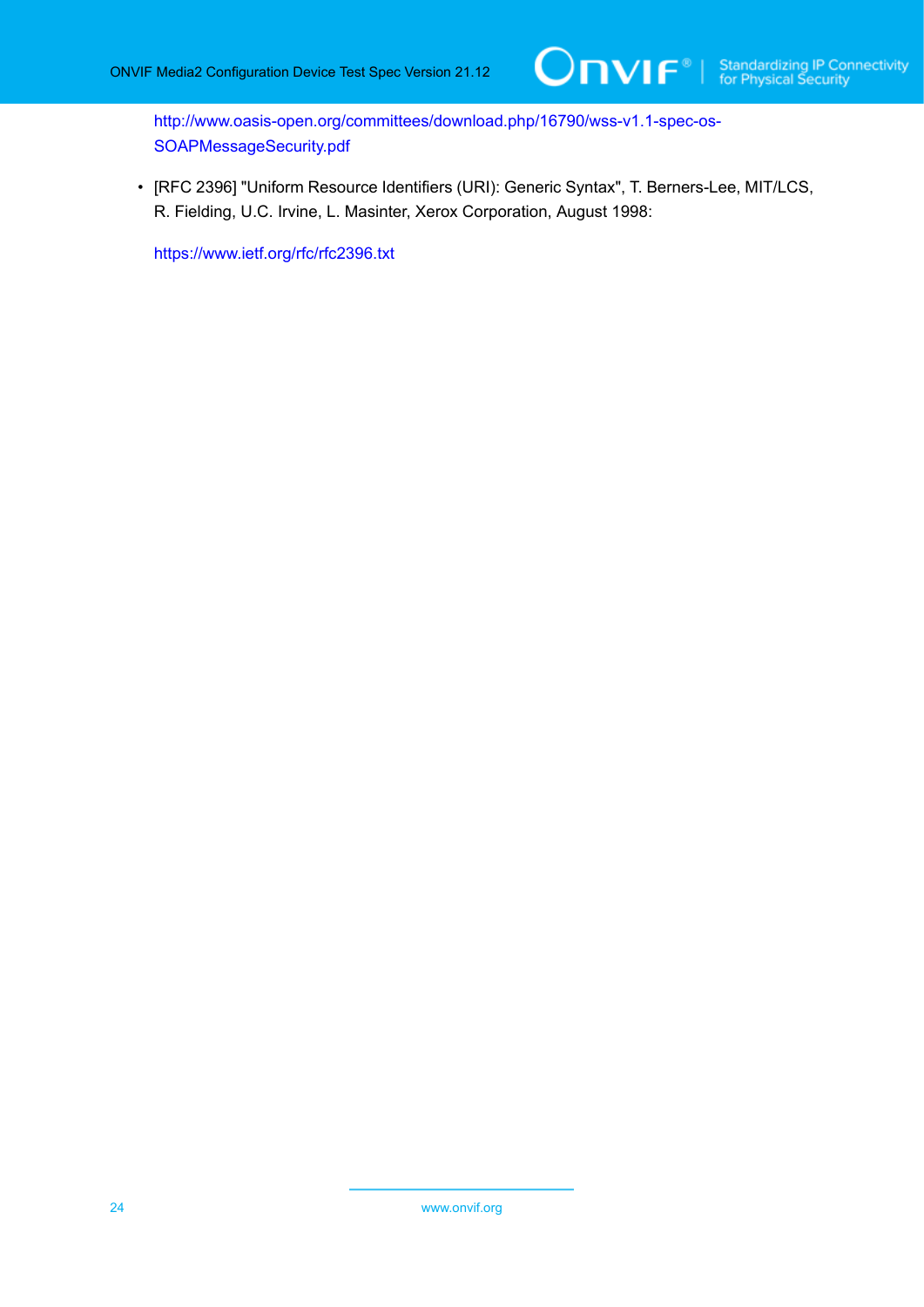$\bigcirc$   $\bigcap$   $\bigvee$   $\bigcap$   $\bigcirc$   $\bigcirc$   $\bigcirc$   $\bigcirc$   $\bigcirc$   $\bigcirc$   $\bigcirc$   $\bigcirc$   $\bigcirc$   $\bigcirc$   $\bigcirc$   $\bigcirc$   $\bigcirc$   $\bigcirc$   $\bigcirc$   $\bigcirc$   $\bigcirc$   $\bigcirc$   $\bigcirc$   $\bigcirc$   $\bigcirc$   $\bigcirc$   $\bigcirc$   $\bigcirc$   $\bigcirc$   $\bigcirc$   $\bigcirc$   $\bigcirc$   $\bigcirc$   $\bigcirc$   $\bigcirc$   $\bigcirc$   $\bigcirc$ 

## <span id="page-24-0"></span>**3 Terms and Definitions**

### <span id="page-24-1"></span>3.1 Conventions

The key words "shall", "shall not", "should", "should not", "may", "need not", "can", "cannot" in this specification are to be interpreted as described in [ISO/IEC Directives Part 2].

### <span id="page-24-2"></span>3.2 Definitions

This section describes terms and definitions used in this document.

| <b>Profile</b>              | See ONVIF Profile Policy.                                                                                                                                                                                                                                                                               |
|-----------------------------|---------------------------------------------------------------------------------------------------------------------------------------------------------------------------------------------------------------------------------------------------------------------------------------------------------|
| <b>ONVIF Device</b>         | Computer appliance or software program that exposes one or<br>multiple ONVIF Web Services.                                                                                                                                                                                                              |
| <b>ONVIF Client</b>         | Computer appliance or software program that uses ONVIF Web<br>Services.                                                                                                                                                                                                                                 |
| <b>Configuration Entity</b> | A network video device media abstract component that is used to<br>produce a media stream on the network, i.e. video and/or audio<br>stream.                                                                                                                                                            |
| <b>Media Profile</b>        | A media profile maps a video and/or audio source to a video and/<br>or an audio encoder, PTZ and analytics configurations.                                                                                                                                                                              |
| <b>SOAP</b>                 | SOAP is a lightweight protocol intended for exchanging structured<br>information in a decentralized, distributed environment. It uses<br>XML technologies to define an extensible messaging framework<br>providing a message construct that can be exchanged over a<br>variety of underlying protocols. |
| <b>Device Test Tool</b>     | ONVIF Device Test Tool that tests ONVIF Device implementation<br>towards the ONVIF Test Specification set.                                                                                                                                                                                              |
| <b>Media 2 Service</b>      | Services to determine the streaming properties of requested media<br>streams.                                                                                                                                                                                                                           |

### <span id="page-24-3"></span>3.3 Abbreviations

This section describes abbreviations used in this document.

- **HTTP** Hyper Text Transport Protocol.
- **AAC** Advanced Audio Coding.
- **URI** Uniform Resource Identifier.
- **WSDL** Web Services Description Language.
- **XML** eXtensible Markup Language.
- **JPEG** Joint Photographic Experts Group.
- **TTL** Time To Live.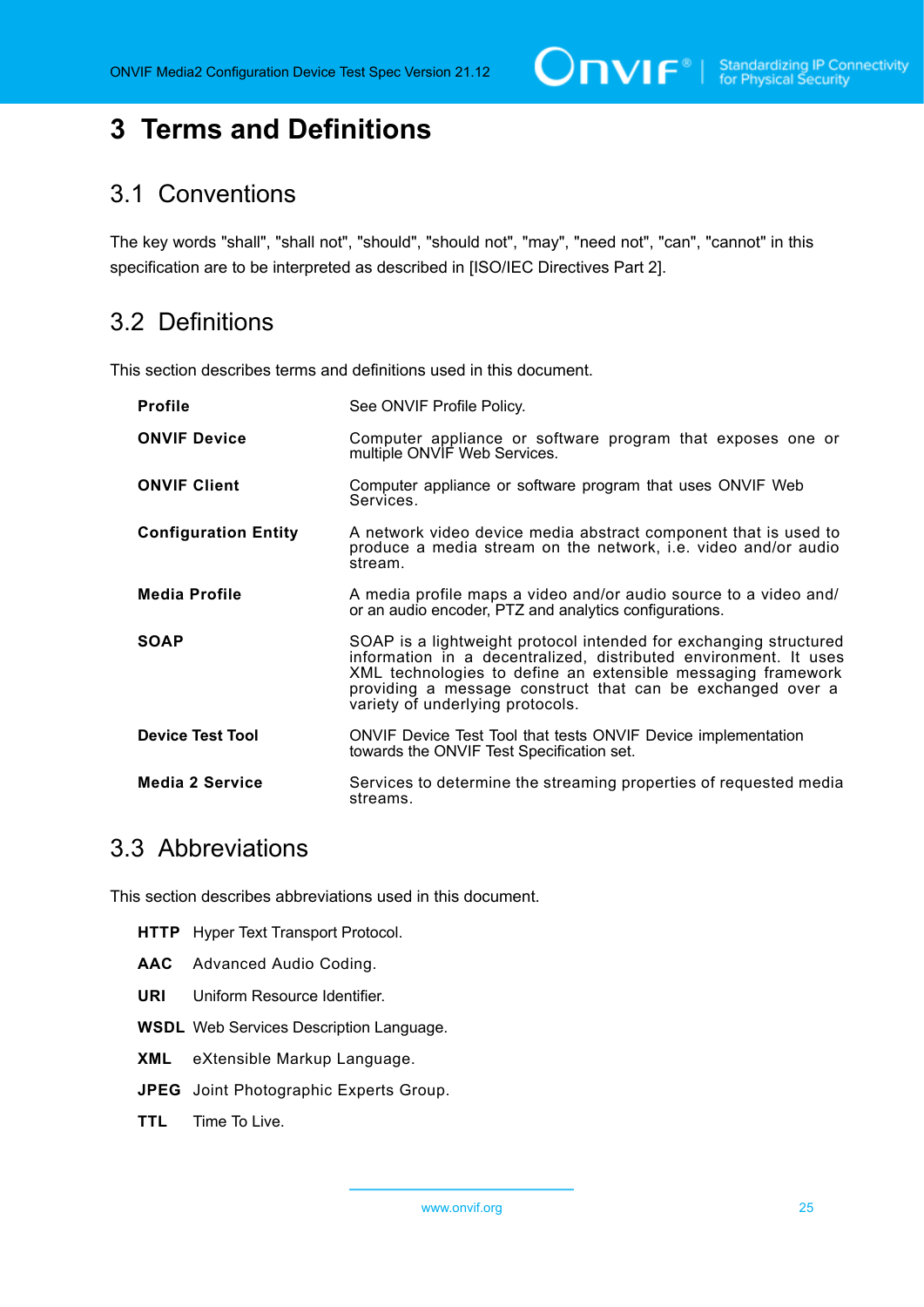## <span id="page-25-0"></span>**4 Test Overview**

This section describes about the test setup and prerequisites needed, and the test policies that should be followed for test case execution.

## <span id="page-25-1"></span>4.1 Test Setup

## <span id="page-25-2"></span>4.1.1 Network Configuration for DUT

The generic test configuration for the execution of test cases defined in this document is as shown below (Figure 1).

Based on the individual test case requirements, some of the entities in the below setup may not be needed for the execution of those corresponding test cases.





**DUT:** ONVIF device to be tested. Hereafter, this is referred to as DUT (Device Under Test).

**ONVIF Client (Test Tool):** Tests are executed by this system and it controls the behavior of the DUT. It handles both expected and unexpected behavior.

**HTTP Proxy:** provides facilitation in case of RTP and RTSP tunneling over HTTP.

**Wireless Access Point:** provides wireless connectivity to the devices that support wireless connection.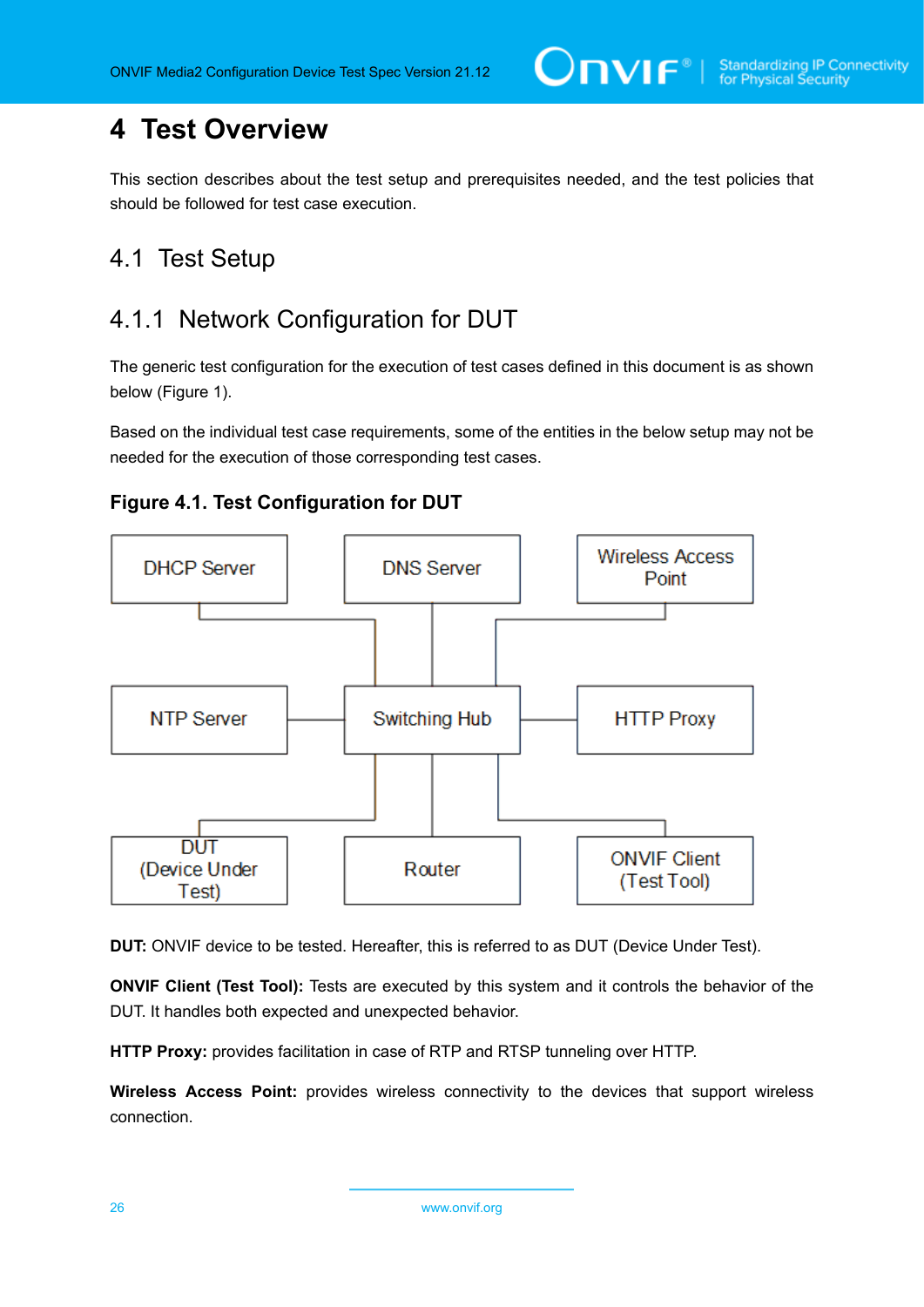**DNS Server:** provides DNS related information to the connected devices.

**DHCP Server:** provides IPv4 Address to the connected devices.

**NTP Server:** provides time synchronization between ONVIF Client and DUT.

**Switching Hub:** provides network connectivity among all the test equipments in the test environment. All devices should be connected to the Switching Hub. When running multiple test instances in parallel on the same network, the Switching Hub should be configured to use filtering in order to avoid multicast traffic being flooded to all ports, because this may affect test stability.

<span id="page-26-0"></span>**Router:** provides router advertisements for IPv6 configuration.

### 4.2 Prerequisites

The pre-requisites for executing the test cases described in this Test Specification are:

- 1. The DUT shall be configured with an IPv4 address.
- 2. The DUT shall be IP reachable [in the test configuration].
- 3. The DUT shall be able to be discovered by the Test Tool.
- 4. The DUT shall be configured with the time i.e. manual configuration of UTC time and if NTP is supported by DUT, then NTP time shall be synchronized with NTP Server.
- 5. The DUT time and Test tool time shall be synchronized with each other either manually or by common NTP server

## <span id="page-26-1"></span>4.3 Test Policy

This section describes the test policies specific to the test case execution of each functional block.

<span id="page-26-2"></span>The DUT shall adhere to the test policies defined in this section.

## 4.3.1 Media Configuration

Prior to the execution of Media Configuration test cases, DUT shall be discovered by ONVIF Client using device management service, and it shall demonstrate media capabilities to ONVIF Client using GetServiceCapabilities command.

DUT shall support at least one media profile with Video Configuration. Video Configuration shall include video source and video encoder media entities.

DUT shall support either H.264 or H.265 encoding.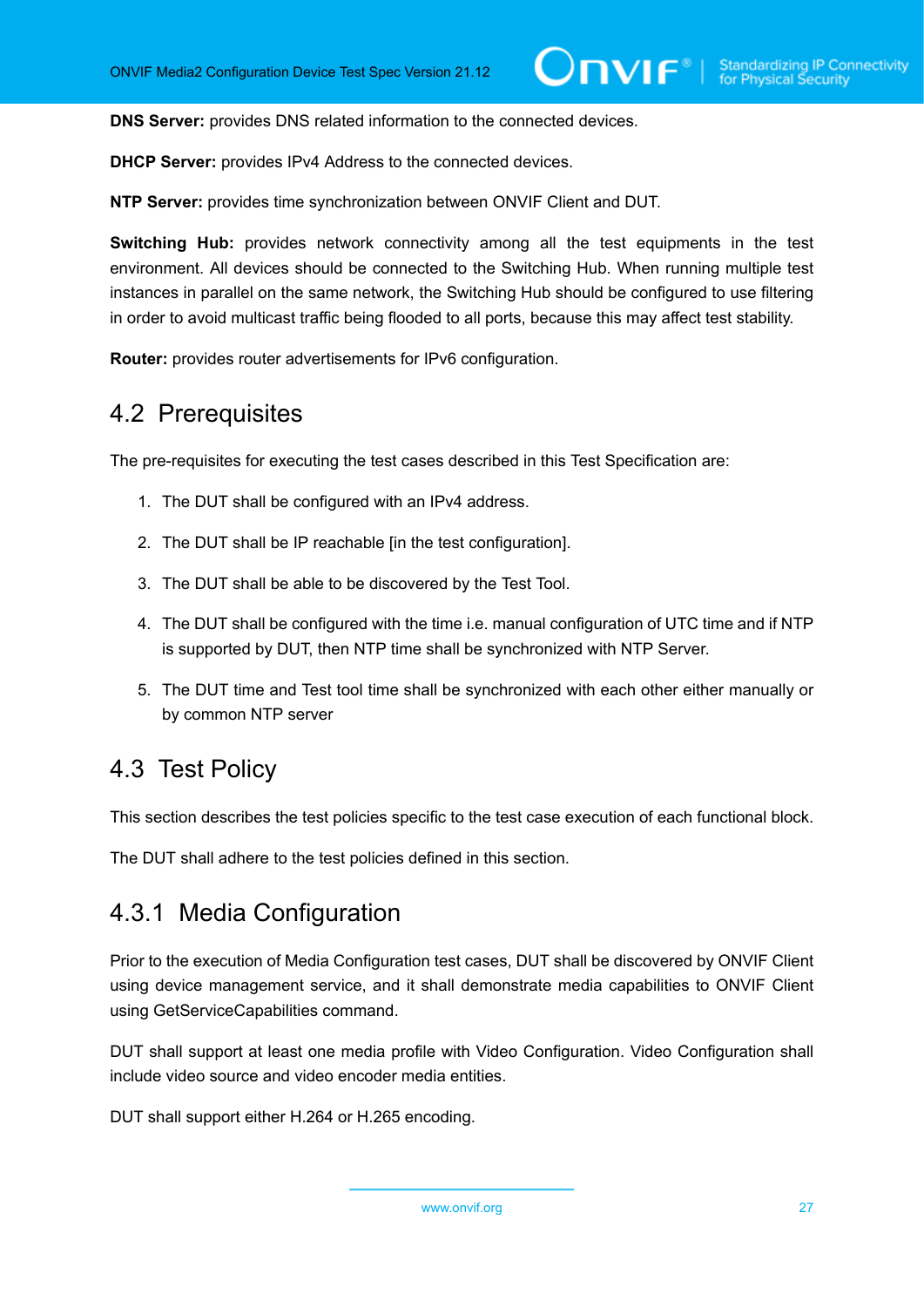ONVIF Client shall explicitly specify the optional media formats supported by DUT.

ONVIF Client shall explicitly specify if the DUT supports Audio and PTZ.

DUT shall allow creation of at least one media profile by ONVIF Client. In certain test cases, ONVIF Client may create new media configuration (i.e. media profile and media entities). In such cases, the test procedure will delete those modified configurations at the end of the test procedure.

DUT should respond with proper response message for all SOAP actions. Sending fault messages such as "ter:ConfigurationConflict" will be treated as FAILURE of the test cases.

Please refer to [Section 5](#page-28-0) for Media Configuration Test Cases.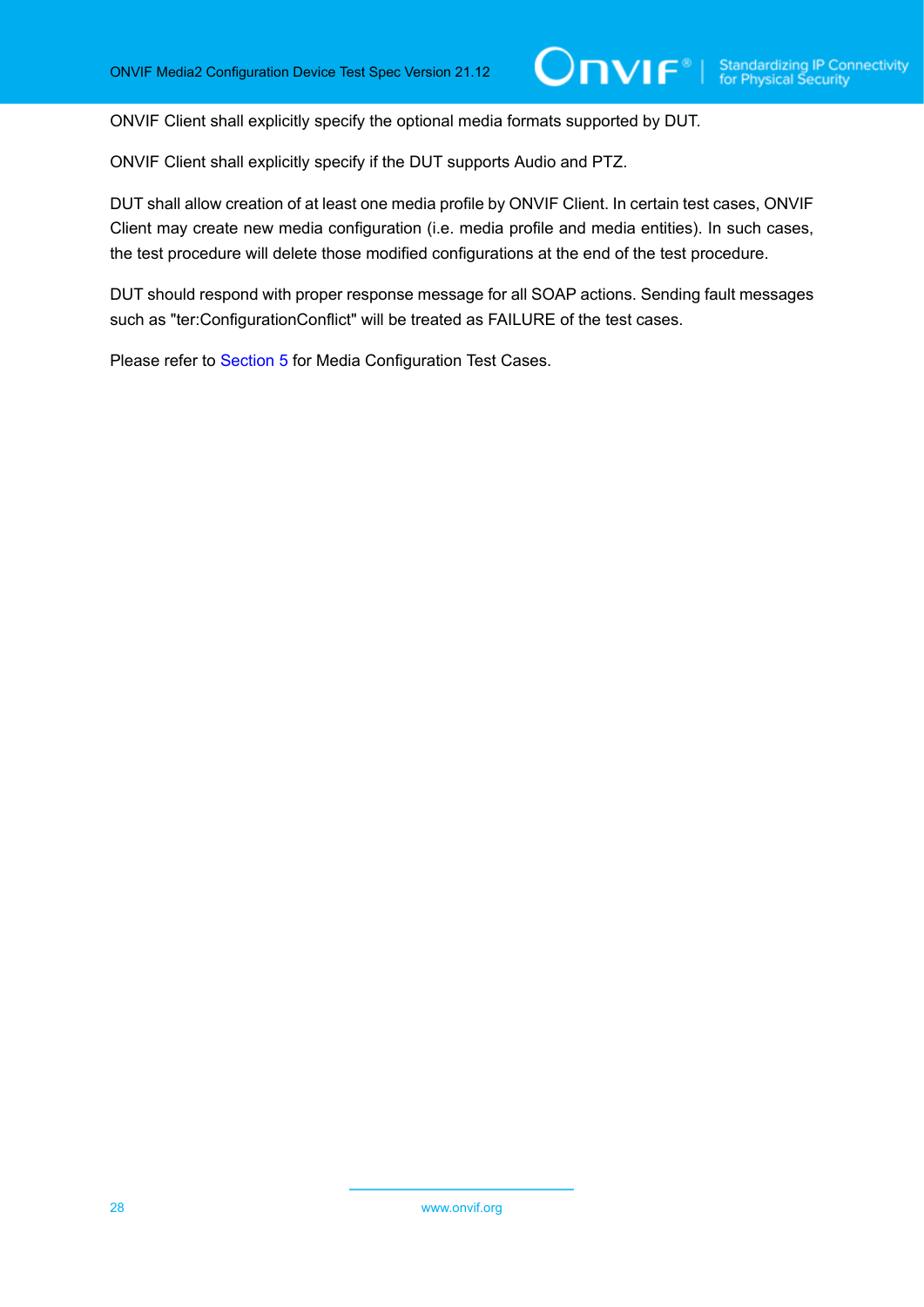## <span id="page-28-0"></span>**5 Media Configuration Test Cases**

## <span id="page-28-1"></span>5.1 Media Profile

# <span id="page-28-2"></span>5.1.1 READY TO USE MEDIA PROFILE FOR VIDEO STREAMING

**Test Case ID:** MEDIA2-1-1-1

**Specification Coverage:** Video Streaming (Profile T Specification)

**Feature Under Test:** GetProfiles

**WSDL Reference:** media2.wsdl, deviceio.wsdl

**Test Purpose:** To verify that DUT has a ready-to-use Media Service 2.0 Profile for streaming video (either H.264 or H.265) per video source.

**Pre-Requisite:** Media2 Service is received from the DUT, DeviceIO Service is received from the DUT.

**Test Configuration:** ONVIF Client and DUT

#### **Test Procedure:**

- 1. Start an ONVIF Client.
- 2. Start the DUT.
- 3. ONVIF Client invokes **GetVideoSources** request.
- 4. The DUT responds with **GetVideoSourcesResponse** message with parameters
	- Token list =: *videoSourceTokenList*
- 5. ONVIF Client invokes **GetProfiles** request with parameters
	- Token skipped
	- $\cdot$  Type[0] := All
- 6. The DUT responds with **GetProfilesResponse** message with parameters
	- Profiles list =: *profileList*
- 7. For each Video Source token *videoSourceToken* in *videoSourceTokenList* repeat the following steps: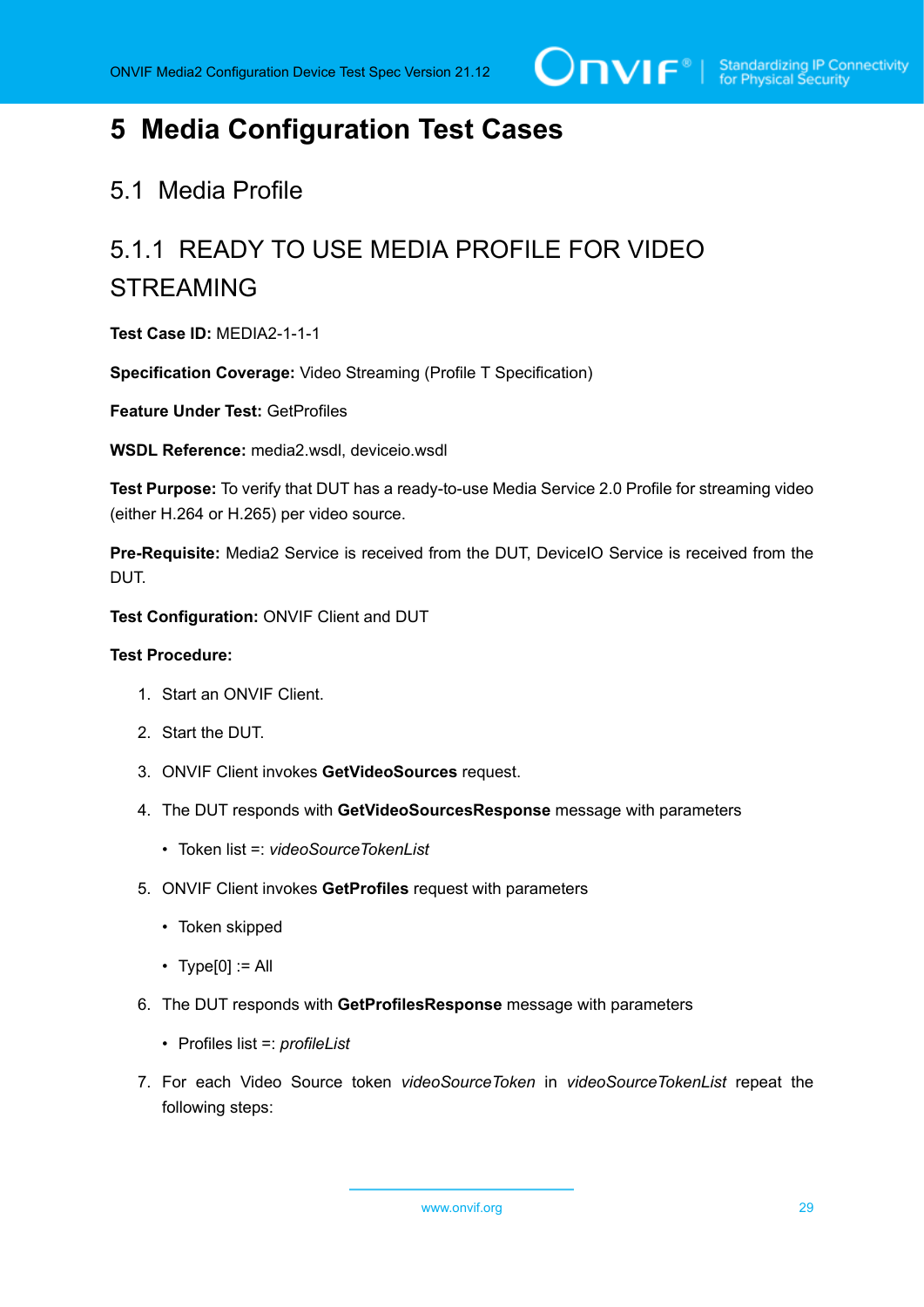7.1. If *profileList* does not contain at least one Media Profile with Configurations.VideoSource.SourceToken value is equal to *videoSourceToken* and with Configurations.VideoEncoder, which Configurations.VideoEncoder.Encoding equals to "H264" or "H265", FAIL the test and skip other steps.

#### **Test Result:**

#### **PASS –**

• DUT passes all assertions.

#### **FAIL –**

- DUT did not send **GetVideoSourcesResponse** message.
- DUT did not send **GetProfilesResponse** message.

## <span id="page-29-0"></span>5.1.2 CREATE MEDIA PROFILE WITH PRE-DEFINED CONFIGURATION

#### **Test Case ID:** MEDIA2-1-1-2

**Specification Coverage:** Get media profiles, Create media profile, Delete media profile.

**Feature Under Test:** GetProfiles, CreateProfile, DeleteProfile

**WSDL Reference:** media2.wsdl

**Test Purpose:** To verify the DUT can create media profile with populated configuration parameter.

**Pre-Requisite:** Media2 Service is received from the DUT. Event Service was received from the DUT.

**Test Configuration:** ONVIF Client and DUT

#### **Test Procedure:**

- 1. Start an ONVIF Client.
- 2. Start the DUT.
- 3. Subscribtion ONVIF Client deletes Media Profile if Maximum Number of Media Profiles is reached by following the procedure mentioned in [Annex](#page-226-0) A.11.
- 4. ONVIF Client retrieves Video Source Configurations list by following the procedure mentioned in [Annex A.7](#page-222-0) with the following input and output parameters
	- out *videoSourceConfCompleteList* Video Source Configurations list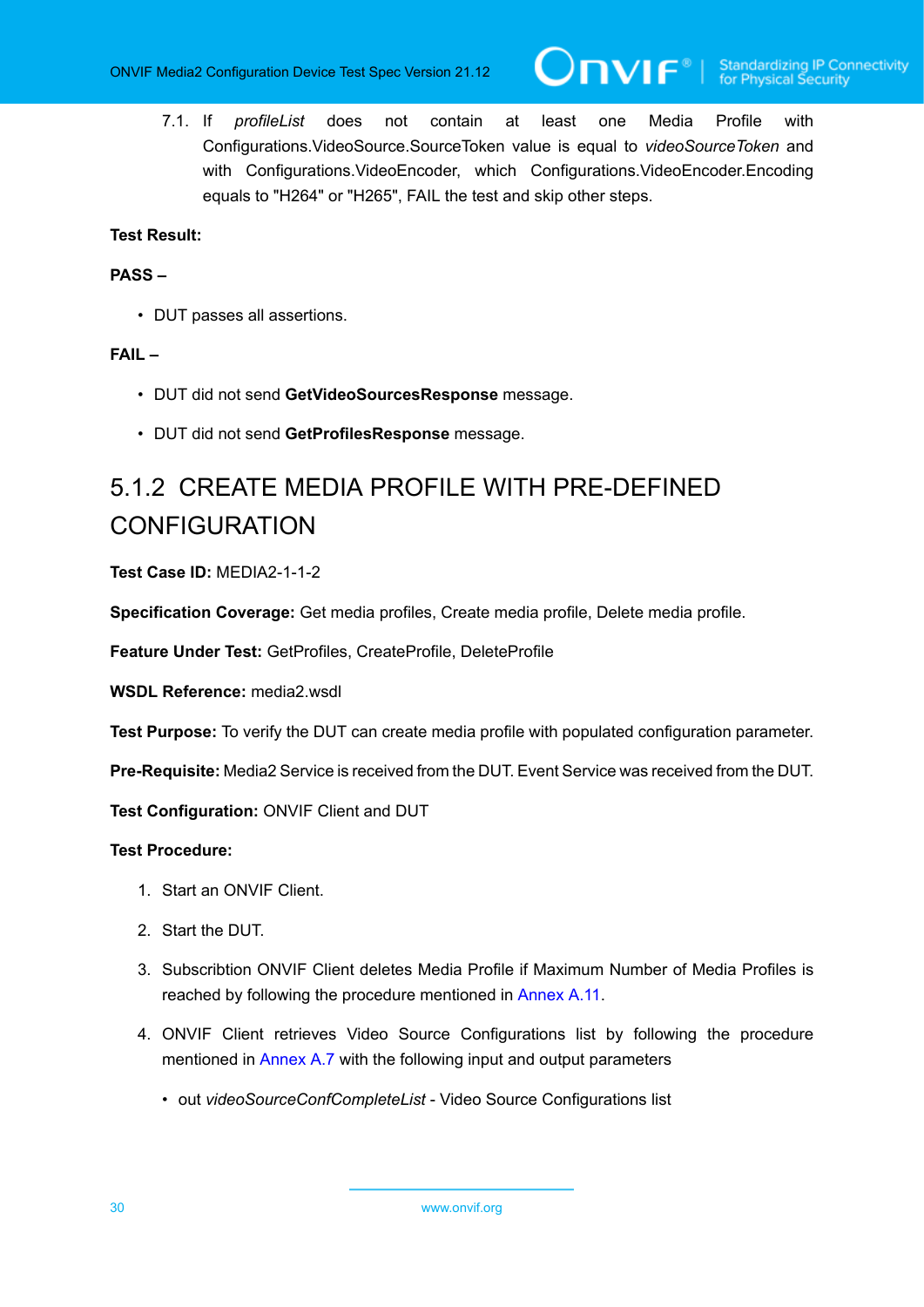- <span id="page-30-0"></span>5. If DUT supports Pull-Point Notification feature and Profile Changed Notification feature, ONVIF Client creates PullPoint subscription for the specified topic by following the procedure mentioned in [Annex A.12](#page-227-0) with the following input and output parameters
	- in **"tns1:Media/ProfileChanged"** Notification Topic
	- out *s* Subscription Reference
	- out *currentTime* current time for the DUT
	- out *terminationTime* Subscription Termination time
- 6. ONVIF Client invokes **CreateProfile** request with parameters
	- Name := "testMedia2"
	- Configuration[0].Type := VideoSource
	- Configuration[0].Token = *videoSourceConfCompleteList*[0].@token
- 7. The DUT responds with **CreateProfileResponse** with parameters
	- Token =: *profileToken*
- 8. If DUT supports Pull-Point Notification feature and Profile Changed Notification feature, ONVIF Client retrieves and checks **tns1:Media/ProfileChanged** event for the specified Media Profile profile by following the procedure mentioned in [Annex A.14](#page-228-1) with the following input and output parameters
	- in *s* Subscription reference
	- in *currentTime* current time for the DUT
	- in *terminationTime* subscription termination time
	- in *profileToken* Media Profile token
- 9. ONVIF Client invokes **GetProfiles** request with parameters
	- Token := *profileToken*
	- Type[0] := VideoSource
- 10.The DUT responds with **GetProfilesResponse** message with parameters
	- Profiles list =: *profileList*
- 11. If *profileList* is empty, FAIL the test and skip other steps.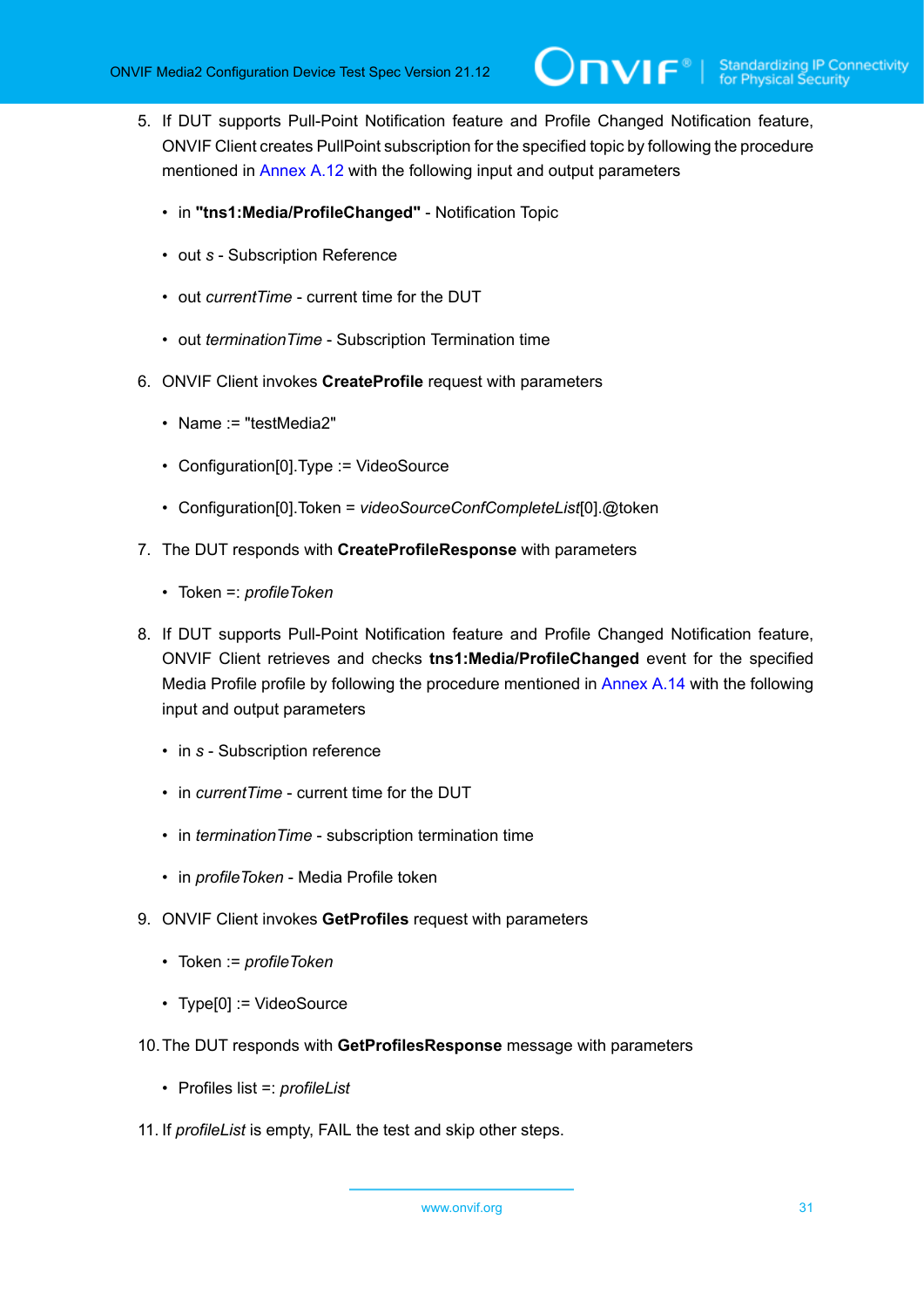- 12.If *profileList* contains more than one item, FAIL the test and skip other steps.
- 13.If *profileList*[0].@token != *profileToken*, FAIL the test and skip other steps.
- 14.If *profileList*[0].Configurations.VideoSource.@token != *videoSourceConfCompleteList*[0].@token, FAIL the test and skip other steps.
- 15.ONVIF Client invokes **DeleteProfile** request with parameters
	- Token := *profileToken*
- 16.The DUT responds with **DeleteProfileResponse** message.
- 17.If DUT supports Pull-Point Notification feature and Profile Changed Notification feature, ONVIF Client retrieves and checks **tns1:Media/ProfileChanged** event for the specified Media Profile profile by following the procedure mentioned in [Annex A.14](#page-228-1) with the following input and output parameters
	- in *s* Subscription reference
	- in *currentTime* current time for the DUT
	- in *terminationTime* subscription termination time
	- in *profileToken* Media Profile token
- 18. If subscription was created at step [5](#page-30-0), ONVIF Client deletes PullPoint subscription by following the procedure mentioned in [Annex A.13](#page-228-0) with the following input and output parameters
	- in *s* Subscription reference
- 19.ONVIF Client invokes **GetProfiles** request with parameters
	- Token := *profileToken*
	- Type skipped
- 20.The DUT returns **env:Sender/ter:InvalidArgVal/ter:NoProfile** SOAP 1.2 fault.

#### **Test Result:**

#### **PASS –**

• DUT passes all assertions.

#### **FAIL –**

• DUT did not send **GetProfilesResponse** message.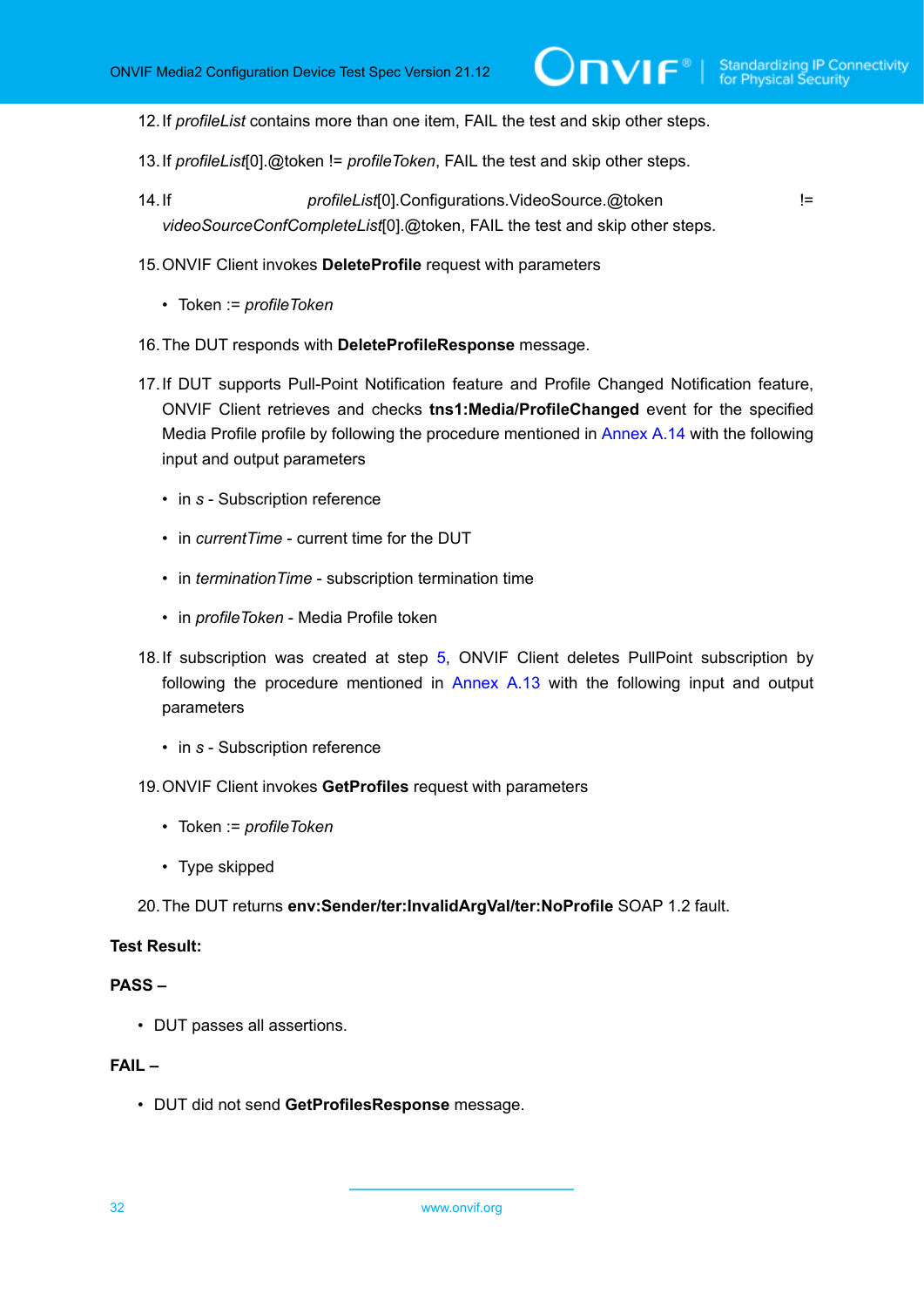- DUT did not send **DeleteProfileResponse** message.
- DUT did not send **CreateProfileResponse** message.
- The DUT did not send the **env:Sender/ter:Action/ter:NoConfig** SOAP 1.2 fault message.

**Note:** *timeout1* will be taken from Operation Delay field of ONVIF Device Test Tool.

**Note:** See Annex in [ONVIF Base Test] for Invalid SOAP 1.2 fault message definition.

<span id="page-32-0"></span>**Note:** See [Annex A.2](#page-214-0) for Name and Token Parameters Length limitations.

## 5.1.3 DYNAMIC MEDIA PROFILE CONFIGURATION

#### **Test Case ID:** MEDIA2-1-1-3

**Specification Coverage:** Get media profiles, Create media profile, Delete media profile, Add one or more configurations to a profile, Remove one or more configurations from a profile, Get configurations.

**Feature Under Test:** GetProfiles, CreateProfile, DeleteProfile, AddConfiguration, RemoveConfiguration, GetVideoEncoderConfigurations, GetVideoSourceConfigurations

**WSDL Reference:** media2.wsdl

**Test Purpose:** To verify the behavior of the DUT for dynamic media profile configuration.

**Pre-Requisite:** Media2 Service is received from the DUT. Event Service was received from the DUT.

**Test Configuration:** ONVIF Client and DUT

#### **Test Procedure:**

- 1. Start an ONVIF Client.
- 2. Start the DUT.
- 3. ONVIF Client creates new Media Profile or removes all configurations from fixed Media Profile by following the procedure mentioned in [Annex A.1](#page-213-1) with the following input and output parameters
	- out *newProfileFlag* flag that indicates that new Media Profile was created
	- out *profileToken* empty Media Profile
- 4. If DUT supports Pull-Point Notification feature and Profile Changed Notification feature, ONVIF Client creates PullPoint subscription for the specified topic by following the procedure mentioned in [Annex A.12](#page-227-0) with the following input and output parameters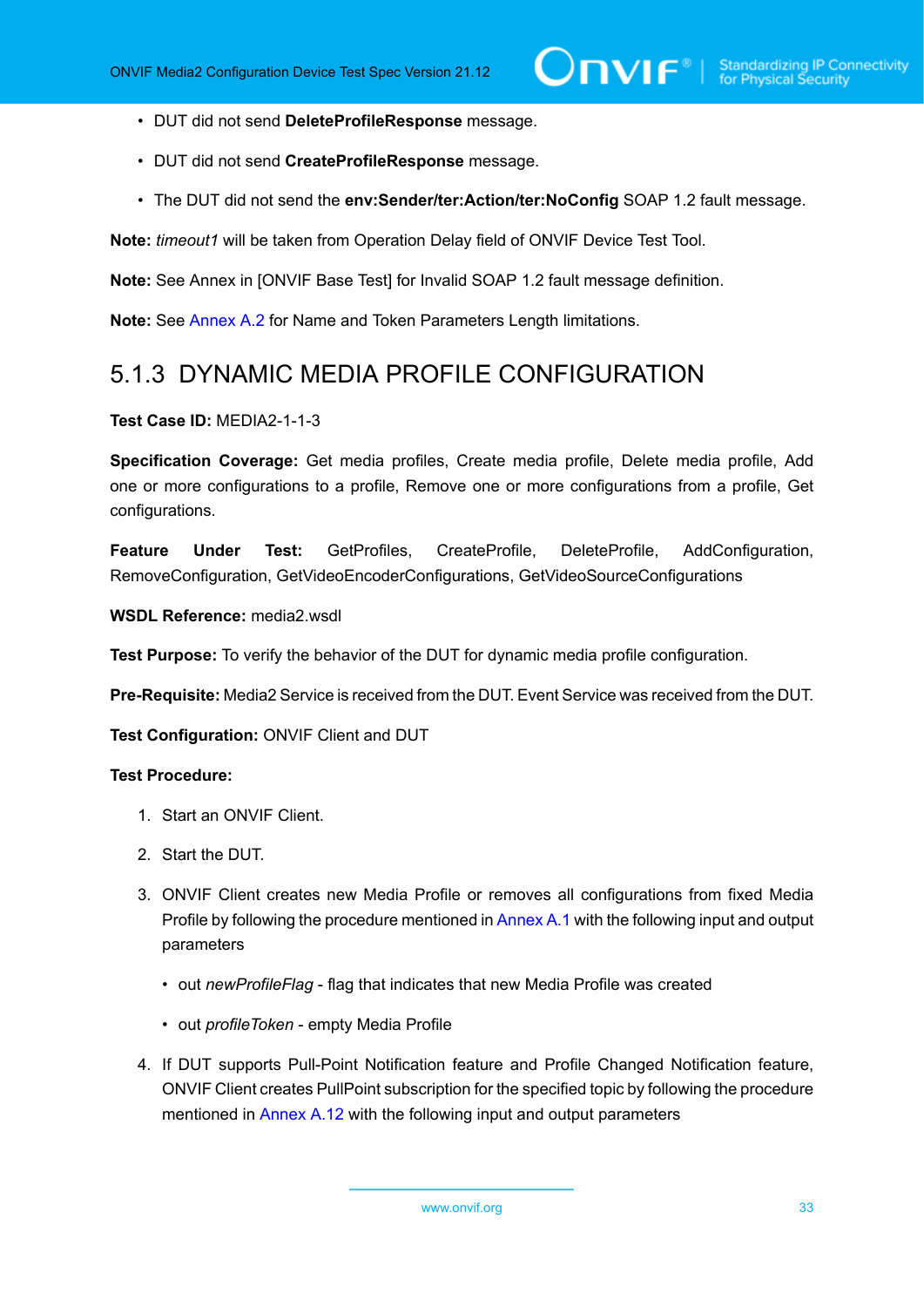- in **"tns1:Media/ProfileChanged"** Notification Topic
- out *s* Subscription Reference
- out *currentTime* current time for the DUT
- out *terminationTime* Subscription Termination time
- 5. ONVIF Client retrieves Video Source Configurations list by following the procedure mentioned in [Annex A.7](#page-222-0) with the following input and output parameters
	- out *videoSourceConfList* Video Source Configurations list
- 6. For each Video Source Configuration *videoSourceConfiguration* in *videoSourceConfList* repeat the following steps:
	- 6.1. ONVIF Client invokes **AddConfiguration** request with parameters
		- ProfileToken = *profileToken*
		- Name skipped
		- Configuration[0].Type = VideoSource
		- Configuration[0].Token = *videoSourceConfiguration*.@token
	- 6.2. The DUT responds with **AddConfigurationResponse** message.
	- 6.3. If DUT supports Pull-Point Notification feature and Profile Changed Notification feature, ONVIF Client retrieves and checks **tns1:Media/ProfileChanged** event for the specified Media Profile profile by following the procedure mentioned in [Annex A.14](#page-228-1) with the following input and output parameters
		- in *s* Subscription reference
		- in *currentTime* current time for the DUT
		- in *terminationTime* subscription termination time
		- in *profileToken* Media Profile token
	- 6.4. ONVIF Client invokes **GetProfiles** request with parameters
		- Token := *profileToken*
		- Type[0] := VideoSource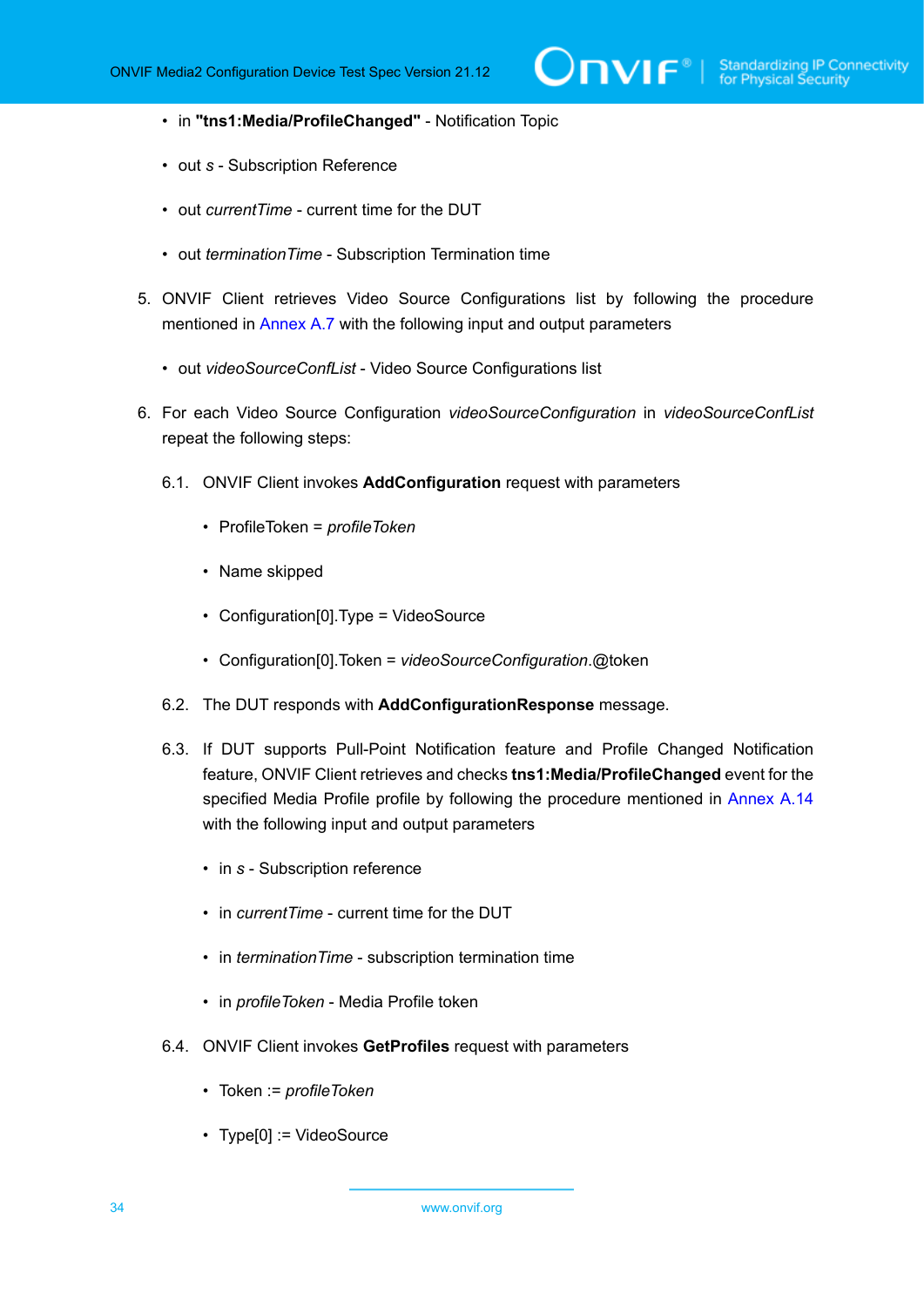#### 6.5. The DUT responds with **GetProfilesResponse** message with parameters

- Profiles list =: *profileList*
- 6.6. If *profileList* is empty, FAIL the test and skip other steps.
- 6.7. If *profileList* contains more than one item, FAIL the test and skip other steps.
- 6.8. If *profileList*[0].@token != *profileToken*, FAIL the test and skip other steps.
- 6.9. If *profileList*[0].Configurations.VideoSource.@token != *videoSourceConfiguration*.@token, FAIL the test and skip other steps.
- 6.10. If DUT supports Video
	- 6.10.1. ONVIF Client invokes **GetVideoEncoderConfigurations** request with parameters
		- ConfigurationToken skipped
		- ProfileToken = *profileToken*
	- 6.10.2. The DUT responds with compatible video encoder configurations in **GetVideoEncoderConfigurationsResponse** with parameters
		- Configurations list =: *videoEncoderConfigurationList*
	- 6.10.3. If *videoEncoderConfigurationList*.Configurations is skipped or empty, FAIL the test and skip other steps.
	- 6.10.4. Set *videoEncoderConfiguration* := *videoEncoderConfigurationList*.Configurations[0].
	- 6.10.5. ONVIF Client invokes **AddConfiguration** request with parameters
		- ProfileToken := *profileToken*
		- Name skipped
		- Configuration[0].Type := VideoEncoder
		- Configuration[0].Token := *videoEncoderConfiguration*.@token
	- 6.10.6. The DUT responds with **AddConfigurationResponse** message.
	- 6.10.7. If DUT supports Pull-Point Notification feature and Profile Changed Notification feature, ONVIF Client retrieves and checks **tns1:Media/ProfileChanged**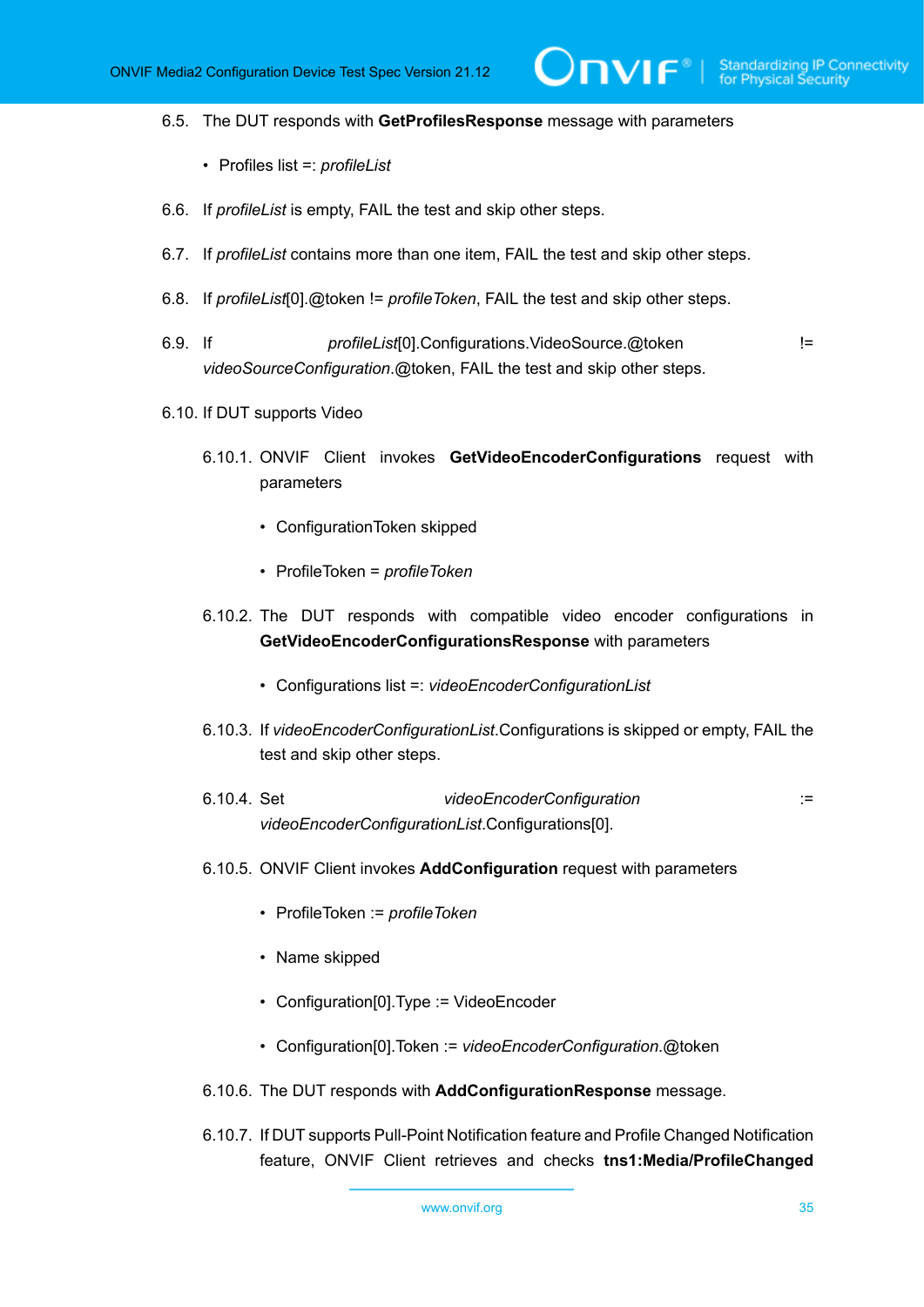event for the specified Media Profile profile by following the procedure mentioned in [Annex A.14](#page-228-1) with the following input and output parameters

 $\mathsf{D}\mathbf{N}\mathsf{I}\mathsf{F}^\ast$ l

- in *s* Subscription reference
- in *currentTime* current time for the DUT
- in *terminationTime* subscription termination time
- in *profileToken* Media Profile token
- 6.10.8. ONVIF Client invokes **GetProfiles** request with parameters
	- Token := *profileToken*
	- Type[0] := VideoSource
	- Type[1] := VideoEncoder
- 6.10.9. The DUT responds with **GetProfilesResponse** message with parameters
	- Profiles list =: *profileList*
- 6.10.10.If *profileList* is empty, FAIL the test and skip other steps.
- 6.10.11.If *profileList* contains more than one item, FAIL the test and skip other steps.
- 6.10.12.If *profileList*[0].@token != *profileToken*, FAIL the test and skip other steps.
- 6.10.13.If *profileList*[0].Configurations.VideoSource.@token != *videoSourceConfiguration*.@token, FAIL the test and skip other steps.
- 6.10.14.If *profileList*[0].Configurations.VideoEncoder.@token != *videoEncoderConfiguration*.@token, FAIL the test and skip other steps.
- 6.10.15.ONVIF Client invokes **RemoveConfiguration** request with parameters
	- ProfileToken := *profileToken*
	- Configuration[0].Type := VideoEncoder
	- Configuration[0].Token skipped
- 6.10.16.The DUT responds with **RemoveConfigurationResponse** message.
- 6.10.17.If DUT supports Pull-Point Notification feature and Profile Changed Notification feature, ONVIF Client retrieves and checks **tns1:Media/ProfileChanged**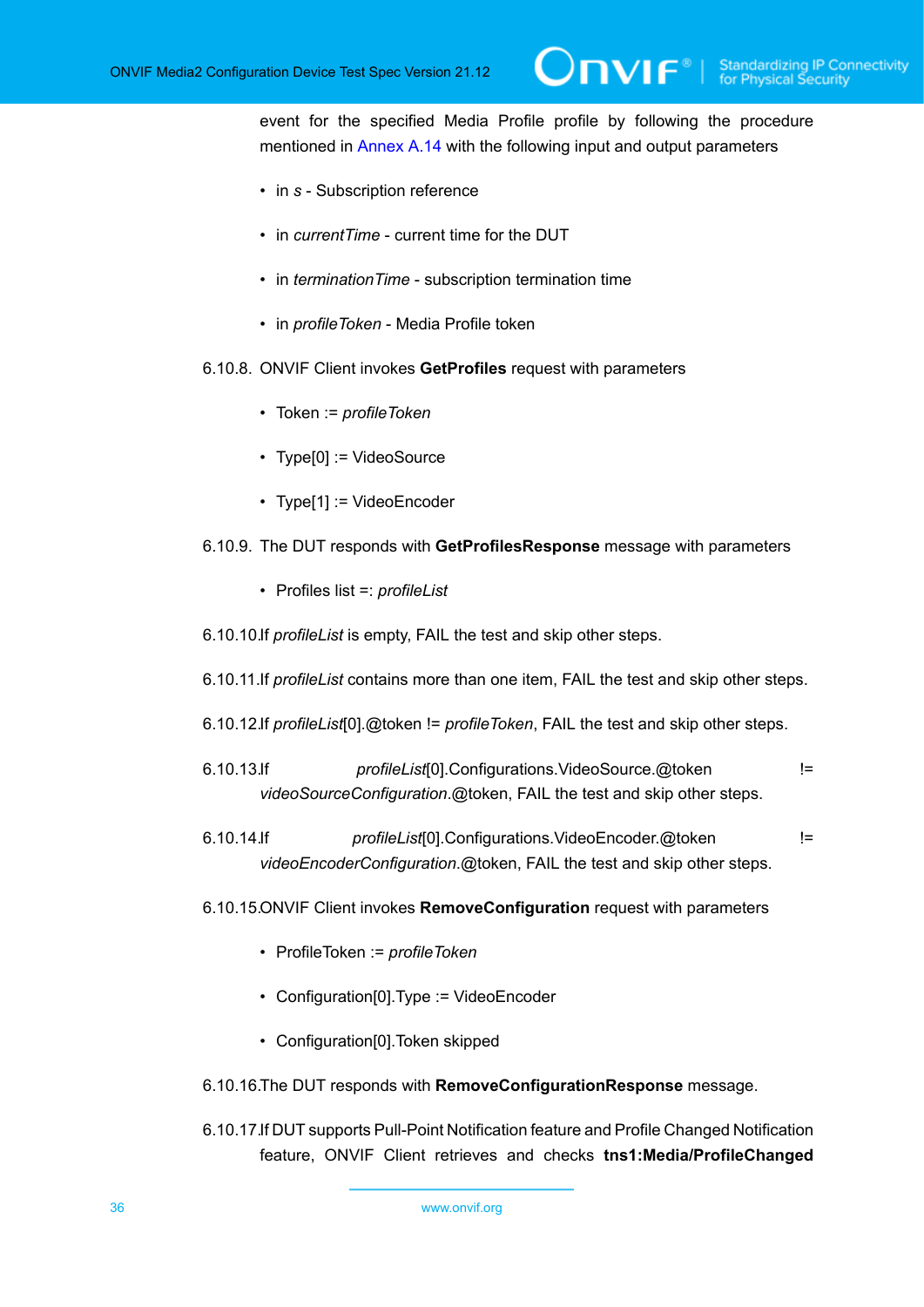event for the specified Media Profile profile by following the procedure mentioned in [Annex A.14](#page-228-0) with the following input and output parameters

 $\mathsf{D}\mathbf{N}\mathsf{I}\mathsf{F}^*$ l

- in *s* Subscription reference
- in *currentTime* current time for the DUT
- in *terminationTime* subscription termination time
- in *profileToken* Media Profile token
- 6.10.18.ONVIF Client invokes **GetProfiles** request with parameters
	- Token := *profileToken*
	- Type[0] := VideoSource
	- Type[1] := VideoEncoder
- 6.10.19.The DUT responds with **GetProfilesResponse** message with parameters
	- Profiles list =: *profileList*
- 6.10.20.If *profileList* is empty, FAIL the test and skip other steps.
- 6.10.21.If *profileList* contains more than one item, FAIL the test and skip other steps.
- 6.10.22.If *profileList*[0].Configurations.VideoSource.@token != *videoSourceConfiguration*.@token, FAIL the test and skip other steps.
- 6.10.23.If *profileList*[0].Configurations contains VideoEncoder, FAIL the test and skip other steps.
- <span id="page-36-0"></span>6.11. If the DUT supports Analytics:
	- 6.11.1. ONVIF Client invokes **GetAnalyticsConfigurations** request with parameters
		- ConfigurationToken skipped
		- ProfileToken = *profileToken*
	- 6.11.2. The DUT responds with compatible analytics configurations in **GetAnalyticsConfigurationsResponse** with parameters
		- Configurations list =: *analyticsConfigurationList*
	- 6.11.3. If *analyticsConfigurationList*.Configurations is skipped or empty, go to the step [6.13](#page-41-0) .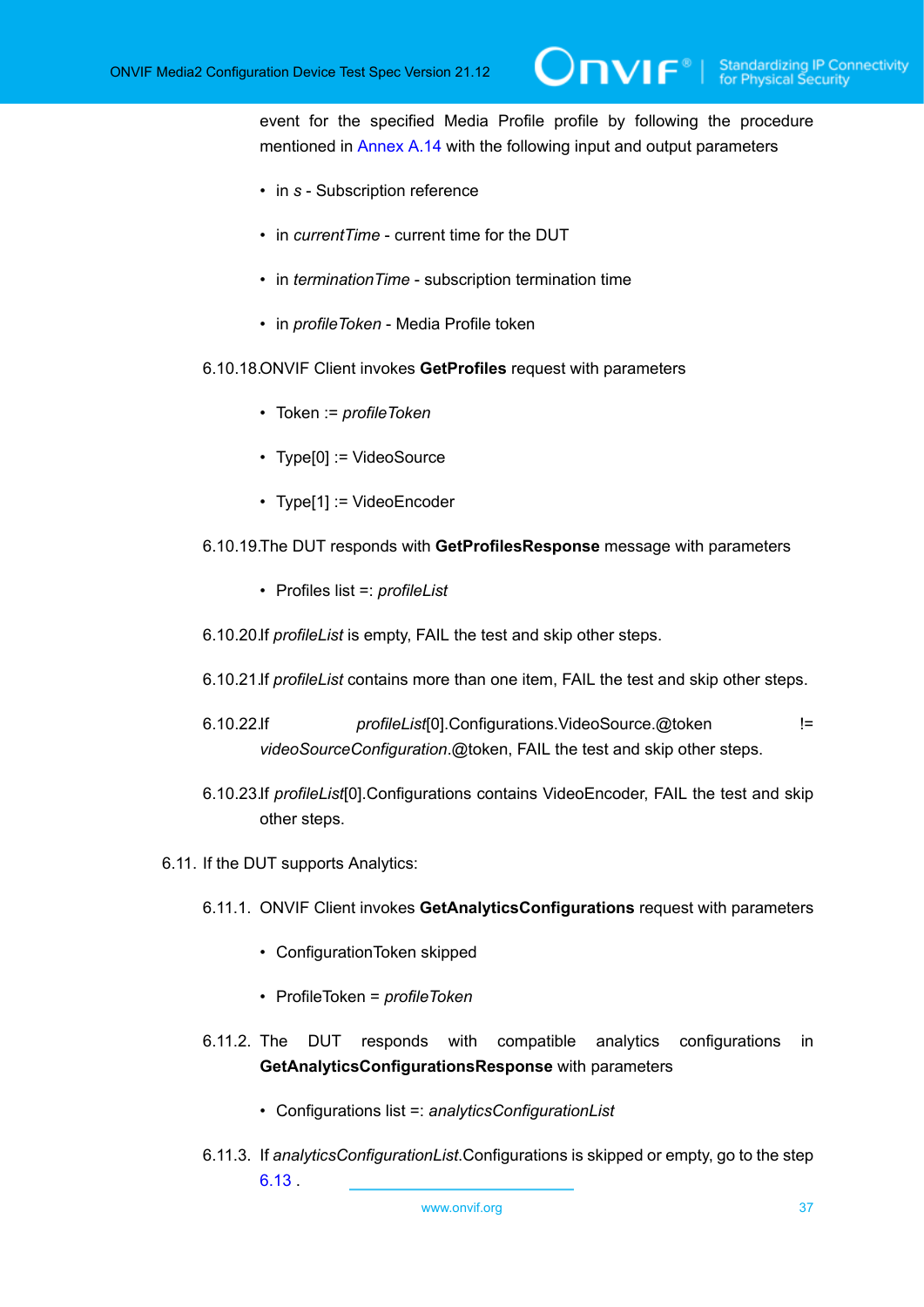6.11.4. Set *analyticsConfiguration* := *analyticsConfigurationList*.Configurations[0].

 $\mathsf{D}\mathbf{N}\mathsf{I}\mathsf{F}^\ast$  i

- 6.11.5. ONVIF Client invokes **AddConfiguration** request with parameters
	- ProfileToken := *profileToken*
	- Name skipped
	- Configuration[0].Type := Analytics
	- Configuration[0].Token := *analyticsConfiguration*.@token
- 6.11.6. The DUT responds with **AddConfigurationResponse** message.
- 6.11.7. If DUT supports Pull-Point Notification feature and Profile Changed Notification feature, ONVIF Client retrieves and checks **tns1:Media/ProfileChanged** event for the specified Media Profile profile by following the procedure mentioned in [Annex A.14](#page-228-0) with the following input and output parameters
	- in *s* Subscription reference
	- in *currentTime* current time for the DUT
	- in *terminationTime* subscription termination time
	- in *profileToken* Media Profile token
- 6.11.8. ONVIF Client invokes **GetProfiles** request with parameters
	- Token := *profileToken*
	- Type[0] := "VideoSource"
	- Type[1] := "Analytics"
- 6.11.9. The DUT responds with **GetProfilesResponse** message with parameters
	- Profiles list =: *profileList*
- 6.11.10.If *profileList* is empty, FAIL the test and skip other steps.
- 6.11.11.If *profileList* contains more than one item, FAIL the test and skip other steps.
- 6.11.12.If *profileList*[0].@token != *profileToken*, FAIL the test and skip other steps.
- 6.11.13.If *profileList*[0].Configurations.VideoSource.@token != *videoSourceConfiguration*.@token, FAIL the test and skip other steps.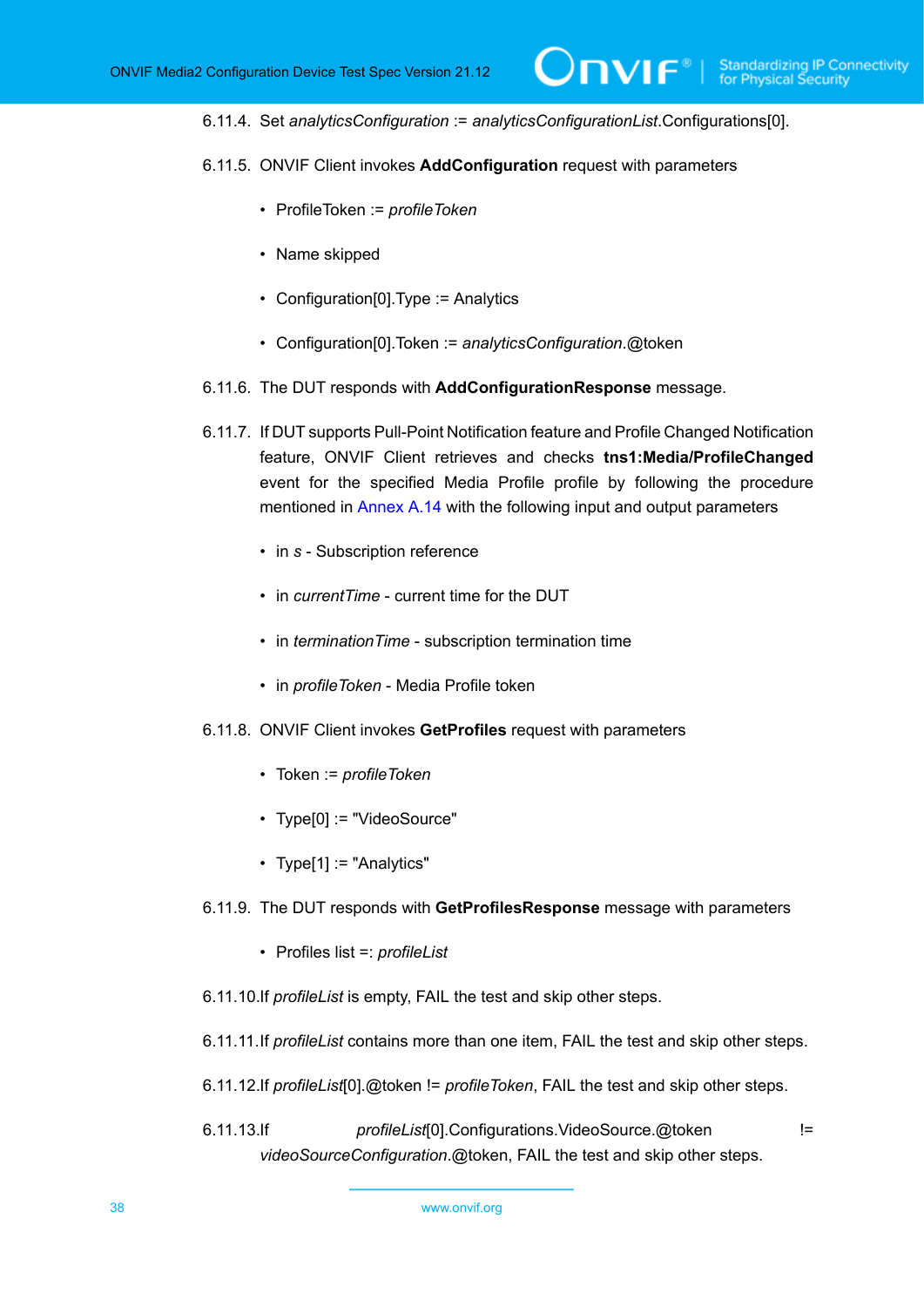6.11.14.If *profileList*[0].Configurations.Analytics.@token != *analyticsConfiguration*.@token, FAIL the test and skip other steps.

- 6.11.15.ONVIF Client invokes **RemoveConfiguration** request with parameters
	- ProfileToken := *profileToken*
	- Configuration[0].Type := Analytics
	- Configuration[0].Token skipped
- 6.11.16.The DUT responds with **RemoveConfigurationResponse** message.
- 6.11.17.If DUT supports Pull-Point Notification feature and Profile Changed Notification feature, ONVIF Client retrieves and checks **tns1:Media/ProfileChanged** event for the specified Media Profile profile by following the procedure mentioned in [Annex A.14](#page-228-0) with the following input and output parameters
	- in *s* Subscription reference
	- in *currentTime* current time for the DUT
	- in *terminationTime* subscription termination time
	- in *profileToken* Media Profile token
- 6.11.18.ONVIF Client invokes **GetProfiles** request with parameters
	- Token := *profileToken*
	- Type[0] := VideoSource
	- Type[1] := Analytics
- 6.11.19.The DUT responds with **GetProfilesResponse** message with parameters
	- Profiles list =: *profileList*
- 6.11.20.If *profileList* is empty, FAIL the test and skip other steps.
- 6.11.21.If *profileList* contains more than one item, FAIL the test and skip other steps.
- 6.11.22.If *profileList*[0].Configurations.VideoSource.@token != *videoSourceConfiguration*.@token, FAIL the test and skip other steps.
- 6.11.23.If *profileList*[0].Configurations contains Analytics, FAIL the test and skip other steps.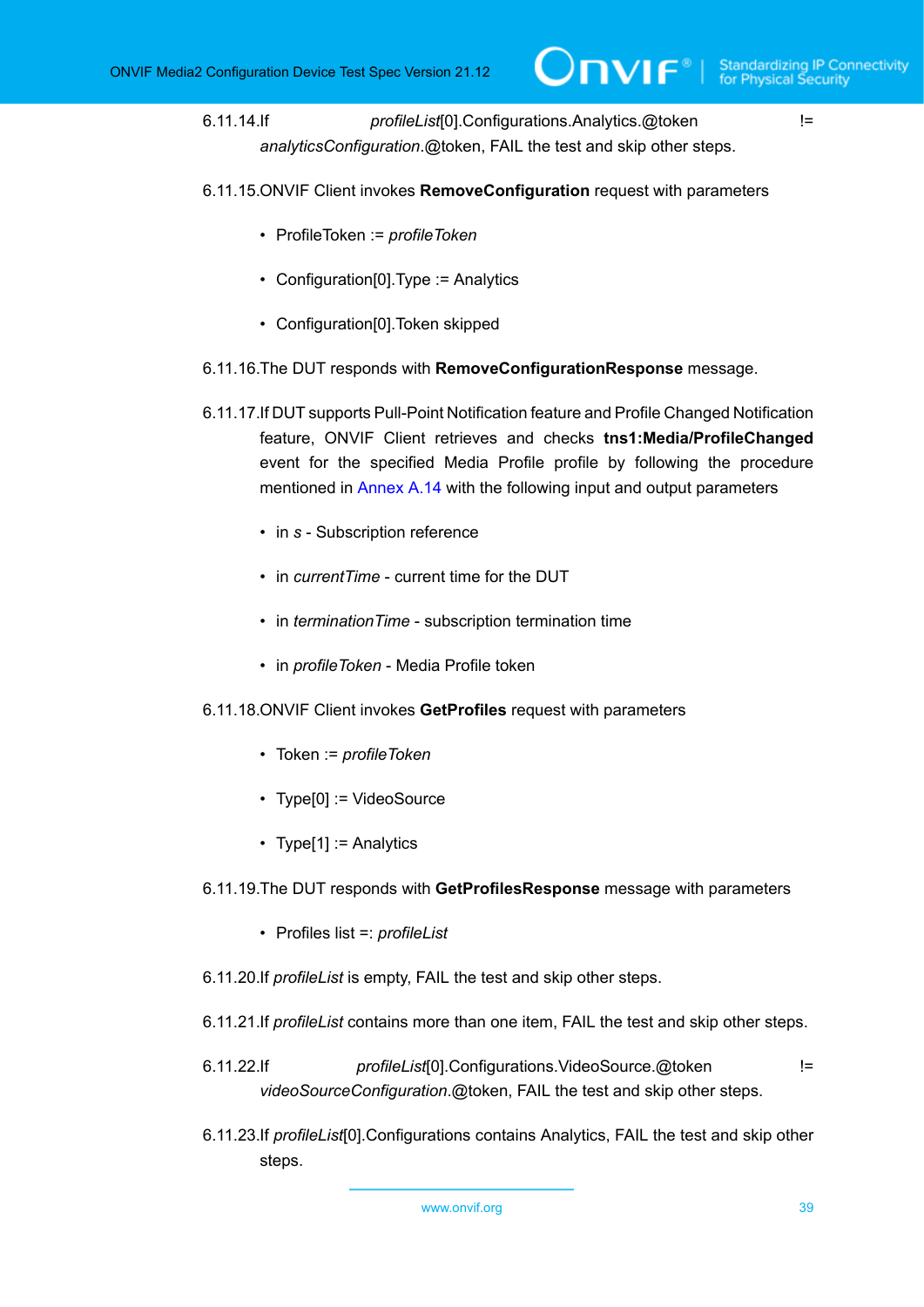### 6.12. If the DUT supports Metadata:

- 6.12.1. ONVIF Client invokes **GetMetadataConfigurations** request with parameters
	- ConfigurationToken skipped
	- ProfileToken = *profileToken*
- 6.12.2. The DUT responds with compatible metadata configurations in **GetMetadataConfigurationsResponse** with parameters
	- Configurations list =: *metadataConfigurationList*
- 6.12.3. If *metadataConfigurationList*.Configurations is skipped or empty, go to the step [6.13](#page-41-0) .
- 6.12.4. Set *metadataConfiguration* := *metadataConfigurationList*.Configurations[0].
- 6.12.5. ONVIF Client invokes **AddConfiguration** request with parameters
	- ProfileToken = *profileToken*
	- Name skipped
	- Configuration[0].Type = Metadata
	- Configuration[0].Token = *metadataConfiguration*.@token
- 6.12.6. The DUT responds with **AddConfigurationResponse** message.
- 6.12.7. If DUT supports Pull-Point Notification feature and Profile Changed Notification feature, ONVIF Client retrieves and checks **tns1:Media/ProfileChanged** event for the specified Media Profile profile by following the procedure mentioned in [Annex A.14](#page-228-0) with the following input and output parameters
	- in *s* Subscription reference
	- in *currentTime* current time for the DUT
	- in *terminationTime* subscription termination time
	- in *profileToken* Media Profile token
- 6.12.8. ONVIF Client invokes **GetProfiles** request with parameters
	- Token := *profileToken*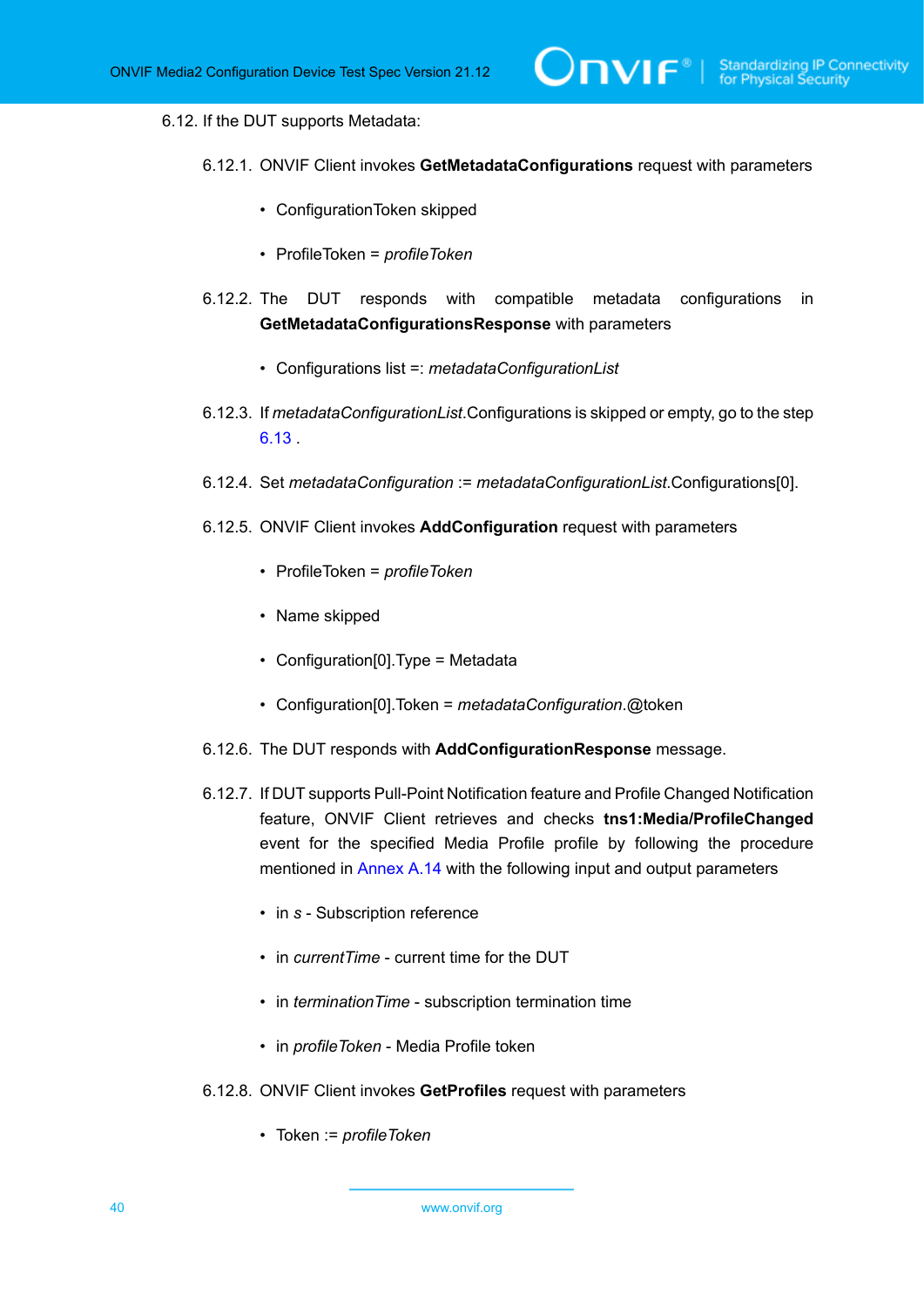- Type[0] := VideoSource
- Type[1] := Metadata

#### 6.12.9. The DUT responds with **GetProfilesResponse** message with parameters

- Profiles list =: *profileList*
- 6.12.10.If *profileList* is empty, FAIL the test and skip other steps.
- 6.12.11.If *profileList* contains more than one item, FAIL the test and skip other steps.
- 6.12.12.If *profileList*[0].@token != *profileToken*, FAIL the test and skip other steps.
- 6.12.13.If *profileList*[0].Configurations.VideoSource.@token != *videoSourceConfiguration*.@token, FAIL the test and skip other steps.
- 6.12.14.If *profileList*[0].Configurations.Metadata.@token != *metadataConfiguration*.@token, FAIL the test and skip other steps.
- 6.12.15.ONVIF Client invokes **RemoveConfiguration** request with parameters
	- ProfileToken = *profileToken*
	- Configuration[0].Type = Metadata
	- Configuration[0].Token skipped
- 6.12.16.The DUT responds with **RemoveConfigurationResponse** message.
- 6.12.17.If DUT supports Pull-Point Notification feature and Profile Changed Notification feature, ONVIF Client retrieves and checks **tns1:Media/ProfileChanged** event for the specified Media Profile profile by following the procedure mentioned in [Annex A.14](#page-228-0) with the following input and output parameters
	- in *s* Subscription reference
	- in *currentTime* current time for the DUT
	- in *terminationTime* subscription termination time
	- in *profileToken* Media Profile token
- 6.12.18.ONVIF Client invokes **GetProfiles** request with parameters
	- Token := *profileToken*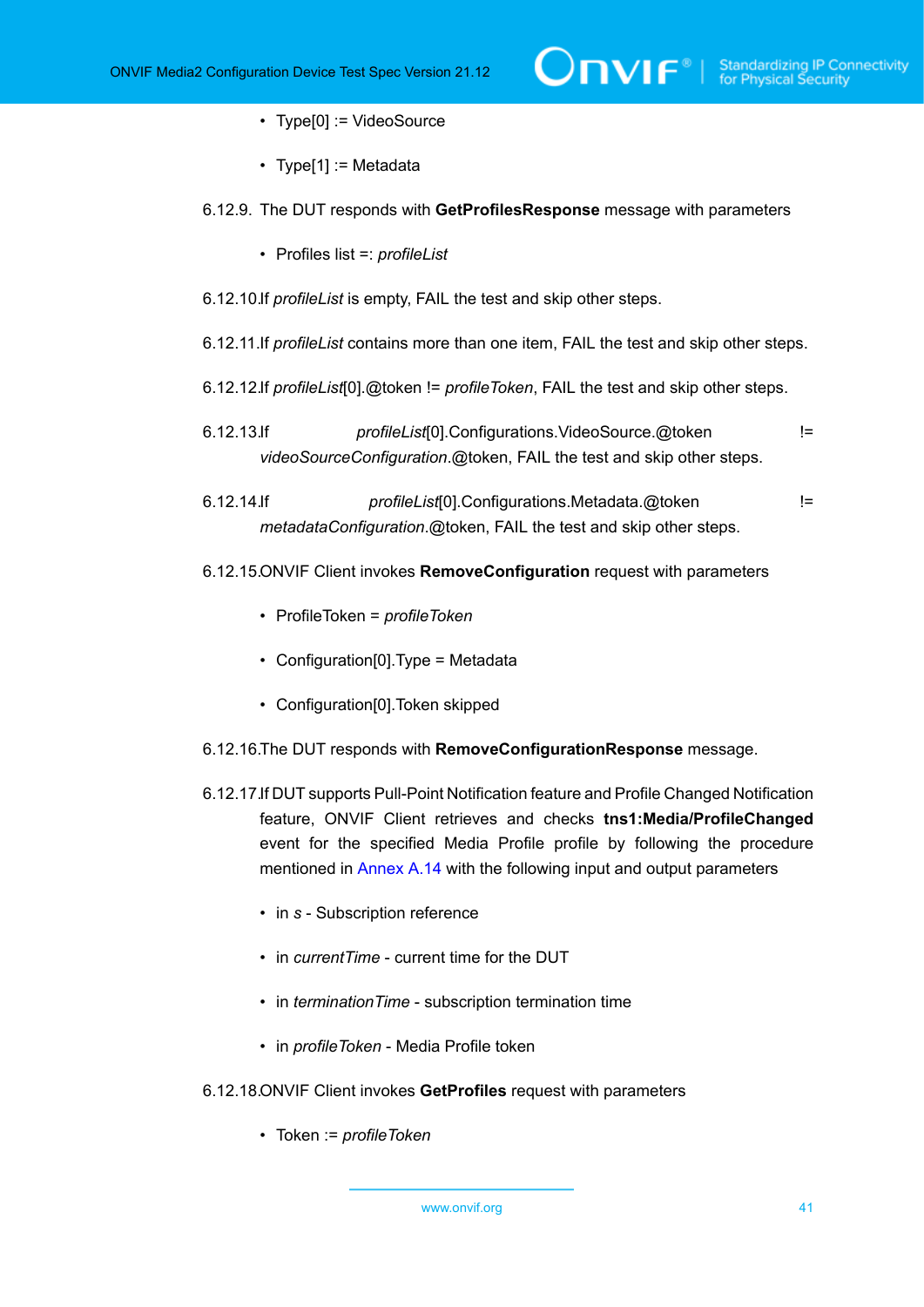- Type[0] := VideoSource
- Type[1] := Metadata
- 6.12.19.The DUT responds with **GetProfilesResponse** message with parameters
	- Profiles list =: *profileList*
- 6.12.20.If *profileList* is empty, FAIL the test and skip other steps.
- 6.12.21.If *profileList* contains more than one item, FAIL the test and skip other steps.
- 6.12.22.If *profileList*[0].ConfigurationsVideoSource.@token != *videoSourceConfiguration*.@token, FAIL the test and skip other steps.
- 6.12.23.If *profileList*[0].Configurations contains Metadata, FAIL the test and skip other steps.
- <span id="page-41-0"></span>6.13. ONVIF Client invokes **RemoveConfiguration** request with parameters
	- ProfileToken = *profileToken*
	- Configuration[0].Type = VideoSource
	- Configuration[0].Token = *videoSourceConfiguration*.@token
- 6.14. The DUT responds with **RemoveConfigurationResponse** message.
- 6.15. If DUT supports Pull-Point Notification feature and Profile Changed Notification feature, ONVIF Client retrieves and checks **tns1:Media/ProfileChanged** event for the specified Media Profile profile by following the procedure mentioned in [Annex A.14](#page-228-0) with the following input and output parameters
	- in *s* Subscription reference
	- in *currentTime* current time for the DUT
	- in *terminationTime* subscription termination time
	- in *profileToken* Media Profile token
- 6.16. ONVIF Client invokes **GetProfiles** request with parameters
	- Token := *profileToken*
	- Type[0] := VideoSource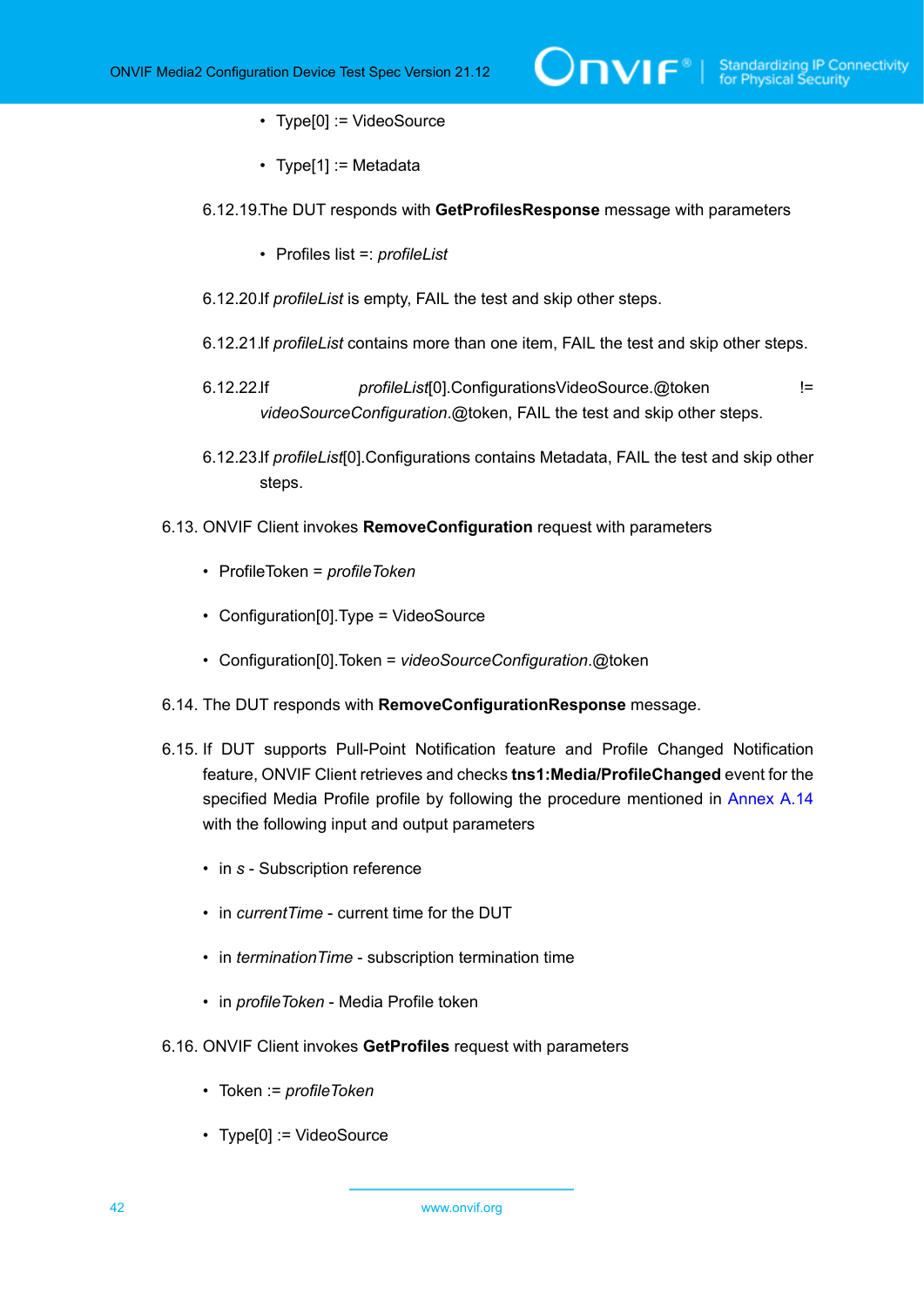6.17. The DUT responds with **GetProfilesResponse** message with parameters

- Profiles list =: *profileList*
- 6.18. If *profileList* is empty, FAIL the test and skip other steps.
- 6.19. If *profileList* contains more than one item, FAIL the test and skip other steps.
- 6.20. If *profileList*[0].Configurations contains VideoSource, FAIL the test and skip other steps.
- 7. If *analyticsConfigurationList*.Configurations was skipped or empty for each *videoSourceConfiguration* at step [6.11.3](#page-36-0), FAIL the test, restore DUT settings and skip other steps.
- 8. If the DUT supports Audio:
	- 8.1. ONVIF Client retrieves Audio Source Configurations list by following the procedure mentioned in [Annex A.9](#page-224-0) with the following input and output parameters
		- out *audioSourceConfList* Audio Source Configurations list
	- 8.2. For each Audio Source Configuration *audioSourceConfiguration* in *audioSourceConfList* repeat the following steps:
		- 8.2.1. ONVIF Client invokes **AddConfiguration** request with parameters
			- ProfileToken = *profileToken*
			- Name skipped
			- Configuration[0].Type = AudioSource
			- Configuration[0].Token = *audioSourceConfiguration*.@token
		- 8.2.2. The DUT responds with **AddConfigurationResponse** message.
		- 8.2.3. If DUT supports Pull-Point Notification feature and Profile Changed Notification feature, ONVIF Client retrieves and checks **tns1:Media/ProfileChanged** event for the specified Media Profile profile by following the procedure mentioned in [Annex A.14](#page-228-0) with the following input and output parameters
			- in *s* Subscription reference
			- in *currentTime* current time for the DUT
			- in *terminationTime* subscription termination time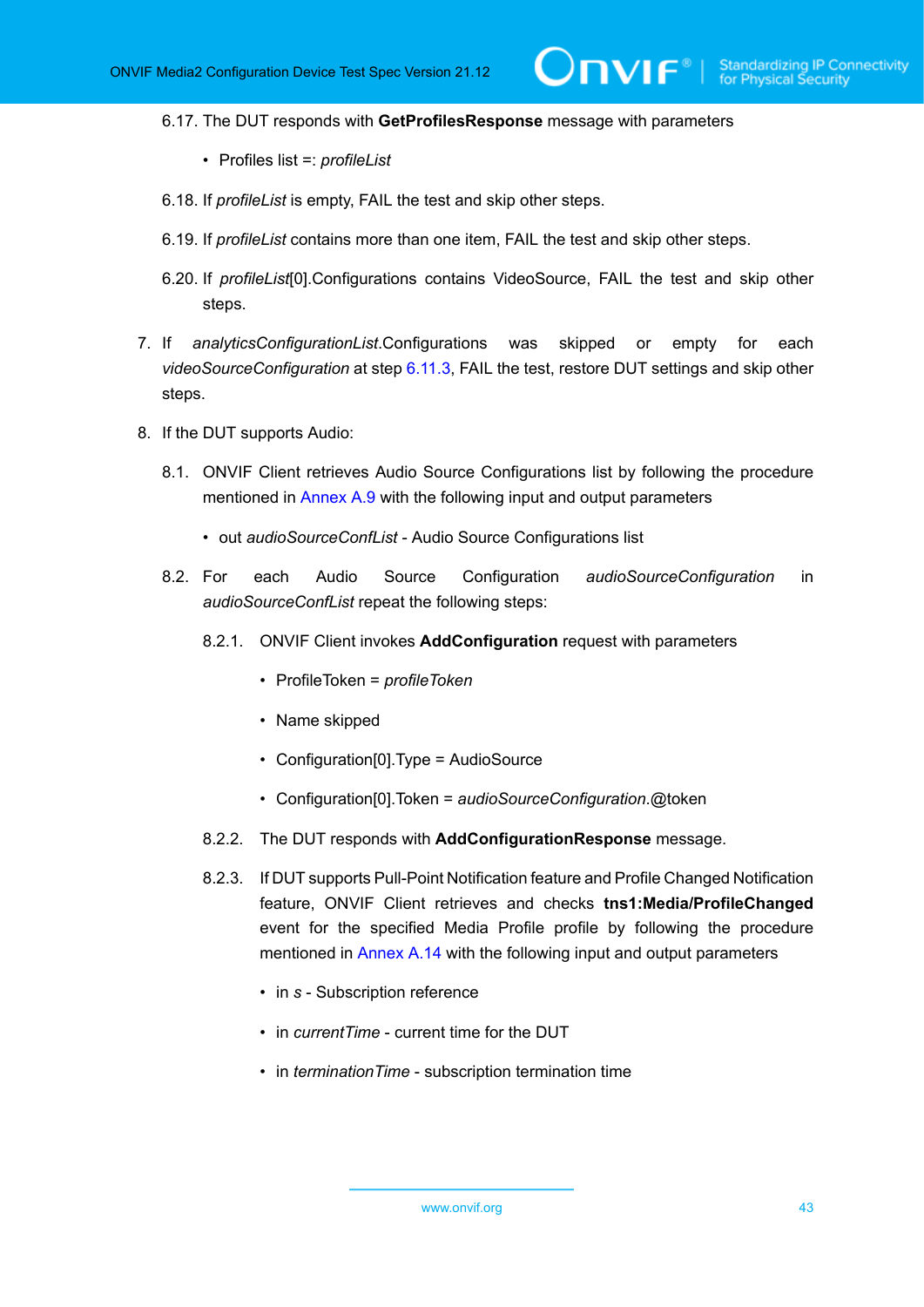- in *profileToken* Media Profile token
- 8.2.4. ONVIF Client invokes **GetProfiles** request with parameters
	- Token := *profileToken*
	- Type[0] := AudioSource
- 8.2.5. The DUT responds with **GetProfilesResponse** message with parameters
	- Profiles list =: *profileList*
- 8.2.6. If *profileList* is empty, FAIL the test and skip other steps.
- 8.2.7. If *profileList* contains more than one item, FAIL the test and skip other steps.
- 8.2.8. If *profileList*[0].@token != *profileToken*, FAIL the test and skip other steps.
- 8.2.9. If *profileList*[0].Configurations.AudioSource.@token != *audioSourceConfiguration*.@token, FAIL the test and skip other steps.
- 8.2.10. ONVIF Client invokes **GetAudioEncoderConfigurations** request with parameters
	- ConfigurationToken skipped
	- ProfileToken = *profileToken*
- 8.2.11. The DUT responds with **GetAudioEncoderConfigurationsResponse** with parameters
	- Configurations list =: *audioEncoderConfigurationList*
- 8.2.12. If *audioEncoderConfigurationList*.Configurations is skipped or empty, FAIL the test and skip other steps.
- 8.2.13. Set *audioEncoderConfiguration* := *audioEncoderConfigurationList*.Configurations[0].
- 8.2.14. ONVIF Client invokes **AddConfiguration** request with parameters
	- ProfileToken := *profileToken*
	- Name skipped
	- Configuration[0].Type := AudioEncoder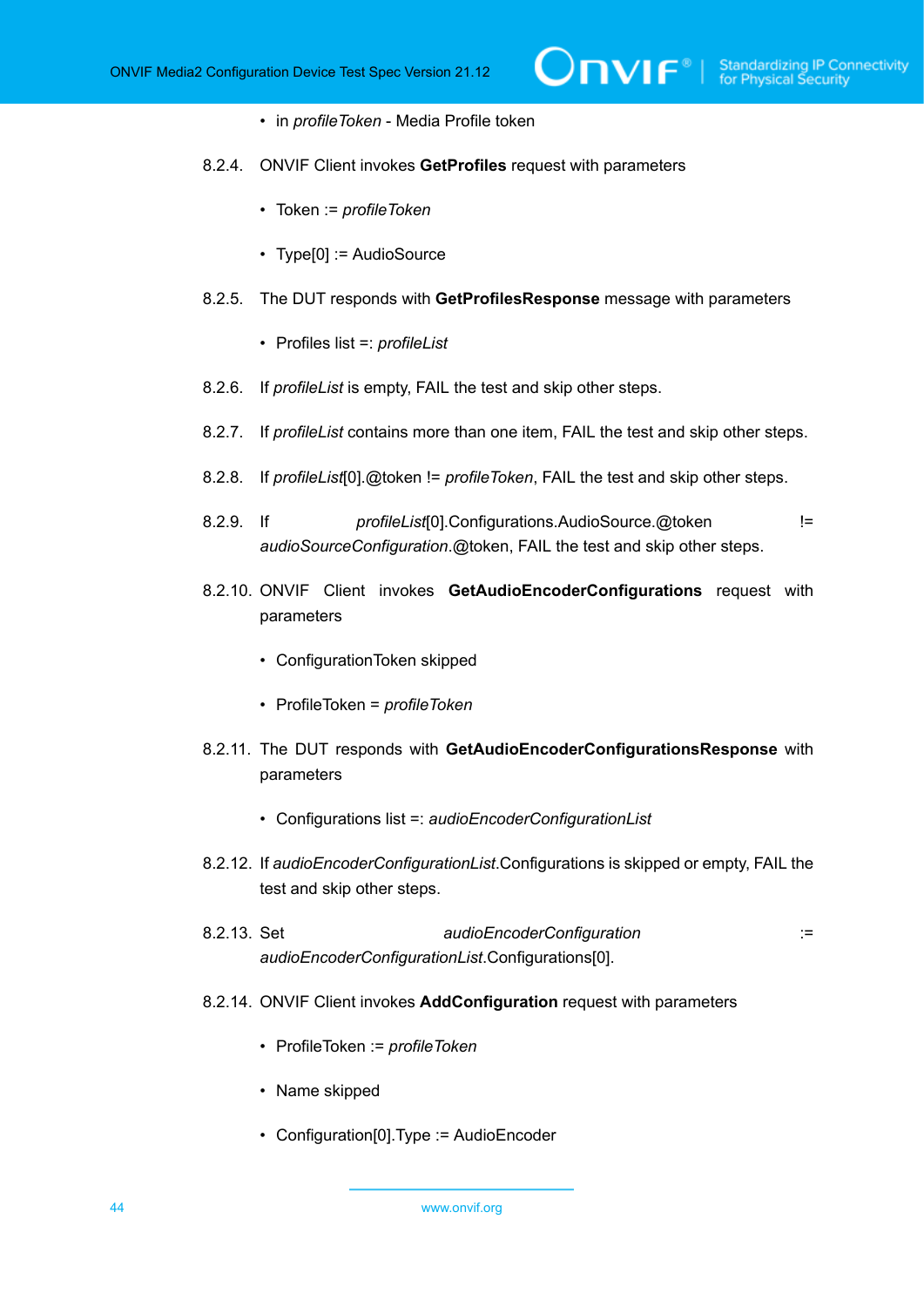- Configuration[0].Token := *audioEncoderConfiguration*.@token
- 8.2.15. The DUT responds with **AddConfigurationResponse** message.
- 8.2.16. If DUT supports Pull-Point Notification feature and Profile Changed Notification feature, ONVIF Client retrieves and checks **tns1:Media/ProfileChanged** event for the specified Media Profile profile by following the procedure mentioned in [Annex A.14](#page-228-0) with the following input and output parameters
	- in *s* Subscription reference
	- in *currentTime* current time for the DUT
	- in *terminationTime* subscription termination time
	- in *profileToken* Media Profile token
- 8.2.17. ONVIF Client invokes **GetProfiles** request with parameters
	- Token := *profileToken*
	- Type[0] := AudioSource
	- Type[0] := AudioEncoder
- 8.2.18. The DUT responds with **GetProfilesResponse** message with parameters
	- Profiles list =: *profileList*
- 8.2.19. If *profileList* is empty, FAIL the test and skip other steps.
- 8.2.20. If *profileList* contains more than one item, FAIL the test and skip other steps.
- 8.2.21. If *profileList*[0].@token != *profileToken*, FAIL the test and skip other steps.
- 8.2.22. If *profileList*[0].Configurations.AudioSource.@token != *audioSourceConfiguration*.@token, FAIL the test and skip other steps.
- 8.2.23. If *profileList*[0].Configurations.AudioEncoder.@token != *audioEncoderConfiguration*.@token, FAIL the test and skip other steps.
- 8.2.24. ONVIF Client invokes **RemoveConfiguration** request with parameters
	- ProfileToken := *profileToken*
	- Configuration[0].Type := AudioEncoder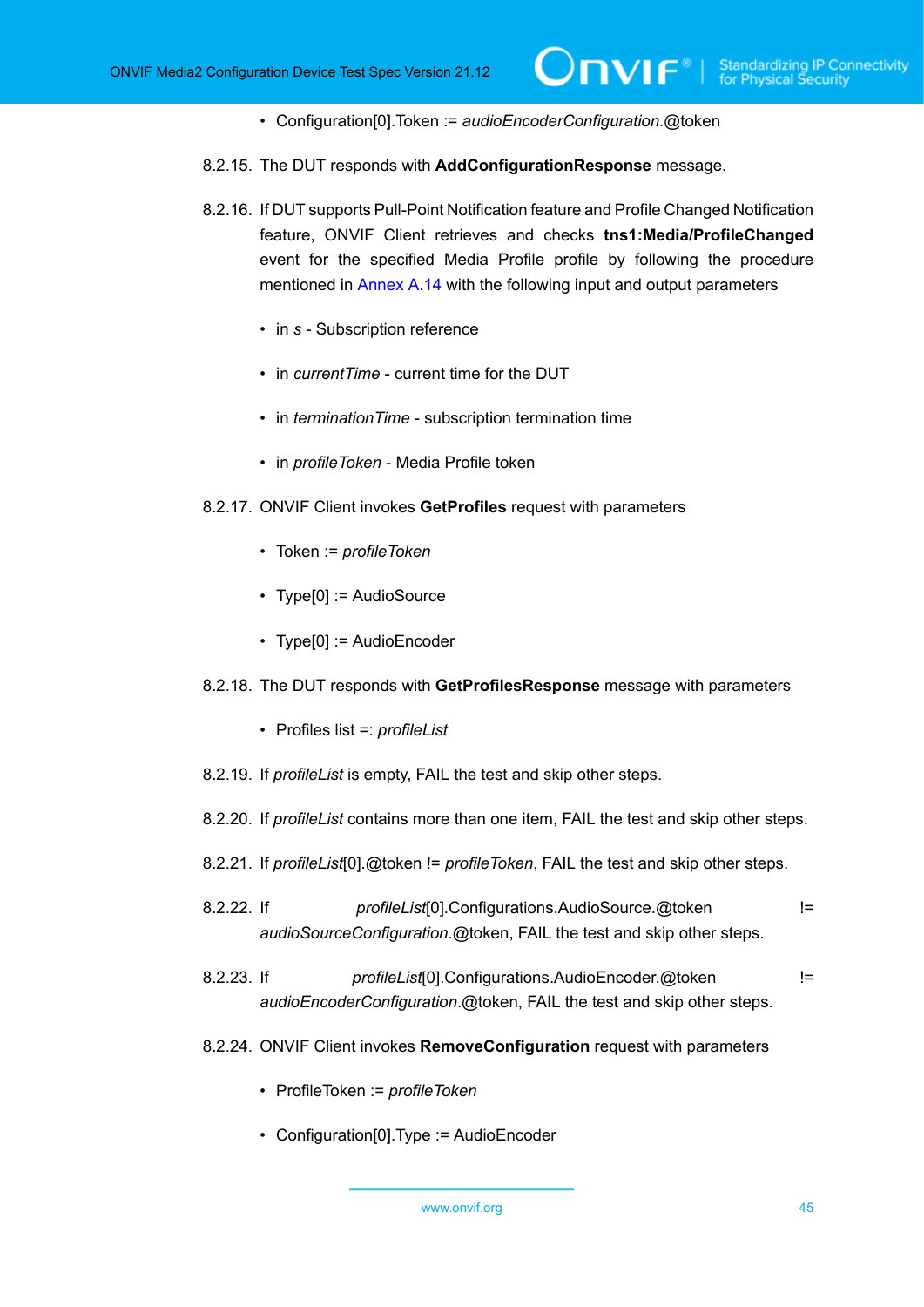- Configuration[0].Token skipped
- 8.2.25. The DUT responds with **RemoveConfigurationResponse** message.
- 8.2.26. If DUT supports Pull-Point Notification feature and Profile Changed Notification feature, ONVIF Client retrieves and checks **tns1:Media/ProfileChanged** event for the specified Media Profile profile by following the procedure mentioned in [Annex A.14](#page-228-0) with the following input and output parameters
	- in *s* Subscription reference
	- in *currentTime* current time for the DUT
	- in *terminationTime* subscription termination time
	- in *profileToken* Media Profile token
- 8.2.27. ONVIF Client invokes **GetProfiles** request with parameters
	- Token := *profileToken*
	- Type[0] := AudioSource
	- Type[1] := AudioEncoder
- 8.2.28. The DUT responds with **GetProfilesResponse** message with parameters
	- Profiles list =: *profileList*
- 8.2.29. If *profileList* is empty, FAIL the test and skip other steps.
- 8.2.30. If *profileList* contains more than one item, FAIL the test and skip other steps.
- 8.2.31. If *profileList*[0].Configurations.AudioSource.@token != *audioSourceConfiguration*.@token, FAIL the test and skip other steps.
- 8.2.32. If *profileList*[0].Configurations contains AudioEncoder, FAIL the test and skip other steps.
- 8.2.33. ONVIF Client invokes **RemoveConfiguration** request with parameters
	- ProfileToken = *profileToken*
	- Configuration[0].Type = AudioSource
	- Configuration[0].Token skipped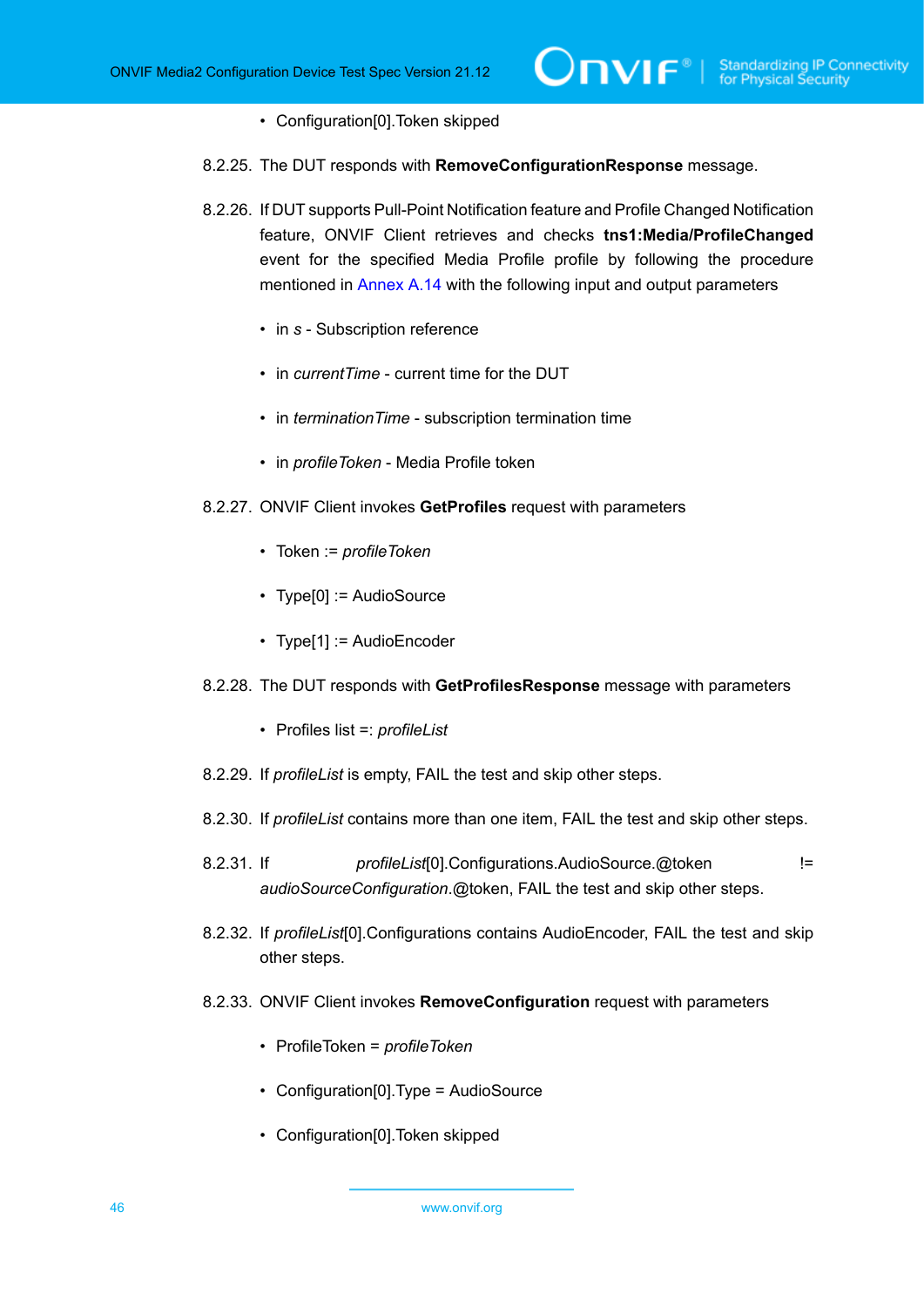#### 8.2.34. The DUT responds with **RemoveConfigurationResponse** message.

- 8.2.35. If DUT supports Pull-Point Notification feature and Profile Changed Notification feature, ONVIF Client retrieves and checks **tns1:Media/ProfileChanged** event for the specified Media Profile profile by following the procedure mentioned in [Annex A.14](#page-228-0) with the following input and output parameters
	- in *s* Subscription reference
	- in *currentTime* current time for the DUT
	- in *terminationTime* subscription termination time
	- in *profileToken* Media Profile token
- 8.2.36. ONVIF Client invokes **GetProfiles** request with parameters
	- Token := *profileToken*
	- Type[0] := AudioSource
- 8.2.37. The DUT responds with **GetProfilesResponse** message with parameters
	- Profiles list =: *profileList*
- 8.2.38. If *profileList* is empty, FAIL the test and skip other steps.
- 8.2.39. If *profileList* contains more than one item, FAIL the test and skip other steps.
- 8.2.40. If *profileList*[0].Configurations contains AudioSource, FAIL the test and skip other steps.
- 9. If the DUT supports Audio Output:
	- 9.1. ONVIF Client retrieves Audio Output Configurations list by following the procedure mentioned in [Annex A.18](#page-232-0) with the following input and output parameters
		- out *audioOutputConfList* Audio Output Configurations list
	- 9.2. For each Audio Output Configuration *audioOutputConfiguration* in *audioOutputConfList* repeat the following steps:
		- 9.2.1. ONVIF Client invokes **AddConfiguration** request with parameters
			- ProfileToken = *profileToken*
			- Name skipped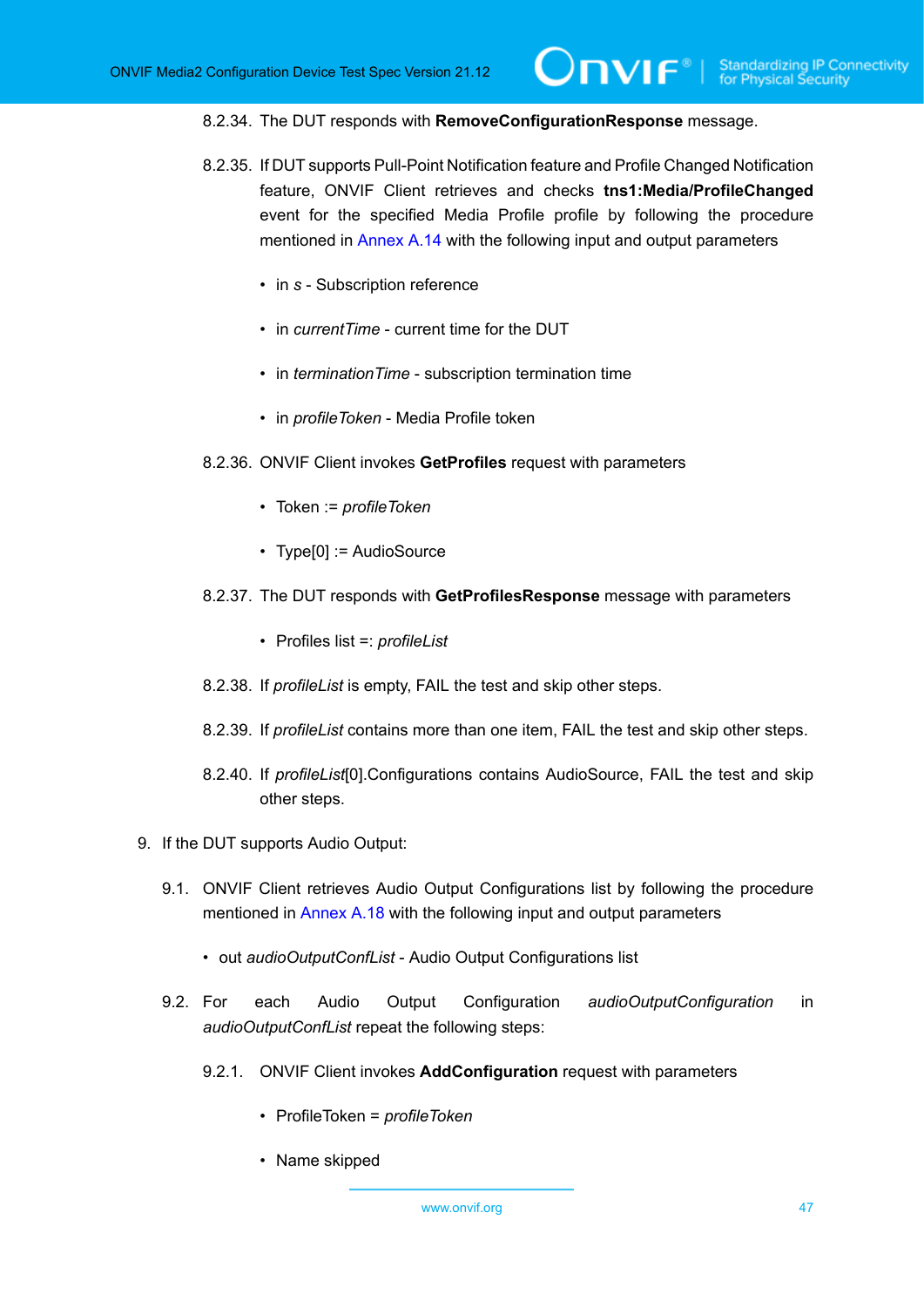- Configuration[0].Type = AudioOutput
- Configuration[0].Token = *audioOutputConfiguration*.@token
- 9.2.2. The DUT responds with **AddConfigurationResponse** message.
- 9.2.3. If DUT supports Pull-Point Notification feature and Profile Changed Notification feature, ONVIF Client retrieves and checks **tns1:Media/ProfileChanged** event for the specified Media Profile profile by following the procedure mentioned in [Annex A.14](#page-228-0) with the following input and output parameters
	- in *s* Subscription reference
	- in *currentTime* current time for the DUT
	- in *terminationTime* subscription termination time
	- in *profileToken* Media Profile token
- 9.2.4. ONVIF Client invokes **GetProfiles** request with parameters
	- Token := *profileToken*
	- Type[0] := AudioOutput
- 9.2.5. The DUT responds with **GetProfilesResponse** message with parameters
	- Profiles list =: *profileList*
- 9.2.6. If *profileList* is empty, FAIL the test and skip other steps.
- 9.2.7. If *profileList* contains more than one item, FAIL the test and skip other steps.
- 9.2.8. If *profileList*[0].@token != *profileToken*, FAIL the test and skip other steps.
- 9.2.9. If *profileList*[0].Configurations.AudioOutput.@token != *audioOutputConfiguration*.@token, FAIL the test and skip other steps.
- 9.2.10. ONVIF Client invokes **GetAudioDecoderConfigurations** request with parameters
	- ConfigurationToken skipped
	- ProfileToken = *profileToken*
- 9.2.11. The DUT responds with **GetAudioDecoderConfigurationsResponse** with parameters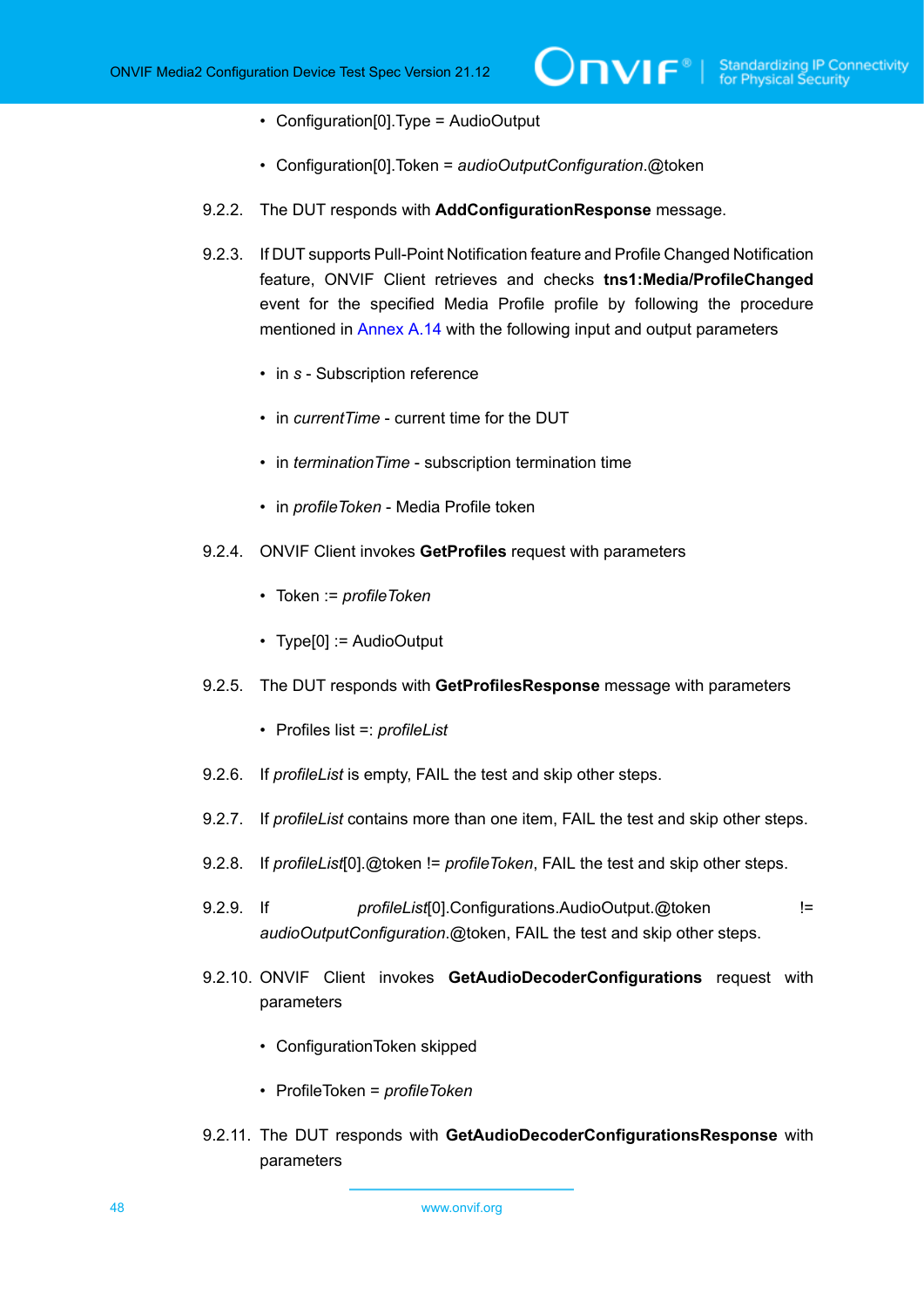- Configurations list =: *audioDecoderConfigurationList*
- 9.2.12. If *audioDecoderConfigurationList*.Configurations is skipped or empty, FAIL the test and skip other steps.
- 9.2.13. Set *audioDecoderConfiguration* := *audioDecoderConfigurationList*.Configurations[0].
- 9.2.14. ONVIF Client invokes **AddConfiguration** request with parameters
	- ProfileToken := *profileToken*
	- Name skipped
	- Configuration[0].Type := AudioDecoder
	- Configuration[0].Token := *audioDecoderConfiguration*.@token
- 9.2.15. The DUT responds with **AddConfigurationResponse** message.
- 9.2.16. If DUT supports Pull-Point Notification feature and Profile Changed Notification feature, ONVIF Client retrieves and checks **tns1:Media/ProfileChanged** event for the specified Media Profile profile by following the procedure mentioned in [Annex A.14](#page-228-0) with the following input and output parameters
	- in *s* Subscription reference
	- in *currentTime* current time for the DUT
	- in *terminationTime* subscription termination time
	- in *profileToken* Media Profile token
- 9.2.17. ONVIF Client invokes **GetProfiles** request with parameters
	- Token := *profileToken*
	- Type[0] := AudioOutput
	- Type[1] := AudioDecoder
- 9.2.18. The DUT responds with **GetProfilesResponse** message with parameters
	- Profiles list =: *profileList*
- 9.2.19. If *profileList* is empty, FAIL the test and skip other steps.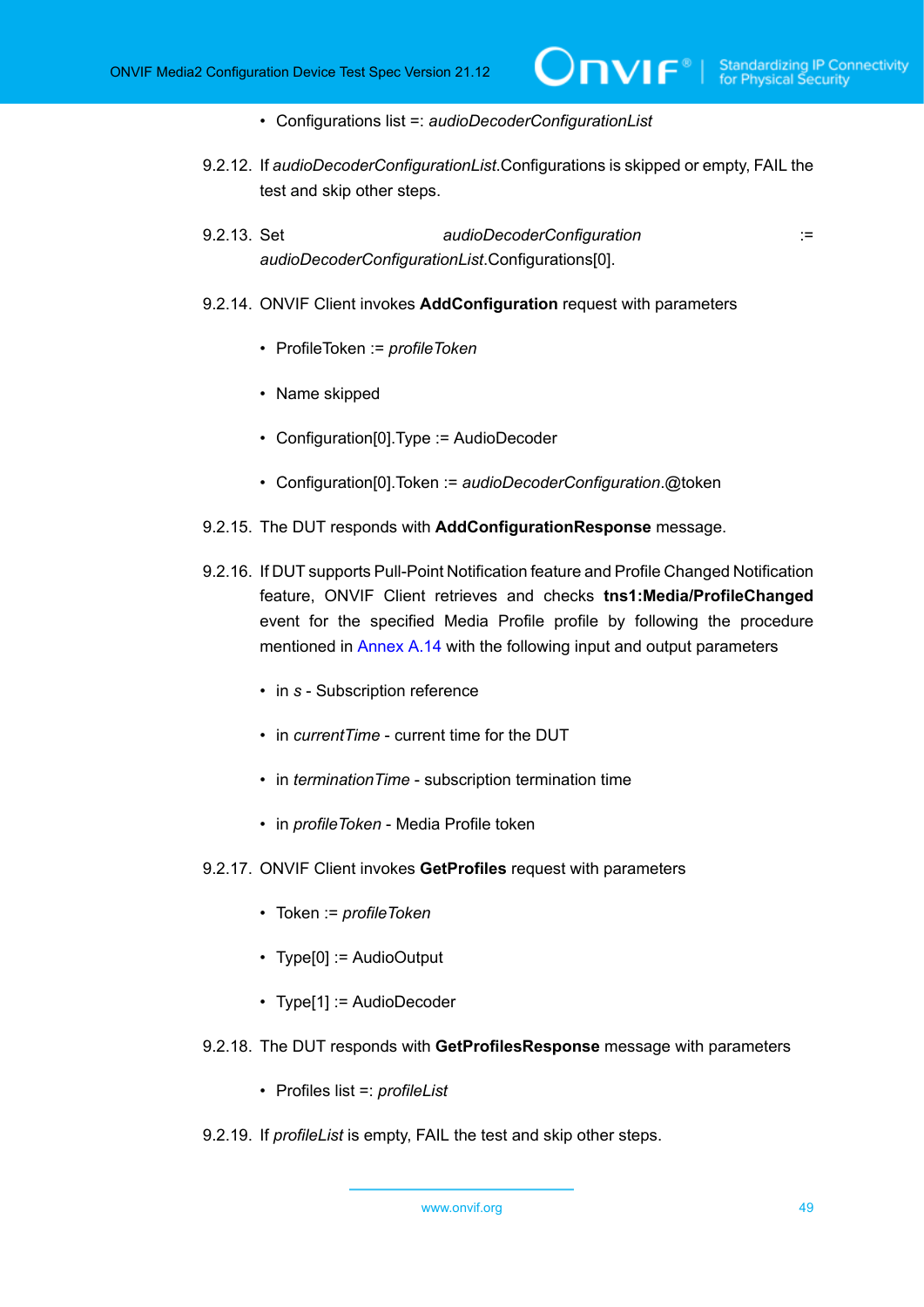9.2.20. If *profileList* contains more than one item, FAIL the test and skip other steps.

 $\bm{\mathsf{J}}$ NIF $^{\circ}$ l

9.2.21. If *profileList*[0].@token != *profileToken*, FAIL the test and skip other steps.

- 9.2.22. If *profileList*[0].Configurations.AudioOutput.@token != *audioOutputConfiguration*.@token, FAIL the test and skip other steps.
- 9.2.23. If *profileList*[0].Configurations.AudioDecoder.@token != *audioDecoderConfiguration*.@token, FAIL the test and skip other steps.
- 9.2.24. ONVIF Client invokes **RemoveConfiguration** request with parameters
	- ProfileToken := *profileToken*
	- Configuration[0].Type := AudioDecoder
	- Configuration[0].Token skipped
- 9.2.25. The DUT responds with **RemoveConfigurationResponse** message.
- 9.2.26. If DUT supports Pull-Point Notification feature and Profile Changed Notification feature, ONVIF Client retrieves and checks **tns1:Media/ProfileChanged** event for the specified Media Profile profile by following the procedure mentioned in [Annex A.14](#page-228-0) with the following input and output parameters
	- in *s* Subscription reference
	- in *currentTime* current time for the DUT
	- in *terminationTime* subscription termination time
	- in *profileToken* Media Profile token
- 9.2.27. ONVIF Client invokes **GetProfiles** request with parameters
	- Token := *profileToken*
	- Type[0] := AudioOutput
	- Type[1] := AudioDecoder
- 9.2.28. The DUT responds with **GetProfilesResponse** message with parameters
	- Profiles list =: *profileList*
- 9.2.29. If *profileList* is empty, FAIL the test and skip other steps.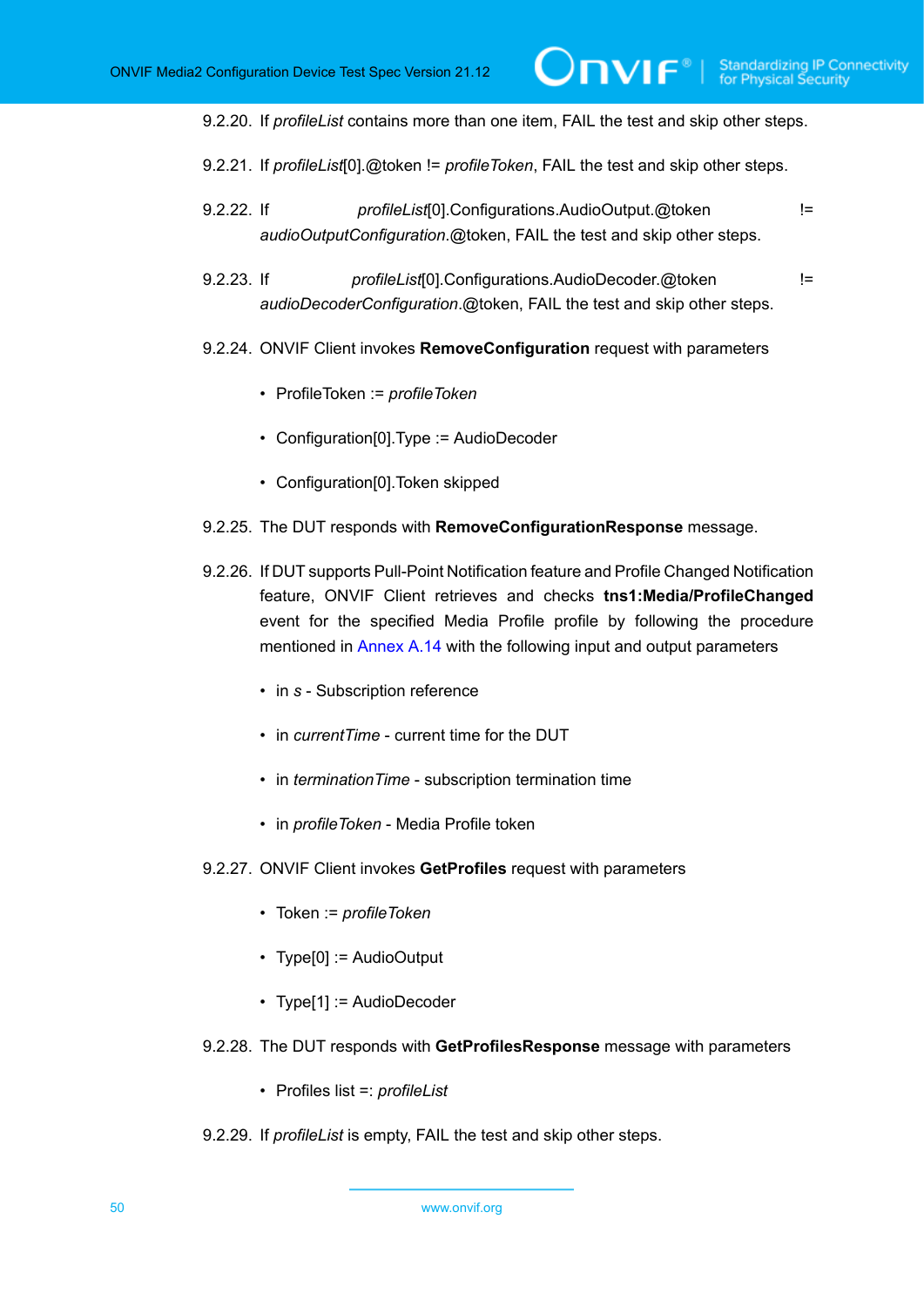9.2.30. If *profileList* contains more than one item, FAIL the test and skip other steps.

 $\bm{\cup}$ NIF $^*$ l

- 9.2.31. If *profileList*[0].Configurations.AudioOutput.@token != *audioOutputConfiguration*.@token, FAIL the test and skip other steps.
- 9.2.32. If *profileList*[0].Configurations contains AudioDecoder, FAIL the test and skip other steps.
- 9.2.33. ONVIF Client invokes **RemoveConfiguration** request with parameters
	- ProfileToken = *profileToken*
	- Configuration[0].Type = AudioOutput
	- Configuration[0].Token skipped
- 9.2.34. The DUT responds with **RemoveConfigurationResponse** message.
- 9.2.35. If DUT supports Pull-Point Notification feature and Profile Changed Notification feature, ONVIF Client retrieves and checks **tns1:Media/ProfileChanged** event for the specified Media Profile profile by following the procedure mentioned in [Annex A.14](#page-228-0) with the following input and output parameters
	- in *s* Subscription reference
	- in *currentTime* current time for the DUT
	- in *terminationTime* subscription termination time
	- in *profileToken* Media Profile token
- 9.2.36. ONVIF Client invokes **GetProfiles** request with parameters
	- Token := *profileToken*
	- Type[0] := AudioOutput
- 9.2.37. The DUT responds with **GetProfilesResponse** message with parameters
	- Profiles list =: *profileList*
- 9.2.38. If *profileList* is empty, FAIL the test and skip other steps.
- 9.2.39. If *profileList* contains more than one item, FAIL the test and skip other steps.
- 9.2.40. If *profileList*[0].Configurations contains AudioOutput, FAIL the test and skip other steps.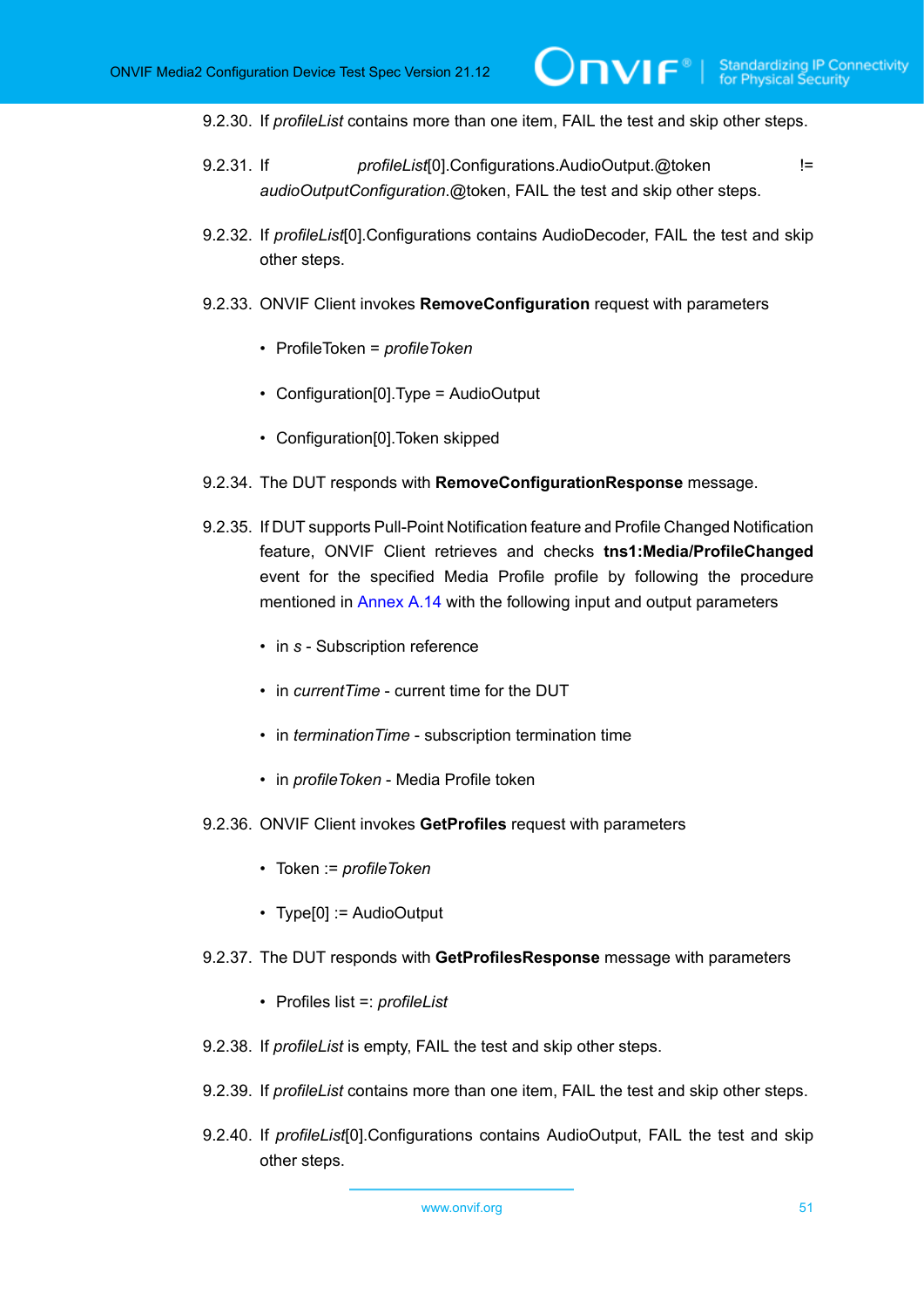### 10.If *newProfileFlag* = true, do the following steps:

- 10.1. ONVIF Client invokes **DeleteProfile** request with parameters
	- Token := *profileToken*
- 10.2. The DUT responds with **DeleteProfileResponse** message.
- 10.3. ONVIF Client invokes **GetProfiles** request with parameters
	- Token := *profileToken*
	- Type skipped
- 10.4. The DUT returns **env:Sender/ter:InvalidArgVal/ter:NoProfile** SOAP 1.2 fault.
- 11. If subscription was created at step [4](#page-32-0), ONVIF Client deletes PullPoint subscription by following the procedure mentioned in [Annex A.13](#page-228-1) with the following input and output parameters
	- in *s* Subscription reference
- 12.ONVIF Client restores DUT configuration if requered.

#### **Test Result:**

### **PASS –**

• DUT passes all assertions.

## **FAIL –**

- DUT did not send **GetProfilesResponse** message.
- DUT did not send **DeleteProfileResponse** message.
- DUT did not send **AddConfigurationResponse** message.
- DUT did not send **RemoveConfigurationResponse** message.
- DUT did not send **GetVideoEncoderConfigurationsResponse** message.
- DUT did not send **GetAnalyticsConfigurationsResponse** message.
- DUT did not send **GetAudioEncoderConfigurationsResponse** message.
- DUT did not send **GetAudioDecoderConfigurationsResponse** message.
- DUT did not send the **env:Sender/ter:InvalidArgVal/ter:NoConfig** SOAP 1.2 fault message.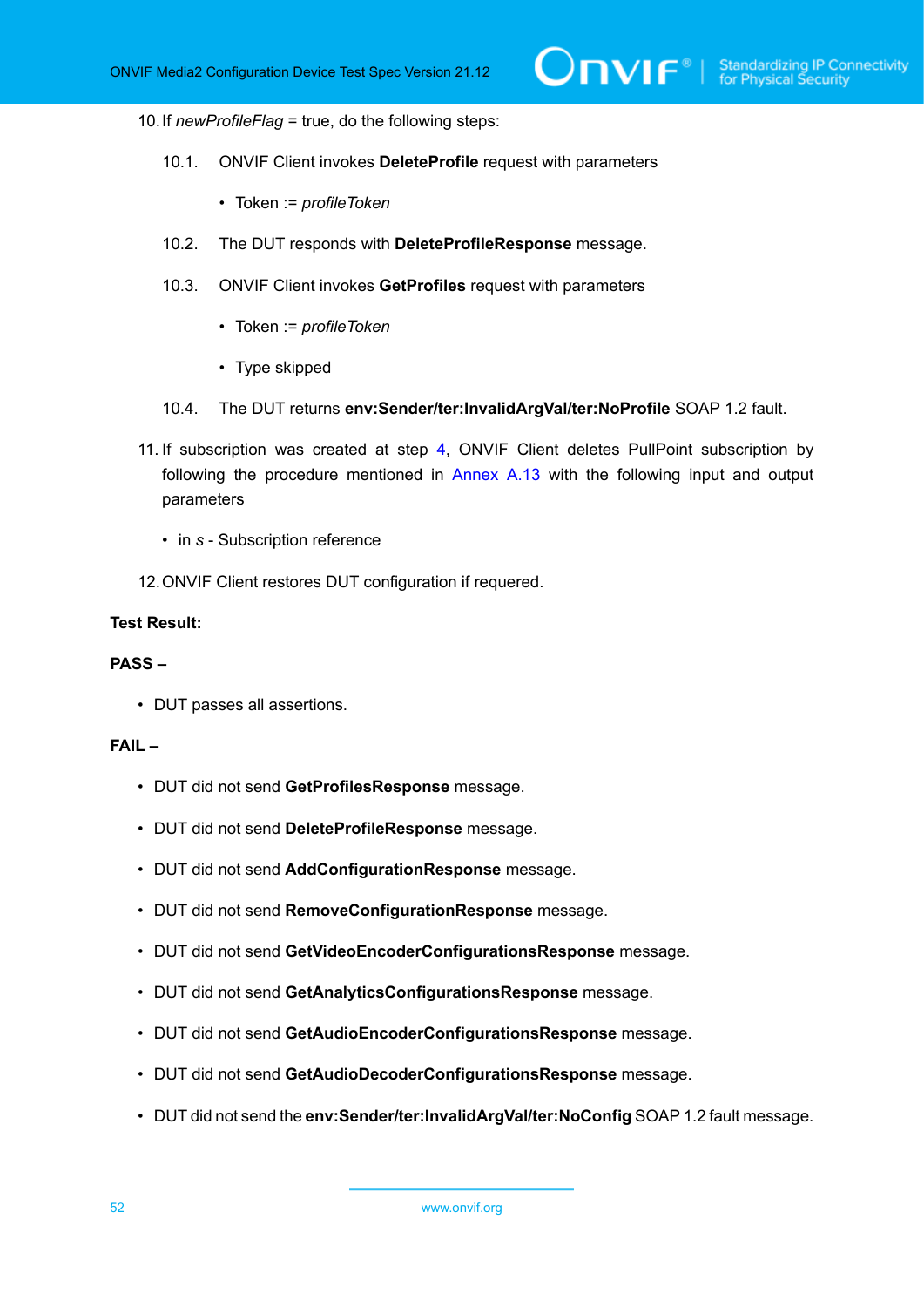**Note:** *timeout1* will be taken from Operation Delay field of ONVIF Device Test Tool.

**Note:** See Annex in [ONVIF Base Test] for Invalid SOAP 1.2 fault message definition.

**Note:** See [Annex A.2](#page-214-0) for Name and Token Parameters Length limitations.

# 5.1.4 GET PROFILES

**Test Case ID:** MEDIA2-1-1-4

**Specification Coverage:** GetProfiles (Media2 Service Specification)

**Feature Under Test:** GetProfiles

**WSDL Reference:** media2.wsdl

**Test Purpose:** To verify the behavior of the DUT for GetProfiles with different Type parameters.

**Pre-Requisite:** Media2 Service is received from the DUT.

**Test Configuration:** ONVIF Client and DUT

- 1. Start an ONVIF Client.
- 2. Start the DUT.
- 3. ONVIF Client invokes **GetProfiles** request with parameters
	- Token skipped
	- Type[0] =: All
- 4. The DUT responds with **GetProfilesResponse** message with parameters
	- Profiles list =: *profileList1*
- 5. If *profileList1* contains at least two items with the same @token, FAIL the test and skip other steps.
- 6. ONVIF Client invokes **GetProfiles** request with parameters
	- Token skipped
	- Type skipped
- 7. The DUT responds with **GetProfilesResponse** message with parameters
	- Profiles list =: *profileList2*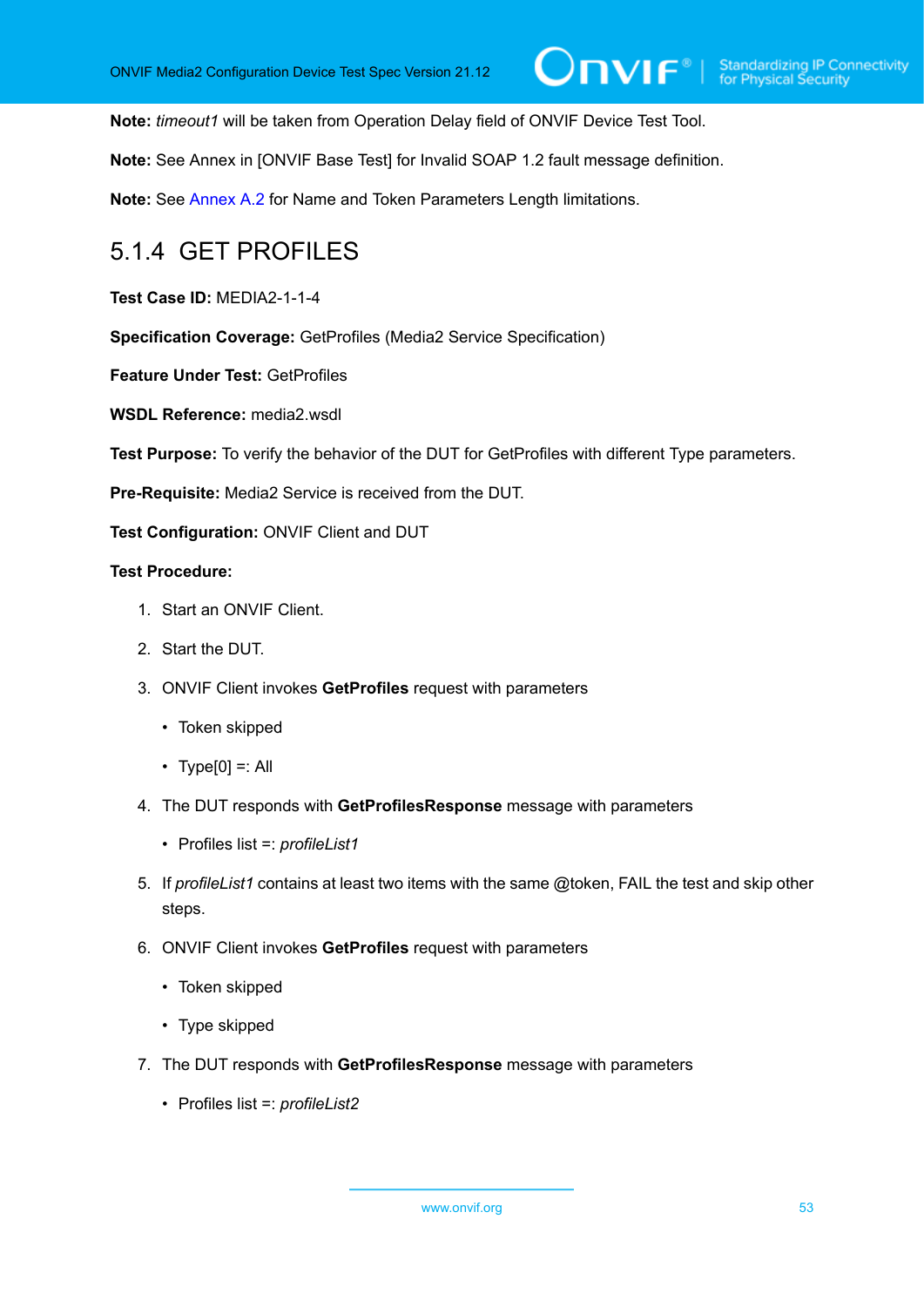8. If *profileList2* contains at least two items with the same @token, FAIL the test and skip other steps.

 $\mathsf{J}\mathsf{IVIF}^*$  i

- 9. If amount of profiles in *profileList2* is not equal to amount of profiles in *profileList1*, FAIL the test and skip other steps.
- 10.For each Profile *profile* in *profileList2* repeat the following steps:
	- 10.1. If *profileList1* does not contain profile with token equals to *profile*.token, FAIL the test and skip other steps.
	- 10.2. If *profile* contains not empty Configurations element, FAIL the test and skip other steps.
- 11. ONVIF Client invokes **GetProfiles** request with parameters
	- Token skipped
	- Type[0] =: VideoSource
- 12.The DUT responds with **GetProfilesResponse** message with parameters
	- Profiles list =: *profileList3*
- 13.If *profileList3* contains at least two items with the same @token, FAIL the test and skip other steps.
- 14.If amount of profiles in *profileList3* is not equal to amount of profiles in *profileList1*, FAIL the test and skip other steps.
- 15.For each Profile *profile* in *profileList3* repeat the following steps:
	- 15.1. If *profile* contains at least one configuration in Configurations element differs from VideoSource, FAIL the test and skip other steps.
	- 15.2. If amount of VideoSource elements in *profile* is not equal to amount of VideoSource elements in *profileList1*[0], where *profileList1*[0] is profile with token equals to *profile*.token, FAIL the test and skip other steps.
	- 15.3. If *profile*.Configurations.VideoSource element is not equal to *profileList1*[0].Configurations.VideoSource element, where *profileList1*[0] is profile with token equals to *profile*.token, FAIL the test and skip other steps.
- <span id="page-53-0"></span>16.If Analytics feature is supported:
	- 16.1. ONVIF Client invokes **GetProfiles** request with parameters
		- Token skipped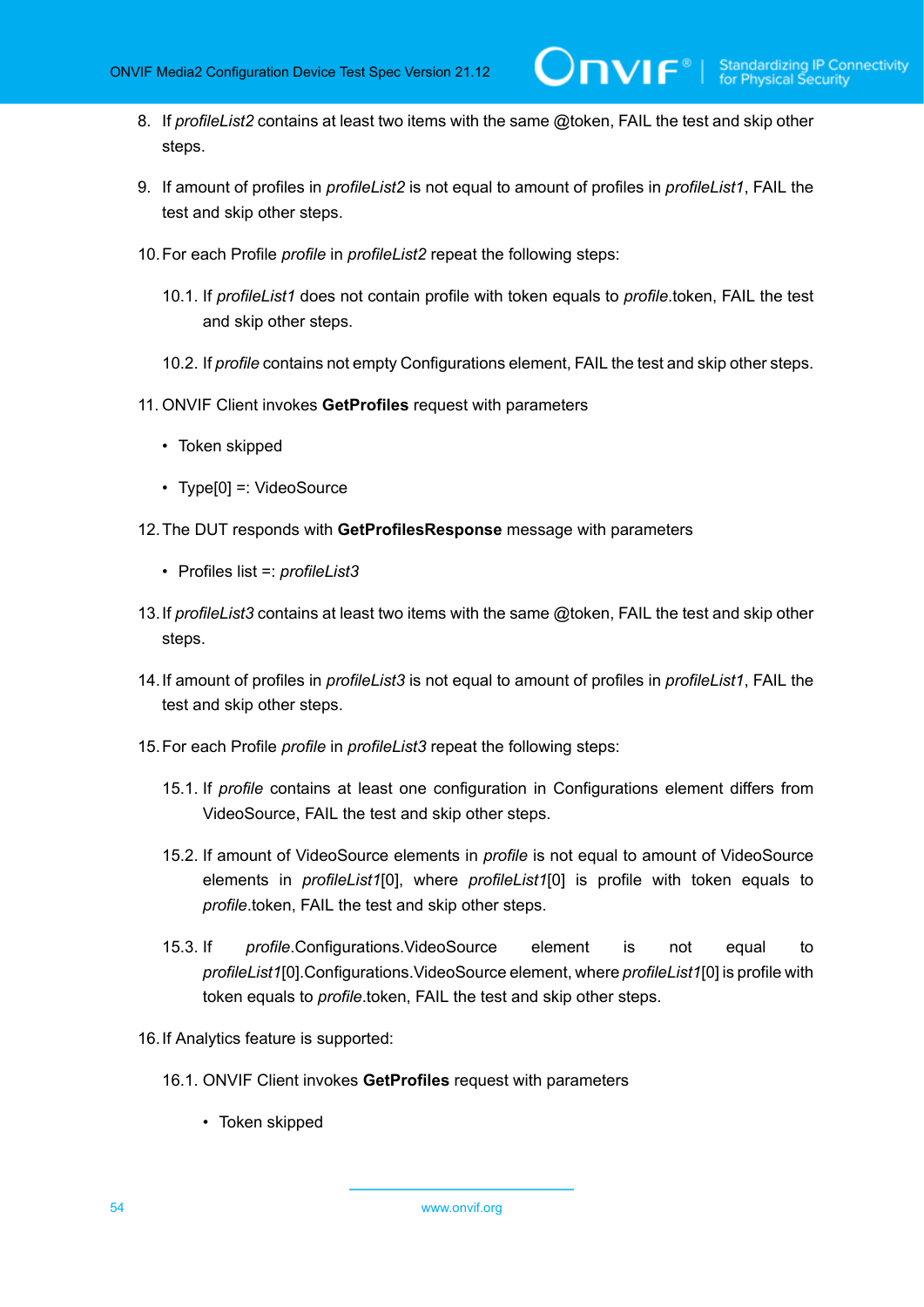• Type[0] =: Analytics

- 16.2. The DUT responds with **GetProfilesResponse** message with parameters
	- Profiles list =: *profileList4*
- 16.3. If *profileList4* contains at least two items with the same @token, FAIL the test and skip other steps.
- 16.4. If amount of profiles in *profileList4* is not equal to amount of profiles in *profileList1*, FAIL the test and skip other steps.
- 16.5. For each Profile *profile* in *profileList4* repeat the following steps:
	- 16.5.1f *profile* contains at least one configuration in Configurations element differs from Analytics, FAIL the test and skip other steps.
	- 16.5.2f amount of Analytics elements in *profile* is not equal to amount of Analytics elements in *profileList1*[0], where *profileList1*[0] is profile with token equals to *profile*.token, FAIL the test and skip other steps.
	- 16.5.3.If *profile*.Configurations.Analytics element is not equal to *profileList1*[0].Configurations.Analytics element, where *profileList1*[0] is profile with token equals to *profile*.token, FAIL the test and skip other steps.
- <span id="page-54-0"></span>17.If Metadata feature is supported:
	- 17.1. ONVIF Client invokes **GetProfiles** request with parameters
		- Token skipped
		- Type[0] =: Metadata
	- 17.2. The DUT responds with **GetProfilesResponse** message with parameters
		- Profiles list =: *profileList5*
	- 17.3. If *profileList5* contains at least two items with the same @token, FAIL the test and skip other steps.
	- 17.4. If amount of profiles in *profileList5* is not equal to amount of profiles in *profileList1*, FAIL the test and skip other steps.
	- 17.5. For each Profile *profile* in *profileList5* repeat the following steps: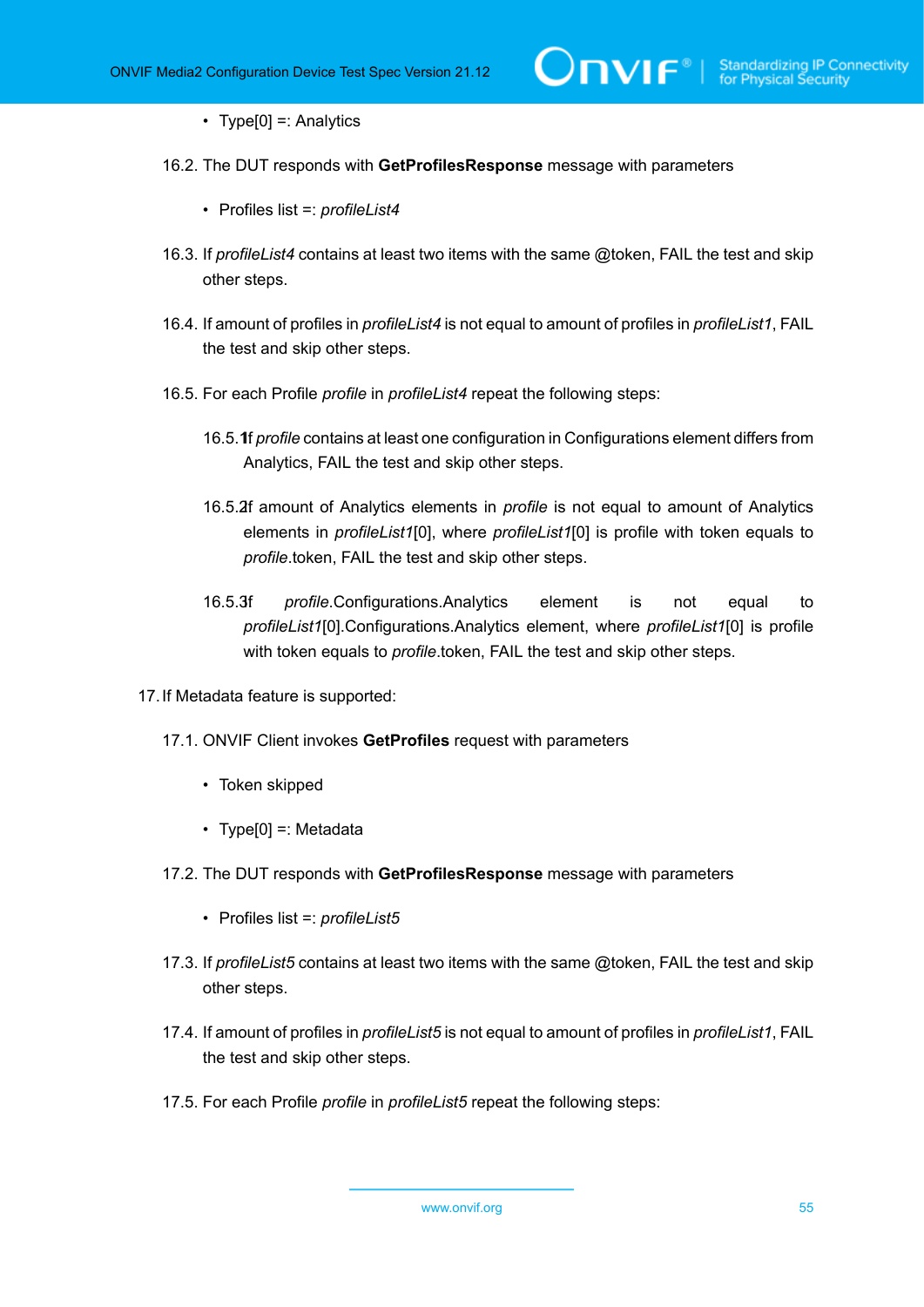17.5.1**f** *profile* contains at least one configuration in Configurations element differs from Metadata, FAIL the test and skip other steps.

 $\mathsf{Dnvir}^*$  i

- 17.5.2f amount of Metadata elements in *profile* is not equal to amount of Metadata elements in *profileList1*[0], where *profileList1*[0] is profile with token equals to *profile*.token, FAIL the test and skip other steps.
- <span id="page-55-0"></span>17.5.3.If *profile*.Configurations.Metadata element is not equal to *profileList1*[0].Configurations.Metadata element, where *profileList1*[0] is profile with token equals to *profile*.token, FAIL the test and skip other steps.

### **Test Result:**

### **PASS –**

• DUT passes all assertions.

# **FAIL –**

• DUT did not send **GetProfilesResponse** message.

**Note:** The following fields are compared at step [15.3](#page-53-0):

- SourceToken
- Name
- Bounds.x
- Bounds.y
- Bounds.width
- Bounds.height
- Extension.Rotate
- Extension.Rotate.Mode
- Extension.Rotate.Degree
- Extension.Extension.LensDescription list (XFactor will be used as a key)
- Extension.Extension.LensDescription.FocalLength
- Extension.Extension.LensDescription.Offset.x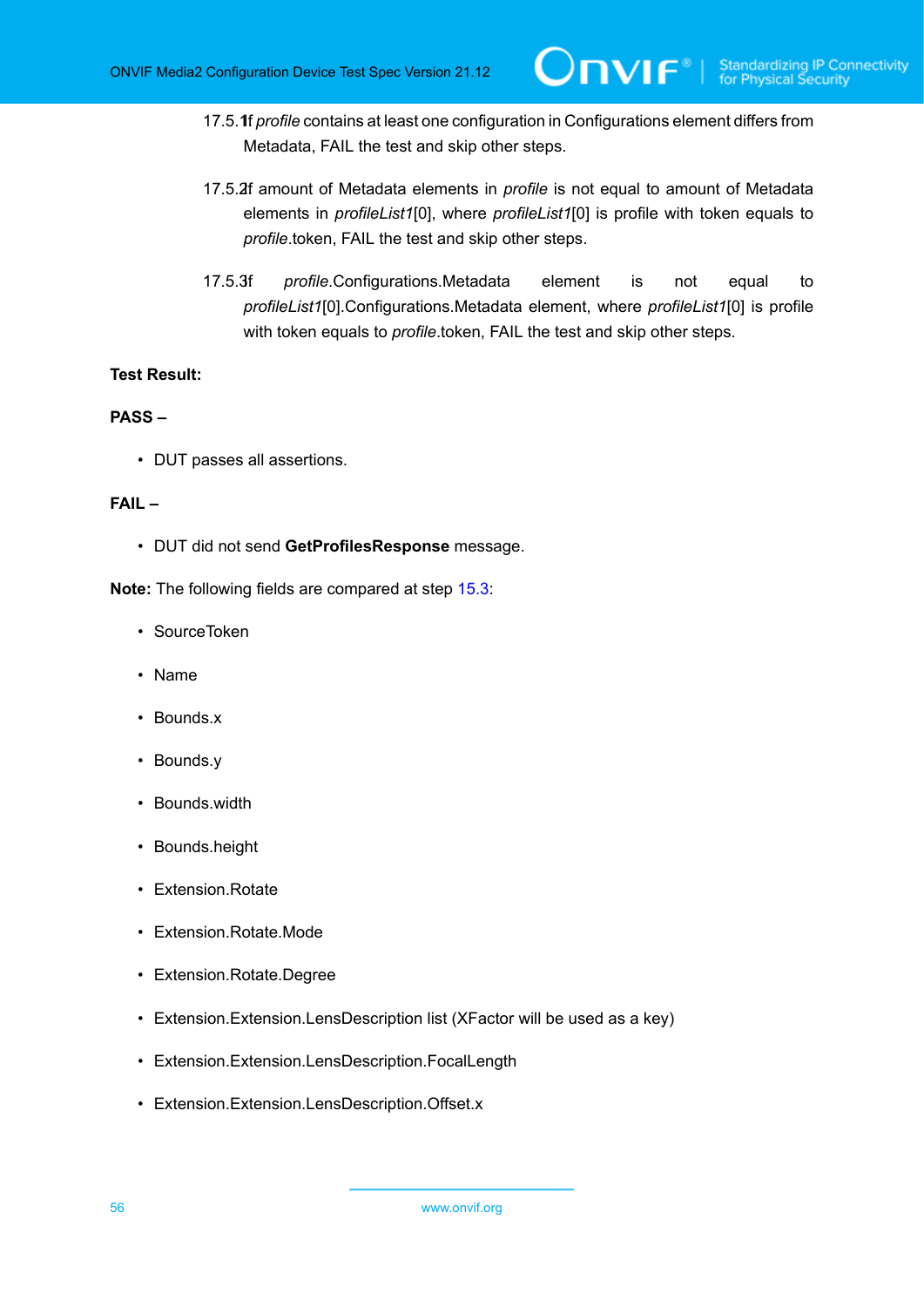- Extension.Extension.LensDescription.Offset.y
- Extension.Extension.LensDescription.Projection list (Angle and Radius will be used as key)
- Extension.Extension.LensDescription.Projection.Transmittance

**Note:** The following fields are compared at step [16.5.3 \[55\]](#page-54-0):

- Name
- AnalyticsEngineConfiguration.AnalyticsModule list (Type and Name will be used as key. Parameters item will not be compared).
- AnalyticsEngineConfiguration.RuleEngineConfiguration list (Type and Name will be used as key. Parameters item will not be compared).

**Note:** The following fields are compared at step [16.5.3 \[56\]](#page-55-0):

- Name
- CompressionType
- GeoLocation
- PTZStatus.Status
- PTZStatus.Position
- Events.Filter (only field presence will be compared)
- Events.SubscriptionPolicy (only field presence will be compared)
- Analytics
- AnalyticsEngineConfiguration.AnalyticsModule list (Type and Name will be used as key. Parameters item will not be compared).

# 5.1.5 CREATE MEDIA PROFILE WITH CONFIGURATIONS

**Test Case ID:** MEDIA2-1-1-5

**Specification Coverage:** Get media profiles, Create media profile.

**Feature Under Test:** GetProfiles, CreateProfile

**WSDL Reference:** media2.wsdl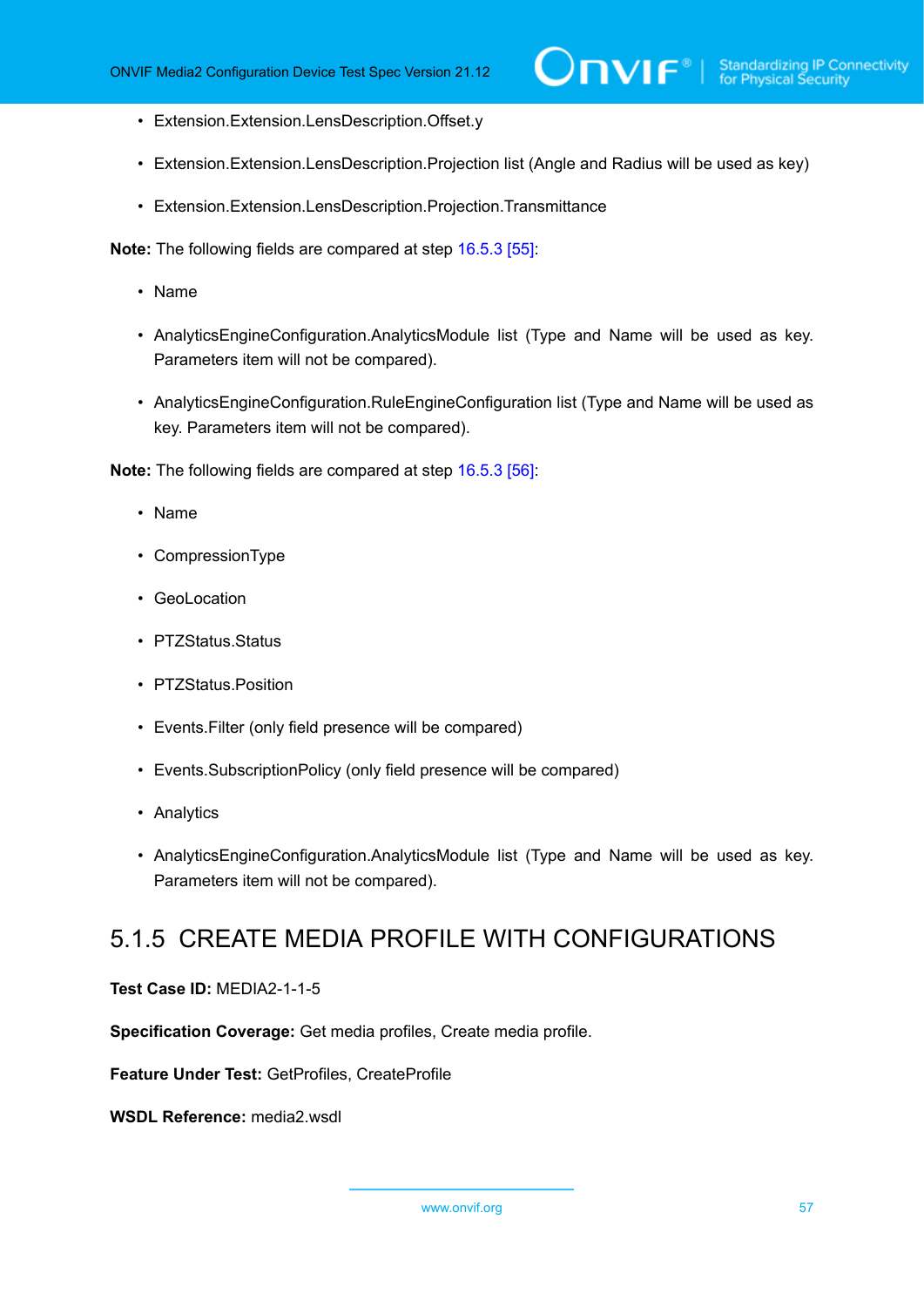**Test Purpose:** To verify the DUT can create media profile with video source configuration parameter, audio source configuration parameter and audio output configuration parameter.

**Pre-Requisite:** Media2 Service is received from the DUT.

**Test Configuration:** ONVIF Client and DUT

- 1. Start an ONVIF Client.
- 2. Start the DUT.
- 3. Subscribtion ONVIF Client deletes Media Profile if Maximum Number of Media Profiles is reached by following the procedure mentioned in [Annex](#page-226-0) A.11.
- 4. ONVIF Client retrieves Video Source Configurations list by following the procedure mentioned in [Annex A.7](#page-222-0) with the following input and output parameters
	- out *videoSourceConfCompleteList* Video Source Configurations list
- 5. ONVIF Client invokes **CreateProfile** request with parameters
	- Name := "testMedia"
	- Configuration[0].Type := VideoSource
	- Configuration[0].Token = *videoSourceConfCompleteList*[0].@token
- 6. The DUT responds with **CreateProfileResponse** with parameters
	- Token =: *profileToken*
- 7. ONVIF Client invokes **GetProfiles** request with parameters
	- Token := *profileToken*
	- $\cdot$  Type[0] := All
- 8. The DUT responds with **GetProfilesResponse** message with parameters
	- Profiles list =: *profileList*
- 9. If *profileList* is empty, FAIL the test and skip other steps.
- 10.If *profileList* contains more than one item, FAIL the test and skip other steps.
- 11. If *profileList*[0].@token != *profileToken*, FAIL the test and skip other steps.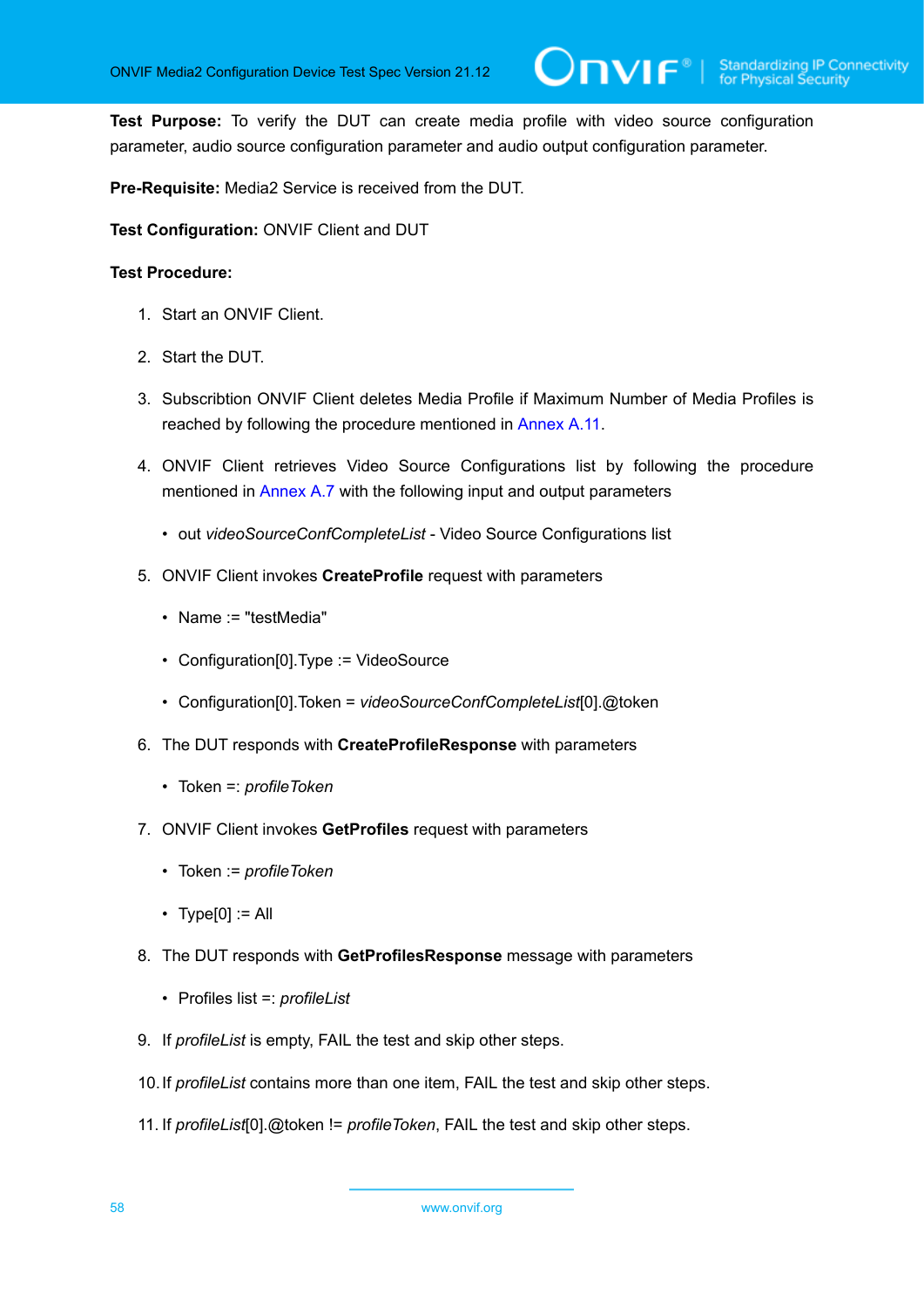12.If *profileList*[0].Configurations.VideoSource.@token != *videoSourceConfCompleteList*[0].@token, FAIL the test and skip other steps.

- 13.ONVIF Client deletes created profile by following the procedure mentioned in [Annex A.33](#page-250-0) with the following input and output parameters
	- in *profileToken* Media profile token
- 14.If Media2 Audio is supported
	- 14.1. ONVIF Client retrieves Audio Source Configurations list by following the procedure mentioned in [Annex A.9](#page-224-0) with the following input and output parameters
		- out *audioSourceConfCompleteList* Audio Source Configurations list
	- 14.2. ONVIF Client invokes **CreateProfile** request with parameters
		- Name := "testMedia"
		- Configuration[1].Type := AudioSource
		- Configuration[1].Token = *audioSourceConfCompleteList*[0].@token
	- 14.3. The DUT responds with **CreateProfileResponse** with parameters
		- Token =: *profileToken*
	- 14.4. ONVIF Client invokes **GetProfiles** request with parameters
		- Token := *profileToken*
		- $\cdot$  Type[0] := All
	- 14.5. The DUT responds with **GetProfilesResponse** message with parameters
		- Profiles list =: *profileList*
	- 14.6. If *profileList* is empty, FAIL the test and skip other steps.
	- 14.7. If *profileList* contains more than one item, FAIL the test and skip other steps.
	- 14.8. If *profileList*[0].@token != *profileToken*, FAIL the test and skip other steps.
	- 14.9. If *profileList*[0].Configurations.AudioSource.@token != *audioSourceConfCompleteList*[0].@token, FAIL the test and skip other steps.
	- 14.100NVIF Client deletes created profile by following the procedure mentioned in [Annex](#page-250-0) [A.33](#page-250-0) with the following input and output parameters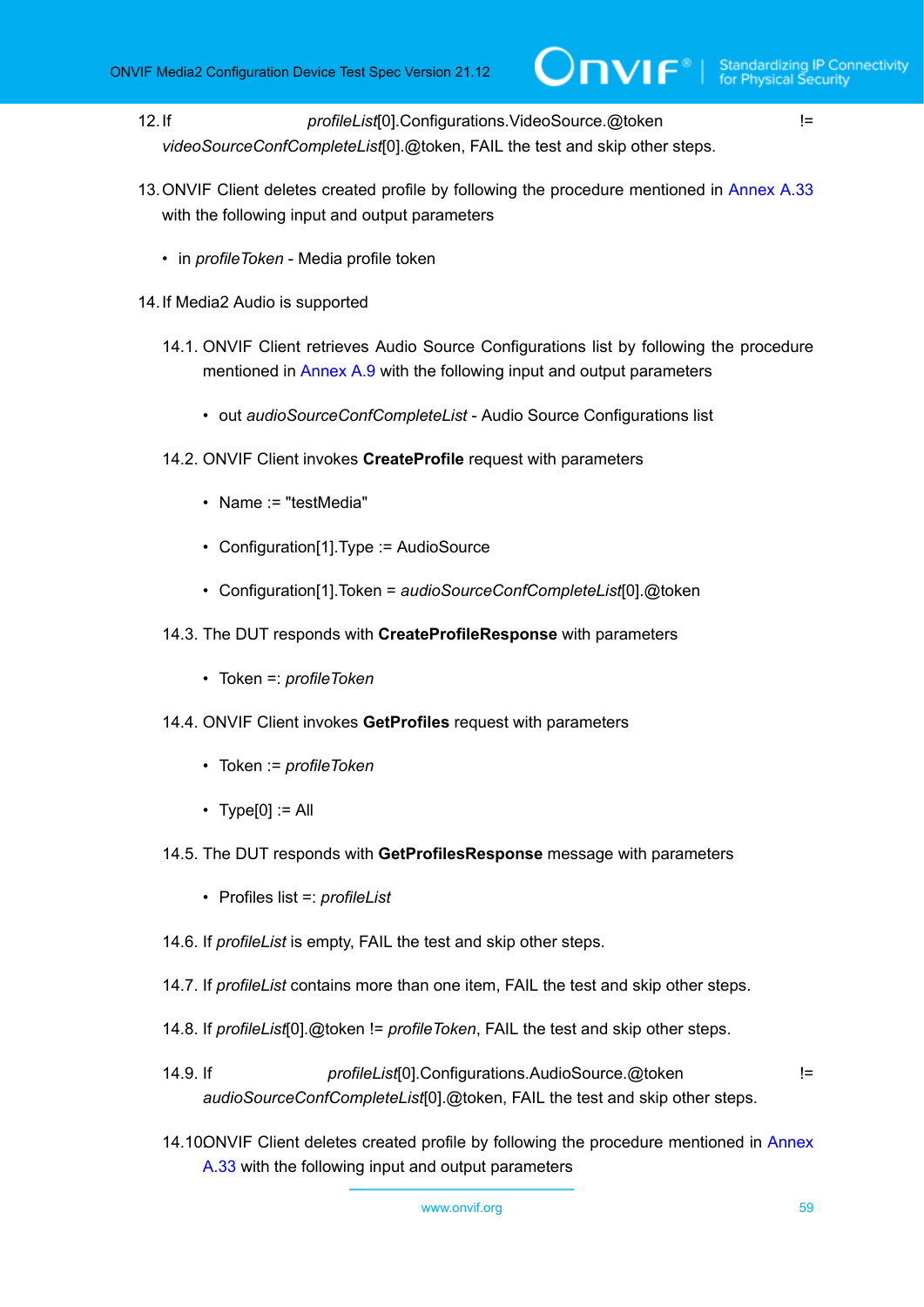- in *profileToken* Media profile token
- 15.If Media2 Audio Outputs is supported
	- 15.1. ONVIF Client retrieves Audio Output Configurations list by following the procedure mentioned in [Annex A.18](#page-232-0) with the following input and output parameters
		- out *audioOutputConfCompleteList* Audio Output Configurations list
	- 15.2. ONVIF Client invokes **CreateProfile** request with parameters
		- Name := "testMedia"
		- Configuration[0].Type := AudioOutput
		- Configuration[0].Token = *audioOutputConfCompleteList*[0].@token
	- 15.3. The DUT responds with **CreateProfileResponse** with parameters
		- Token =: *profileToken*
	- 15.4. ONVIF Client invokes **GetProfiles** request with parameters
		- Token := *profileToken*
		- $\cdot$  Type[0] := All
	- 15.5. The DUT responds with **GetProfilesResponse** message with parameters
		- Profiles list =: *profileList*
	- 15.6. If *profileList* is empty, FAIL the test and skip other steps.
	- 15.7. If *profileList* contains more than one item, FAIL the test and skip other steps.
	- 15.8. If *profileList*[0].@token != *profileToken*, FAIL the test and skip other steps.
	- 15.9. If *profileList*[0].Configurations.AudioOutput.@token != *audioOutputConfCompleteList*[0].@token, FAIL the test and skip other steps.
	- 15.100NVIF Client deletes created profile by following the procedure mentioned in [Annex](#page-250-0) [A.33](#page-250-0) with the following input and output parameters
		- in *profileToken* Media profile token

### **Test Result:**

### **PASS –**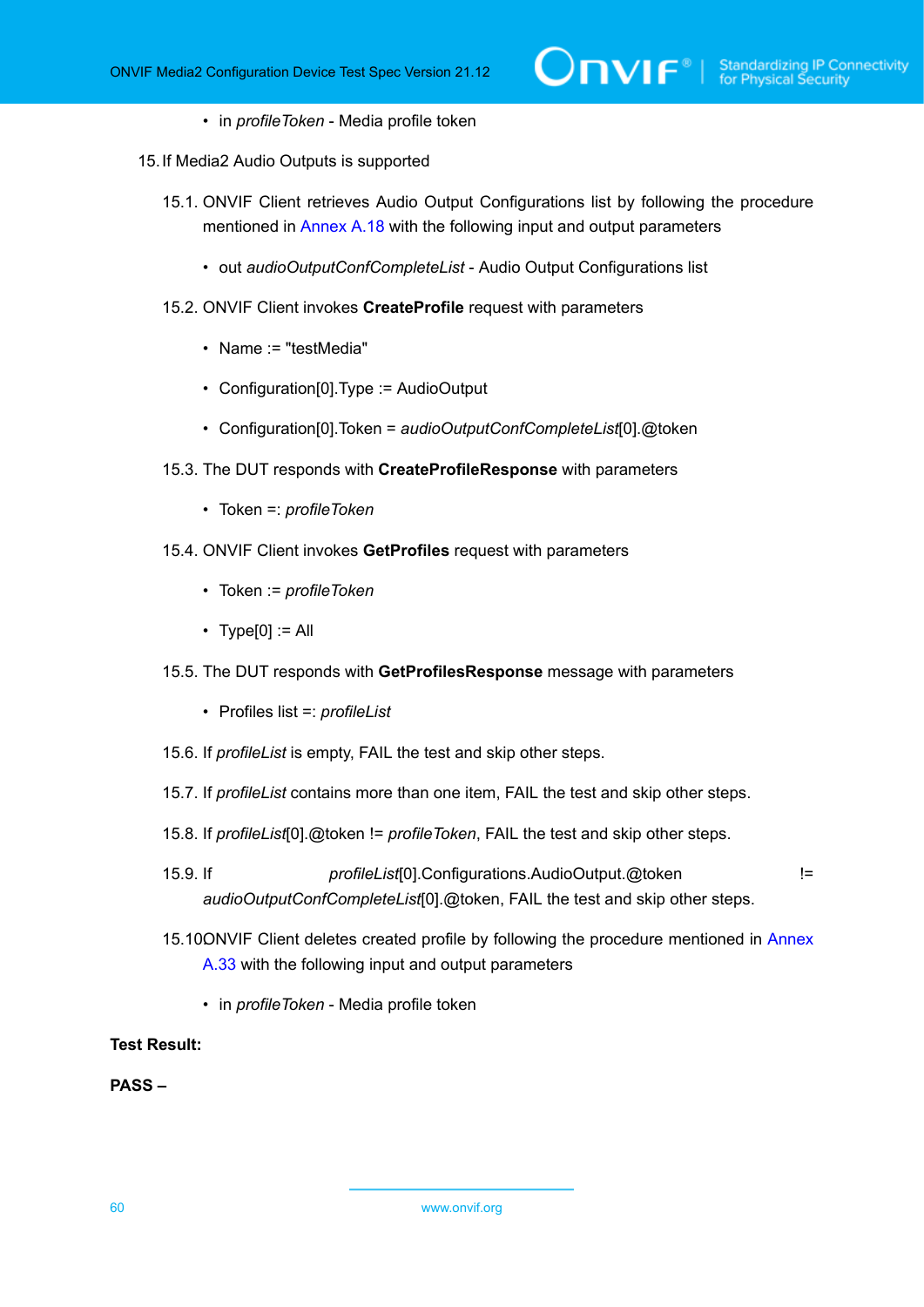$\bigcirc$   $\blacksquare$   $\blacksquare$   $\blacksquare$   $\blacksquare$  Standardizing IP Connectivity

• DUT passes all assertions.

# **FAIL –**

- DUT did not send **GetProfilesResponse** message.
- DUT did not send **CreateProfileResponse** message.

**Note:** See [Annex A.2](#page-214-0) for Name and Token Parameters Length limitations.

# 5.1.6 REMOVE ALL CONFIGURATIONS FROM MEDIA PROFILE

### **Test Case ID:** MEDIA2-1-1-6

**Specification Coverage:** Remove one or more configurations from a profile (Media 2 Service Specification)

**Feature Under Test:** RemoveConfiguration

**WSDL Reference:** media2.wsdl

**Test Purpose:** To verify the removal of all configurations from Media Profile with RemoveConfiguration command and Type = All.

**Pre-Requisite:** Media2 Service is received from the DUT.

**Test Configuration:** ONVIF Client and DUT

- 1. Start an ONVIF Client.
- 2. Start the DUT.
- 3. ONVIF Client invokes **GetProfiles** request with parameters
	- Token skipped
	- $\cdot$  Type[0] := All
- 4. The DUT responds with **GetProfilesResponse** message with parameters
	- Profiles list =: *profileList*
- 5. For each Media Profile *profile* in *profileList* list repeat the following steps: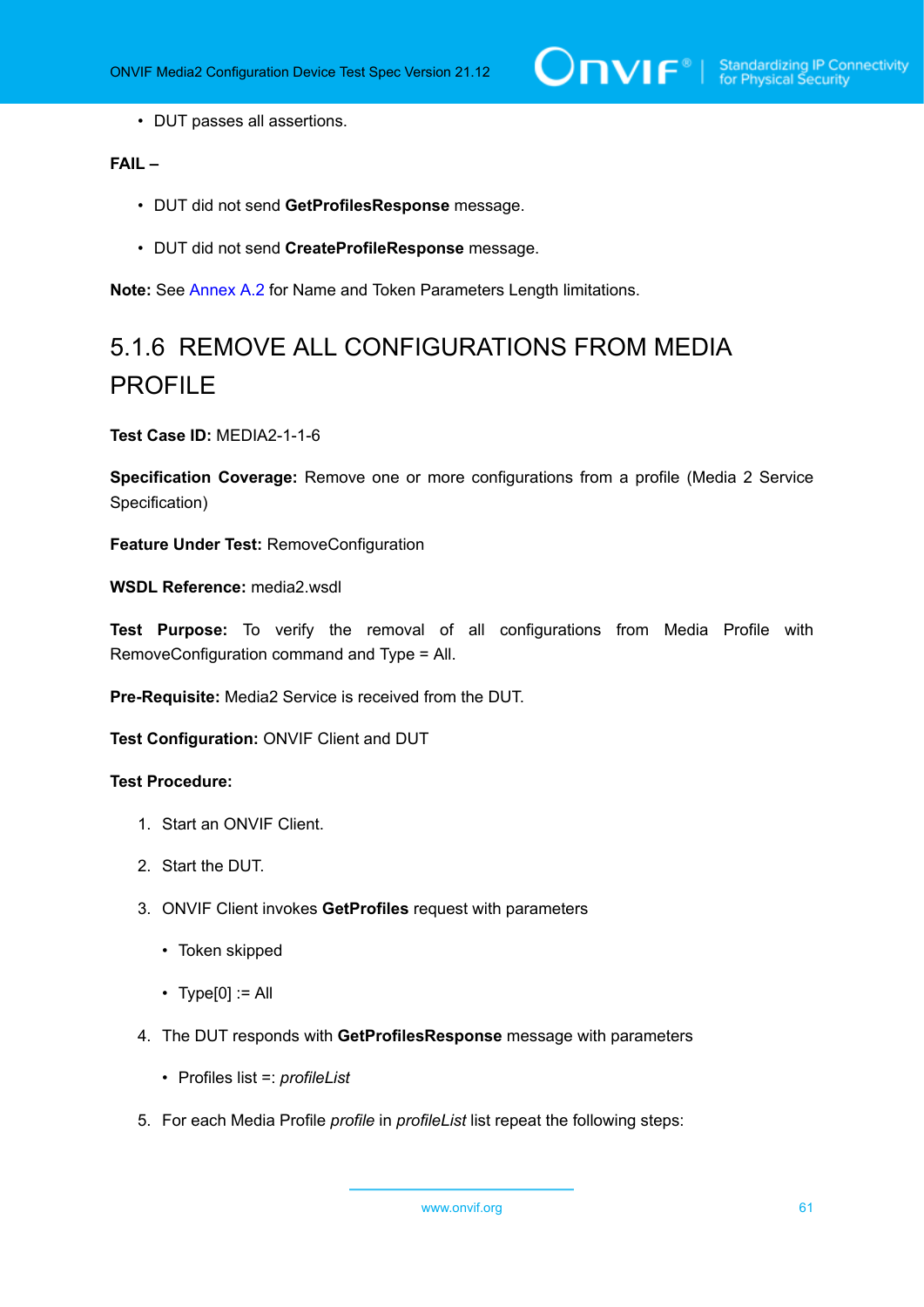- 5.1. ONVIF Client invokes **RemoveConfiguration** request with parameters
	- ProfileToken := *profile*.@token
	- Configuration[0].Type := All
	- Configuration[0].Token skipped
- 5.2. The DUT responds with **RemoveConfigurationResponse** message.
- 5.3. ONVIF Client invokes **GetProfiles** request with parameters
	- Token := *profile*.@token
	- $\cdot$  Type[0] := All
- 5.4. The DUT responds with **GetProfilesResponse** message with parameters
	- Profiles list =: *profileList1*
- 5.5. If *profileList1*[0].Configurations is not empty, FAIL the test and and skip other steps.
- 5.6. ONVIF Client restores configurations of Media Profile with @token = *profile*.@token.

### **Test Result:**

### **PASS –**

• DUT passes all assertions.

### **FAIL –**

- DUT did not send **GetProfilesResponse** message(s).
- DUT did not send **RemoveConfigurationResponse** message(s).

# 5.1.7 FIXED MEDIA PROFILE CONFIGURATION

**Test Case ID:** MEDIA2-1-1-7

**Specification Coverage:** Media profiles (Media 2 Service Specification)

**Feature Under Test:** RemoveConfiguration, AddConfiguration, GetProfiles.

**WSDL Reference:** media2.wsdl

**Test Purpose:** To verify the removal of all configurations from fixed Media Profile. To verify adding of configurations to fixed Media Profile.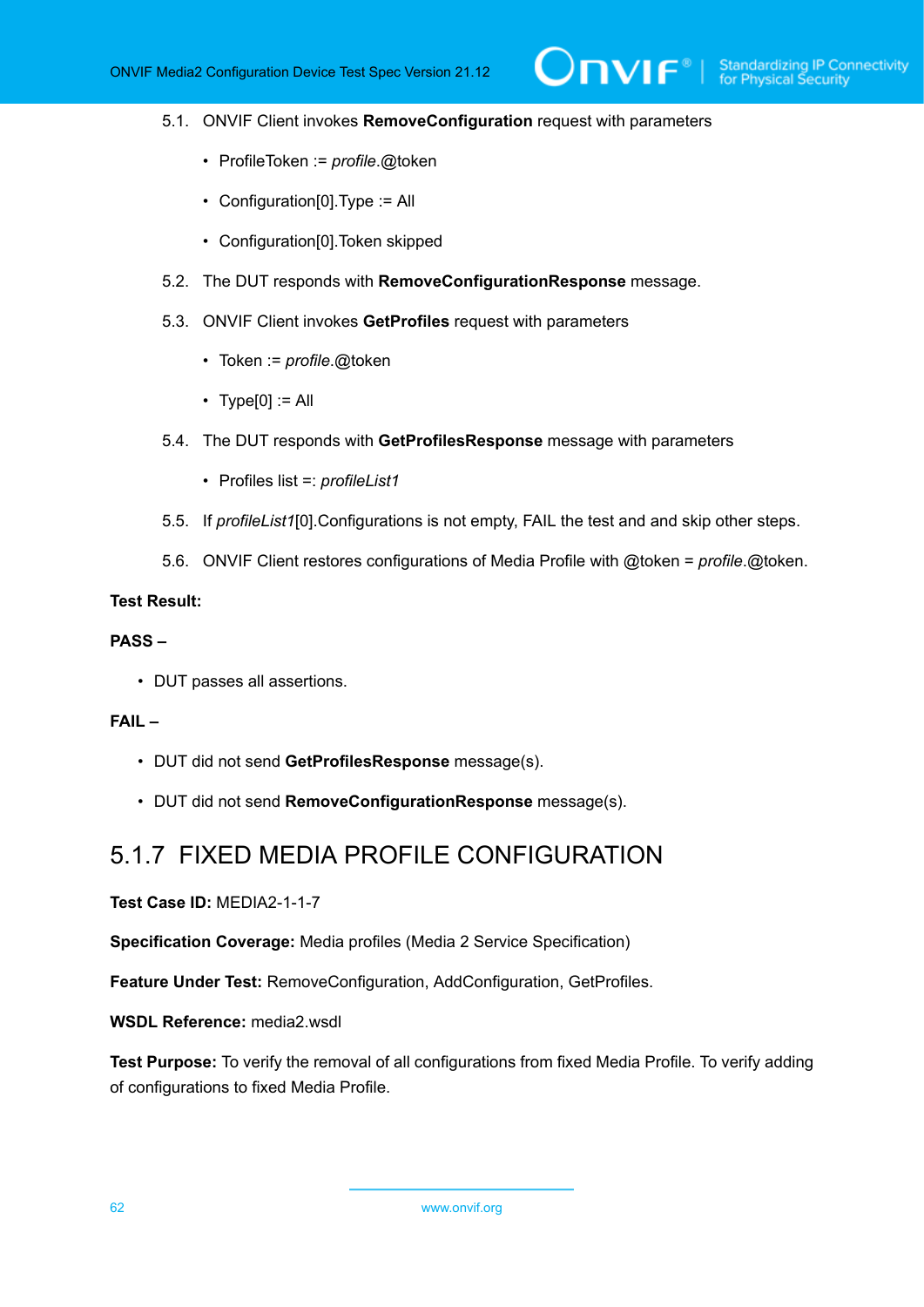### **Pre-Requisite:** Media2 Service is received from the DUT.

**Test Configuration:** ONVIF Client and DUT.

- 1. Start an ONVIF Client.
- 2. Start the DUT.
- 3. ONVIF Client invokes **GetProfiles** request with parameters
	- Token skipped
	- Type $[0] := A$
- 4. The DUT responds with **GetProfilesResponse** message with parameters
	- Profiles list =: *profileList*
- 5. For each Media Profile *profile* in *profileList* list with *@fixed* = true repeat the following steps:
	- 5.1. ONVIF Client invokes **RemoveConfiguration** request with parameters
		- ProfileToken := *profile*.@token
		- Configuration[0].Type := All
		- Configuration[0].Token skipped
	- 5.2. The DUT responds with **RemoveConfigurationResponse** message.
	- 5.3. ONVIF Client invokes **GetProfiles** request with parameters
		- Token := *profile*.@token
		- $\cdot$  Type[0] := All
	- 5.4. The DUT responds with **GetProfilesResponse** message with parameters
		- Profiles list =: *profileList1*
	- 5.5. If *profileList1*[0].Configurations is not empty, FAIL the test and and skip other steps.
	- 5.6. ONVIF Client invokes **AddConfiguration** request to restore configurations of Media Profile *profile* with parameters
		- ProfileToken := *profile*.@token
		- For each configuration item *configuration* in *profile*.Configurations list: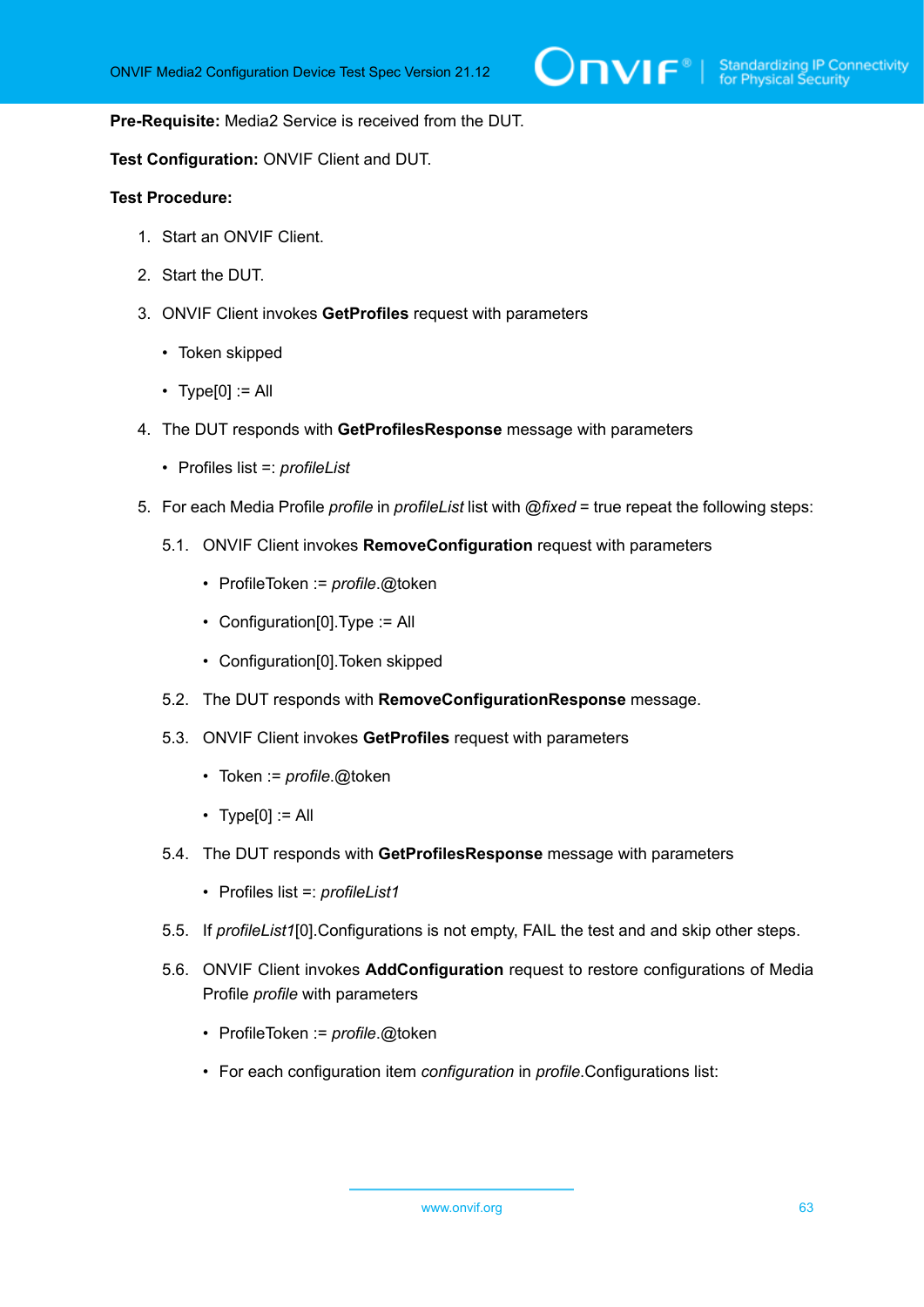- Configuration[0].Type := *configuration*
- Configuration[0].Token := *configuration*.@token
- 5.7. The DUT responds with **AddConfigurationResponse** message.
- 5.8. ONVIF Client invokes **GetProfiles** request with parameters
	- Token := *profile*.@token
	- $\cdot$  Type[0] := All
- 5.9. The DUT responds with **GetProfilesResponse** message with parameters
	- Profiles list =: *profileList2*
- 5.10. If list of configurations in *profileList2*[0].Configurations is not equal to list of configurations in *profileList*[0].Configurations, were *profileList*[0] is profile with token = *profile*.@token, FAIL the test and and skip other steps.

## **Test Result:**

# **PASS –**

• DUT passes all assertions.

# **FAIL –**

- DUT did not send **GetProfilesResponse** message(s).
- DUT did not send **RemoveConfigurationResponse** message(s).
- DUT did not send **AddConfigurationResponse** message(s).

# 5.1.8 READY TO USE MEDIA PROFILE FOR METADATA STREAMING

**Test Case ID:** MEDIA2-1-1-8

**Specification Coverage:** Metadata streaming (Profile M Specification)

**Feature Under Test:** GetProfiles

**WSDL Reference:** media2.wsdl

**Test Purpose:** To verify that DUT has a ready-to-use Media Service 2.0 Profile for streaming metadata.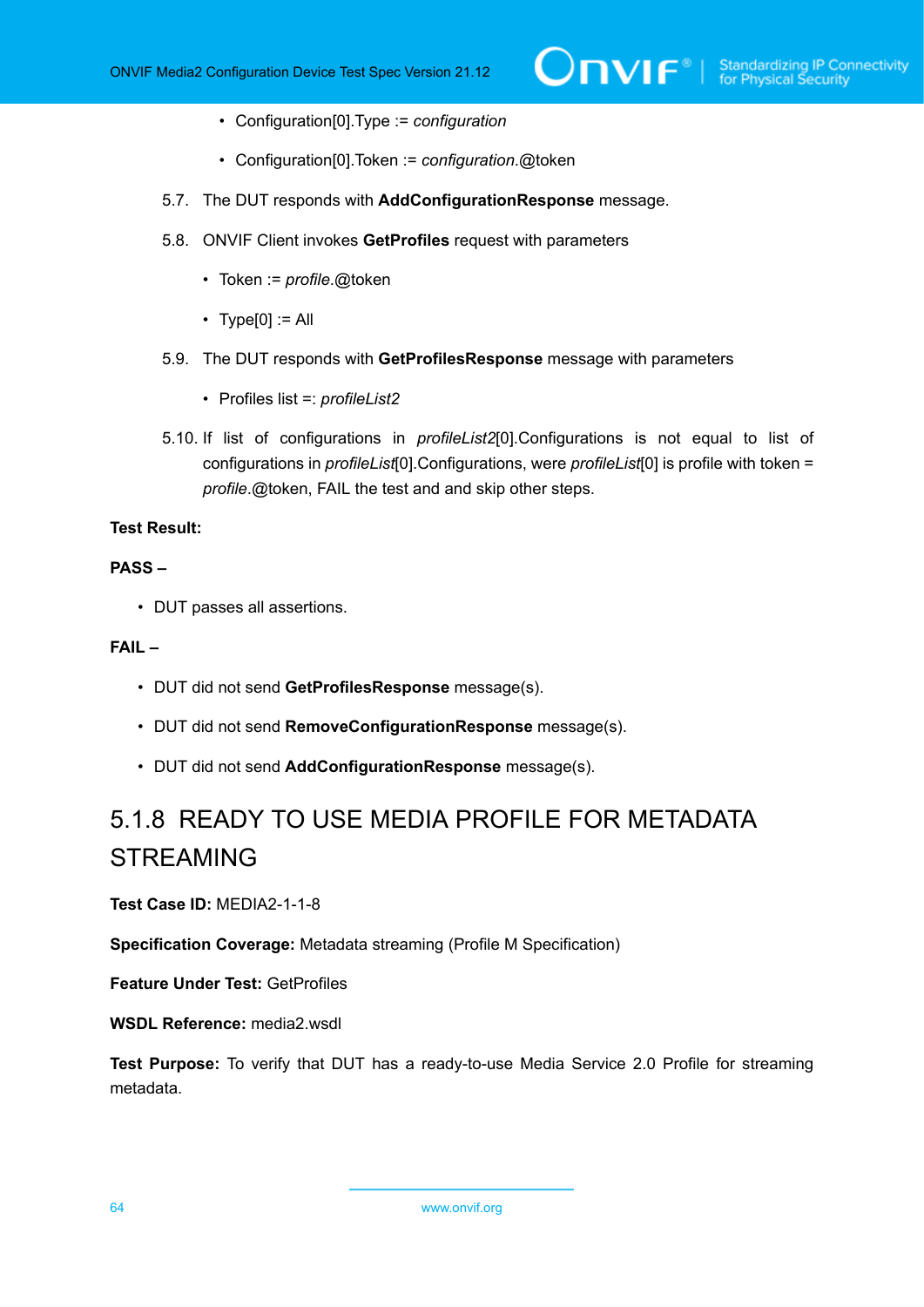**Pre-Requisite:** Media2 Service is received from the DUT. Profile M scope. Metadata feature is supported by the DUT.

**Test Configuration:** ONVIF Client and DUT

### **Test Procedure:**

- 1. Start an ONVIF Client.
- 2. Start the DUT.
- 3. ONVIF Client invokes **GetProfiles** request with parameters
	- Token skipped
	- $\cdot$  Type[0] := All
- 4. The DUT responds with **GetProfilesResponse** message with parameters
	- Profiles list =: *profileList*
- 5. ONVIF Client retrieves Video Source Configurations list by following the procedure mentioned in [Annex A.7](#page-222-0) with the following input and output parameters
	- out *videoSourceConfList* Video Source Configurations list
- 6. For each video source configuration *videoSourceConf* in *videoSourceConfList*
	- 6.1. If *profileList* does not contain at least one Media Profile with Configurations.VideoSource.token = *videoSourceConf*.token and with Configurations.Metadata, FAIL the test and skip other steps.

# **Test Result:**

### **PASS –**

• DUT passes all assertions.

# **FAIL –**

• DUT did not send **GetProfilesResponse** message.

# 5.1.9 READY TO USE MEDIA PROFILE FOR VIDEO STREAMING (PROFILE M)

**Test Case ID:** MEDIA2-1-1-9

www.onvif.org 65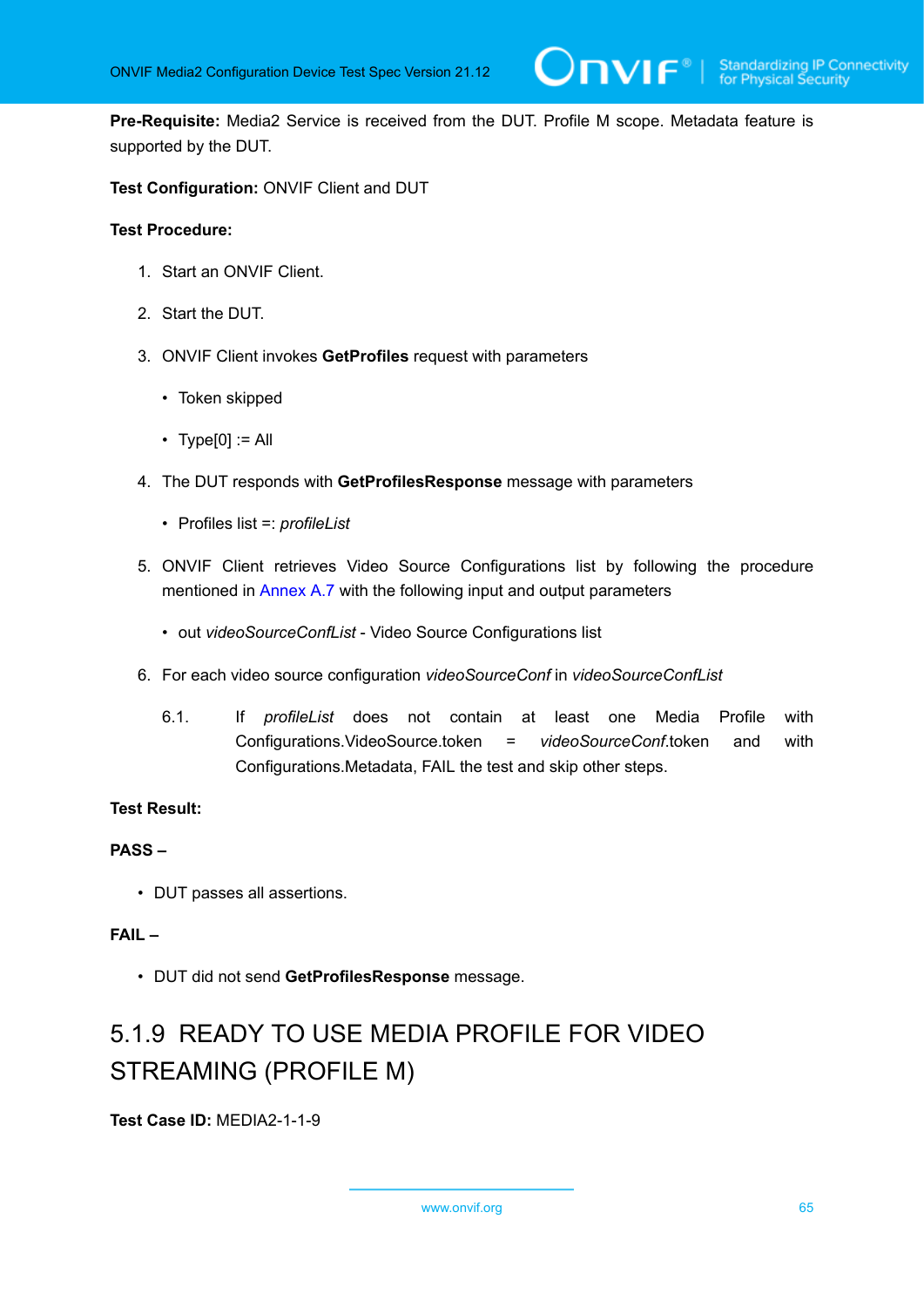**Specification Coverage:** Video streaming (Profile M Specification)

**Feature Under Test:** GetProfiles

**WSDL Reference:** media2.wsdl

**Test Purpose:** To verify that DUT has a ready-to-use Media Service 2.0 Profile for streaming video.

**Pre-Requisite:** Media2 Service is received from the DUT. Profile M scope. Video feature is supported by the DUT.

**Test Configuration:** ONVIF Client and DUT

### **Test Procedure:**

- 1. Start an ONVIF Client.
- 2. Start the DUT.
- 3. ONVIF Client invokes **GetProfiles** request with parameters
	- Token skipped
	- $\cdot$  Type[0] := All
- 4. The DUT responds with **GetProfilesResponse** message with parameters
	- Profiles list =: *profileList*
- 5. ONVIF Client retrieves Video Source Configurations list by following the procedure mentioned in [Annex A.7](#page-222-0) with the following input and output parameters
	- out *videoSourceConfList* Video Source Configurations list
- 6. For each video source configuration *videoSourceConf* in *videoSourceConfList*
	- 6.1. If *profileList* does not contain at least one Media Profile with Configurations.VideoSource.token = *videoSourceConf*.token and with Configurations.VideoEncoder, FAIL the test and skip other steps.

# **Test Result:**

### **PASS –**

• DUT passes all assertions.

**FAIL –**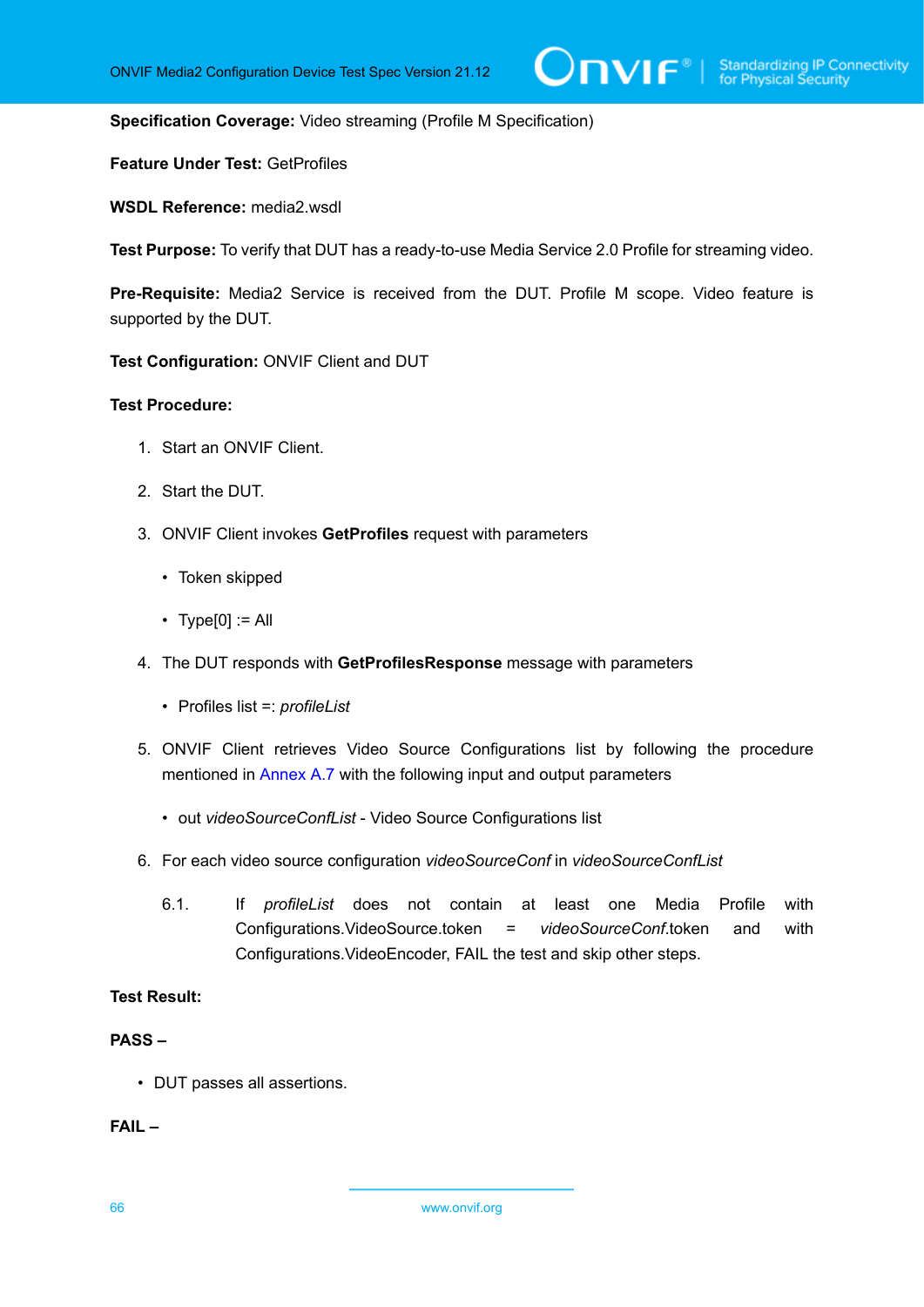• DUT did not send **GetProfilesResponse** message.

# 5.2 Video Configuration

# 5.2.1 Video Source Configuration

# 5.2.1.1 GET VIDEO SOURCE CONFIGURATION OPTIONS

### **Test Case ID:** MEDIA2-2-2-1

**Specification Coverage:** Get configuration *options*, Video source configuration.

**Feature Under Test:** GetVideoSourceConfigurationOptions

WSDL Reference: media2 wsdl

**Test Purpose:** To verify retrieving Video Source Configuration *options* for specified Video Source Configuration, for specified Profile, generic for the Device.

**Pre-Requisite:** Media2 Service is received from the DUT.

**Test Configuration:** ONVIF Client and DUT

### **Test Procedure:**

- 1. Start an ONVIF Client.
- 2. Start the DUT.
- 3. ONVIF Client retrieves Media2 Service Capabilities by following the procedure mentioned in [Annex A.8](#page-223-0) with the following input and output parameters
	- out *cap* Media2 Service Capabilities
- 4. ONVIF Client invokes **GetVideoSourceConfigurationOptions** request with parameters
	- ConfigurationToken skipped
	- ProfileToken skipped
- 5. DUT responds with **GetVideoSourceConfigurationOptionsResponse** message with parameters
	- Options =: *options*

www.onvif.org 67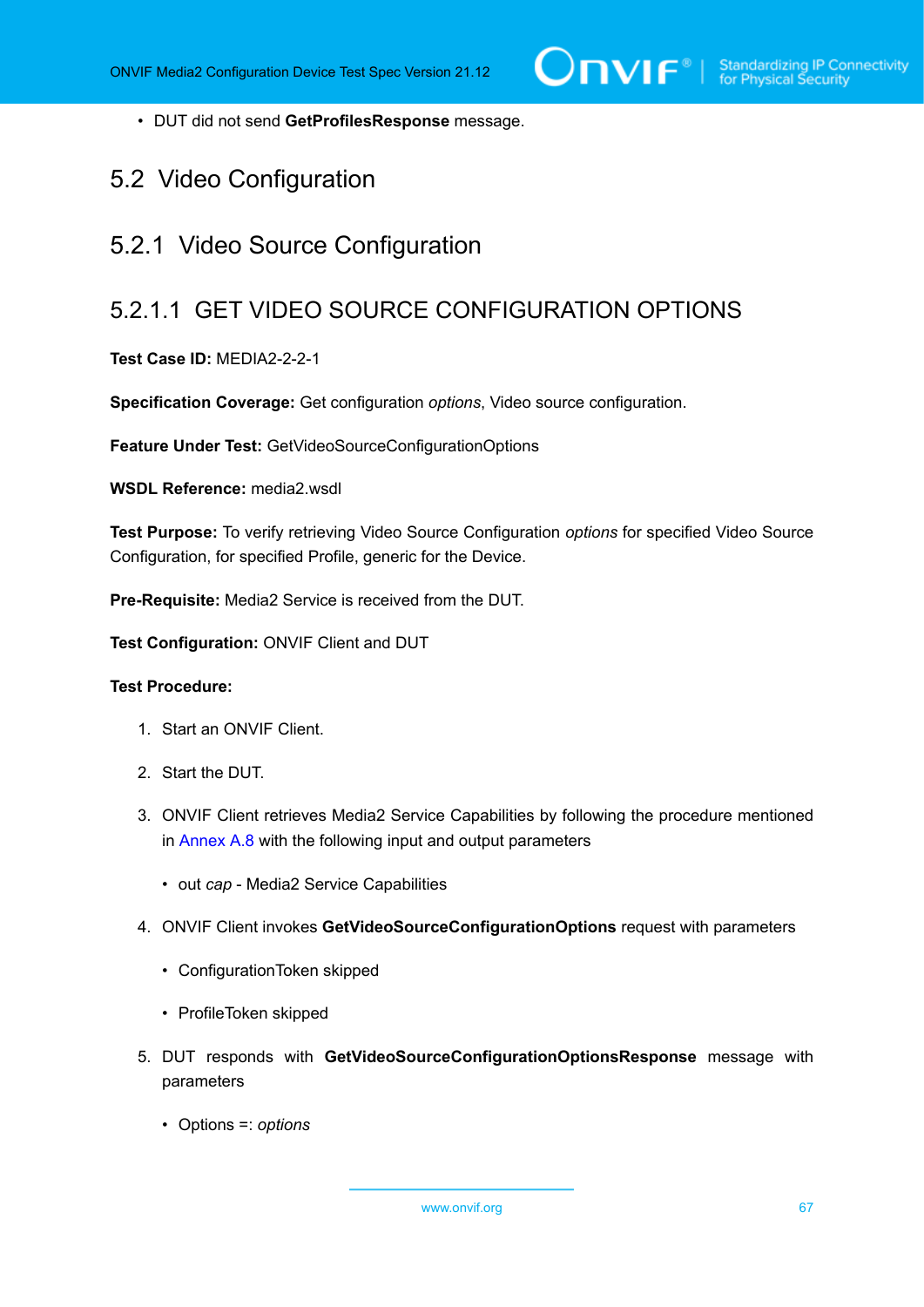- 6. If *options*.BoundsRange.XRange.Min > *options*.BoundsRange.XRange.Max, FAIL the test and skip other steps.
- 7. If *options*.BoundsRange.YRange.Min > *options*.BoundsRange.YRange.Max, FAIL the test and skip other steps.
- 8. If *options*.BoundsRange.WidthRange.Min > *options*.BoundsRange.WidthRange.Max, FAIL the test and skip other steps.
- 9. If *options*.BoundsRange.HeightRange.Min > *options*.BoundsRange.HeightRange.Max, FAIL the test and skip other steps.
- 10.If *cap*.@Rotation = true:
	- 10.1. If *options*.Extension.Rotate is skipped, FAIL the test and skip other steps.
- 11. ONVIF Client retrieves Video Source Configurations list by following the procedure mentioned in [Annex A.7](#page-222-0) with the following input and output parameters
	- out *videoSourceConfList* Video Source Configurations list
- 12.ONVIF Client invokes **GetVideoSourceConfigurationOptions** request with parameters
	- ConfigurationToken := *videoSourceConfList*[0].@token
	- ProfileToken skipped
- 13.DUT responds with **GetVideoSourceConfigurationOptionsResponse** message with parameters
	- Options =: *options*
- <span id="page-67-0"></span>14.ONVIF Client retrieves Media Profile, which contains Video Source Configuration by following the procedure mentioned in [Annex A.6](#page-221-0) with the following input and output parameters
	- out *profile* Media Profile with Video Source Configuration
- 15.ONVIF Client invokes **GetVideoSourceConfigurationOptions** request with parameters
	- ConfigurationToken skipped
	- ProfileToken := *profile*.@token
- 16.DUT responds with **GetVideoSourceConfigurationOptionsResponse** message with parameters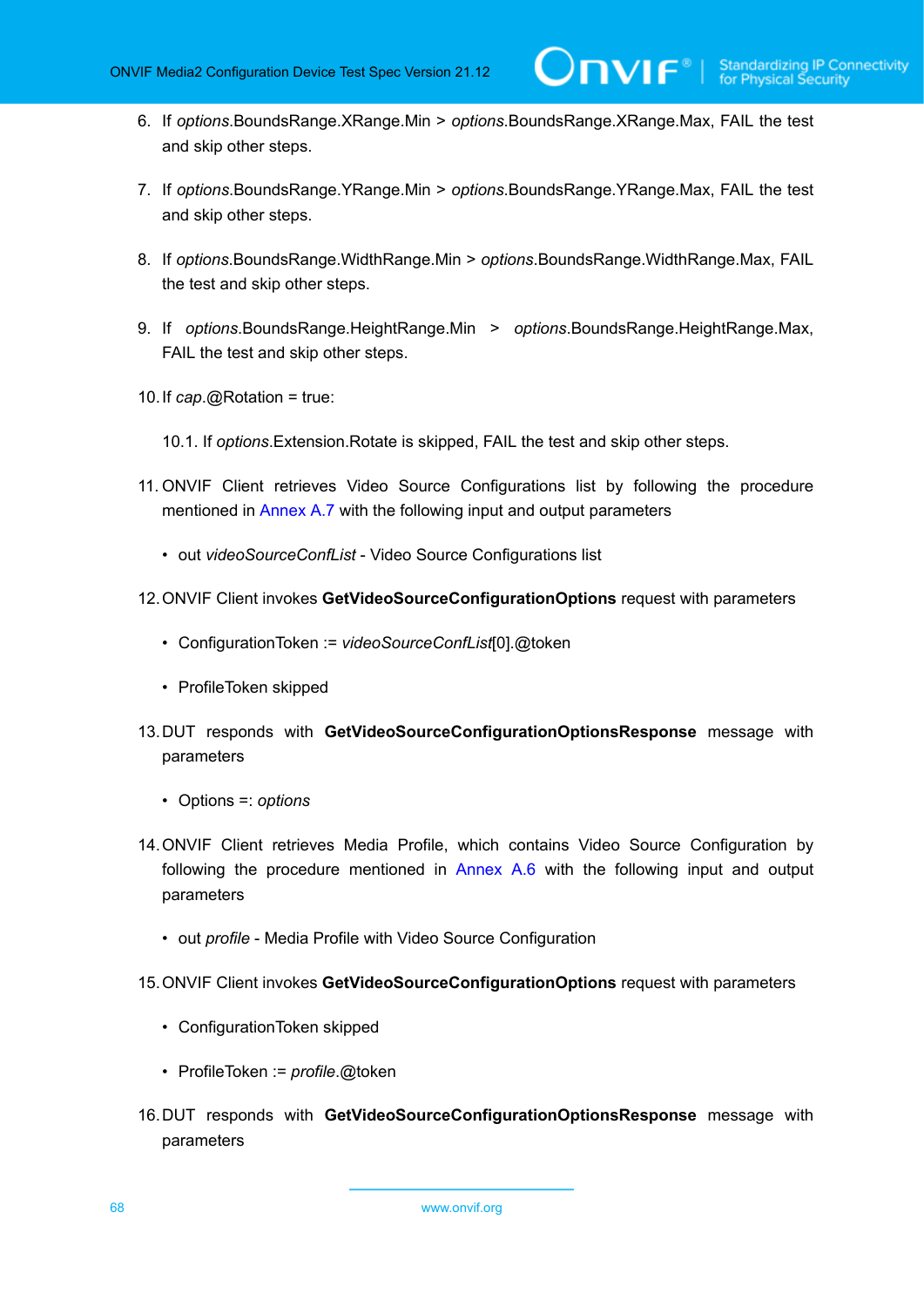• Options =: *options*

17.If Media Profile *profile* was changed at step [14,](#page-67-0) ONVIF Client restores Media Profile.

### **Test Result:**

### **PASS –**

• DUT passes all assertions.

# **FAIL –**

• DUT did not send **GetVideoSourceConfigurationOptionsResponse** message.

# 5.2.1.2 GET VIDEO SOURCE CONFIGURATIONS

**Test Case ID:** MEDIA2-2-2-2

**Specification Coverage:** Get configurations, Video source configuration.

**Feature Under Test:** GetVideoSourceConfigurations

**WSDL Reference:** media2.wsdl

**Test Purpose:** To verify retrieving complete Video Source Configuration List, Video Source Configuration by Configuration token and compatible Video Source Configuration by Profile token.

**Pre-Requisite:** Media2 Service is received from the DUT.

**Test Configuration:** ONVIF Client and DUT

- 1. Start an ONVIF Client.
- 2. Start the DUT.
- 3. ONVIF Client invokes **GetVideoSourceConfigurations** request with parameters
	- ConfigurationToken skipped
	- ProfileToken skipped
- 4. The DUT responds with **GetVideoSourceConfigurationsResponse** with parameters
	- Configurations list =: *videoSourceConfCompleteList*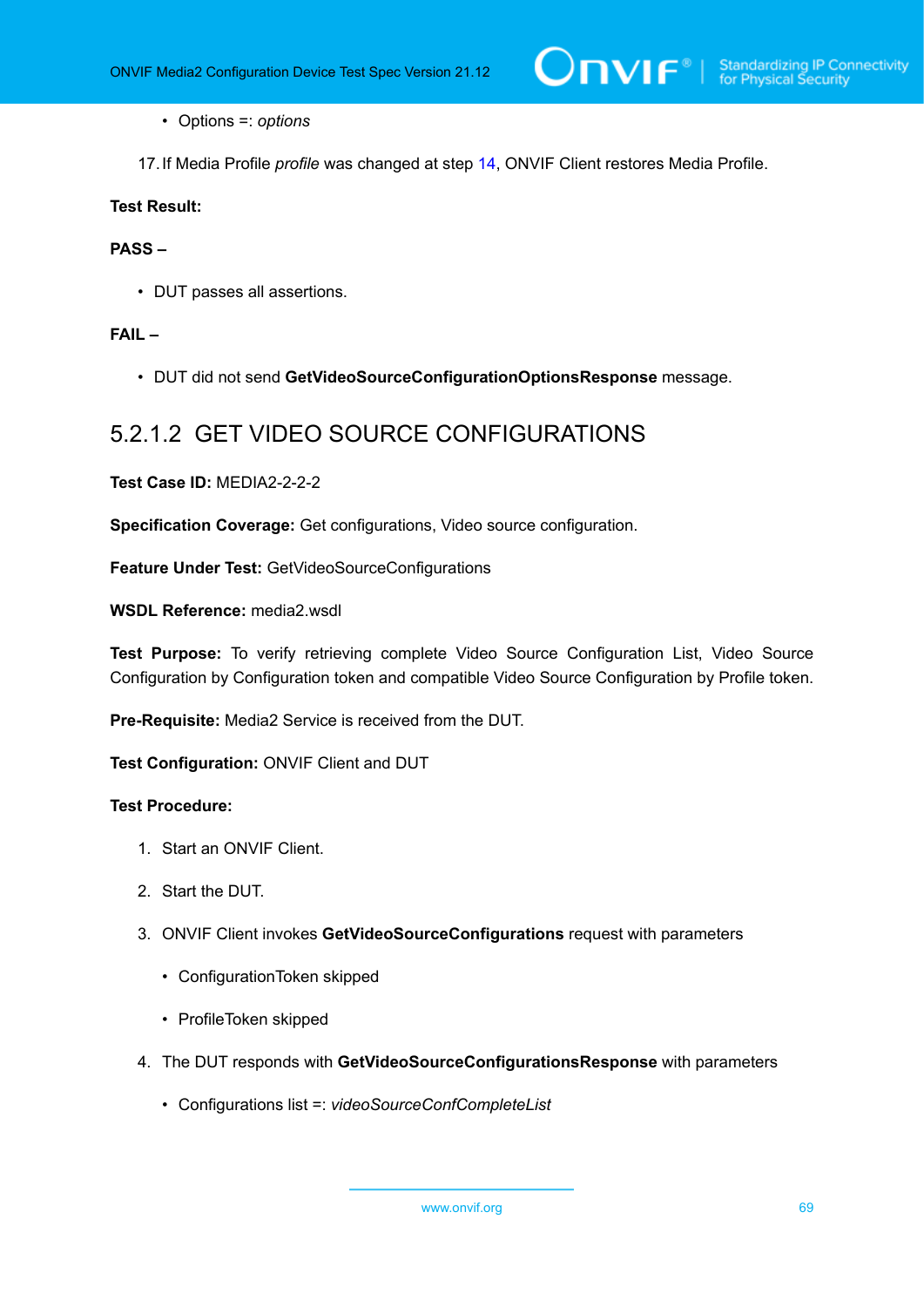- 5. If *videoSourceConfCompleteList* is empty, FAIL the test and skip other steps.
- 6. If *videoSourceConfCompleteList* contains at least two items with the same @token, FAIL the test and skip other steps.

 $\mathsf{D}\mathbf{N}\mathsf{I}\mathsf{F}^\ast$  :

- 7. For each *videoSourceConfiguration* in *videoSourceConfCompleteList* repeat the following steps:
	- 7.1. ONVIF Client invokes **GetVideoSourceConfigurations** request with parameters
		- ConfigurationToken := *videoSourceConfiguration*.@token
		- ProfileToken skipped
	- 7.2. The DUT responds with **GetVideoSourceConfigurationsResponse** with parameters
		- Configurations list =: *videoSourceConfList*
	- 7.3. If *videoSourceConfList* is empty, FAIL the test and skip other steps.
	- 7.4. If *videoSourceConfList* contains more than one item, FAIL the test and skip other steps.
	- 7.5. If *videoSourceConfList* does not contain item with @token = *videoSourceConfiguration*.@token, FAIL the test and skip other steps.
- 8. ONVIF Client invokes **GetProfiles** request with parameters
	- Token skipped
	- Type[0] := VideoSource
- 9. The DUT responds with **GetProfilesResponse** message with parameters
	- Profiles list =: *profileList*
- 10.For each Media Profile *profile* in *profileList* repeat the following steps:
	- 10.1. ONVIF Client invokes **GetVideoSourceConfigurations** request with parameters
		- ConfigurationToken skipped
		- ProfileToken := *profile*.@token
	- 10.2. The DUT responds with **GetVideoSourceConfigurationsResponse** with parameters
		- Configurations list =: *videoSourceConfList*
	- 10.3. If *videoSourceConfList* contains at least two items with the same @token, FAIL the test and skip other steps.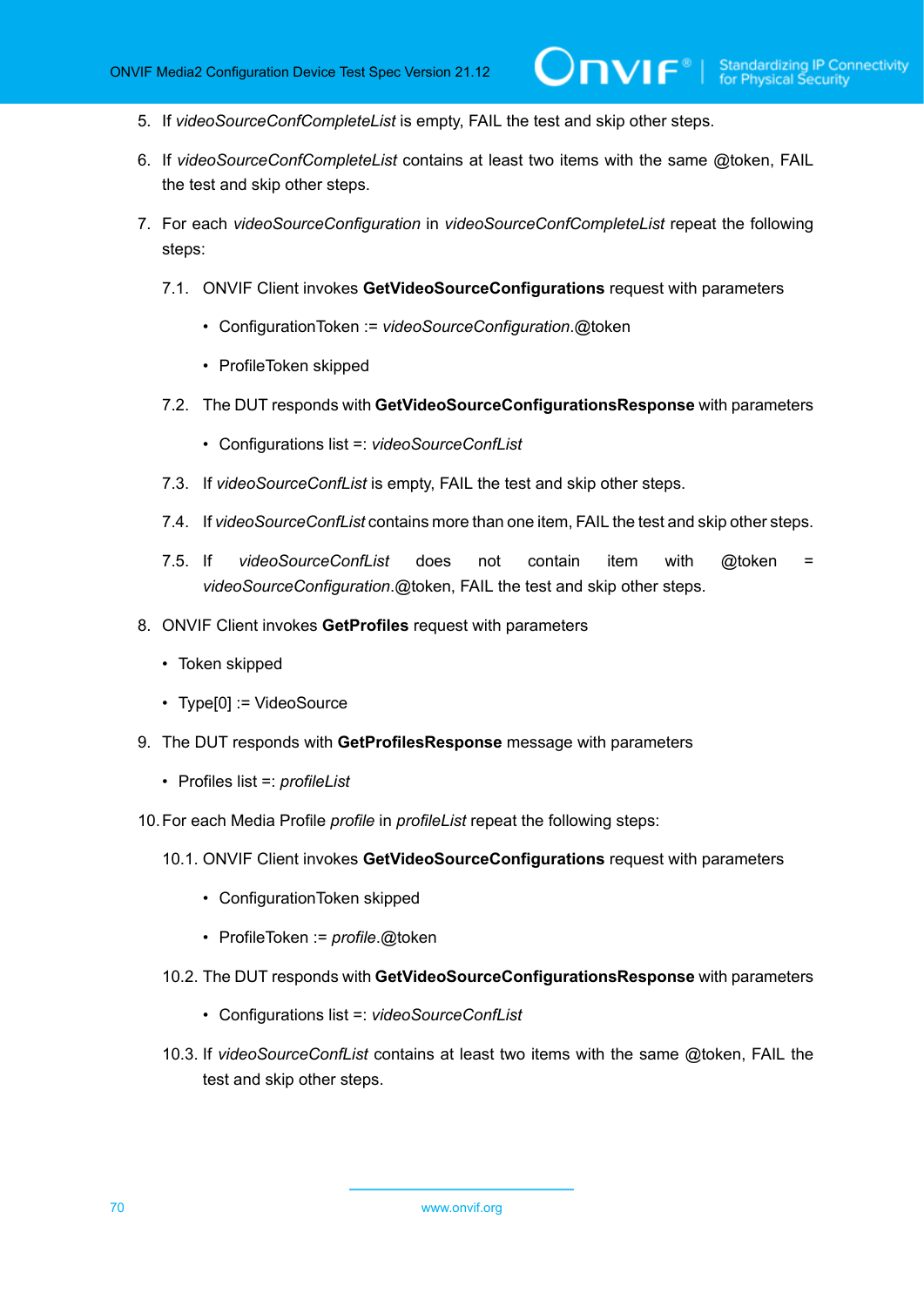- 10.4. If *videoSourceConfCompleteList* does not contain at least one item with @token from *videoSourceConfList*, FAIL the test and skip other steps.
- 10.5. If *profile*.Configurations contains VideoSource:
	- 10.5.1. If *videoSourceConfList* does not contain item with @token = *profile*.Configurations.VideoSource.@token, FAIL the test and skip other steps.

### **Test Result:**

# **PASS –**

• DUT passes all assertions.

### **FAIL –**

- DUT did not send **GetVideoSourceConfigurationsResponse** message.
- DUT did not send **GetProfilesResponse** message.

# 5.2.1.3 VIDEO SOURCE CONFIGURATIONS AND VIDEO SOURCE CONFIGURATION OPTIONS CONSISTENCY

**Test Case ID:** MEDIA2-2-2-3

**Specification Coverage:** Get configurations, Get configuration *options*, Video source configuration.

**Feature Under Test:** GetProfiles, GetVideoSourceConfigurationOptions

WSDL Reference: media2 wsdl

**Test Purpose:** To verify all Video Source Configurations are consistent with Video Source Configuration Options.

**Pre-Requisite:** Media2 Service is received from the DUT.

**Test Configuration:** ONVIF Client and DUT

- 1. Start an ONVIF Client.
- 2. Start the DUT.
- 3. ONVIF Client retrieves Media2 Service Capabilities by following the procedure mentioned in [Annex A.8](#page-223-0) with the following input and output parameters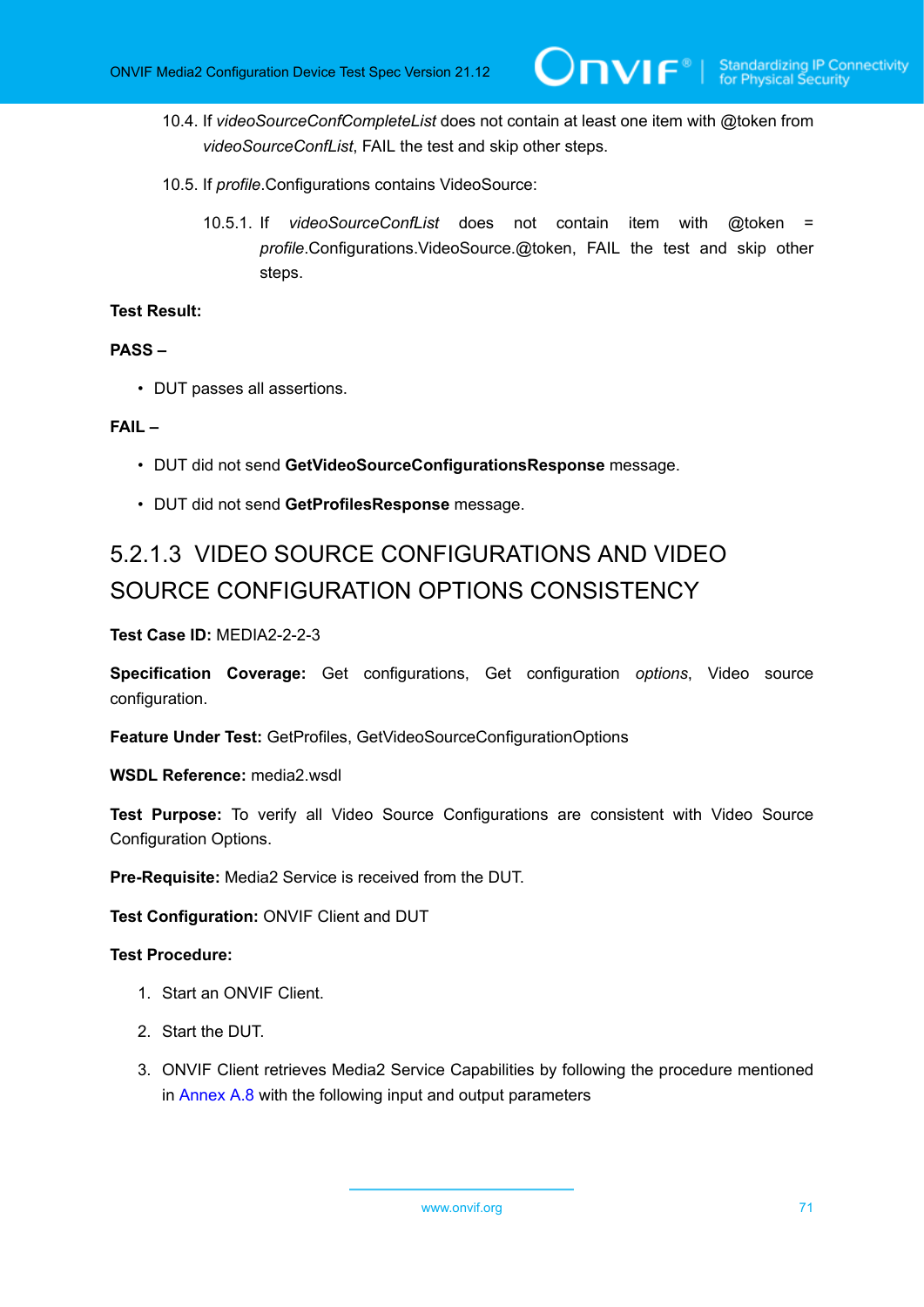- out *cap* Media2 Service Capabilities
- 4. ONVIF Client retrieves Video Source Configurations list by following the procedure mentioned in [Annex A.7](#page-222-0) with the following input and output parameters

JNVIF®I

- out *videoSourceConfList* Video Source Configurations list
- 5. For each Video Source Configuration *videoSourceConfiguration* in *videoSourceConfList* repeat the following steps:
	- 5.1. ONVIF Client invokes **GetVideoSourceConfigurationOptions** request with parameters
		- ConfigurationToken := *videoSourceConfiguration*.@token
		- ProfileToken skipped
	- 5.2. DUT responds with **GetVideoSourceConfigurationOptionsResponse** message with parameters
		- Options =: *options*
	- 5.3. If *videoSourceConfiguration*.SourceToken is not in *options*.VideoSourceTokensAvailable list, FAIL the test and skip other steps.
	- 5.4. If *videoSourceConfiguration*.Bounds.x < *options*.BoundsRange.XRange.Min, FAIL the test and skip other steps.
	- 5.5. If *videoSourceConfiguration*.Bounds.x > *options*.BoundsRange.XRange.Max, FAIL the test and skip other steps.
	- 5.6. If *videoSourceConfiguration*.Bounds.y < *options*.BoundsRange.YRange.Min, FAIL the test and skip other steps.
	- 5.7. If *videoSourceConfiguration*.Bounds.y > *options*.BoundsRange.YRange.Max, FAIL the test and skip other steps.
	- 5.8. If *videoSourceConfiguration*.Bounds.width < *options*.BoundsRange.WidthRange.Min, FAIL the test and skip other steps.
	- 5.9. If *videoSourceConfiguration*.Bounds.width > *options*.BoundsRange.WidthRange.Max, FAIL the test and skip other steps.
	- 5.10. If *videoSourceConfiguration*.Bounds.height < *options*.BoundsRange.HeightRange.Min, FAIL the test and skip other steps.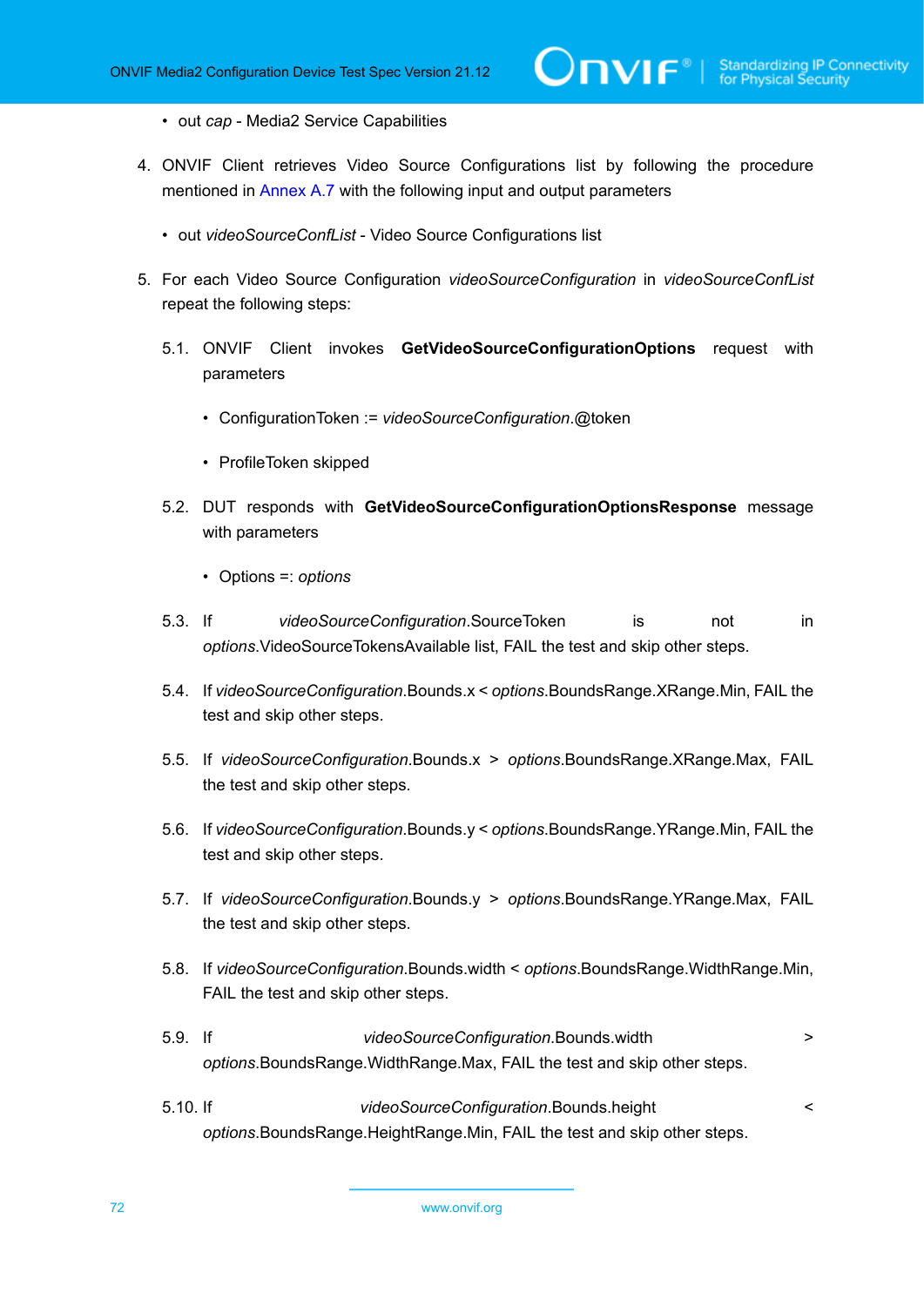5.11. If *videoSourceConfiguration*.Bounds.height > *options*.BoundsRange.HeightRange.Max, FAIL the test and skip other steps.

- 5.12. If *cap*.@Rotation = true:
	- 5.12.1. If *options*.Extension.Rotate is skipped, FAIL the test and skip other steps.
	- 5.12.2. If *videoSourceConfiguration*.Extension.Rotate is skipped, FAIL the test and skip other steps.
	- 5.12.3. If *videoSourceConfiguration*.Extension.Rotate.Mode is not in the *options*.Extension.Rotate.Mode list, FAIL the test and skip other steps.
	- 5.12.4. If *options*.Extension.Rotate.DegreeList specified and contains at least one Item:
		- 5.12.4.1. If *videoSourceConfiguration*.Extension.Rotate.Degree is specified and not listed in *options*.Extension.Rotate.DegreeList.Item list, FAIL the test and skip other steps.

## **Test Result:**

### **PASS –**

• DUT passes all assertions.

## **FAIL –**

• DUT did not send **GetVideoSourceConfigurationOptionsResponse** message.

# 5.2.1.4 PROFILES AND VIDEO SOURCE CONFIGURATIONS **CONSISTENCY**

**Test Case ID:** MEDIA2-2-2-4

**Specification Coverage:** Get configurations, Get media profiles, Video source configuration.

**Feature Under Test:** GetVideoSourceConfigurations, GetProfiles

**WSDL Reference:** media2.wsdl

**Test Purpose:** To verify all Media Profiles are consistent with Video Source Configurations.

**Pre-Requisite:** Media2 Service is received from the DUT.

**Test Configuration:** ONVIF Client and DUT

www.onvif.org 73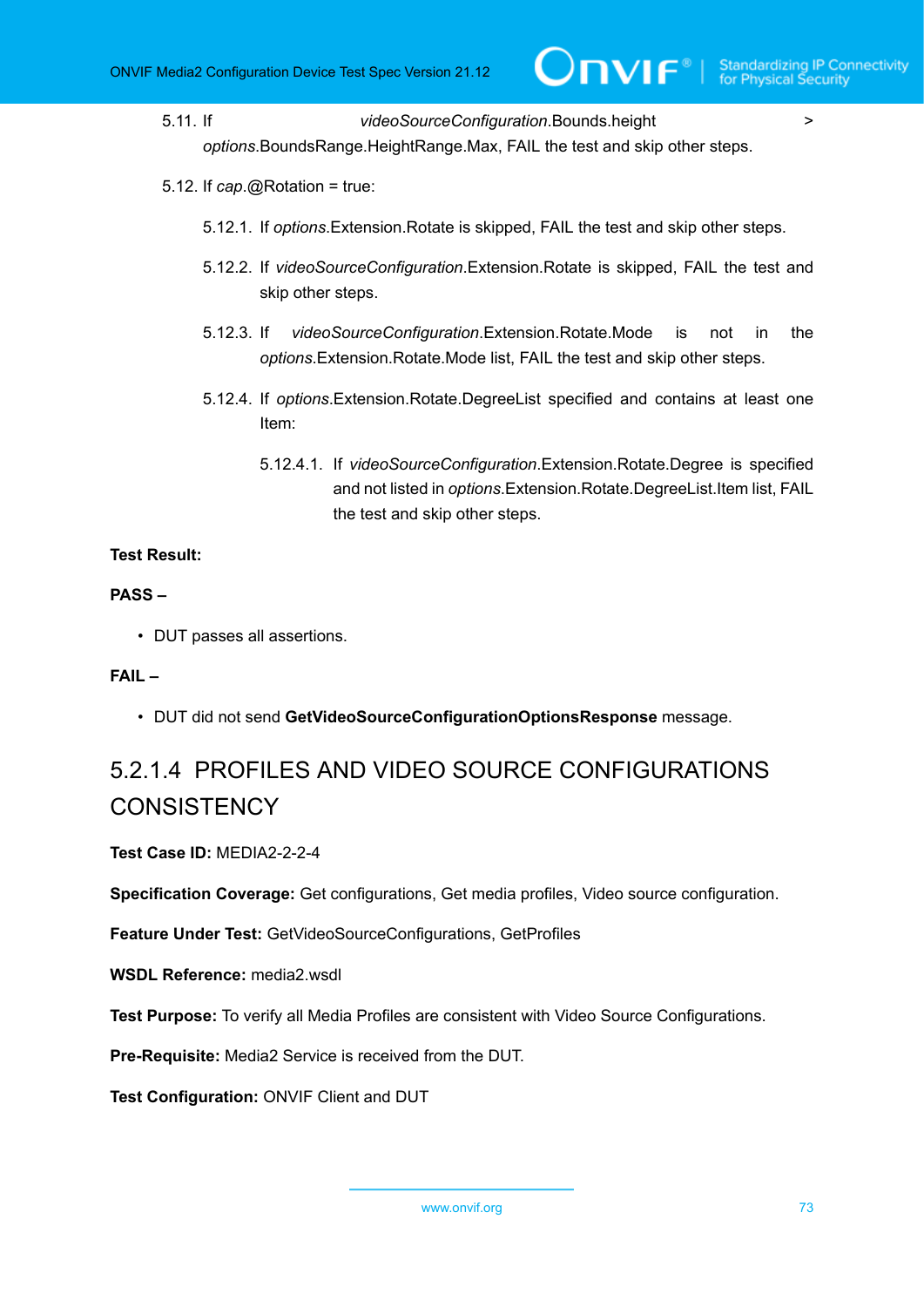# $\bigcirc$   $\bigcap$   $\bigvee$   $\bigcirc$   $\bigcirc$   $\bigcirc$  Standardizing IP Connectivity

### **Test Procedure:**

- 1. Start an ONVIF Client.
- 2. Start the DUT.
- 3. ONVIF Client invokes **GetProfiles** request with parameters
	- Token skipped
	- Type[0] := VideoSource
- 4. The DUT responds with **GetProfilesResponse** message with parameters
	- Profiles list =: *profileList*
- 5. For each Media Profile *profile* in *profileList*, which contains Configurations.VideoSource repeat the following steps:
	- 5.1. ONVIF Client invokes **GetVideoSourceConfigurations** request with parameters
		- ConfigurationToken := *profile*.Configurations.VideoSource.@token
		- ProfileToken skipped
	- 5.2. The DUT responds with **GetVideoSourceConfigurationsResponse** with parameters
		- Configurations list =: *videoSourceConfList*
	- 5.3. If *videoSourceConfList*[0] is not equal to *profile*.Configurations.VideoSource, FAIL the test and skip other steps.

### <span id="page-73-0"></span>**Test Result:**

# **PASS –**

• DUT passes all assertions.

### **FAIL –**

- DUT did not send **GetProfilesResponse** message.
- DUT did not send **GetVideoSourceConfigurationsResponse** message.

**Note:** The following fields are compared at step [5.3](#page-73-0):

- SourceToken
- Name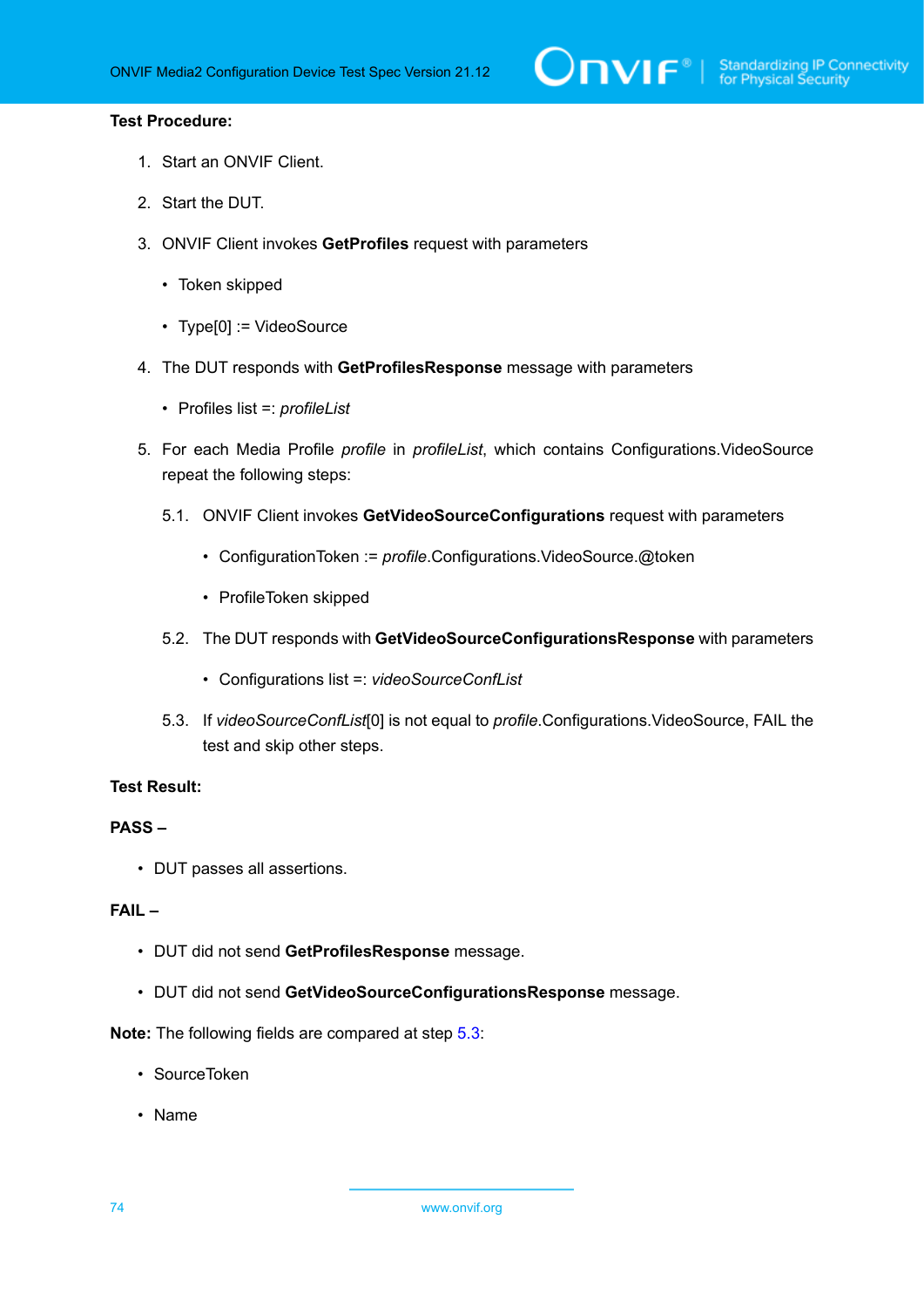- Bounds.x
- Bounds.y
- Bounds.width
- Bounds.height
- Extension.Rotate
- Extension.Rotate.Mode
- Extension.Rotate.Degree
- Extension.Extension.LensDescription list (XFactor will be used as a key)
- Extension.Extension.LensDescription.FocalLength
- Extension.Extension.LensDescription.Offset.x
- Extension.Extension.LensDescription.Offset.y
- Extension.Extension.LensDescription.Projection list (Angle and Radius will be used as key)
- Extension.Extension.LensDescription.Projection.Transmittance

# 5.2.1.5 MODIFY ALL SUPPORTED VIDEO SOURCE CONFIGURATIONS

**Test Case ID:** MEDIA2-2-2-5

**Specification Coverage:** Get configurations, Get configuration *options*, Video source configuration, Modify a configuration.

**Feature Under Test:** GetVideoSourceConfigurationOptions, GetVideoSourceConfigurations, SetVideoSourceConfiguration

**WSDL Reference:** media2.wsdl

**Test Purpose:** To verify whether all supported Video Source Configuration Options can be set.

**Pre-Requisite:** Media2 Service is received from the DUT.

**Test Configuration:** ONVIF Client and DUT

- 1. Start an ONVIF Client.
- 2. Start the DUT.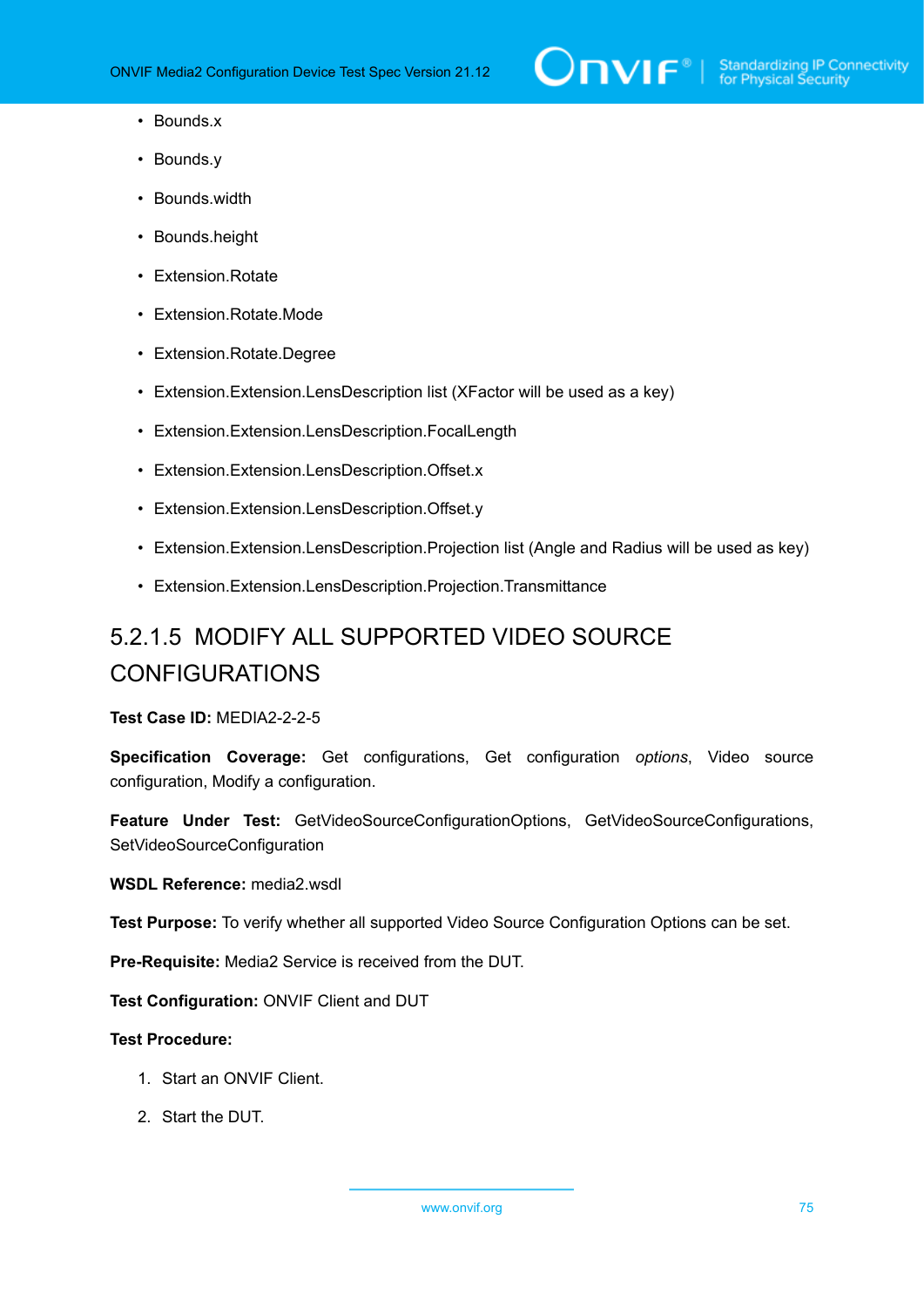- 3. ONVIF Client retrieves Video Source Configurations list by following the procedure mentioned in [Annex A.7](#page-222-0) with the following input and output parameters
	- out *videoSourceConfList* Video Source Configurations list
- <span id="page-75-1"></span>4. If DUT supports Pull-Point Notification feature and Configuration Changed Notification feature, ONVIF Client creates PullPoint subscription for the specified topic by following the procedure mentioned in [Annex A.12](#page-227-0) with the following input and output parameters
	- in **"tns1:Media/ConfigurationChanged"** Notification Topic
	- out *s* Subscription reference
	- out *currentTime* current time for the DUT
	- out *terminationTime* Subscription termination time
- <span id="page-75-0"></span>5. For each Video Source Configuration *videoSourceConfiguration* in *videoSourceConfList* repeat the following steps:
	- 5.1. ONVIF Client invokes **GetVideoSourceConfigurationOptions** request with parameters
		- ConfigurationToken := *videoSourceConfiguration*.@token
		- ProfileToken skipped
	- 5.2. DUT responds with **GetVideoSourceConfigurationOptionsResponse** message with parameters
		- Options =: *options*
	- 5.3. ONVIF Client invokes **SetVideoSourceConfiguration** request with parameters
		- Configuration.@token := *videoSourceConfiguration*.@token
		- Configuration.Name := "TestName1"
		- Configuration.SourceToken := first value from *options*.VideoSourceTokensAvailable list
		- Configuration.Bounds.x := *options*.BoundsRange.XRange.Min
		- Configuration.Bounds.y := *options*.BoundsRange.YRange.Min
		- Configuration.Bounds.width := *options*.BoundsRange.WidthRange.Min
		- Configuration.Bounds.height := *options*.BoundsRange.HeightRange.Min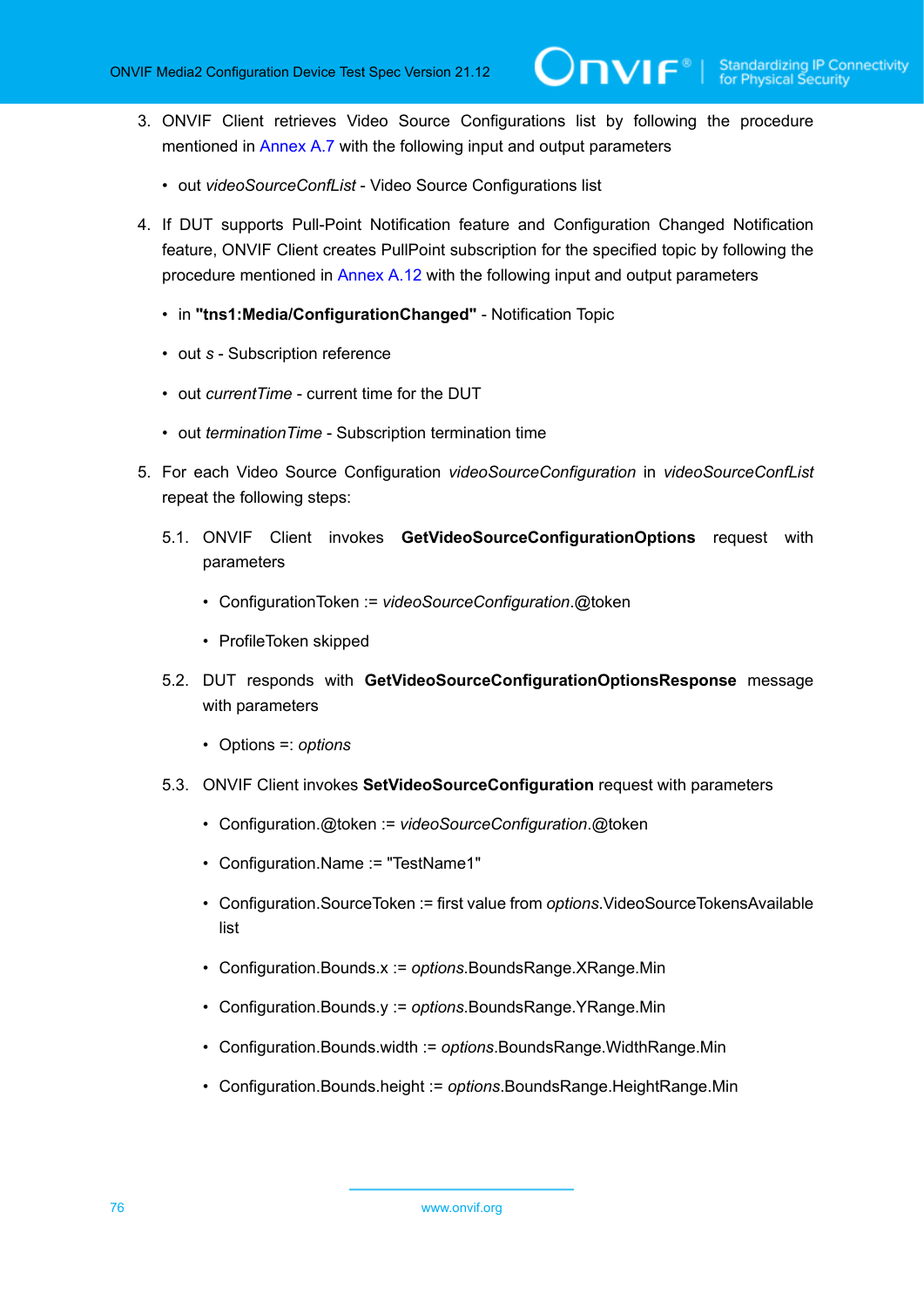• If *options*.Extension.Rotate specified and options.Extension.Rotate.@Reboot != true:

 $\mathsf{D}\mathbf{n}\mathsf{V}$ lf $^\circ$ l

| • Configuration. Extension. Rotate. Mode | first | value | from |
|------------------------------------------|-------|-------|------|
| options. Extension. Rotate. Mode list    |       |       |      |

- If Configuration.Extension.Rotate.Mode = ON and options.Extension.Rotate.@Reboot != true:
	- If *options*.Extension.Rotate.DegreeList is specified and contains at least one Item:
		- Configuration.Extension.Rotate.Degree := first value from *options*.Extension.Rotate.DegreeList.Item list
	- If *options*.Extension.Rotate.DegreeList is not specified:
		- Configuration.Extension.Rotate.Degree := -180
- 5.4. DUT responds with **SetVideoSourceConfigurationResponse** message.
- 5.5. If DUT supports Pull-Point Notification feature and Configuration Changed Notification feature, ONVIF Client retrieves and checks **tns1:Media/ConfigurationChanged** event for the specified Configuration by following the procedure mentioned in [Annex](#page-229-0) [A.15](#page-229-0) with the following input and output parameters
	- in *s* Subscription reference
	- in *currentTime* current time for the DUT
	- in *terminationTime* subscription termination time
	- in *videoSourceConfiguration*.@token Configuration token
	- in VideoSource Configuration Type
- 5.6. ONVIF Client invokes **GetVideoSourceConfigurations** request with parameters
	- ConfigurationToken := *videoSourceConfiguration*.@token
	- ProfileToken skipped
- 5.7. The DUT responds with **GetVideoSourceConfigurationsResponse** with parameters
	- Configurations list =: *videoSourceConfList*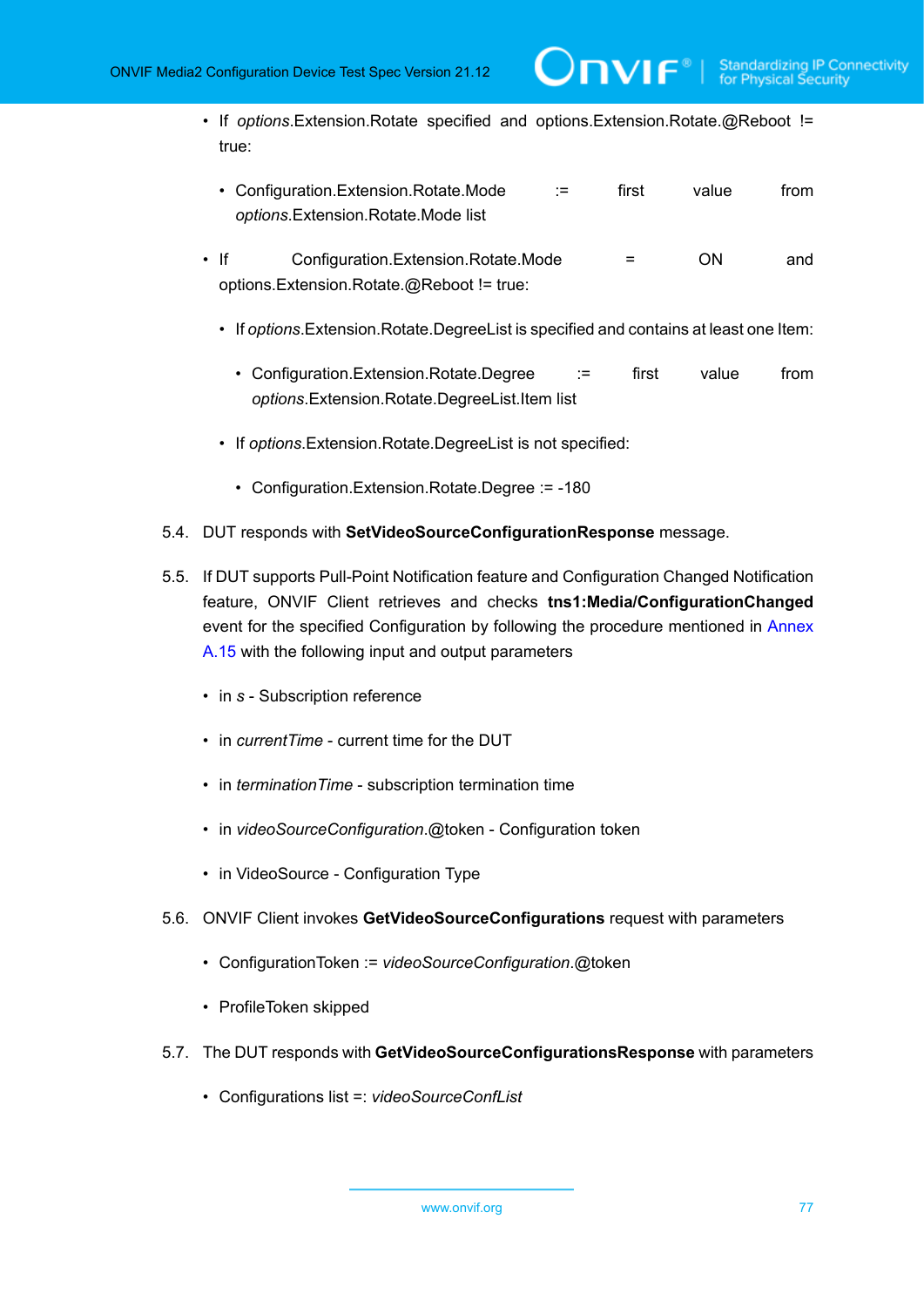<span id="page-77-1"></span>5.8. If *videoSourceConfList*[0] is not equal to Configuration from step [5.3](#page-75-0), FAIL the test and skip other steps.

 $\bm{\cup}$ nvif $^*$ l

- <span id="page-77-0"></span>5.9. ONVIF Client invokes **SetVideoSourceConfiguration** request with parameters
	- Configuration.@token := *videoSourceConfiguration*.@token
	- Configuration.Name := "TestName2"
	- Configuration.SourceToken := last value from *options*.VideoSourceTokensAvailable list
	- If *options*.BoundsRange.XRange.Min = *options*.BoundsRange.XRange.Max and *options*.BoundsRange.YRange.Min = *options*.BoundsRange.YRange.Max and *options*.BoundsRange.WidthRange.Min = *options*.BoundsRange.WidthRange.Max and *options*.BoundsRange.HeightRange.Min = *options*.BoundsRange.HeightRange.Max:
		- Configuration.Bounds.x := *options*.BoundsRange.XRange.Min
		- Configuration.Bounds.y := *options*.BoundsRange.YRange.Min
		- Configuration.Bounds.width := *options*.BoundsRange.WidthRange.Min
		- Configuration.Bounds.height := *options*.BoundsRange.HeightRange.Min
	- If *options*.BoundsRange.XRange.Min does not equal to *options*.BoundsRange.XRange.Max or *options*.BoundsRange.YRange.Min does not equal to *options*.BoundsRange.YRange.Max or *options*.BoundsRange.WidthRange.Min does not equal to *options*.BoundsRange.WidthRange.Max or *options*.BoundsRange.HeightRange.Min does not equal to *options*.BoundsRange.HeightRange.Max:
		- Configuration.Bounds.x := (*options*.BoundsRange.XRange.Max + *options*.BoundsRange.XRange.Min - *options*.BoundsRange.WidthRange.Min) / 2
		- Configuration.Bounds.y := (*options*.BoundsRange.YRange.Max + *options*.BoundsRange.YRange.Min - *options*.BoundsRange.HeightRange.Min) / 2
		- Configuration.Bounds.width := min{*options*.BoundsRange.WidthRange.Max, *options*.BoundsRange.XRange.Max - Configuration.Bounds.x}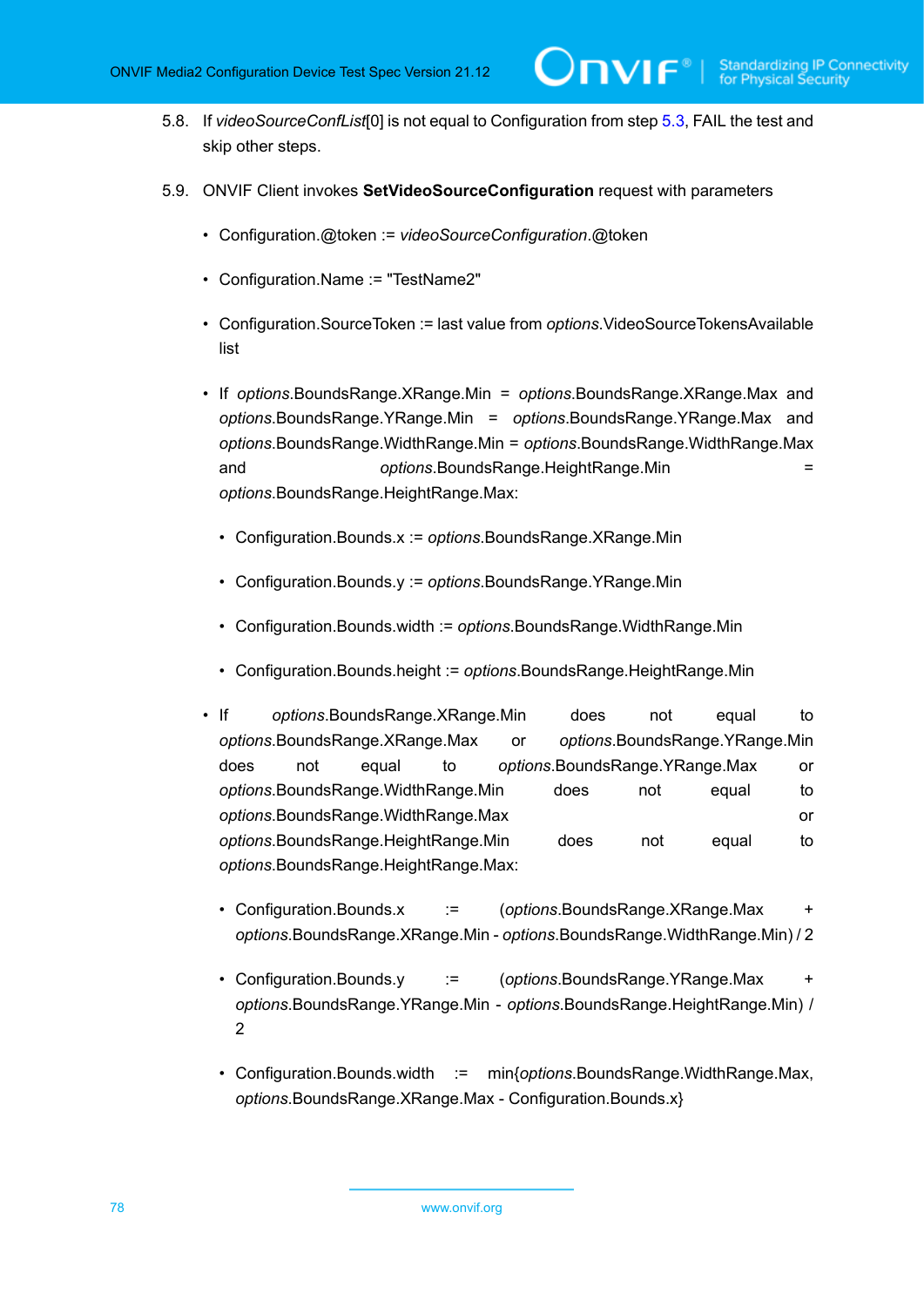• Configuration.Bounds.height := min{*options*.BoundsRange.HeightRange.Max, *options*.BoundsRange.YRange.Max - Configuration.Bounds.y}

 $\bm{\cup}$ NIF $^*$ l

- If *options*.Extension.Rotate specified and options.Extension.Rotate.@Reboot != true:
	- Configuration.Extension.Rotate.Mode := last value from *options*.Extension.Rotate.Mode list
- If Configuration.Extension.Rotate.Mode = ON and options.Extension.Rotate.@Reboot != true:
	- If *options*.Extension.Rotate.DegreeList is specified and contains at least one Item:
		- Configuration.Extension.Rotate.Degree := last value from *options*.Extension.Rotate.DegreeList.Item list
	- If *options*.Extension.Rotate.DegreeList is not specified:
		- Configuration.Extension.Rotate.Degree := 180
- 5.10. DUT responds with **SetVideoSourceConfigurationResponse** message.
- 5.11. If DUT supports Pull-Point Notification feature and Configuration Changed Notification feature, ONVIF Client retrieves and checks **tns1:Media/ConfigurationChanged** event for the specified Configuration by following the procedure mentioned in [Annex](#page-229-0) [A.15](#page-229-0) with the following input and output parameters
	- in *s* Subscription reference
	- in *currentTime* current time for the DUT
	- in *terminationTime* subscription termination time
	- in *videoSourceConfiguration*.@token Configuration token
	- in VideoSource Configuration Type
- 5.12. ONVIF Client invokes **GetVideoSourceConfigurations** request with parameters
	- ConfigurationToken := *videoSourceConfiguration*.@token
	- ProfileToken skipped
- 5.13. The DUT responds with **GetVideoSourceConfigurationsResponse** with parameters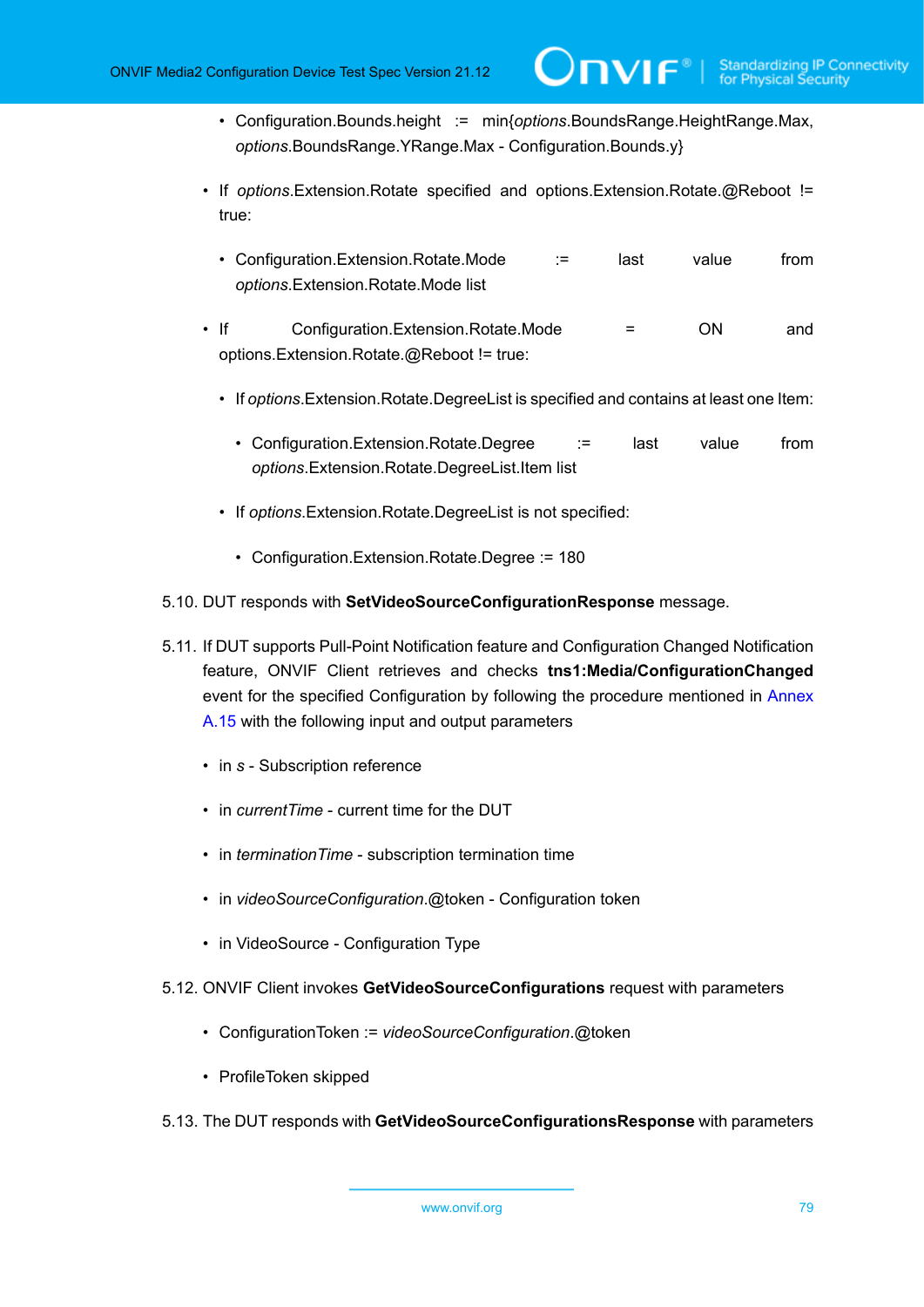- Configurations list =: *videoSourceConfList*
- <span id="page-79-1"></span>5.14. If *videoSourceConfList*[0] is not equal to Configuration from step [5.9](#page-77-0), FAIL the test and skip other steps.

 $\mathsf{D}\mathbf{N}\mathsf{I}\mathsf{F}^\ast$  i

- 5.15. ONVIF Client restores settings of Video Source Configuration with @token = *videoSourceConfiguration*.@token.
- 6. If subscription was created at step [4](#page-75-1), ONVIF Client deletes PullPoint subscription by following the procedure mentioned in [Annex A.13](#page-228-0) with the following input and output parameters
	- in *s* Subscription reference
- <span id="page-79-0"></span>7. For each Video Source Configuration *videoSourceConfiguration* in *videoSourceConfList* repeat the following steps:
	- 7.1. ONVIF Client invokes **GetVideoSourceConfigurationOptions** request with parameters
		- ConfigurationToken := *videoSourceConfiguration*.@token
		- ProfileToken skipped
	- 7.2. DUT responds with **GetVideoSourceConfigurationOptionsResponse** message with parameters
		- Options =: *options*
	- 7.3. If *options*.Extension.Rotate specified and *options*.Extension.Rotate.@Reboot = true:
		- 7.3.1.ONVIF Client invokes **SetVideoSourceConfiguration** request with parameters
			- Configuration.@token := *videoSourceConfiguration*.@token
			- Configuration.Name := "TestName1"
			- Configuration.SourceToken := first value from *options*.VideoSourceTokensAvailable list
			- Configuration.Bounds.x := *options*.BoundsRange.XRange.Min
			- Configuration.Bounds.y := *options*.BoundsRange.YRange.Min
			- Configuration.Bounds.width := *options*.BoundsRange.WidthRange.Min
			- Configuration.Bounds.height := *options*.BoundsRange.HeightRange.Min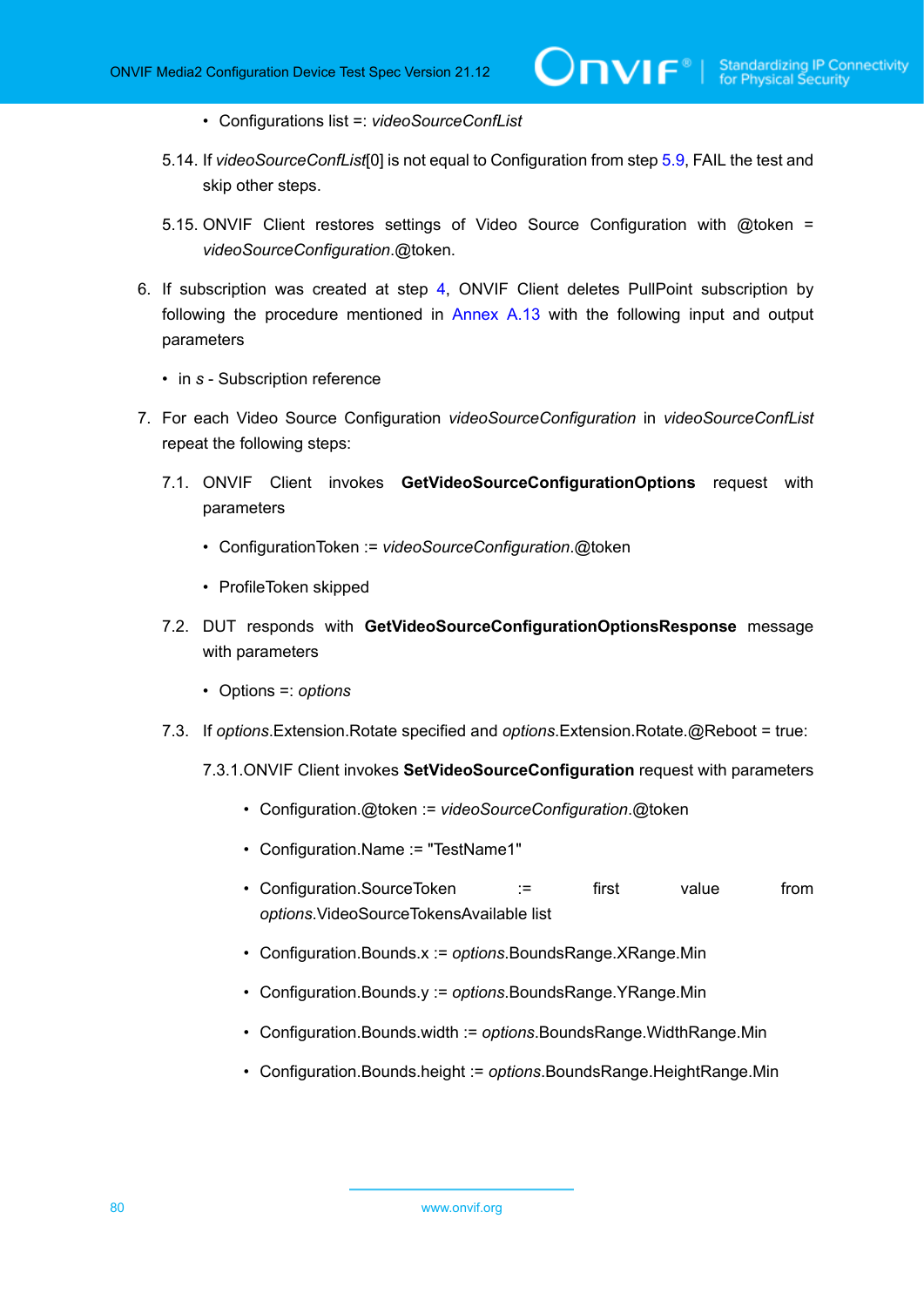**IDVIF**<sup>®</sup> | Standardizing IP Connectivity

- Configuration.Extension.Rotate.Mode := first value from *options*.Extension.Rotate.Mode list
- If Configuration.Extension.Rotate.Mode = ON and options.Extension.Rotate.@Reboot = true:
	- If *options*.Extension.Rotate.DegreeList is specified and contains at least one Item:
		- Configuration.Extension.Rotate.Degree := first value from *options*.Extension.Rotate.DegreeList.Item list
	- If *options*.Extension.Rotate.DegreeList is not specified:
		- Configuration.Extension.Rotate.Degree := -180
- 7.3.2.ONVIF Client waits for the Device reboot by following the procedure mentioned in [Annex A.23](#page-238-0).
- 7.3.3.DUT responds with **SetVideoSourceConfigurationResponse** message.
- 7.3.4.ONVIF Client invokes **GetVideoSourceConfigurations** request with parameters
	- ConfigurationToken := *videoSourceConfiguration*.@token
	- ProfileToken skipped
- 7.3.5.The DUT responds with **GetVideoSourceConfigurationsResponse** with parameters
	- Configurations list =: *videoSourceConfList*
- <span id="page-80-0"></span>7.3.6.If *videoSourceConfList*[0] is not equal to Configuration from step [7.3.1,](#page-79-0) FAIL the test and skip other steps.
- 7.3.7.ONVIF Client restores settings of Video Source Configuration with @token = *videoSourceConfiguration*.@token.
- 7.3.8.ONVIF Client waits for the Device reboot by following the procedure mentioned in [Annex A.23](#page-238-0).

**Test Result:**

**PASS –**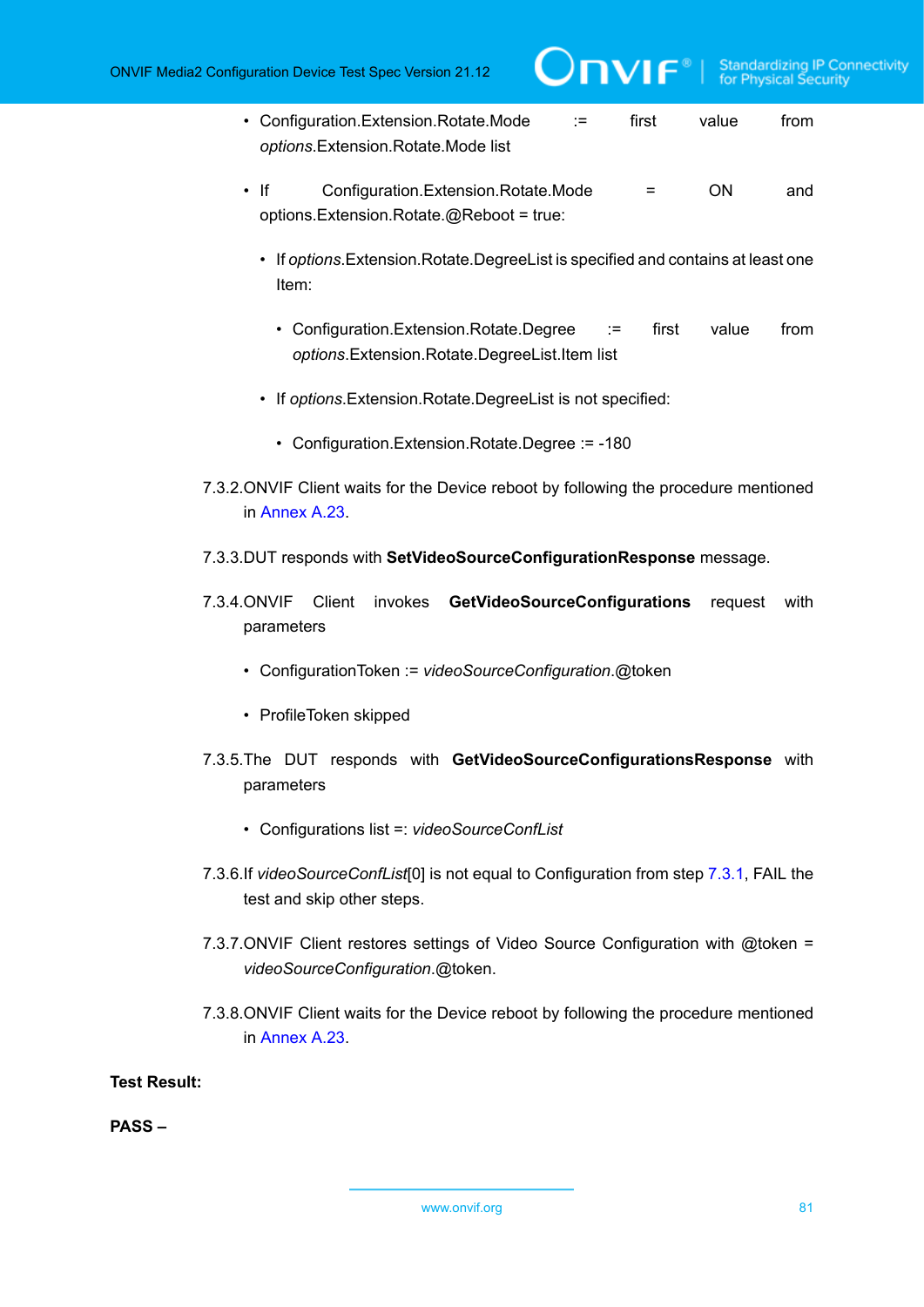• DUT passes all assertions.

## **FAIL –**

- DUT did not send **GetVideoSourceConfigurationsResponse** message.
- DUT did not send **SetVideoSourceConfigurationResponse** message.
- DUT did not send **GetVideoSourceConfigurationOptionsResponse** message.

**Note:** The following fields are compared at step [5.8](#page-77-1) and [5.14](#page-79-1):

- SourceToken
- Name
- Bounds.x
- Bounds.y
- Bounds.width
- Bounds.height
- Extension.Rotate
- Extension.Rotate.Mode
- Extension.Rotate.Degree
- Extension.Extension.LensDescription list (XFactor will be used as a key)
- Extension.Extension.LensDescription.FocalLength
- Extension.Extension.LensDescription.Offset.x
- Extension.Extension.LensDescription.Offset.y
- Extension.Extension.LensDescription.Projection list (Angle and Radius will be used as key)
- Extension.Extension.LensDescription.Projection.Transmittance

**Note:** The following fields are compared at step [7.3.6](#page-80-0):

- Extension.Rotate
- Extension.Rotate.Mode
- Extension.Rotate.Degree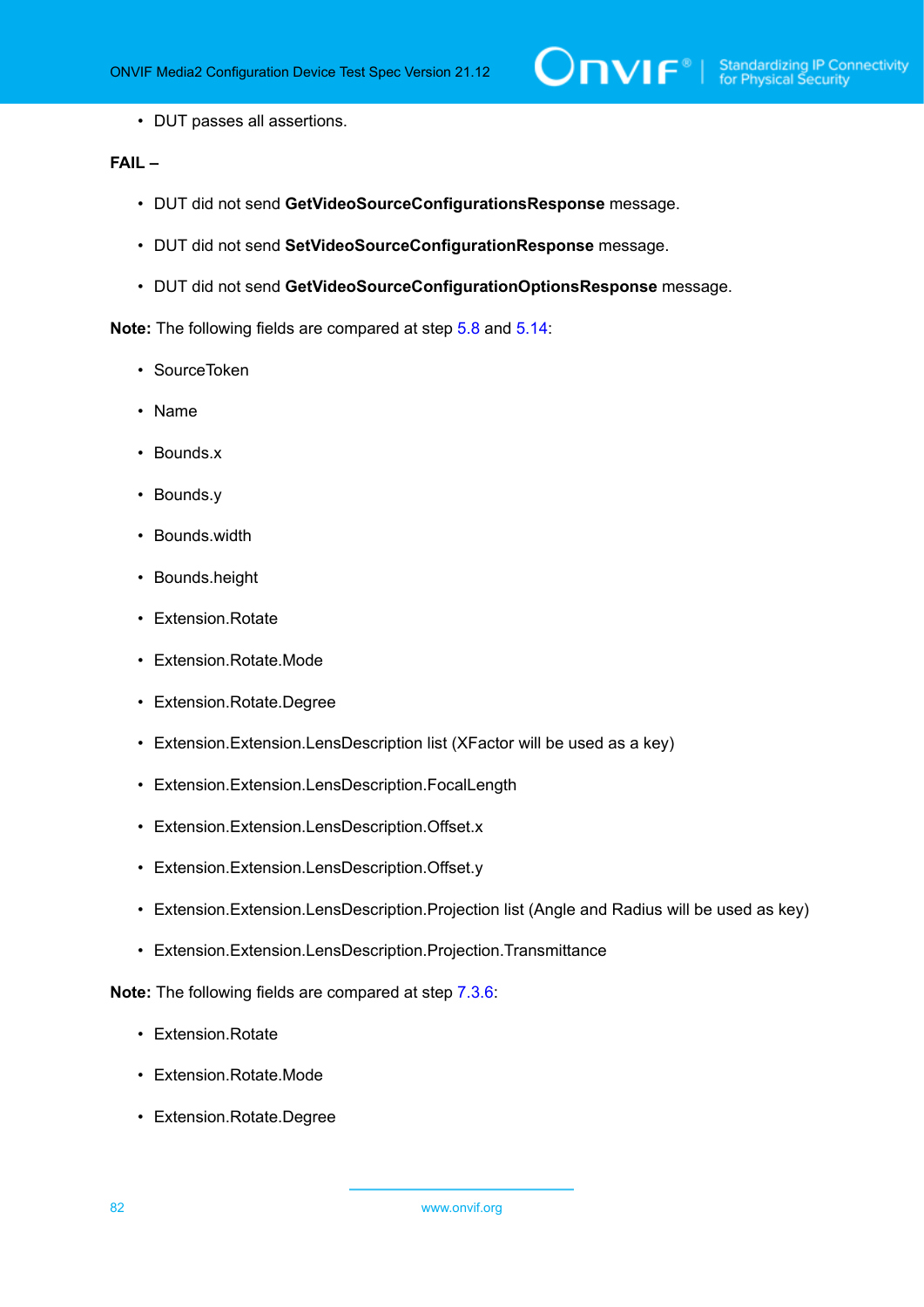# 5.2.1.6 GET VIDEO SOURCE CONFIGURATIONS – INVALID **TOKEN**

**Test Case ID:** MEDIA2-2-2-6

**Specification Coverage:** Get configurations, Video source configuration.

**Feature Under Test:** GetVideoSourceConfigurations

**WSDL Reference:** media2.wsdl

**Test Purpose:** To verify SOAP 1.2 Fault receiving in case of GetVideoSourceConfigurations with invalid token.

**Pre-Requisite:** Media2 Service is received from the DUT.

**Test Configuration:** ONVIF Client and DUT

### **Test Procedure:**

- 1. Start an ONVIF Client.
- 2. Start the DUT.
- 3. ONVIF Client retrieves Video Source Configurations list by following the procedure mentioned in [Annex A.7](#page-222-0) with the following input and output parameters
	- out *videoSourceConfList* Video Source Configurations list
- 4. ONVIF Client invokes **GetVideoSourceConfigurations** request with parameters
	- ConfigurationToken := other than listed in *videoSourceConfList*
	- ProfileToken skipped
- 5. The DUT returns **env:Sender/ter:InvalidArgVal/ter:NoConfig** SOAP 1.2 fault.

### **Test Result:**

### **PASS –**

• DUT passes all assertions.

### **FAIL –**

• The DUT did not send the **env:Sender/ter:InvalidArgVal/ter:NoConfig** SOAP 1.2 fault message

www.onvif.org 83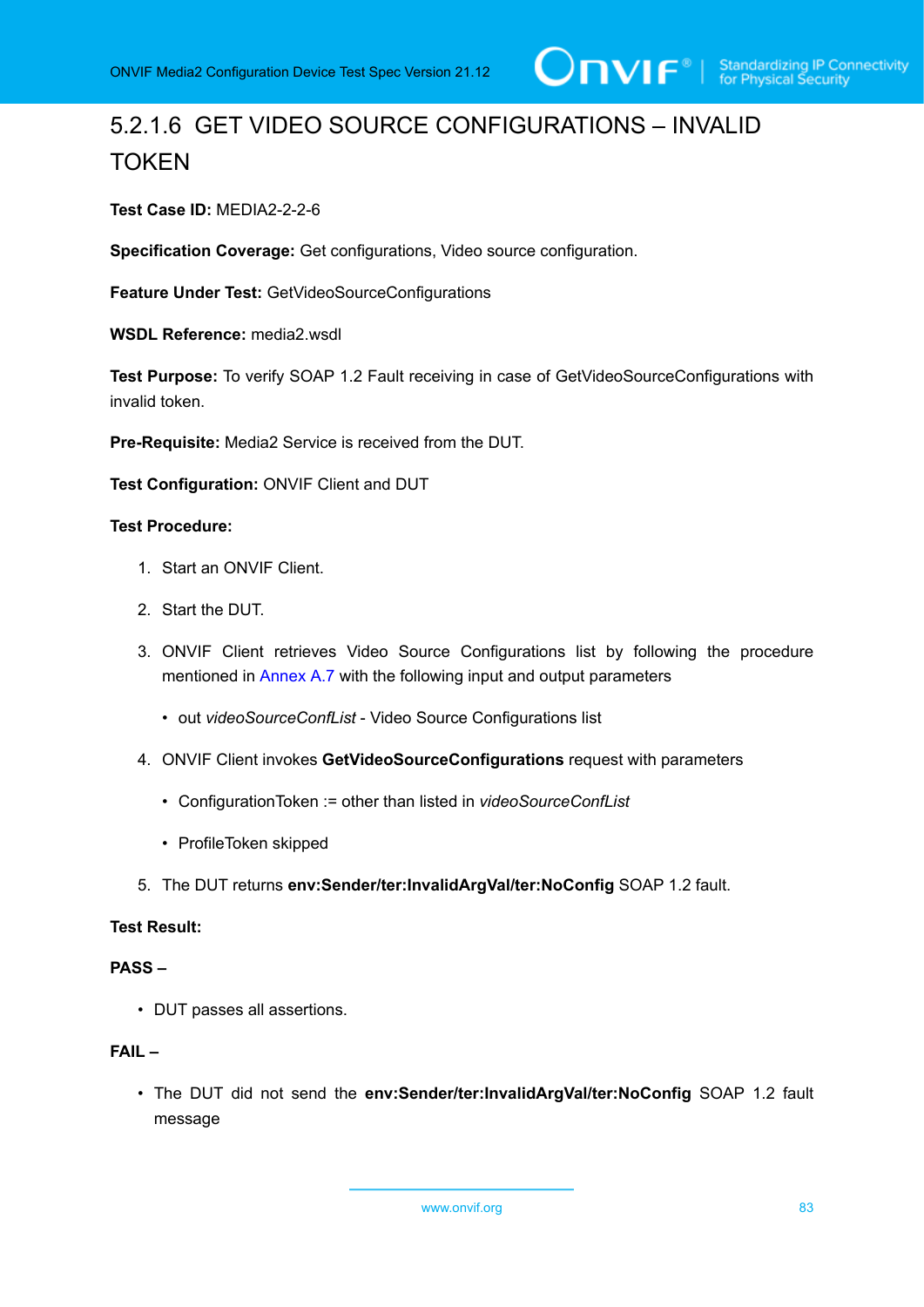

# 5.2.1.7 PROFILES AND VIDEO SOURCE CONFIGURATION OPTIONS CONSISTENCY

**Test Case ID:** MEDIA2-2-2-7

**Specification Coverage:** None.

**Feature Under Test:** GetProfiles, GetVideoSourceConfigurationOptions

**WSDL Reference:** media2.wsdl

**Test Purpose:** To check that GetProfiles command and GetVideoSourceConfigurationOptions command are consistent.

**Pre-Requisite:** Media2 Service is received from the DUT.

**Test Configuration:** ONVIF Client and DUT

### **Test Procedure:**

- 1. Start an ONVIF Client.
- 2. Start the DUT.
- 3. ONVIF Client invokes **GetProfiles** request with parameters:
	- Type = VideoSource
- 4. The DUT responds with **GetProfilesResponse** message with parameters:
	- Profiles List =: *profilesList*
- 5. For each media profile *profile1* from **profilesList** containing Configurations.VideoSource element do the following steps:
	- 5.1. ONVIF Client invokes **GetVideoSourceConfigurationOptions**request with parameters:
		- ConfigurationToken=*profile1*.Configurations.VideoSource.@token
		- ProfileToken =: *profile1*.@token
	- 5.2. The DUT responds with **GetVideoSourceConfigurationOptionsResponse** message with parameters:
		- Options =: *configurationOptions*

84 www.onvif.org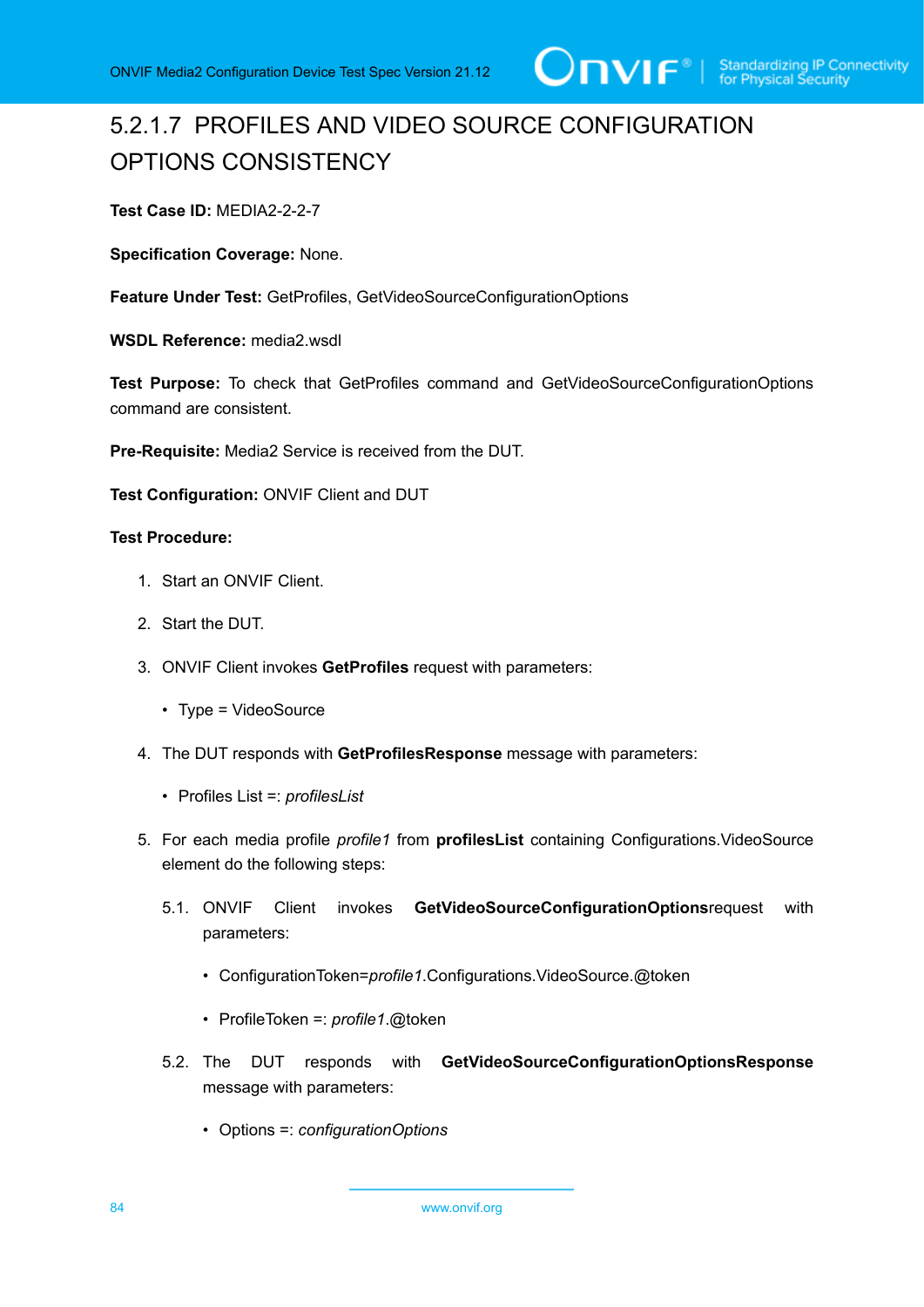5.3. If *profile1*.Configurations.VideoSource.SourceToken is not equal to one of *configurationOptions*.VideoSourceTokensAvailable items, FAIL the test and skip other steps.

**TVIF**®

- 5.4. If *profile1*.Configurations.VideoSource.Bounds.@x < *configurationOptions*.BoundsRange.XRange.Min, FAIL the test and skip other steps.
- 5.5. If *profile1*.Configurations.VideoSource.Bounds.@x > *configurationOptions*.BoundsRange.XRange.Max, FAIL the test and skip other steps.
- 5.6. If *profile1*.Configurations.VideoSource.Bounds.@y < *configurationOptions*.BoundsRange.YRange.Min, FAIL the test and skip other steps.
- 5.7. If *profile1*.Configurations.VideoSource.Bounds.@y > *configurationOptions*.BoundsRange.YRange.Max, FAIL the test and skip other steps.
- 5.8. If *profile1*.Configurations.VideoSource.Bounds.@width < *configurationOptions*.BoundsRange.WidthRange.Min, FAIL the test and skip other steps.
- 5.9. If *profile1*.Configurations.VideoSource.Bounds.@width > *configurationOptions*.BoundsRange.WidthRange.Max, FAIL the test and skip other steps.
- 5.10. If *profile1*.Configurations.VideoSource.Bounds.@height < *configurationOptions*.BoundsRange.HeightRange.Min, FAIL the test and skip other steps.
- 5.11. If *profile1*.Configurations.VideoSource.Bounds.@height > *configurationOptions*.BoundsRange.HeightRange.Max, FAIL the test and skip other steps.
- 5.12. If *profile1*.Configurations.VideoSource contains Extension element:
	- 5.12.1. If *profile1*.Configurations.VideoSource.Extension contains Rotate element:
		- 5.12.1.1. If *profile1*.Configurations.VideoSource.Extension.Rotate.Mode is not equal to one of *configurationOptions*.Extension.Rotate.Mode items, FAIL the test and skip other steps.
		- 5.12.1.2. If *profile1*.Configurations.VideoSource.Extension.Rotate contains Degree element and *profile1*.Configurations.VideoSource.Extension.Rotate.Degree is not equal to one of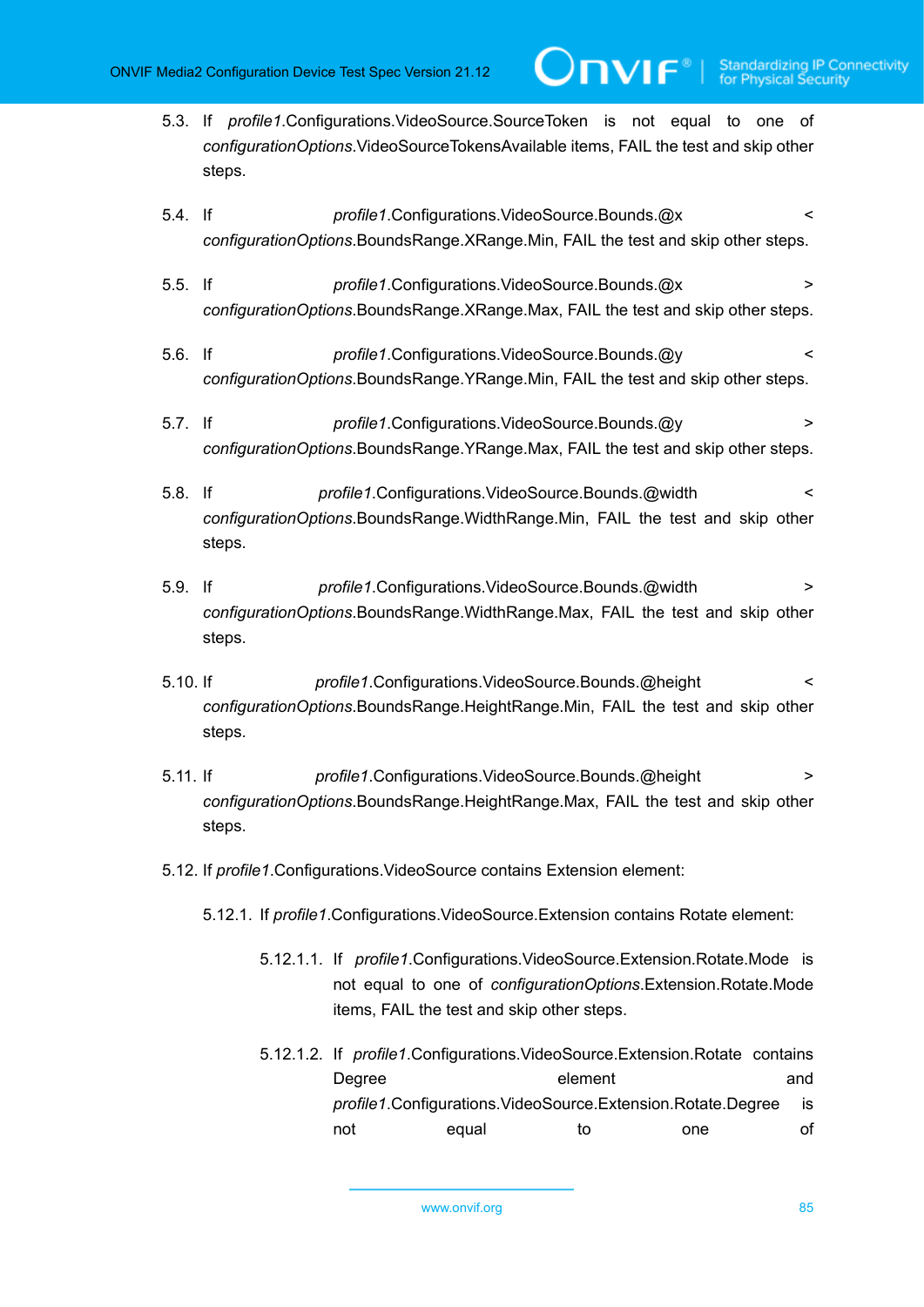*configurationOptions*.Extension.Rotate.DegreeList.Items items, FAIL the test and skip other steps.

- 5.12.2. If *profile1*.Configurations.VideoSource.Extension contains Extension element:
	- 5.12.2.1. If *profile1*.Configurations.VideoSource.Extension.Extension contains SceneOrientation element and *profile1*.Configurations.VideoSource.Extension.Extension.SceneOrientation.Mode is not equal to one of *configurationOptions*.Extension.Extension. SceneOrientationMode items, FAIL the test and skip other steps.

### **Test Result:**

### **PASS –**

• DUT passes all assertions.

### **FAIL –**

- DUT did not send **GetProfilesResponse** message.
- DUT did not send **GetVideoSourceConfigurationOptionsResponse** message.

# 5.2.2 Video Encoder Configuration

# 5.2.2.1 VIDEO ENCODER CONFIGURATION

### **Test Case ID:** MEDIA2-2-3-1

**Specification coverage:** Get media profiles (Media2 Service), Get configurations (Media2 Service)

**Feature under test:** GetProfiles, GetVideoEncoderConfigurations

**WSDL Reference:** media2.wsdl

**Test Purpose:** To verify DUT sends All Video Encoder Configurations, specific Video Encoder Configuration, and Video Encoder Configurations compatible with specific profile.

**Pre-Requisite:** Media2 Service is received from the DUT. Video feature is supported by the DUT.

**Test Configuration:** ONVIF Client and DUT

- 1. Start an ONVIF Client.
- 2. Start the DUT.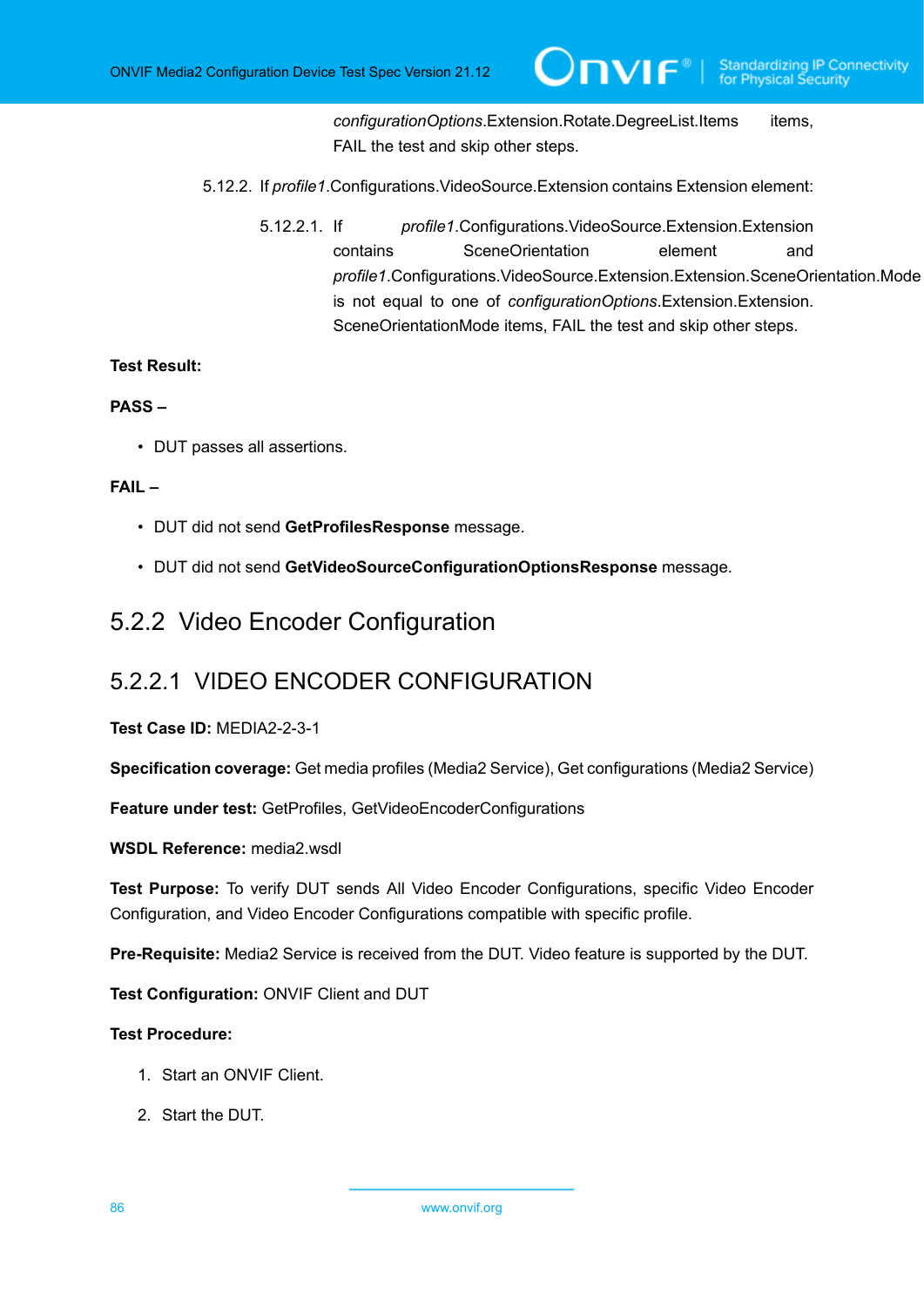$\partial$ DVIF $^{\circ}$ 

- 3. ONVIF Client invokes **GetVideoEncoderConfigurations** request with parameters
	- ConfigurationToken skipped
	- ProfileToken skipped
- 4. The DUT responds with all video encoder configurations in **GetVideoEncoderConfigurationsResponse** with parameters
	- Configurations list =: *videoEncoderConfCompleteList1*
- 5. If *videoEncoderConfCompleteList* contains at least two items with the same @token, FAIL the test and skip other steps.
- 6. ONVIF Client invokes **GetProfiles** request with parameters
	- Token skipped
	- Type list skipped
- 7. The DUT responds with **GetProfilesResponse** message with parameters
	- Profiles list =: *profileList1*
- 8. For each Media Profile *profile1* in *profileList1* repeat the following steps:
	- 8.1. ONVIF Client invokes **GetVideoEncoderConfigurations** request with parameters
		- ConfigurationToken skipped
		- ProfileToken := *profile1*.@token
	- 8.2. The DUT responds with compatible video encoder configurations in **GetVideoEncoderConfigurationsResponse** with parameters
		- Configurations list =: *videoEncoderConfList1*
	- 8.3. If *videoEncoderConfList1* contains at least two items with the same @token, FAIL the test and skip other steps.
	- 8.4. If *profile1*.Configurations contains VideoEncoder:
		- 8.4.1. If *videoEncoderConfList1* does not contain item with @token = *profile1*.Configurations.VideoEncoder.@token, FAIL the test and skip other steps.
	- 8.5. For each Video Encoder Configuration *videoEncoderConf1* in *videoEncoderConfList1* repeat the following steps: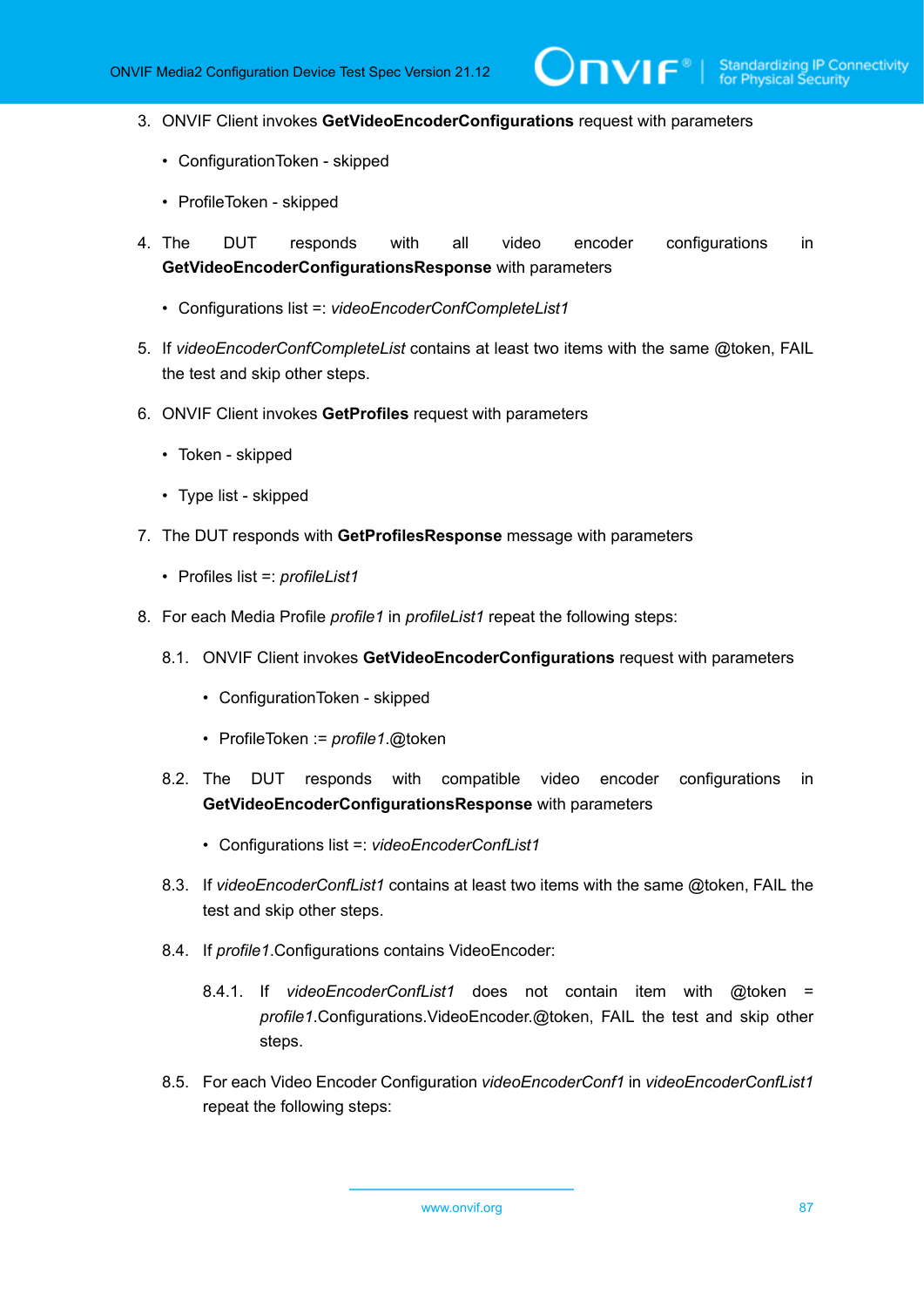- 8.5.1. If *videoEncoderConfCompleteList1* does not contain item with @token = *videoEncoderConf1*.@token, FAIL the test and skip other steps.
- 9. For each Video Encoder Configuration *configuration1* in *videoEncoderConfCompleteList1* repeat the following steps:
	- 9.1. ONVIF Client invokes **GetVideoEncoderConfigurations** request with parameters
		- ConfigurationToken := *configuration1*.@token
	- 9.2. The DUT responds with requested video encoder configuration in **GetVideoEncoderConfigurationsResponse** with parameters
		- Configurations list =: *videoEncoderConfList2*
	- 9.3. If *videoEncoderConfList2* does not contain only one item with the same @token, FAIL the test and skip other steps.

### **Test Result:**

### **PASS –**

• DUT passes all assertions.

### **FAIL –**

- DUT did not send **GetProfilesResponse** message.
- DUT did not send **GetVideoEncoderConfigurationsResponse** message.

# 5.2.2.2 VIDEO ENCODER CONFIGURATIONS AND VIDEO ENCODER CONFIGURATION OPTIONS CONSISTENCY

**Test Case ID:** MEDIA2-2-3-2

**Specification Coverage:** None.

**Feature Under Test:** GetVideoEncoderConfigurations, GetVideoEncoderConfigurationOptions

WSDL Reference: media2 wsdl

**Test Purpose:** To verify all video encoder configurations are consistent with video encoder configurations options.

**Pre-Requisite:** Media2 Service is received from the DUT. Video feature is supported by the DUT.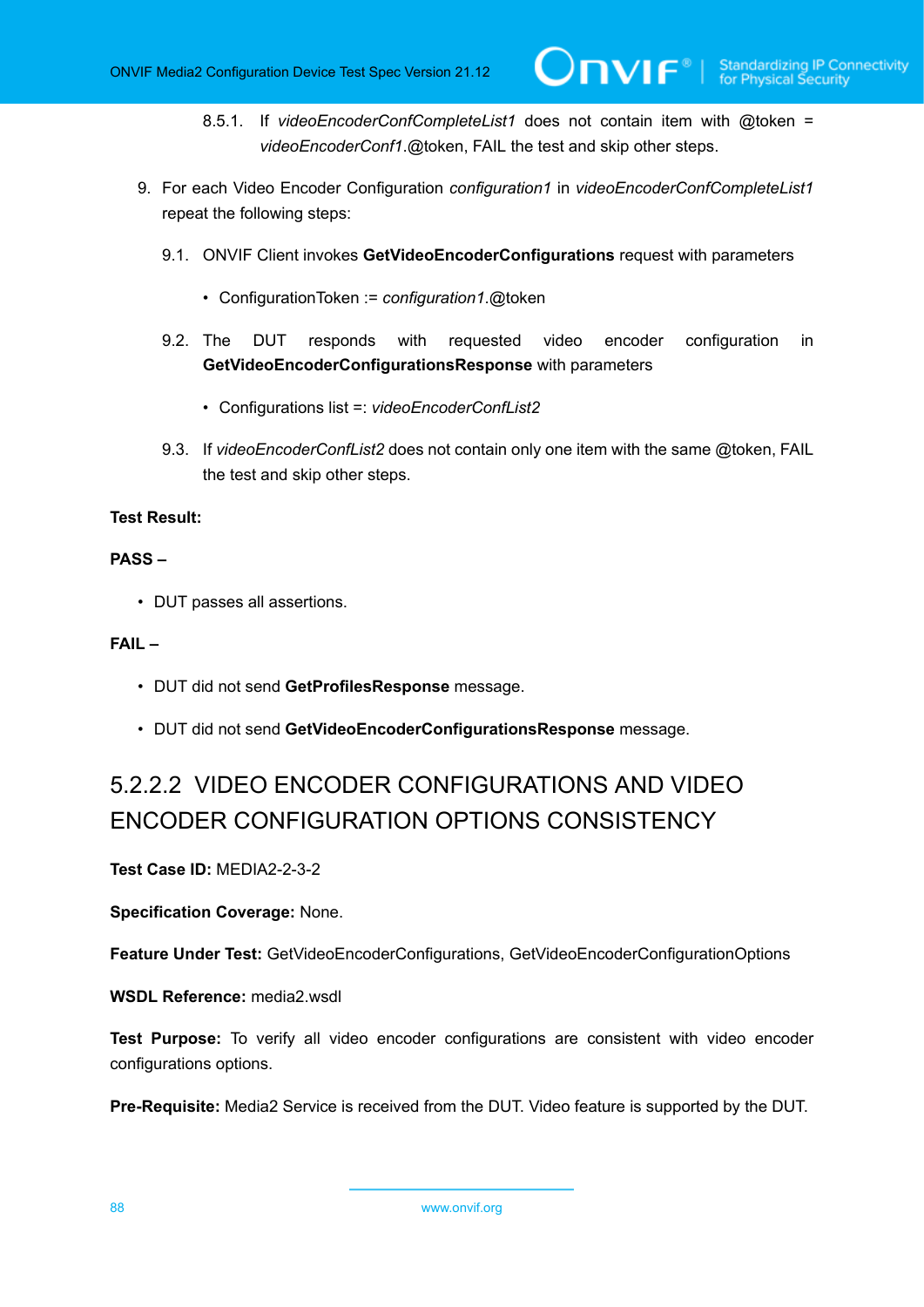$\bigcirc$  MVIF  $^{\circ}$  | Standardizing IP Connectivity

#### **Test Configuration:** ONVIF Client and DUT

### **Test Procedure:**

- 1. Start an ONVIF Client.
- 2. Start the DUT.
- 3. ONVIF Client invokes **GetVideoEncoderConfigurations** to get all video encoder configurations from DUT.
- 4. DUT sends the list of video encoder configurations.
- 5. ONVIF Client verifies the list of video encoder configurations sent by DUT.
- 6. For each Video Encoder Configuration in **GetVideoEncoderConfigurationsResponse**, ONVIF Client saves this configuration in *Configuration1* and runs the following steps:
	- 6.1. ONVIF Client invokes **GetVideoEncoderConfigurationOptions** with *Configuration1* token as input argument.
	- 6.2. DUT sends **GetVideoEncoderConfigurationOptionsResponse** with the list of video encoder configuration options available for *Configuration1*.
	- 6.3. ONVIF Client verifies that *Configuration1* parameters are consistent with at least one option from **GetVideoEncoderConfigurationOptionsResponse**. See details of fields mapping in [Annex A.3](#page-215-0) VideoEncoderConfigurationOptions and VideoEncoderConfiguration mapping.

### **Test Result:**

#### **PASS –**

• DUT passes all assertions.

### **FAIL –**

- DUT did not send **GetVideoEncoderConfigurationsResponse** message.
- DUT did not send **GetVideoEncoderConfigurationOptionsResponse** message.
- DUT failed consistency check according to [Annex A.3](#page-215-0).

# 5.2.2.3 PROFILES AND VIDEO ENCODER CONFIGURATION OPTIONS CONSISTENCY

**Test Case ID:** MEDIA2-2-3-3

www.onvif.org 89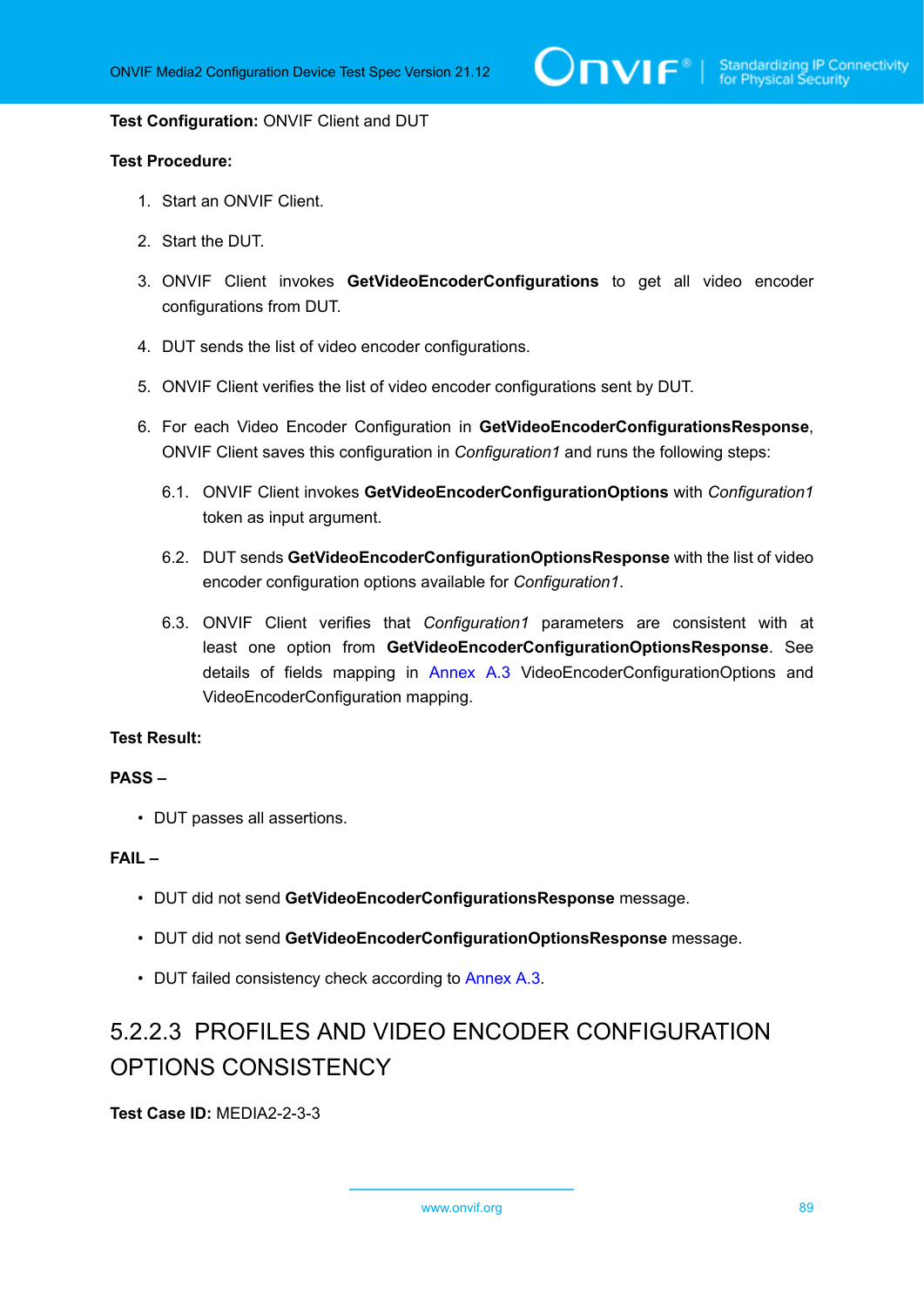### **Specification Coverage:** None.

**Feature Under Test:** GetProfiles, GetVideoEncoderConfigurationOptions

**WSDL Reference:** media2.wsdl

**Test Purpose:** To check that **GetProfiles** command and GetVideoEncoderConfigurationOptions command are consistent.

**Pre-Requisite:** Media2 Service is received from the DUT. Video feature is supported by the DUT.

**Test Configuration:** ONVIF Client and DUT

### **Test Procedure:**

- 1. Start an ONVIF Client.
- 2. Start the DUT.
- 3. ONVIF Client invokes **GetProfiles** with Type=VideoEncoder as input parameter.
- 4. DUT sends the list of existing media profiles in **GetProfilesResponse** message.
- 5. For each media profile from **GetProfilesResponse**, ONVIF Client saves this profile in *Profile1* variable, saves *Profile1* Configurations VideoEncoder configuration in *Configuration1* variable and runs the following steps:
	- 5.1. ONVIF Client invokes **GetVideoEncoderConfigurationOptions** with ConfigurationToken=*Configuration1* and ProfileToken=*Profile1* token as input arguments.
	- 5.2. DUT sends **GetVideoEncoderConfigurationOptionsResponse** with the list of configuration *options*.
	- 5.3. ONVIF Client verifies that *Configuration1* parameters are consistent with at least one option from **GetVideoEncoderConfigurationOptionsResponse**. See details of fields mapping in [Annex A.3](#page-215-0) VideoEncoderConfigurationOptions and VideoEncoderConfiguration mapping. ONVIF Client saves this option in *Option1* variable.

### **Test Result:**

### **PASS –**

• DUT passes all assertions.

**FAIL –**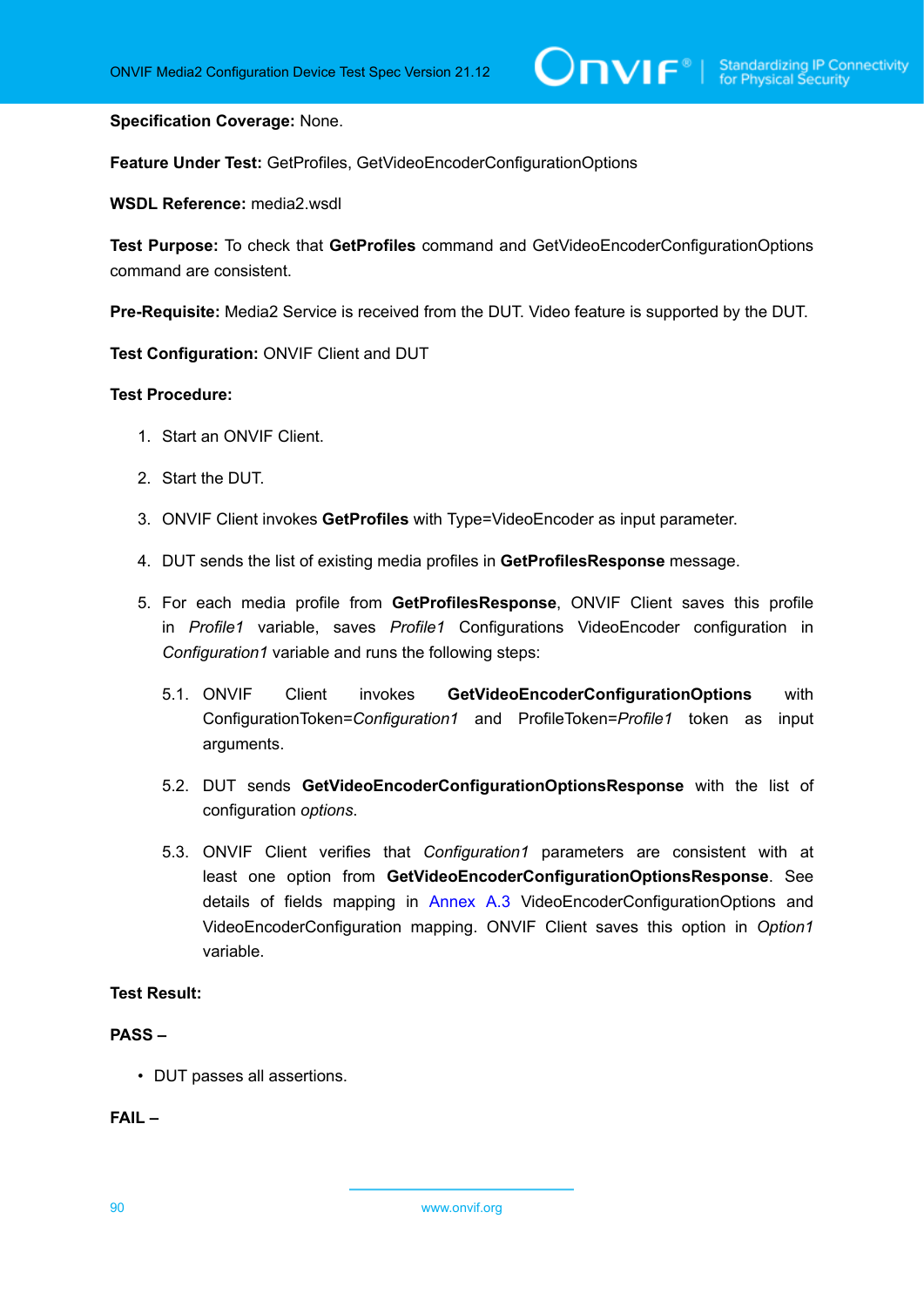- DUT did not send **GetProfilesResponse** message.
- DUT did not send **GetVideoEncoderConfigurationsResponse** message.
- DUT failed consistency check according to [Annex A.3](#page-215-0)

# 5.2.2.4 SET ALL SUPPORTED VIDEO ENCODER CONFIGURATIONS

**Test Case ID:** MEDIA2-2-3-4

**Specification Coverage:** Get configurations, Get configuration *options*, Video encoder configuration, Modify a configuration

**Feature Under Test:** GetVideoEncoderConfigurationOptions, GetVideoEncoderConfigurations, SetVideoEncoderConfiguration

**WSDL Reference:** media2.wsdl

**Test Purpose:** To verify whether all supported *options* can be set.

**Pre-Requisite:** Media2 Service is received from the DUT. Event Service was received from the DUT. Video feature is supported by the DUT.

**Test Configuration:** ONVIF Client and DUT

- 1. Start an ONVIF Client.
- 2. Start the DUT.
- 3. ONVIF Client retrieves Video Encoder Configurations list by following the procedure mentioned in [Annex A.16](#page-230-0) with the following input and output parameters
	- out *videoEncoderConfList* Video Encoder Configurations list
- <span id="page-90-0"></span>4. If DUT supports Pull-Point Notification feature and Configuration Changed Notification feature, ONVIF Client creates PullPoint subscription for the specified topic by following the procedure mentioned in [Annex A.12](#page-227-0) with the following input and output parameters
	- in **"tns1:Media/ConfigurationChanged"** Notification Topic
	- out *s* Subscription reference
	- out *currentTime* current time for the DUT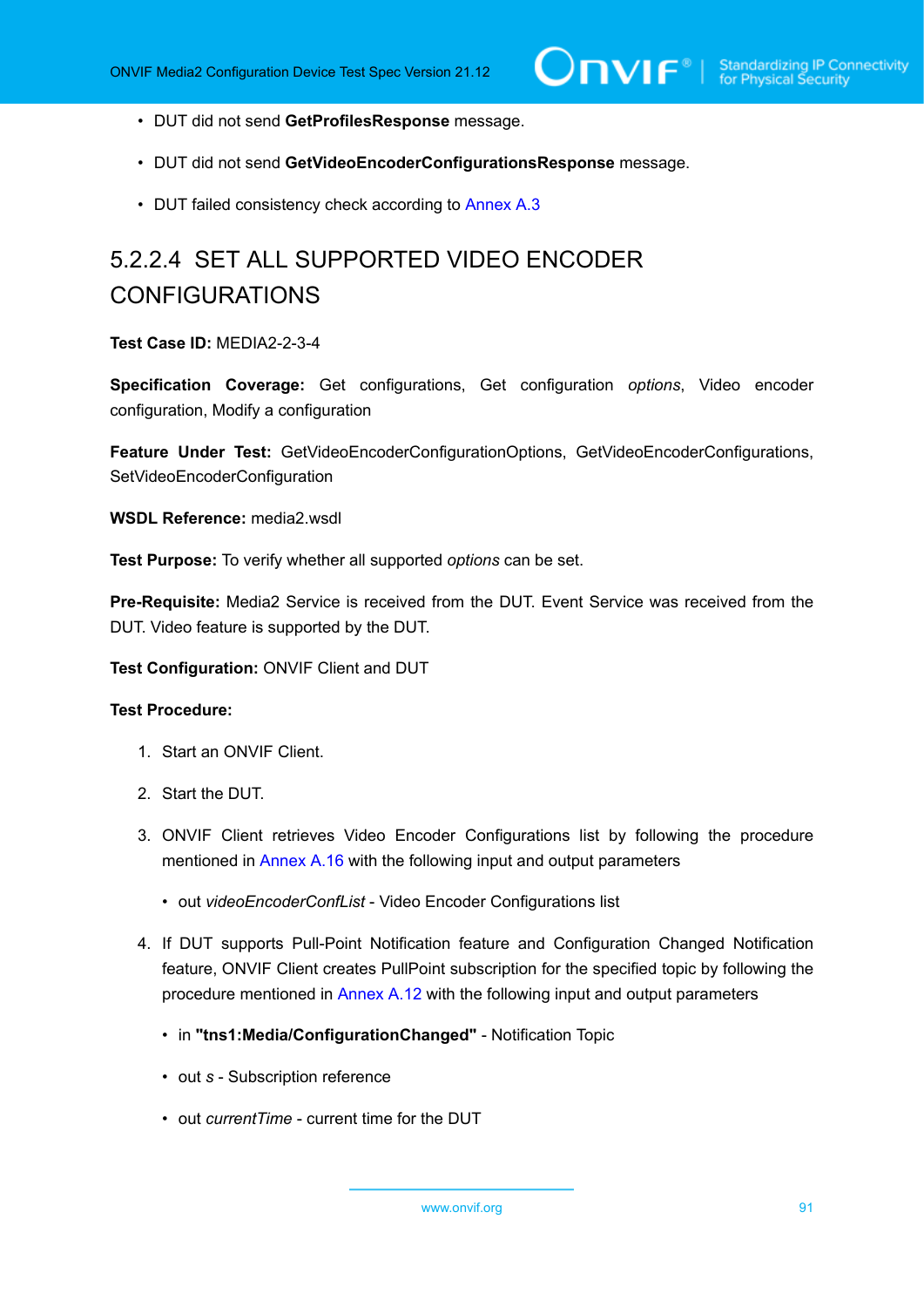- out *terminationTime* Subscription termination time
- <span id="page-91-0"></span>5. For each Video Encoder Configuration *videoEncoderConfiguration* in *videoEncoderConfList* repeat the following steps:
	- 5.1. ONVIF Client invokes **GetVideoEncoderConfigurationOptions** request with parameters
		- ConfigurationToken := *videoEncoderConfiguration*.@token
		- ProfileToken skipped
	- 5.2. DUT responds with **GetVideoEncoderConfigurationOptionsResponse** message with parameters
		- Options list =: *optionsList*
	- 5.3. For each *options* in *optionsList* repeat the following steps:
		- 5.3.1. ONVIF Client invokes **SetVideoEncoderConfiguration** request with parameters
			- Configuration.@token := *videoEncoderConfiguration*.@token
			- Configuration.Name := "TestName1"
			- Configuration.@GovLength := if *options*.GovLengthRange is specified, set minimum value from *options*.GovLengthRange list, otherwise, skip the parameter
			- Configuration.@Profile := if *videoEncoderConfiguration*.@Profile is specified and *options*.@ProfilesSupported is specified and contains at least one item, *options*.@ProfilesSupported[0], otherwise, skip the parameter
			- Configuration.Encoding := *options*.Encoding
			- Configuration.Resolution := *options*.ResolutionsAvailable[0]
			- Configuration.RateControl.@ConstantBitRate skipped
			- Configuration.RateControl.@FrameRateLimit := minimum value from *options*.FrameRatesSupported list
			- Configuration.RateControl.@BitrateLimit := *options*.BitrateRange.Min
			- Configuration.Multicast := *videoEncoderConfiguration*.Multicast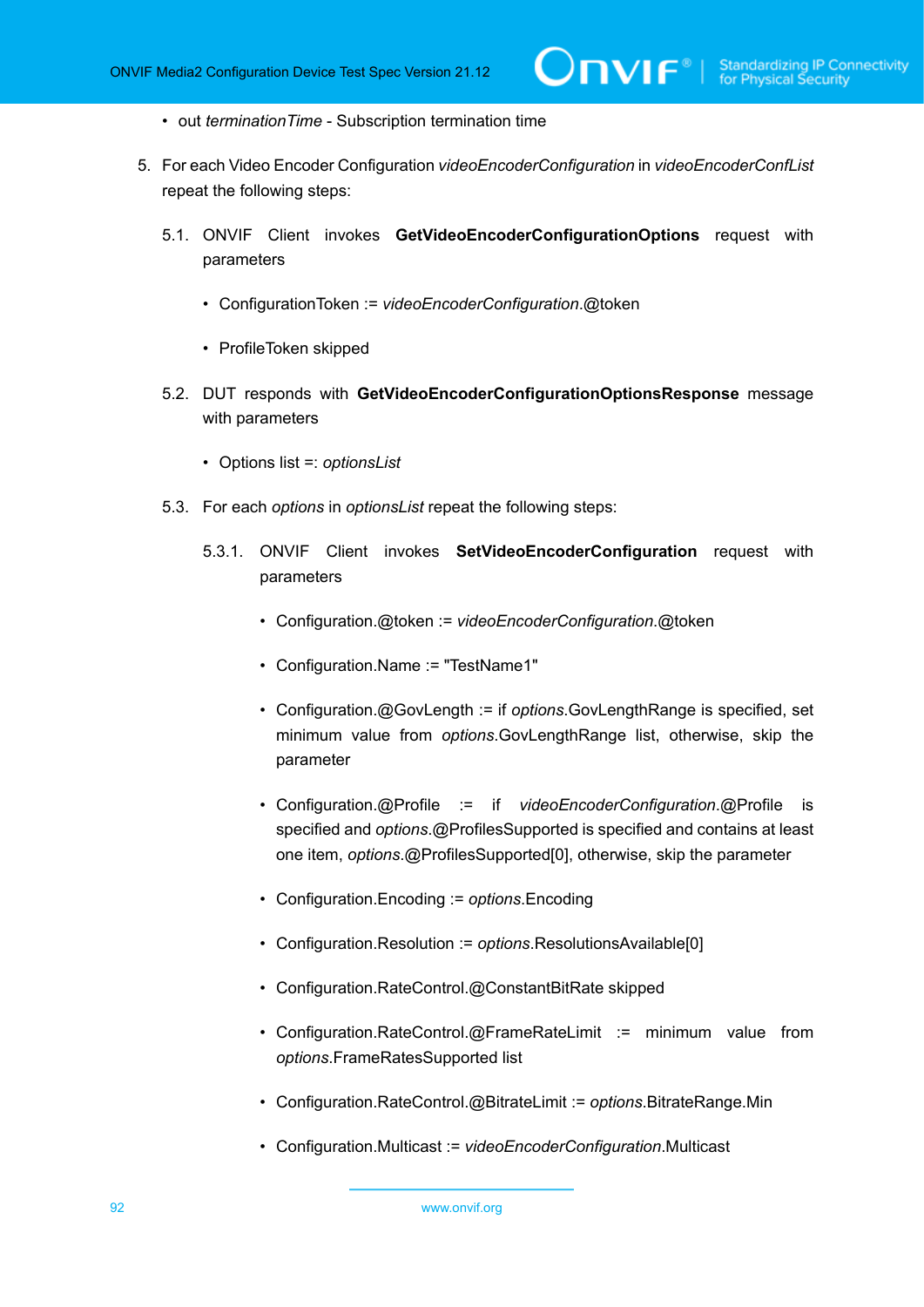- Configuration.Quality := *options*.QualityRange.Min
- 5.3.2. DUT responds with **SetVideoEncoderConfigurationResponse** message.
- 5.3.3. If DUT supports Pull-Point Notification feature and Configuration Changed Notification feature, ONVIF Client retrieves and checks **tns1:Media/ ConfigurationChanged** event for the specified Configuration by following the procedure mentioned in [Annex A.15](#page-229-0) with the following input and output parameters
	- in *s* Subscription reference
	- in *currentTime* current time for the DUT
	- in *terminationTime* subscription termination time
	- in *videoEncoderConfiguration*.@token Configuration token
	- in VideoEncoder Configuration Type
- 5.3.4. ONVIF Client invokes **GetVideoEncoderConfigurations** request with parameters
	- ConfigurationToken := *videoEncoderConfiguration*.@token
	- ProfileToken skipped
- 5.3.5. The DUT responds with requested video encoder configuration in **GetVideoEncoderConfigurationsResponse** with parameters
	- Configurations list =: *videoEncoderConfList*
- <span id="page-92-1"></span>5.3.6. If *videoEncoderConfList*[0] is not equal to Configuration from step [5.3.1](#page-91-0), FAIL the test and skip other steps.
- <span id="page-92-0"></span>5.3.7. ONVIF Client invokes **SetVideoEncoderConfiguration** request with parameters
	- Configuration.@token := *videoEncoderConfiguration*.@token
	- Configuration.Name := "TestName2"
	- Configuration.@GovLength := if *options*.GovLengthRange is specified, set maximum value from *options*.GovLengthRange list, otherwise, skip the parameter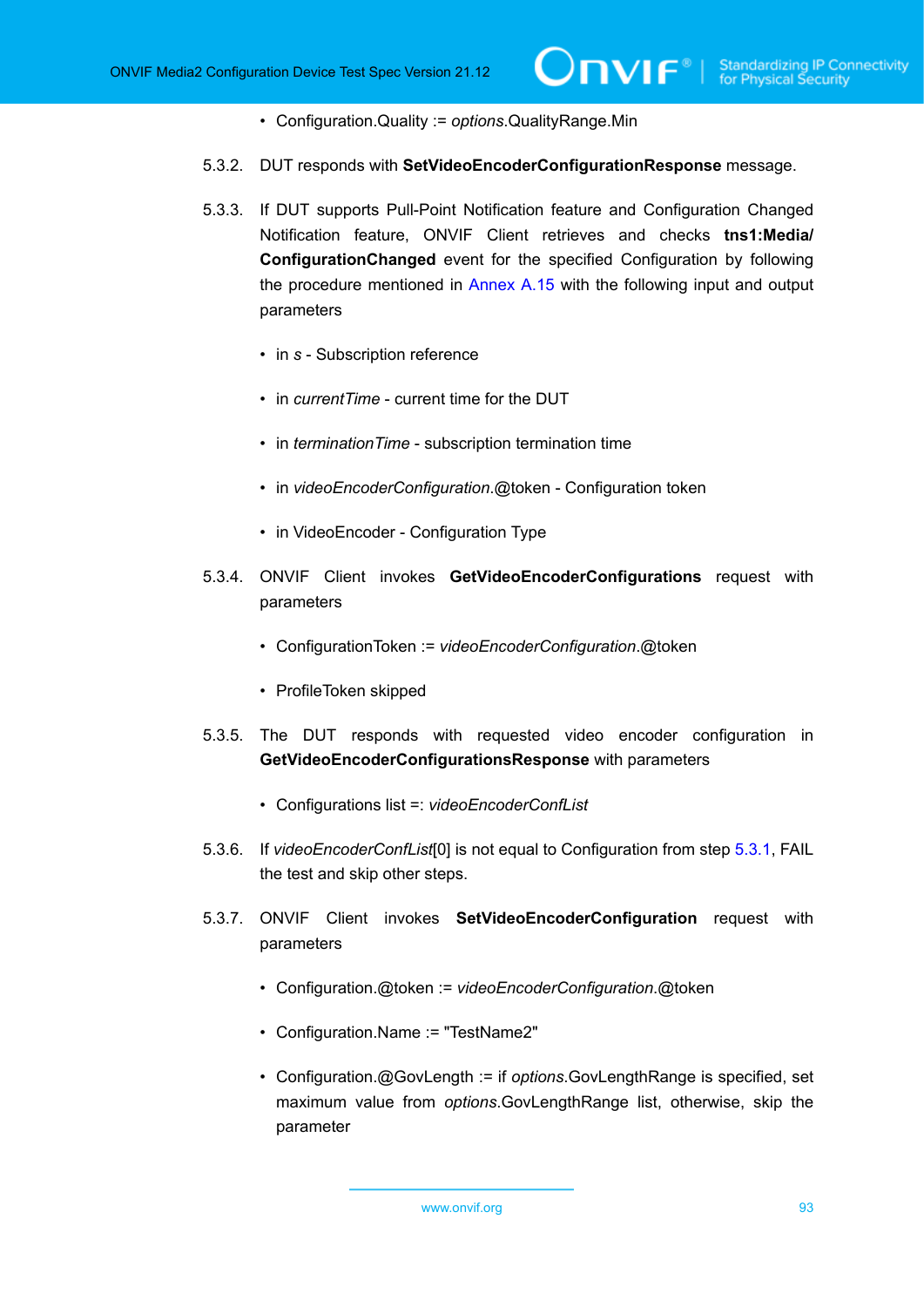- Configuration.@Profile := if *videoEncoderConfiguration*.@Profile is specified and *options*.@ProfilesSupported is specified and contains at least one item, *options*.@ProfilesSupported[last], otherwise, skip the parameter
- Configuration.Encoding := *options*.Encoding
- Configuration.Resolution := *options*.ResolutionsAvailable[last]
- Configuration.RateControl.@ConstantBitRate skipped
- Configuration.RateControl.@FrameRateLimit := maximum value from *options*.FrameRatesSupported list
- Configuration.RateControl.@BitrateLimit := *options*.BitrateRange.Max
- Configuration.Multicast := *videoEncoderConfiguration*.Multicast
- Configuration.Quality := *options*.QualityRange.Max
- 5.3.8. DUT responds with **SetVideoEncoderConfigurationResponse** message.
- 5.3.9. If DUT supports Pull-Point Notification feature and Configuration Changed Notification feature, ONVIF Client retrieves and checks **tns1:Media/ ConfigurationChanged** event for the specified Configuration by following the procedure mentioned in [Annex A.15](#page-229-0) with the following input and output parameters
	- in *s* Subscription reference
	- in *currentTime* current time for the DUT
	- in *terminationTime* subscription termination time
	- in *videoEncoderConfiguration*.@token Configuration token
	- in VideoEncoder Configuration Type
- 5.3.10. ONVIF Client invokes **GetVideoEncoderConfigurations** request with parameters
	- ConfigurationToken := *videoEncoderConfiguration*.@token
	- ProfileToken skipped
- 5.3.11. The DUT responds with requested video encoder configuration in **GetVideoEncoderConfigurationsResponse** with parameters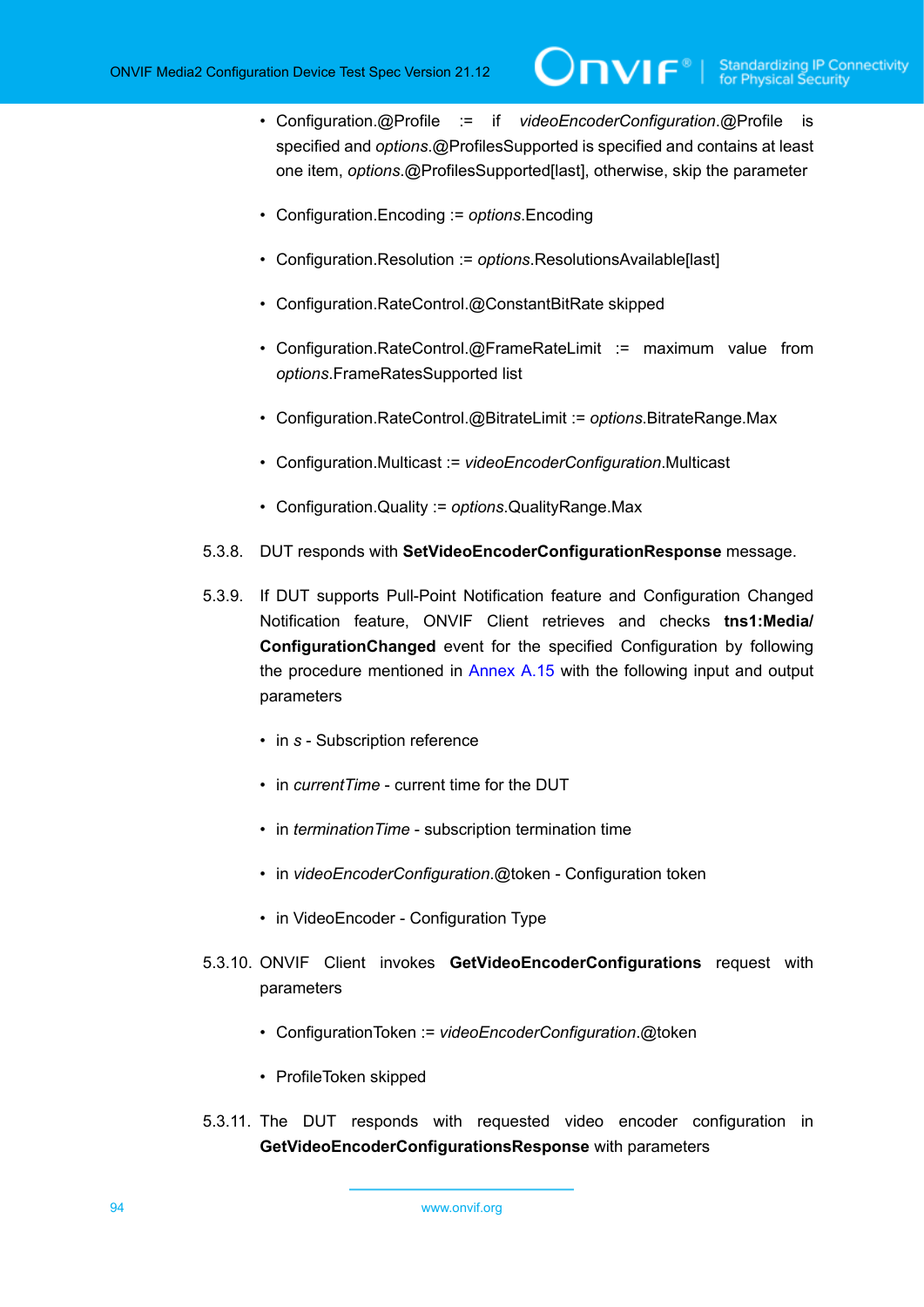- Configurations list =: *videoEncoderConfList*
- 5.3.12. If *videoEncoderConfList*[0] is not equal to Configuration from step [5.3.7](#page-92-0), FAIL the test and skip other steps.
- <span id="page-94-0"></span>6. ONVIF Client restores settings for all Video Encoder Configurations.
- 7. If subscription was created at step [4](#page-90-0), ONVIF Client deletes PullPoint subscription by following the procedure mentioned in [Annex A.13](#page-228-0) with the following input and output parameters
	- in *s* Subscription reference

### **Test Result:**

## **PASS –**

• DUT passes all assertions.

### **FAIL –**

- DUT did not send **GetVideoEncoderConfigurationsResponse** message.
- DUT did not send **SetVideoEncoderConfigurationsResponse** message.
- DUT did not send **SetVideoEncoderConfigurationOptionsResponse** message.

**Note:** The following fields are compared at step [5.3.6](#page-92-1) and [5.3.12:](#page-94-0)

- Name
- Encoding
- Resolution.Height
- Resolution.Width
- GovLength

# 5.2.2.5 VIDEO ENCODER CONFIGURATION OPTIONS

### **Test Case ID:** MEDIA2-2-3-5

**Specification Coverage:** Video Encoder Configuration Options.

**Feature Under Test:** GetVideoEncoderConfigurationOptions

**WSDL Reference:** media2.wsdl

**Test Purpose:** To validate video encoder configurations options.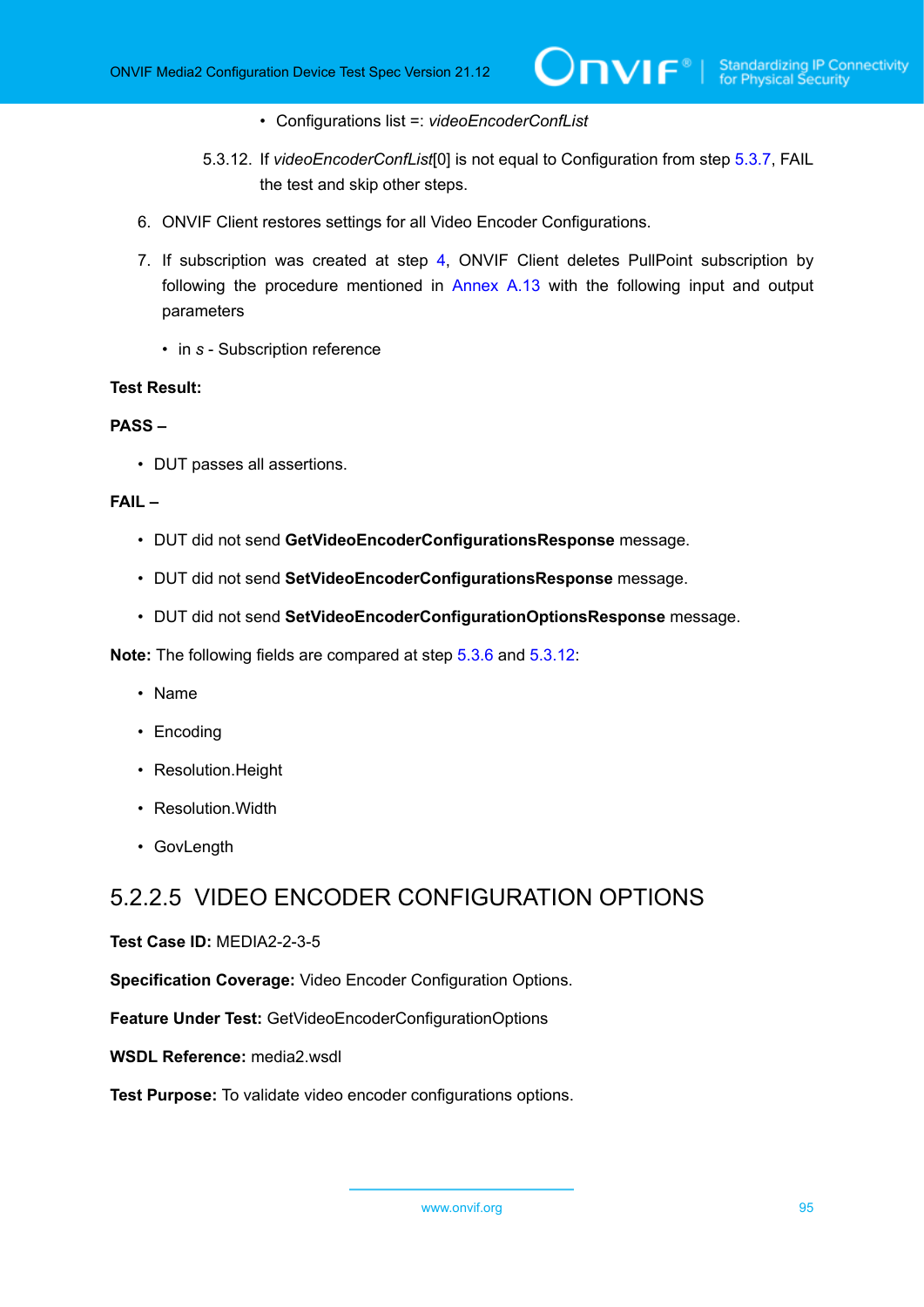**Pre-Requisite:** Media2 Service is received from the DUT. Video feature is supported by the DUT.

 $\mathsf{J}\mathsf{N}\mathsf{N}\mathsf{F}^\ast$  .

**Test Configuration:** ONVIF Client and DUT

- 1. Start an ONVIF Client.
- 2. Start the DUT.
- 3. ONVIF Client invokes **GetVideoEncoderConfigurationOptions** request with parameters
	- ConfigurationToken skipped
	- ProfileToken skipped
- 4. DUT responds with **GetVideoEncoderConfigurationOptionsResponse** with parameters
	- Options list =: *vecOptionsList*
- 5. For each Options (*options*) in (*vecOptionsList*) repeat the following steps:
	- 5.1. If *options* contains GovLengthRange, ONVIF Client checks the following:
		- 5.1.1. If *options*.GovLengthRange list does not contain two values, FAIL the test and skip other steps.
		- 5.1.2. If *options*.GovLengthRange list contains more than two values, FAIL the test and skip other steps.
		- 5.1.3. If the first value in *options*.GovLengthRange list is greater than the second value, FAIL the test and skip other steps.
	- 5.2. If *options* contains FrameRatesSupported and *options*.FrameRatesSupported list is not sorted with descending sort order, FAIL the test and skip other steps.
- 6. ONVIF Client invokes **GetVideoEncoderConfigurations** with parameters
	- ConfigurationToken skipped
	- ProfileToken skipped
- 7. The DUT responds with all video encoder configurations in **GetVideoEncoderConfigurationsResponse** with parameters
	- Configurations list =: *vecList*
- 8. If *vecList* is empty, FAIL the test and skip other steps.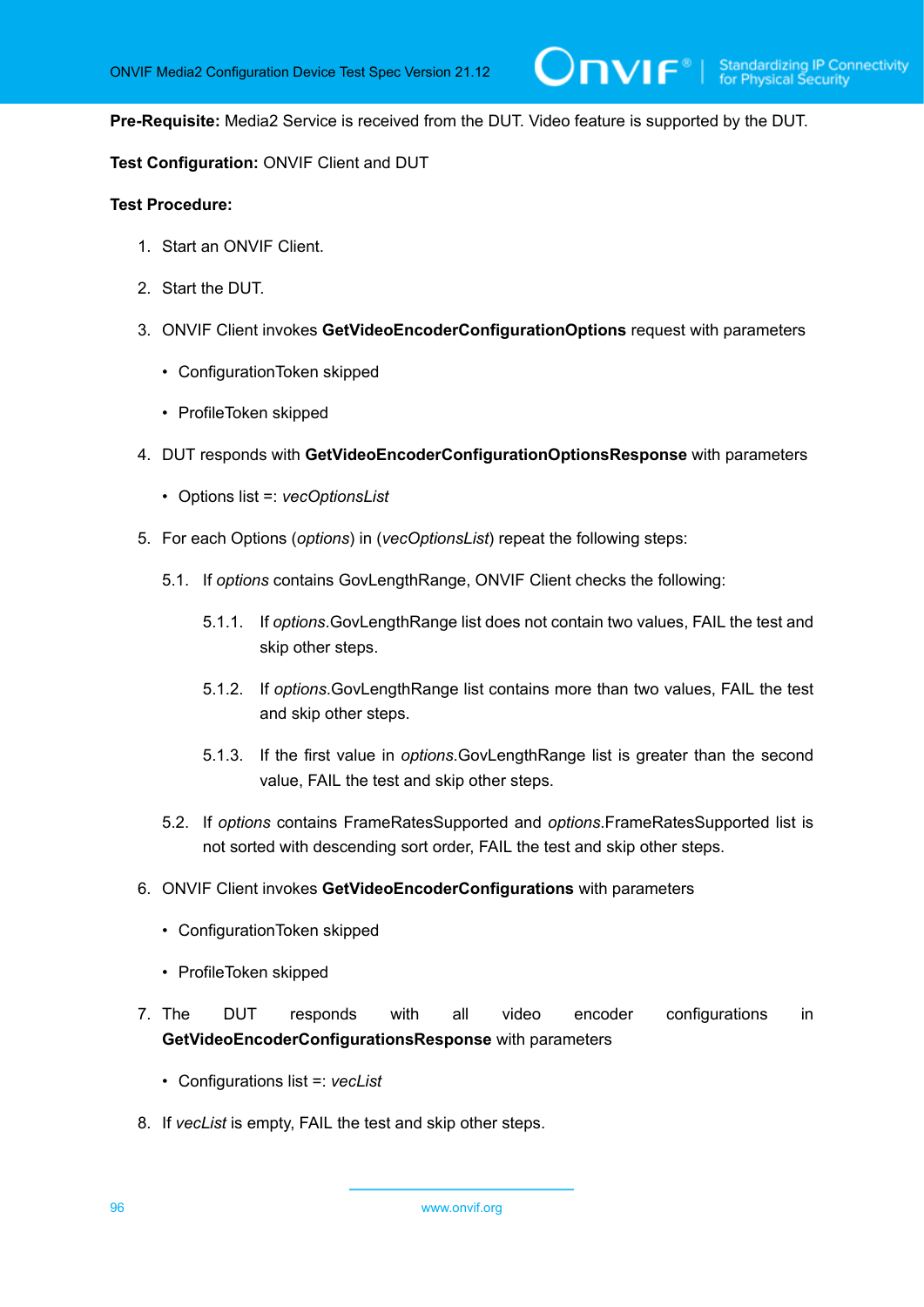- 9. For each Video Encoder Configuration (*vec*) in *vecList* repeat the following steps:
	- 9.1. ONVIF Client invokes **GetVideoEncoderConfigurationOptions** request with parameters

 $\mathsf{D}\mathbf{N}\mathsf{I}\mathsf{F}^\ast$  .

- ConfigurationToken := *vec*.@token
- ProfileToken skipped
- 9.2. DUT responds with **GetVideoEncoderConfigurationOptionsResponse** with parameters
	- Options list =: *vecOptionsList*
- 9.3. For each Options (*options*) in (*vecOptionsList*) repeat the following steps:
	- 9.3.1. If *options* contains GovLengthRange, ONVIF Client checks the following:
		- 9.3.1.1. If *options*.GovLengthRange list does not contain two values, FAIL the test and skip other steps.
		- 9.3.1.2. If *options*.GovLengthRange list contains more than two values, FAIL the test and skip other steps.
		- 9.3.1.3. If the first value in *options*.GovLengthRange list is greater than the second value, FAIL the test and skip other steps.
	- 9.3.2. If *options* contains FrameRatesSupported and *options*.FrameRatesSupported list is not sorted with descending sort order, FAIL the test and skip other steps.

### **Test Result:**

### **PASS –**

• DUT passes all assertions.

### **FAIL –**

- DUT did not send **GetVideoEncoderConfigurationOptionsResponse** message.
- DUT did not send **GetVideoEncoderConfigurationsResponse** message.

# 5.2.3 Video Source

# 5.2.3.1 GET VIDEO SOURCE MODES

**Test Case ID:** MEDIA2-2-4-1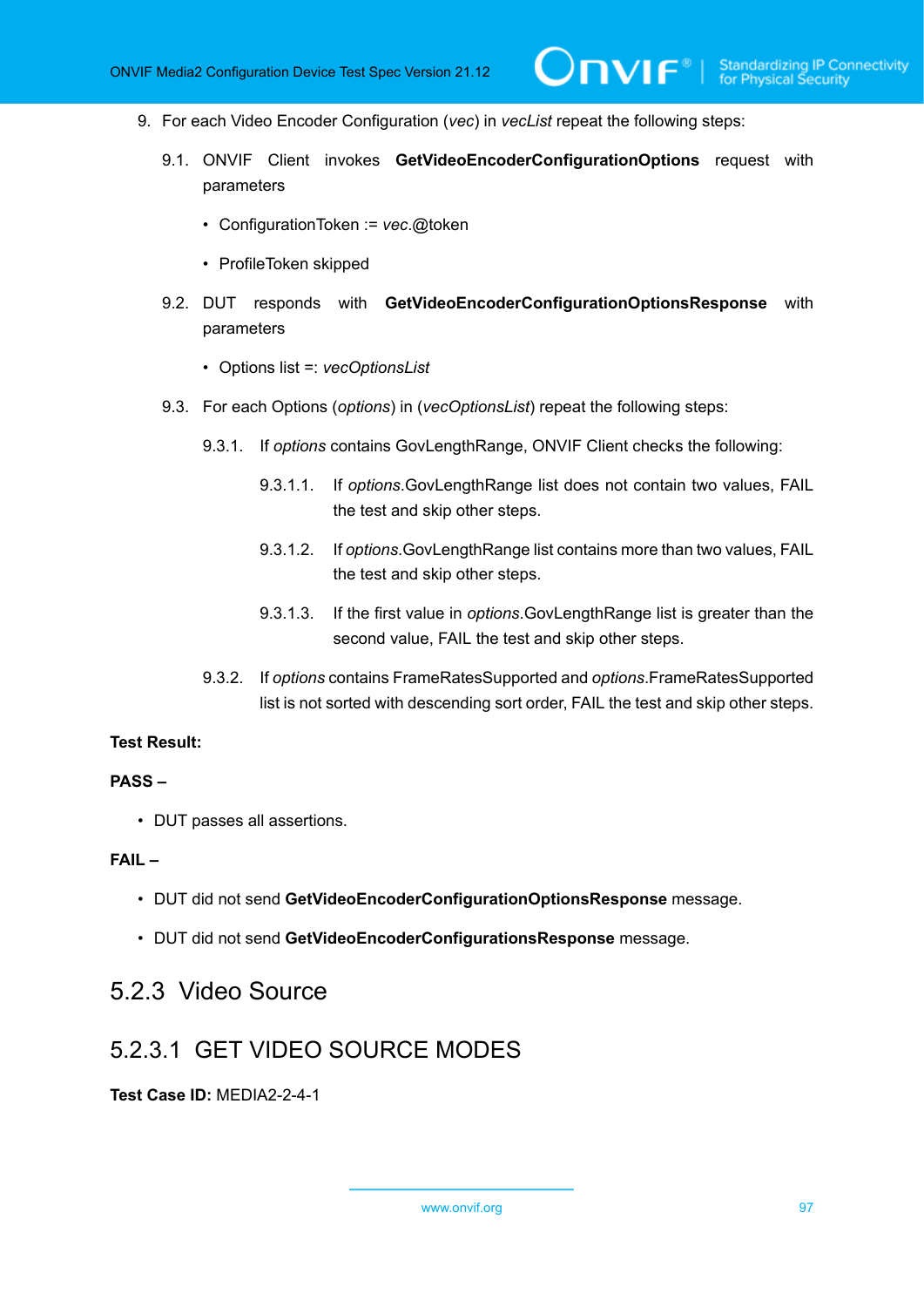**Specification Coverage:** Video source mode, GetVideoSourceModes.

**Feature Under Test:** GetVideoSourceModes

WSDL Reference: media2 wsdl

**Test Purpose:** To verify retrieving supported Video Source Modes for specified Video Source.

**Pre-Requisite:** Media2 Service is received from the DUT. Device IO Service is received from the DUT. Video sources modes is supported by Device as indicated by the VideoSourceMode=true capability.

**Test Configuration:** ONVIF Client and DUT

- 1. Start an ONVIF Client.
- 2. Start the DUT.
- 3. ONVIF Client retrieves Video Sources list by following the procedure mentioned in [Annex](#page-237-0) [A.22](#page-237-0) with the following input and output parameters
	- out *videoSourcesList* Video Sources list
- 4. For each Video Source token *videoSourceToken* from *videoSourcesList* repeat the following steps:
	- 4.1. ONVIF Client invokes **GetVideoSourceModes** request with parameters
		- VideoSourceToken := *videoSourceToken*
	- 4.2. DUT responds with **GetVideoSourceModesResponse** message with parameters
		- VideoSourceModes list =: *videoSourceModesList*
	- 4.3. If *videoSourceModesList* contains at least two items with the same @token, FAIL the test and skip other steps.
	- 4.4. If *videoSourceModesList* contains at least two items with Enabled=true, FAIL the test and skip other steps.
	- 4.5. If *videoSourceModesList* contains no items with Enabled=true, FAIL the test and skip other steps.
	- 4.6. If *videoSourceModesList* contains at least one item with empty Encodings list, FAIL the test and skip other steps.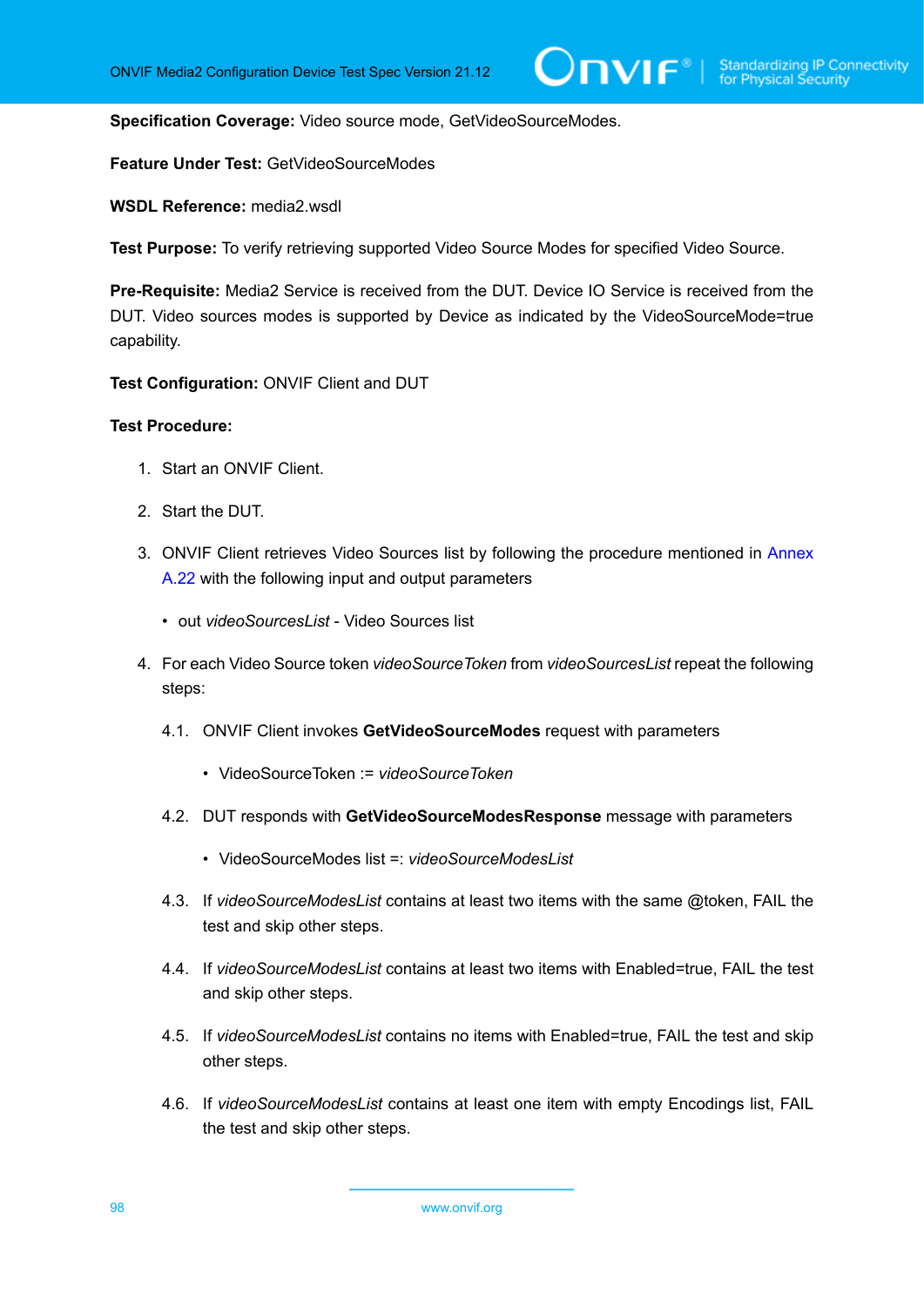### **Test Result:**

### **PASS –**

• DUT passes all assertions.

### **FAIL –**

• DUT did not send **GetVideoSourceModesResponse** message.

# 5.2.3.2 SET VIDEO SOURCE MODES

**Test Case ID:** MEDIA2-2-4-2

**Specification Coverage:** Video source mode, GetVideoSourceModes, SetVideoSourceModes.

**Feature Under Test:** GetVideoSourceModes, SetVideoSourceModes

**WSDL Reference:** media2.wsdl, deviceio.wsld

**Test Purpose:** To verify change of Video Source Mode for specified Video Source.

**Pre-Requisite:** Media2 Service is received from the DUT. Device IO Service is received from the DUT. Video sources modes is supported by Device as indicated by the VideoSourceMode=true capability.

**Test Configuration:** ONVIF Client and DUT

- 1. Start an ONVIF Client.
- 2. Start the DUT.
- 3. ONVIF Client retrieves Video Sources list by following the procedure mentioned in [Annex](#page-237-0) [A.22](#page-237-0) with the following input and output parameters
	- out *videoSourcesList* Video Sources list
- 4. For each Video Source token *videoSourceToken* from *videoSourcesList* repeat the following steps:
	- 4.1. ONVIF Client invokes **GetVideoSourceModes** request with parameters
		- VideoSourceToken := *videoSourceToken*
	- 4.2. DUT responds with **GetVideoSourceModesResponse** message with parameters
		- VideoSourceModes list =: *videoSourceModesList*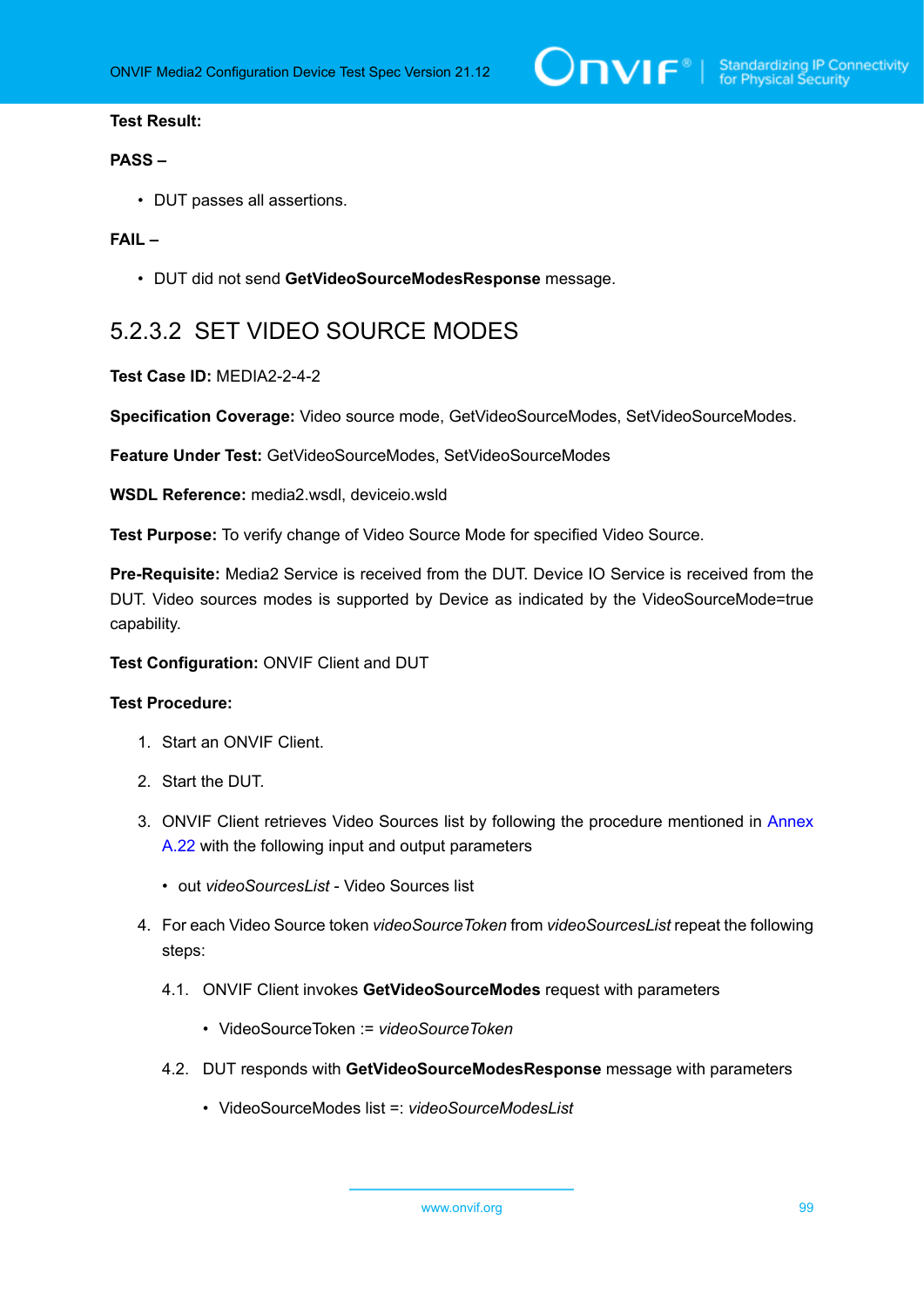4.3. Set *modeToEnable* := videoSourceModesList[*first*].@token, where *first* is the index number of the first item on the *videoSourceModesList* list that has no @Enabled or  $@$ Enabled = false (if any).

 $\mathsf{D}\mathbf{N}\mathsf{I}\mathsf{F}^*$ l

- 4.4. ONVIF Client invokes **SetVideoSourceMode** request with parameters
	- VideoSourceToken := *videoSourceToken*
	- VideoSourceModeToken := *modeToEnable*
- 4.5. DUT responds with **SetVideoSourceModeResponse** message with parameters
	- Reboot =: *rebootFlag*
- 4.6. If *rebootFlag* = true, ONVIF Client waits for the Device reboot by following the procedure mentioned in [Annex A.23](#page-238-0).
- 4.7. ONVIF Client invokes **GetVideoSourceModes** request with parameters
	- VideoSourceToken := *videoSourceToken*
- 4.8. DUT responds with **GetVideoSourceModesResponse** message with parameters
	- VideoSourceModes list =: *videoSourceModesList*
- 4.9. If *videoSourceModesList* contains at least two items with @Enabled=true, FAIL the test and skip other steps.
- 4.10. If *videoSourceModesList* item with @token = *modeToEnable* has no @Enabled or  $@$  Enabled = false for it, FAIL the test and skip other steps.
- 4.11. If *videoSourceModesList* have only one item, go to step [4.20](#page-100-0)
- 4.12. Set *modeToEnable* := videoSourceModesList[*last*].@token, where *last* is the index number of the last item on the *videoSourceModesList* list.
- 4.13. ONVIF Client invokes **SetVideoSourceMode** request with parameters
	- VideoSourceToken := *videoSourceToken*
	- VideoSourceModeToken := *modeToEnable*
- 4.14. DUT responds with **SetVideoSourceModeResponse** message with parameters
	- Reboot =: *rebootFlag*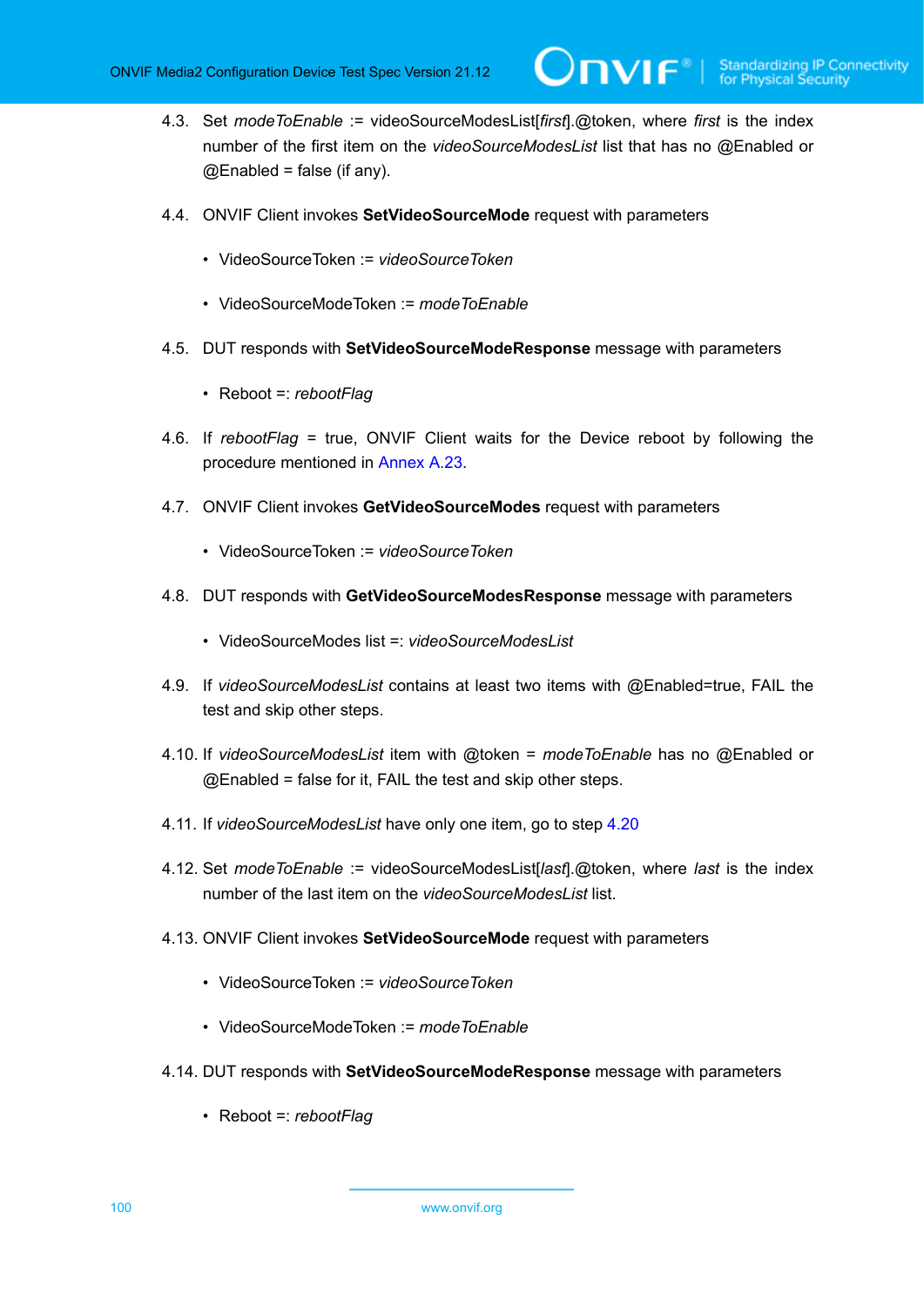4.15. If *rebootFlag* = true, ONVIF Client waits for the Device reboot by following the procedure mentioned in [Annex A.23](#page-238-0).

 $\mathsf{D}\mathbf{N}\mathsf{I}\mathsf{F}^\ast$  i

- 4.16. ONVIF Client invokes **GetVideoSourceModes** request with parameters
	- VideoSourceToken := *videoSourceToken*
- 4.17. DUT responds with **GetVideoSourceModesResponse** message with parameters
	- VideoSourceModes list =: *videoSourceModesList*
- 4.18. If *videoSourceModesList* contains at least two items with @Enabled=true, FAIL the test and skip other steps.
- 4.19. If *videoSourceModesList* item with @token = *modeToEnable* has no @Enabled or @Enabled = false for it, FAIL the test and skip other steps.
- 4.20. ONVIF Client restores settings for *videoSourceModesList*.

## <span id="page-100-0"></span>**Test Result:**

## **PASS –**

• DUT passes all assertions.

## **FAIL –**

- DUT did not send **GetVideoSourceModesResponse** message.
- DUT did not send **SetVideoSourceModesResponse** message.

# 5.3 Audio Configuration

# 5.3.1 Audio Source Configuration

# 5.3.1.1 GET AUDIO SOURCE CONFIGURATION OPTIONS

# **Test Case ID:** MEDIA2-3-1-1

**Specification Coverage:** Get configuration options, Audio source configuration.

**Feature Under Test:** GetAudioSourceConfigurationOptions

**WSDL Reference:** media2.wsdl

www.onvif.org 101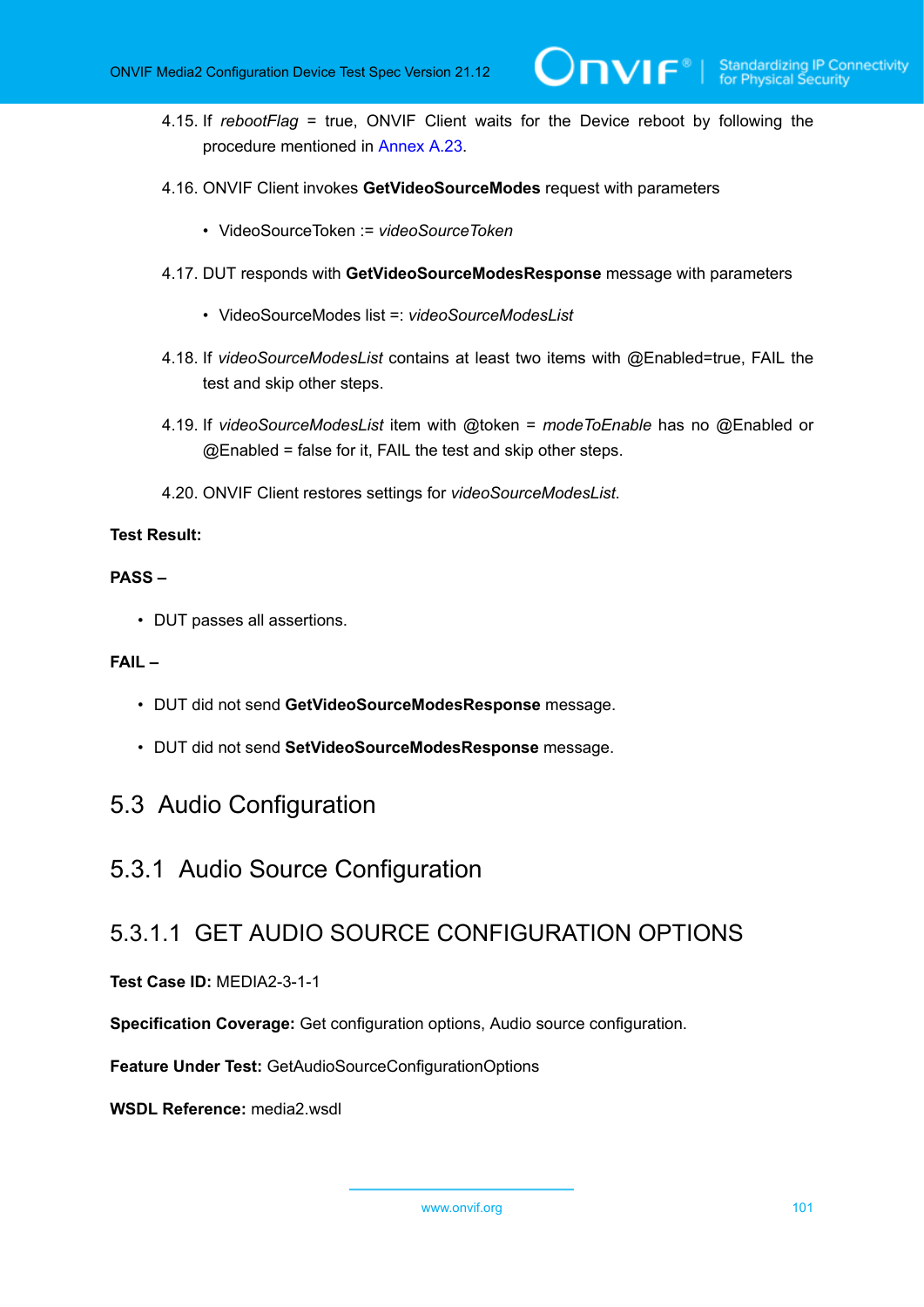**Test Purpose:** To verify retrieving Audio Source Configuration options for specified Audio Source Configuration, for specified Profile, generic for the Device.

**Pre-Requisite:**Media2 Service is received from the DUT. Audio configuration is supported by the DUT as indicated by receiving the GetAudioEncoderConfigurationOptionsResponse.

**Test Configuration:** ONVIF Client and DUT

- 1. Start an ONVIF Client.
- 2. Start the DUT.
- 3. ONVIF Client invokes **GetAudioSourceConfigurationOptions** request with parameters
	- ConfigurationToken skipped
	- ProfileToken skipped
- 4. DUT responds with **GetAudioSourceConfigurationOptionsResponse** message with parameters
	- Options =: *options*
- 5. ONVIF Client retrieves Audio Source Configurations list by following the procedure mentioned in [Annex A.9](#page-224-0) with the following input and output parameters
	- out *audioSourceConfCompleteList* Audio Source Configurations list
- 6. ONVIF Client invokes **GetAudioSourceConfigurationOptions** request with parameters
	- ConfigurationToken := *audioSourceConfigurationList*[0].@token
	- ProfileToken skipped
- 7. DUT responds with **GetAudioSourceConfigurationOptionsResponse** message with parameters
	- Options =: *options*
- <span id="page-101-0"></span>8. ONVIF Client retrieves Media Profile, which contains Audio Source Configuration by following the procedure mentioned in [Annex A.10](#page-224-1) with the following input and output parameters
	- out *profile* Media Profile with Audio Source Configuration
- 9. ONVIF Client invokes **GetAudioSourceConfigurationOptions** request with parameters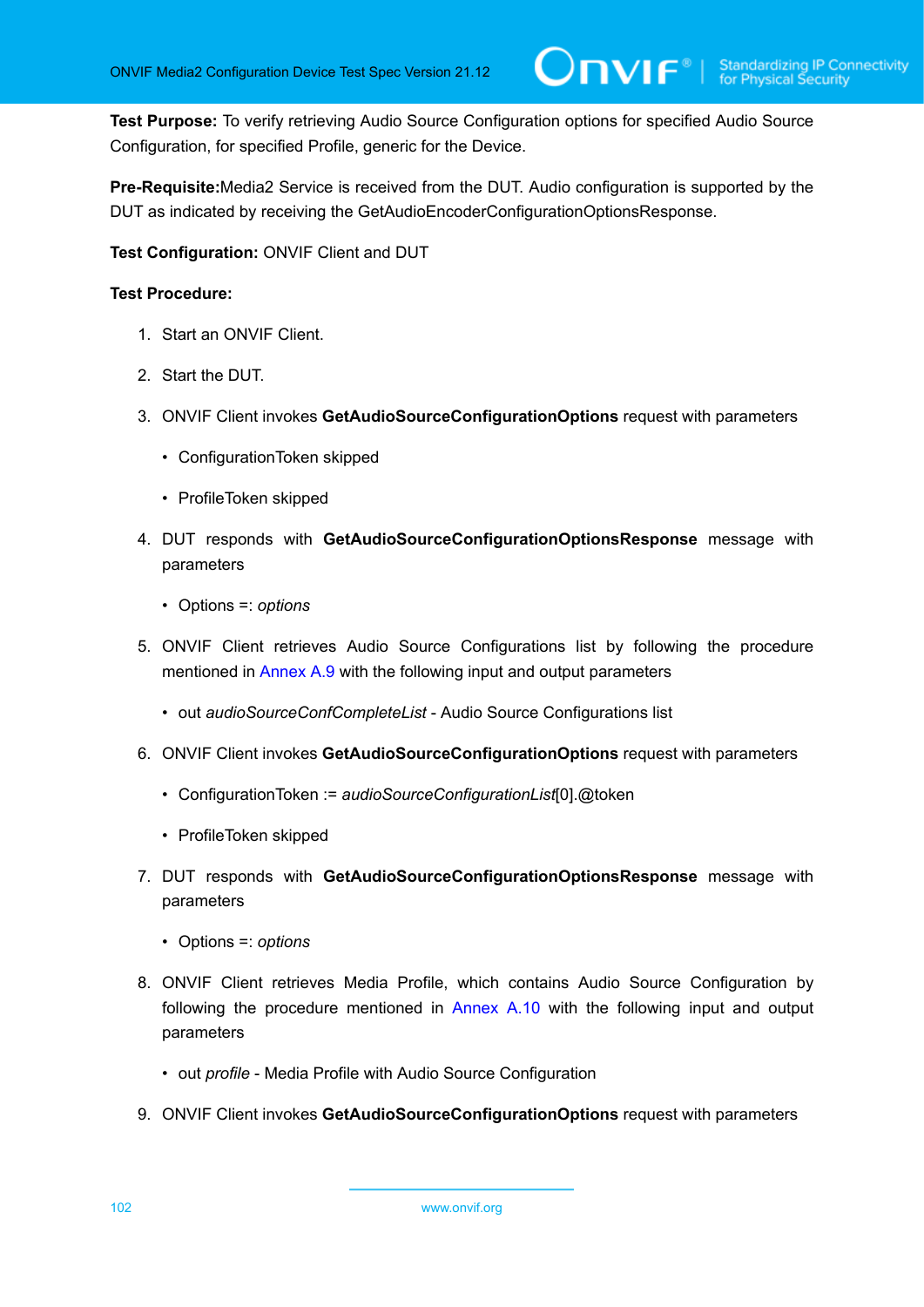- ConfigurationToken skipped
- ProfileToken := *profile*.@token
- 10.DUT responds with **GetAudioSourceConfigurationOptionsResponse** message with parameters
	- Options =: *options*
- 11. If Media Profile *profile* was changed at step [8,](#page-101-0) ONVIF Client restores Media Profile.

### **Test Result:**

## **PASS –**

• DUT passes all assertions.

### **FAIL –**

• DUT did not send **GetAudioSourceConfigurationOptionsResponse** message.

# 5.3.1.2 GET AUDIO SOURCE CONFIGURATIONS

### **Test Case ID:** MEDIA2-3-1-2

**Specification Coverage:** Get configurations, Audio source configuration.

**Feature Under Test:** GetAudioSourceConfigurations

### **WSDL Reference:** media2.wsdl

**Test Purpose:** To verify retrieving complete Audio Source Configuration List, Audio Source Configuration by Configuration token and compatible Audio Source Configuration by Profile token.

**Pre-Requisite:**Media2 Service is received from the DUT. Audio configuration is supported by the DUT as indicated by receiving the GetAudioEncoderConfigurationOptionsResponse.

### **Test Configuration:** ONVIF Client and DUT

- 1. Start an ONVIF Client.
- 2. Start the DUT.
- 3. ONVIF Client invokes **GetAudioSourceConfigurations** request with parameters
	- ConfigurationToken skipped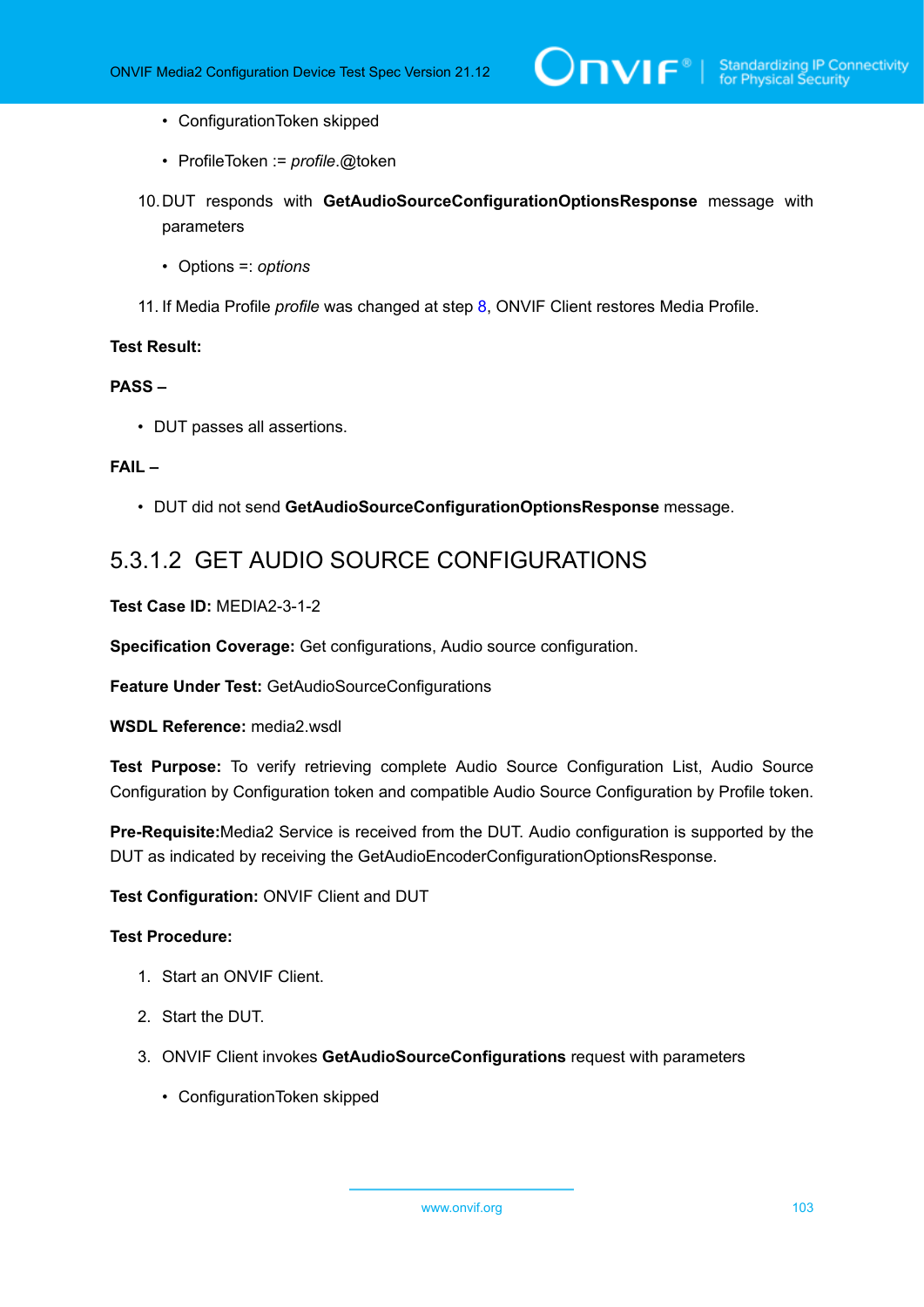$\mathsf{D}\mathbf{N}\mathsf{I}\mathsf{F}^\ast$ l

- ProfileToken skipped
- 4. The DUT responds with **GetAudioSourceConfigurationsResponse** with parameters
	- Configurations list =: *audioSourceConfCompleteList*
- 5. If *audioSourceConfCompleteList* is empty, FAIL the test and skip other steps.
- 6. If *audioSourceConfCompleteList* contains at least two items with the same @token, FAIL the test and skip other steps.
- 7. For each Audio Source Configuration *audioSourceConfiguration* in *audioSourceConfCompleteList* repeat the following steps:
	- 7.1. ONVIF Client invokes **GetAudioSourceConfigurations** request with parameters
		- ConfigurationToken := *audioSourceConfiguration*.@token
		- ProfileToken skipped
	- 7.2. The DUT responds with **GetAudioSourceConfigurationsResponse** with parameters
		- Configurations list =: *audioSourceConfList*
	- 7.3. If *audioSourceConfList* is empty, FAIL the test and skip other steps.
	- 7.4. If *audioSourceConfList* contains more than one item, FAIL the test and skip other steps.
	- 7.5. If *audioSourceConfList* does not contain item with @token = *audioSourceConfiguration*.@token, FAIL the test and skip other steps.
- 8. ONVIF Client invokes **GetProfiles** request with parameters
	- Token skipped
	- Type[0] := AudioSource
- 9. The DUT responds with **GetProfilesResponse** message with parameters
	- Profiles list =: *profileList*
- 10.For each Media Profile *profile* in *profileList* repeat the following steps:
	- 10.1. ONVIF Client invokes **GetAudioSourceConfigurations** request with parameters
		- ConfigurationToken skipped
		- ProfileToken := *profile*.@token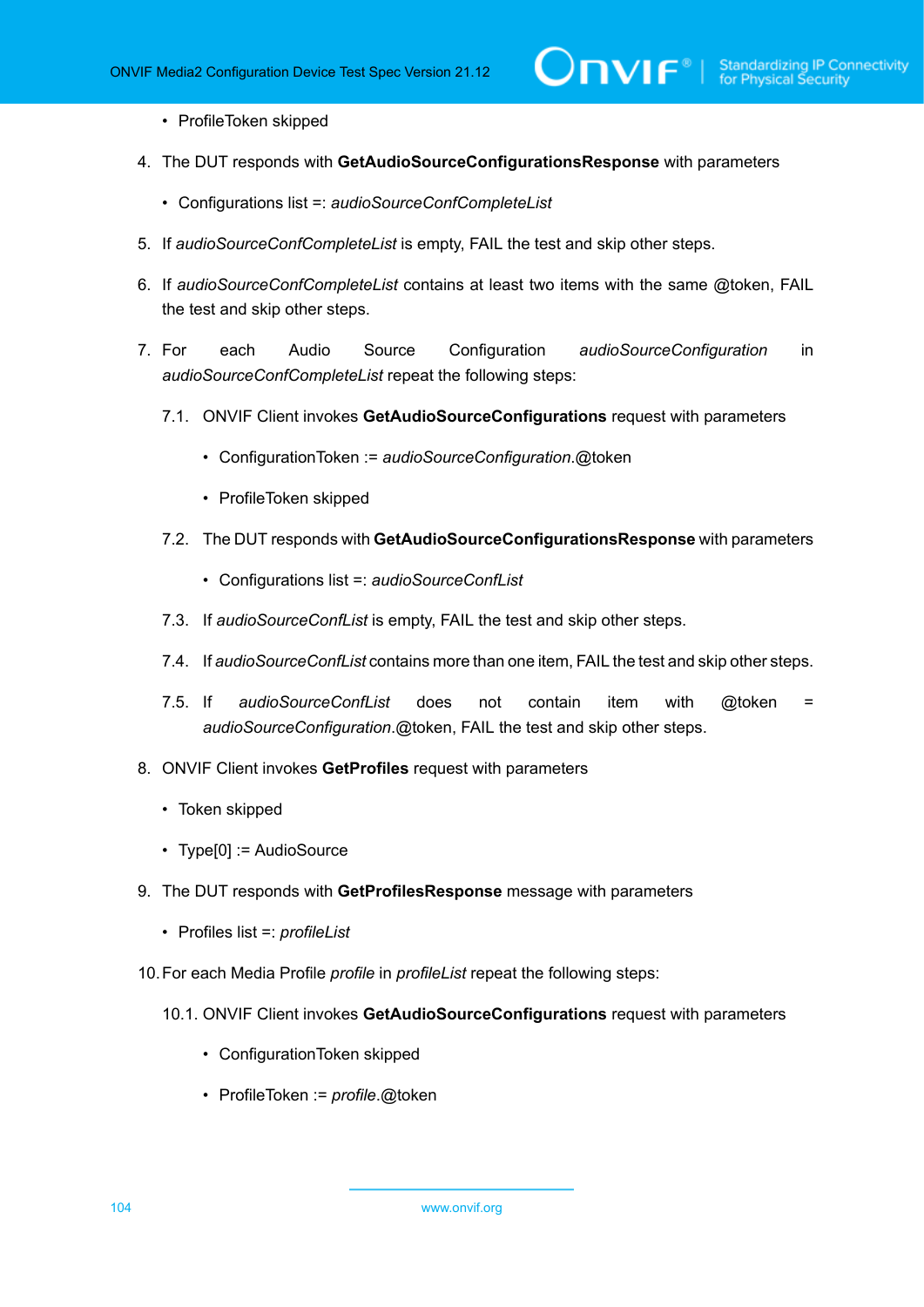10.2. The DUT responds with **GetAudioSourceConfigurationsResponse** with parameters

- Configurations list =: *audioSourceConfList*
- 10.3. If *audioSourceConfList* contains at least two items with the same @token, FAIL the test and skip other steps.
- 10.4. If *audioSourceConfCompleteList* does not contain at least one item with @token from *audioSourceConfList*, FAIL the test and skip other steps.
- 10.5. If *profile*.Configurations contains AudioSource:
	- 10.5.1. If *audioSourceConfList* does not contain item with @token = *profile*.Configurations.AudioSource.@token, FAIL the test and skip other steps.

## **Test Result:**

### **PASS –**

• DUT passes all assertions.

#### **FAIL –**

- DUT did not send **GetAudioSourceConfigurationsResponse** message.
- DUT did not send **GetProfilesResponse** message.

# 5.3.1.3 AUDIO SOURCE CONFIGURATIONS AND AUDIO SOURCE CONFIGURATION OPTIONS CONSISTENCY

**Test Case ID:** MEDIA2-3-1-3

**Specification Coverage:** Get configurations, Get configuration options, Audio source configuration.

**Feature Under Test:** GetProfiles, GetAudioSourceConfigurationOptions

**WSDL Reference:** media2.wsdl

**Test Purpose:** To verify all Audio Source Configurations are consistent with Audio Source Configuration Options.

**Pre-Requisite:**Media2 Service is received from the DUT. Audio configuration is supported by the DUT as indicated by receiving the GetAudioEncoderConfigurationOptionsResponse.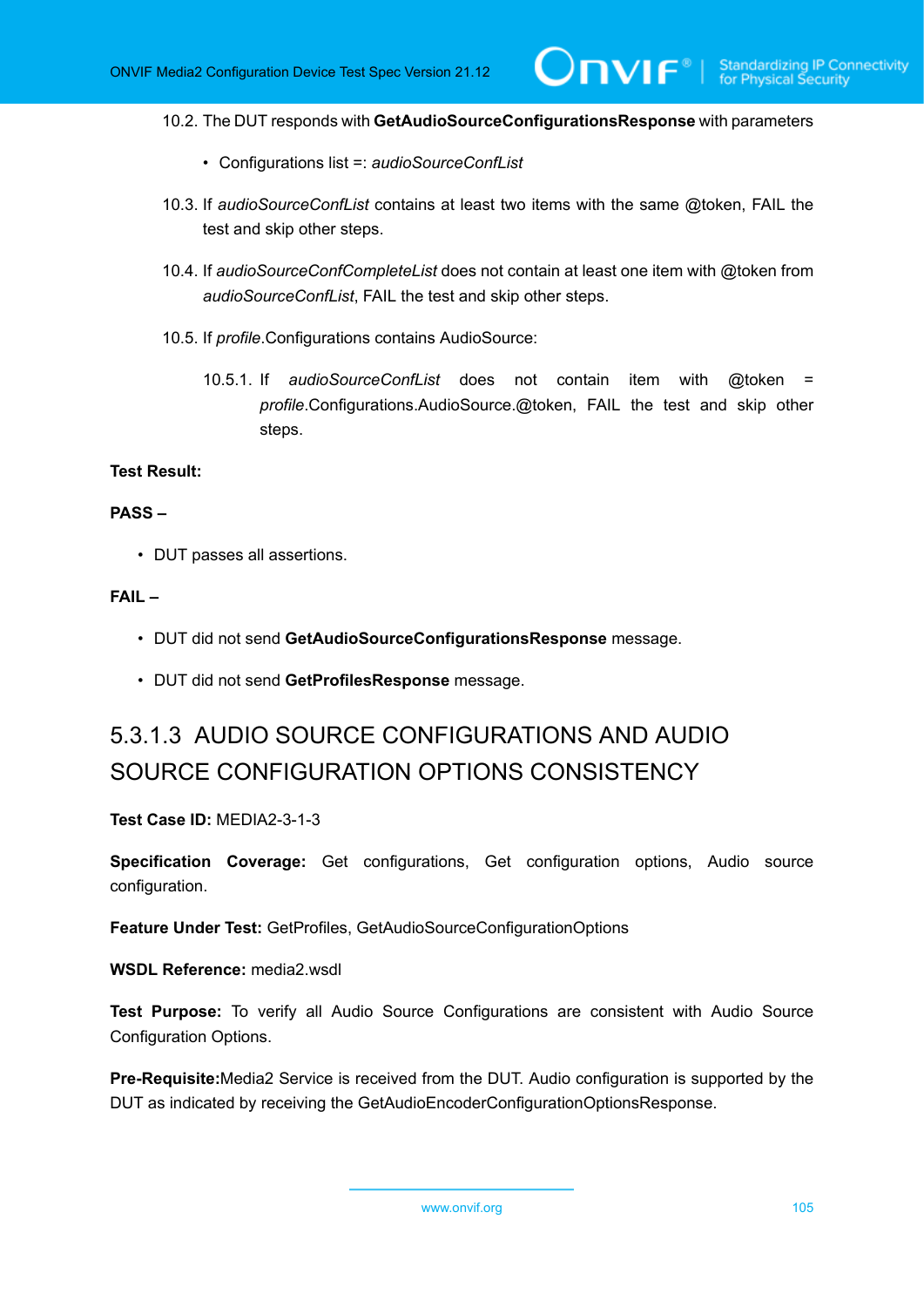#### **Test Configuration:** ONVIF Client and DUT

### **Test Procedure:**

- 1. Start an ONVIF Client.
- 2. Start the DUT.
- 3. ONVIF Client retrieves Audio Source Configurations list by following the procedure mentioned in [Annex A.9](#page-224-0) with the following input and output parameters
	- out *audioSourceConfList* Audio Source Configurations list
- 4. For each Audio Source Configuration *audioSourceConfiguration* in *audioSourceConfList* repeat the following steps:
	- 4.1. ONVIF Client invokes **GetAudioSourceConfigurationOptions** request with parameters
		- ConfigurationToken := *audioSourceConfiguration*.@token
		- ProfileToken skipped
	- 4.2. DUT responds with **GetAudioSourceConfigurationOptionsResponse** message with parameters
		- Options =: *options*
	- 4.3. If *audioSourceConfiguration*.SourceToken is not in *options*.InputTokensAvailable list, FAIL the test and skip other steps.

### **Test Result:**

### **PASS –**

• DUT passes all assertions.

# **FAIL –**

• DUT did not send **GetAudioSourceConfigurationOptionsResponse** message.

# 5.3.1.4 PROFILES AND AUDIO SOURCE CONFIGURATIONS **CONSISTENCY**

**Test Case ID:** MEDIA2-3-1-4

**Specification Coverage:** Get configurations, Get media profiles, Audio source configuration.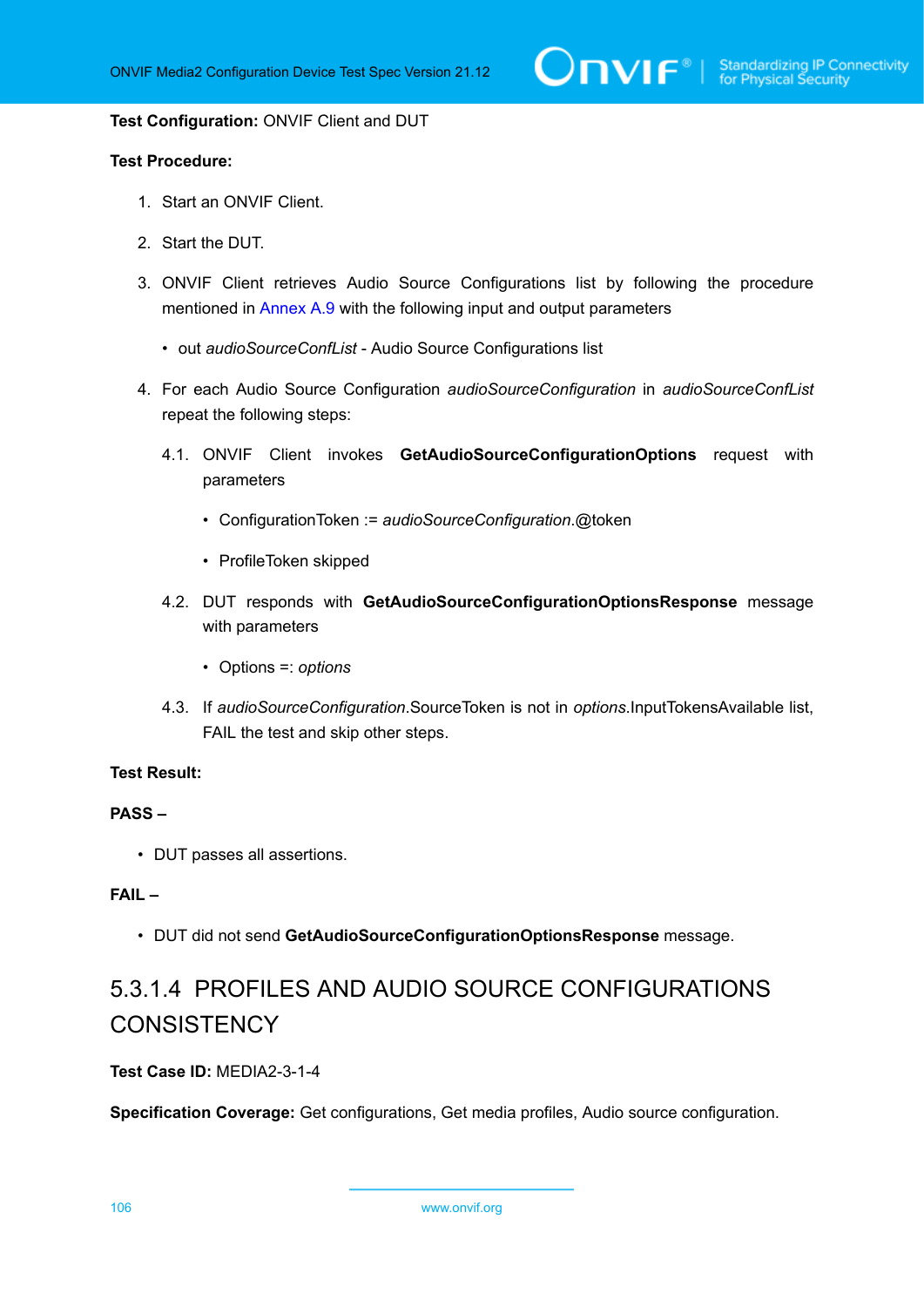$\mathsf{D}\mathbf{N}\mathsf{I}\mathsf{F}^*$ l

**Feature Under Test:** GetAudioSourceConfigurations, GetAudioSourceConfigurationOptions

### **WSDL Reference:** media2.wsdl

**Test Purpose:** To verify all Media Profiles are consistent with Audio Source Configurations.

**Pre-Requisite:**Media2 Service is received from the DUT. Audio configuration is supported by the DUT as indicated by receiving the GetAudioEncoderConfigurationOptionsResponse.

### **Test Configuration:** ONVIF Client and DUT

### **Test Procedure:**

- 1. Start an ONVIF Client.
- 2. Start the DUT.
- 3. ONVIF Client invokes **GetProfiles** request with parameters
	- Token skipped
	- Type[0] := AudioSource
- 4. The DUT responds with **GetProfilesResponse** message with parameters
	- Profiles list =: *profileList*
- 5. For each Media Profile *profile* in *profileList* which contains Configurations.AudioSource repeat the following steps:
	- 5.1. ONVIF Client invokes **GetAudioSourceConfigurations** request with parameters
		- ConfigurationToken := *profile*.Configurations.AudioSource.@token ProfileToken skipped
	- 5.2. The DUT responds with **GetAudioSourceConfigurationsResponse** with parameters
		- Configurations list =: *audioSourceConfList*
	- 5.3. If *audioSourceConfList*[0] is not equal to *profile*.Configurations.AudioSource, FAIL the test and skip other steps.

#### **Test Result:**

## **PASS –**

• DUT passes all assertions.

### **FAIL –**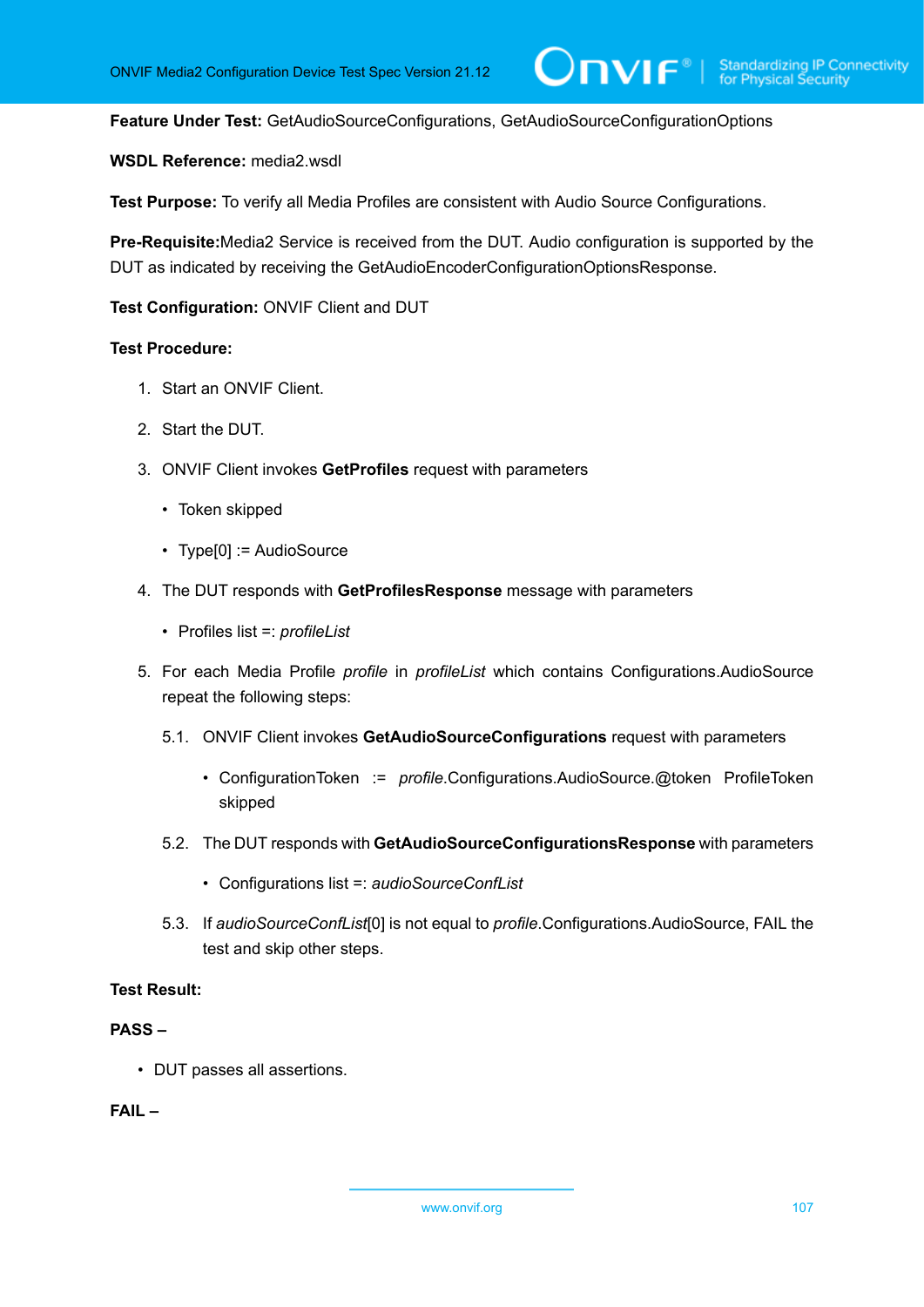- DUT did not send **GetProfilesResponse** message.
- DUT did not send **GetAudioSourceConfigurationsResponse** message.

# 5.3.1.5 MODIFY ALL SUPPORTED AUDIO SOURCE CONFIGURATIONS

**Test Case ID:** MEDIA2-3-1-5

**Specification Coverage:** Get configurations, Get configuration options, Audio source configuration, Modify a configuration

**Feature Under Test:** GetAudioSourceConfigurationOptions, GetAudioSourceConfigurations, SetAudioSourceConfiguration

### **WSDL Reference:** media2.wsdl

**Test Purpose:** To verify whether all supported Audio Source Configuration Options can be set.

**Pre-Requisite:**Media2 Service is received from the DUT. Event Service was received from the DUT. Audio configuration is supported by the DUT as indicated by receiving the GetAudioEncoderConfigurationOptionsResponse.

**Test Configuration:** ONVIF Client and DUT

- 1. Start an ONVIF Client.
- 2. Start the DUT.
- 3. ONVIF Client retrieves Audio Source Configurations list by following the procedure mentioned in [Annex A.9](#page-224-0) with the following input and output parameters
	- out *audioSourceConfList* Audio Source Configurations list
- 4. If DUT supports Pull-Point Notification feature and Configuration Changed Notification feature, ONVIF Client creates PullPoint subscription for the specified topic by following the procedure mentioned in [Annex A.12](#page-227-0) with the following input and output parameters
	- in **"tns1:Media/ConfigurationChanged"** Notification Topic
	- out *s* Subscription reference
	- out *currentTime* current time for the DUT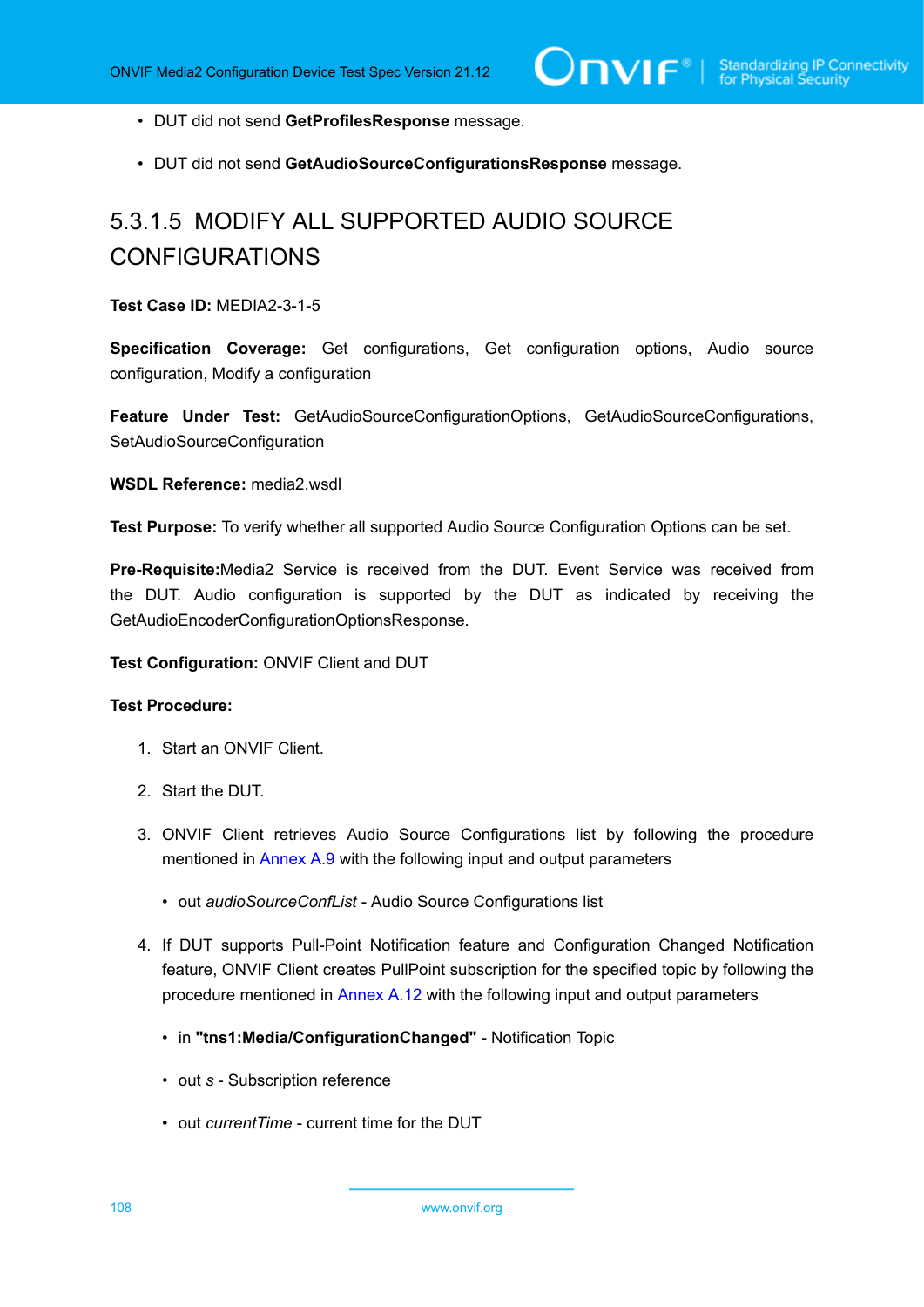- out *terminationTime* Subscription termination time
- <span id="page-108-0"></span>5. For each Audio Source Configuration *audioSourceConfiguration* in *audioSourceConfList* repeat the following steps:
	- 5.1. ONVIF Client invokes **GetAudioSourceConfigurationOptions** request with parameters
		- ConfigurationToken := *audioSourceConfiguration*.@token
		- ProfileToken skipped
	- 5.2. DUT responds with **GetAudioSourceConfigurationOptionsResponse** message with parameters
		- Options =: *options*
	- 5.3. ONVIF Client invokes **SetAudioSourceConfiguration** request with parameters
		- Configuration.@token := *audioSourceConfiguration*.@token
		- Configuration.Name := "TestName1"
		- Configuration.SourceToken := other then current value (if possible) from *options*.InputTokensAvailable list
	- 5.4. DUT responds with **SetAudioSourceConfigurationResponse** message.
	- 5.5. If DUT supports Pull-Point Notification feature and Configuration Changed Notification feature, ONVIF Client retrieves and checks **tns1:Media/ConfigurationChanged** event for the specified Configuration by following the procedure mentioned in [Annex](#page-229-0) [A.15](#page-229-0) with the following input and output parameters
		- in *s* Subscription reference
		- in *currentTime* current time for the DUT
		- in *terminationTime* subscription termination time
		- in *audioSourceConfiguration*.@token Configuration token
		- in AudioSource Configuration Type
	- 5.6. ONVIF Client invokes **GetAudioSourceConfigurations** request with parameters
		- ConfigurationToken := *audioSourceConfiguration*.@token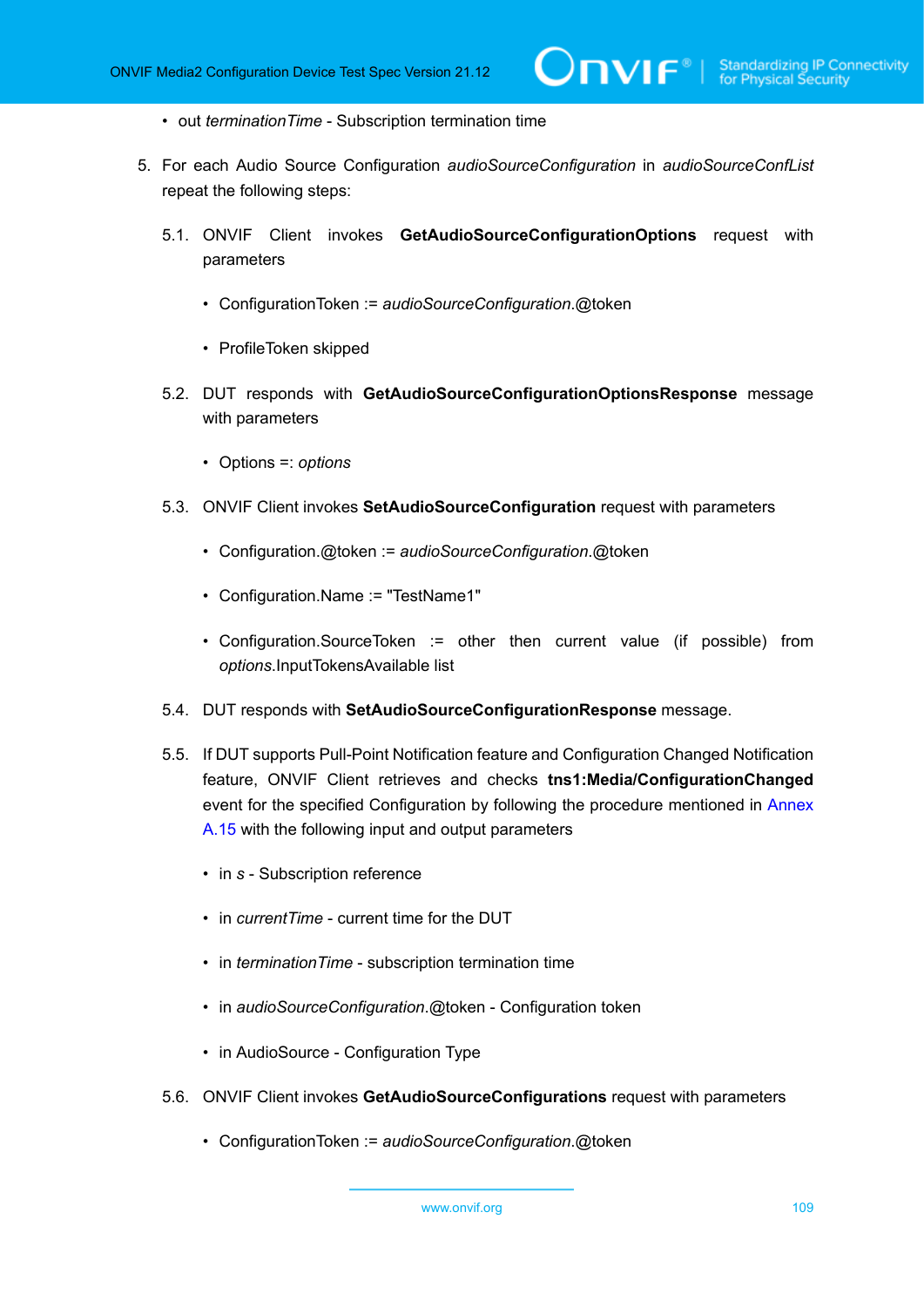- ProfileToken skipped
- 5.7. The DUT responds with **GetAudioSourceConfigurationsResponse** with parameters
	- Configurations list =: *audioSourceConfList*
- <span id="page-109-0"></span>5.8. If *audioSourceConfList*[0] is not equal to Configuration from step [5.3](#page-108-0), FAIL the test and skip other steps.
- 5.9. ONVIF Client restores settings of Audio Source Configuration with @token = *audioSourceConfiguration*.@token.
- 6. If subscription was created at step [4](#page-107-0), ONVIF Client deletes PullPoint subscription by following the procedure mentioned in [Annex A.13](#page-228-0) with the following input and output parameters
	- in *s* Subscription reference

#### **PASS –**

• DUT passes all assertions.

#### **FAIL –**

- DUT did not send **GetAudioSourceConfigurationsResponse** message.
- DUT did not send **SetAudioSourceConfigurationResponse** message.
- DUT did not send **GetAudioSourceConfigurationOptionsResponse** message.

**Note:** The following fields are compared at step [5.8](#page-109-0):

- SourceToken
- Name

# 5.3.1.6 GET AUDIO SOURCE CONFIGURATIONS – INVALID TOKEN

**Test Case ID:** MEDIA2-3-1-6

**Specification Coverage:** Get configurations, Audio source configuration.

**Feature Under Test:** GetAudioSourceConfigurations

**WSDL Reference:** media2.wsdl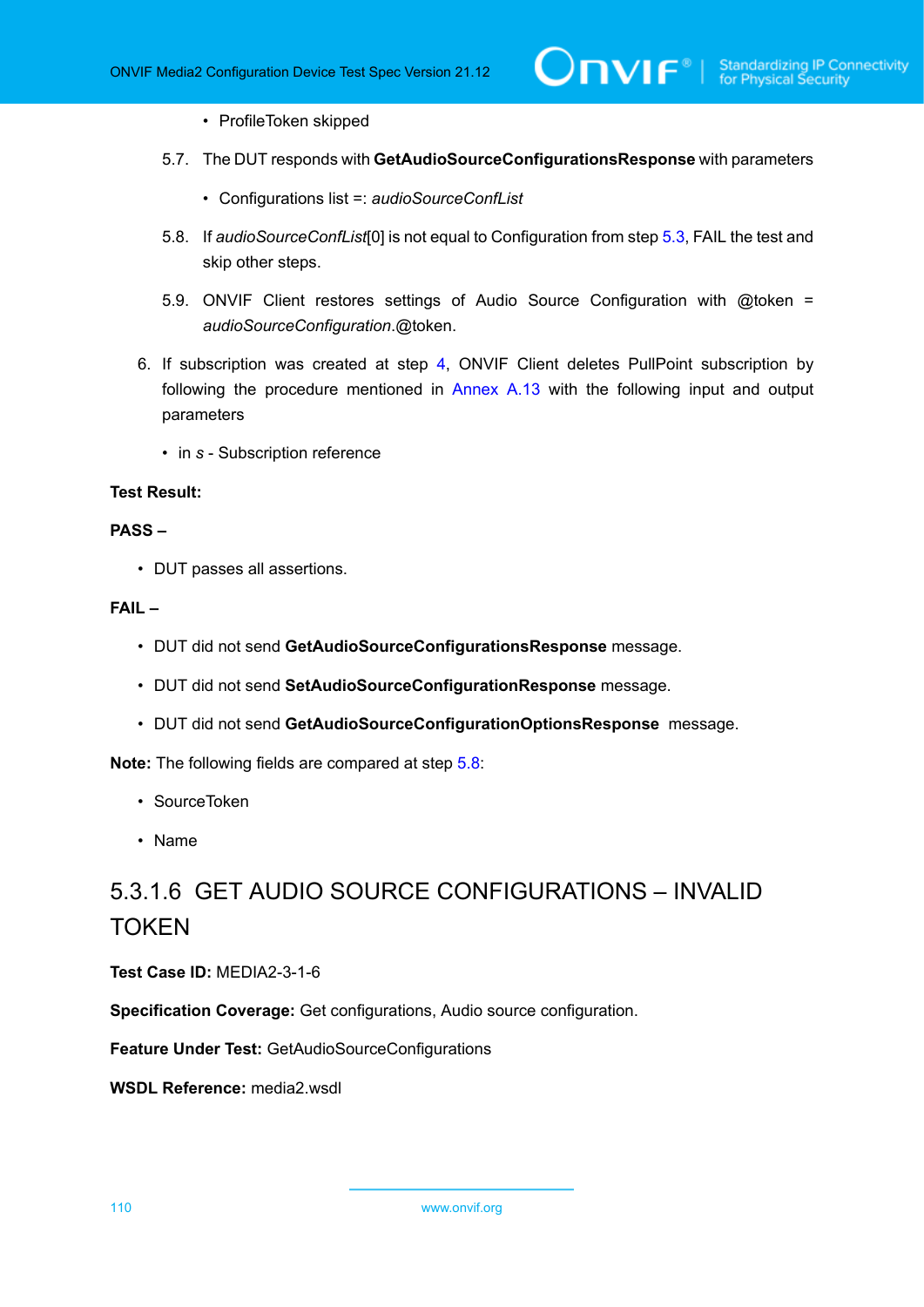**Test Purpose:** To verify SOAP 1.2 Fault receiving in case of **GetAudioSourceConfigurations** with invalid token.

**Pre-Requisite:**Media2 Service is received from the DUT. Audio configuration is supported by the DUT as indicated by receiving the GetAudioEncoderConfigurationOptionsResponse.

**Test Configuration:** ONVIF Client and DUT

#### **Test Procedure:**

- 1. Start an ONVIF Client.
- 2. Start the DUT.
- 3. ONVIF Client retrieves Audio Source Configurations list by following the procedure mentioned in [Annex A.9](#page-224-0) with the following input and output parameters
	- out *audioSourceConfCompleteList* Audio Source Configurations list
- 4. ONVIF Client invokes **GetAudioSourceConfigurations** request with parameters
	- ConfigurationToken := other than listed in *audioSourceConfCompleteList*
	- ProfileToken skipped
- 5. The DUT returns **env:Sender/ter:InvalidArgVal/ter:NoConfig** SOAP 1.2 fault.

#### **Test Result:**

#### **PASS –**

• DUT passes all assertions.

#### **FAIL –**

• The DUT did not send the **env:Sender/ter:InvalidArgVal/ter:NoConfig** SOAP 1.2 fault message.

## 5.3.2 Audio Encoder Configuration

### 5.3.2.1 G.711 AUDIO ENCODER CONFIGURATION

#### **Test Case ID:** MEDIA2-3-2-1

**Specification Coverage:** Get configurations, Get configuration options, Audio encoder configuration, Modify a configuration.

**Feature Under Test:** GetAudioEncoderConfigurations, GetAudioEncoderConfigurationOptions, SetAudioEncoderConfiguration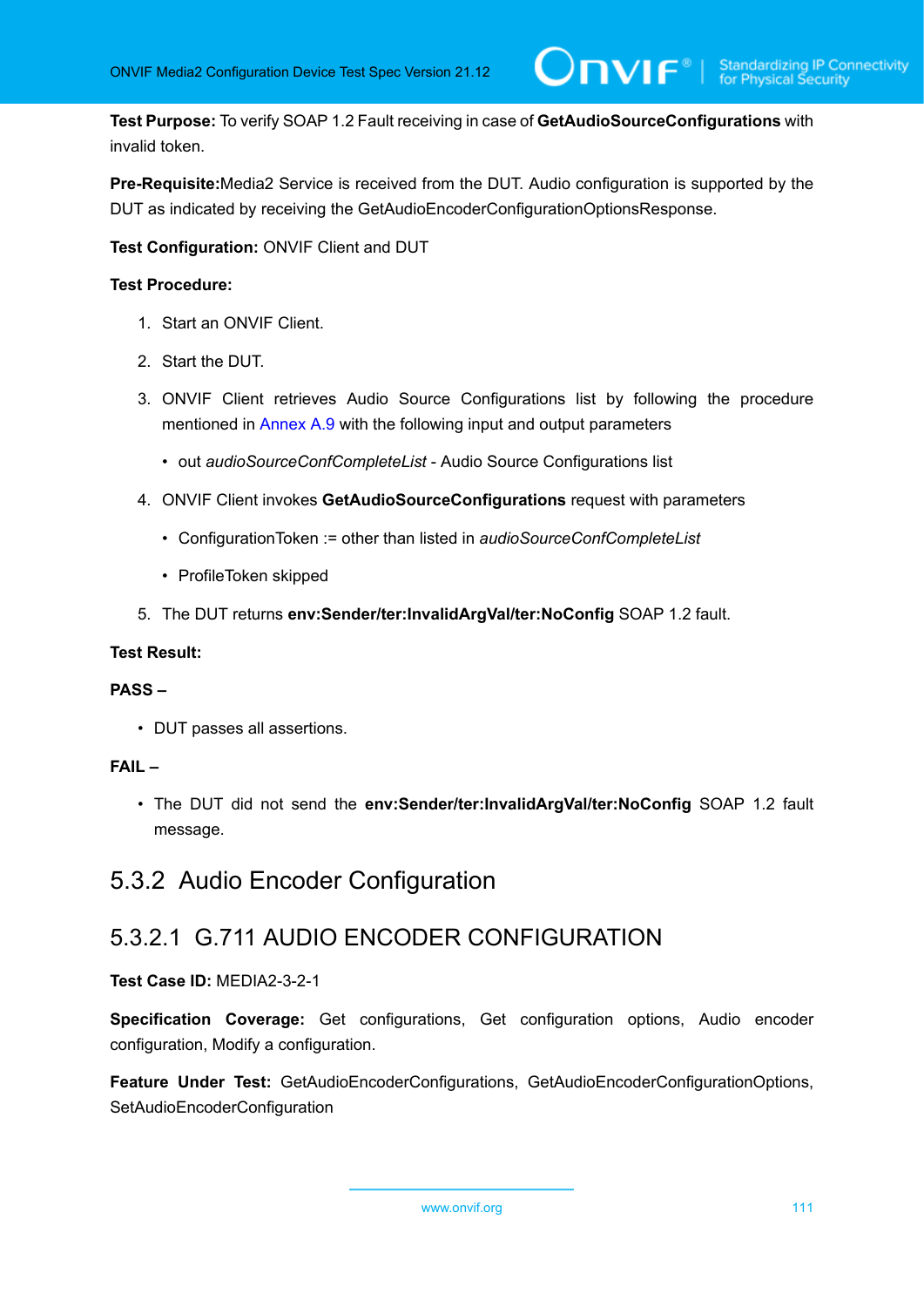#### **WSDL Reference:** media2.wsdl

**Test Purpose:** To verify that DUT changes audio configuration with G.711 Encoding properly.

**Pre-Requisite:**Media2 Service is received from the DUT. Event Service was received from the DUT. Media2\_G.711 feature is supported by DUT.

**Test Configuration:** ONVIF Client and DUT

- 1. Start an ONVIF Client.
- 2. Start the DUT.
- 3. ONVIF Client retrieves Audio Encoder Configurations list by following the procedure mentioned in [Annex A.17](#page-231-0) with the following input and output parameters
	- out *audioEncoderConfList* Audio Encoder Configurations list
- <span id="page-111-0"></span>4. If DUT supports Pull-Point Notification feature and Configuration Changed Notification feature, ONVIF Client creates PullPoint subscription for the specified topic by following the procedure mentioned in [Annex A.12](#page-227-0) with the following input and output parameters
	- in **"tns1:Media/ConfigurationChanged"** Notification Topic
	- out *s* Subscription Reference
	- out *currentTime* current time for the DUT
	- out *terminationTime* Subscription Termination time
- 5. For each Audio Encoder Configuration *audioEncoderConfiguration* in *audioEncoderConfList* repeat the following steps:
	- 5.1. ONVIF Client invokes **GetAudioEncoderConfigurationOptions** request with parameters
		- ConfigurationToken := *audioEncoderConfiguration*.@token
		- ProfileToken skipped
	- 5.2. DUT responds with **GetAudioEncoderConfigurationOptionsResponse** message with parameters
		- Options list =: *optionsList*
	- 5.3. If *optionsList* contains an item with Encoding = PCMU, do the following steps: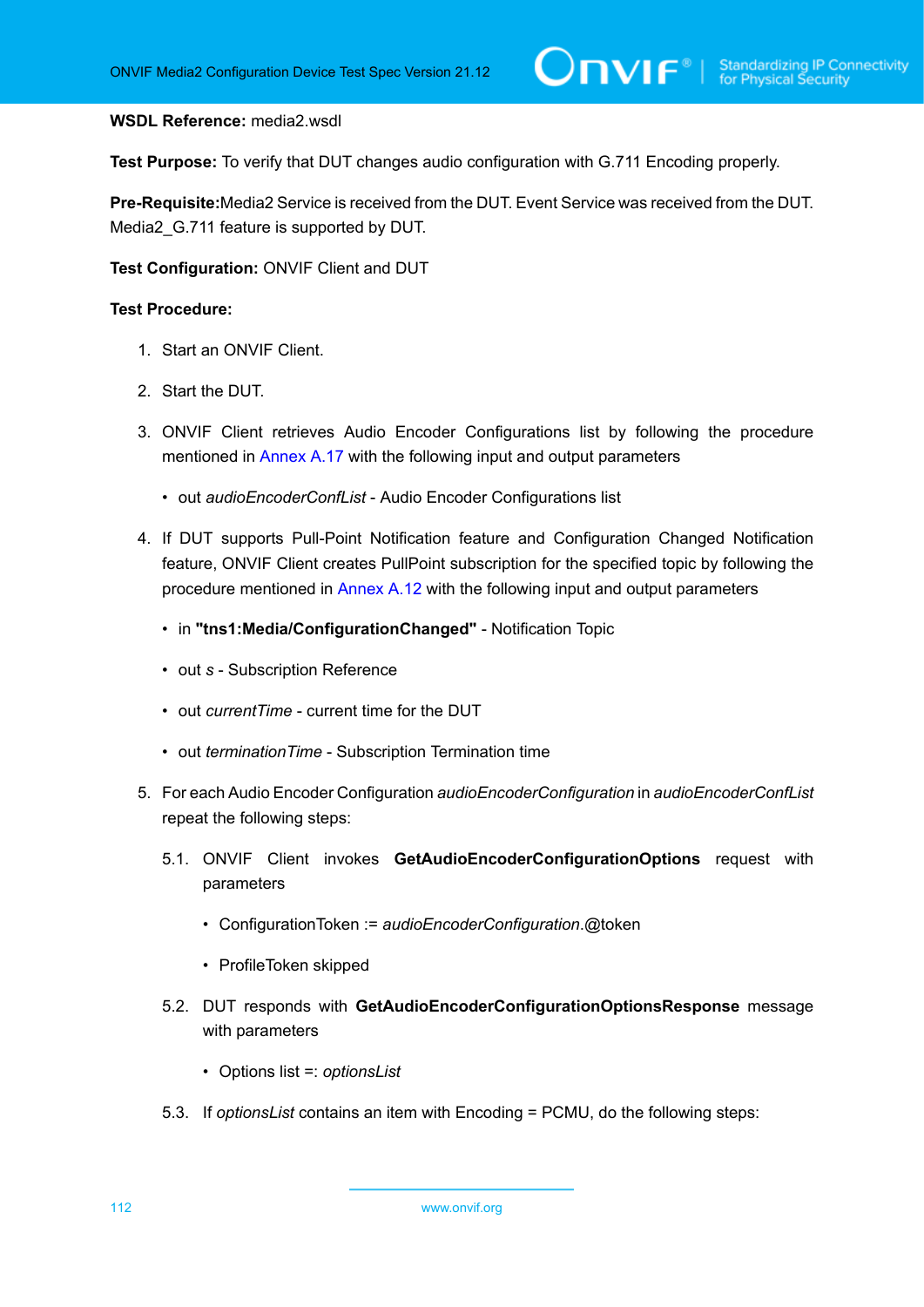- 5.3.1. Set *options* := first item from *optionsList* with Encoding = PCMU.
- <span id="page-112-0"></span>5.3.2. ONVIF Client invokes **SetAudioEncoderConfiguration** request with parameters
	- Configuration.@token := *audioEncoderConfiguration*.@token
	- Configuration.Name := string different from *audioEncoderConfiguration*.Name value (length shall be less than or equal to 64 characters and it shall contain only readable characters)
	- Configuration.Encoding := *options*.Encoding
	- Configuration.Bitrate := minimum value from *options*.BitrateList.Items list if *options*.BitrateList.Items list contains items, otherwise, *audioEncoderConfiguration*.Bitrate
	- Configuration.SampleRate := minimum value from *options*.SampleRateList.Items list if *options*.SampleRateList.Items list contains items, otherwise, *audioEncoderConfiguration*.SampleRate
	- Configuration.Multicast := *audioEncoderConfiguration*.Multicast
- 5.3.3. DUT responds with **SetAudioEncoderConfigurationResponse** message.
- 5.3.4. If DUT supports Pull-Point Notification feature and Configuration Changed Notification feature, ONVIF Client retrieves and checks **tns1:Media/ ConfigurationChanged** event for the specified Configuration by following the procedure mentioned in [Annex A.15](#page-229-0) with the following input and output parameters
	- in *s* Subscription reference
	- in *currentTime* current time for the DUT
	- in *terminationTime* subscription termination time
	- in *audioEncoderConfiguration*.@token Configuration token
	- in AudioEncoder Configuration Type
- 5.3.5. ONVIF Client invokes **GetAudioEncoderConfigurations** request with parameters
	- ConfigurationToken := *audioEncoderConfiguration*.@token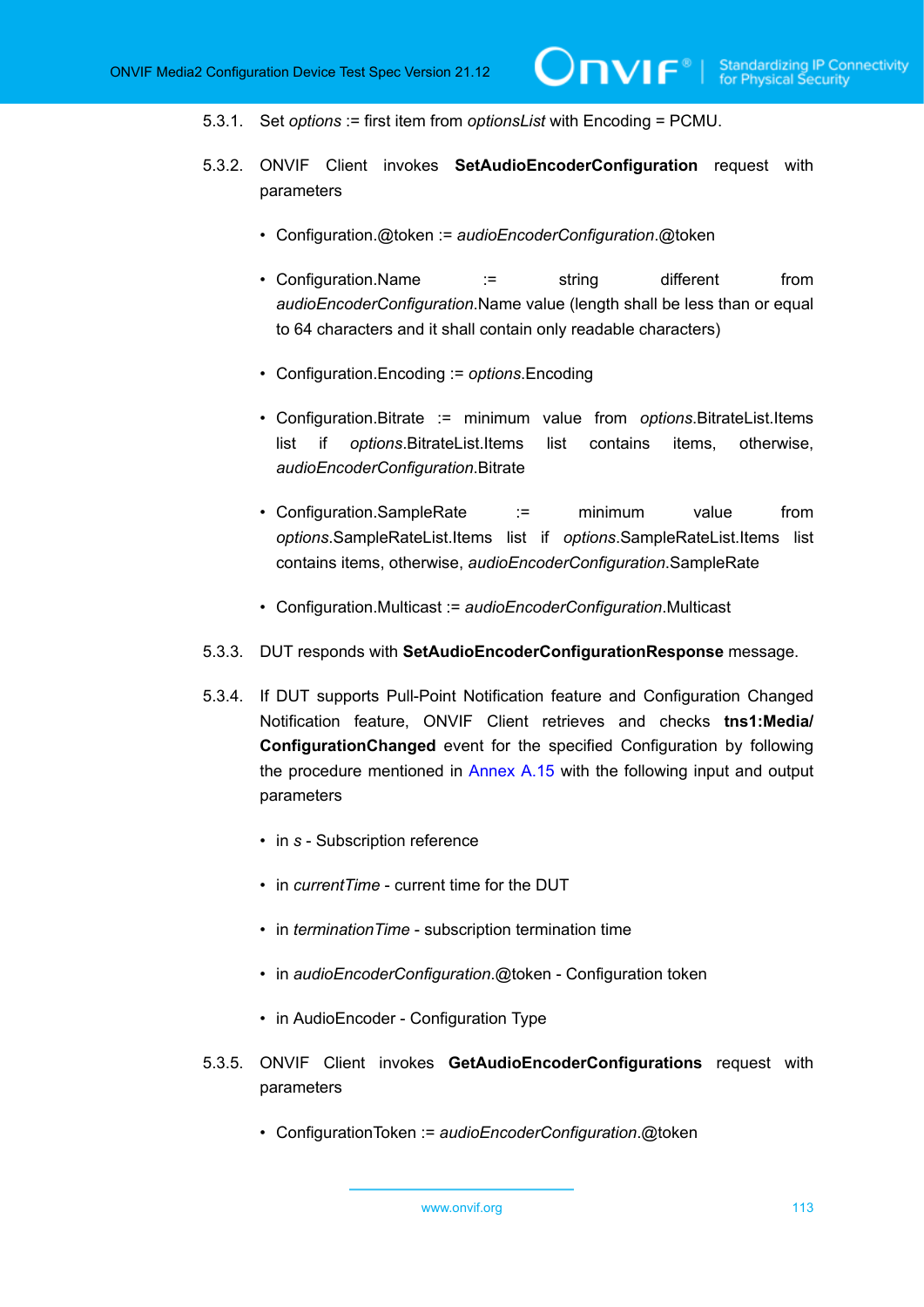#### • ProfileToken skipped

- 5.3.6. The DUT responds with **GetAudioEncoderConfigurationsResponse** with parameters
	- Configurations list =: *audioEncoderConfList*
- 5.3.7. If *audioEncoderConfList* contains more items with @token = *audioEncoderConfiguration*.@token than 1, FAIL the test and skip other steps.
- <span id="page-113-1"></span>5.3.8. If *audioEncoderConfList*[0] is not equal to Configuration from step [5.3.2](#page-112-0), FAIL the test and skip other steps.
- <span id="page-113-0"></span>5.3.9. ONVIF Client invokes **SetAudioEncoderConfiguration** request with parameters
	- Configuration.@token := *audioEncoderConfiguration*.@token
	- Configuration.Name := *audioEncoderConfiguration*.Name
	- Configuration.Encoding := *options*.Encoding
	- Configuration.Bitrate := maximum value from *options*.BitrateList.Items list if *options*.BitrateList.Items list contains items, otherwise, *audioEncoderConfiguration*.Bitrate
	- Configuration.SampleRate := maximum value from *options*.SampleRateList.Items list if *options*.SampleRateList.Items list contains items, otherwise, *audioEncoderConfiguration*.SampleRate
	- Configuration.Multicast := *audioEncoderConfiguration*.Multicast
- 5.3.10. DUT responds with **SetAudioEncoderConfigurationResponse** message.
- 5.3.11. If DUT supports Pull-Point Notification feature and Configuration Changed Notification feature, ONVIF Client retrieves and checks **tns1:Media/ ConfigurationChanged** event for the specified Configuration by following the procedure mentioned in [Annex A.15](#page-229-0) with the following input and output parameters
	- in *s* Subscription reference
	- in *currentTime* current time for the DUT
	- in *terminationTime* subscription termination time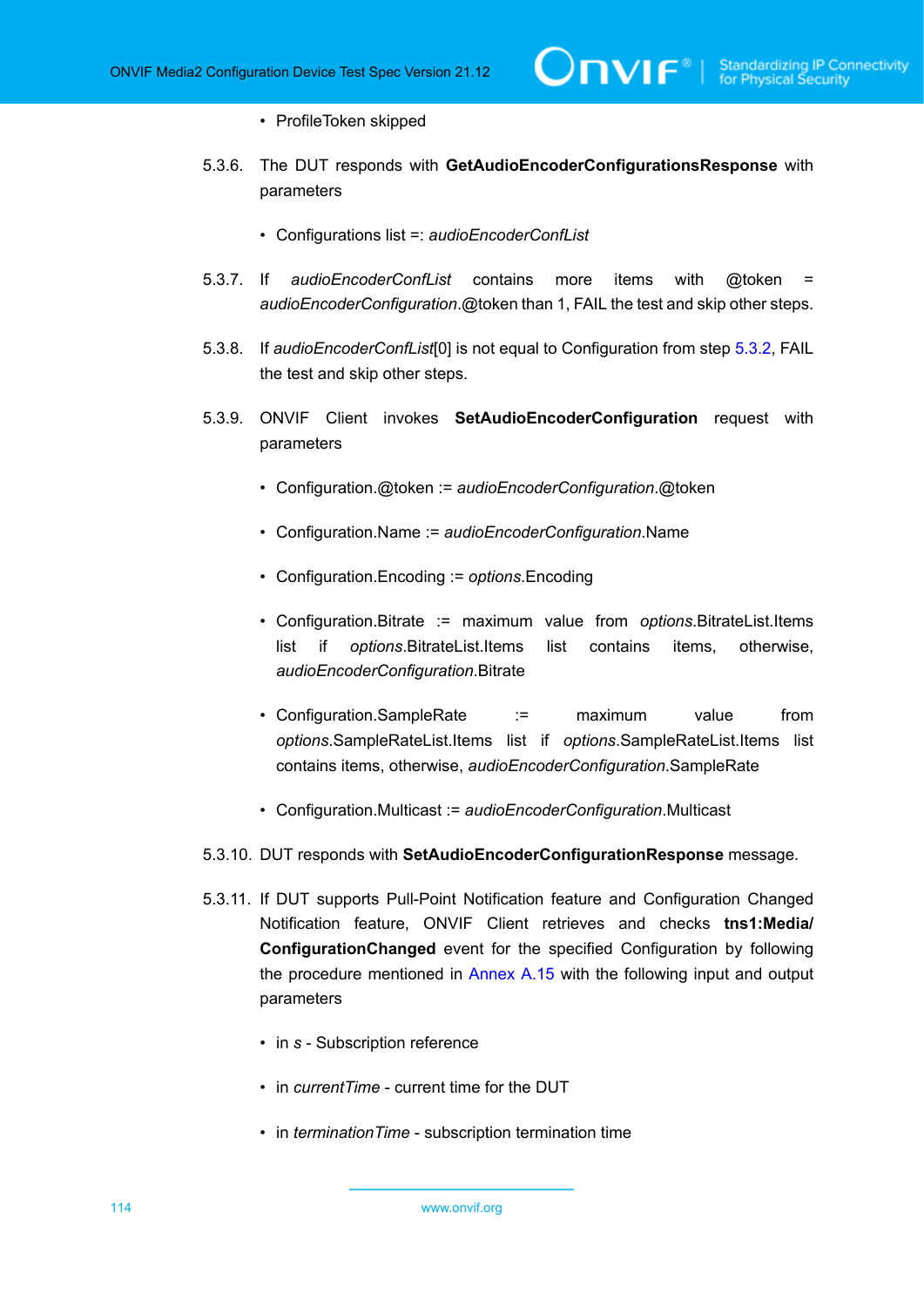- in *audioEncoderConfiguration*.@token Configuration token
- in AudioEncoder Configuration Type
- 5.3.12. ONVIF Client invokes **GetAudioEncoderConfigurations** request with parameters

 $\mathsf{D}\mathbf{N}\mathsf{I}\mathsf{F}^*$ l

- ConfigurationToken := *audioEncoderConfiguration*.@token
- ProfileToken skipped
- 5.3.13. The DUT responds with **GetAudioEncoderConfigurationsResponse** with parameters
	- Configurations list =: *audioEncoderConfList*
- 5.3.14. If *audioEncoderConfList* contains more items with @token = *audioEncoderConfiguration*.@token than 1, FAIL the test and skip other steps.
- 5.3.15. If *audioEncoderConfList*[0] is not equal to Configuration from step [5.3.9](#page-113-0), FAIL the test and skip other steps.
- <span id="page-114-0"></span>6. If subscription was created at step [4](#page-111-0), ONVIF Client deletes PullPoint subscription by following the procedure mentioned in [Annex A.13](#page-228-0) with the following input and output parameters
	- in *s* Subscription reference

#### **Test Result:**

#### **PASS –**

• DUT passes all assertions.

#### **FAIL –**

• DUT did not send **GetAudioSourceConfigurationOptionsResponse** message.

**Note:** The following fields are compared at step [5.3.8](#page-113-1) and [5.3.15:](#page-114-0)

- @token
- Name
- Encoding
- Multicast.Address.Type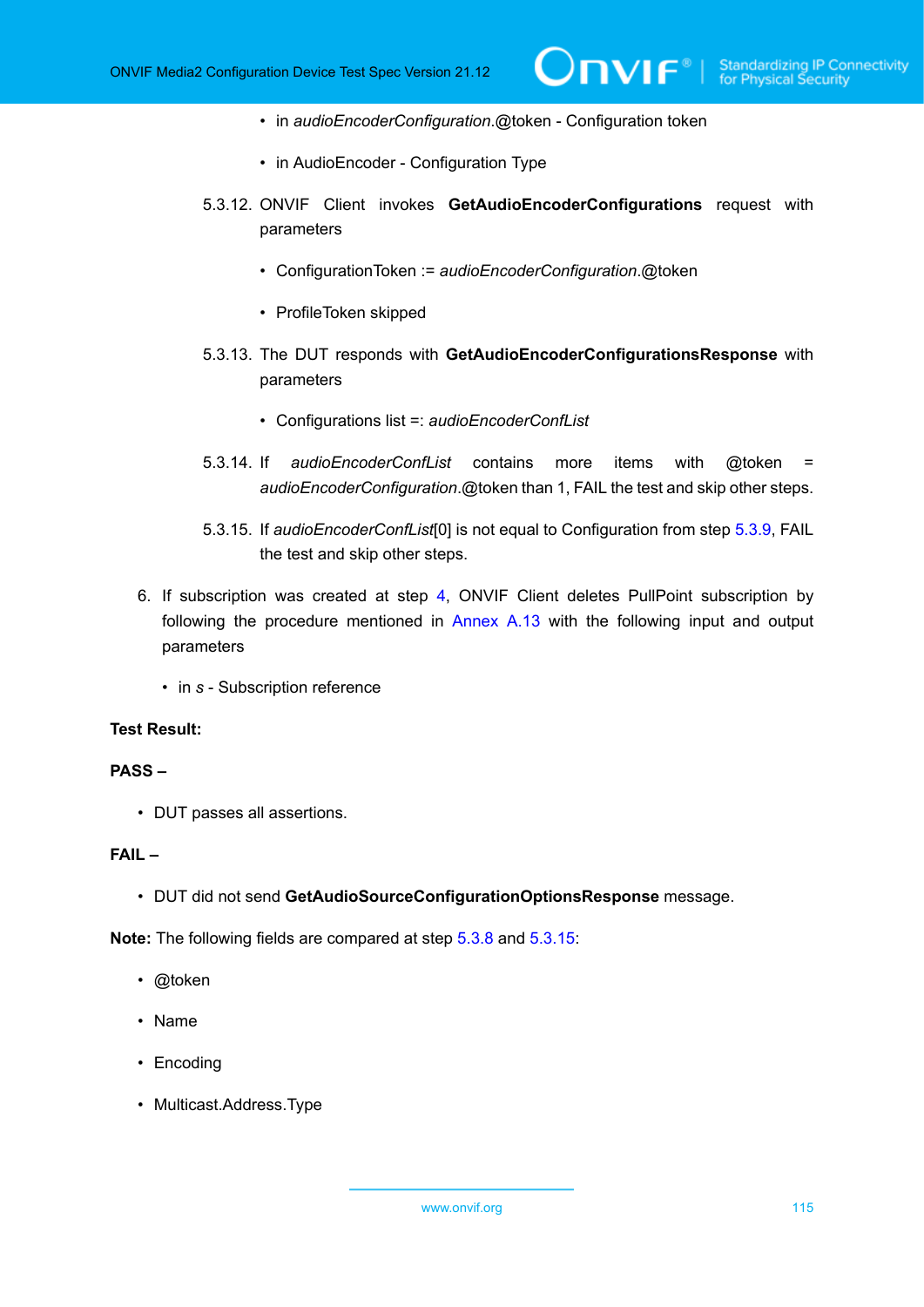

- Multicast.Address.IPv4Address
- Multicast.Address.IPv6Address
- Multicast.Port
- Multicast.TTL
- Multicast.AutoStart
- Bitrate
- SampleRate

### 5.3.2.2 AAC AUDIO ENCODER CONFIGURATION

#### **Test Case ID:** MEDIA2-3-2-2

**Specification Coverage:** Get configurations, Get configuration options, Audio encoder configuration, Modify a configuration.

**Feature Under Test:** GetAudioEncoderConfigurations, GetAudioEncoderConfigurationOptions, SetAudioEncoderConfiguration

**WSDL Reference:** media2.wsdl

**Test Purpose:** To verify that DUT changes audio configuration with AAC Encoding properly.

**Pre-Requisite:**Media2 Service is received from the DUT. Event Service was received from the DUT. Media2\_AAC feature is supported by DUT.

**Test Configuration:** ONVIF Client and DUT

- 1. Start an ONVIF Client.
- 2. Start the DUT.
- 3. ONVIF Client retrieves Audio Encoder Configurations list by following the procedure mentioned in [Annex A.17](#page-231-0) with the following input and output parameters
	- out *audioEncoderConfList* Audio Encoder Configurations list
- <span id="page-115-0"></span>4. If DUT supports Pull-Point Notification feature and Configuration Changed Notification feature, ONVIF Client creates PullPoint subscription for the specified topic by following the procedure mentioned in [Annex A.12](#page-227-0) with the following input and output parameters
	- in **"tns1:Media/ConfigurationChanged"** Notification Topic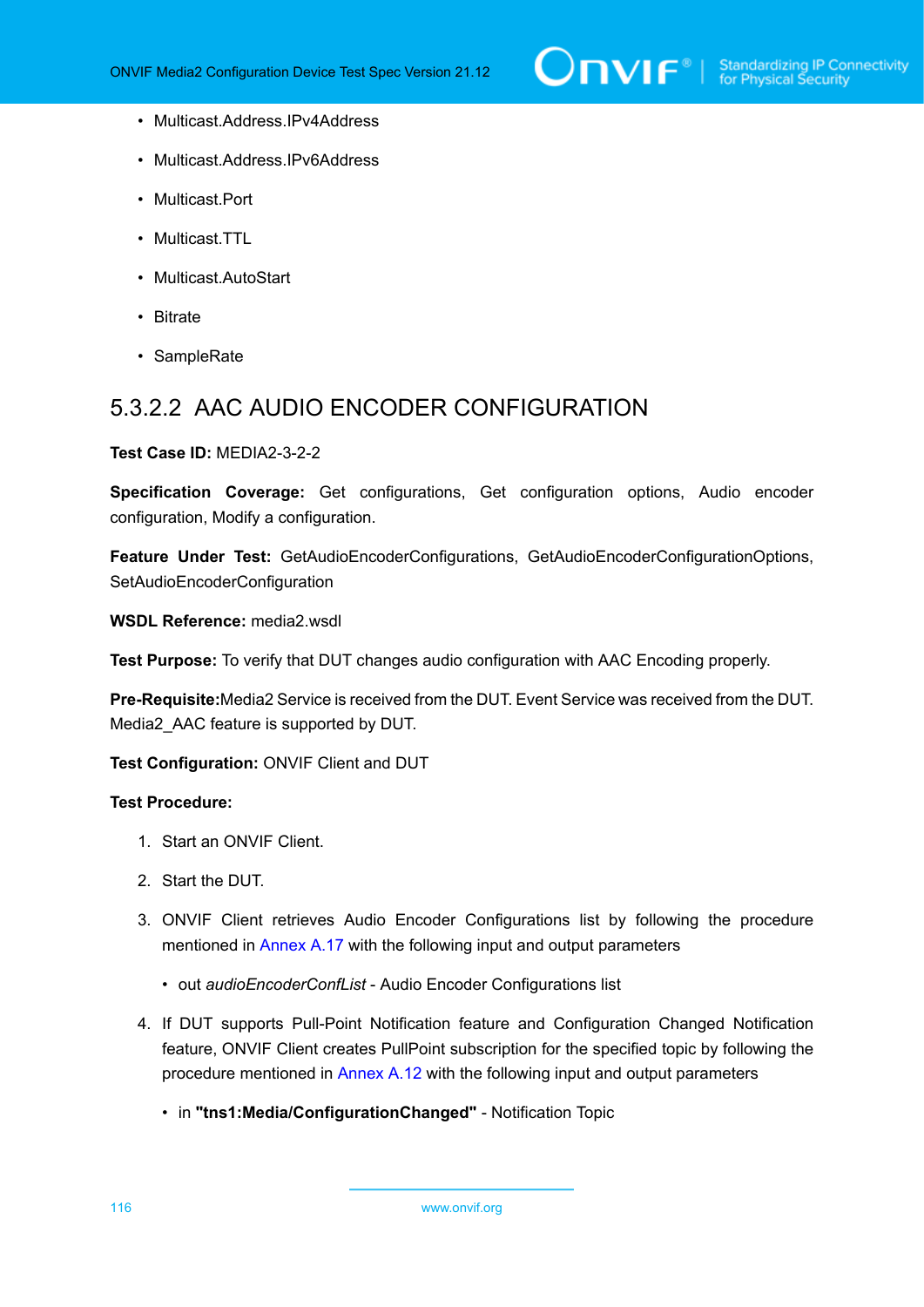- out *s* Subscription Reference
- out *currentTime* current time for the DUT
- out *terminationTime* Subscription Termination time
- <span id="page-116-0"></span>5. For each Audio Encoder Configuration *audioEncoderConfiguration* in *audioEncoderConfList* repeat the following steps:
	- 5.1. ONVIF Client invokes **GetAudioEncoderConfigurationOptions** request with parameters
		- ConfigurationToken := *audioEncoderConfiguration*.@token
		- ProfileToken skipped
	- 5.2. DUT responds with **GetAudioEncoderConfigurationOptionsResponse** message with parameters
		- Options list =: *optionsList*
	- 5.3. If *optionsList* contains an item with Encoding = MP4A-LATM or MPEG4-GENERIC, do the following steps:
		- 5.3.1. Set *options* := first item from *optionsList* with Encoding = MP4A-LATM or MPEG4-GENERIC.
		- 5.3.2. ONVIF Client invokes **SetAudioEncoderConfiguration** request with parameters
			- Configuration.@token := *audioEncoderConfiguration*.@token
			- Configuration.Name := string different from *audioEncoderConfiguration*.Name value (length shall be less than or equal to 64 characters and it shall contain only readable characters)
			- Configuration.Encoding := *options*.Encoding
			- Configuration.Bitrate := minimum value from *options*.BitrateList.Items list if *options*.BitrateList.Items list contains items, otherwise, *audioEncoderConfiguration*.Bitrate
			- Configuration.SampleRate := minimum value from *options*.SampleRateList.Items list if *options*.SampleRateList.Items list contains items, otherwise, *audioEncoderConfiguration*.SampleRate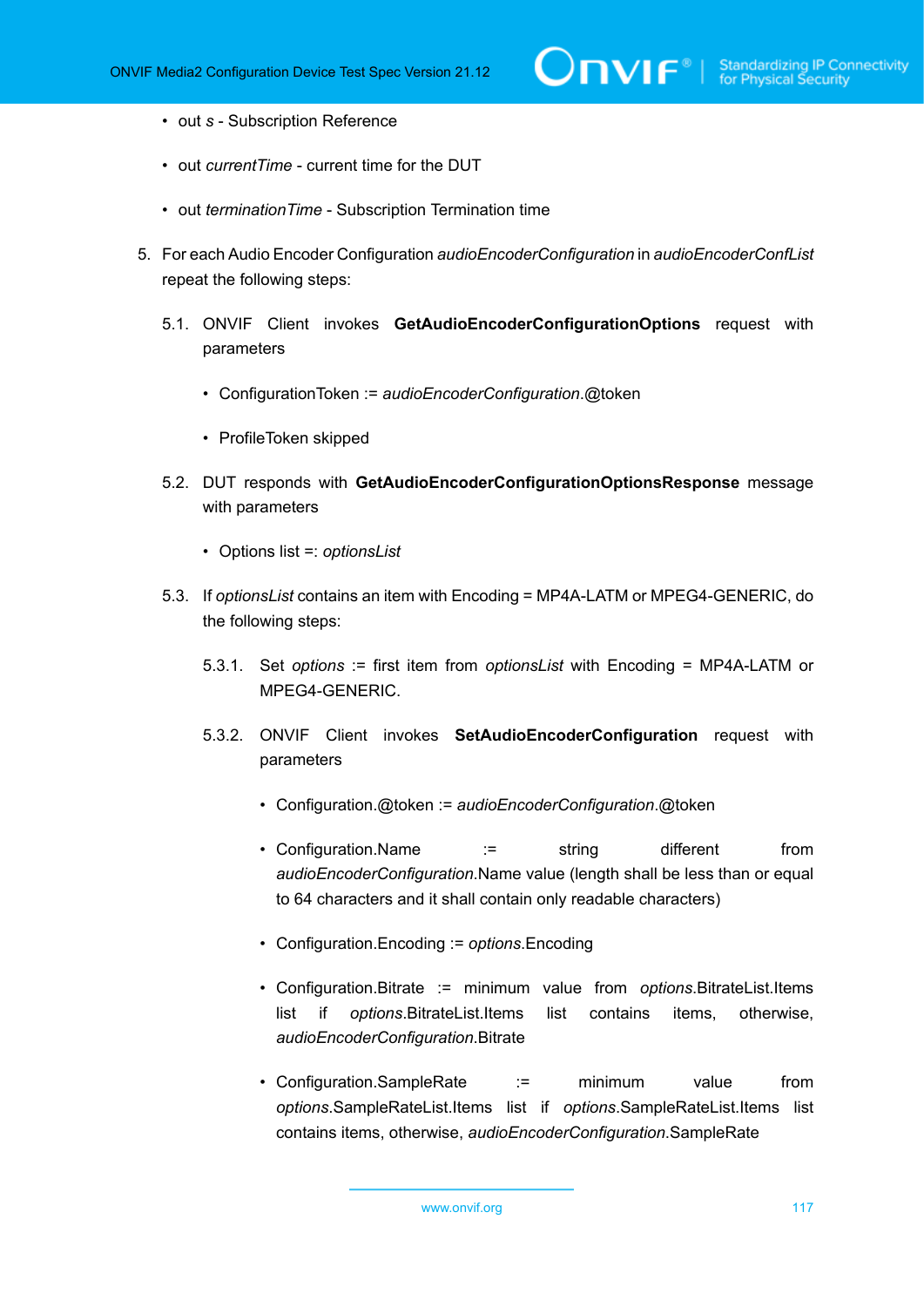- Configuration.Multicast := *audioEncoderConfiguration*.Multicast
- 5.3.3. DUT responds with **SetAudioEncoderConfigurationResponse** message.
- 5.3.4. If DUT supports Pull-Point Notification feature and Configuration Changed Notification feature, ONVIF Client retrieves and checks **tns1:Media/ ConfigurationChanged** event for the specified Configuration by following the procedure mentioned in [Annex A.15](#page-229-0) with the following input and output parameters
	- in *s* Subscription reference
	- in *currentTime* current time for the DUT
	- in *terminationTime* subscription termination time
	- in *audioEncoderConfiguration*.@token Configuration token
	- in AudioEncoder Configuration Type
- 5.3.5. ONVIF Client invokes **GetAudioEncoderConfigurations** request with parameters
	- ConfigurationToken := *audioEncoderConfiguration*.@token
	- ProfileToken skipped
- 5.3.6. The DUT responds with **GetAudioEncoderConfigurationsResponse** with parameters
	- Configurations list =: *audioEncoderConfList*
- 5.3.7. If *audioEncoderConfList* contains more items with @token = *audioEncoderConfiguration*.@token than 1, FAIL the test and skip other steps.
- <span id="page-117-1"></span>5.3.8. If *audioEncoderConfList*[0] is not equal to Configuration from step [5.3.2](#page-116-0), FAIL the test and skip other steps.
- <span id="page-117-0"></span>5.3.9. ONVIF Client invokes **SetAudioEncoderConfiguration** request with parameters
	- Configuration.@token := *audioEncoderConfiguration*.@token
	- Configuration.Name := *audioEncoderConfiguration*.Name
	- Configuration.Encoding := *options*.Encoding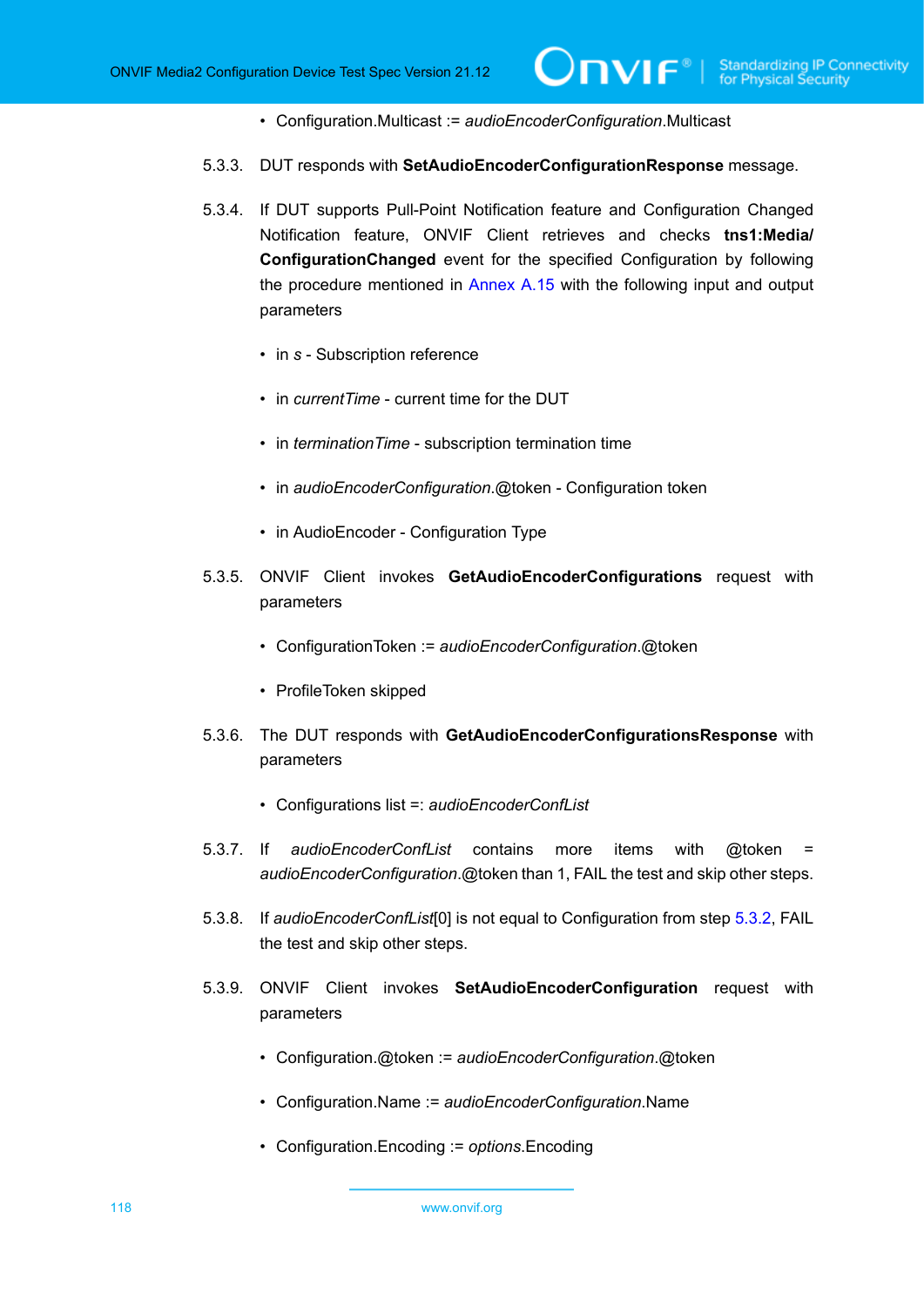• Configuration.Bitrate := maximum value from *options*.BitrateList.Items list if *options*.BitrateList.Items list contains items, otherwise, *audioEncoderConfiguration*.Bitrate

 $\mathsf{\mathcal{C}IVIF}^*$ 

- Configuration.SampleRate := maximum value from *options*.SampleRateList.Items list if *options*.SampleRateList.Items list contains items, otherwise, *audioEncoderConfiguration*.SampleRate
- Configuration.Multicast := *audioEncoderConfiguration*.Multicast
- 5.3.10. DUT responds with **SetAudioEncoderConfigurationResponse** message.
- 5.3.11. If DUT supports Pull-Point Notification feature and Configuration Changed Notification feature, ONVIF Client retrieves and checks **tns1:Media/ ConfigurationChanged** event for the specified Configuration by following the procedure mentioned in [Annex A.15](#page-229-0) with the following input and output parameters
	- in *s* Subscription reference
	- in *currentTime* current time for the DUT
	- in *terminationTime* subscription termination time
	- in *audioEncoderConfiguration*.@token Configuration token
	- in AudioEncoder Configuration Type
- 5.3.12. ONVIF Client invokes **GetAudioEncoderConfigurations** request with parameters
	- ConfigurationToken := *audioEncoderConfiguration*.@token
	- ProfileToken skipped
- 5.3.13. The DUT responds with **GetAudioEncoderConfigurationsResponse** with parameters
	- Configurations list =: *audioEncoderConfList*
- 5.3.14. If *audioEncoderConfList* contains more items with @token = *audioEncoderConfiguration*.@token than 1, FAIL the test and skip other steps.
- <span id="page-118-0"></span>5.3.15. If *audioEncoderConfList*[0] is not equal to Configuration from step [5.3.9](#page-117-0), FAIL the test and skip other steps.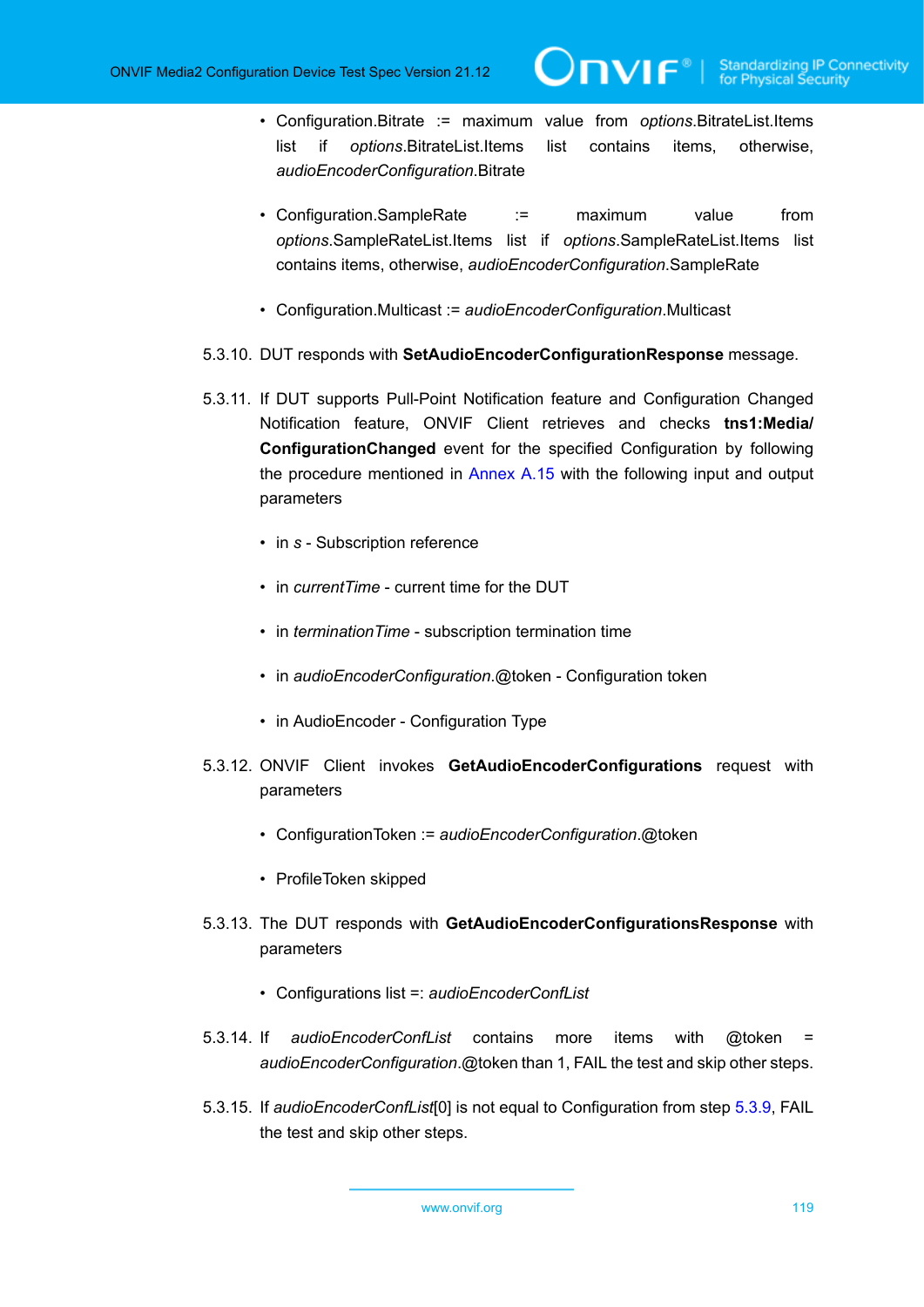- 6. If subscription was created at step [4](#page-115-0), ONVIF Client deletes PullPoint subscription by following the procedure mentioned in [Annex A.13](#page-228-0) with the following input and output parameters
	- in *s* Subscription reference

#### **PASS –**

• DUT passes all assertions.

#### **FAIL –**

• DUT did not send **GetAudioSourceConfigurationOptionsResponse** message.

**Note:** The following fields are compared at step [5.3.8](#page-117-1) and [5.3.15:](#page-118-0)

- @token
- Name
- Encoding
- Multicast.Address.Type
- Multicast.Address.IPv4Address
- Multicast.Address.IPv6Address
- Multicast.Port
- Multicast.TTL
- Multicast.AutoStart
- Bitrate
- SampleRate

### 5.3.2.3 GET AUDIO ENCODER CONFIGURATION OPTIONS

#### **Test Case ID:** MEDIA2-3-2-3

**Specification Coverage:** Get configuration options.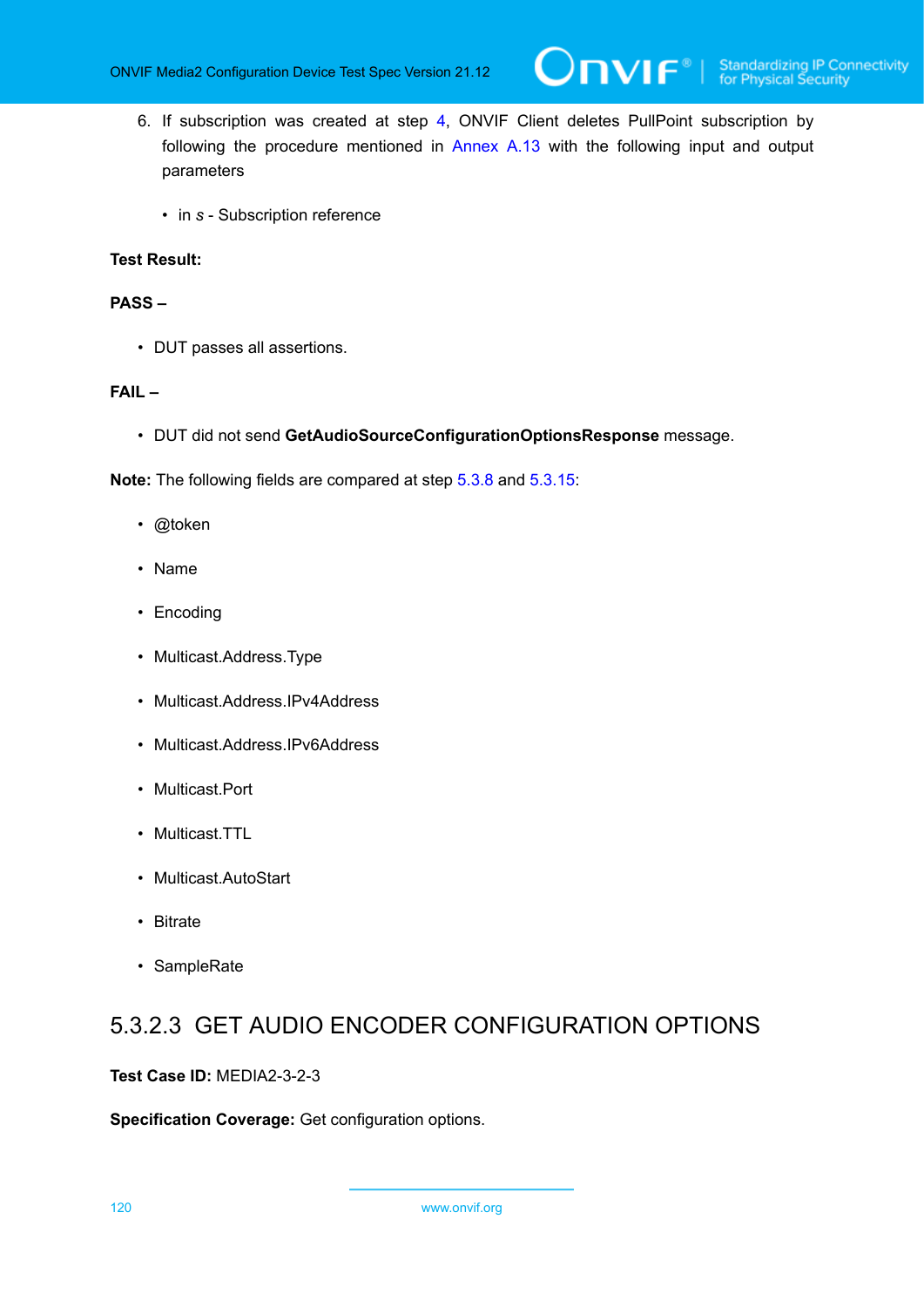#### **Feature Under Test:** GetAudioEncoderConfigurationOptions

#### **WSDL Reference:** media2.wsdl

**Test Purpose:** To verify retrieving Audio Encoder Configuration Options for specified Audio Encoder Configuration, for specified Profile, generic for the Device.

**Pre-Requisite:** Media2 Service is received from the DUT.

**Test Configuration:** ONVIF Client and DUT

- 1. Start an ONVIF Client.
- 2. Start the DUT.
- 3. ONVIF Client invokes **GetAudioEncoderConfigurationOptions** request with parameters
	- ConfigurationToken skipped
	- ProfileToken skipped
- 4. DUT responds with **GetAudioEncoderConfigurationOptionsResponse** message with parameters
	- Options =: *options*
- 5. ONVIF Client retrieves Audio Encoder Configurations list by following the procedure mentioned in [Annex A.17](#page-231-0) with the following input and output parameters
	- out *audioEncoderConfList* Audio Encoder Configurations list
- 6. For each Audio Encoder Configuration (*audioEncoderConf*) in *audioEncoderConfList*
	- 6.1. ONVIF Client invokes **GetAudioEncoderConfigurationOptions** request with parameters
		- ConfigurationToken := *audioEncoderConf*.@token
		- ProfileToken skipped
	- 6.2. DUT responds with **GetAudioEncoderConfigurationOptionsResponse** message with parameters
		- Options =: *options*
- 7. ONVIF Client invokes **GetProfiles** request with parameters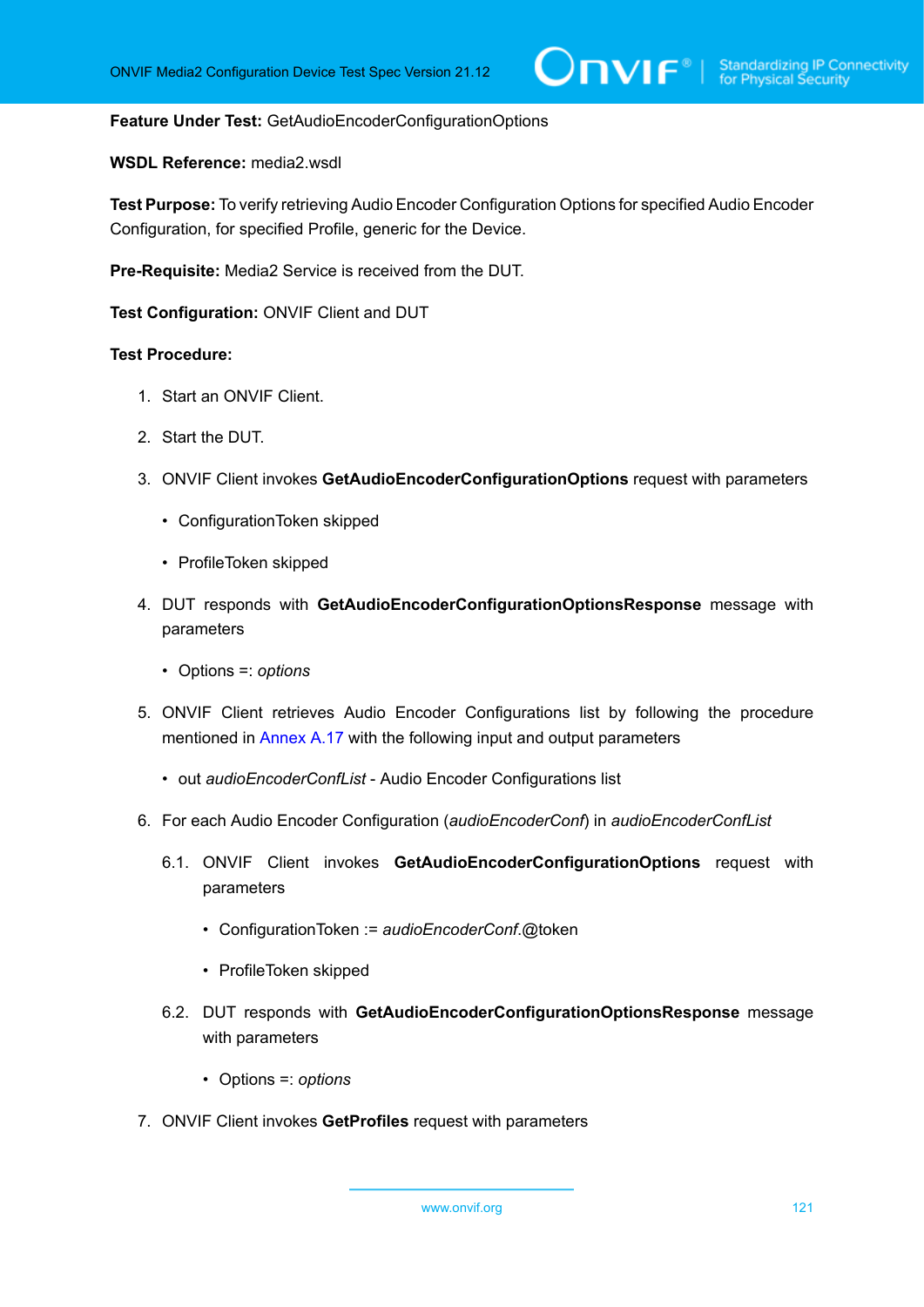- Token skipped
- Type : = AudioSource
- 8. The DUT responds with **GetProfilesResponse** message with parameters
	- Profiles list =: *profileList*
- 9. For each Profile (*profile*) in *profileList* that contains Configurations.AudioSource
	- 9.1. ONVIF Client invokes **GetAudioEncoderConfigurationOptions** request with parameters
		- ConfigurationToken skipped
		- ProfileToken := *profile*.@token
	- 9.2. DUT responds with **GetAudioEncoderConfigurationOptionsResponse** message with parameters
		- Options =: *options*

#### **PASS –**

• DUT passes all assertions.

#### **FAIL –**

- DUT did not send **GetAudioEncoderConfigurationOptionsResponse** message.
- DUT did not send **GetProfilesResponse** message.

## 5.3.2.4 AUDIO ENCODER CONFIGURATIONS AND AUDIO ENCODER CONFIGURATION OPTIONS CONSISTENCY

#### **Test Case ID:** MEDIA2-3-2-4

**Specification Coverage:** Get configurations, Get configuration options, Audio encoder configuration.

**Feature Under Test:** GetProfiles, GetAudioEncoderConfigurations

**WSDL Reference:** media2.wsdl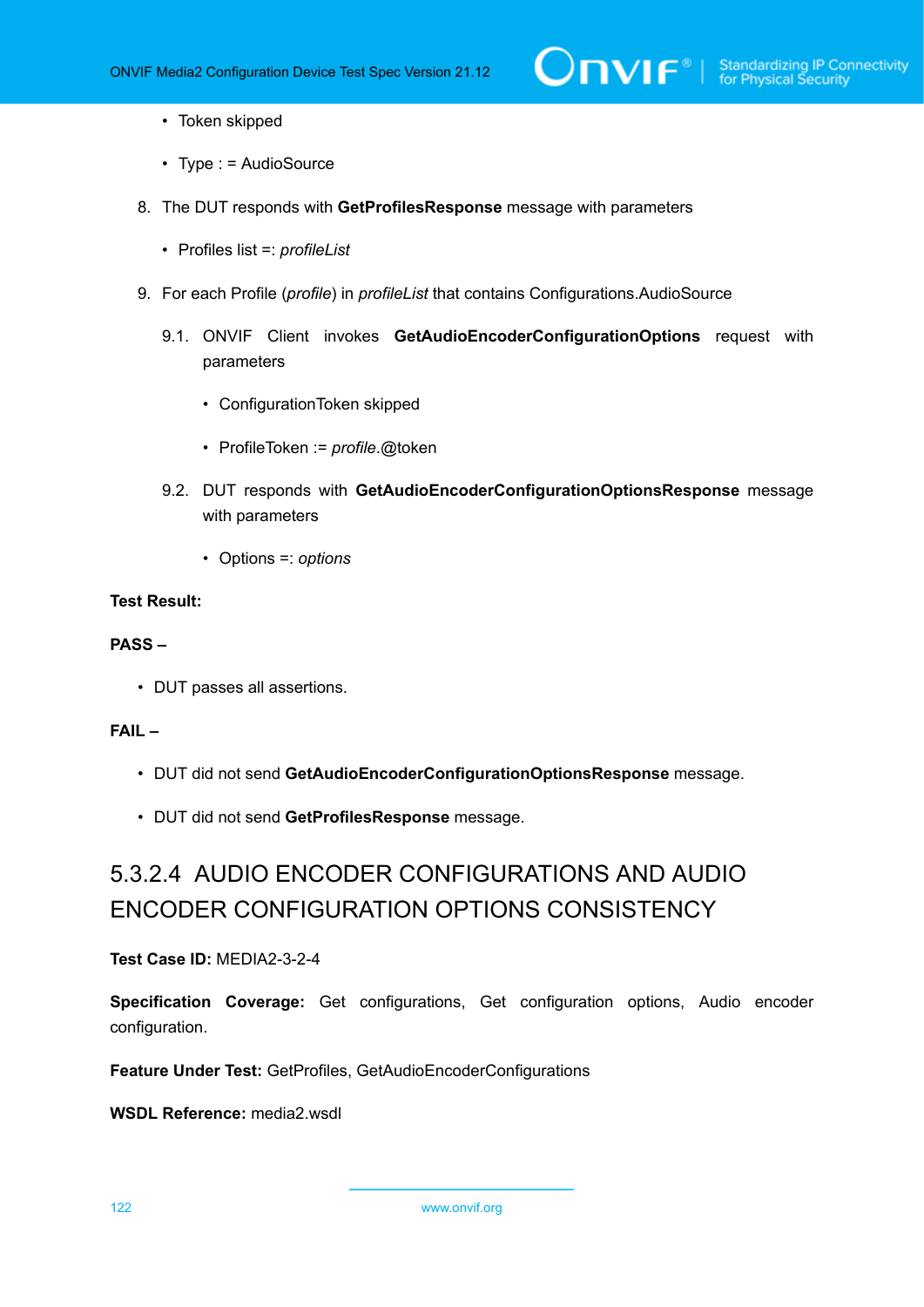**Test Purpose:** To verify all Audio Encoder Configurations are consistent with Audio Encoder Configuration Options.

**Pre-Requisite:** Media2 Service is received from the DUT.

**Test Configuration:** ONVIF Client and DUT

#### **Test Procedure:**

- 1. Start an ONVIF Client.
- 2. Start the DUT.
- 3. ONVIF Client retrieves Audio Encoder Configurations list by following the procedure mentioned in [Annex A.17](#page-231-0) with the following input and output parameters
	- out *audioEncoderConfList* Audio Encoder Configurations list
- 4. For each Audio Encoder Configuration *audioEncoderConfiguration* in *audioEncoderConfList* repeat the following steps:
	- 4.1. ONVIF Client invokes **GetAudioEncoderConfigurationOptions** request with parameters
		- ConfigurationToken := *audioEncoderConfiguration*.@token
		- ProfileToken skipped
	- 4.2. DUT responds with **GetAudioEncoderConfigurationOptionsResponse** message with parameters
		- Options List=: *optionsList*
	- 4.3. If *optionsList* does not contain at least one Options.Encoding element with value is equal to *audioEncoderConfiguration*.Encoding, FAIL the test and skip other steps.
	- 4.4. If *optionsList* does not contain at least one Options.Encoding element with value is equal to *audioEncoderConfiguration*.Encoding and with at least one Options.BitrateList.Items element with value is equal to *audioEncoderConfiguration*.Bitrate, FAIL the test and skip other steps.
	- 4.5. If *optionsList* does not contain at least one Options.Encoding element with value is equal to *audioEncoderConfiguration*.Encoding and with at least one Options.SampleRateList.Items element with value is equal to *audioEncoderConfiguration*.SampleRate, FAIL the test and skip other steps.

#### **Test Result:**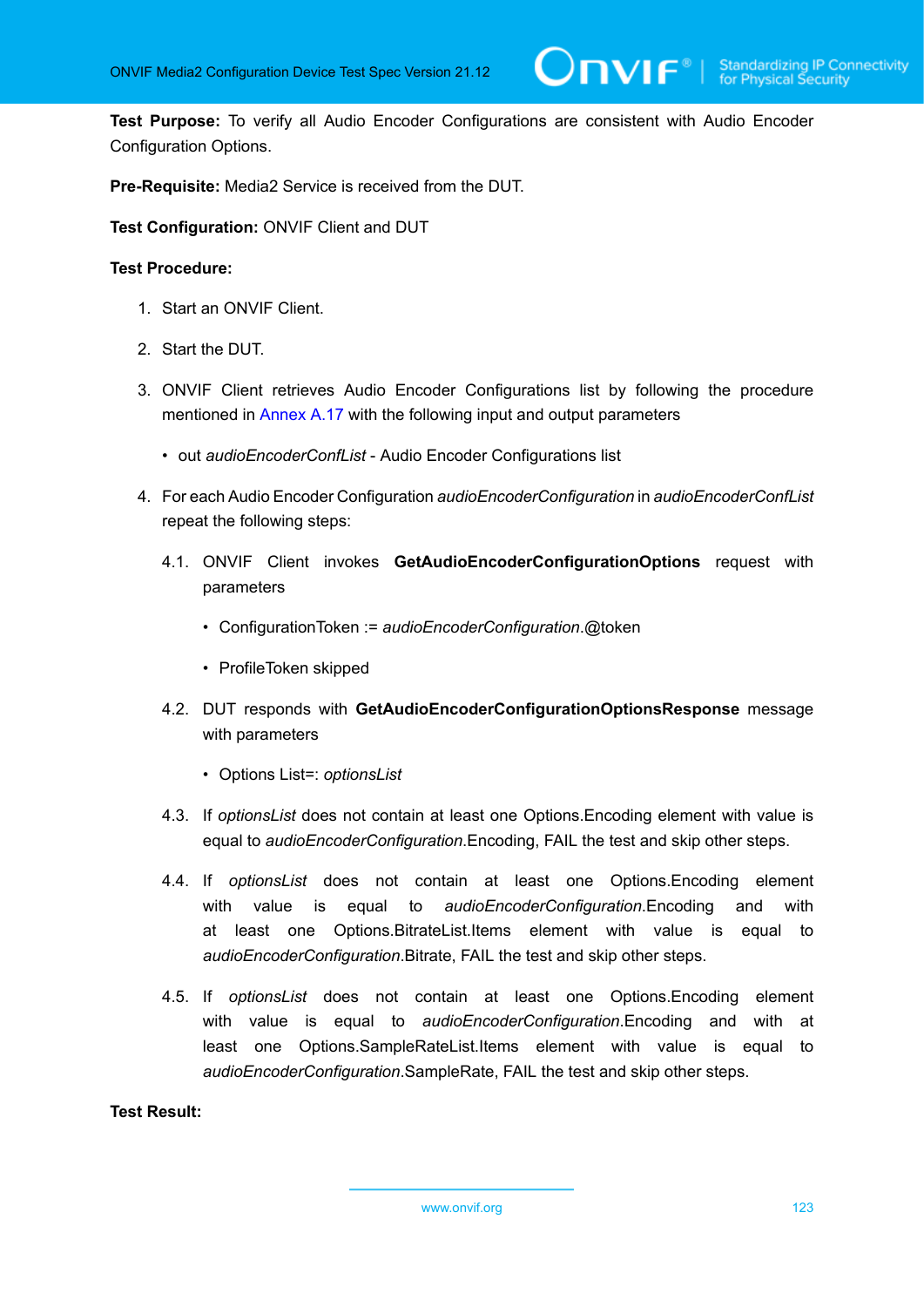#### **PASS –**

• DUT passes all assertions.

#### **FAIL –**

• DUT did not send **GetAudioEncoderConfigurationOptionsResponse** message.

## 5.3.3 Audio Output Configuration

### 5.3.3.1 GET AUDIO OUTPUT CONFIGURATION OPTIONS

**Test Case ID:** MEDIA2-3-3-1

**Specification Coverage:** Get configuration options, Audio output configuration.

**Feature Under Test:** GetAudioOutputConfigurationOptions

**WSDL Reference:** media2.wsdl

**Test Purpose:** To verify retrieving Audio Output Configuration options for specified Audio Output Configuration, for specified Profile, generic for the Device.

**Pre-Requisite:**Media2 Service is received from the DUT. Audio Outputs is supported by Device as indicated by the ProfileCapabilities.ConfigurationsSupported = AudioOutput capability.

**Test Configuration:** ONVIF Client and DUT

- 1. Start an ONVIF Client.
- 2. Start the DUT.
- 3. ONVIF Client invokes **GetAudioOutputConfigurationOptions** request with parameters
	- ConfigurationToken skipped
	- ProfileToken skipped
- 4. DUT responds with **GetAudioOutputConfigurationOptionsResponse** message with parameters
	- Options =: *options*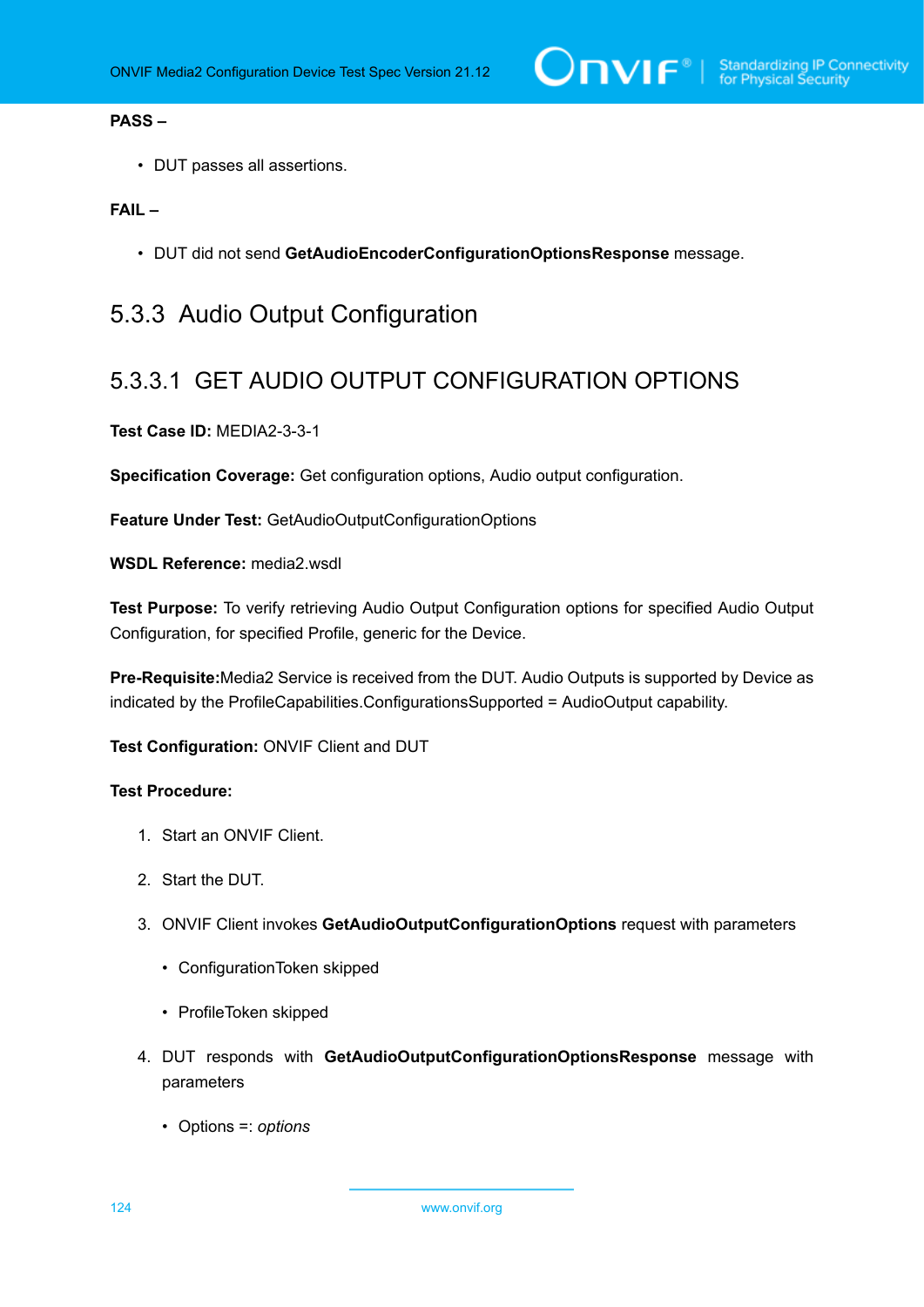- 5. If *options*.OutputLevelRange.Min > *options*.OutputLevelRange.Max, FAIL the test and skip other steps.
- 6. ONVIF Client retrieves Audio Output Configurations list by following the procedure mentioned in [Annex A.18](#page-232-0) with the following input and output parameters
	- out *audioOutputConfList* Audio Output Configurations list
- 7. ONVIF Client invokes **GetAudioOutputConfigurationOptions** request with parameters
	- ConfigurationToken := *audioOutputConfList*[0].@token
	- ProfileToken skipped
- 8. DUT responds with **GetAudioOutputConfigurationOptionsResponse** message with parameters
	- Options =: *options*
- <span id="page-124-0"></span>9. ONVIF Client retrieves Media Profile, which contains Audio Output Configuration by following the procedure mentioned in [Annex A.19](#page-233-0) with the following input and output parameters
	- out *profile* Media Profile with Audio Output Configuration
- 10.ONVIF Client invokes **GetAudioOutputConfigurationOptions** request with parameters
	- ConfigurationToken skipped
	- ProfileToken := *profile*.@token
- 11. DUT responds with **GetAudioOutputConfigurationOptionsResponse** message with parameters
	- Options =: *options*
- 12.If Media Profile *profile* was changed at step [9,](#page-124-0) ONVIF Client restores Media Profile.

#### **PASS –**

• DUT passes all assertions.

#### **FAIL –**

• DUT did not send **GetAudioOutputConfigurationOptionsResponse** message.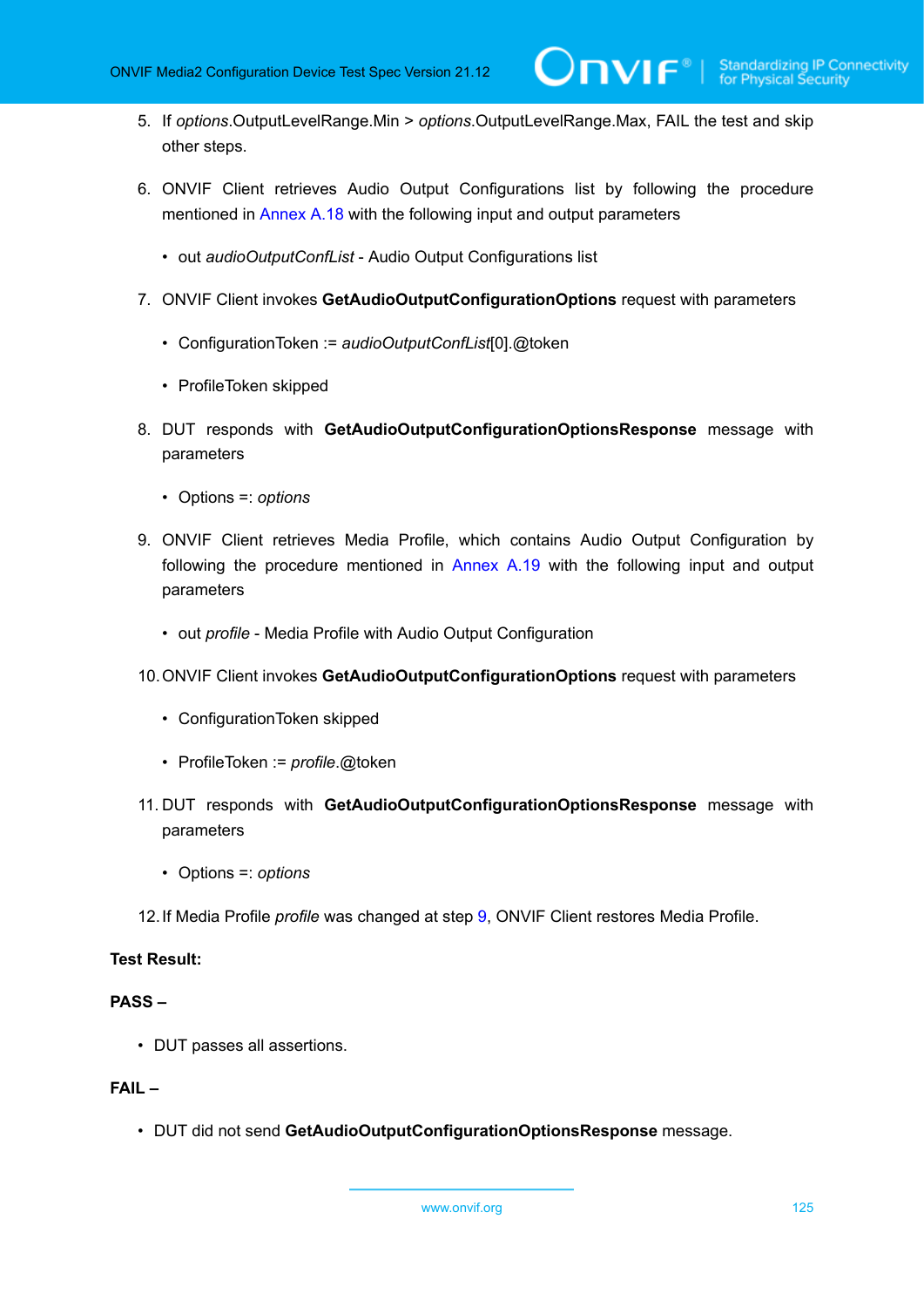## 5.3.3.2 GET AUDIO OUTPUT CONFIGURATIONS

#### **Test Case ID:** MEDIA2-3-3-2

**Specification Coverage:** Get configurations, Audio output configuration.

**Feature Under Test:** GetAudioOutputConfigurations

**WSDL Reference:** media2.wsdl

**Test Purpose:** To verify retrieving complete Audio Output Configuration List, Audio Output Configuration by Configuration token and compatible Audio Output Configuration by Profile token.

**Pre-Requisite:**Media2 Service is received from the DUT. Audio Outputs is supported by Device as indicated by the ProfileCapabilities.ConfigurationsSupported = AudioOutput capability.

**Test Configuration:** ONVIF Client and DUT

#### **Test Procedure:**

- 1. Start an ONVIF Client.
- 2. Start the DUT.
- 3. ONVIF Client invokes **GetAudioOutputConfigurations** request with parameters
	- ConfigurationToken skipped
	- ProfileToken skipped
- 4. The DUT responds with **GetAudioOutputConfigurationsResponse** with parameters
	- Configurations list =: *audioOutputConfCompleteList*
- 5. If *audioOutputConfCompleteList* is empty, FAIL the test and skip other steps.
- 6. If *audioOutputConfCompleteList* contains at least two items with the same @token, FAIL the test and skip other steps.
- 7. For each Audio Output Configuration *audioOutputConfiguration* in *audioOutputConfCompleteList* repeat the following steps:
	- 7.1. ONVIF Client invokes **GetAudioOutputConfigurations** request with parameters
		- ConfigurationToken := *audioOutputConfiguration*.@token
		- ProfileToken skipped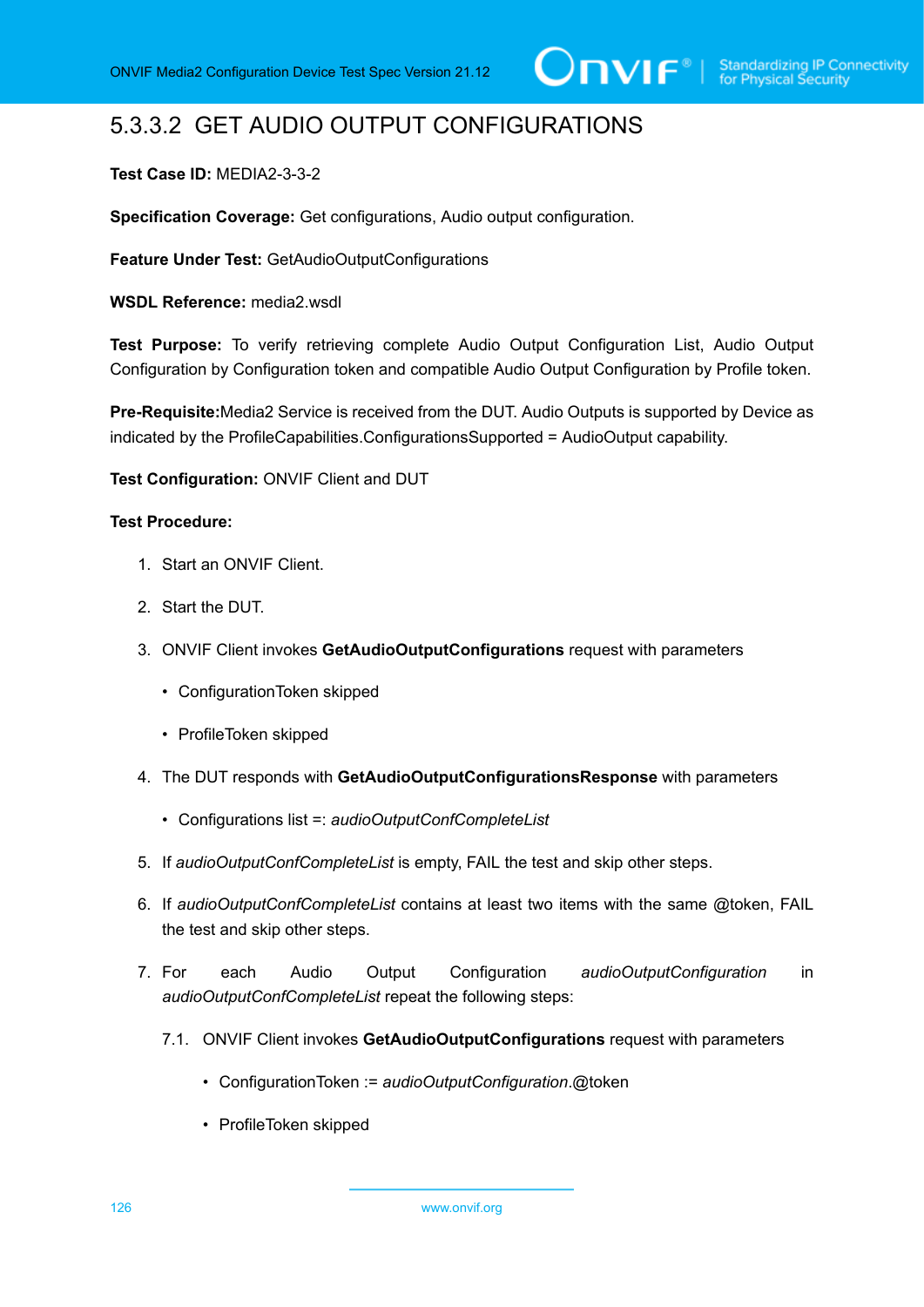7.2. The DUT responds with **GetAudioOutputConfigurationsResponse** with parameters

 $\mathsf{D}\mathbf{N}\mathsf{I}\mathsf{F}^\ast$  .

- Configurations list =: *audioOutputConfList*
- 7.3. If *audioOutputConfList* is empty, FAIL the test and skip other steps.
- 7.4. If *audioOutputConfList* contains more than one item, FAIL the test and skip other steps.
- 7.5. If *audioOutputConfList* does not contain item with @token = *audioOutputConfiguration*.@token, FAIL the test and skip other steps.
- 8. ONVIF Client invokes **GetProfiles** request with parameters
	- Token skipped
	- Type[0] := AudioOutput
- 9. The DUT responds with **GetProfilesResponse** message with parameters
	- Profiles list =: *profileList*
- 10.For each Media Profile *profile* in *profileList* repeat the following steps:
	- 10.1. ONVIF Client invokes **GetAudioOutputConfigurations** request with parameters
		- ConfigurationToken skipped
		- ProfileToken := *profile*.@token
	- 10.2. The DUT responds with **GetAudioOutputConfigurationsResponse** with parameters
		- Configurations list =: *audioOutputConfList*
	- 10.3. If *audioOutputConfList* contains at least two items with the same @token, FAIL the test and skip other steps.
	- 10.4. If *audioOutputConfCompleteList* does not contain at least one item with @token from *audioOutputConfList*, FAIL the test and skip other steps.
	- 10.5. If *profile*.Configurations contains AudioOutput:
		- 10.5.1. If *audioOutputConfList* does not contain item with @token = *profile*.Configurations.AudioOutput.@token, FAIL the test and skip other steps.

#### **Test Result:**

**PASS –**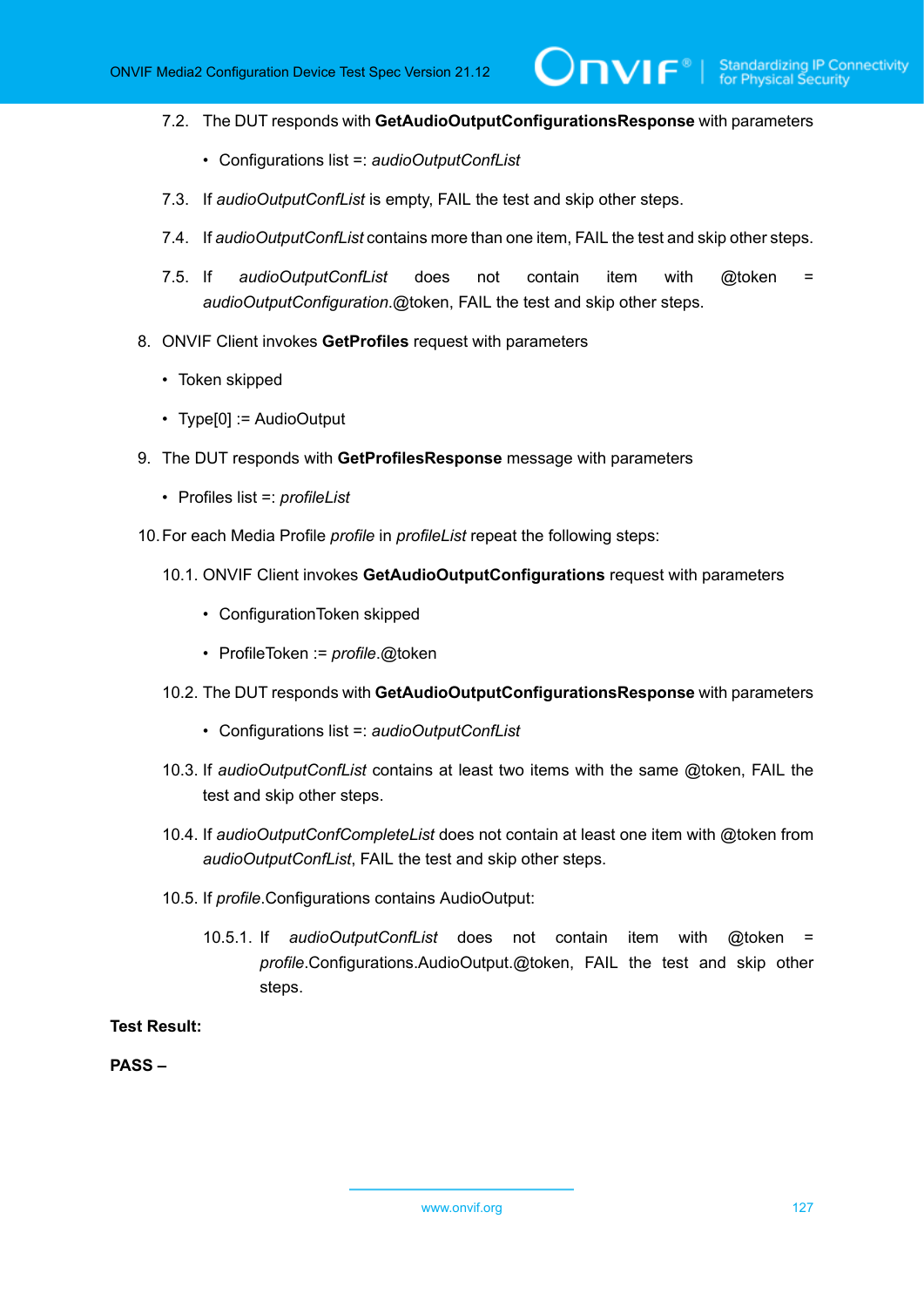• DUT passes all assertions.

#### **FAIL –**

- DUT did not send **GetAudioOutputConfigurationOptionsResponse** message.
- DUT did not send **GetProfilesResponse** message.

# 5.3.3.3 AUDIO OUTPUT CONFIGURATIONS AND AUDIO OUTPUT CONFIGURATION OPTIONS CONSISTENCY

#### **Test Case ID:** MEDIA2-3-3-3

**Specification Coverage:** Get configurations, Get configuration options, Audio output configuration.

**Feature Under Test:** GetProfiles, GetAidioOutputConfigurationOptions

**WSDL Reference:** media2.wsdl

**Test Purpose:** To verify all Audio Output Configurations are consistent with Audio Output Configuration Options.

**Pre-Requisite:**Media2 Service is received from the DUT. Audio Outputs is supported by Device as indicated by the ProfileCapabilities.ConfigurationsSupported = AudioOutput capability.

#### **Test Configuration:** ONVIF Client and DUT

#### **Test Procedure:**

- 1. Start an ONVIF Client.
- 2. Start the DUT.
- 3. ONVIF Client retrieves Audio Output Configurations list by following the procedure mentioned in [Annex A.18](#page-232-0) with the following input and output parameters
	- out *audioOutputConfList* Audio Output Configurations list
- 4. For each Audio Output Configuration *audioOutputConfiguration* in *audioOutputConfList* repeat the following steps:
	- 4.1. ONVIF Client invokes **GetAudioOutputConfigurationOptions** request with parameters
		- ConfigurationToken := *audioOutputConfiguration*.@token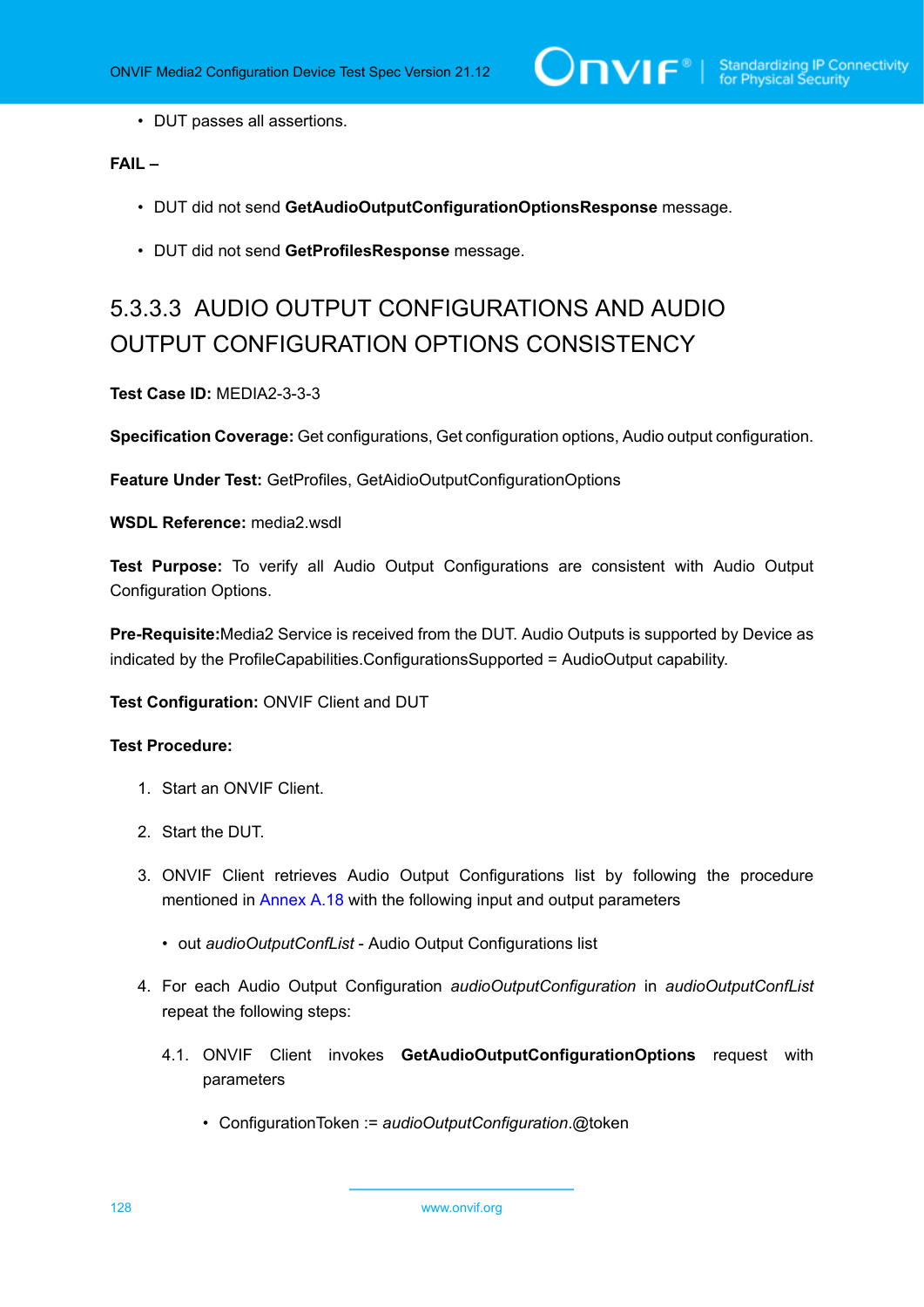- ProfileToken skipped
- 4.2. DUT responds with **GetAudioOutputConfigurationOptionsResponse** message with parameters
	- Options =: *options*
- 4.3. If *audioOutputConfiguration*.OutputToken is not in *options*.OutputTokensAvailable list, FAIL the test and skip other steps.
- 4.4. If *audioOutputConfiguration*.SendPrimacy specified:
	- 4.4.1. If *audioOutputConfiguration*.SendPrimacy is not in *options*.SendPrimacyOptions, FAIL the test and skip other steps
- 4.5. If *audioOutputConfiguration*.OutputLevel < *options*.OutputLevelRange.Min, FAIL the test and skip other steps.
- 4.6. If *audioOutputConfiguration*.OutputLevel > *options*.OutputLevelRange.Max, FAIL the test and skip other steps.

#### **PASS –**

• DUT passes all assertions.

#### **FAIL –**

• DUT did not send **GetAudioOutputConfigurationOptionsResponse** message.

## 5.3.3.4 PROFILES AND AUDIO OUTPUT CONFIGURATIONS **CONSISTENCY**

**Test Case ID:** MEDIA2-3-3-4

**Specification Coverage:** Get configurations, Get media profiles, Audio output configuration.

**Feature Under Test:** GetAudioOutputConfigurations, GetAudioOutputConfigurationOptions

**WSDL Reference:** media2.wsdl

**Test Purpose:** To verify all Media Profiles are consistent with Audio Output Configurations.

**Pre-Requisite:**Media2 Service is received from the DUT. Audio Outputs is supported by Device as indicated by the ProfileCapabilities.ConfigurationsSupported = AudioOutput capability.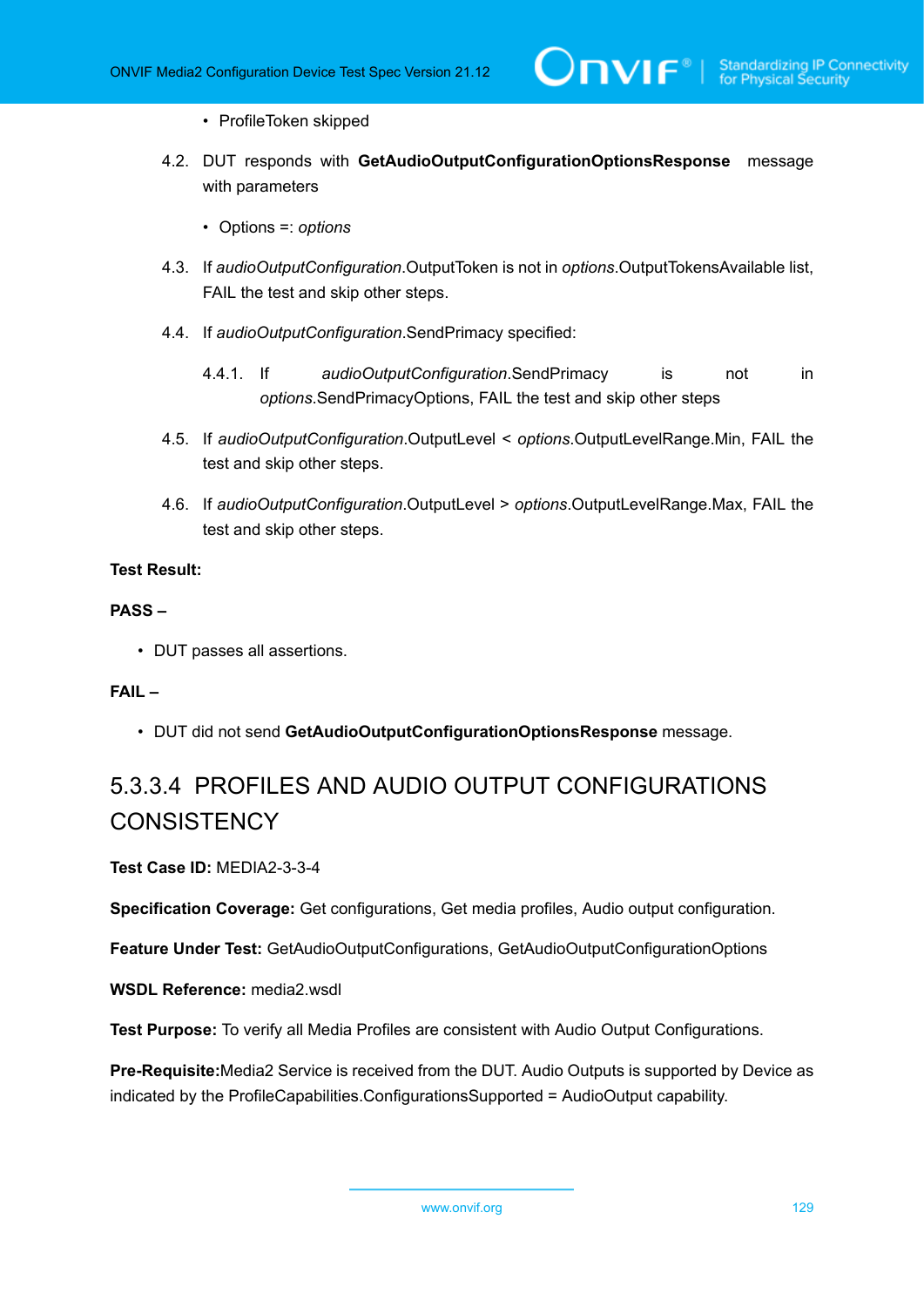#### **Test Configuration:** ONVIF Client and DUT

#### **Test Procedure:**

- 1. Start an ONVIF Client.
- 2. Start the DUT.
- 3. ONVIF Client invokes **GetProfiles** request with parameters
	- Token skipped
	- Type[0] := AudioOutput
- 4. The DUT responds with **GetProfilesResponse** message with parameters
	- Profiles list =: *profileList*
- 5. For each Media Profile *profile* in *profileList* which contains Configurations.AudioOutput repeat the following steps:
	- 5.1. ONVIF Client invokes **GetAudioOutputConfigurations** request with parameters
		- ConfigurationToken := *profile*.Configurations.AudioOutput.@token
		- ProfileToken skipped
	- 5.2. The DUT responds with **GetAudioOutputConfigurationsResponse** with parameters
		- Configurations list =: *audioOutputConfList*
	- 5.3. If *audioOutputConfList*[0] is not equal to *profile*.Configurations.AudioOutput, FAIL the test and skip other steps.

#### <span id="page-129-0"></span>**Test Result:**

#### **PASS –**

• DUT passes all assertions.

#### **FAIL –**

- DUT did not send **GetAudioOutputConfigurationsResponse** message.
- DUT did not send **GetProfilesResponse** message.

**Note:** The following fields are compared at step [5.3](#page-129-0):

• Name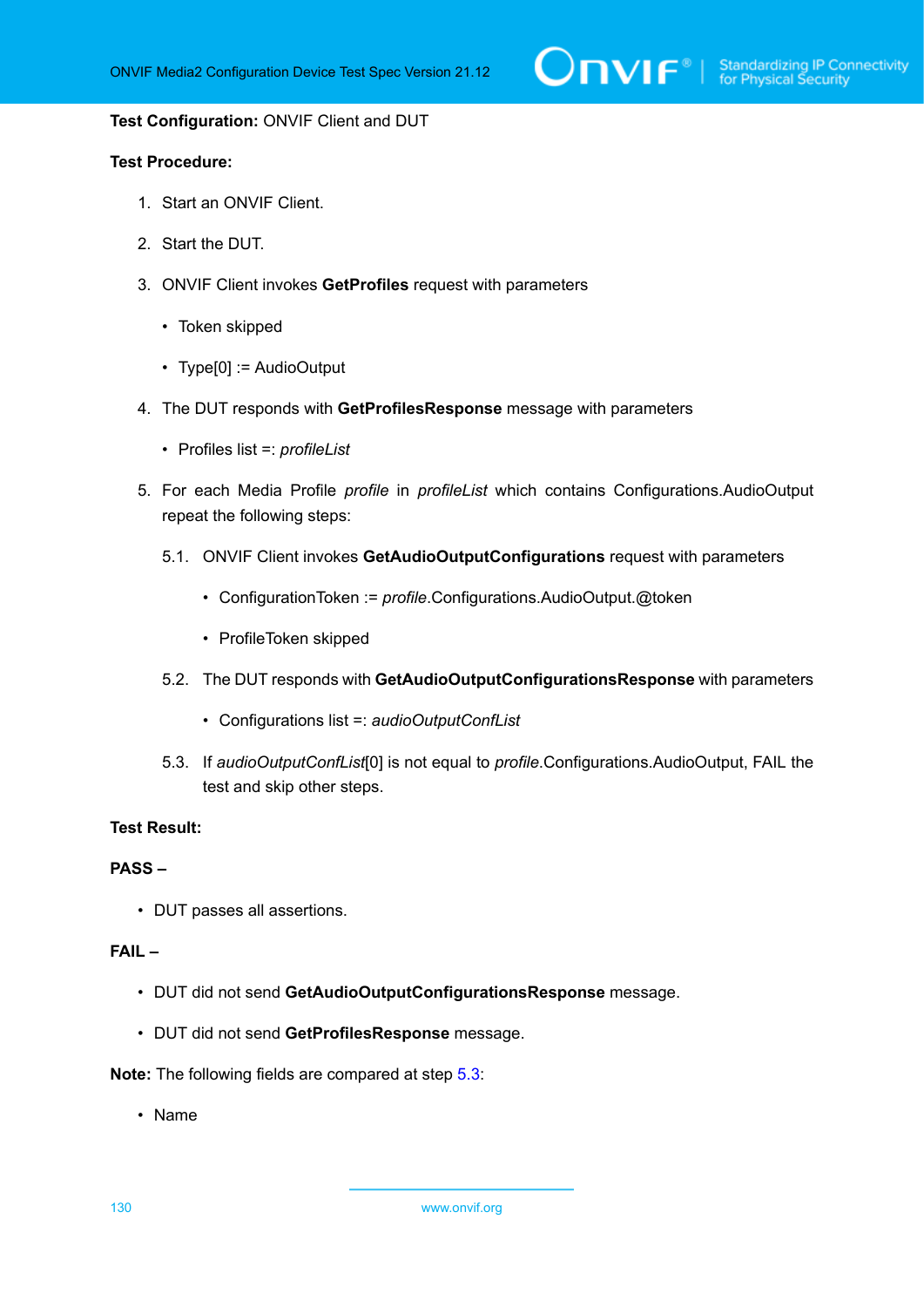- OutputToken
- SendPrimacy
- OutputLevel

# 5.3.3.5 MODIFY ALL SUPPORTED AUDIO OUTPUT CONFIGURATIONS

#### **Test Case ID:** MEDIA2-3-3-5

**Specification Coverage:** Get configurations, Get configuration options, Audio output configuration, Modify a configuration.

**Feature Under Test:** GetAudioOutputConfigurationOptions, GetAudioOutputConfigurations, SetAudioOutputConfiguration

**WSDL Reference:** media2.wsdl

**Test Purpose:** To verify whether all supported Audio Output Configuration Options can be set.

**Pre-Requisite:**Media2 Service is received from the DUT. Audio Outputs is supported by Device as indicated by the ProfileCapabilities.ConfigurationsSupported = AudioOutput capability.

**Test Configuration:** ONVIF Client and DUT

- 1. Start an ONVIF Client.
- 2. Start the DUT.
- 3. ONVIF Client retrieves Audio Output Configurations list by following the procedure mentioned in [Annex A.18](#page-232-0) with the following input and output parameters
	- out *audioOutputConfList* Audio Output Configurations list
- <span id="page-130-0"></span>4. If DUT supports Pull-Point Notification feature and Configuration Changed Notification feature, ONVIF Client creates PullPoint subscription for the specified topic by following the procedure mentioned in [Annex A.12](#page-227-0) with the following input and output parameters
	- in **"tns1:Media/ConfigurationChanged"** Notification Topic
	- out *s* Subscription reference
	- out *currentTime* current time for the DUT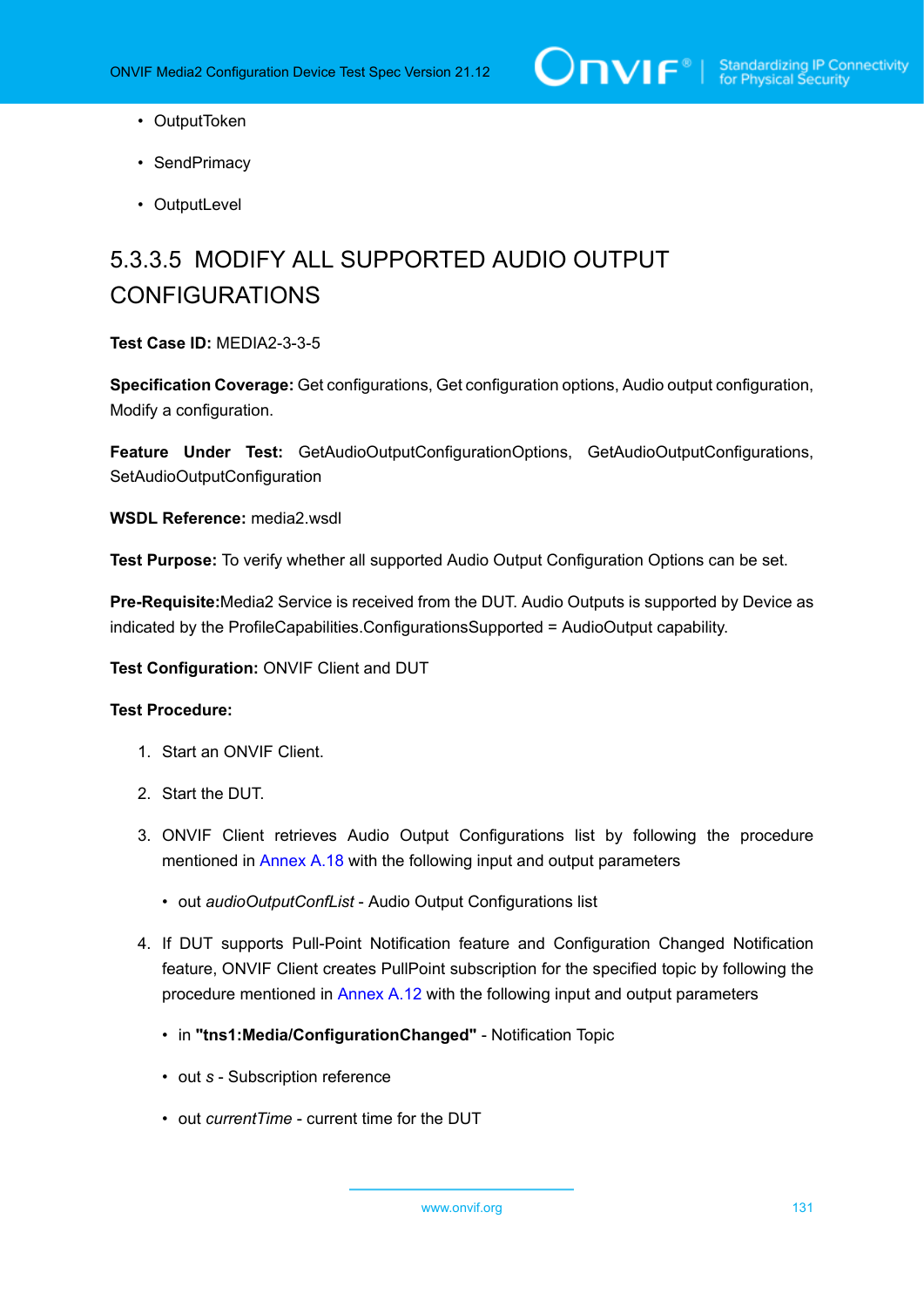- out *terminationTime* Subscription termination time
- <span id="page-131-0"></span>5. For each Audio Output Configuration *audioOutputConfiguration* in *audioOutputConfList* repeat the following steps:
	- 5.1. ONVIF Client invokes **GetAudioOutputConfigurationOptions** request with parameters
		- ConfigurationToken := *audioOutputConfiguration*.@token
		- ProfileToken skipped
	- 5.2. DUT responds with **GetAudioOutputConfigurationOptionsResponse** message with parameters
		- Options =: *options*
	- 5.3. ONVIF Client invokes **SetAudioOutputConfiguration** request with parameters
		- Configuration.@token := *audioOutputConfiguration*.@token
		- Configuration.Name := "TestName1"
		- Configuration.OutputToken := first value from *options*.OutputTokensAvailable list
		- Configuration.SendPrimacy := if *options*.SendPrimacyOptions is specified, set first value from options.SendPrimacyOptions list, otherwise, set *audioOutputConfiguration*.SendPrimacy
		- Configuration.OutputLevel := *options*.OutputLevelRange.Min
	- 5.4. DUT responds with **SetAudioOutputConfigurationResponse** message.
	- 5.5. If DUT supports Pull-Point Notification feature and Configuration Changed Notification feature, ONVIF Client retrieves and checks **tns1:Media/ConfigurationChanged** event for the specified Configuration by following the procedure mentioned in [Annex](#page-229-0) [A.15](#page-229-0) with the following input and output parameters
		- in *s* Subscription reference
		- in *currentTime* current time for the DUT
		- in *terminationTime* subscription termination time
		- in *audioOutputConfiguration*.@token Configuration token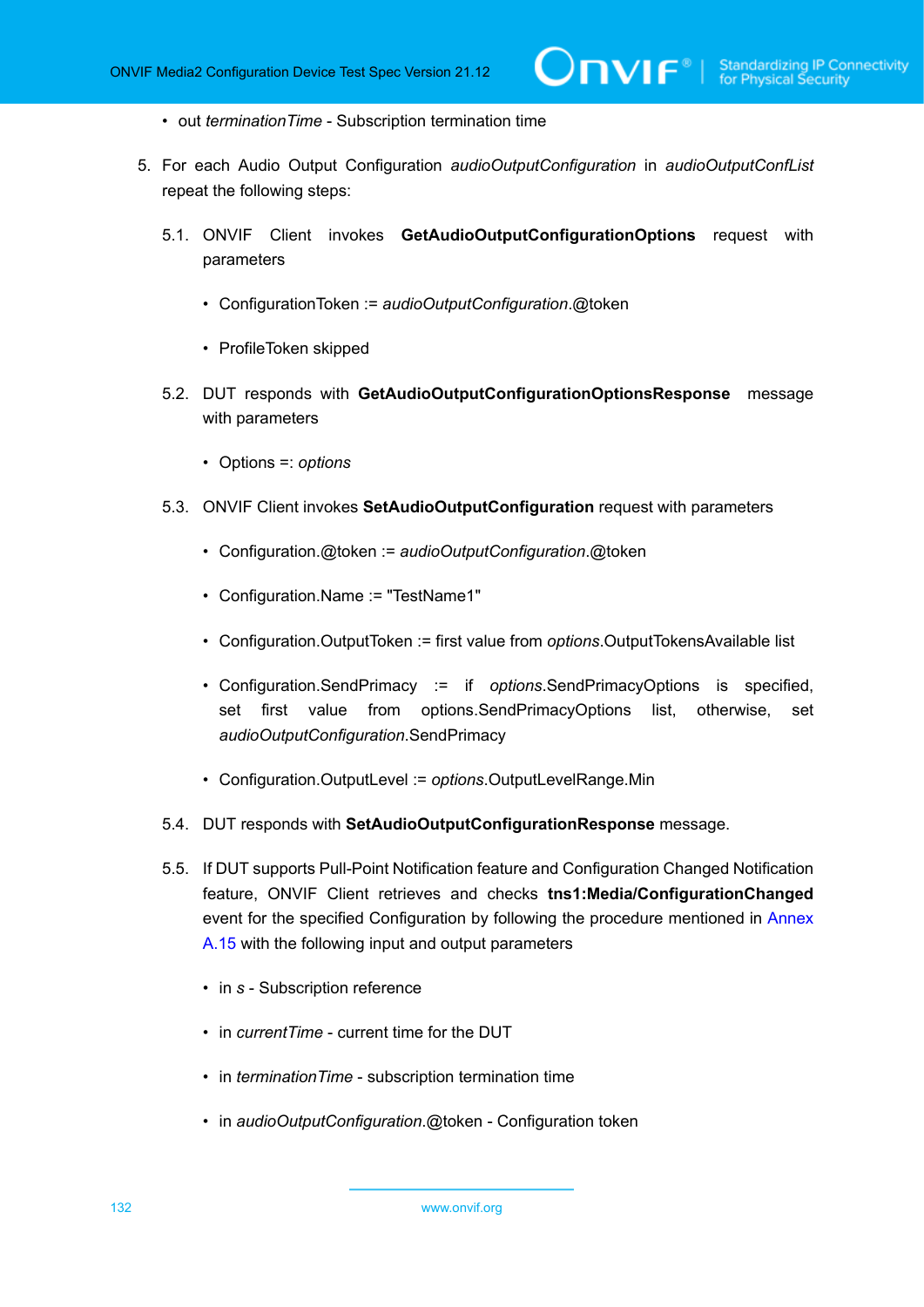- in AudioOutput Configuration Type
- 5.6. ONVIF Client invokes **GetAudioOutputConfigurations** request with parameters
	- ConfigurationToken := *audioOutputConfiguration*.@token
	- ProfileToken skipped
- 5.7. The DUT responds with **GetAudioOutputConfigurationsResponse** with parameters
	- Configurations list =: *audioOutputConfList*
- 5.8. If *audioOutputConfList*[0] is not equal to Configuration from step [5.3,](#page-131-0) FAIL the test and skip other steps.
- <span id="page-132-0"></span>5.9. ONVIF Client invokes **SetAudioOutputConfiguration** request with parameters
	- Configuration.@token := *audioOutputConfiguration*.@token
	- Configuration.Name := "TestName2"
	- Configuration.OutputToken := last value from *options*.OutputTokensAvailable list
	- Configuration.SendPrimacy := if *options*.SendPrimacyOptions is specified, set last value from options.SendPrimacyOptions list, otherwise, set *audioOutputConfiguration*.SendPrimacy
	- Configuration.OutputLevel := *options*.OutputLevelRange.Max
- 5.10. DUT responds with **SetAudioOutputConfigurationResponse** message.
- 5.11. If DUT supports Pull-Point Notification feature and Configuration Changed Notification feature, ONVIF Client retrieves and checks **tns1:Media/ConfigurationChanged** event for the specified Configuration by following the procedure mentioned in [Annex](#page-229-0) [A.15](#page-229-0) with the following input and output parameters
	- in *s* Subscription reference
	- in *currentTime* current time for the DUT
	- in *terminationTime* subscription termination time
	- in *audioOutputConfiguration*.@token Configuration token
	- in AudioOutput Configuration Type
- 5.12. ONVIF Client invokes **GetAudioOutputConfigurations** request with parameters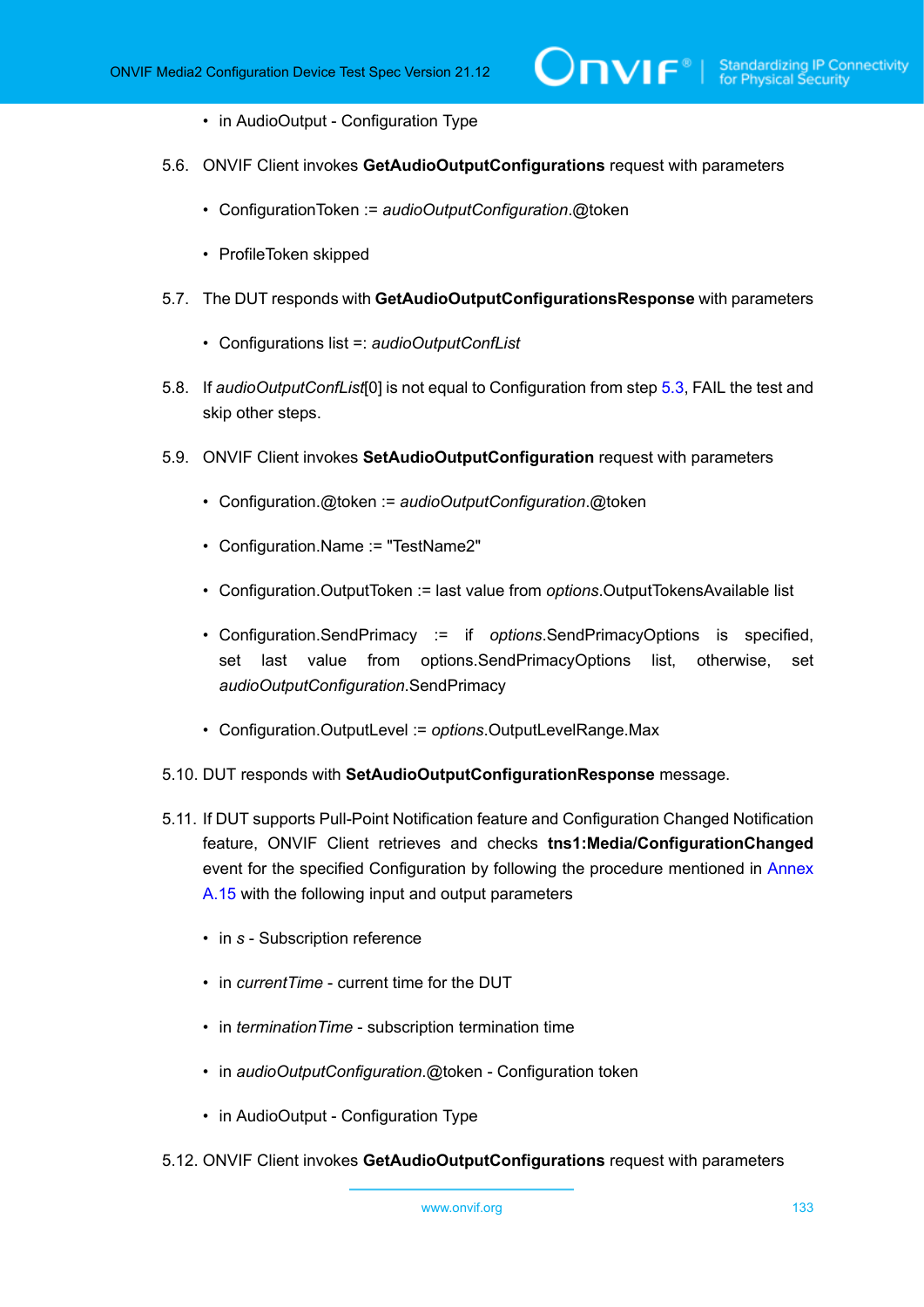- ConfigurationToken := *audioOutputConfiguration*.@token
- ProfileToken skipped
- 5.13. The DUT responds with **GetAudioOutputConfigurationsResponse** with parameters
	- Configurations list =: *audioOutputConfList*
- 5.14. If *audioOutputConfList*[0] is not equal to Configuration from step [5.9,](#page-132-0) FAIL the test and skip other steps.
- 5.15. ONVIF Client restores settings of Audio Output Configuration with @token = *audioOutputConfiguration*.@token.
- 6. If subscription was created at step [4](#page-130-0), ONVIF Client deletes PullPoint subscription by following the procedure mentioned in [Annex A.13](#page-228-0) with the following input and output parameters
	- in *s* Subscription reference

#### **PASS –**

• DUT passes all assertions.

#### **FAIL –**

- DUT did not send **GetAudioOutputConfigurationsResponse** message.
- DUT did not send **SetAudioOutputConfigurationResponse** message.
- DUT did not send **GetAudioOutputConfigurationOptionsResponse** message.

**Note:** The following fields are compared at steps 5.8 and 5.14:

- OutputToken
- Name
- SendPrimacy
- OutputLevel

# 5.3.3.6 GET AUDIO OUTPUT CONFIGURATIONS – INVALID **TOKEN**

**Test Case ID:** MEDIA2-3-3-6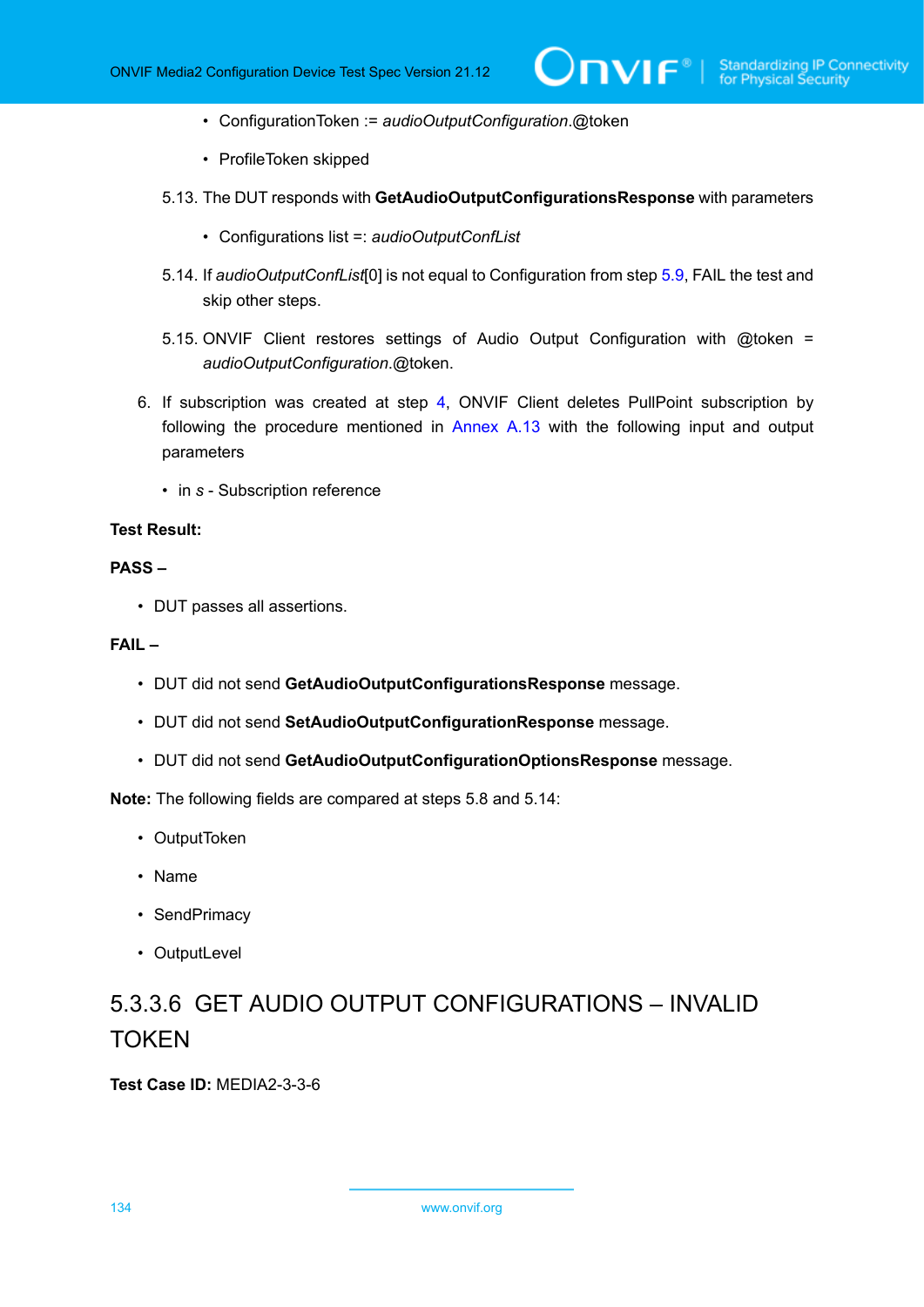**Specification Coverage:** Get configurations, Audio output configuration.

**Feature Under Test:** GetAudioOutputConfigurations

**WSDL Reference:** media2.wsdl

**Test Purpose:** To verify SOAP 1.2 Fault receiving in case of **GetAudioOutputConfigurations** with invalid token.

**Pre-Requisite:**Media2 Service is received from the DUT. Audio Outputs is supported by Device as indicated by the ProfileCapabilities.ConfigurationsSupported = AudioOutput capability.

**Test Configuration:** ONVIF Client and DUT

#### **Test Procedure:**

- 1. Start an ONVIF Client.
- 2. Start the DUT.
- 3. ONVIF Client retrieves Audio Output Configurations list by following the procedure mentioned in [Annex A.18](#page-232-0) with the following input and output parameters
	- out *audioOutputConfList* Audio Output Configurations list
- 4. ONVIF Client invokes **GetAudioOutputConfigurations** request with parameters
	- ConfigurationToken := other than listed in *audioOutputConfList*
	- ProfileToken skipped
- 5. The DUT returns **env:Sender/ter:InvalidArgVal/ter:NoConfig** SOAP 1.2 fault.

#### **Test Result:**

#### **PASS –**

• DUT passes all assertions.

#### **FAIL –**

• The DUT did not send the **env:Sender/ter:InvalidArgVal/ter:NoConfig** SOAP 1.2 fault message.

### 5.3.4 Audio Decoder Configuration

### 5.3.4.1 GET AUDIO DECODER CONFIGURATION OPTIONS

**Test Case ID:** MEDIA2-3-4-1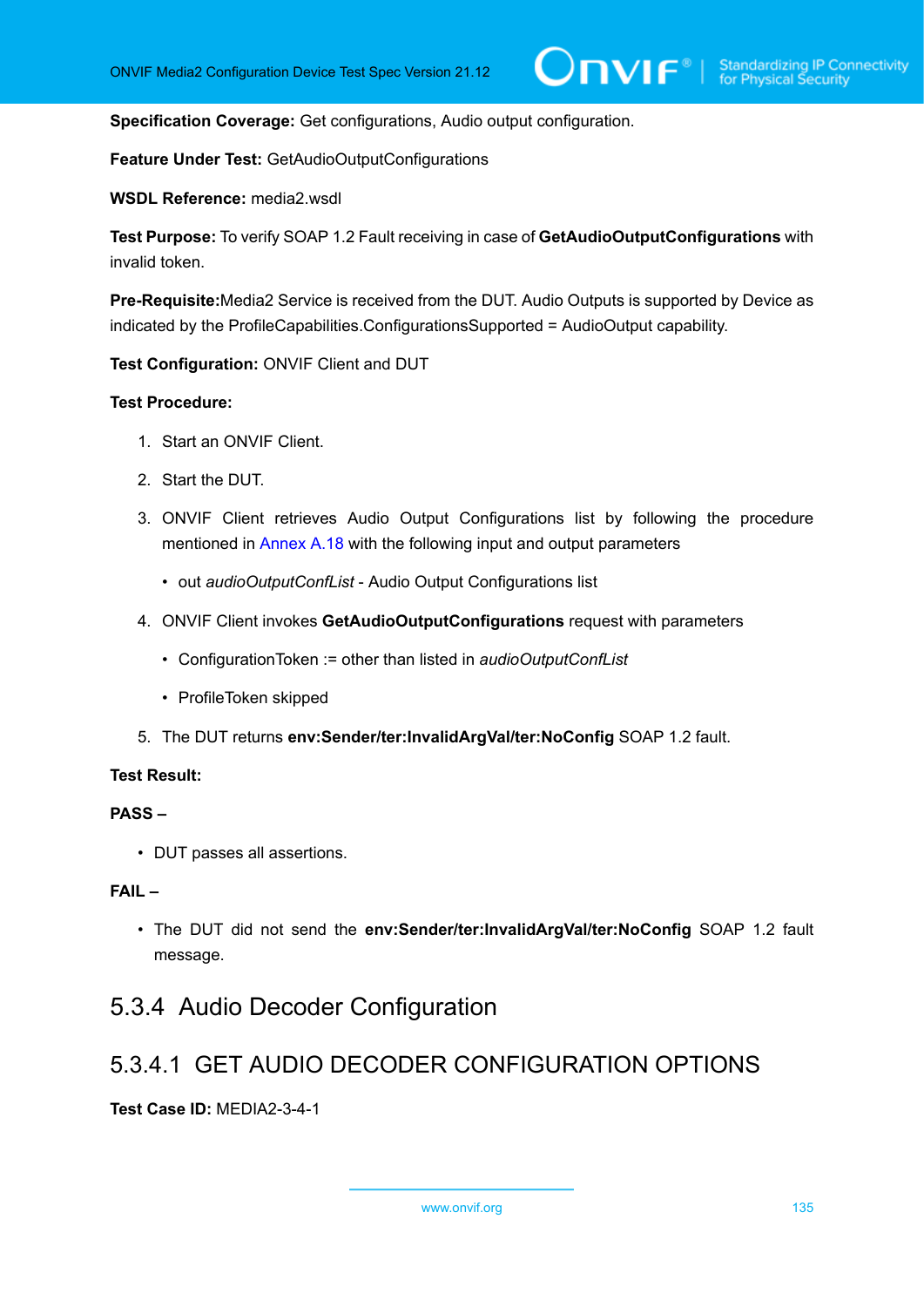**Specification Coverage:** Get configuration options, Audio decoder configuration.

**Feature Under Test:** GetAudioDecoderConfigurationOptions

**WSDL Reference:** media2.wsdl

**Test Purpose:** To verify retrieving Audio Decoder Configuration options for specified Audio Decoder Configuration, for specified Profile, generic for the Device.

**Pre-Requisite:**Media2 Service is received from the DUT. Audio Outputs is supported by Device as indicated by the ProfileCapabilities.ConfigurationsSupported = AudioOutput capability. Audio Decoder is supported by Device as indicated by the ProfileCapabilities.ConfigurationsSupported = AudioDecoder capability.

**Test Configuration:** ONVIF Client and DUT

- 1. Start an ONVIF Client.
- 2. Start the DUT.
- 3. ONVIF Client invokes **GetAudioDecoderConfigurationOptions** request with parameters
	- ConfigurationToken skipped
	- ProfileToken skipped
- 4. DUT responds with **GetAudioDecoderConfigurationOptionsResponse** message with parameters
	- Options list =: *optionsList*
- 5. ONVIF Client retrieves Audio Decoder Configurations list by following the procedure mentioned in [Annex A.20](#page-234-0) with the following input and output parameters
	- out *audioDecoderConfList* Audio Decoder Configurations list
- 6. ONVIF Client invokes **GetAudioDecoderConfigurationOptions** request with parameters
	- ConfigurationToken := *audioDecoderConfList*[0].@token
	- ProfileToken skipped
- 7. DUT responds with **GetAudioDecoderConfigurationOptionsResponse** message with parameters
	- Options list =: *optionsList*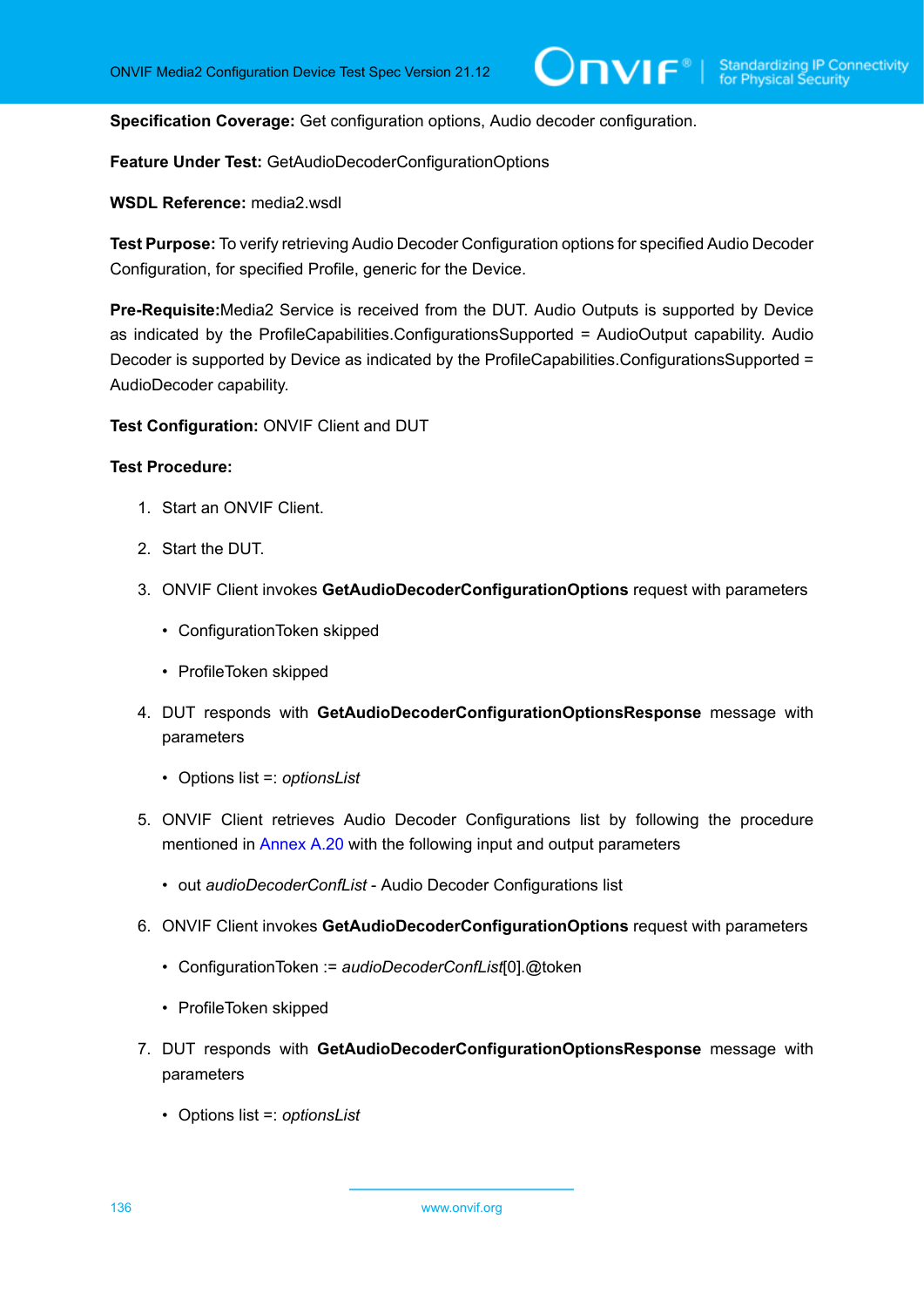- 8. ONVIF Client configures Media Profile containing Audio Output Configuration and Audio Decoder Configuration by following the procedure mentioned in [Annex A.21](#page-235-0) with the following input and output parameters
	- out *profile* Media Profile containing Audio Output Configuration and Audio Decoder **Configuration**
- 9. ONVIF Client invokes **GetAudioDecoderConfigurationOptions** request with parameters
	- ConfigurationToken skipped
	- ProfileToken := *profile*.@token
- 10.DUT responds with **GetAudioDecoderConfigurationOptionsResponse** message with parameters
	- Options list =: *optionsList*
- 11. If Media Profile *profile* was changed at step 8, ONVIF Client restores Media Profile.

#### **PASS –**

• DUT passes all assertions.

#### **FAIL –**

• DUT did not send **GetAudioDecoderConfigurationOptionsResponse** message.

### 5.3.4.2 GET AUDIO DECODER CONFIGURATIONS

#### **Test Case ID:** MEDIA2-3-4-2

**Specification Coverage:** Get configurations, Audio decoder configuration.

**Feature Under Test:** GetAudioDecoderConfigurations

**WSDL Reference:** media2.wsdl

**Test Purpose:** To verify retrieving complete Audio Decoder Configuration List, Audio Decoder Configuration by Configuration token and compatible Audio Decoder Configuration by Profile token.

**Pre-Requisite:**Media2 Service is received from the DUT. Audio decoder is supported by Device as indicated by the ProfileCapabilities.ConfigurationsSupported = AudioDecoder capability.

**Test Configuration:** ONVIF Client and DUT

**Test Procedure:**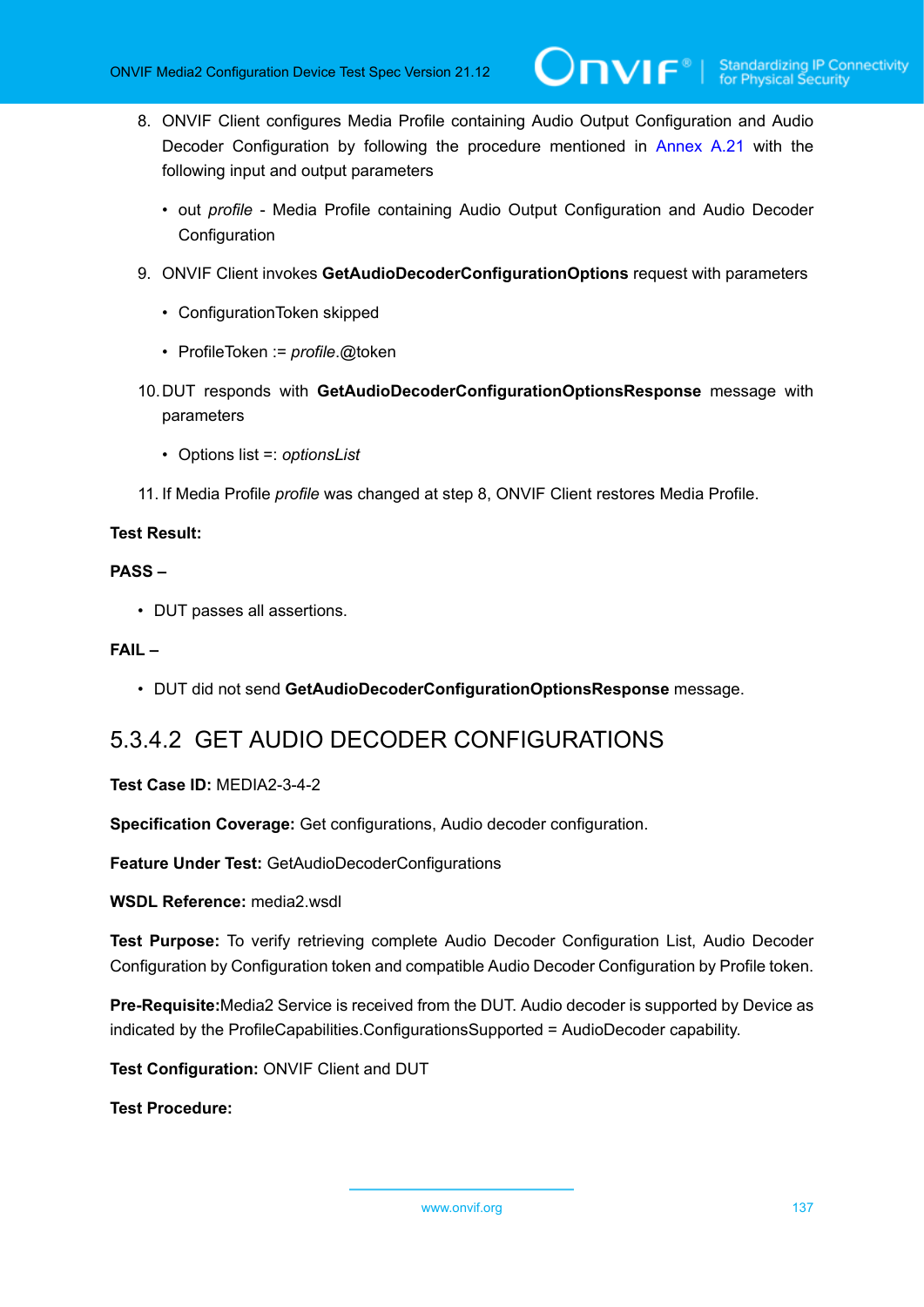- 1. Start an ONVIF Client.
- 2. Start the DUT.
- 3. ONVIF Client invokes **GetAudioDecoderConfigurations** request with parameters
	- ConfigurationToken skipped
	- ProfileToken skipped
- 4. The DUT responds with **GetAudioDecoderConfigurationsResponse** with parameters
	- Configurations list =: *audioDecoderConfCompleteList*
- 5. If *audioDecoderConfCompleteList* is empty, FAIL the test and skip other steps.
- 6. If *audioDecoderConfCompleteList* contains at least two items with the same @token, FAIL the test and skip other steps.
- 7. For each Audio Decoder Configuration *audioDecoderConfiguration* in *audioDecoderConfCompleteList* repeat the following steps:
	- 7.1. ONVIF Client invokes **GetAudioDecoderConfigurations** request with parameters
		- ConfigurationToken := *audioDecoderConfiguration*.@token
		- ProfileToken skipped
	- 7.2. The DUT responds with **GetAudioDecoderConfigurationsResponse** with parameters
		- Configurations list =: *audioDecoderConfList*
	- 7.3. If *audioDecoderConfList* is empty, FAIL the test and skip other steps.
	- 7.4. If *audioDecoderConfList* contains more than one item, FAIL the test and skip other steps.
	- 7.5. If *audioDecoderConfList* does not contain item with @token = *audioDecoderConfiguration*.@token, FAIL the test and skip other steps.
- 8. ONVIF Client invokes **GetProfiles** request with parameters
	- Token skipped
	- Type[0] := AudioDecoder
- 9. The DUT responds with **GetProfilesResponse** message with parameters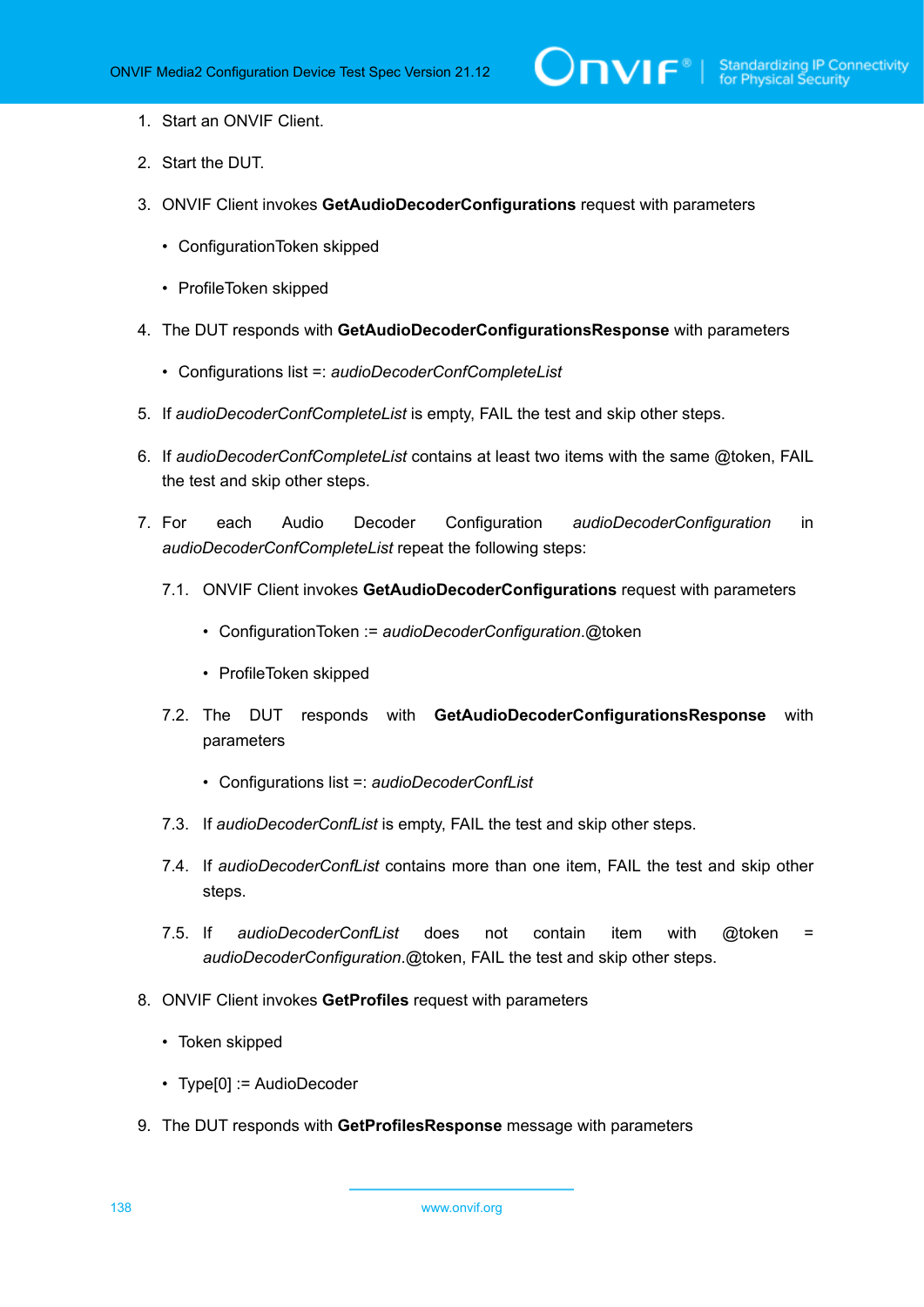- Profiles list =: *profileList*
- 10.For each Media Profile *profile* in *profileList* repeat the following steps:
	- 10.1. ONVIF Client invokes **GetAudioDecoderConfigurations** request with parameters
		- ConfigurationToken skipped
		- ProfileToken := *profile*.@token
	- 10.2. The DUT responds with **GetAudioDecoderConfigurationsResponse** with parameters
		- Configurations list =: *audioDecoderConfList*
	- 10.3. If *audioDecoderConfList* contains at least two items with the same @token, FAIL the test and skip other steps.
	- 10.4. If *audioDecoderConfCompleteList* does not contain at least one item with @token from *audioDecoderConfList*, FAIL the test and skip other steps.
	- 10.5. If *profile*.Configurations contains AudioDecoder:
		- 10.5.1. If *audioDecoderConfList* does not contain item with @token = *profile*.Configurations.AudioDecoder.@token, FAIL the test and skip other steps.

#### **PASS –**

• DUT passes all assertions.

#### **FAIL –**

- DUT did not send **GetAudioDecoderConfigurationsResponse** message.
- DUT did not send **GetProfilesResponse** message.

# 5.3.4.3 PROFILES AND AUDIO DECODER CONFIGURATIONS **CONSISTENCY**

#### **Test Case ID:** MEDIA2-3-4-3

**Specification Coverage:** Get configurations, Get media profiles, Audio decoder configuration.

**Feature Under Test:** GetAudioDecoderConfigurations, GetAudioDecoderConfigurationOptions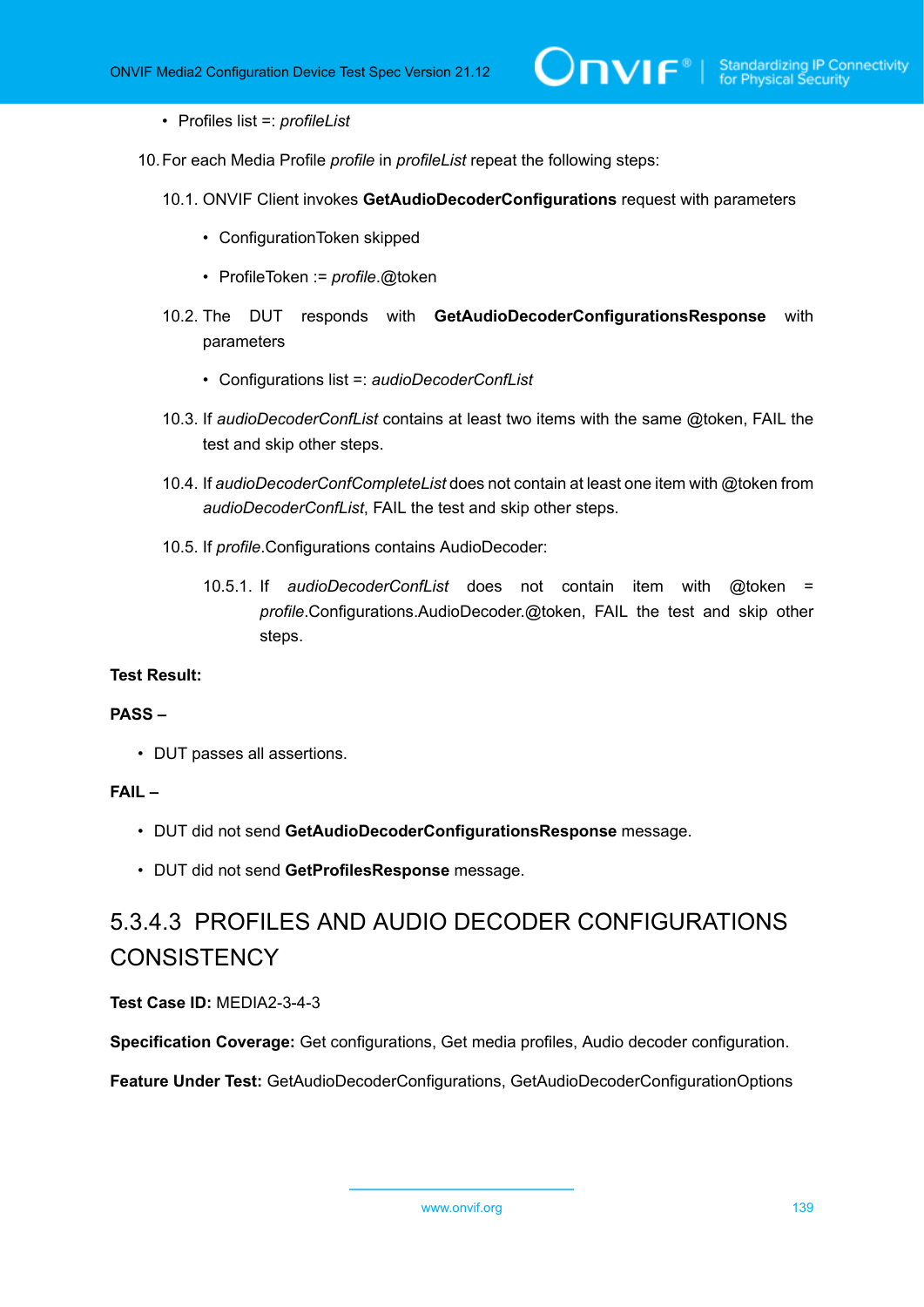#### **WSDL Reference:** media2.wsdl

**Test Purpose:** To verify all Media Profiles are consistent with Audio Decoder Configurations.

**Pre-Requisite:**Media2 Service is received from the DUT. Audio Decoder is supported by Device as indicated by the ProfileCapabilities.ConfigurationsSupported = AudioDecoder capability.

**Test Configuration:** ONVIF Client and DUT

#### **Test Procedure:**

- 1. Start an ONVIF Client.
- 2. Start the DUT.
- 3. ONVIF Client invokes **GetProfiles** request with parameters
	- Token skipped
	- Type[0] := AudioDecoder
- 4. The DUT responds with **GetProfilesResponse** message with parameters
	- Profiles list =: *profileList*
- 5. For each Media Profile *profile* in *profileList* which contains Configurations.AudioDecoder repeat the following steps:
	- 5.1. ONVIF Client invokes **GetAudioDecoderConfigurations** request with parameters **Note:** The following fields are compared at step [5.3](#page-73-0):
		- ConfigurationToken := *profile*.Configurations.AudioDecoder.@token
		- ProfileToken skipped
	- 5.2. The DUT responds with **GetAudioDecoderConfigurationsResponse** with parameters **Note:** The following fields are compared at step [5.3](#page-73-0):
		- Configurations list =: *audioDecoderConfList*
	- 5.3. If *audioDecoderConfList*[0] is not equal to *profile*.Configurations.AudioDecoder, FAIL the test and skip other steps.

#### <span id="page-139-0"></span>**Test Result:**

#### **PASS –**

• DUT passes all assertions.

#### **FAIL –**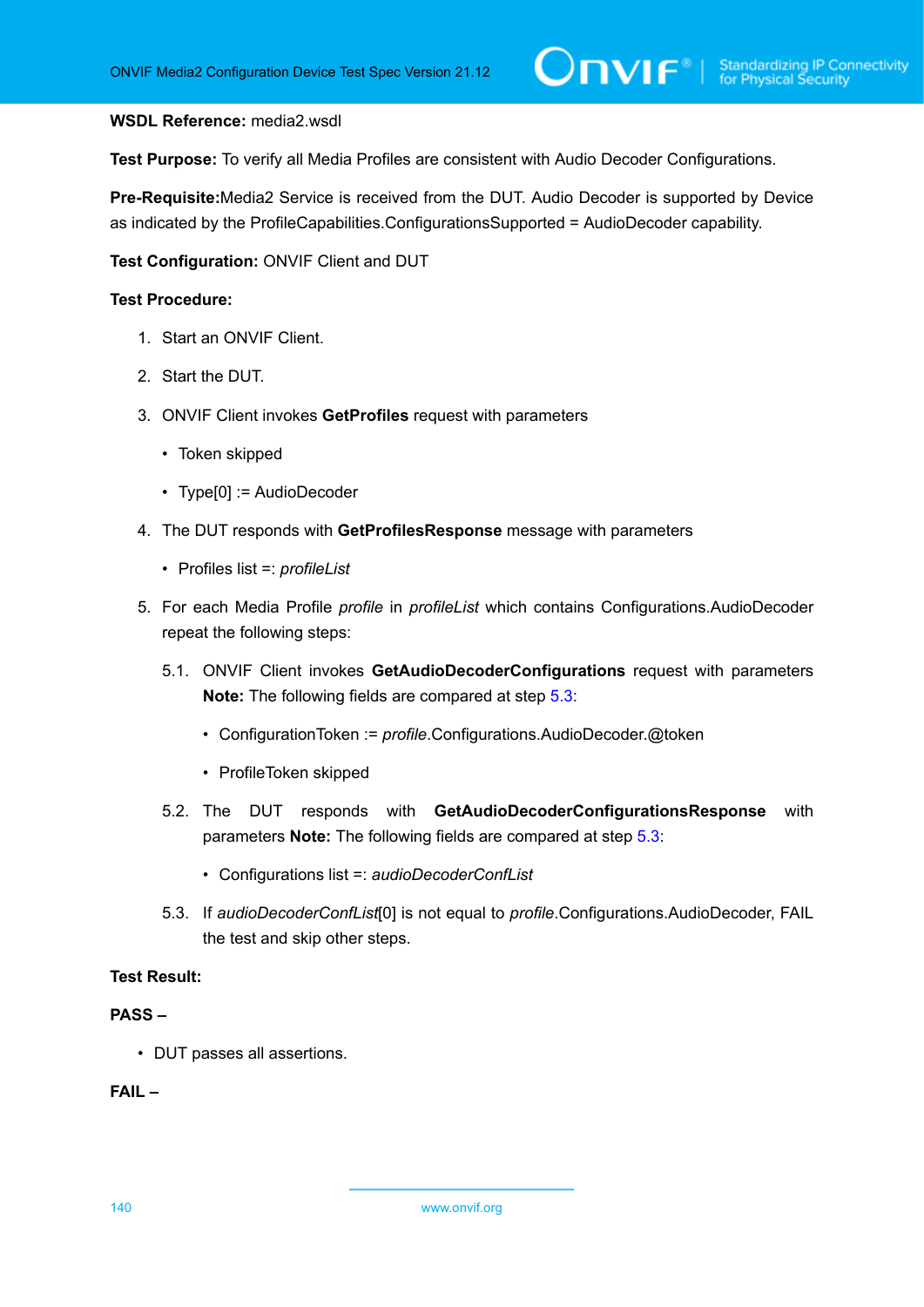- DUT did not send **GetAudioDecoderConfigurationsResponse** message.
- DUT did not send **GetProfilesResponse** message.

**Note:** The following fields are compared at step [5.3](#page-139-0):

• Name

# 5.3.4.4 MODIFY ALL SUPPORTED AUDIO DECODER CONFIGURATIONS

#### **Test Case ID:** MEDIA2-3-4-4

**Specification Coverage:** Get configurations, Audio decoder configuration, Modify a configuration

**Feature Under Test:** GetAudioDecoderConfigurations, SetAudioDecoderConfiguration

WSDL Reference: media2 wsdl

**Test Purpose:** To verify change of Audio Decoder Configuration.

**Pre-Requisite:**Media2 Service is received from the DUT. Event Service was received from the DUT. Audio Decoder is supported by Device as indicated by the ProfileCapabilities.ConfigurationsSupported = AudioDecoder capability.

**Test Configuration:** ONVIF Client and DUT

- 1. Start an ONVIF Client.
- 2. Start the DUT.
- 3. ONVIF Client retrieves Audio Decoder Configurations list by following the procedure mentioned in [Annex A.20](#page-234-0) with the following input and output parameters
	- out *audioDecoderConfList* Audio Decoder Configurations list
- 4. For each Audio Decoder Configuration *audioDecoderConfiguration* in *audioDecoderConfList* repeat the following steps:
	- 4.1. ONVIF Client invokes **SetAudioDecoderConfiguration** request with parameters
		- Configuration.@token := *audioDecoderConfiguration*.@token
		- Configuration.Name := "TestName1"
	- 4.2. DUT responds with **SetAudioDecoderConfigurationResponse** message.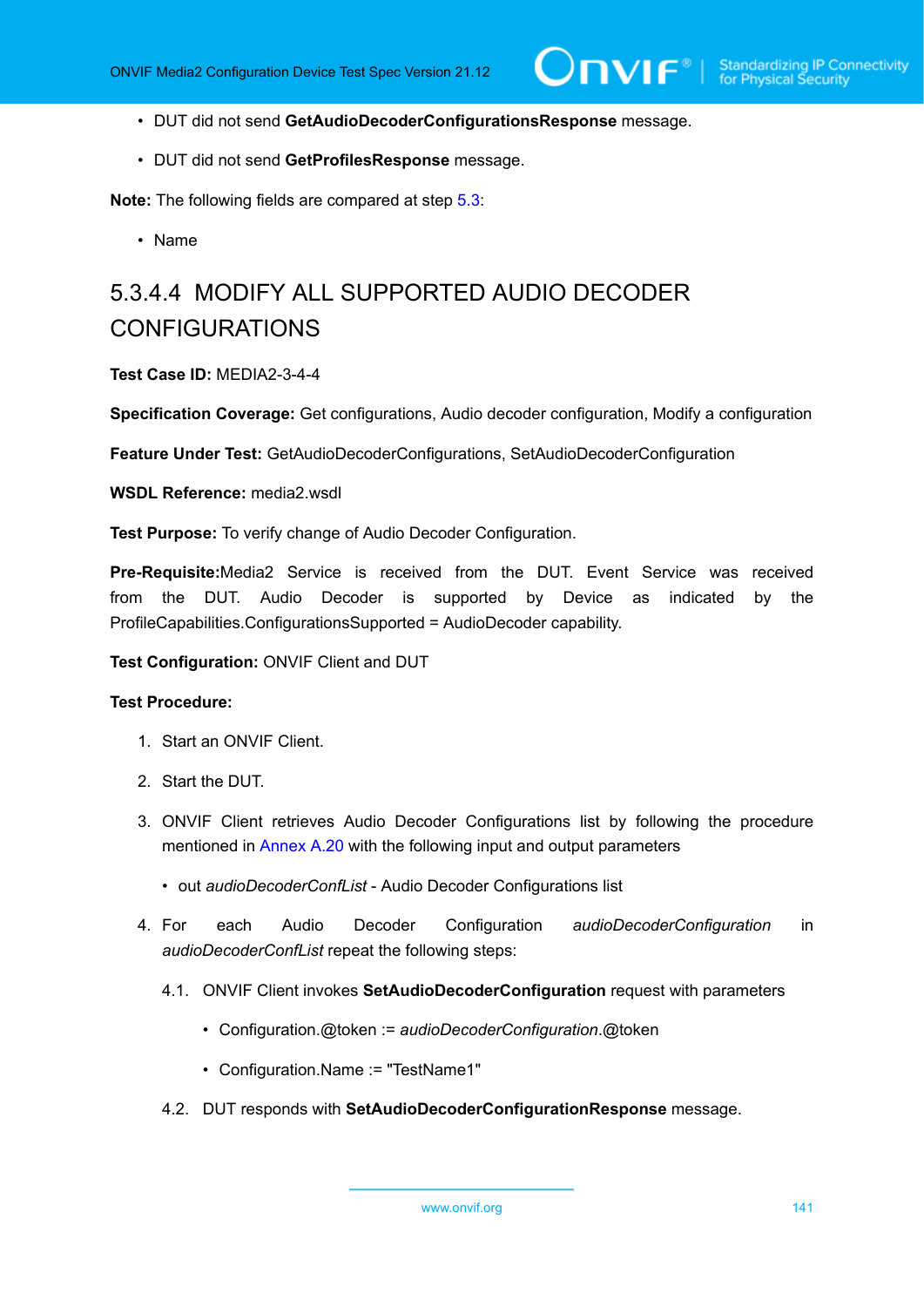- 4.3. ONVIF Client invokes **GetAudioDecoderConfigurations** request with parameters
	- ConfigurationToken := *audioDecoderConfiguration*.@token
	- ProfileToken := *audioDecoderConfiguration*
- 4.4. The DUT responds with **GetAudioDecoderConfigurationsResponse** with parameters
	- Configurations list =: *audioDecoderConfList*
- <span id="page-141-0"></span>4.5. If *audioDecoderConfList*[0] is not equal to Configuration from step 4.1, FAIL the test and skip other steps.
- 4.6. ONVIF Client restores settings of Audio Decoder Configuration with @token = *audioDecoderConfiguration*.@token.

#### **PASS –**

• DUT passes all assertions.

#### **FAIL –**

- DUT did not send **GetAudioDecoderConfigurationsResponse** message.
- DUT did not send **SetAudioDecoderConfigurationResponse** message.

**Note:** The following fields are compared at step [4.5](#page-141-0):

• Name

# 5.3.4.5 GET AUDIO DECODER CONFIGURATIONS – INVALID **TOKEN**

**Test Case ID:** MEDIA2-3-4-5

**Specification Coverage:** Get configurations, Audio decoder configuration.

**Feature Under Test:** GetAudioDecoderConfigurations

**WSDL Reference:** media2.wsdl

**Test Purpose:** To verify SOAP 1.2 Fault receiving in case of **GetAudioDecoderConfigurations** with invalid token.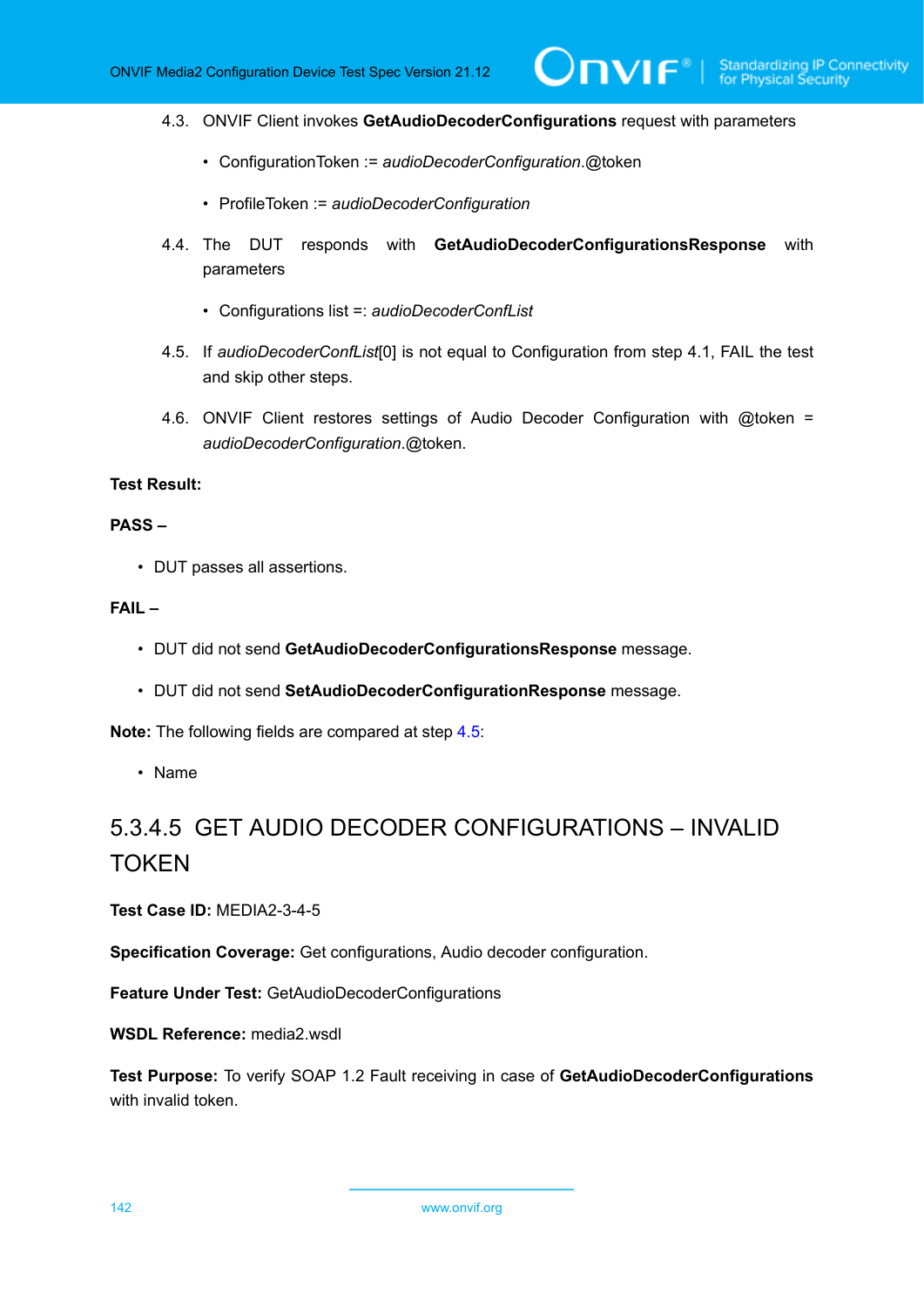**Pre-Requisite:**Media2 Service is received from the DUT. Audio Decoder is supported by Device as indicated by the ProfileCapabilities.ConfigurationsSupported = AudioDecoder capability.

**Test Configuration:** ONVIF Client and DUT

#### **Test Procedure:**

- 1. Start an ONVIF Client.
- 2. Start the DUT.
- 3. ONVIF Client retrieves Audio Decoder Configurations list by following the procedure mentioned in [Annex A.20](#page-234-0) with the following input and output parameters
	- out *audioDecoderConfList* Audio Decoder Configurations list
- 4. ONVIF Client invokes **GetAudioDecoderConfigurations** request with parameters
	- ConfigurationToken := other than listed in *audioDecoderConfList*
	- ProfileToken skipped
- 5. The DUT returns **env:Sender/ter:InvalidArgVal/ter:NoConfig** SOAP 1.2 fault.

#### **Test Result:**

#### **PASS –**

• DUT passes all assertions.

#### **FAIL –**

• The DUT did not send the **env:Sender/ter:InvalidArgVal/ter:NoConfig** SOAP 1.2 fault message.

## 5.4 PTZ Configuration

## 5.4.1 READY TO USE MEDIA PROFILE FOR PTZ

#### **Test Case ID:** MEDIA2-4-1-1

**Specification Coverage:** Absolute PTZ Move (Profile T) or Continuous PTZ Move (Profile T), Media profiles (Media 2), PTZ Configuration (Media 2)

**Feature Under Test:** GetProfiles

**WSDL Reference:** media2.wsdl

**Test Purpose:** To verify that DUT has a ready-to-use Media Service 2.0 Profile for PTZ.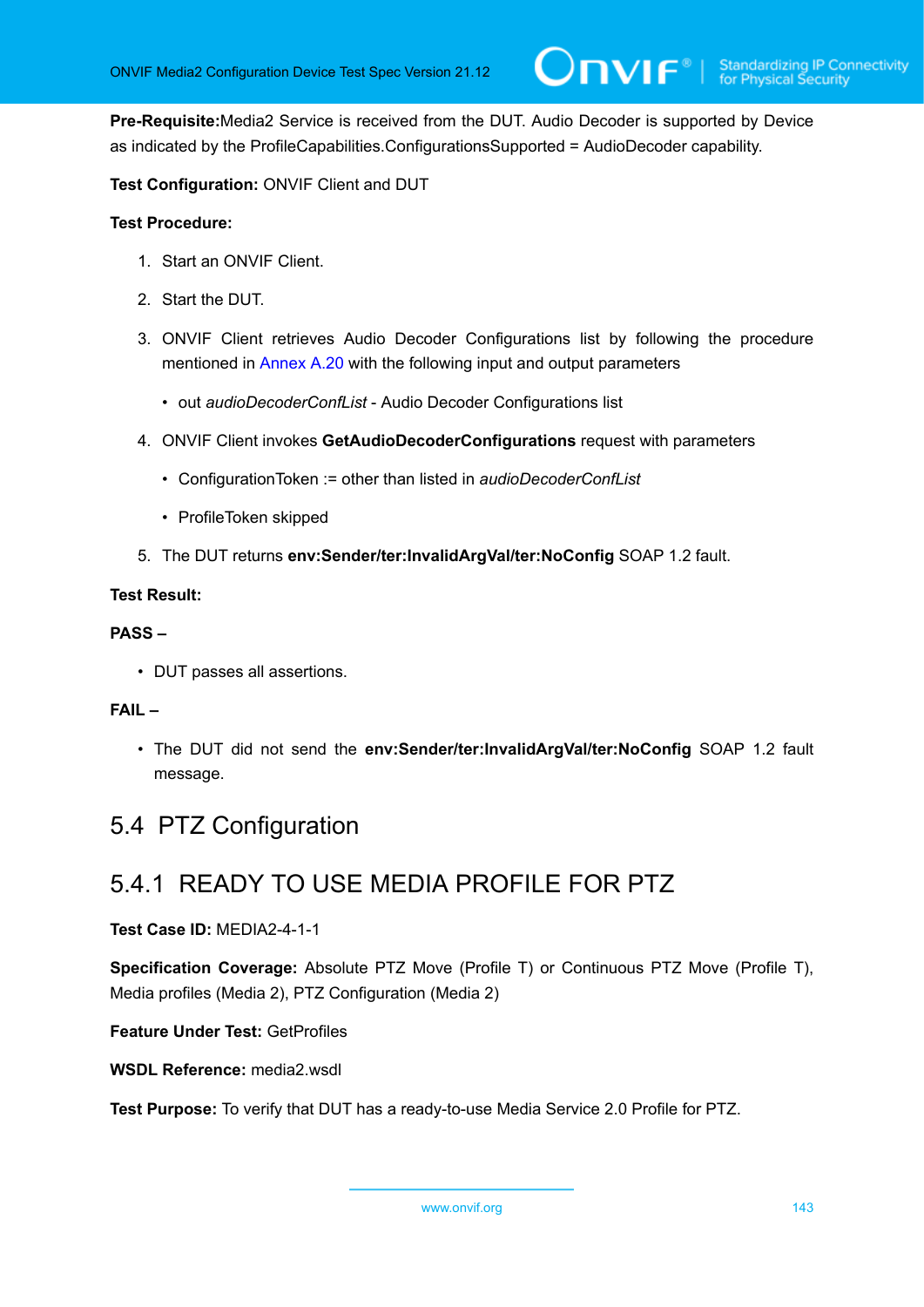**Pre-Requisite:** Media2 Service is received from the DUT. PTZ Service is received from the DUT.

#### **Test Configuration:** ONVIF Client and DUT

#### **Test Procedure:**

- 1. Start an ONVIF Client.
- 2. Start the DUT.
- 3. ONVIF Client invokes **GetProfiles** request with parameters
	- Token skipped
	- Type[0] := VideoSource
	- Type[1] :=  $PTZ$
- 4. The DUT responds with **GetProfilesResponse** message with parameters
	- Profiles list =: *profileList*
- 5. If *profileList* contains no Media Profiles with both Configurations.VideoSource and Configurations.PTZ, FAIL the test and skip other steps.

#### **Test Result:**

#### **PASS –**

• DUT passes all assertions.

#### **FAIL –**

• DUT did not send **GetProfilesResponse** message.

# 5.4.2 DYNAMIC MEDIA PROFILE CONFIGURATION FOR PTZ

**Test Case ID:** MEDIA2-4-1-2

**Specification Coverage:** Get media profiles, Create media profile, Delete media profile, Add one or more configurations to a profile, Remove one or more configurations from a profile, Get configurations, GetConfigurations (PTZ Service), GetCompatibleConfigurations (PTZ Service).

**Feature Under Test:** GetProfiles, AddConfiguration for PTZ Configuration, RemoveConfiguration for PTZ Configuration, GetVideoSourceConfigurations, GetConfigurations, GetCompatibleConfigurations, SetConfiguration, tns1:Media/ProfileChanged, tns1:Media/ ConfigurationChanged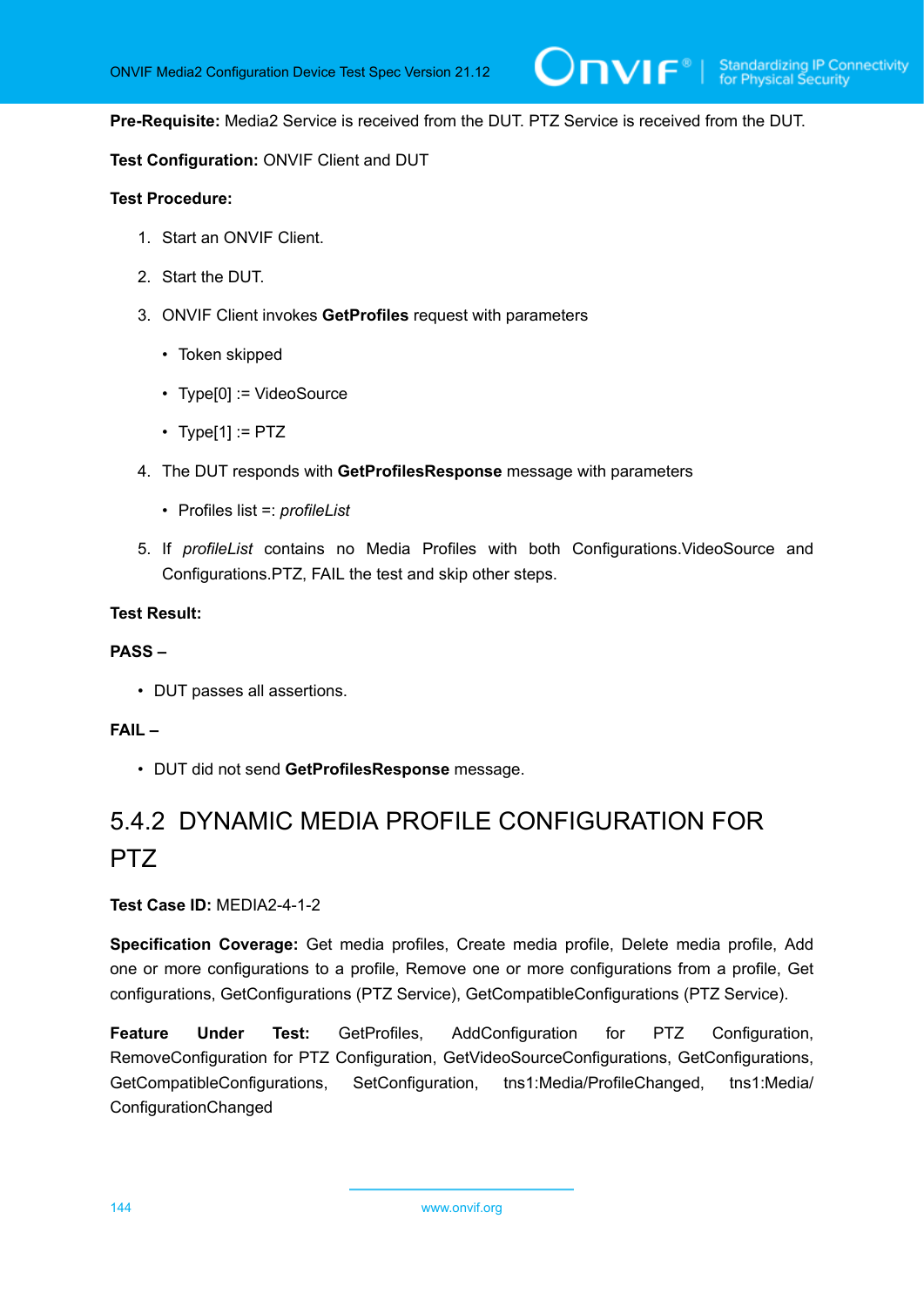#### **WSDL Reference:** media2.wsdl

**Test Purpose:** To verify the behavior of the DUT for dynamic media profile configuration with PTZ.

**Pre-Requisite:** Media2 Service is received from the DUT. Event Service was received from the DUT. PTZ Service was received from the DUT. GetCompatibleConfigurations is supported by Device as indicated by the GetCompatibleConfigurations = true capability.

**Test Configuration:** ONVIF Client and DUT

- 1. Start an ONVIF Client.
- 2. Start the DUT.
- 3. ONVIF Client invokes **GetProfiles** request with parameters
	- Token skipped
	- Type[0] := VideoSource
	- Type[1] :=  $PTZ$
- 4. The DUT responds with **GetProfilesResponse** message with parameters
	- Profiles list =: *profileList*
- 5. For each Media Profile *profile* in *profileList*, which contains Configurations.VideoSource repeat the following steps:
	- 5.1. If *profile*.Configurations contains PTZ repeat the following steps:
		- 5.1.1. ONVIF Client invokes **RemoveConfiguration** request with parameters
			- ProfileToken := *profileToken*
			- Configuration[0].Type := PTZ
			- Configuration[0].Token skipped
		- 5.1.2. The DUT responds with **RemoveConfigurationResponse** message.
- <span id="page-144-0"></span>6. If DUT supports Pull-Point Notification feature and (Profile Changed Notification or Configuration Changed Notification feature), ONVIF Client creates PullPoint subscription for the specified topic by following the procedure mentioned in [Annex A.12](#page-227-0) with the following input and output parameters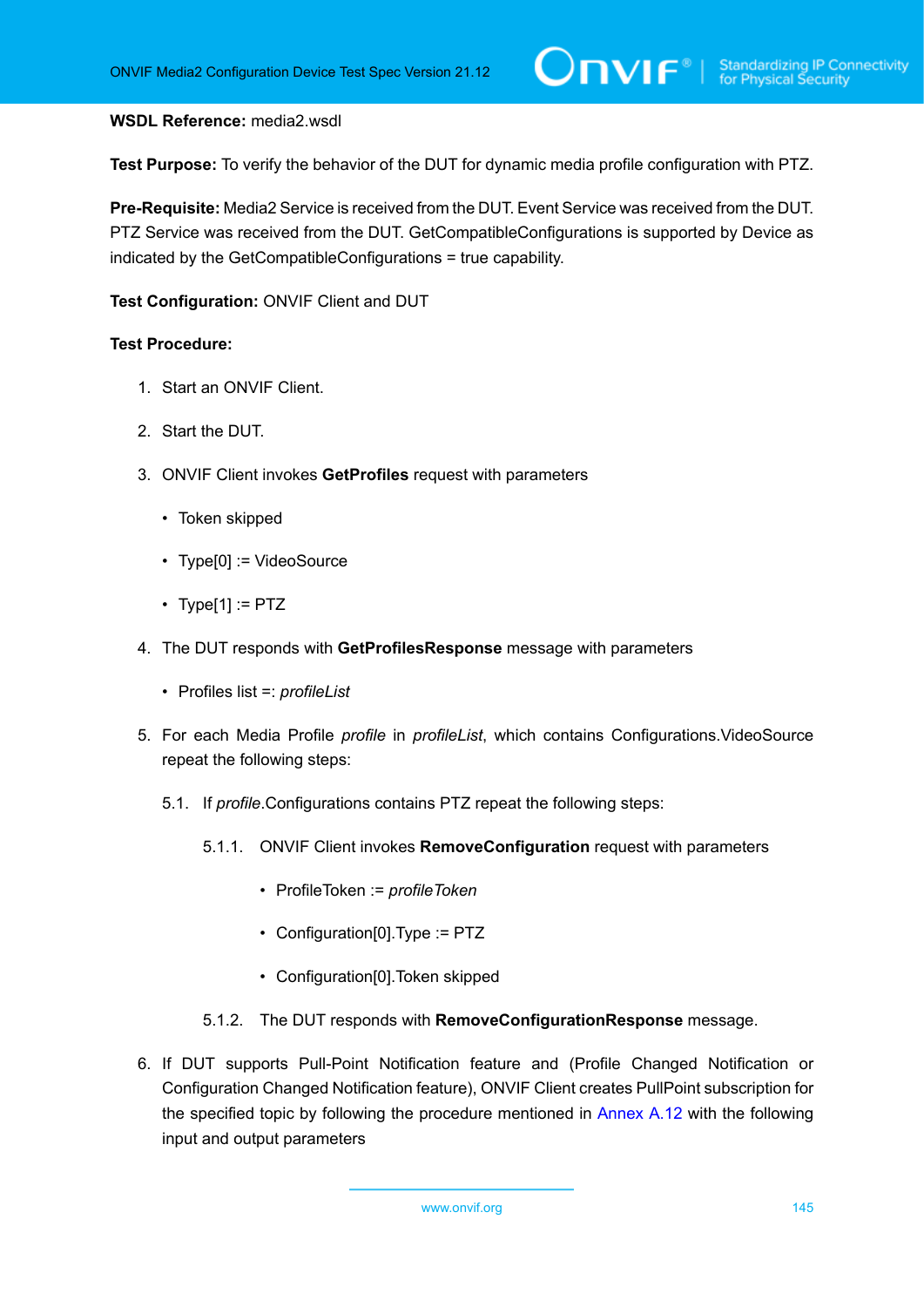- in **"tns1:Media/ProfileChanged|tns1:Media/ConfigurationChanged"** Notification Topic if both Profile Changed Notification and Configuration Changed Notification features are supported. Otherwise only supported topic is used as Notification Topic.
- out *s* Subscription reference
- out *currentTime* current time for the DUT
- out *terminationTime* Subscription termination time
- 7. For each Media Profile *profile* in *profileList*, which contains Configurations.VideoSource repeat the following steps:
	- 7.1. ONVIF Client invokes **GetCompatibleConfigurations** request with parameters
		- ProfileToken := *profileToken*
	- 7.2. The DUT responds with **GetCompatibleConfigurationsResponse** request with parameters
		- PTZConfiguration list =: *ptzConfigurationList*
	- 7.3. For each PTZ Configuration *ptzConfiguration* in *ptzConfigurationList* repeat the following steps:
		- 7.3.1. ONVIF Client invokes **AddConfiguration** request with parameters
			- ProfileToken := *profileToken*
			- Name skipped
			- Configuration[0].Type := PTZ
			- Configuration[0].Token := *ptzConfiguration*.@token
		- 7.3.2. The DUT responds with **AddConfigurationResponse** message.
		- 7.3.3. If DUT supports Pull-Point Notification feature and Profile Changed Notification feature, ONVIF Client retrieves and checks **tns1:Media/ProfileChanged** event for the specified Media Profile by following the procedure mentioned in [Annex A.14](#page-228-0) with the following input and output parameters
			- in *s* Subscription reference
			- in *currentTime* current time for the DUT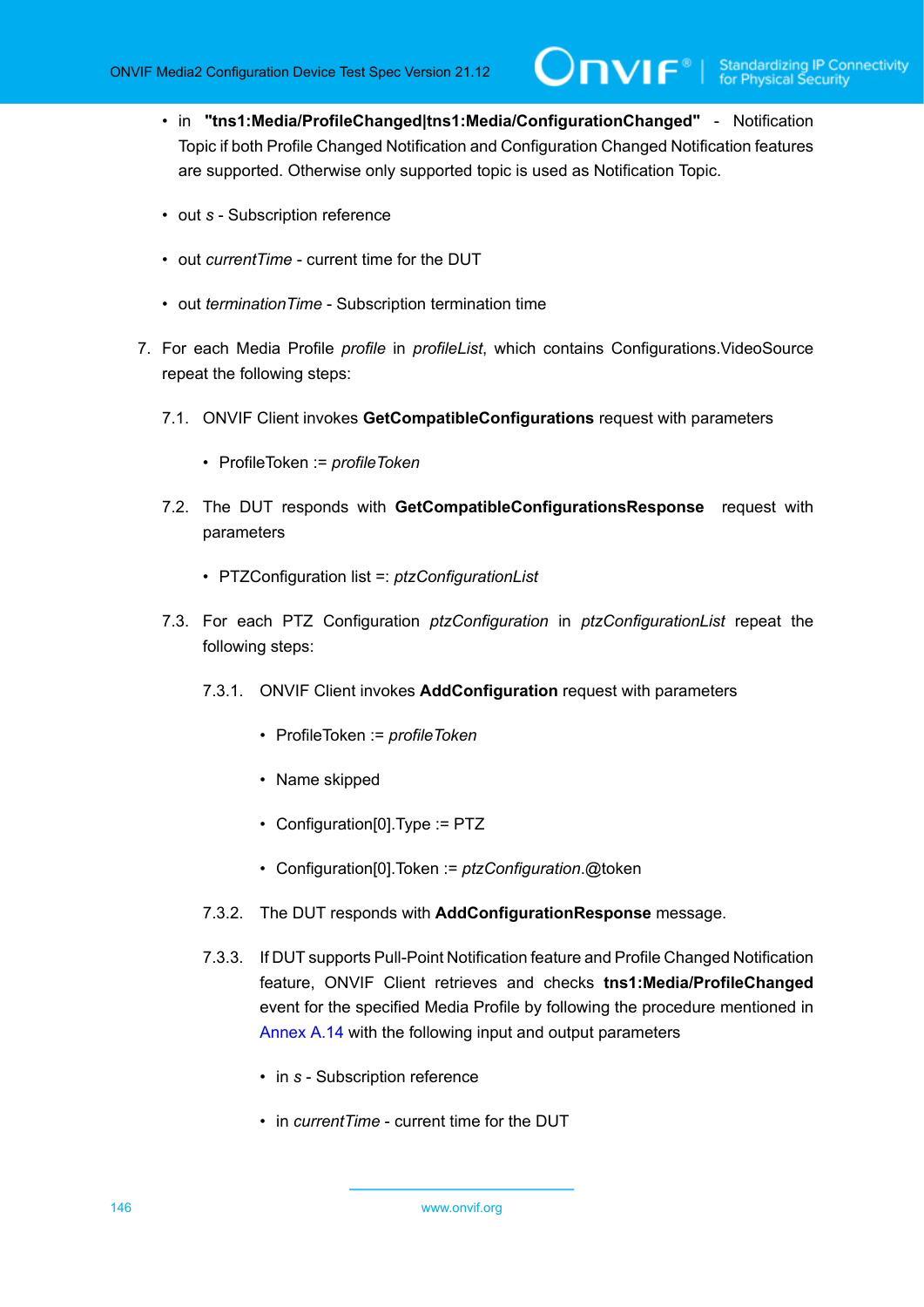- in *terminationTime* subscription termination time
- in *profileToken* Media Profile token
- 7.3.4. ONVIF Client invokes **GetConfigurationOptions** request with parameters
	- ConfigurationToken := *ptzConfiguration*.@token
- 7.3.5. DUT responds with **GetConfigurationOptionsResponse** message with parameters
	- PTZConfigurationOptions =: *ptzOptions*
- 7.3.6. If *ptzOptions*.Spaces contains at least two AbsolutePanTiltPositionSpace elements with equal URI values, FAIL the test and skip other steps.
- 7.3.7. If *ptzOptions*.Spaces contains at least two AbsoluteZoomPositionSpace elements with equal URI values, FAIL the test and skip other steps.
- 7.3.8. If *ptzOptions*.Spaces contains at least two RelativePanTiltTranslationSpace elements with equal URI values, FAIL the test and skip other steps.
- 7.3.9. If *ptzOptions*.Spaces contains at least two RelativeZoomTranslationSpace elements with equal URI values, FAIL the test and skip other steps.
- 7.3.10. If *ptzOptions*.Spaces contains at least two ContinuousPanTiltVelocitySpace elements with equal URI values, FAIL the test and skip other steps.
- 7.3.11. If *ptzOptions*.Spaces contains at least two ContinuousZoomVelocitySpace elements with equal URI values, FAIL the test and skip other steps.
- 7.3.12. ONVIF Client invokes **SetConfiguration** request with parameters
	- PTZConfiguration.@token := *ptzConfiguration*.@token
	- PTZConfiguration.Name := "TestNameN" (N is number that increases for each iteration of cycle beginning from 0)
	- PTZConfiguration.UseCount := *ptzConfiguration*.UseCount
	- PTZConfiguration.MoveRamp skipped
	- PTZConfiguration.PresetRamp skipped
	- PTZConfiguration.PresetTourRamp skipped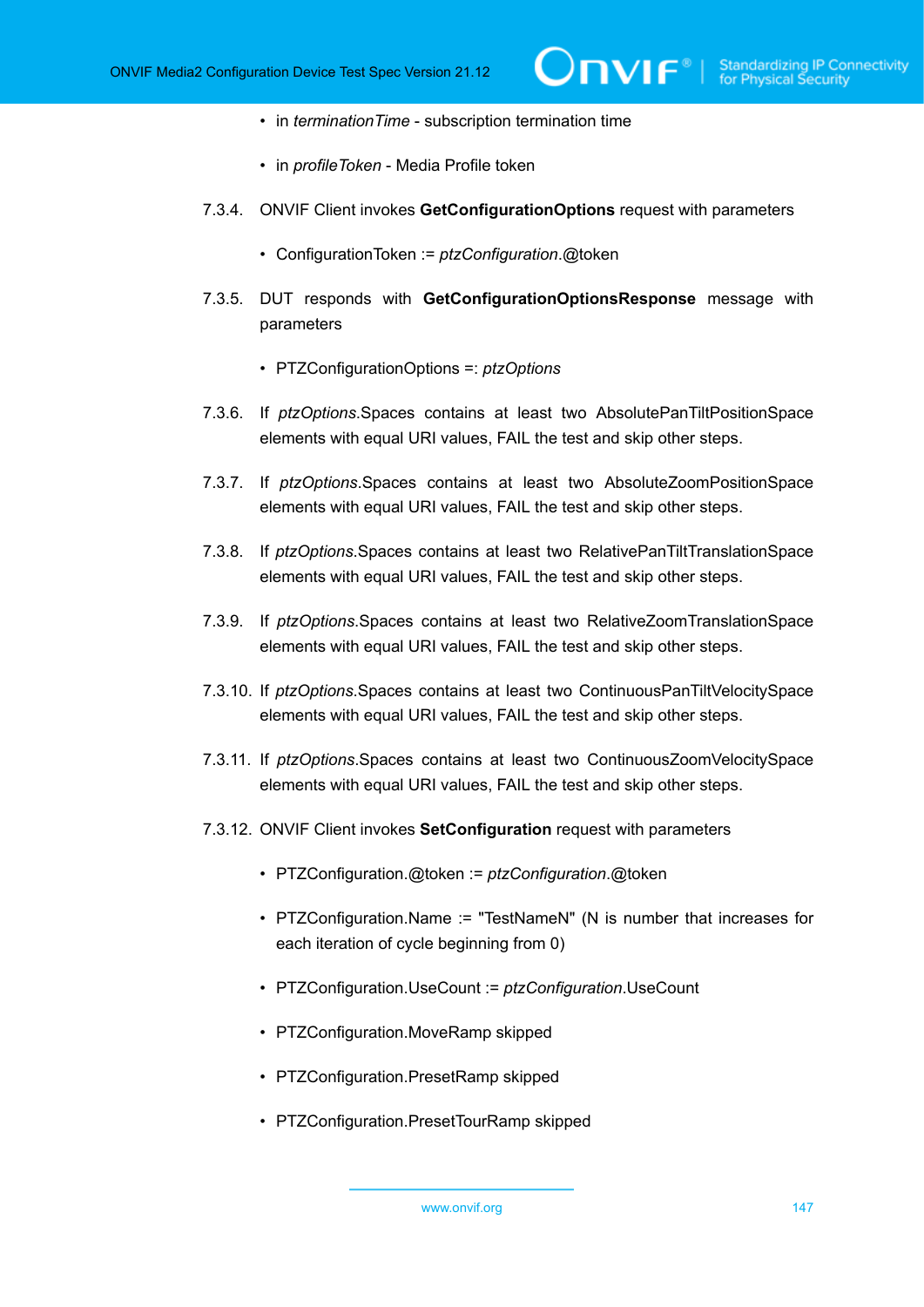- PTZConfiguration.NodeToken := *ptzConfiguration*.NodeToken
- If *ptzOptions*.Spaces contains AbsolutePanTiltPositionSpace:
	- PTZConfiguration.DefaultAbsolutePantTiltPositionSpace := *ptzOptions*.Spaces.AbsolutePanTiltPositionSpace.URI from first other then current (if possible) item from *ptzOptions*.Spaces.AbsolutePanTiltPositionSpace list

 $\partial$ DVIF $^{\circ}$ 

otherwise, PTZConfiguration.DefaultAbsolutePantTiltPositionSpace skipped

- If *ptzOptions*.Spaces contains AbsoluteZoomPositionSpace:
	- PTZConfiguration.DefaultAbsoluteZoomPositionSpace := ptzOptions.Spaces.AbsoluteZoomPositionSpace.URI from first other then current (if possible) item form *ptzOptions*.Spaces.AbsoluteZoomPositionSpace list

otherwise, PTZConfiguration.DefaultAbsoluteZoomPositionSpace skipped

- If *ptzOptions*.Spaces contains RelativePanTiltTranslationSpace:
	- PTZConfiguration.DefaultRelativePanTiltTranslationSpace := := *ptzOptions*.Spaces.RelativePanTiltTranslationSpace.URI from first other then current (if possible) item from *ptzOptions*.Spaces.RelativePanTiltTranslationSpace list

otherwise, PTZConfiguration.DefaultRelativePanTiltTranslationSpace skipped

- If *ptzOptions*.Spaces contains RelativeZoomTranslationSpace:
	- PTZConfiguration.DefaultRelativeZoomTranslationSpace := ptzOptions.Spaces.RelativeZoomTranslationSpace.URI from first other then current (if possible) item from *ptzOptions*.Spaces.RelativeZoomTranslationSpace list

otherwise, PTZConfiguration.DefaultRelativeZoomTranslationSpace skipped

- If *ptzOptions*.Spaces contains ContinuousPanTiltVelocitySpace:
	- PTZConfiguration.DefaultContinuousPanTiltVelocitySpace := ptzOptions.Spaces.ContinuousPanTiltVelocitySpace.URI from first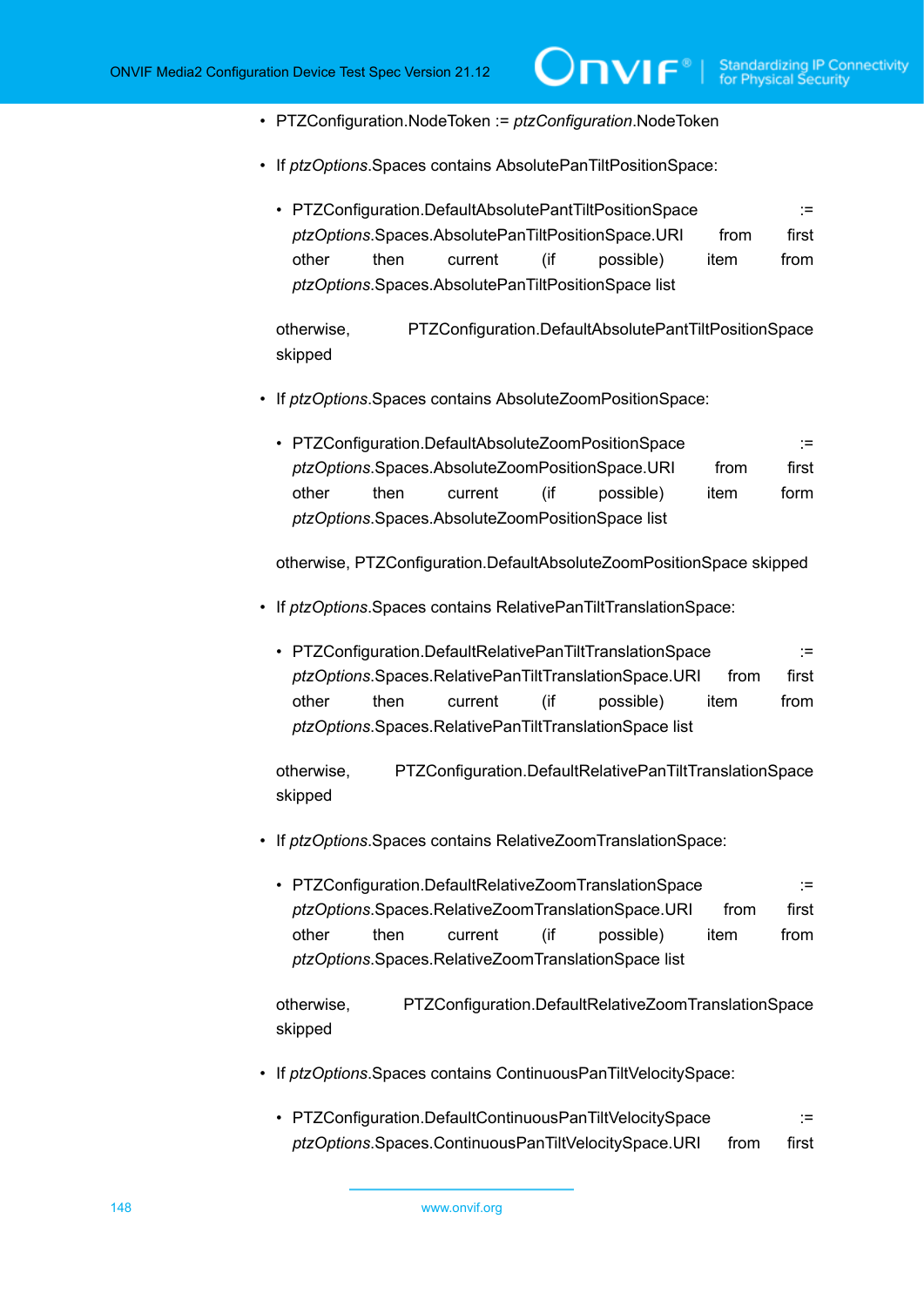other then current (if possible) item from *ptzOptions*.Spaces.ContinuousPanTiltVelocitySpace list

otherwise, PTZConfiguration.DefaultContinuousPanTiltVelocitySpace skipped

- If *ptzOptions*.Spaces contains ContinuousZoomVelocitySpace:
	- PTZConfiguration.DefaultContinuousZoomVelocitySpace := := ptzOptions.Spaces.ContinuousZoomVelocitySpace.URI from first other then current (if possible) item from *ptzOptions*.Spaces.ContinuousZoomVelocitySpace list

otherwise, PTZConfiguration.DefaultContinuousZoomVelocitySpace skipped

- If *ptzOptions*.Spaces contains PanTiltSpeedSpace or ZoomSpeedSpace:
	- If *ptzOptions*.Spaces contains PanTiltSpeedSpace:
		- PTZConfiguration.DefaultPTZSpeed.PanTilt.space := := := *ptzOptions*.Spaces.PanTiltSpeedSpace.URI from first other then current (if possible) item from *ptzOptions*.Spaces.PanTiltSpeedSpace
		- PTZConfiguration.DefaultPTZSpeed.PanTilt.x := := := := *ptzOptions*.Spaces.PanTiltSpeedSpace.XRange.Max from the same item from *ptzOptions*.Spaces.PanTiltSpeedSpace as was used for PTZConfiguration.DefaultPTZSpeed.PanTilt.space
		- PTZConfiguration.DefaultPTZSpeed.PanTilt.y := *ptzOptions*.Spaces.PanTiltSpeedSpace.XRange.Min from the same item from *ptzOptions*.Spaces.PanTiltSpeedSpace as was used for PTZConfiguration.DefaultPTZSpeed.PanTilt.space

otherwise, PTZConfiguration.DefaultPTZSpeed.PanTilt skipped

- If *ptzOptions*.Spaces contains ZoomSpeedSpace:
	- PTZConfiguration.DefaultPTZSpeed.Zoom.space := *ptzOptions*.Spaces.ZoomSpeedSpace.URI from first other then current (if possible) item from *ptzOptions*.Spaces.ZoomSpeedSpace
	- PTZConfiguration.DefaultPTZSpeed.Zoom.x := := *ptzOptions*.Spaces.ZoomSpeedSpace.XRange.Max from the same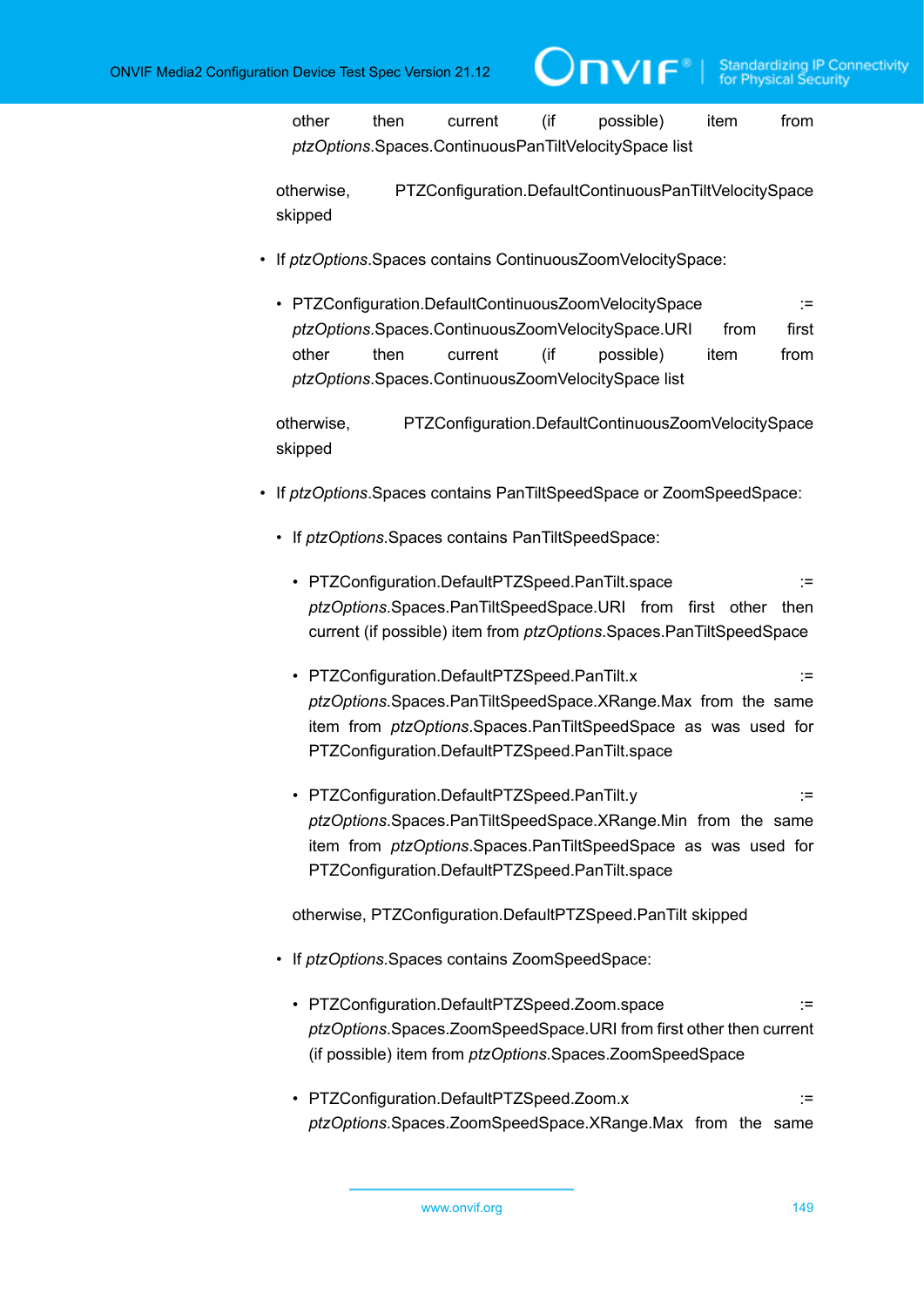item from *ptzOptions*.Spaces.ZoomSpeedSpace as was used for PTZConfiguration.DefaultPTZSpeed.Zoom.space

otherwise, PTZConfiguration.DefaultPTZSpeed.Zoom skipped

otherwise, PTZConfiguration.DefaultPTZSpeed skipped

- PTZConfiguration.DefaultPTZTimeout =: PTZTimeout.Min
- PanTiltLimits skipped
- ZoomLimits skipped
- PTZConfiguration.PTControlDirection skipped
- 7.3.13. DUT responds with **SetConfigurationResponse** message.
- 7.3.14. If DUT supports Pull-Point Notification feature and Configuration Changed Notification feature, ONVIF Client retrieves and checks **tns1:Media/ ConfigurationChanged** event for the specified Configuration by following the procedure mentioned in [Annex A.15](#page-229-0) with the following input and output parameters
	- in *s* Subscription reference
	- in *currentTime* current time for the DUT
	- in *terminationTime* subscription termination time
	- in *ptzConfiguration*.@token Configuration token
	- in PTZ Configuration Type
- 7.3.15. ONVIF Client invokes **GetConfiguration** request with parameters
	- PTZConfigurationToken := *ptzConfiguration*.@token
- 7.3.16. The DUT responds with **GetConfigurationResponse** with parameters
	- PTZConfiguration =: *ptzConfiguration*
- 7.3.17. If *ptzConfiguration* is not equal to PTZConfiguration from step 6.3.6, FAIL the test and skip other steps.
- 7.3.18. ONVIF Client invokes **GetProfiles** request with parameters
	- Token := *profileToken*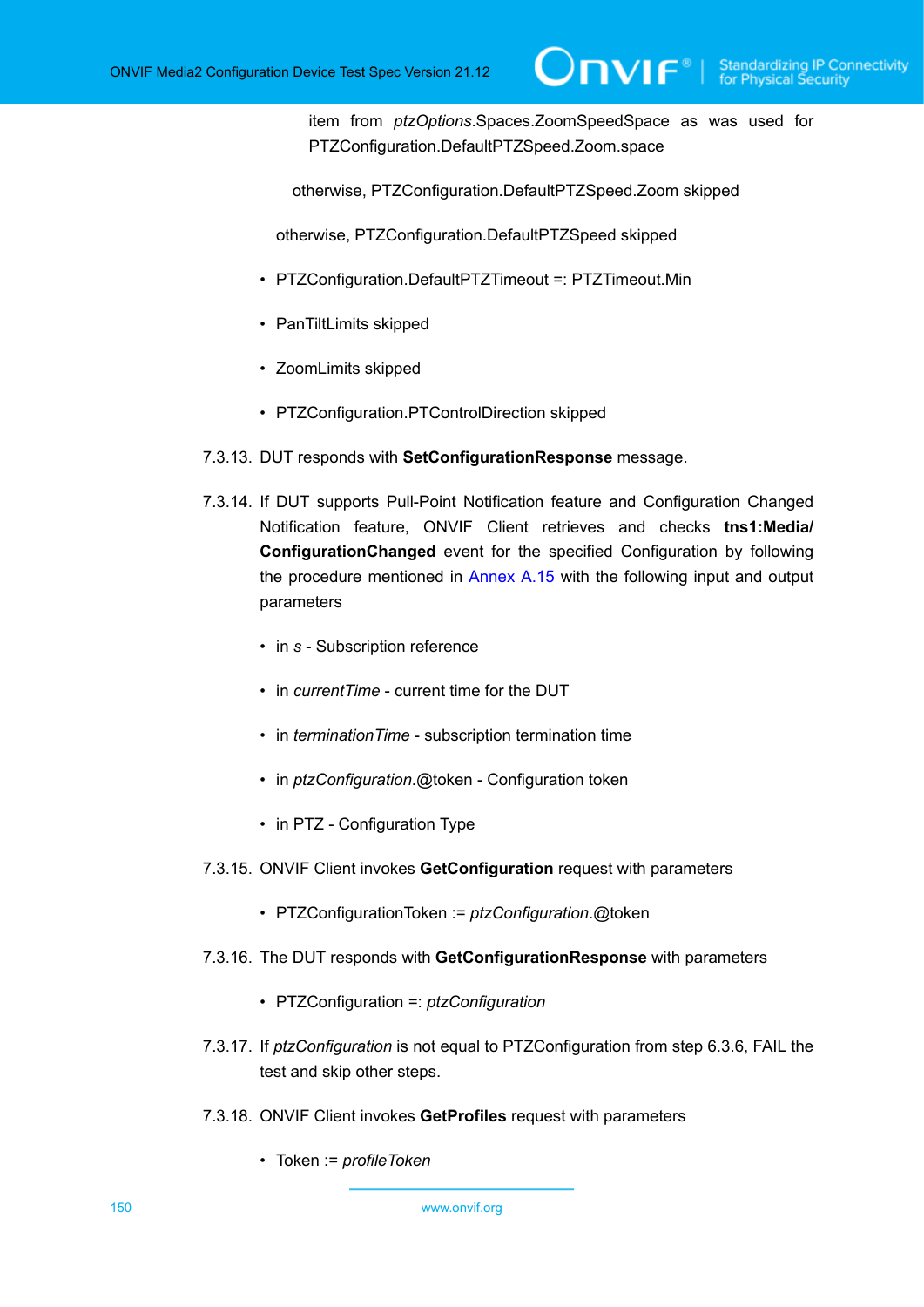- Type $[0] := A$
- 7.3.19. The DUT responds with **GetProfilesResponse** message with parameters
	- Profiles list =: *profileList*
- 7.3.20. If *profileList* is empty, FAIL the test and skip other steps.
- 7.3.21. If *profileList* contains more than one item, FAIL the test and skip other steps.
- 7.3.22. If *profileList*[0].@token != *profileToken*, FAIL the test and skip other steps.
- 7.3.23. If *profileList*[0].Configurations.PTZ.@token != *ptzConfiguration*.@token, FAIL the test and skip other steps.
- 7.3.24. If *profileList*[0].Configurations.PTZ is not equal to PTZConfiguration from step 6.3.6, FAIL the test and skip other steps.
- 7.3.25. ONVIF Client invokes **RemoveConfiguration** request with parameters
	- ProfileToken := *profileToken*
	- Configuration[0].Type := PTZ
	- Configuration[0].Token skipped
- 7.3.26. The DUT responds with **RemoveConfigurationResponse** message.
- 7.3.27. If DUT supports Pull-Point Notification feature and Profile Changed Notification feature, ONVIF Client retrieves and checks **tns1:Media/ProfileChanged** event for the specified Media Profile by following the procedure mentioned in [Annex A.14](#page-228-0) with the following input and output parameters
	- in *s* Subscription reference
	- in *currentTime* current time for the DUT
	- in *terminationTime* subscription termination time
	- in *profileToken* Media Profile token
- 7.3.28. ONVIF Client invokes **GetProfiles** request with parameters
	- Token := *profileToken*
	- $\cdot$  Type[0] := PTZ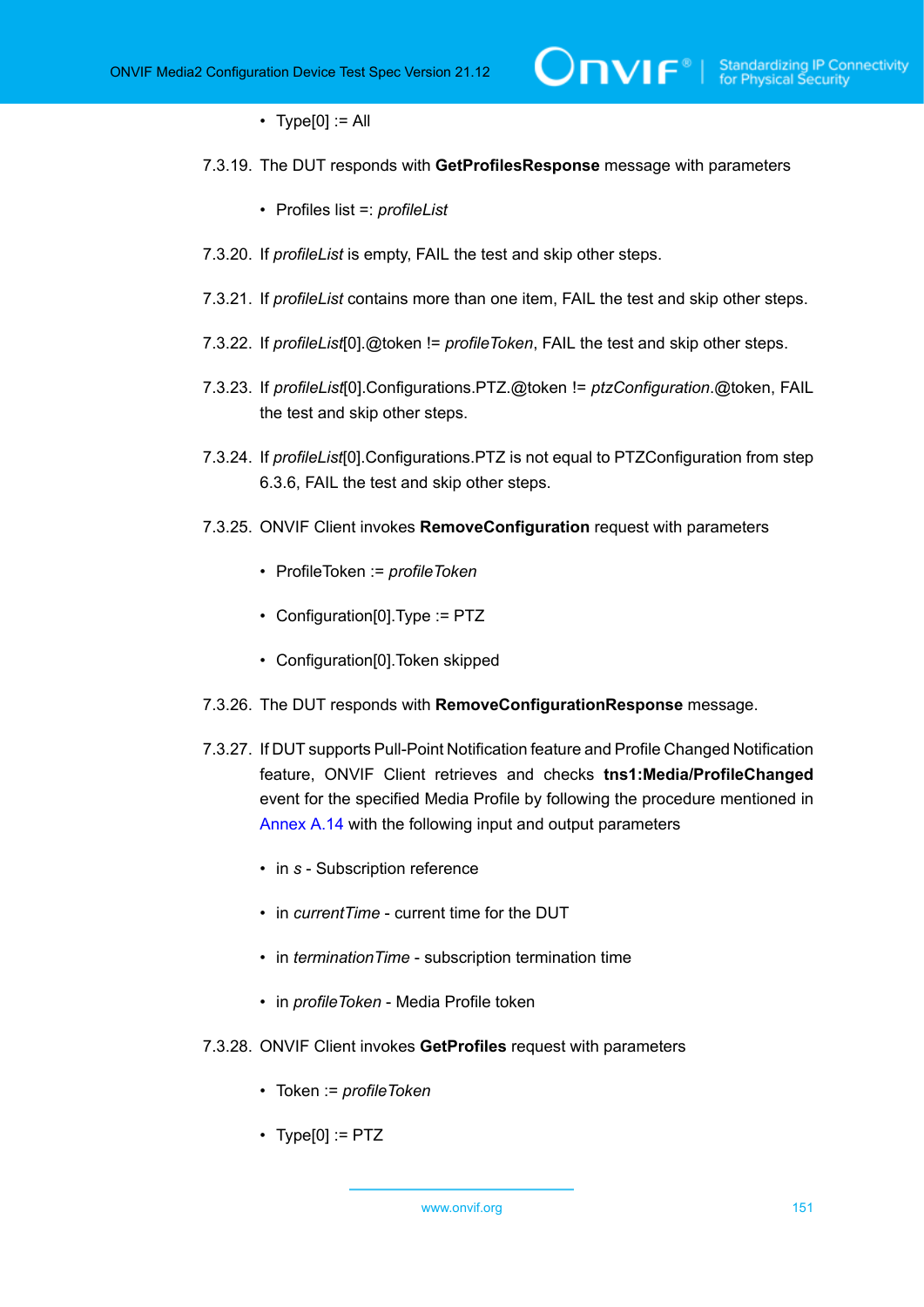#### 7.3.29. The DUT responds with **GetProfilesResponse** message with parameters

 $\partial$ DVIF $^{\circ}$ 

- Profiles list =: *profileList*
- 7.3.30. If *profileList* is empty, FAIL the test and skip other steps.
- 7.3.31. If *profileList* contains more than one item, FAIL the test and skip other steps.
- 7.3.32. If *profileList*[0].Configurations contains PTZ, FAIL the test and skip other steps.
- 8. ONVIF Client restores Media Profiles and PTZ Configurations that were changed.
- 9. If subscription was created at step [6](#page-144-0), ONVIF Client deletes PullPoint subscription by following the procedure mentioned in [Annex A.13](#page-228-1) with the following input and output parameters
	- in *s* Subscription reference

# **Test Result:**

### **PASS –**

• DUT passes all assertions.

#### **FAIL –**

- DUT did not send **GetProfilesResponse** message.
- DUT did not send **AddConfigurationResponse** message.
- DUT did not send **RemoveConfigurationResponse** message.
- DUT did not send **GetCompatibleConfigurationsResponse** message.
- DUT did not send **SetConfigurationResponse** message.

**Note:** *timeout1* will be taken from Operation Delay field of ONVIF Device Test Tool.

**Note:** The following fields are compared at steps 6.3.18 and 6.3.11:

- Name
- NodeToken
- DefaultAbsolutePantTiltPositionSpace
- DefaultAbsoluteZoomPositionSpace
- DefaultRelativePanTiltTranslationSpace
- DefaultRelativeZoomTranslationSpace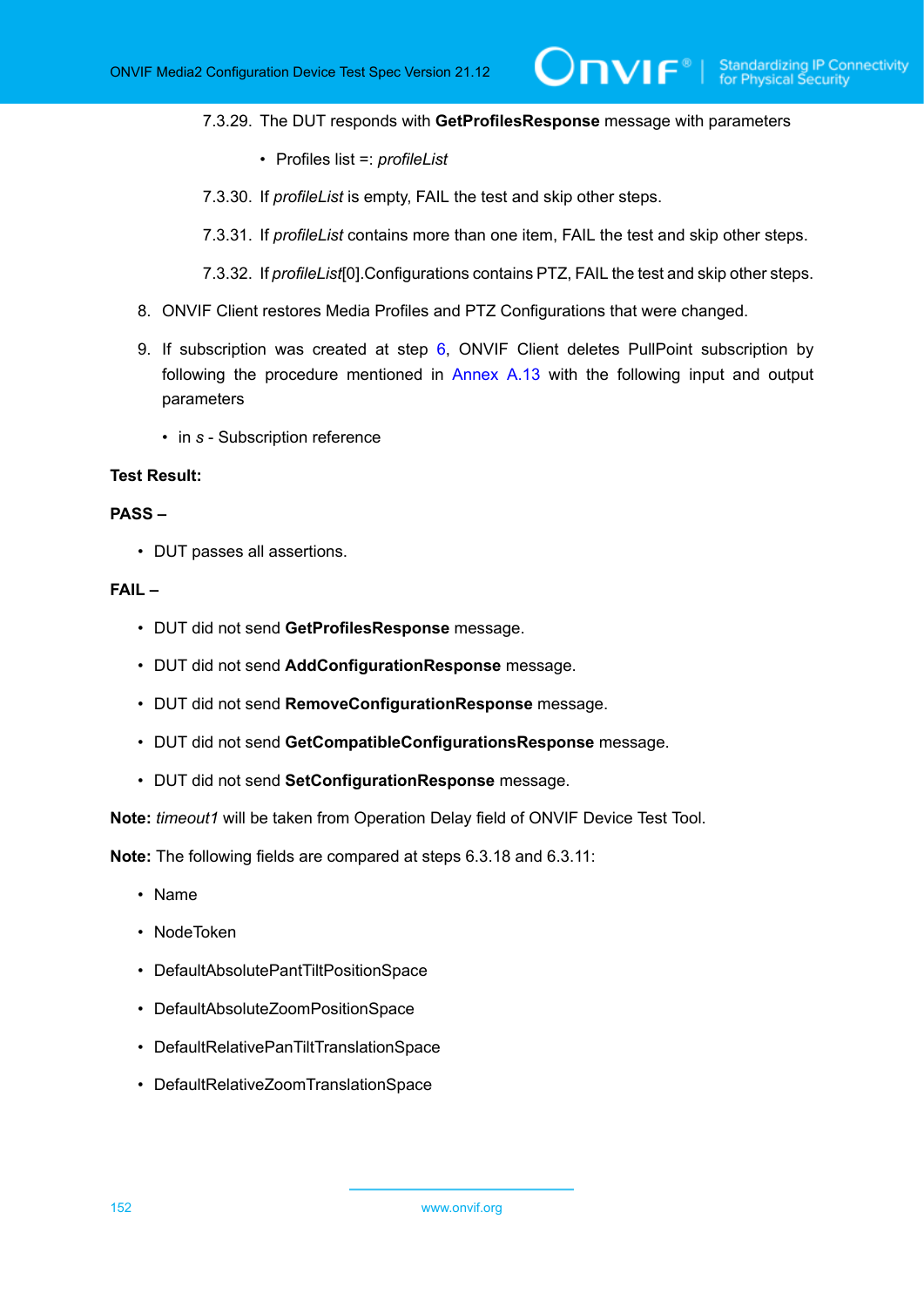

- DefaultContinuousPanTiltVelocitySpace
- DefaultContinuousZoomVelocitySpace
- DefaultPTZSpeed.PanTilt.x
- DefaultPTZSpeed.PanTilt.y
- DefaultPTZSpeed.PanTilt.space
- DefaultPTZSpeed.Zoom.x
- DefaultPTZSpeed.Zoom.space
- DefaultPTZTimeout

# 5.5 Media Streaming

# 5.5.1 SNAPSHOT URI

**Test Case ID:** MEDIA2-5-1-1

**Specification Coverage:** Get media profiles, Request snapshot URI

**Feature Under Test:** GetSnapshotUri

**WSDL Reference:** media2.wsdl

**Test Purpose:** To retrieve snapshot URI of DUT for given media profile

**Pre-Requisite:** SnapshotUri feature for Media2 service is supported by the DUT. Media2 Service is received from the DUT.

## **Test Configuration:** ONVIF Client and DUT

- 1. Start an ONVIF Client.
- 2. Start the DUT.
- 3. If DUT supports Video feature
	- 3.1. ONVIF Client configures Media Profile containing Video Source Configuration and Video Encoder Configuration by following the procedure mentioned in [Annex A.5](#page-219-0) with the following input and output parameters
		- out *profile* Media Profile containing Video Source Configuration and Video Encoder **Configuration**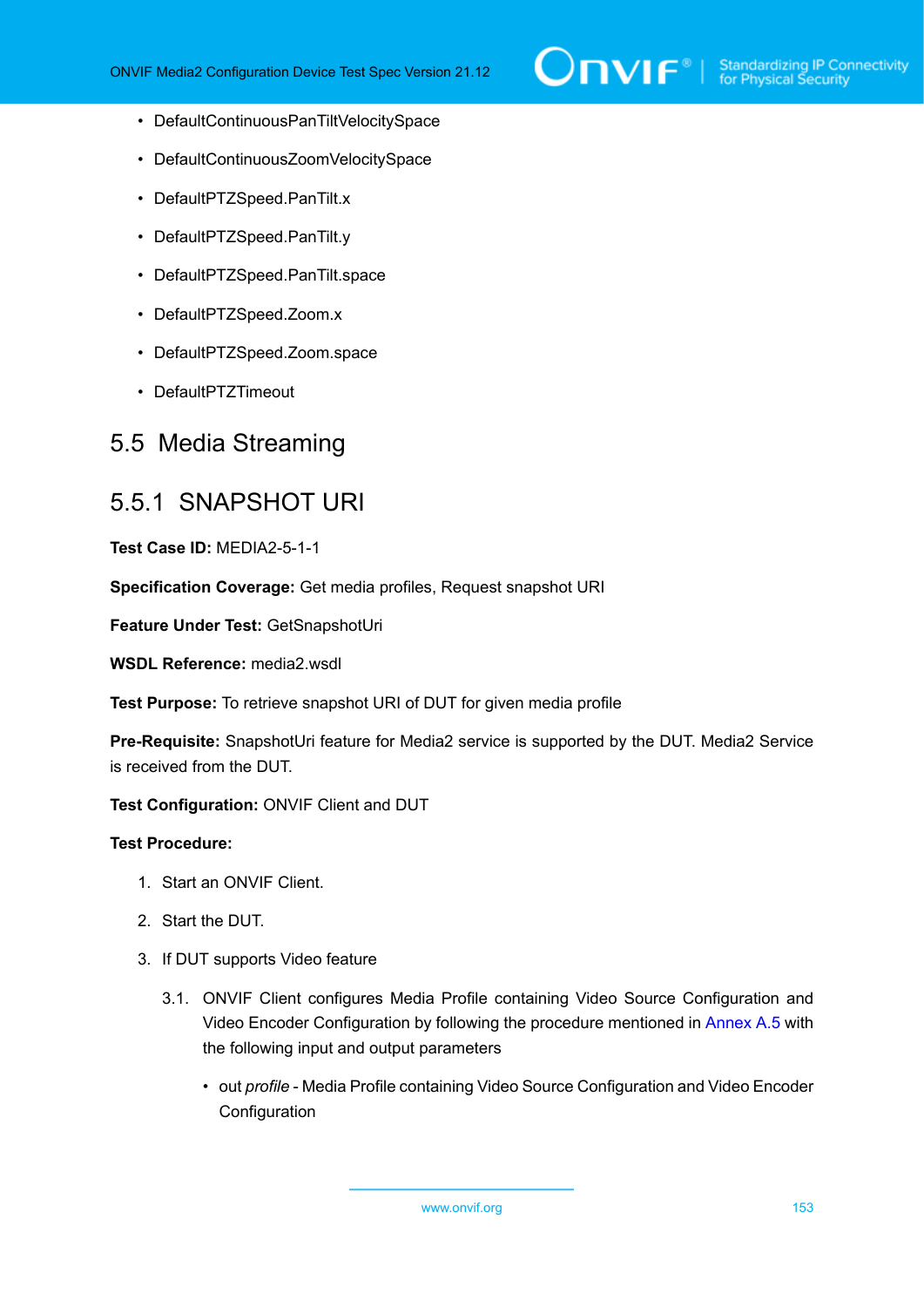- 4. If DUT does not support Video feature
	- 4.1. ONVIF Client configures Media Profile containing Video Source Configuration by following the procedure mentioned in [Annex A.6](#page-221-0) with the following input and output parameters
		- out *profile* Media Profile containing Video Source Configuration
- 5. ONVIF Client invokes **GetSnapshotUri** request with parameters
	- ProfileToken := *profile*.@token
- 6. DUT responds with **GetSnapshotUriResponse** message with parameters
	- Uri =: *snapshotUri*
- 7. ONVIF Client invokes **HTTP GET** request on the *snapshotUri*.
- 8. DUT responds with **HTTP 200 OK** message and the single shot JPEG image data.
- 9. ONVIF Client verifies the JPEG image sent by the DUT.
- 10.If media profile profile was changed at step 3, ONVIF Client restores media profile.

### **PASS –**

• DUT passes all assertions.

## **FAIL –**

- DUT did not send **GetSnapshotUriResponse** message.
- DUT did not send **200 OK** message to **HTTP GET** request.
- DUT did not send valid JPEG image data.

# 5.5.2 VIDEO ENCODER INSTANCES PER VIDEO SOURCE

### **Test Case ID:** MEDIA2-5-1-2

**Specification Coverage:** GetVideoEncoderInstances

**Feature Under Test:** GetVideoEncoderInstances

**WSDL Reference:** media2.wsdl, deviceio.wsdl

**Test Purpose:** To verify that for each video source there is at least one video source configuration for which the GetVideoEncoderInstances returns a Total greater than 0.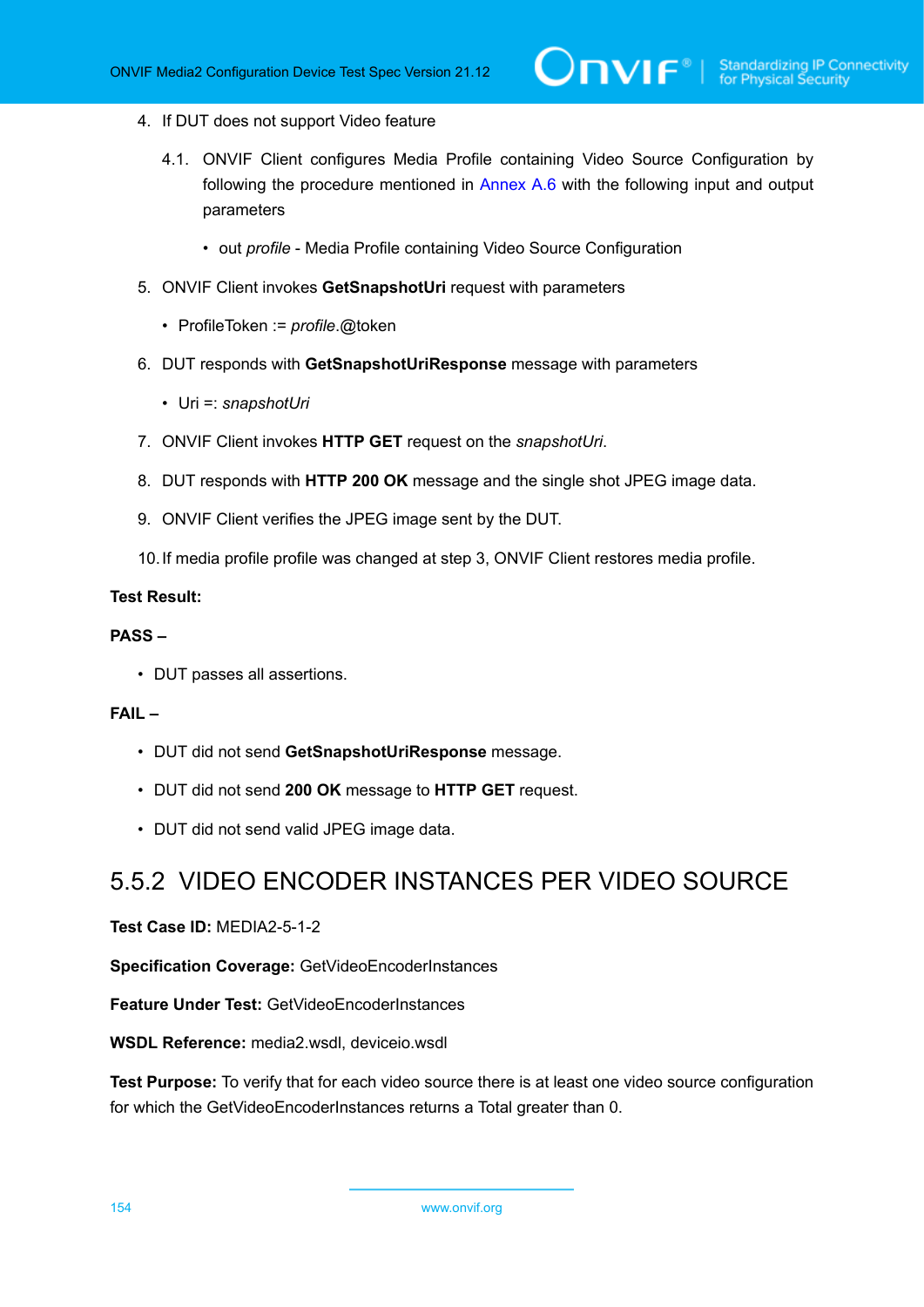**Pre-Requisite:** Media2 Service is received from the DUT. Device IO Service is received from the DUT. Video feature is supported by the DUT.

**Test Configuration:** ONVIF Client and DUT

# **Test Procedure:**

- 1. Start an ONVIF Client.
- 2. Start the DUT.
- 3. ONVIF Client retrieves Video Source Configurations list by following the procedure mentioned in [Annex A.7](#page-222-0) with the following input and output parameters
	- out *videoSourceConfList1* Video Source Configurations list
- 4. ONVIF Client retrieves Video Sources list by following the procedure mentioned in [Annex](#page-237-0) [A.22](#page-237-0) with the following input and output parameters
	- out *videoSourcesList1* Video Sources list
- 5. For each Video Source *videoSource1* from *videoSourcesList* repeat the following steps:
	- 5.1. Set *totalGreaterThanZeroFlag* := false.
	- 5.2. For each Video Source Configuration *videoSourceConfig1* with SourceToken = *videoSource1* from *videoSourceConfList1* repeat the following steps:
		- 5.2.1. ONVIF Client invokes **GetVideoEncoderInstances** request with parameters
			- ConfigurationToken := *videoSourceConfig1*.token
		- 5.2.2. DUT responds with **GetVideoEncoderInstancesResponse** message with parameters
			- Info = *info1*
		- 5.2.3. If *info1*.Total > 0:
			- 5.2.3.1. Set *totalGreaterThanZeroFlag* := true.
			- 5.2.3.2. Go to step [5.3](#page-154-0).
	- 5.3. If *totalGreaterThanZeroFlag* = false, FAIL the test and skip other steps.

<span id="page-154-0"></span>**Test Result:**

**PASS –**

www.onvif.org 155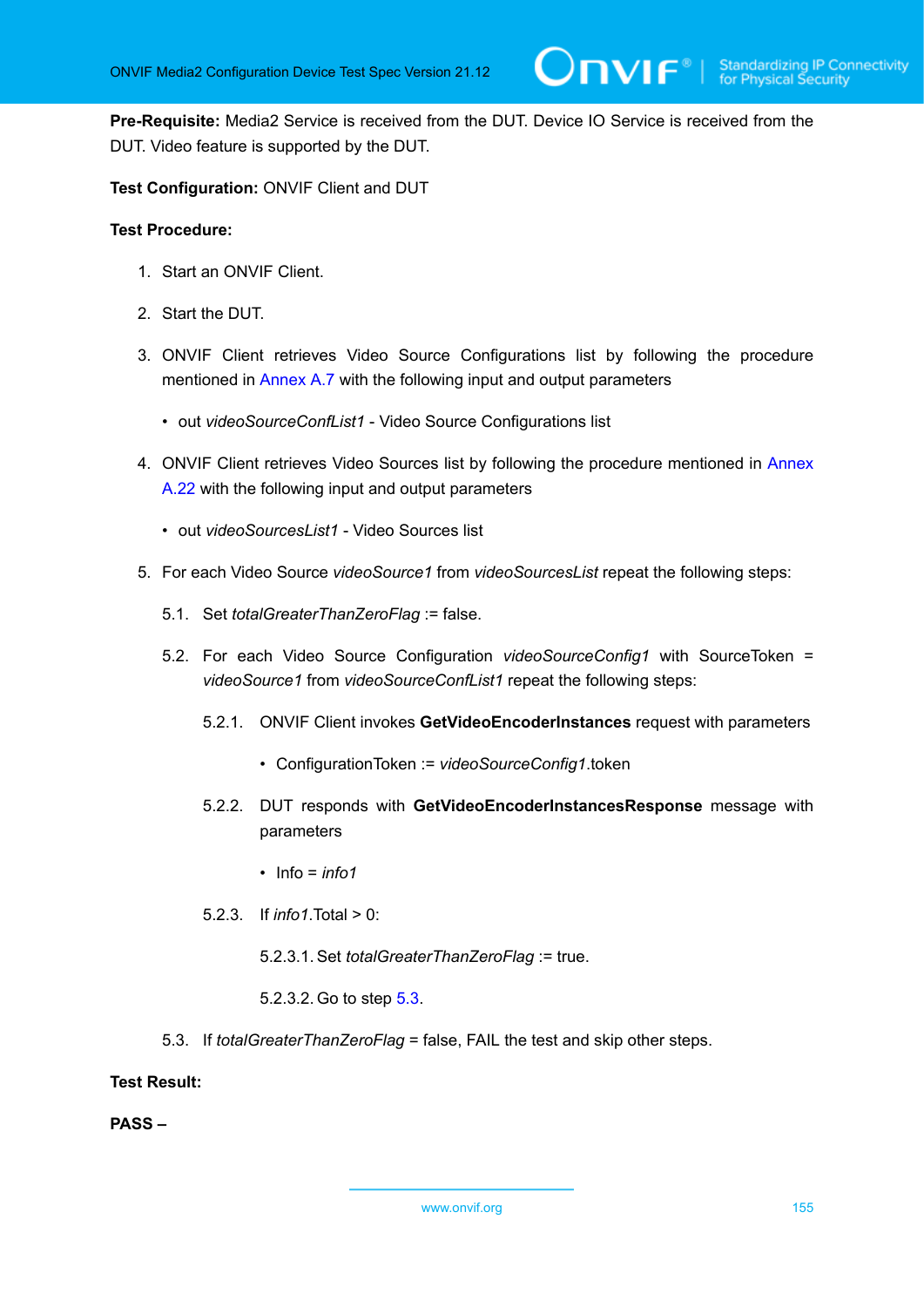• DUT passes all assertions.

# **FAIL –**

- DUT did not send **GetVideoSourcesResponse** message.
- DUT did not send **GetVideoEncoderInstancesResponse** message.

# 5.6 OSD Configuration

# 5.6.1 CREATE OSD CONFIGURATION FOR TEXT OVERLAY

**Test Case ID:** MEDIA2-6-1-1

**Specification Coverage:** None

**Feature Under Test:** GetVideoSourceConfigurations, GetOSDs, GetOSDOptions, CreateOSD, DeleteOSD

**WSDL Reference:** media2.wsdl

**Test Purpose:** To verify the DUT creates OSD Configuration.

**Pre-Requisite:** Media2 Service feature is supported by DUT. OSD feature is supported by DUT.

**Test Configuration:** ONVIF Client and DUT

- 1. Start an ONVIF Client.
- 2. Start the DUT.
- 3. ONVIF Client invokes **GetVideoSourceConfigurations** message to retrieve a list of existing Video Source Configurations on the DUT.
- 4. Verify that the DUT returns at least one Video Source Configuration in the **GetVideoSourceConfigurationsResponse** message. For each Video Source Configuration from **GetVideoSourceConfigurationsResponse**, ONVIF Client saves the token of this configuration in *VideoSourceConfigurationToken1* variable and runs the following steps:
	- 4.1. ONVIF Client invokes **GetOSDs** request with parameters
		- OSDToken skipped
		- ConfigurationToken := *VideoSourceConfigurationToken1*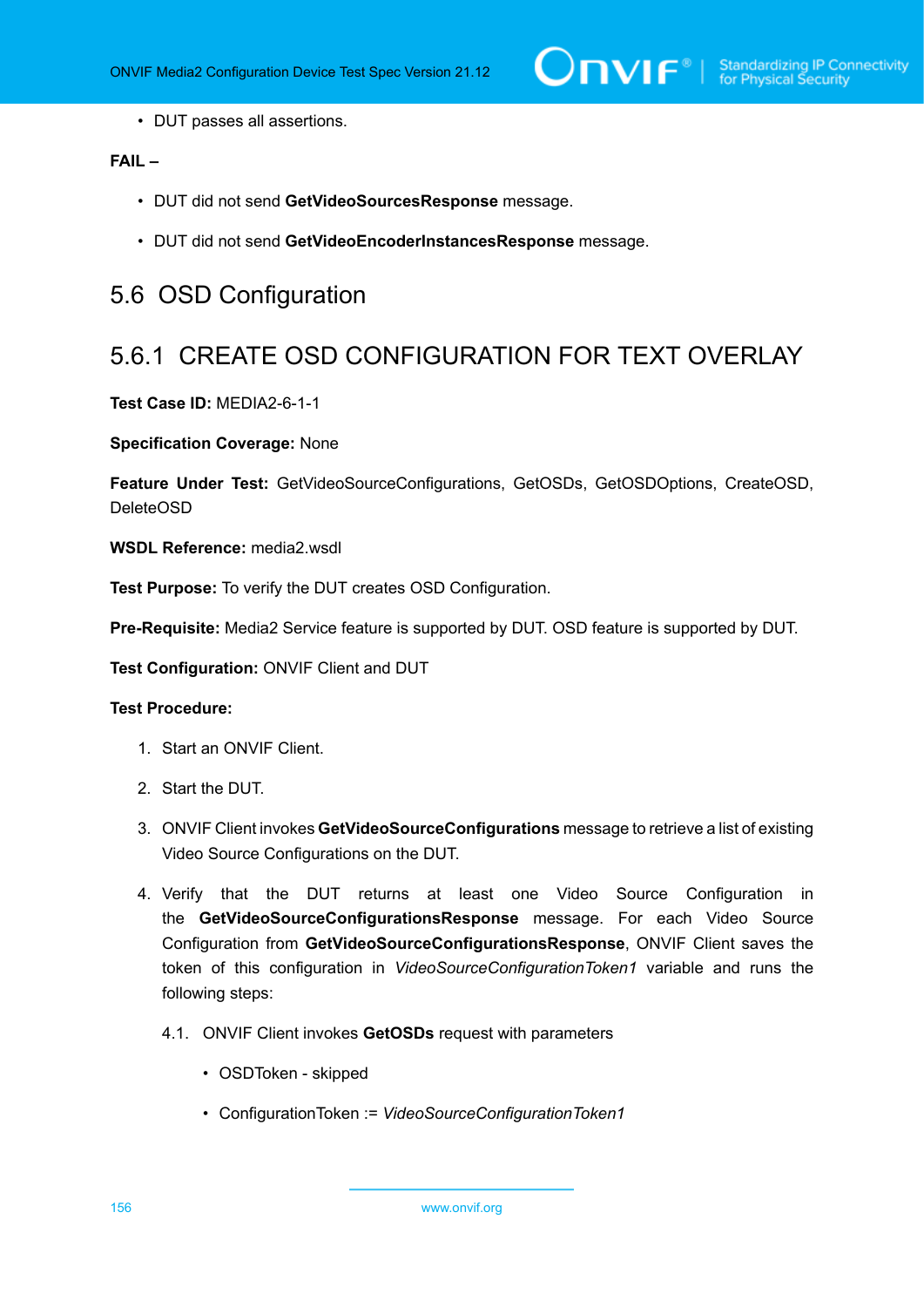- 4.2. The DUT responds with **GetOSDsResponse** with parameters
	- OSDs list =: *OSDConfigurationsList1*
- 4.3. ONVIF Client invokes **GetOSDOptions** request with parameters
	- ConfigurationToken := *VideoSourceConfigurationToken1*
- 4.4. DUT responds with **GetOSDOptionsResponse** message with parameters
	- OSDOptions =: *OSDOptions1*
- 4.5. ONVIF Client checks if current Video Source Configuration supports OSD configurations of the Type = Text. Otherwise, skip steps 4.6-4.25 and go to the next Video Source Configuration.
- 4.6. Set *osdTextStringType1* := *OSDOptions1*.TextOption.Type[0], where Type[0] is the 1st in Type list from {Plain, Date, Time, DateAndTime} values
- <span id="page-156-1"></span>4.7. ONVIF Client configures Device to have free space to create OSD with Text type and with required TextString Type by following the procedure mentioned in [Annex A.30](#page-247-0) with the following input and output parameters
	- in *OSDConfigurationsList1* OSD Configurations List
	- in *osdOptions* OSD Options
	- in "Text" OSD Type
	- out *OSDConfigurationsList1* updated OSD Configurations List
- <span id="page-156-0"></span>4.8. ONVIF Client invokes **CreateOSD** with token = "testOSD" (note: this token can be ignored by DUT), VideoSourceConfigurationToken = *VideoSourceConfigurationToken1*, Type="Text" and the rest of parameter are populated using values from *OSDOptions1*. For this step, if the value has a range of available values, then minimum value (or the first value from list if list of available values is provided by DUT) from *OSDOptions1* should be used. See details of fields mapping in [Annex A.4](#page-215-0).
- 4.9. DUT creates OSD Configuration and sends **CreateOSDResponse** message. ONVIF Client receives **CreateOSDResponse** with token of newly created OSD Configuration and saves this token to OSDConfigurationToken1 variable.
- 4.10. ONVIF Client verifies that *OSDConfigurationsList1* does not contain configuration with token = *OSDConfigurationToken1*.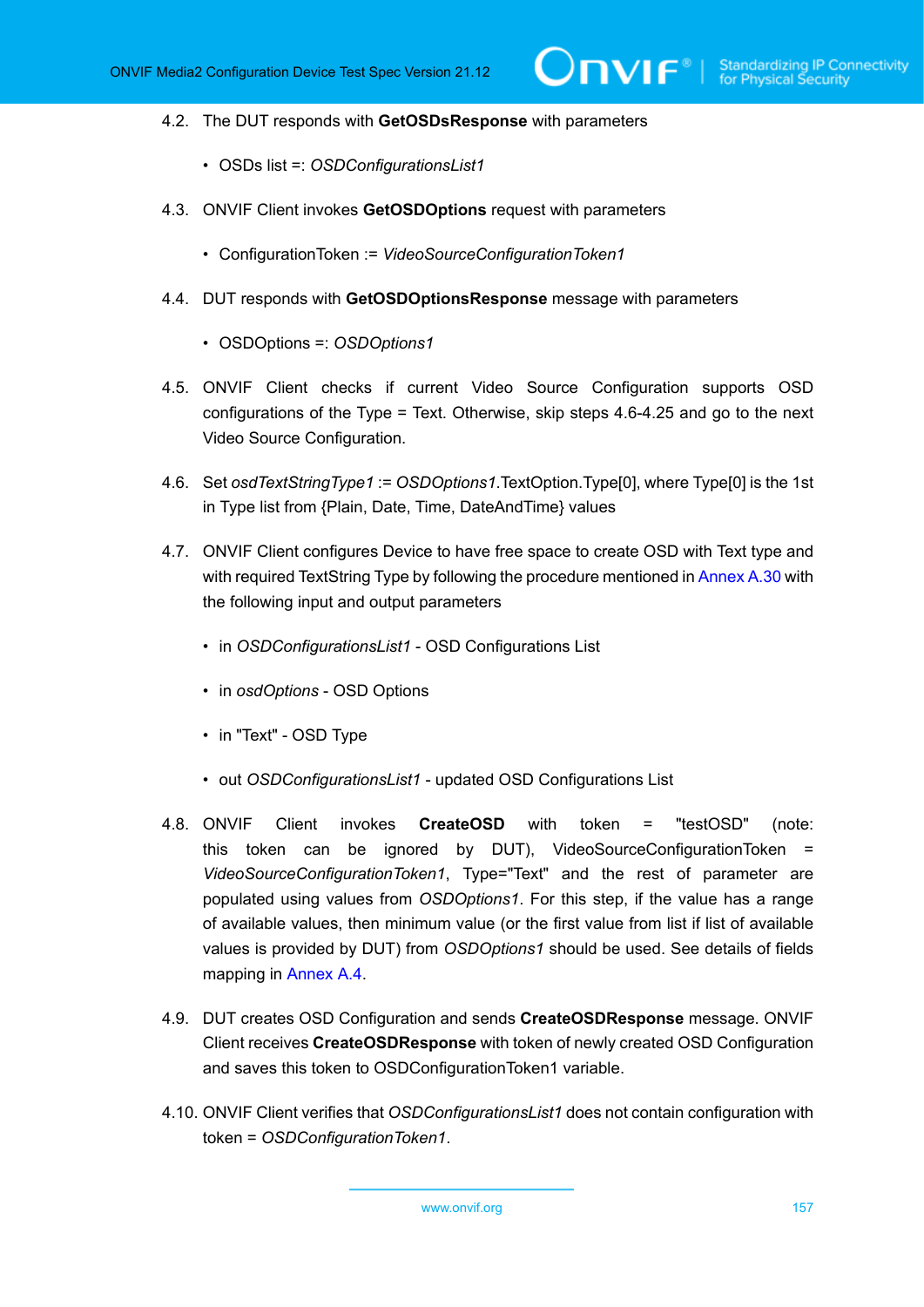IVIF®

- 4.11. ONVIF Client invokes **GetOSDs** message with OSD Token = *OSDConfigurationToken1* as input parameter to retrieve newly created OSD Configuration.
- 4.12. DUT sends OSD Configuration for the given token. ONVIF Client verifies that response contains OSD Configuration with token = *OSDConfigurationToken1* and configuration fields equal to the fields set at  $4.8$  step.
- 4.13. ONVIF Client invokes **DeleteOSD** with OSD Token = *OSDConfigurationToken1* as input parameter.
- 4.14. DUT sends **DeleteOSDResponse**, which indicates that DUT has deleted OSD Configuration. ONVIF Client verifies the response.
- 4.15. Set *osdTextStringType2* := *OSDOptions1*.TextOption.Type[0], where Type[0] is the last in Type list from {Plain, Date, Time, DateAndTime} values
- 4.16. ONVIF Client invokes **CreateOSD** with token = "testOSD", VideoSourceConfigurationToken = *VideoSourceConfigurationToken1*, Type="Text" and the rest of parameters are populated using values from *OSDOptions1*. For this step, if the value has a range of available values, then maximum value (or the last value from list if list of available values is provided by DUT) from *OSDOptions1* should be used. See details of fields mapping in [Annex A.4](#page-215-0).
- 4.17. DUT created OSD Configuration and sends **CreateOSDResponse** message. ONVIF Client receives **CreateOSDResponse** with token of newly created OSD Configuration and saves this token to *OSDConfigurationToken2* variable.
- 4.18. ONVIF Client verifies that *OSDConfigurationsList1* does not contain configuration with token = *OSDConfigurationToken2*.
- 4.19. ONVIF Client invokes **GetOSDs** message with configuration token = *OSDConfigurationsList1* as input parameter to retrieve the list of OSD Configurations, which includes newly created OSD Configuration.
- 4.20. DUT sends **GetOSDsResponse** with a list of OSD Configurations. ONVIF Client verifies that response contains OSD Configuration with token = *OSDConfigurationToken2* and the fields of this configuration equal to the fields set at step 4.15.
- 4.21. ONVIF Client invokes **DeleteOSD** with OSD Token = *OSDConfigurationToken2* as input parameter.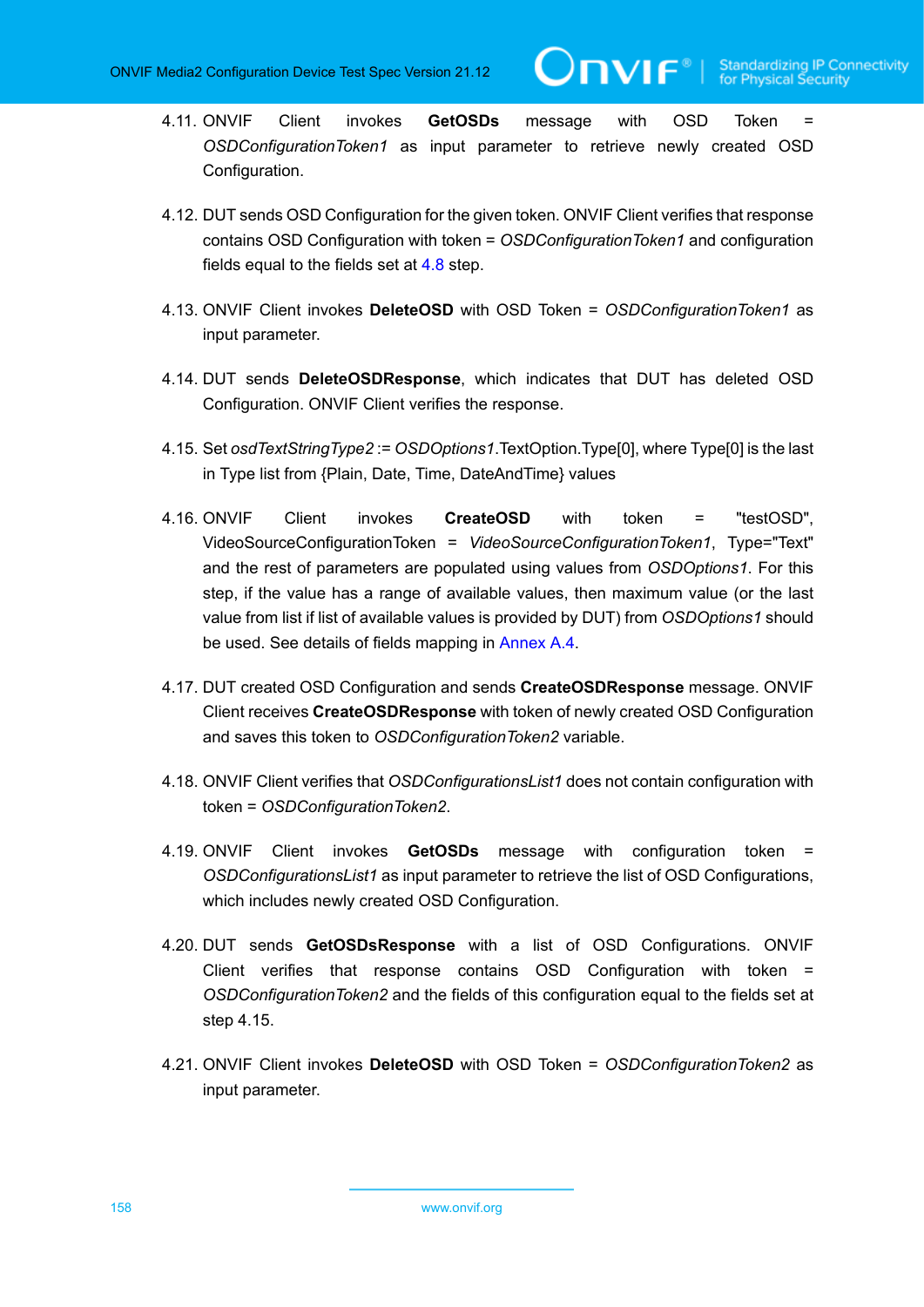- 4.22. DUT sends **DeleteOSDResponse**, which indicates that DUT has deleted OSD Configuration. ONVIF Client verifies the response.
- 4.23. ONVIF Client invokes **GetOSDs** message with configuration token = *VideoSourceConfigurationToken1* as input parameter to retrieve the list of OSD Configurations, which includes newly created OSD Configuration.
- 4.24. DUT sends **GetOSDsResponse** with a list of OSD Configurations. ONVIF Client verifies that response does not contain OSD Configuration with token = *OSDConfigurationToken2*.
- 4.25. If OSD Configuration was deleted at [4.7 \[157\]](#page-156-1) step, ONVIF Client restores OSD Configuration.

### **PASS –**

- DUT passes all assertions.
- DUT did not send at least one text overlay (Text Option is skipped) in **GetOSDOptionsResponse**

### **FAIL –**

- The DUT did not send **GetVideoSourceConfigurationsResponse** message.
- The **GetVideoSourceConfigurationsResponse** does not contain at least one Video Source configuration.
- The DUT did not send **GetOSDsResponse** message.
- The DUT did not send **GetOSDOptionsResponse** message.
- The DUT did not send **CreateOSDResponse** message.
- The DUT did not send **GetOSDResponse** message.
- The DUT did not send **DeleteOSDResponse** message.
- The **GetOSDsResponse** contains deleted OSD Configuration

# 5.6.2 CREATE OSD CONFIGURATION FOR IMAGE **OVERLAY**

**Test Case ID:** MEDIA2-6-1-2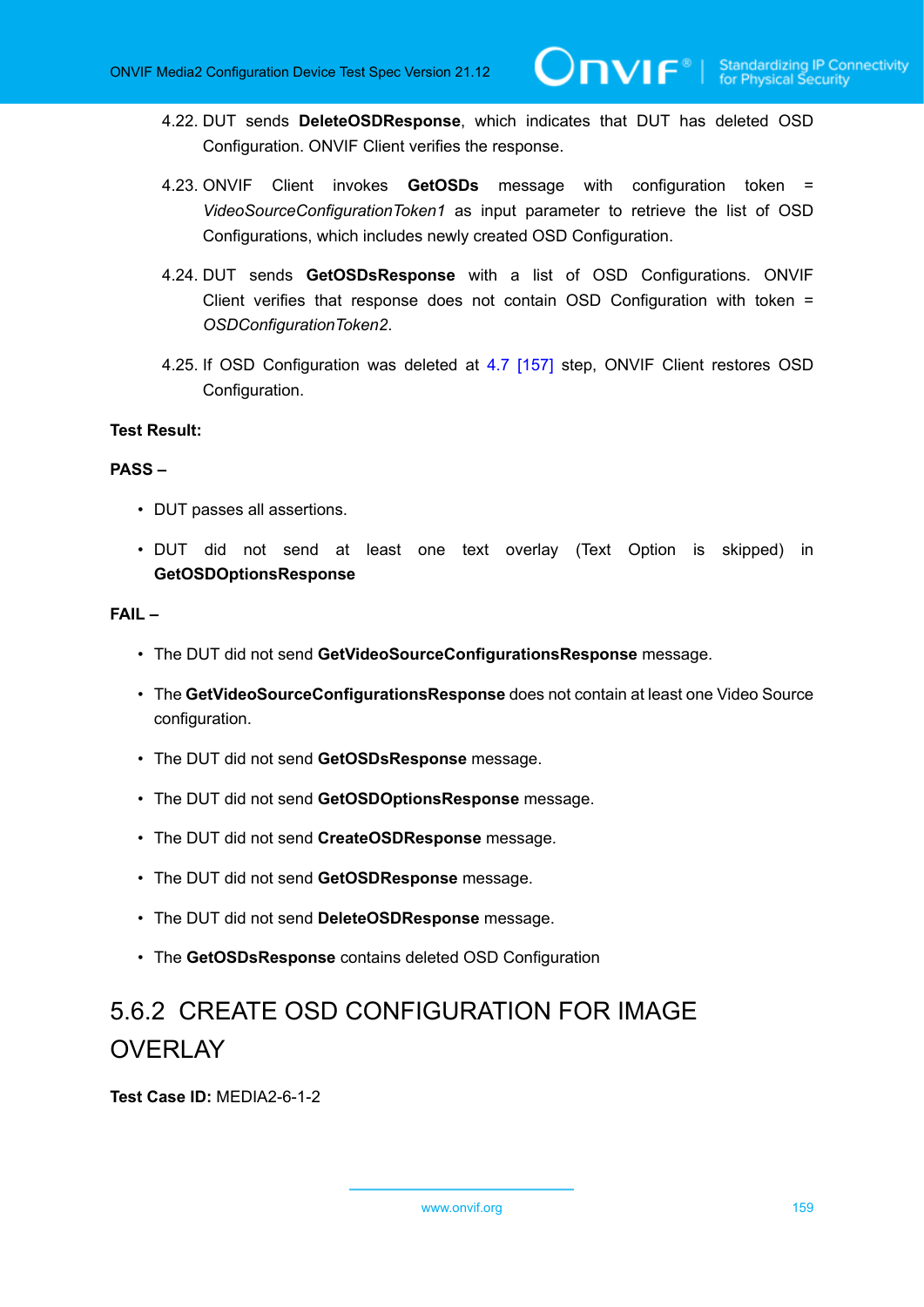### **Specification Coverage:** None

**Feature Under Test:** GetVideoSourceConfigurations, GetOSDs, GetOSDOptions, CreateOSD, DeleteOSD

**WSDL Reference:** media2.wsdl

**Test Purpose:** To verify the DUT creates OSD Configuration.

**Pre-Requisite:** Media2 Service feature is supported by DUT. OSD feature is supported by DUT.

**Test Configuration:** ONVIF Client and DUT

- 1. Start an ONVIF Client.
- 2. Start the DUT.
- 3. ONVIF Client invokes **GetVideoSourceConfigurations** message to retrieve a list of existing Video Source Configurations on the DUT.
- 4. Verify that the DUT returns at least one Video Source Configuration in the **GetVideoSourceConfigurationsResponse** message. For each Video Source Configuration from **GetVideoSourceConfigurationsResponse**, ONVIF Client saves the token of this configuration in VideoSourceConfigurationToken1 variable and runs steps 4.1  $-4.24$ :
	- 4.1. ONVIF Client invokes **GetOSDs** request with parameters
		- OSDToken skipped
		- ConfigurationToken := *VideoSourceConfigurationToken1*
	- 4.2. The DUT responds with **GetOSDsResponse** with parameters
		- OSDs list =: *OSDConfigurationsList1*
	- 4.3. ONVIF Client invokes **GetOSDOptions** request with parameters
		- ConfigurationToken := *VideoSourceConfigurationToken1*
	- 4.4. DUT responds with **GetOSDOptionsResponse** message with parameters
		- OSDOptions =: *OSDOptions1*
	- 4.5. ONVIF Client checks if current Video Source Configuration supports OSD configurations of the Type = Image. Otherwise, skip steps  $4.6 - 4.24$  and go to the next Video Source Configuration.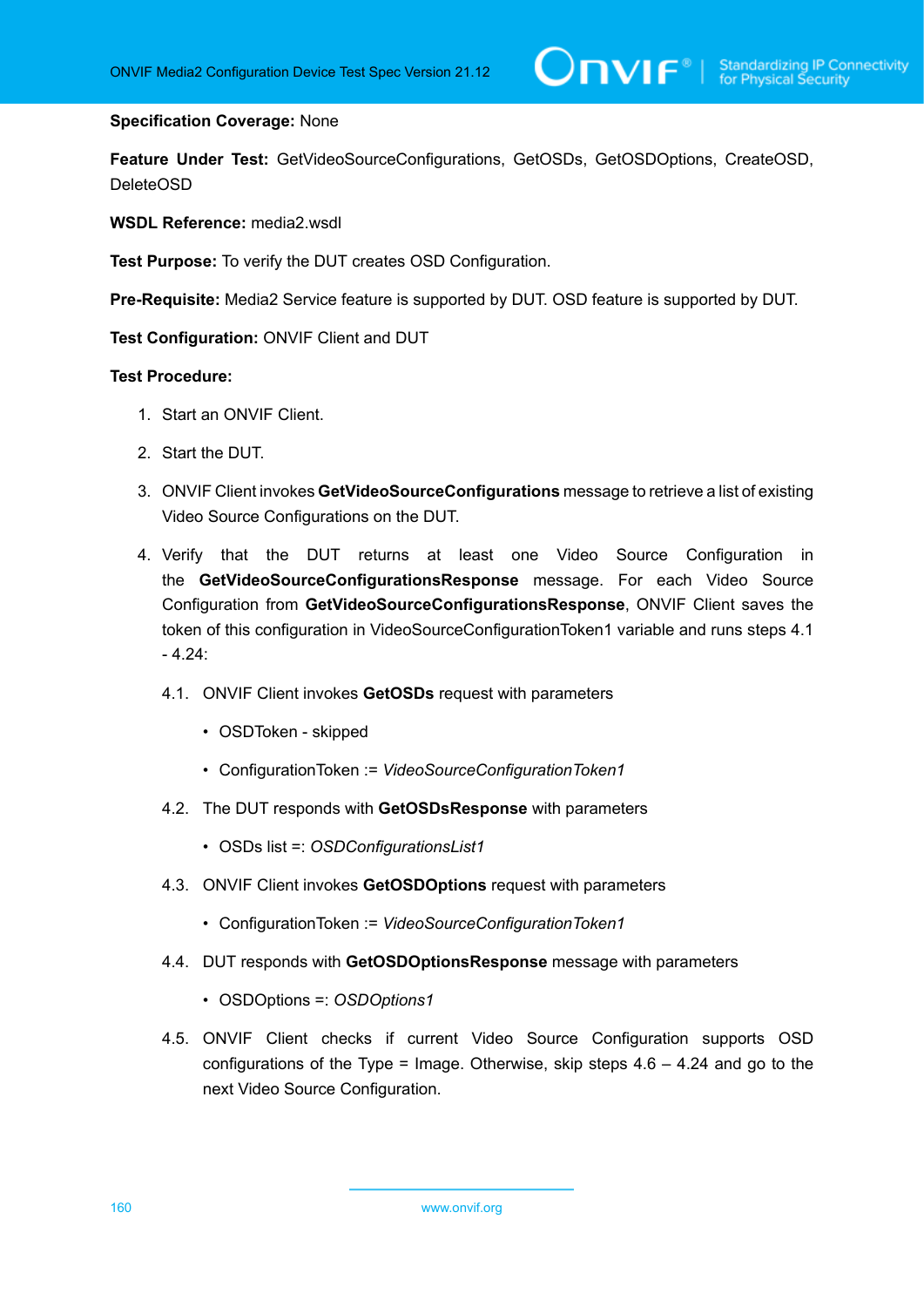<span id="page-160-0"></span>4.6. ONVIF Client configures Device to have free space to create OSD with Image type by following the procedure mentioned in [Annex A.30](#page-247-0) with the following input and output parameters

 $\mathsf{D}\mathbf{n}\mathsf{V}$ lf $^\circ$ l

- in *OSDConfigurationsList1* OSD Configurations List
- in *osdOptions* OSD Options
- in "Image" OSD Type
- out *OSDConfigurationsList1* updated OSD Configurations List
- 4.7. If *osdOptions*.ImageOption contains FormatsSupported attribute:
	- 4.7.1. Set *imagePath1* := *osdOptions*.ImageOption.ImagePath[0]
	- 4.7.2. ONVIF client invokes **HTTP POST** to *imagePath1* with parameters
		- HTTP Header [Content-Type] := "image/png"
		- HTTP Body := PNG picture (see  $\Delta$ nnex A.28 for details)
	- 4.7.3. The DUT responds with **HTTP 200 OK** message.
	- 4.7.4. ONVIF Client waits *timeout1*.
	- 4.7.5. If *osdOptions*.ImageOption contains more than one ImagePath:
		- 4.7.5.1. Set *imagePath2* := *osdOptions*.ImageOption.ImagePath[last]
		- 4.7.5.2. ONVIF client invokes **HTTP POST** to *imagePath2* with parameters
			- HTTP Header [Content-Type] := "image/png"
			- HTTP Body := PNG picture (see [Annex A.28](#page-246-0) for details)
		- 4.7.5.3. The DUT responds with **HTTP 200 OK** message.
		- 4.7.5.4. ONVIF Client waits *timeout1*.
- 4.8. ONVIF Client invokes **CreateOSD** with token = "testOSD", VideoSourceConfigurationToken = *VideoSourceConfigurationToken1*, Type="Image", Position. Type should be set to the first item from *OSDOptions1*.PositionOption list and Image.ImgPath should be set to the first item from *OSDOptions1*.ImageOption.ImagePath list.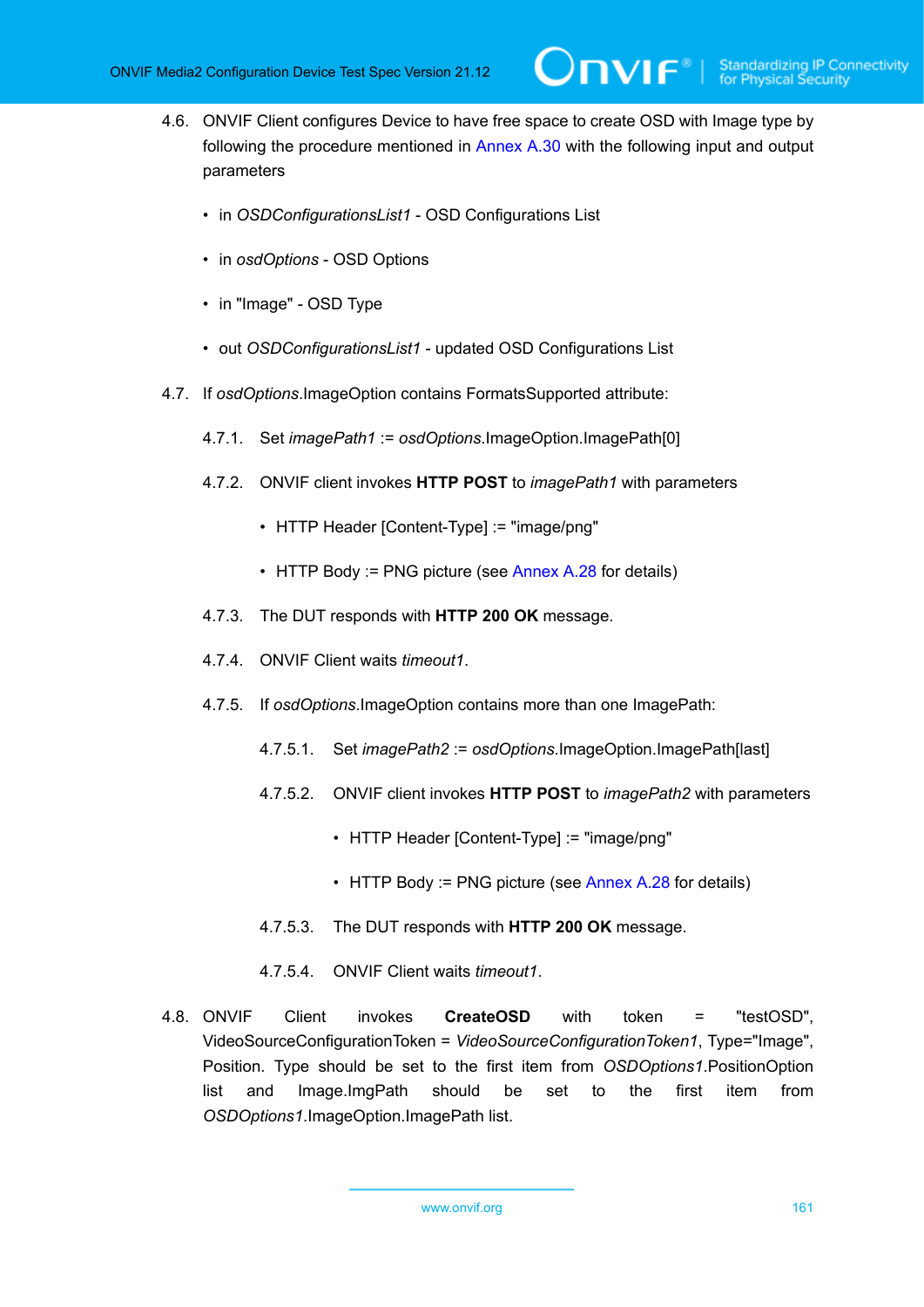4.9. DUT creates OSD Configuration and sends **CreateOSDResponse** message. ONVIF Client receives **CreateOSDResponse** with token of newly created OSD Configuration and saves this token to OSDConfigurationToken1 variable.

 $\bm{\cup}$ NIF $^*$ l

- 4.10. ONVIF Client verifies that *OSDConfigurationsList1* does not contain configuration with token = *OSDConfigurationToken1*.
- 4.11. ONVIF Client invokes **GetOSDs** message with OSD Token = *OSDConfigurationToken1* as input parameter to retrieve newly created OSD Configuration.
- 4.12. DUT sends OSD Configuration for the given token. ONVIF Client verifies that response contains OSD Configuration with token = *OSDConfigurationToken1* and configuration fields equal to the fields set at step in 4.6.
- 4.13. ONVIF Client invokes **DeleteOSD** with OSD Token = *OSDConfigurationToken1* as input parameter.
- 4.14. DUT sends **DeleteOSDResponse**, which indicates that DUT has deleted OSD Configuration. ONVIF Client verifies the response.
- 4.15. ONVIF Client invokes **CreateOSD** with token = "testOSD", VideoSourceConfigurationToken = *VideoSourceConfigurationToken1*, Type="Image", Position. Type should be set to the last item from *OSDOptions1*.PositionOption list and Image.ImgPath should be set to the last item from *OSDOptions1*.ImageOption.ImagePath list.
- 4.16. DUT created OSD Configuration and sends **CreateOSDResponse** message. ONVIF Client receives **CreateOSDResponse** with token of newly created OSD Configuration and saves this token to *OSDConfigurationToken2* variable.
- 4.17. ONVIF Client verifies that *OSDConfigurationsList1* does not contain configuration with token = *OSDConfigurationToken2*.
- 4.18. ONVIF Client invokes **GetOSDs** message with configuration token = *OSDConfigurationToken2* as input parameter to retrieve the list of OSD Configurations, which includes newly created OSD Configuration.
- 4.19. DUT sends **GetOSDsResponse** with a list of OSD Configurations. ONVIF Client verifies that response contains OSD Configuration with token = *OSDConfigurationToken2* and configuration fields equal to the fields set at step in 4.16.
- 4.20. ONVIF Client invokes **DeleteOSD** with OSD Token = *OSDConfigurationToken2* as input parameter.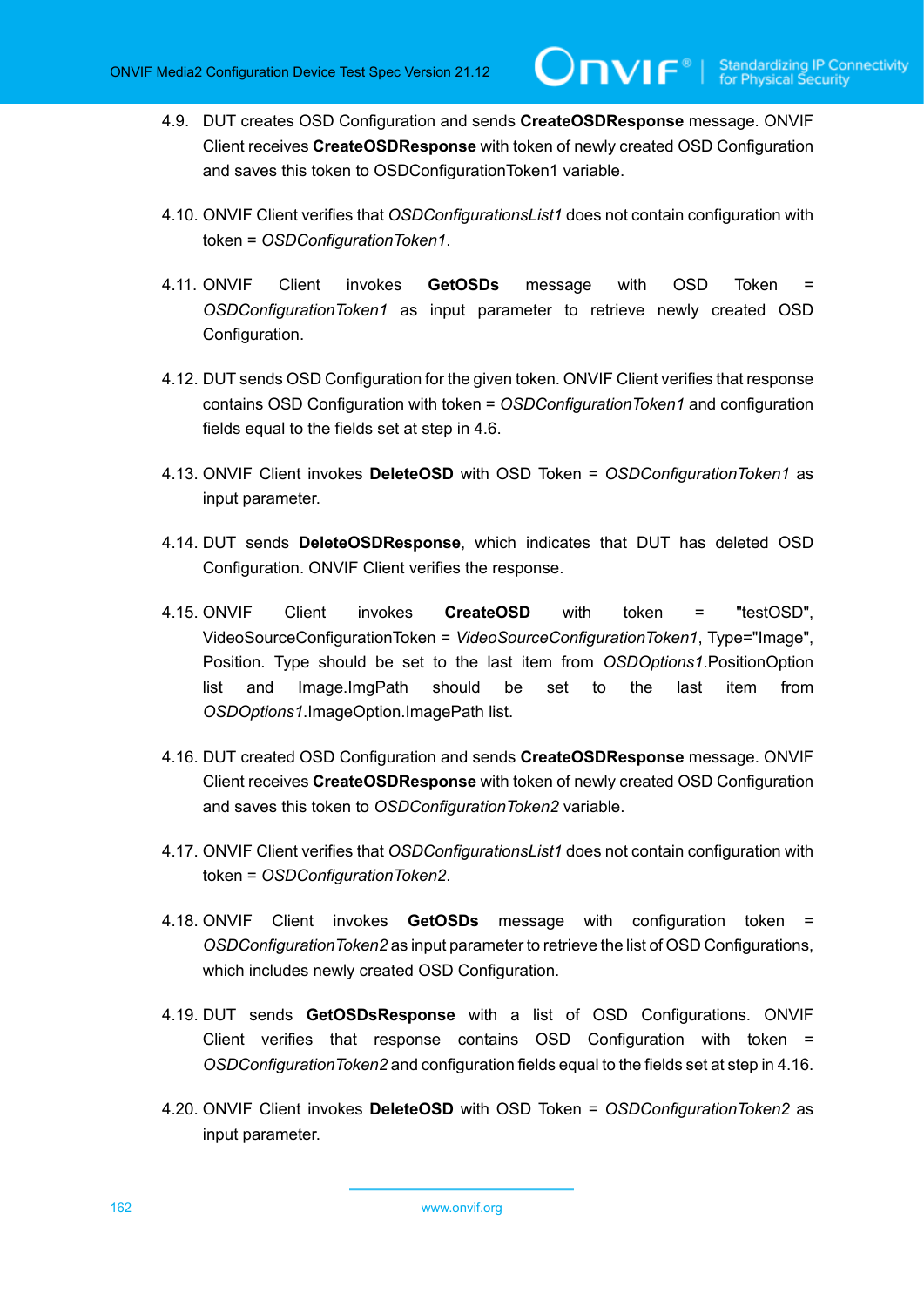- 4.21. DUT sends **DeleteOSDResponse**, which indicates that DUT has deleted OSD Configuration. ONVIF Client verifies the response.
- 4.22. ONVIF Client invokes **GetOSDs** message with configuration token = *VideoSourceConfigurationToken1* as input parameter to retrieve the list of OSD Configurations, which includes newly created OSD Configuration.
- 4.23. DUT sends **GetOSDsResponse** with a list of OSD Configurations. ONVIF Client verifies that response does not contain OSD Configuration with token = *OSDConfigurationToken2*.
- 4.24. If OSD Configuration was deleted at [4.6 \[161\]](#page-160-0) step, ONVIF Client restores OSD Configuration.

### **PASS –**

- DUT passes all assertions.
- DUT did not send at least one image overlay (Image Option is skipped) in **GetOSDOptionsResponse**

#### **FAIL –**

- The DUT did not send **GetVideoSourceConfigurationsResponse** message.
- The **GetVideoSourceConfigurationsResponse** does not contain at least one Video Source configuration.
- The DUT did not send **GetOSDsResponse** message.
- The DUT did not send **GetOSDOptionsResponse** message.
- The DUT did not send **CreateOSDResponse** message.
- The DUT did not send **GetOSDResponse** message.
- The DUT did not send **DeleteOSDResponse** message.
- The **GetOSDsResponse** contains deleted OSD Configuration.

# 5.6.3 SET OSD CONFIGURATION IMAGE OVERLAY

**Test Case ID:** MEDIA2-6-1-3

**Specification Coverage:** None

www.onvif.org 163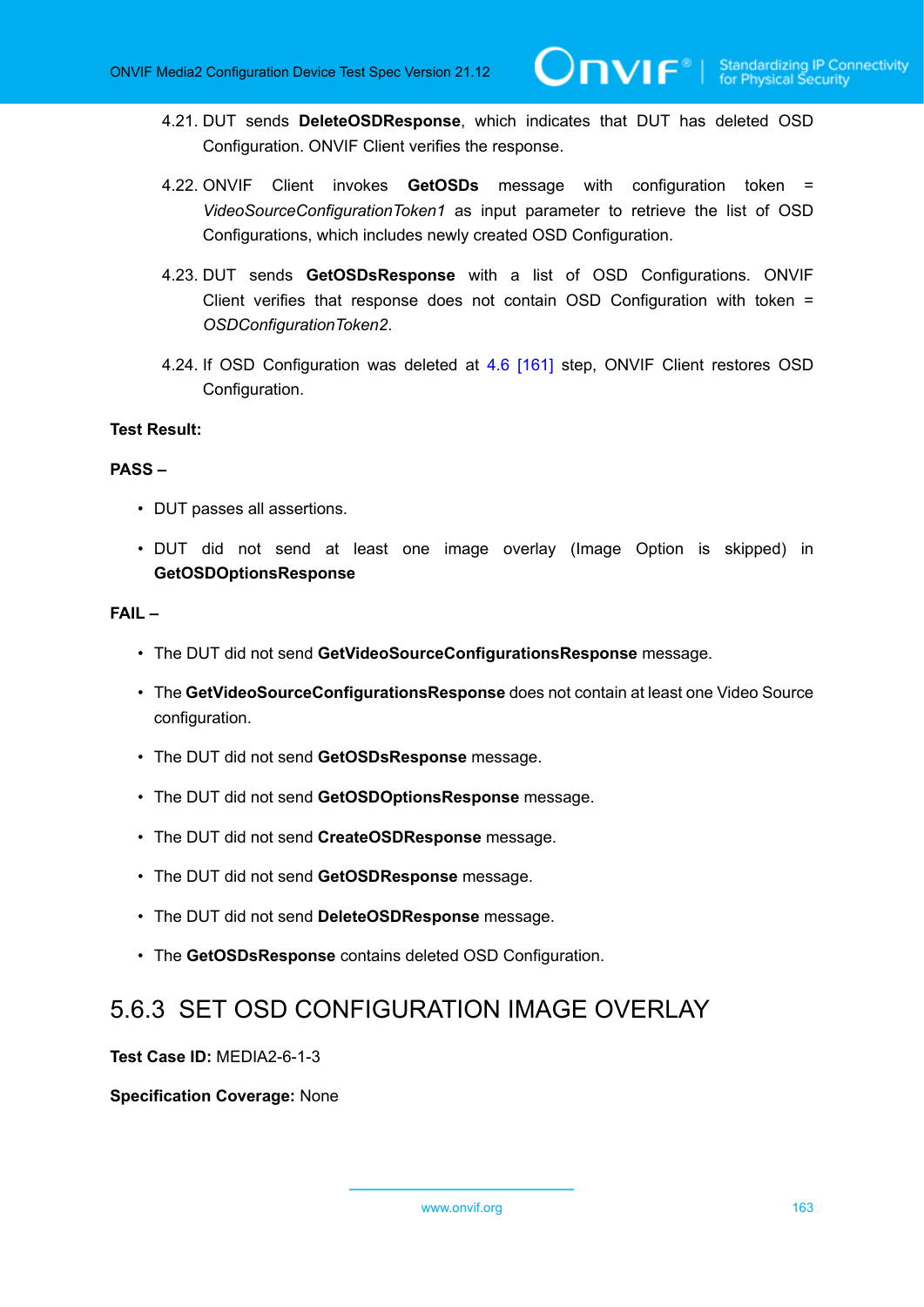**Feature Under Test:** GetVideoSourceConfigurations, GetOSDs, GetOSDOptions, CreateOSD, DeleteOSD, SetOSD

## **WSDL Reference:** media2.wsdl

**Test Purpose:** To verify that DUT changes OSD Configuration for Image Overlay.

**Pre-Requisite:** Media2 Service feature is supported by DUT. OSD feature is supported by DUT.

**Test Configuration:** ONVIF Client and DUT

- 1. Start an ONVIF Client.
- 2. Start the DUT.
- 3. ONVIF Client invokes **GetVideoSourceConfigurations** message to retrieve a list of existing Video Source Configurations on the DUT.
- 4. Verify that the DUT returns at least one Video Source Configuration in the **GetVideoSourceConfigurationsResponse** message. For each Video Source Configuration from **GetVideoSourceConfigurationsResponse**, ONVIF Client saves this configuration in VideoSourceConfigurationToken1 variable and runs the following steps:
	- 4.1. ONVIF Client invokes **GetOSDOptions** request with parameters
		- ConfigurationToken := *VideoSourceConfigurationToken1*
	- 4.2. DUT responds with **GetOSDOptionsResponse** message with parameters
		- OSDOptions =: *osdOptions1*
	- 4.3. If **GetOSDOptionsResponse** contains at least one item in Image Option (image overlay), then ONVIF Client saves the options from **GetOSDOptionsResponse** in *OSDOptions1* variable and goes to step 4.5.
	- 4.4. If *OSDOptions1* Image Option list is empty, then PASS the test.
	- 4.5. ONVIF Client invokes **GetOSDs** request with parameters
		- OSDToken skipped
		- ConfigurationToken := *VideoSourceConfigurationToken1*
	- 4.6. The DUT responds with **GetOSDsResponse** with parameters
		- OSDs list =: *OSDConfigurationsList1*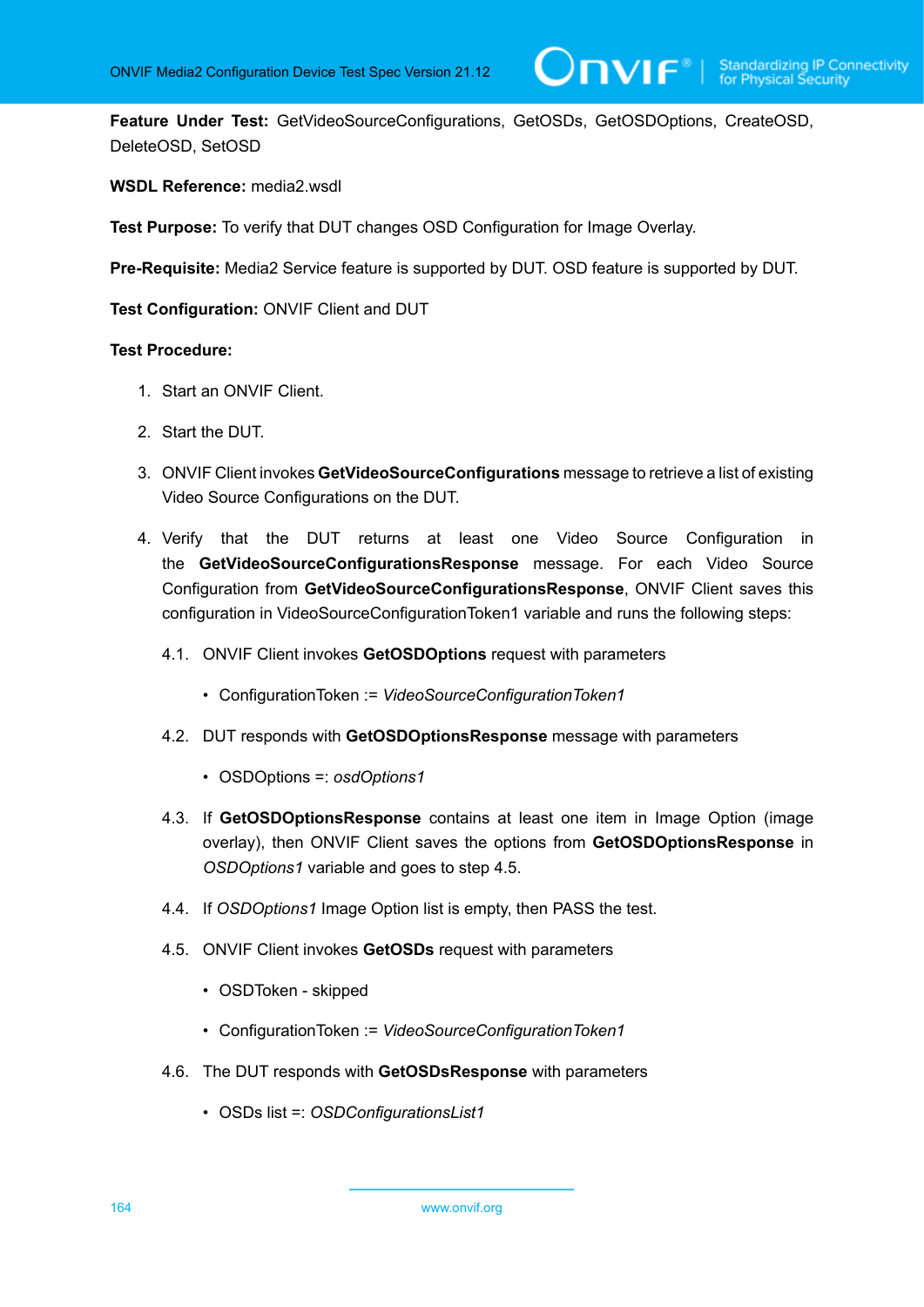<span id="page-164-0"></span>4.7. ONVIF Client configures Device to have free space to create OSD with Image type and with required TextString Type by following the procedure mentioned in [Annex A.30](#page-247-0) with the following input and output parameters

 $\mathsf{Dnvir}^*$ l

- in *OSDConfigurationsList1* OSD Configurations List
- in *osdOptions* OSD Options
- in "Image" OSD Type
- out *OSDConfigurationsList1* updated OSD Configurations List
- 4.8. If *osdOptions*.ImageOption contains FormatsSupported attribute:
	- 4.8.1. Set *imagePath1* := *osdOptions*.ImageOption.ImagePath[0]
	- 4.8.2. ONVIF client invokes **HTTP POST** to *imagePath1* with parameters
		- HTTP Header [Content-Type] := "image/png"
		- HTTP Body := PNG picture (see  $\Delta$ nnex A.28 for details)
	- 4.8.3. The DUT responds with **HTTP 200 OK** message.
	- 4.8.4. ONVIF Client waits *timeout1*.
- 4.9. ONVIF Client invokes **CreateOSD** with token = "testOSD", VideoSourceConfigurationToken = *VideoSourceConfigurationToken1*, Type="Image", Position.Type should be set to the first item from *OSDOptions1*.PositionOption list and Image.ImgPath should be set to the first item from *OSDOptions1*.ImageOption.ImagePath list.
- 4.10. DUT creates OSD Configuration and sends **CreateOSDResponse** message. ONVIF Client receives **CreateOSDResponse** with token of newly created OSD Configuration and saves this token to OSDConfigurationToken1 variable.
- 4.11. ONVIF Client invokes **GetOSDs** message with OSD Token = *OSDConfigurationToken1* as input parameter to retrieve newly created OSD Configuration.
- 4.12. DUT sends OSD Configuration for the given token. ONVIF Client verifies that response contains OSD Configuration with token = *OSDConfigurationToken1* and saves this configuration in OSDConfigurations1 variable.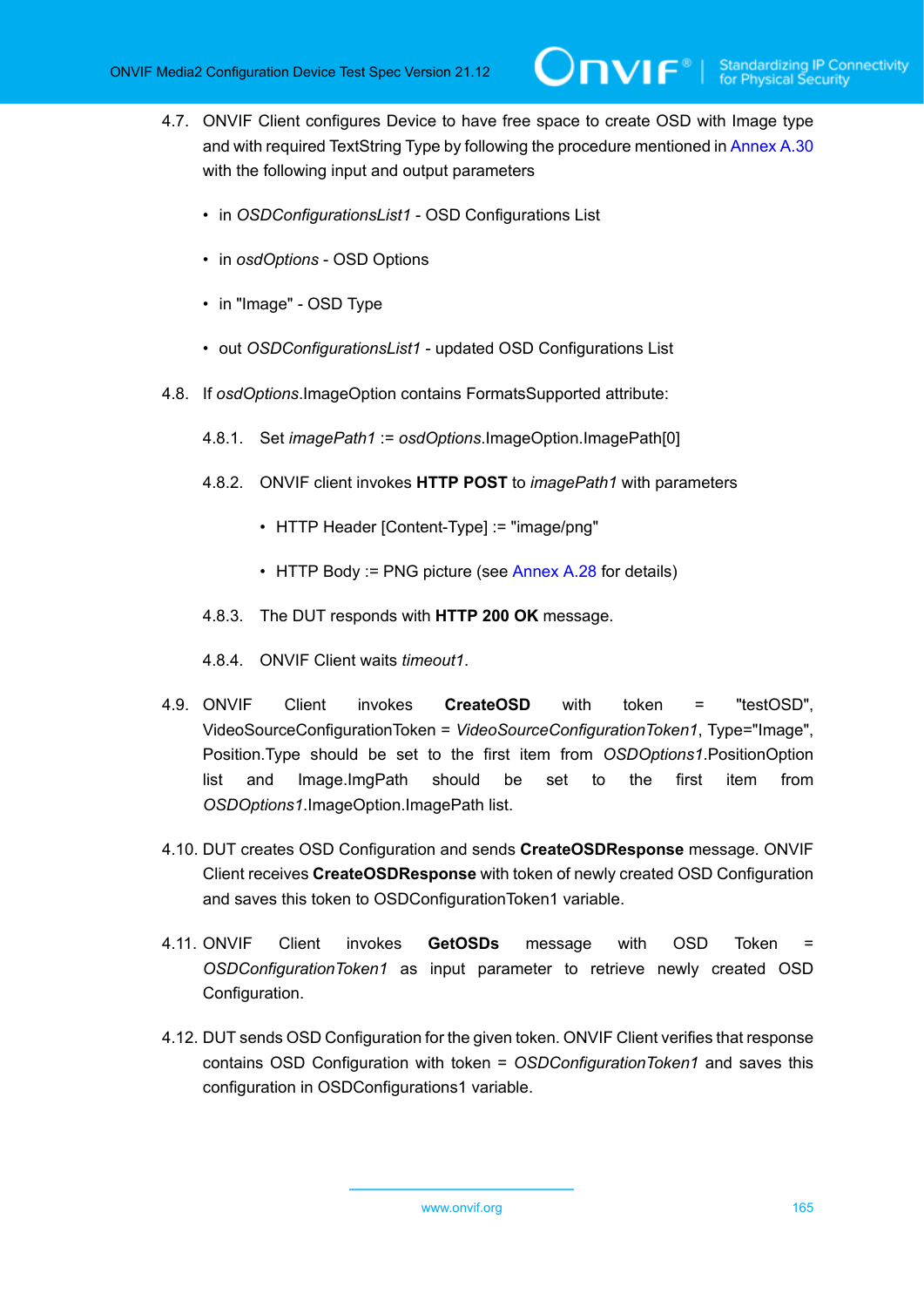- 4.13. ONVIF Client changes position parameter in OSDConfigurations1 variable. The Position.Type should be changed to the last item from *OSDOptions1*.PositionOption list.
- 4.14. ONVIF Client invokes **SetOSD** with OSD = OSDConfigurations1 as input parameter. DUT applies the changes and sends **SetOSDResponse**.
- 4.15. ONVIF Client invokes **GetOSDs** message with OSD Token = OSDConfigurations1 token as input parameter.
- 4.16. DUT sends OSD Configuration for the given token. ONVIF Client verifies that response contains OSD Configuration with token = OSDConfigurations1 token and Position.Type is set to the value, which has been set at step 4.11.
- 4.17. If new OSD Configuration has been created at step 4.5, then ONVIF Client invokes **DeleteOSD** with OSD Token = OSDConfigurations1 token as input parameter.
- 4.18. DUT sends **DeleteOSDResponse**, which indicates that DUT has deleted OSD Configuration. ONVIF Client verifies the response.
- 4.19. If OSD Configuration was deleted at [4.7 \[165\]](#page-164-0) step, ONVIF Client restores OSD Configuration.

### **PASS –**

- DUT passes all assertions.
- DUT did not send at least one image overlay (Image Option list is empty) in **GetOSDOptionsResponse**

# **FAIL –**

- The DUT did not send **GetVideoSourceConfigurationsResponse** message.
- The **GetVideoSourceConfigurationsResponse** does not contain at least one Video Source configuration.
- The DUT did not send **GetOSDsResponse** message.
- The DUT did not send **GetOSDOptionsResponse** message.
- The DUT did not send **CreateOSDResponse** message.
- The DUT rejected create OSD Request.
- The DUT did not send **GetOSDResponse** message.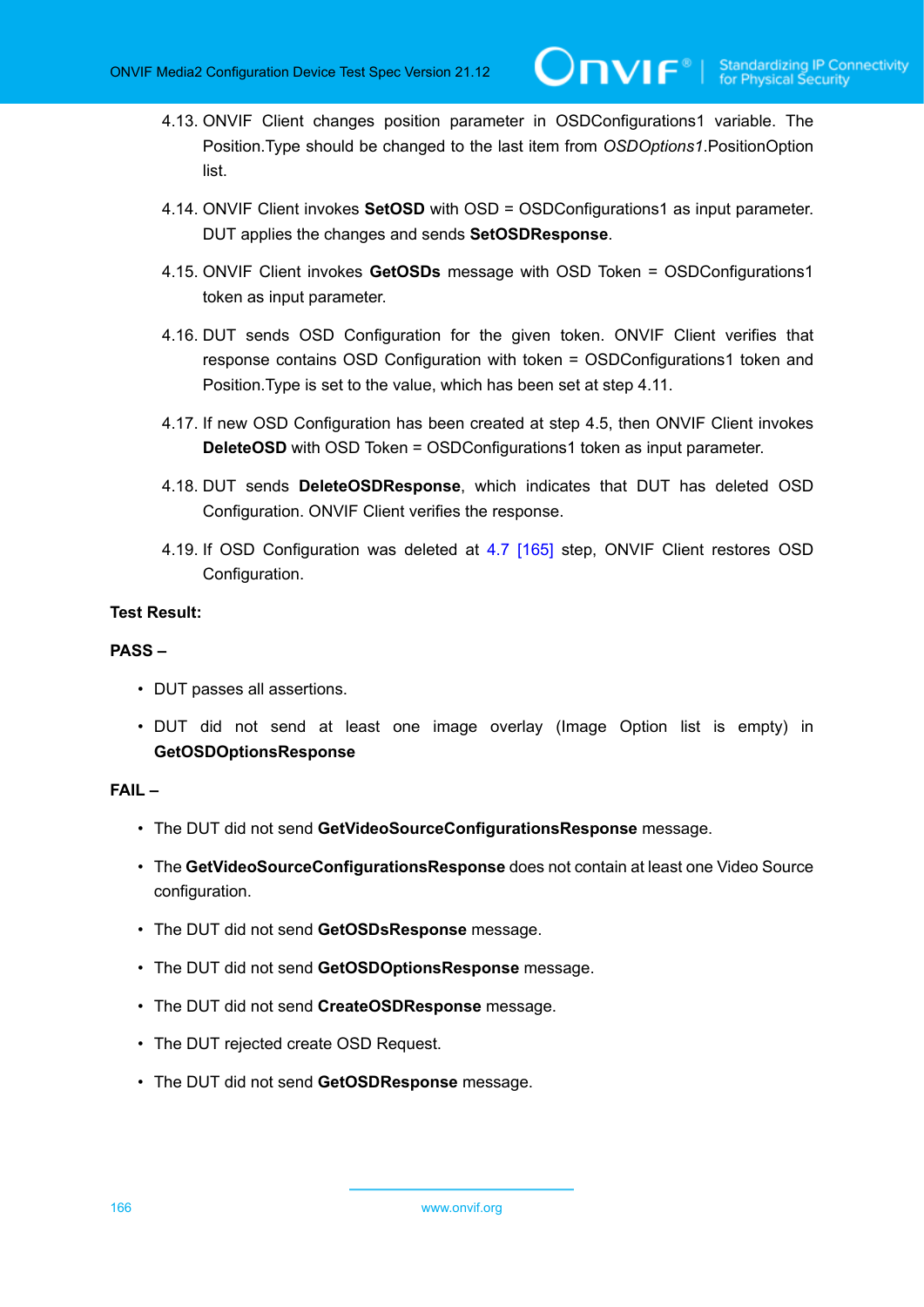- The DUT did not send **DeleteOSDResponse** message.
- The DUT did not send **DeleteOSDResponse** message.

# 5.6.4 SET OSD CONFIGURATION TEXT OVERLAY

**Test Case ID:** MEDIA2-6-1-4

**Specification Coverage:** None

**Feature Under Test:** GetVideoSourceConfigurations, GetOSDs, GetOSDOptions, CreateOSD, DeleteOSD, SetOSD

**WSDL Reference:** media2.wsdl

**Test Purpose:** To verify that DUT changes OSD Configuration for Test Overlay.

**Pre-Requisite:** Media2 Service feature is supported by DUT. OSD feature is supported by DUT.

**Test Configuration:** ONVIF Client and DUT

- 1. Start an ONVIF Client.
- 2. Start the DUT.
- 3. ONVIF Client invokes **GetVideoSourceConfigurations** message to retrieve a list of existing Video Source Configurations on the DUT.
- 4. Verify that the DUT returns at least one Video Source Configuration in the **GetVideoSourceConfigurationsResponse** message. For each Video Source Configuration from **GetVideoSourceConfigurationsResponse**, ONVIF Client saves this configuration in VideoSourceConfigurationToken1 variable and runs steps 4.1 - 4.18:
	- 4.1. ONVIF Client invokes **GetOSDOptions** request with parameters
		- ConfigurationToken := *VideoSourceConfigurationToken1*
	- 4.2. DUT responds with **GetOSDOptionsResponse** message with parameters
		- OSDOptions =: *OSDOptions1*
	- 4.3. ONVIF Client invokes **GetOSDs** request with parameters
		- OSDToken skipped
		- ConfigurationToken := *VideoSourceConfigurationToken1*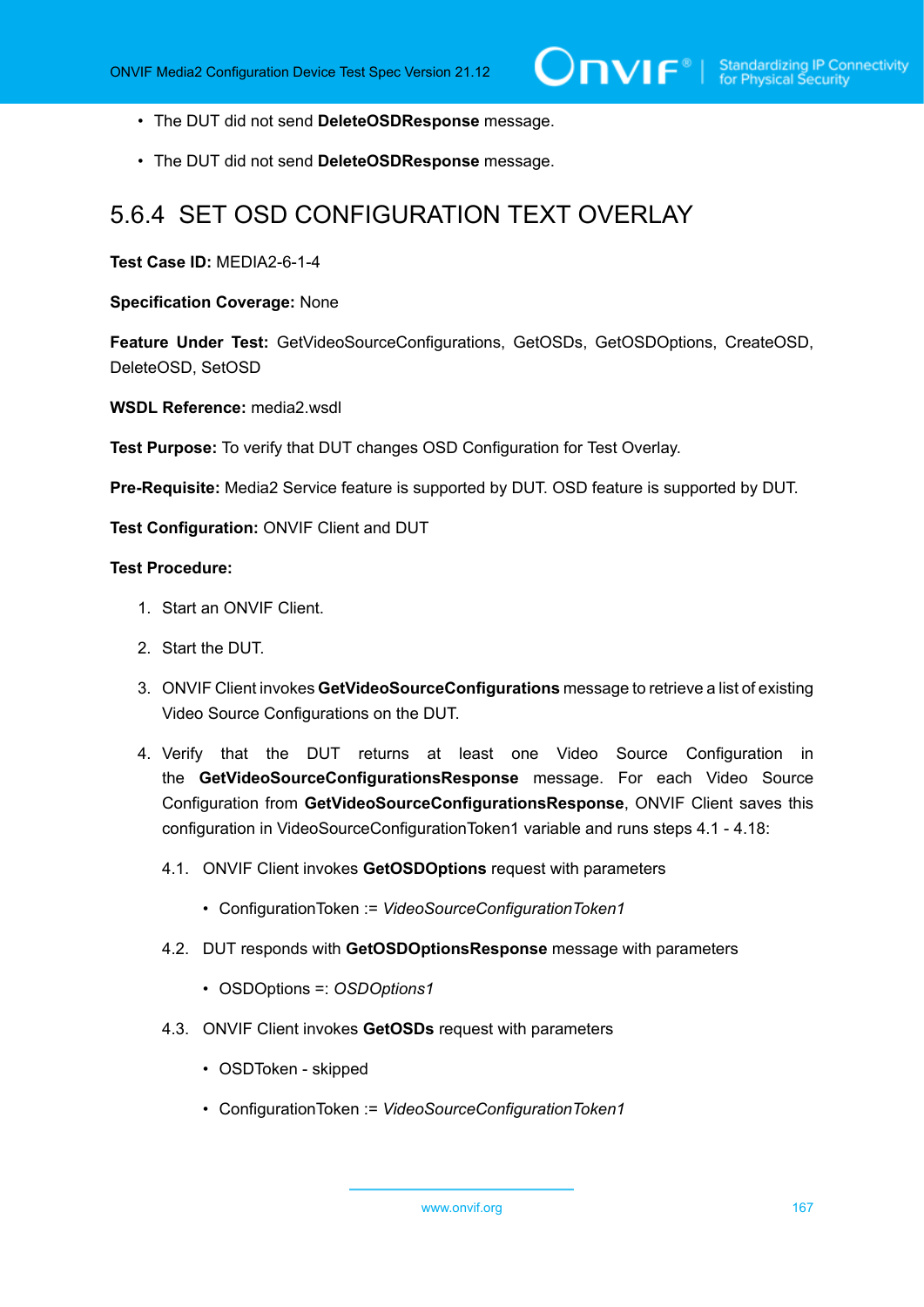#### 4.4. The DUT responds with **GetOSDsResponse** with parameters

- OSDs list =: *OSDConfigurationsList1*
- 4.5. Onvif client checks if DUT supports OSD configurations of the type=text. Otherwise, skip all steps and pass the test.
- 4.6. Set *osdTextStringType* := *OSDOptions1*.TextOption.Type[0], where Type[0] is the 1st in Type list from {Plain, Date, Time, DateAndTime} values
- <span id="page-167-0"></span>4.7. ONVIF Client configures Device to have free space to create OSD with Text type and with required TextString Type by following the procedure mentioned in [Annex A.30](#page-247-0) with the following input and output parameters
	- in *OSDConfigurationsList1* OSD Configurations List
	- in *osdOptions* OSD Options
	- in "Text" OSD Type
	- out *OSDConfigurationsList1* updated OSD Configurations List
- 4.8. ONVIF Client invokes **CreateOSD** with token = "testOSD", VideoSourceConfigurationToken = *VideoSourceConfigurationToken1*, Type="Text" and the rest of parameters are populated using values from *OSDOptions1*. For this step, if the value has a range of available values, then minimum value (or the first value from list if list of available values is provided by DUT) from *OSDOptions1* should be used. See details of fields mapping in [Annex A.4.](#page-215-0)
- 4.9. DUT creates OSD Configuration and sends **CreateOSDResponse** message. ONVIF Client receives **CreateOSDResponse** with token of newly created OSD Configuration and saves this token to OSDConfigurationToken1 variable.
- 4.10. ONVIF Client invokes **GetOSDs** message with OSD Token = *OSDConfigurationToken1* as input parameter to retrieve newly created OSD Configuration.
- 4.11. DUT sends OSD Configuration for the given token. ONVIF Client verifies that response contains OSD Configuration with token = *OSDConfigurationToken1* and saves this configuration in *OSDConfigurations1* variable.
- 4.12. ONVIF Client changes the fields value of *OSDConfigurations1* variable to the maximum available values. If the value has a range of available values, then maximum value (or the last value from list if list of available values is provided by DUT) from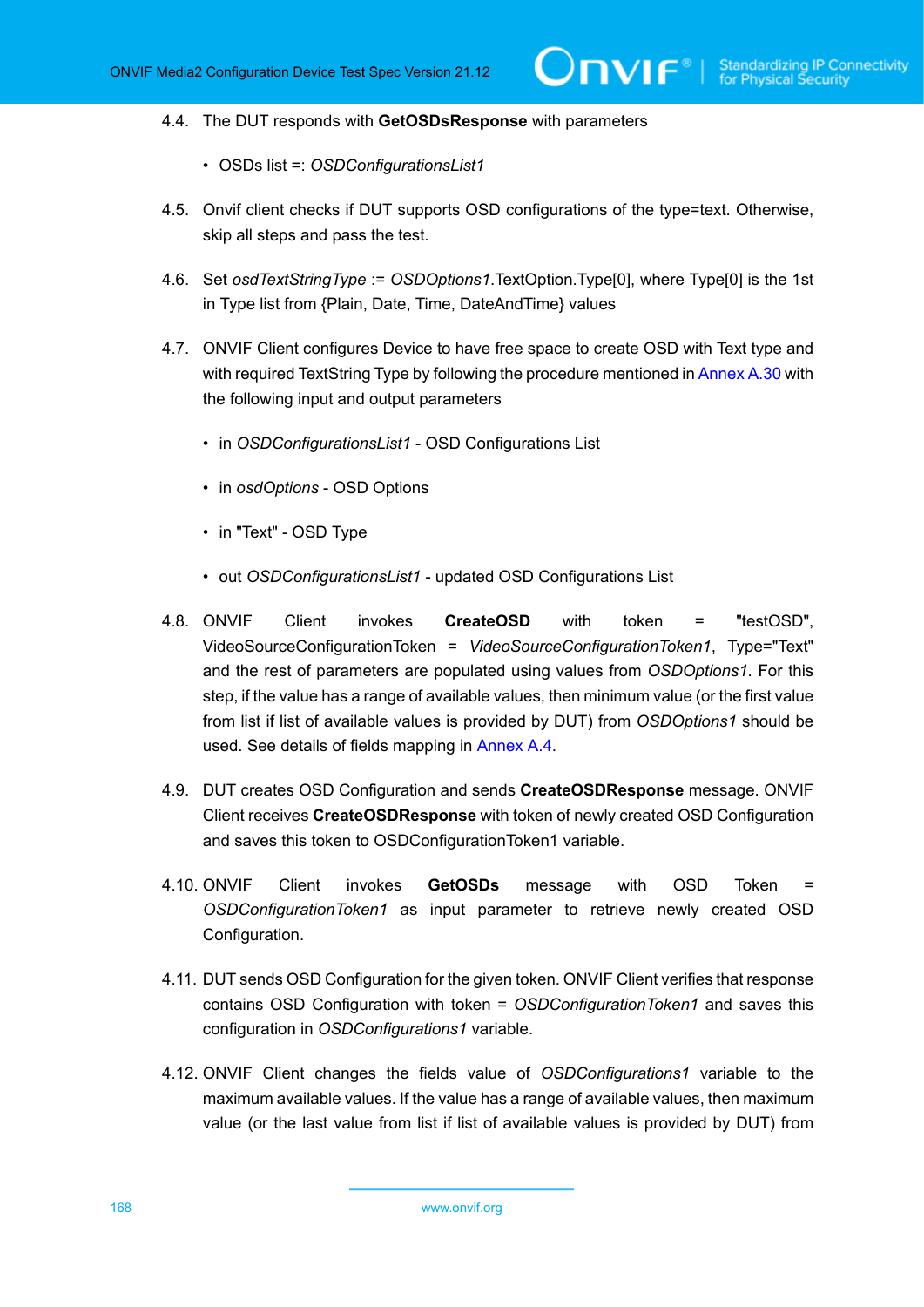*OSDOptions1* should be used. OSD.TextString.Type shall not be changed. See details of fields mapping in [Annex A.4](#page-215-0).

- 4.13. ONVIF Client invokes **SetOSD** with OSD = *OSDConfigurations1* as input parameter. DUT applies the changes and sends **SetOSDResponse**.
- 4.14. ONVIF Client invokes **GetOSDs** message with OSD Token = *OSDConfigurations1* token as input parameter.
- 4.15. DUT sends OSD Configuration for the given token. ONVIF Client verifies that response contains OSD Configuration with token = *OSDConfigurations1* token and configuration fields equal to the fields set at step 4.9.
- 4.16. If new OSD Configuration has been created at step 4.5, then ONVIF Client invokes **DeleteOSD** with OSD Token = *OSDConfigurations1* token as input parameter.
- 4.17. DUT sends **DeleteOSDResponse**, which indicates that DUT has deleted OSD Configuration. ONVIF Client verifies the response.
- 4.18. If OSD Configuration was deleted at [4.7 \[168\]](#page-167-0) step, ONVIF Client restores OSD Configuration.

# **Test Result:**

# **PASS –**

• DUT passes all assertions.

#### **FAIL –**

- The DUT did not send **GetVideoSourceConfigurationsResponse** message.
- The **GetVideoSourceConfigurationsResponse** does not contain at least one Video Source configuration.
- The DUT did not send **GetOSDsResponse** message.
- The DUT did not send **GetOSDOptionsResponse** message.
- The DUT did not send **CreateOSDResponse** message.
- The DUT rejected create OSD Request.
- The DUT did not send **GetOSDResponse** message.
- The DUT did not send **SetOSDResponse** message.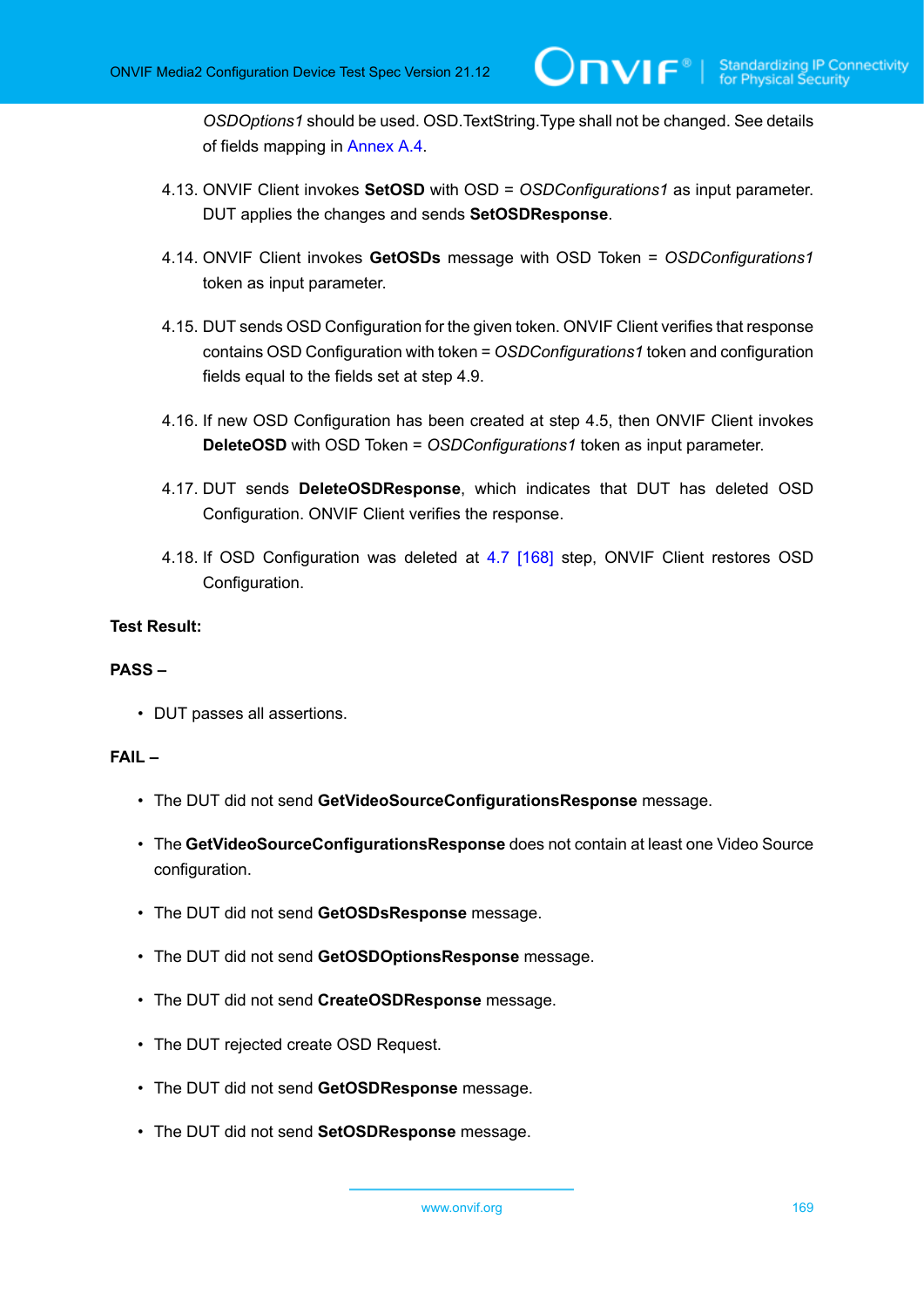• The DUT did not send **DeleteOSDResponse** message.

# 5.6.5 GET OSDS

**Test Case ID:** MEDIA2-6-1-5

**Specification coverage:** GetOSDs (Media 2 Service Specification), Get configurations (Media 2 Service Specification)

**Feature under test:** GetOSDs

**WSDL Reference:** media2.wsdl

**Test Purpose:** To verify DUT sends complete OSDs list and list of OSDs, which are compatible with specific Video Source Configuration.

**Pre-Requisite:** Media2 Service is received from the DUT. OSD feature is supported by DUT.

**Test Configuration:** ONVIF Client and DUT

# **Test Procedure:**

- 1. Start an ONVIF Client.
- 2. Start the DUT.
- 3. ONVIF Client invokes **GetOSDs** request with parameters
	- OSDToken skipped
	- ConfigurationToken skipped
- 4. The DUT responds with **GetOSDsResponse** with parameters
	- OSDs list =: *osdConfCompleteList1*
- 5. If *osdConfCompleteList1* contains at least two items with the same @token, FAIL the test and skip other steps.
- 6. ONVIF Client retrieves Video Source Configurations list by following the procedure mentioned in [Annex A.7](#page-222-0) with the following input and output parameters
	- out *videoSourceConfList1* Video Source Configurations list
- 7. For each Video Source Configuration *videoSourceConf1* in *videoSourceConfList1* list repeat the following steps:

170 www.onvif.org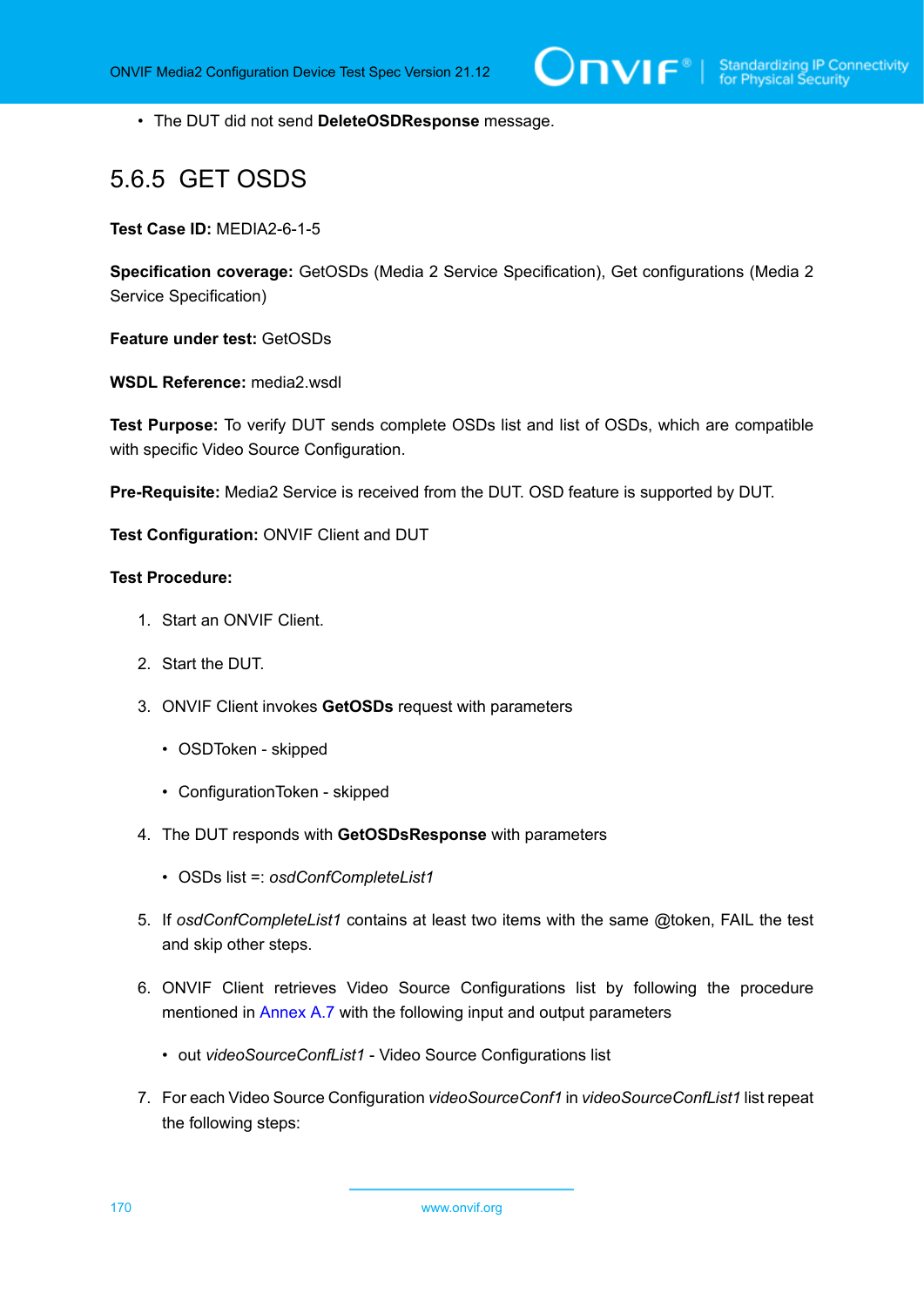#### 7.1. ONVIF Client invokes **GetOSDs** request with parameters

- OSDToken skipped
- ConfigurationToken := *videoSourceConf1*.@token
- 7.2. The DUT responds with **GetOSDsResponse** with parameters
	- OSDs list =: *osdConfList1*
- 7.3. If *osdConfList1* contains at least two items with the same @token, FAIL the test and skip other steps.
- 7.4. If *osdConfCompleteList1* does not contain at least one item from *osdConfList1* list, FAIL the test and skip other steps.

#### **Test Result:**

### **PASS –**

• DUT passes all assertions.

# **FAIL –**

• DUT did not send **GetOSDsResponse** message(s).

# 5.6.6 GET OSD OPTIONS

**Test Case ID:** MEDIA2-6-1-6

**Specification Coverage:** GetOSDOptions

**Feature Under Test:** GetOSDOptions

**WSDL Reference:** media2.wsdl

**Test Purpose:** To verify consistency in OSD Options.

**Pre-Requisite:** Media2 Service feature is supported by DUT. OSD feature is supported by DUT.

**Test Configuration:** ONVIF Client and DUT

# **Test Procedure:**

1. Start an ONVIF Client.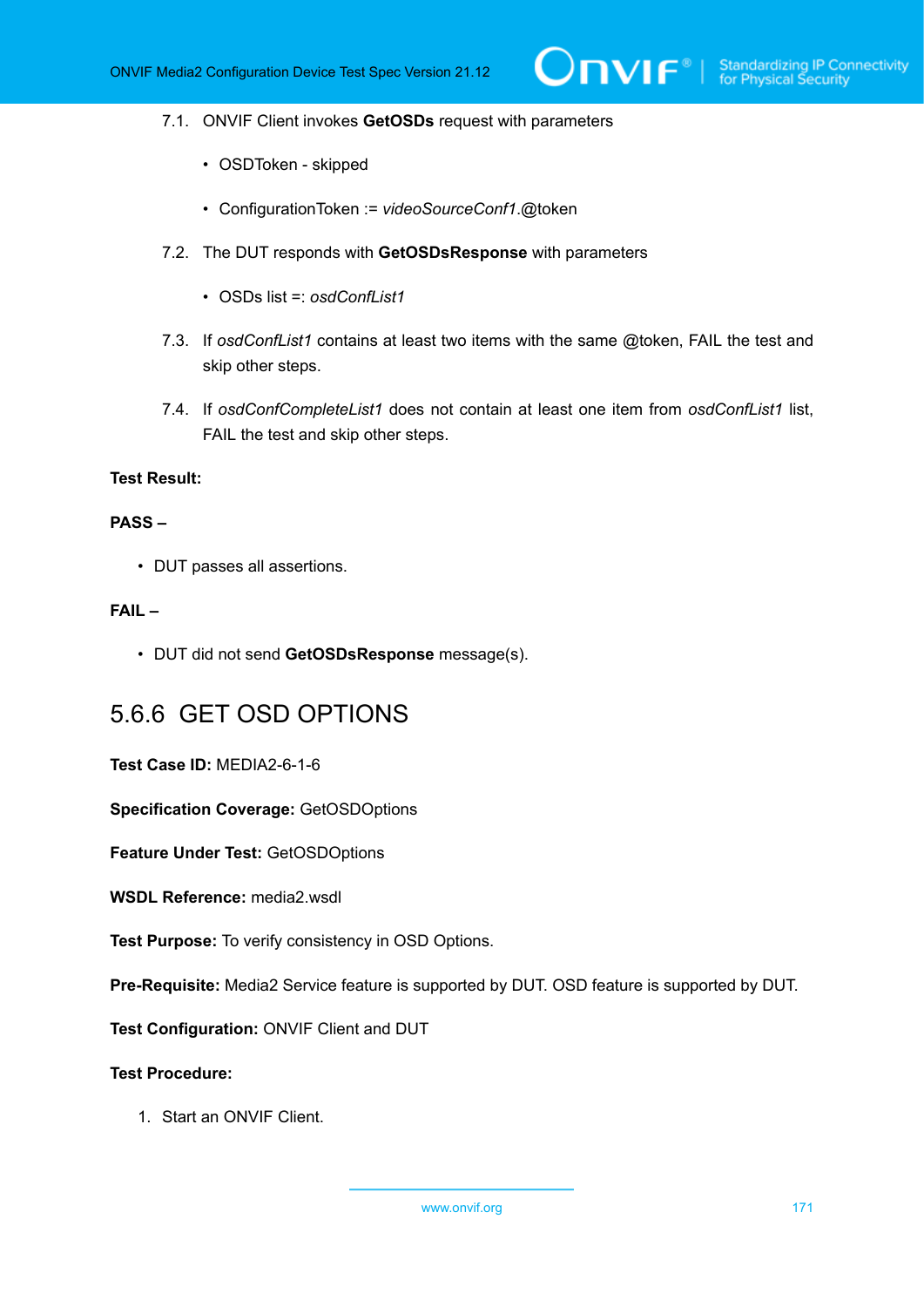- 2. Start the DUT.
- 3. ONVIF Client retrieves Video Source Configurations list by following the procedure mentioned in [Annex A.7](#page-222-0) with the following input and output parameters
	- out *videoSourceConfList* Video Source Configurations list
- <span id="page-171-0"></span>4. For each Video Source Configuration *videoSourceConfiguration* in *videoSourceConfList* repeat the following steps:
	- 4.1. ONVIF Client invokes **GetOSDOptions** request with parameters
		- ConfigurationToken := *videoSourceConfiguration*.@token
	- 4.2. DUT responds with **GetOSDOptionsResponse** message with parameters
		- OSDOptions =: *osdOptions*
	- 4.3. If *osdOptions*.MaximumNumberOfOSDs.Total > 0:
		- 4.3.1. If *osdOptions* has Type = "Text" and does not have TextOption element, FAIL the test and skip other steps.
		- 4.3.2. If *osdOptions* has TextOption element and does not have Type = "Text" , FAIL the test and skip other steps.
		- 4.3.3. If *osdOptions* has Type = "Image" and does not have ImageOption element, FAIL the test and skip other steps.
		- 4.3.4. If *osdOptions* has ImageOption element and does not have Type = "Image" , FAIL the test and skip other steps.
		- 4.3.5. If *osdOptions*.MaximumNumberOfOSDs has @PlainText with value > 0 and *osdOptions* does not have Type = "Text", FAIL the test and skip other steps.
		- 4.3.6. If *osdOptions*.MaximumNumberOfOSDs has @Image with value > 0 and *osdOptions* does not have Type = "Image", FAIL the test and skip other steps.
		- 4.3.7. If *osdOptions*.ImageOption contains FormatsSupported attribute:
			- 4.3.7.1. If *osdOptions*.ImageOption.FormatsSupported does not contain "image/png" item, FAIL the test and skip other steps.
			- 4.3.7.2. If *osdOptions*.ImageOption does not contain MaxSize attribute or it does not contain both MaxWidth attribute and MaxHeight attribute, FAIL the test and skip other steps.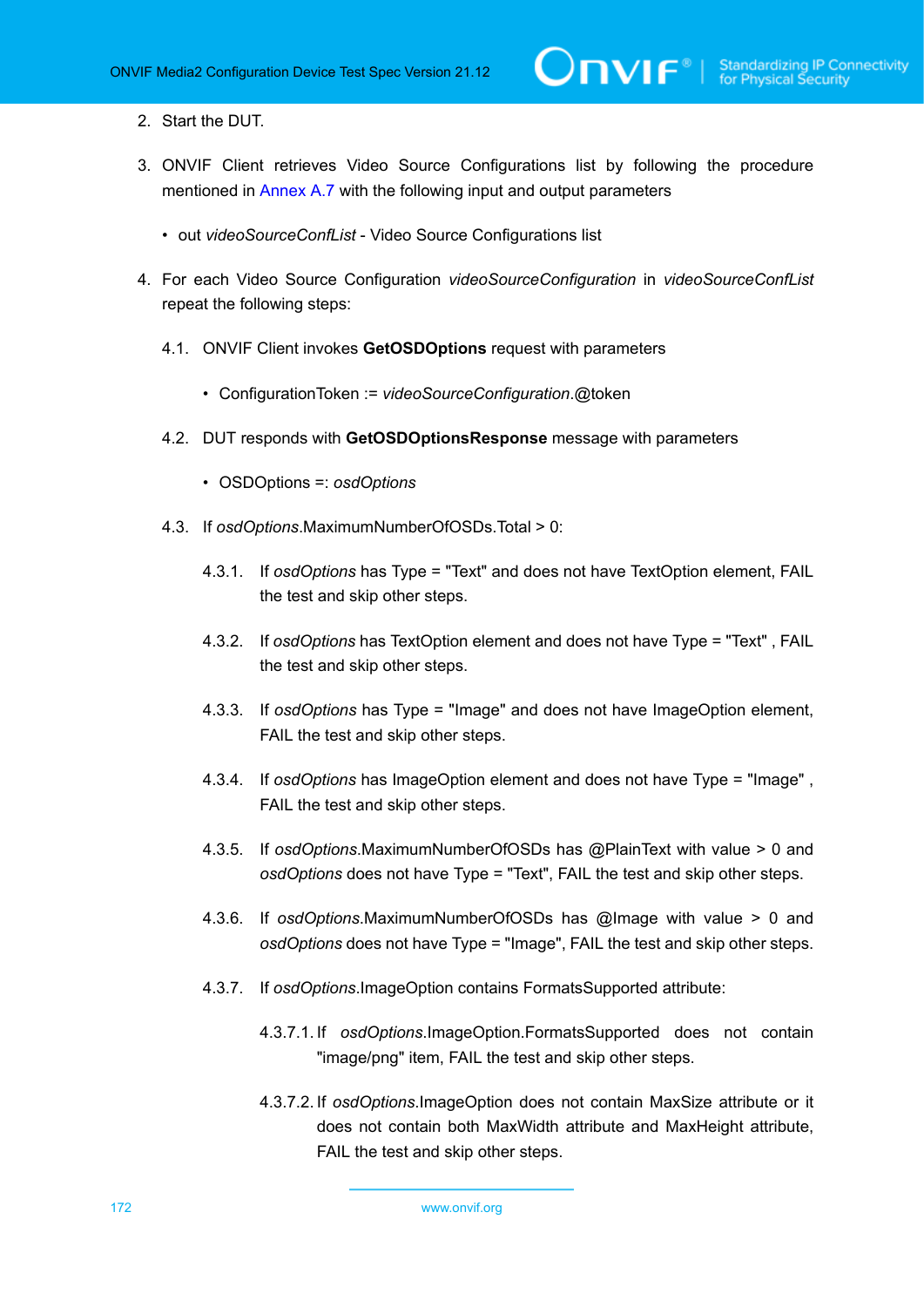- 4.3.7.3. If *osdOptions*.ImageOption contains MaxSize attribute with value less than 1024, FAIL the test and skip other steps.
- 4.3.7.4. If *osdOptions*.ImageOption contains MaxWidth attribute with value less than 16, FAIL the test and skip other steps.
- 4.3.7.5. If *osdOptions*.ImageOption contains MaxHeight attribute with value less than 16, FAIL the test and skip other steps.
- 4.3.8. If *osdOptions*.TextOption has Type = "Date" and does not have at least one DateFormat element, FAIL the test and skip other steps.
- 4.3.9. If *osdOptions*.TextOption has Type = "Time" and does not have at least one TimeFormat element, FAIL the test and skip other steps.
- 4.3.10. If *osdOptions*.TextOption has Type = "DateAndTime" and does not have at least one DateFormat element and at least one TimeFormat element, FAIL the test and skip other steps.
- 5. If there was no at least one *osdOptions* with MaximumNumberOfOSDs.Total > 0 at step [4.3 \[172\]](#page-171-0), FAIL the test and skip other steps.

# **PASS –**

• DUT passes all assertions.

# **FAIL –**

• The DUT did not send **GetOSDOptionsResponse** message(s).

# 5.6.7 OSD CONFIGURATIONS AND OSD OPTIONS **CONSISTENCY**

**Test Case ID:** MEDIA2-6-1-7

**Specification Coverage:** GetOSDOptions, GetOSDs

**Feature Under Test:** GetOSDOptions, GetOSDs

# **WSDL Reference:** media2.wsdl

**Test Purpose:** To verify all OSD configurations are consistent with OSD Options.

www.onvif.org 173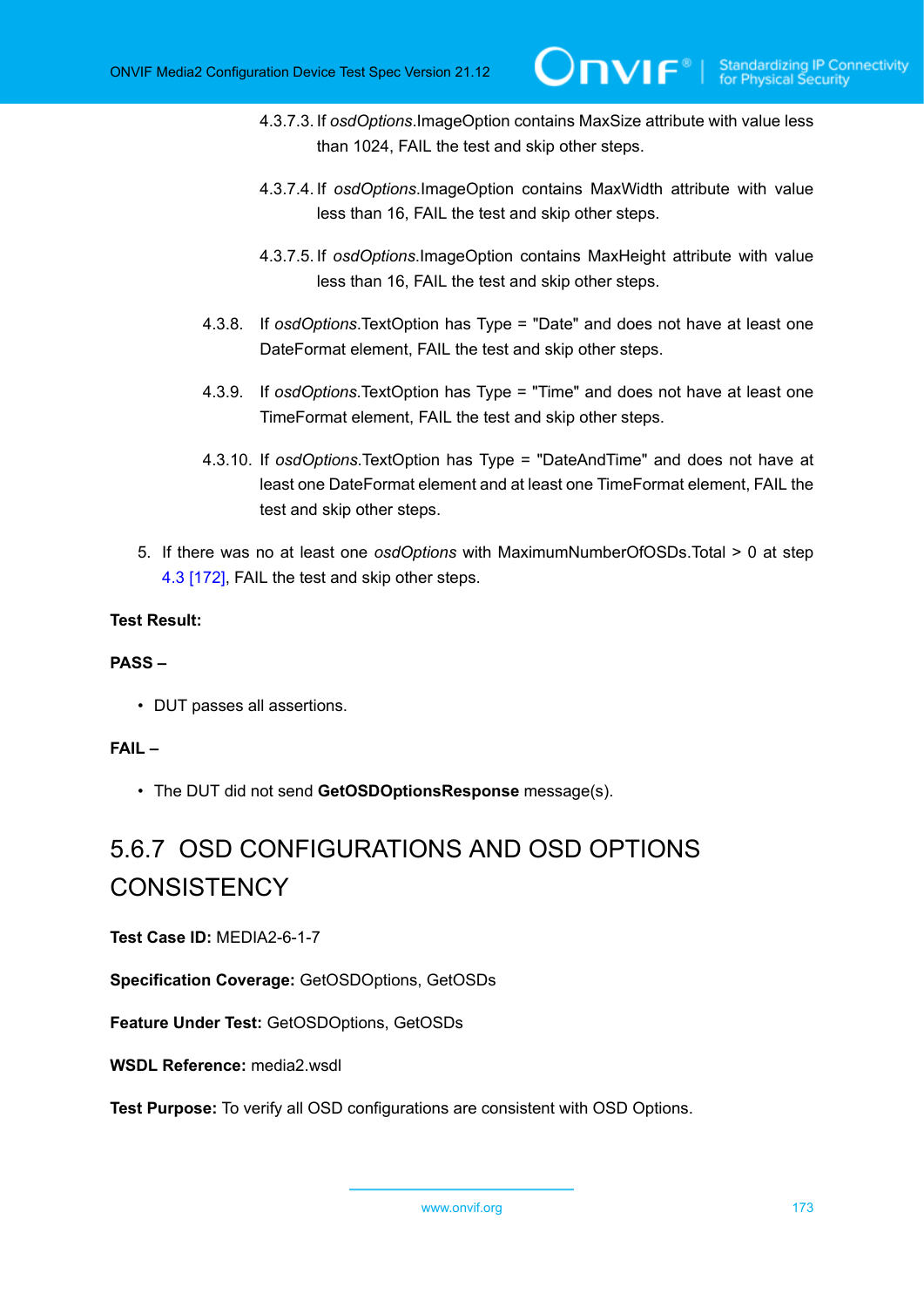**Pre-Requisite:** Media2 Service feature is supported by DUT. OSD feature is supported by DUT.

 $\mathsf{D}\mathbf{N}\mathsf{I}\mathsf{F}^\ast$  :

**Test Configuration:** ONVIF Client and DUT

- 1. Start an ONVIF Client.
- 2. Start the DUT.
- 3. ONVIF Client retrieves Video Source Configurations list by following the procedure mentioned in [Annex A.7](#page-222-0) with the following input and output parameters
	- out *videoSourceConfList* Video Source Configurations list
- 4. For each Video Source Configuration *videoSourceConfiguration* in *videoSourceConfList* repeat the following steps:
	- 4.1. ONVIF Client invokes **GetOSDs** request with parameters
		- OSDToken skipped
		- ConfigurationToken := *videoSourceConfiguration*.@token
	- 4.2. DUT responds with **GetOSDsResponse** message with parameters
		- OSDs =: *osdList*
	- 4.3. If *osdList* is empty, skip other steps.
	- 4.4. ONVIF Client invokes **GetOSDOptions** request with parameters
		- ConfigurationToken := *videoSourceConfiguration*.@token
	- 4.5. DUT responds with **GetOSDOptionsResponse** message with parameters
		- OSDOptions =: *osdOptions*
	- 4.6. For each OSD *osd* in *osdList* repeat the following steps:
		- 4.6.1. If *osd*.VideoSourceConfigurationToken is not equal to *videoSourceConfiguration*.@token, FAIL the test and skip other steps.
		- 4.6.2. If *osdOptions*.MaximumNumberOfOSDs.Total is not greater than 0, FAIL the test and skip other steps.
		- 4.6.3. If *osdOptions* does not contain Type element with value is equal to *osd*.Type, FAIL the test and skip other steps.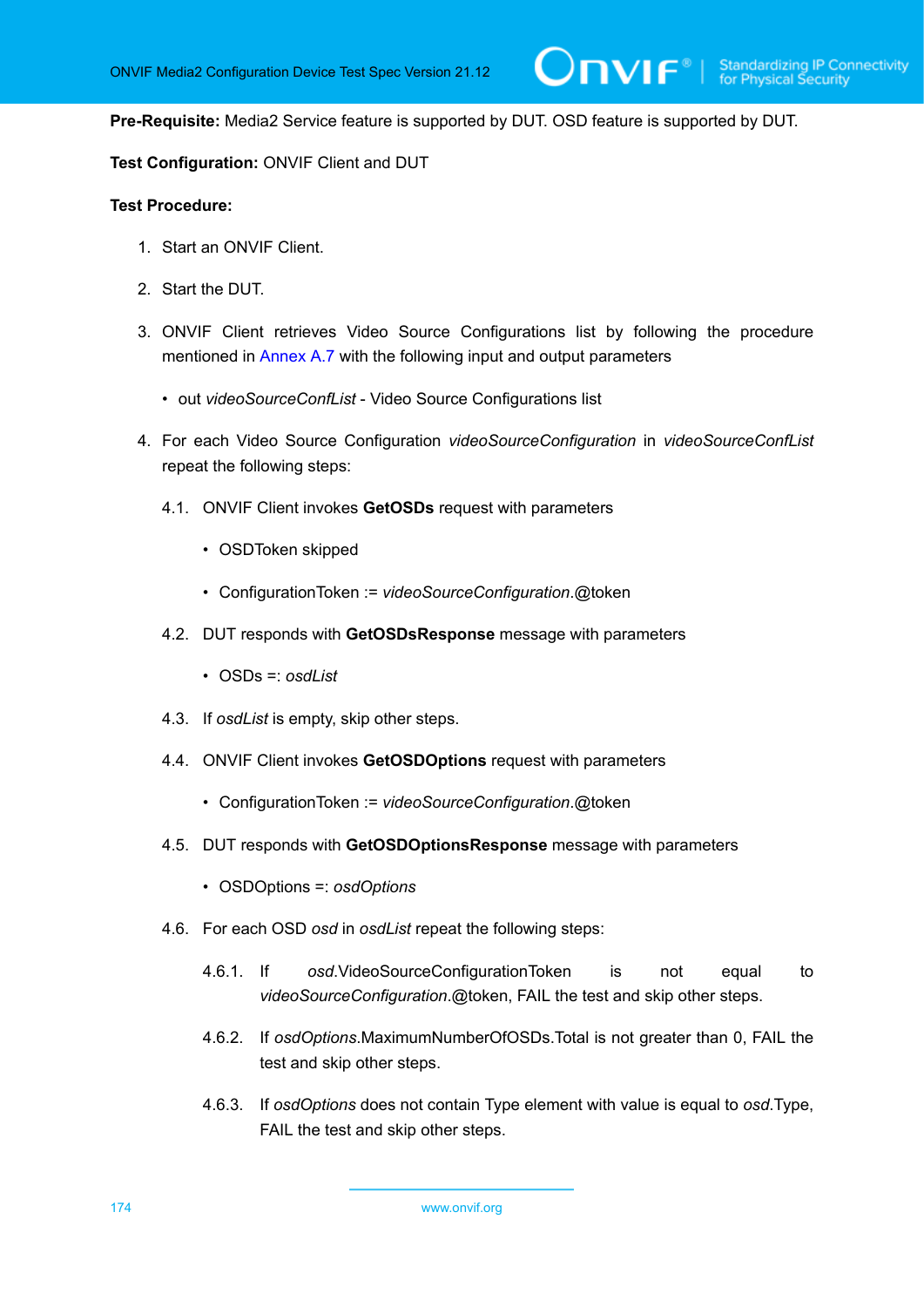- 4.6.4. If *osdOptions* does not contain PositionOption element with value is equal to *osd*.Position.Type, FAIL the test and skip other steps.
- 4.6.5. If *osd*.TextString specified:
	- 4.6.5.1. If *osdOptions* does not contain TextOption element with Type element with value is equal to *osd*.TextString.Type, FAIL the test and skip other steps.
	- 4.6.5.2. Set *osdOptions*.TextOption =: *textOption1*.
- 4.6.6. If *osd*.TextString.DateFormat specified:
	- 4.6.6.1. If *textOption1* does not contain at least one DateFormat element with value is equal to *osd*.TextString.DateFormat, FAIL the test and skip other steps.
- 4.6.7. If *osd*.TextString.TimeFormat specified:
	- 4.6.7.1. If *textOption1* does not contain at least one TimeFormat element with value is equal to *osd*.TextString.TimeFormat, FAIL the test and skip other steps.
- 4.6.8. If *osd*.TextString.FontSize specified:
	- 4.6.8.1. If *textOption1*.FontSizeRange.Min > *osd*.TextString.FontSize, FAIL the test and skip other steps.
	- 4.6.8.2. If *textOption1*.FontSizeRange.Max < *osd*.TextString.FontSize, FAIL the test and skip other steps.
- 4.6.9. If *osd*.TextString.FontColor specified:
	- 4.6.9.1. If *textOption1* does not contain FontColor.Color element, FAIL the test and skip other steps.
	- 4.6.9.2. If *textOption1*.FontColor.Color has at least one ColorList element:
		- 4.6.9.2.1. If *textOption1*.FontColor does not contain ColorList element with  $\varpi X =$ *osd*.TextString.FontColor.Color.@X, and with @Y = *osd*.TextString.FontColor.Color.@Y, and with @Z = *osd*.TextString.FontColor.Color.@Z, and with @Colorspace =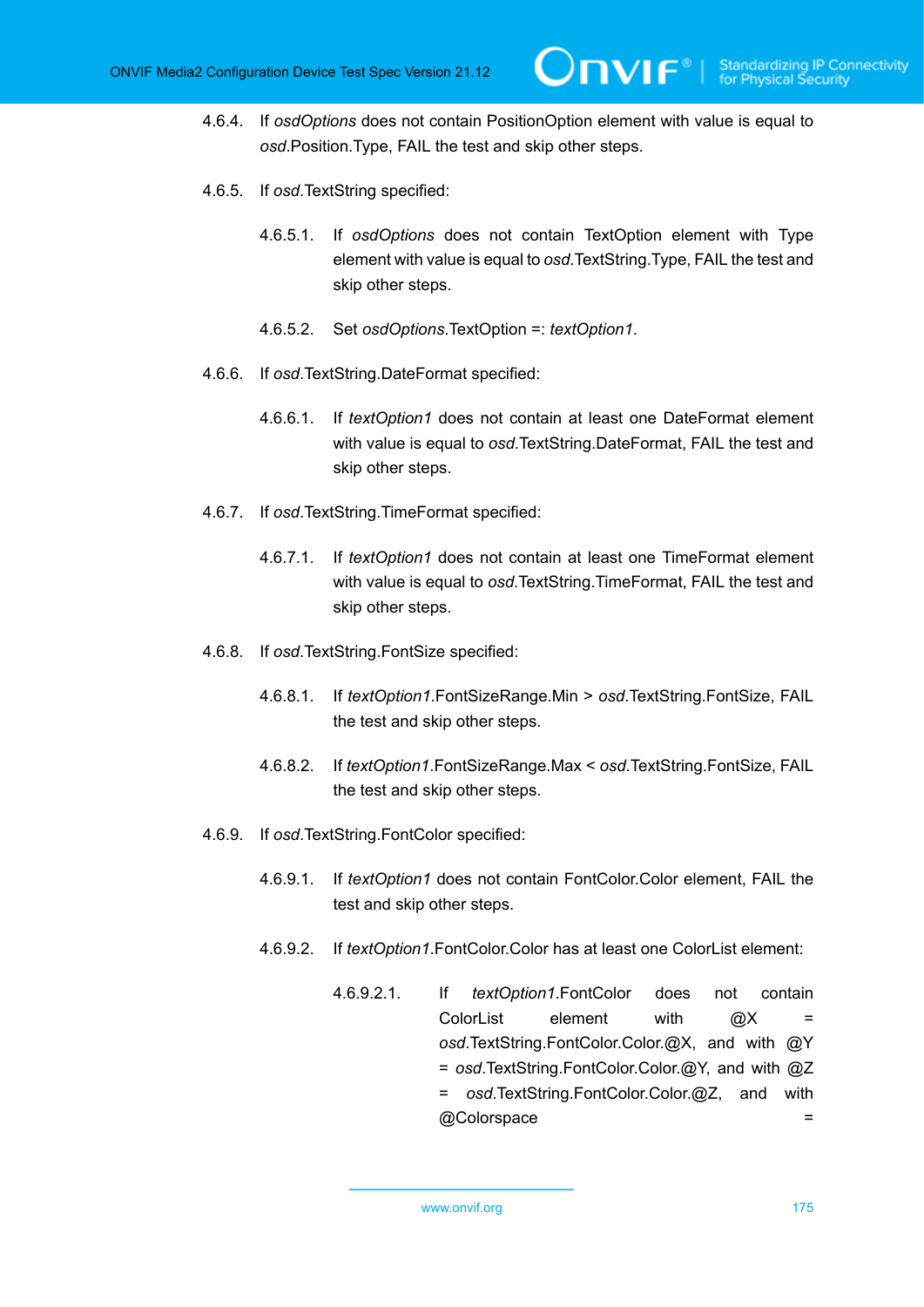*osd*.TextString.FontColor.Color.@Colorspace, FAIL the test and skip other steps.

- 4.6.9.3. If *textOption1*.FontColor.Color has at least one ColorspaceRange element:
	- 4.6.9.3.1. If *osd*.TextString.FontColor.Color does not have @Colorspace element, FAIL the test and skip other steps.
	- 4.6.9.3.2. Set *textOption1*.FontColor.Color.ColorspaceRange =: *colorspaceRange1*, where *textOption1*.FontColor.Color.ColorspaceRange is the first ColorspaceRange element that corresponds the following requirements:
		- *colorspaceRange1*.@Colorspace = *osd*.TextString.FontColor.Color.@Colorspace.
		- *colorspaceRange1*.X.Min <= *osd*.TextString.FontColor.Color.@X
		- *colorspaceRange1*.X.Max >= *osd*.TextString.FontColor.Color.@X
		- *colorspaceRange1*.Y.Min <= *osd*.TextString.FontColor.Color.@Y
		- *colorspaceRange1*.Y.Max >= *osd*.TextString.FontColor.Color.@Y
		- *colorspaceRange1*.Z.Min <= *osd*.TextString.FontColor.Color.@Z
		- *colorspaceRange1*.Z.Max >= *osd*.TextString.FontColor.Color.@Z
	- 4.6.9.3.3. If *colorspaceRange1* is empty, FAIL the test and skip other steps.
- 4.6.10. If *osd*.TextString.FontColor.@Transparent specified:
	- 4.6.10.1. If *textOption1* does not contain FontColor.Transparent element, FAIL the test and skip other steps.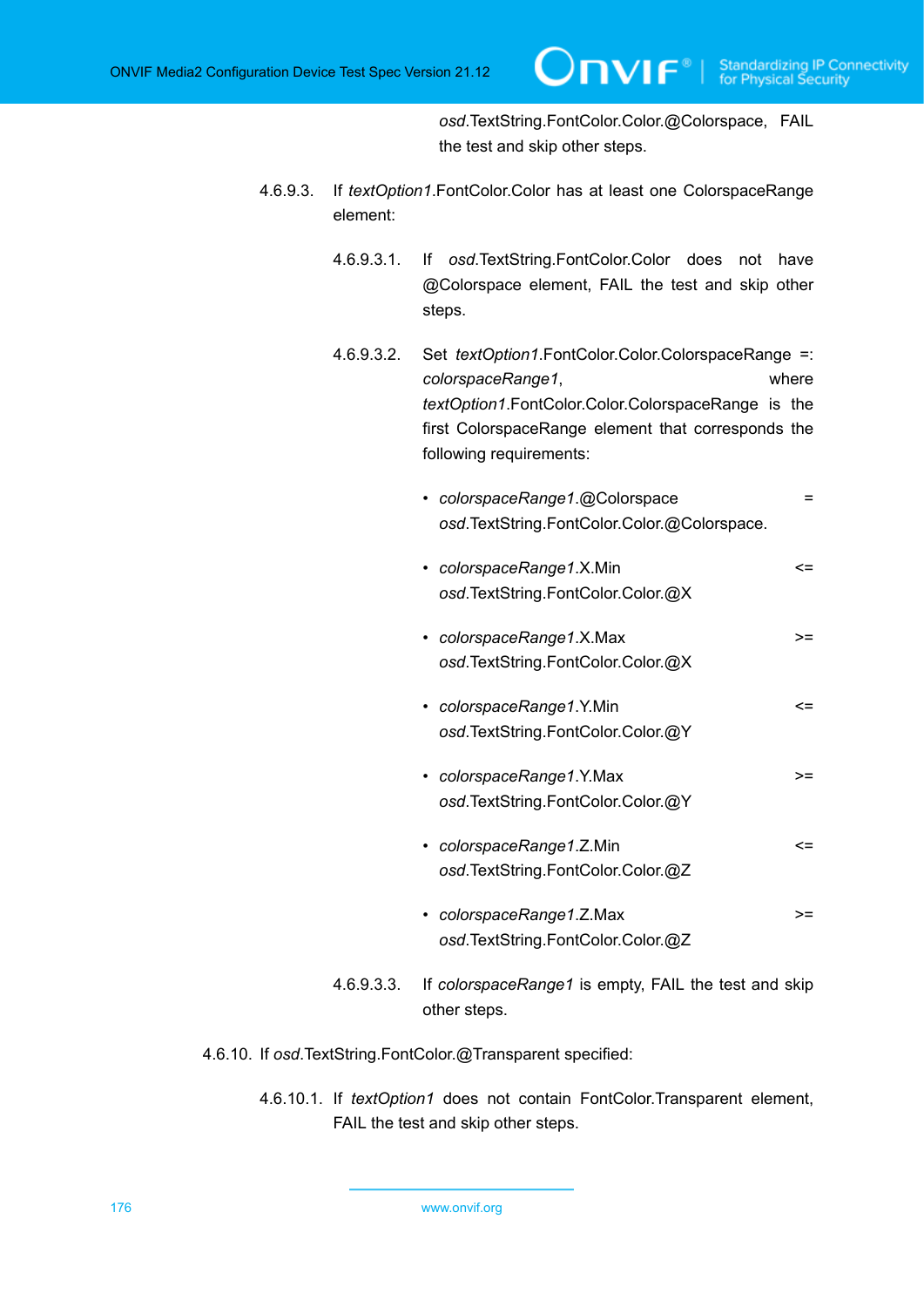- 4.6.10.2. If *textOption1*.FontColor.Transparent.Min > *osd*.TextString.FontColor.@Transparent, FAIL the test and skip other steps.
- 4.6.10.3. If *textOption1*.FontColor.Transparent.Max < *osd*.TextString.FontColor.@Transparent, FAIL the test and skip other steps.
- 4.6.11. If *osd*.TextString.BackgroundColor specified:
	- 4.6.11.1. If *textOption1* does not contain BackgroundColor.Color element, FAIL the test and skip other steps.
- 4.6.12. If *textOption1*.BackgroundColor.Color has at least one ColorList element:
	- 4.6.12.1. If *textOption1*.BackgroundColor does not contain ColorList element with @X = *osd*.TextString.BackgroundColor.Color.@X, and with @Y = *osd*.TextString.BackgroundColor.Color.@Y, and with @Z = *osd*.TextString.BackgroundColor.Color.@Z, and with @Colorspace = *osd*.TextString.BackgroundColor.Color.@Colorspace, FAIL the test and skip other steps.
- 4.6.13. If *textOption1*.BackgroundColor.Color has at least one ColorspaceRange element:
	- 4.6.13.1. If *osd*.TextString.BackgroundColor.Color does not have @Colorspace element, FAIL the test and skip other steps.
	- 4.6.13.2. Set *textOption1*.BackgroundColor.Color.ColorspaceRange =: *colorspaceRange1*, where *textOption1*.BackgroundColor.Color.ColorspaceRange is the first ColorspaceRange element that corresponds the following requirements:
		- *colorspaceRange1*.@Colorspace = *osd*.TextString.BackgroundColor.Color.@Colorspace.
		- *colorspaceRange1.X.Min* <= *osd*.TextString.BackgroundColor.Color.@X
		- *colorspaceRange1*.X.Max >= *osd*.TextString.BackgroundColor.Color.@X

www.onvif.org 177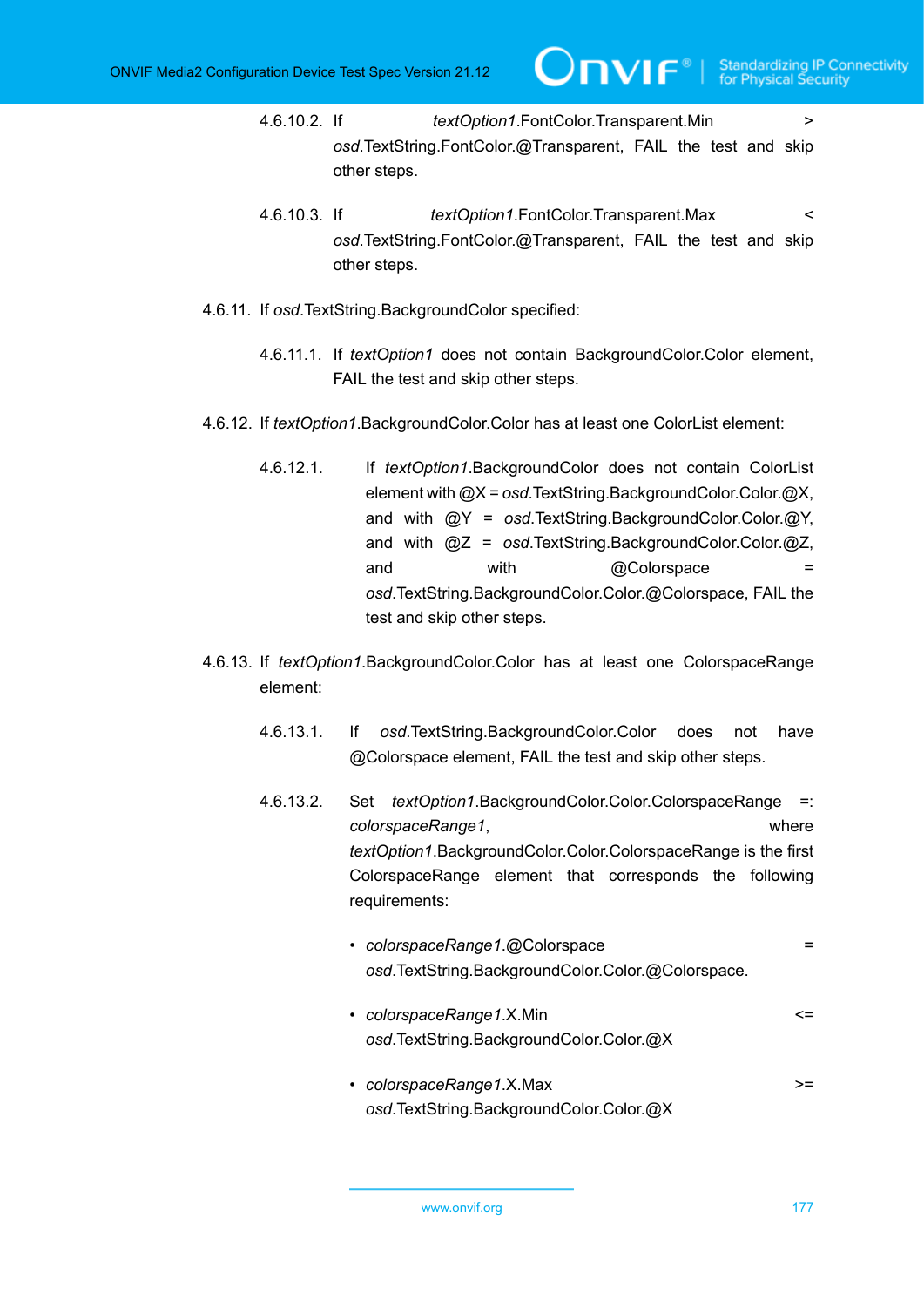| • colorspaceRange1.Y.Min<br>osd.TextString.BackgroundColor.Color.@Y |    |
|---------------------------------------------------------------------|----|
| • colorspaceRange1.Y.Max<br>osd.TextString.BackgroundColor.Color.@Y | >= |
| • colorspaceRange1.Z.Min<br>osd.TextString.BackgroundColor.Color.@Z | <= |
| colorspaceRange1.Z.Max<br>osd.TextString.BackgroundColor.Color.@Z   | >= |

- 4.6.13.3. If *colorspaceRange1* is empty, FAIL the test and skip other steps.
- 4.6.14. If *osd*.TextString.BackgroundColor.@Transparent specified:
	- 4.6.14.1. If *textOption1* does not contain BackgroundColor.Transparent element, FAIL the test and skip other steps.
	- 4.6.14.2. If *textOption1*.BackgroundColor.Transparent.Min > *osd*.TextString.BackgroundColor.@Transparent, FAIL the test and skip other steps.
	- 4.6.14.3. If *textOption1*.BackgroundColor.Transparent.Max < *osd*.TextString.BackgroundColor.@Transparent, FAIL the test and skip other steps.
- 4.6.15. If *osd*.Image specified:
	- 4.6.15.1. If *osdOptions* does not contain ImageOption element, FAIL the test and skip other steps.
	- 4.6.15.2. If *osdOptions*.ImageOption does not contain ImagePath element with value is equal to *osd*.Image.ImgPath, FAIL the test and skip other steps.

### **PASS –**

• DUT passes all assertions.

# **FAIL –**

• The DUT did not send **GetOSDsResponse** message(s).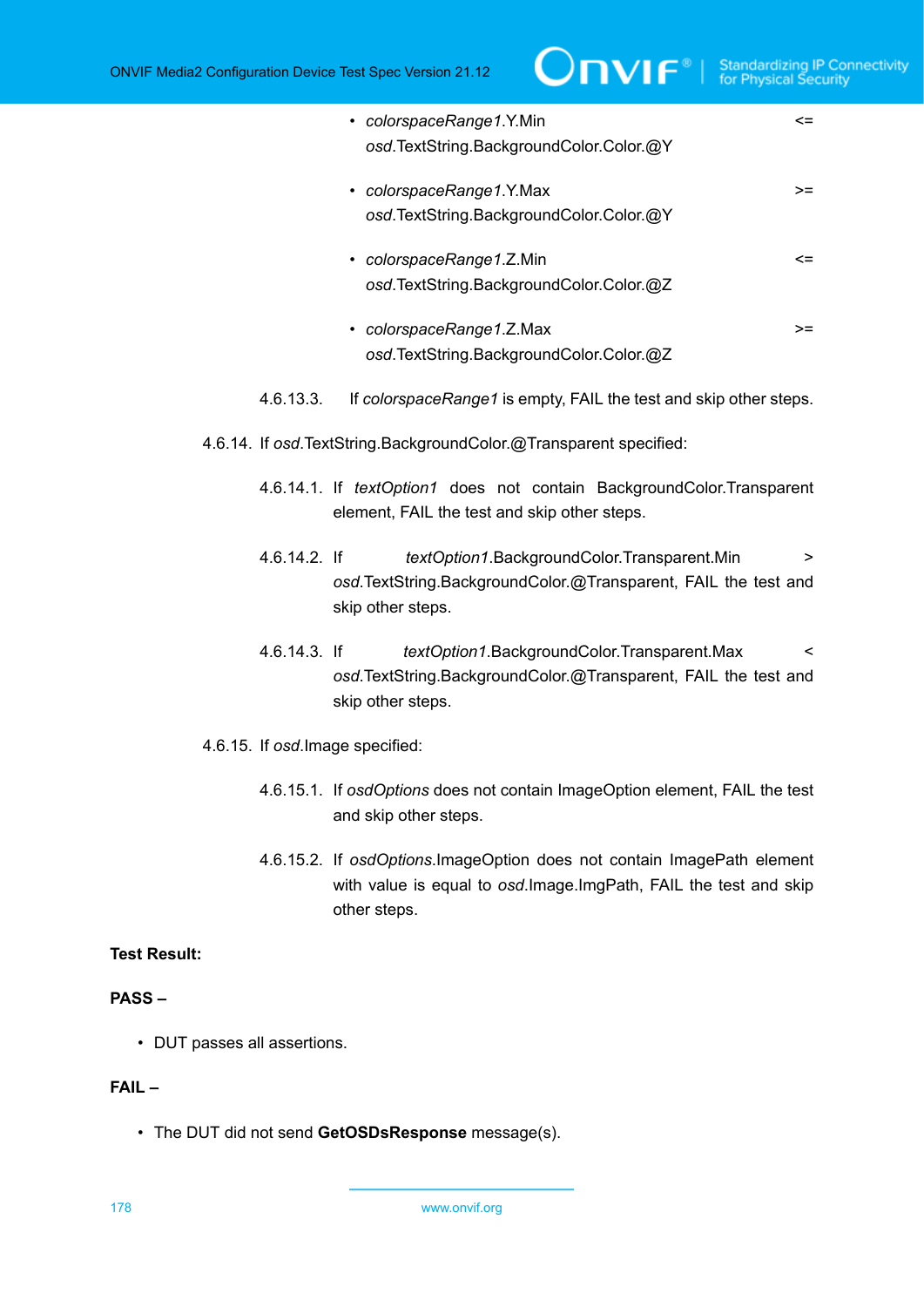• The DUT did not send **GetOSDOptionsResponse** message(s).

# 5.7 Capabilities

# 5.7.1 MEDIA2 SERVICE CAPABILITIES

### **Test Case ID:** MEDIA2-7-1-1

**Specification Coverage:** Capabilities (ONVIF Media2 Service Specification), GetServiceCapabilities command (ONVIF Media2 Service Specification)

**Feature Under Test:** GetServiceCapabilities (for Media2 Service)

**WSDL Reference:** media2.wsdl

**Test Purpose:** To verify DUT Media2 Service Capabilities.

**Pre-Requisite:** Media2 Service is received from the DUT.

**Test Configuration:** ONVIF Client and DUT

- 1. Start an ONVIF Client.
- 2. Start the DUT.
- 3. ONVIF Client invokes **GetServiceCapabilities**.
- 4. The DUT responds with **GetServiceCapabilitiesResponse** message with parameters
	- Capabilities =: *cap*
- 5. If *cap*.ProfileCapabilities does not contain MaximumNumberOfProfiles attribute, FAIL the test.
- 6. If *cap*.ProfileCapabilities does not contain ConfigurationsSupported attribute, FAIL the test.
- 7. If *cap*.ProfileCapabilities.ConfigurationsSupported contains no items, FAIL the test.
- 8. If *cap*.ProfileCapabilities.ConfigurationsSupported contains 'All' item, FAIL the test.
- 9. If DUT supports Analytics Service and *cap*.ProfileCapabilities.ConfigurationsSupported does not contain 'Analytics' item, FAIL the test.
- 10.If DUT *cap*.ProfileCapabilities.ConfigurationsSupported contains 'Analytics' item and DUT does not support Analytics Service, FAIL the test.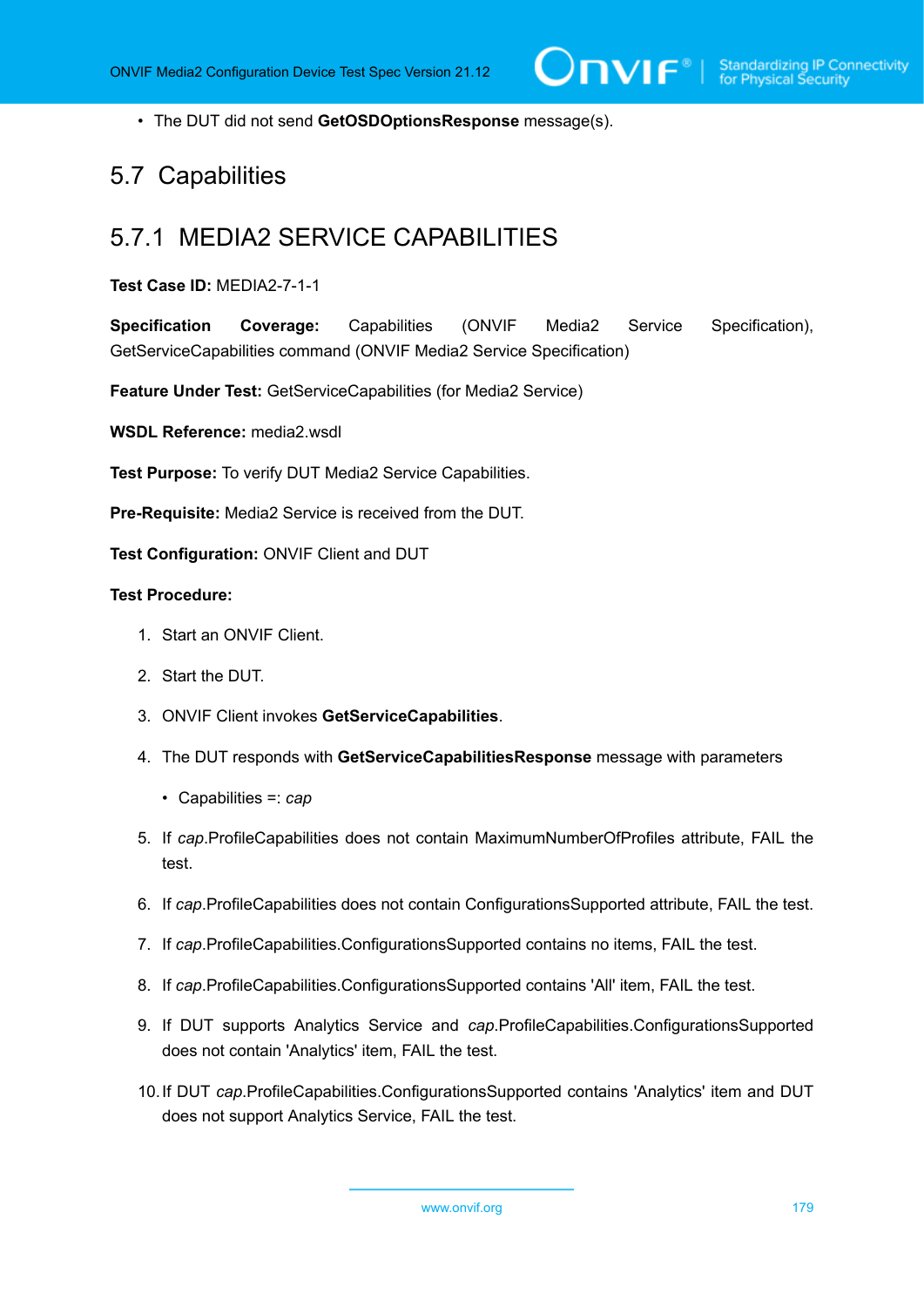11. If DUT supports PTZ Service and *cap*.ProfileCapabilities.ConfigurationsSupported does not contain 'PTZ' item, FAIL the test.

 $\mathsf{D}\mathbf{N}\mathsf{I}\mathsf{F}^\ast$ l

- 12.If DUT *cap*.ProfileCapabilities.ConfigurationsSupported contains 'PTZ' item and DUT does not support PTZ Service, FAIL the test.
- 13.If DUT supports Media2/Video feature and *cap*.ProfileCapabilities.ConfigurationsSupported does not contain 'VideoSource' item, FAIL the test.
- 14.If DUT supports Media2/Audio feature and *cap*.ProfileCapabilities.ConfigurationsSupported does not contain 'AudioSource' item, FAIL the test.
- 15.If DUT supports Media2/Audio outputs feature and *cap*.ProfileCapabilities.ConfigurationsSupported does not contain 'AudioDecoder' item, FAIL the test.
- 16.If *cap*.StreamingCapabilities contains RTSPWebSocketUri
	- 16.1. Set *rtspWebSocketUri* := *cap*.StreamingCapabilities.RTSPWebSocketUri
	- 16.2. If scheme component of *rtspWebSocketUri* is not equal to **ws** or **wss**, FAIL the test and skip other steps.
	- 16.3. If hierarchical component (hier\_part in [rfc2396]) of *rtspWebSocketUri* is not absolute path construction (abs path in [rfc2396]), FAIL the test and skip other steps.
- 17.If *cap*.ProfileCapabilities.ConfigurationsSupported contains 'PTZ' item
	- 17.1. ONVIF Client invokes **GetConfigurations** request.
	- 17.2. The DUT responds with **GetConfigurationsResponse** message with parameters
		- PTZConfiguration list =: *ptzConfigurationList*
	- 17.3. If *ptzConfigurationList* is empty, FAIL the test and skip other steps.
- 18.If *cap*.ProfileCapabilities.ConfigurationsSupported contains 'Analytics' item
	- 18.1. ONVIF Client invokes **GetAnalyticsConfigurations** request with parameters
		- ConfigurationToken skipped
		- ProfileToken skipped
	- 18.2. The DUT responds with **GetAnalyticsConfigurationsResponse** message with parameters
		- Configurations list =: *analyticsConfigurationList*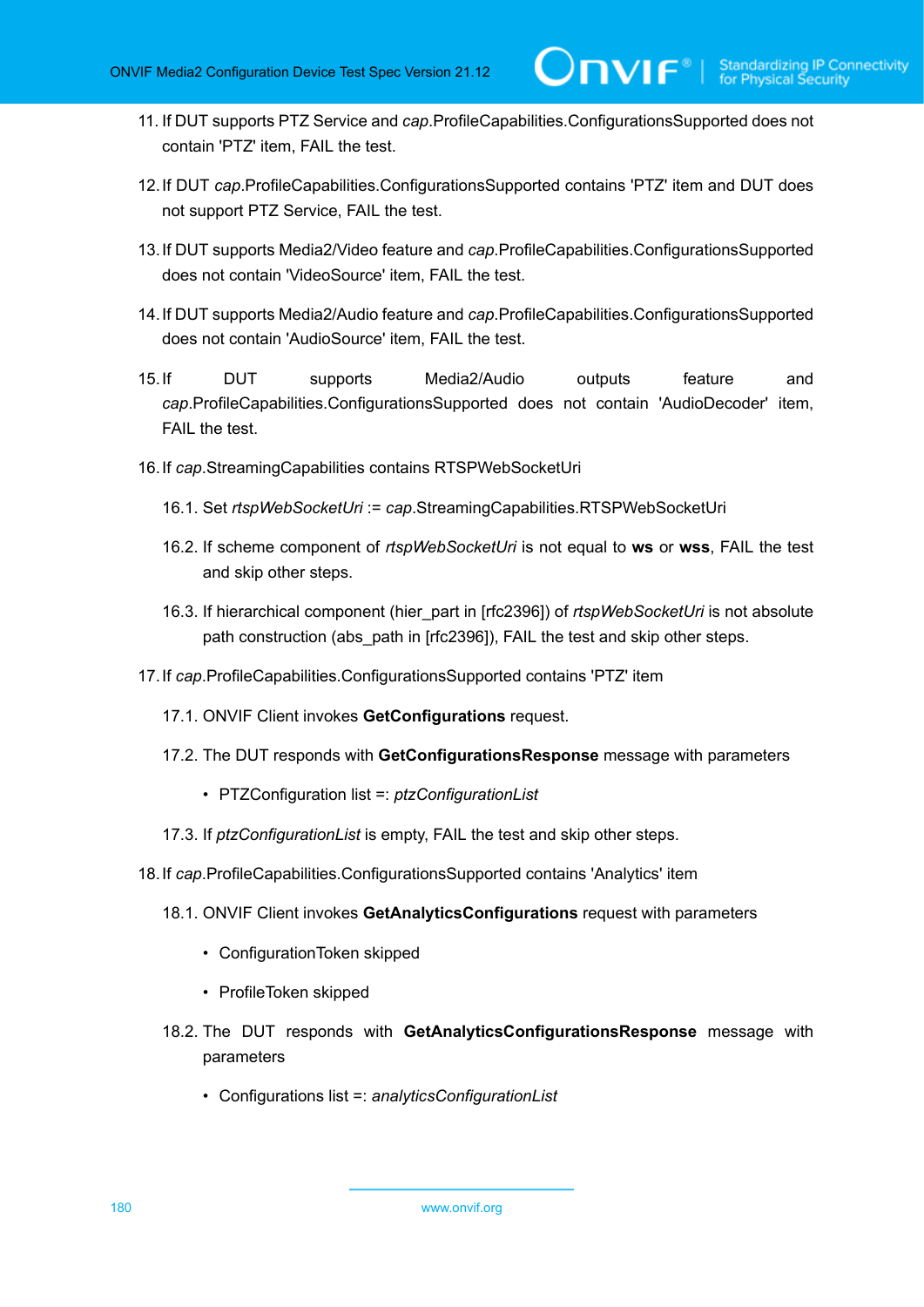18.3. If *analyticsConfigurationList* is empty, FAIL the test and skip other steps.

### **Test Result:**

### **PASS –**

• DUT passes all assertions.

### **FAIL –**

- The DUT did not send **GetServiceCapabilitiesResponse** message.
- The DUT did not send **GetConfigurationsResponse** message.
- The DUT did not send **GetAnalyticsConfigurationsResponse** message.

# 5.7.2 GET SERVICES AND GET MEDIA2 SERVICE CAPABILITIES CONSISTENCY

**Test Case ID:** MEDIA2-7-1-2

**Specification Coverage:** Capability exchange (ONVIF Core Specification), Capabilities (ONVIF Media2 Service Specification), GetServiceCapabilities command (ONVIF Media2 Service Specification)

**Feature Under Test:** GetServices, GetServiceCapabilities (for Media2 Service)

**WSDL Reference:** devicemgmt.wsdl, media2.wsdl

**Test Purpose:** To verify Get Services and Media2 Service Capabilities consistency.

**Pre-Requisite:** Media2 Service is received from the DUT.

**Test Configuration:** ONVIF Client and DUT

- 1. Start an ONVIF Client.
- 2. Start the DUT.
- 3. ONVIF Client invokes **GetServices** with parameters
	- IncludeCapability := true
- 4. The DUT responds with a **GetServicesResponse** message with parameters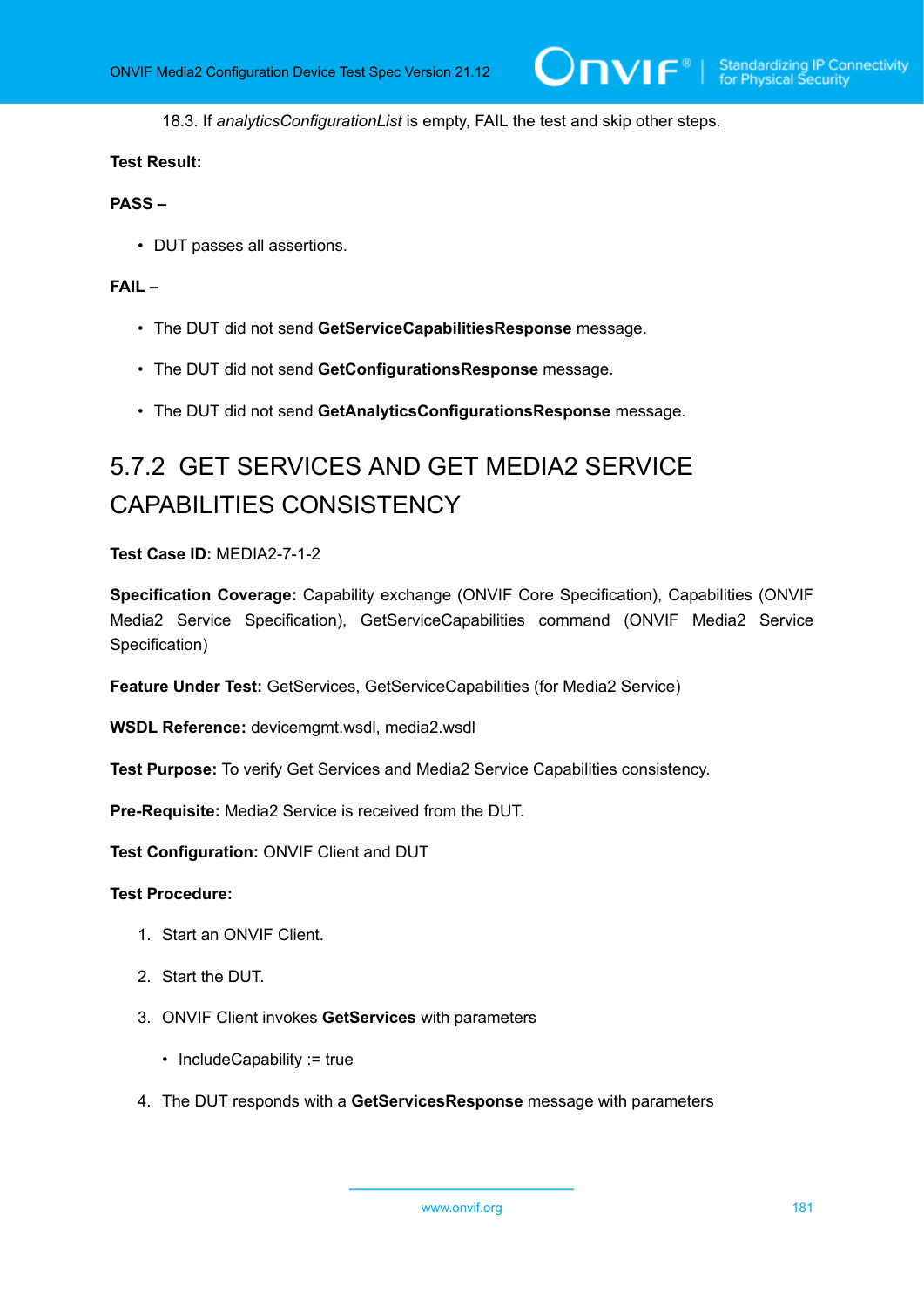- Services list =: *servicesList*
- 5. ONVIF Client selects Service with Service.Namespace = "http://www.onvif.org/ver20/media/ wsdl":

 $\mathsf{D}\mathbf{n}\mathsf{V}$ lf $^\circ$ l

- Services list [Namespace = "http://www.onvif.org/ver20/media/wsdl"] =: *media2Service*
- 6. ONVIF Client invokes **GetServiceCapabilities** message to retrieve media2 service capabilities of the DUT.
- 7. The DUT responds with **GetServiceCapabilitiesResponse** message with parameters
	- Capabilities =: *cap*
- 8. If *cap* differs from *media2Service*.Capabilities.Capabilities, FAIL the test.

### **Test Result:**

### **PASS –**

• DUT passes all assertions.

### **FAIL –**

- The DUT did not send **GetServicesResponse** message.
- The DUT did not send **GetServiceCapabilitiesResponse** message.

**Note:** The following fields are compared at step 6:

- SnapshotUri
- Rotation
- VideoSourceMode
- OSD
- Mask
- ProfileCapabilities.MaximumNumberOfProfiles
- ProfileCapabilities.ConfigurationsSupported
- StreamingCapabilities.RTSPStreaming
- StreamingCapabilities.RTPMulticast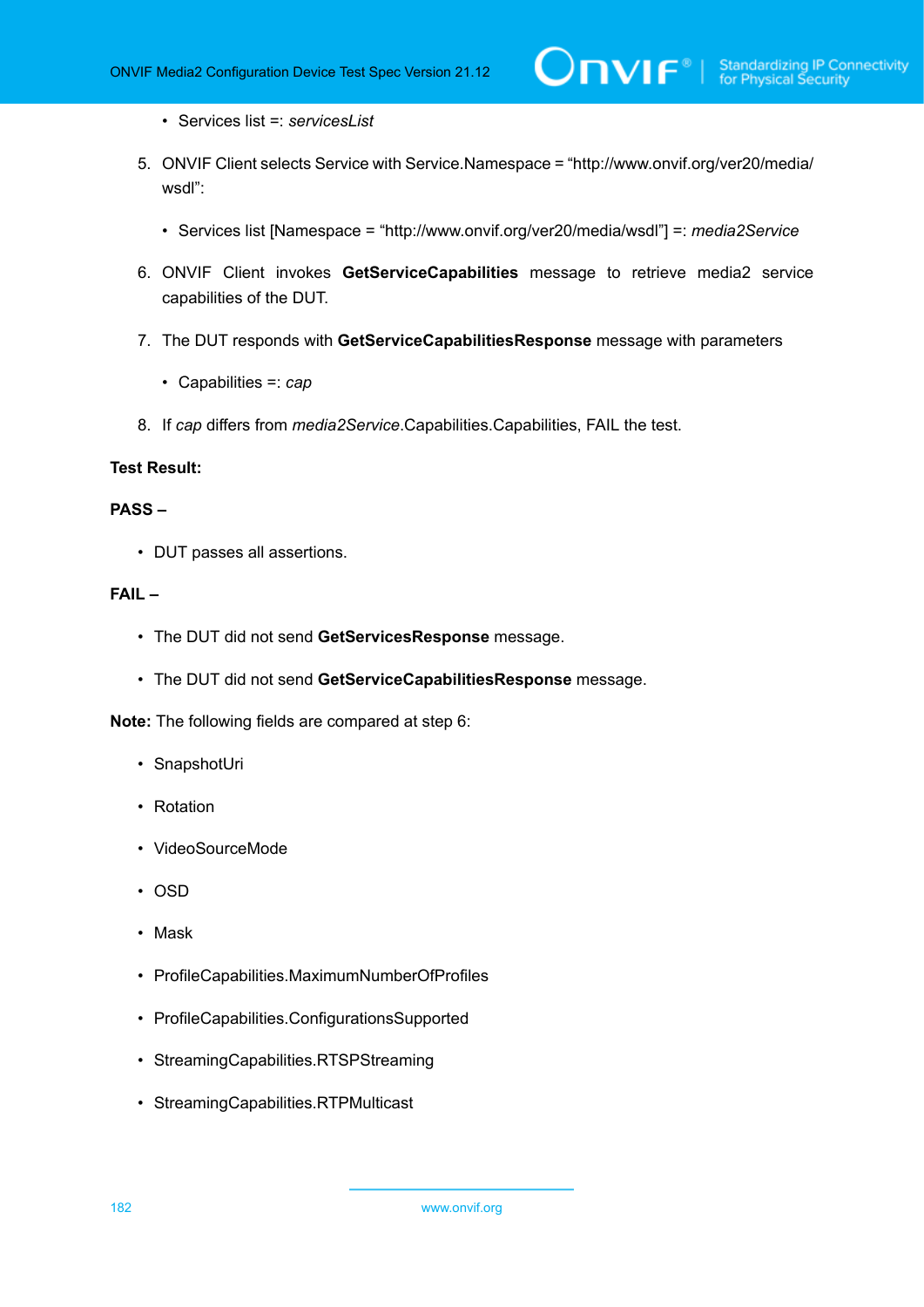- StreamingCapabilities.RTP\_RTSP\_TCP
- StreamingCapabilities.NonAggregateControl
- StreamingCapabilities.RTSPWebSocketUri

## 5.8 Metadata Configuration

### 5.8.1 Metadata Configuration

# 5.8.1.1 MODIFY ALL SUPPORTED METADATA CONFIGURATIONS

**Test Case ID:** MEDIA2-8-1-1

**Specification Coverage:** Get configurations, Get configuration options, Metadata Configuration, Modify a configuration, Configuration Change

**Feature Under Test:** GetMetadataConfigurationOptions, GetMetadataConfigurations, SetMetadataConfiguration, Media Configuration Changed Event.

**WSDL Reference:** media2.wsdl

**Test Purpose:** To verify whether all supported Metadata Configuration Options can be set. To verify tns1:Media/ConfigurationChanged event generation when Metadata Configuration changes.

**Pre-Requisite:** Media2 Service is received from the DUT. Metadata feature under Media2 Service is supported by the DUT. Event Service was received from the DUT.

**Test Configuration:** ONVIF Client and DUT

- 1. Start an ONVIF Client.
- 2. Start the DUT.
- 3. ONVIF Client retrieves Metadata Configurations list by following the procedure mentioned in [Annex A.27](#page-246-0) with the following input and output parameters
	- out *metadataConfList* Metadata Configurations list
- <span id="page-182-0"></span>4. If DUT supports Pull-Point Notification feature and Configuration Changed Notification feature, ONVIF Client creates PullPoint subscription for the specified topic by following the procedure mentioned in [Annex A.12](#page-227-0) with the following input and output parameters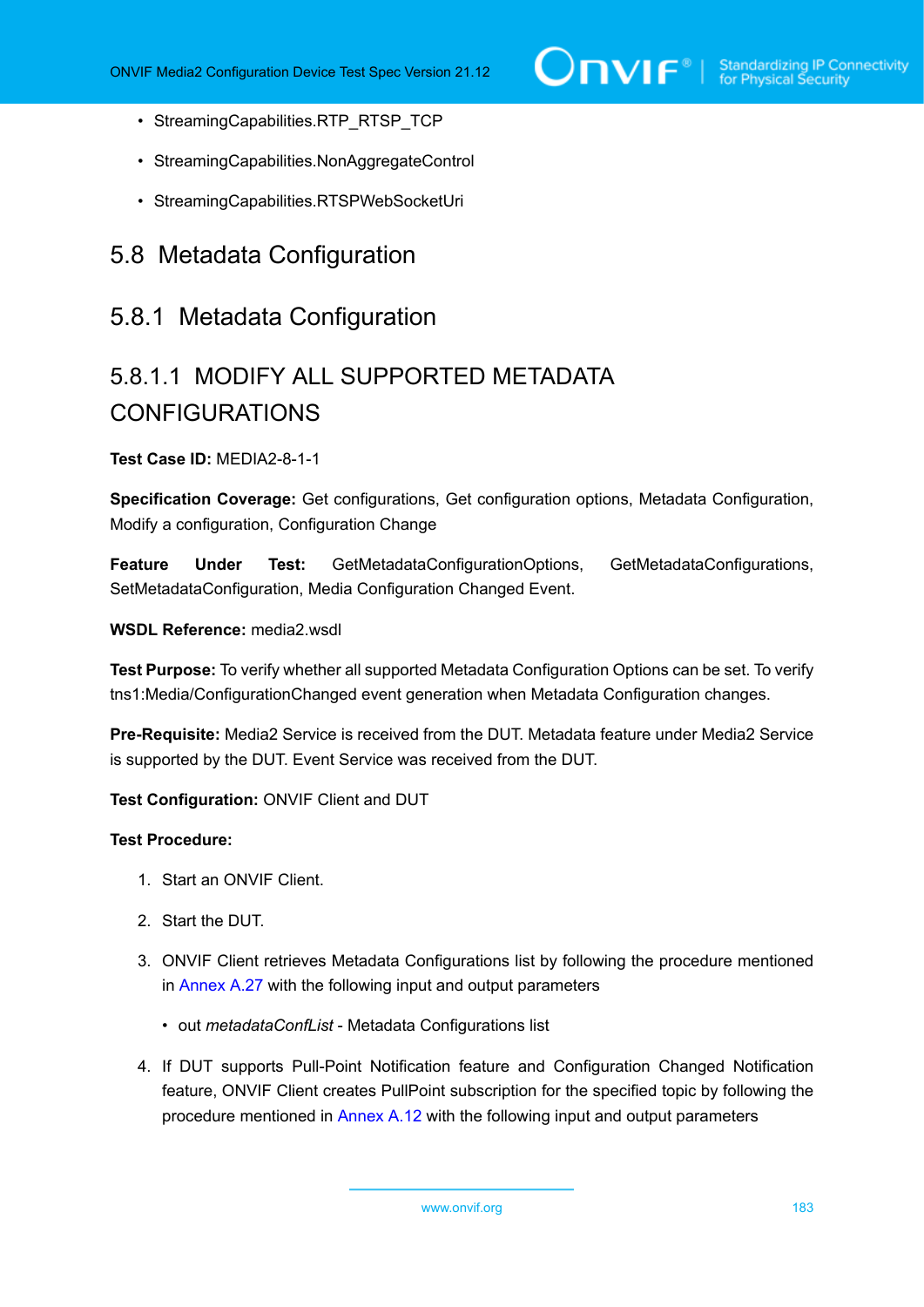- in **"tns1:Media/ConfigurationChanged"** Notification Topic
- out *s* Subscription reference
- out *currentTime* current time for the DUT
- out *terminationTime* Subscription termination time
- <span id="page-183-0"></span>5. For each Metadata Configuration *metadataConfiguration* in *metadataConfList* repeat the following steps:
	- 5.1. ONVIF Client invokes **GetMetadataConfigurationOptions** request with parameters
		- ConfigurationToken := *metadataConfiguration*.@token
		- ProfileToken skipped
	- 5.2. DUT responds with **GetMetadataConfigurationOptionsResponse** message with parameters
		- Options =: *options*
	- 5.3. ONVIF Client invokes **SetMetadataConfiguration** request with parameters
		- Configuration.@token := *metadataConfiguration*.@token
		- Configuration.Name := "TestName1"
		- Configuration.UseCount := *metadataConfiguration*.UseCount
		- If *options* does not contain at least one Extension.CompressionType element:
			- Configuration.CompressionType skipped
		- Otherwise:
			- Configuration.CompressionType := *options*.Extension.CompressionType[0]
		- If DUT does not support PTZ service:
			- Configuration.PTZStatus skipped
		- If DUT supports PTZ service:
			- Configuration.PTZStatus.Status := (*options*.PTZStatusFilterOptions.PanTiltStatusSupported or *options*.PTZStatusFilterOptions.ZoomStatusSupported)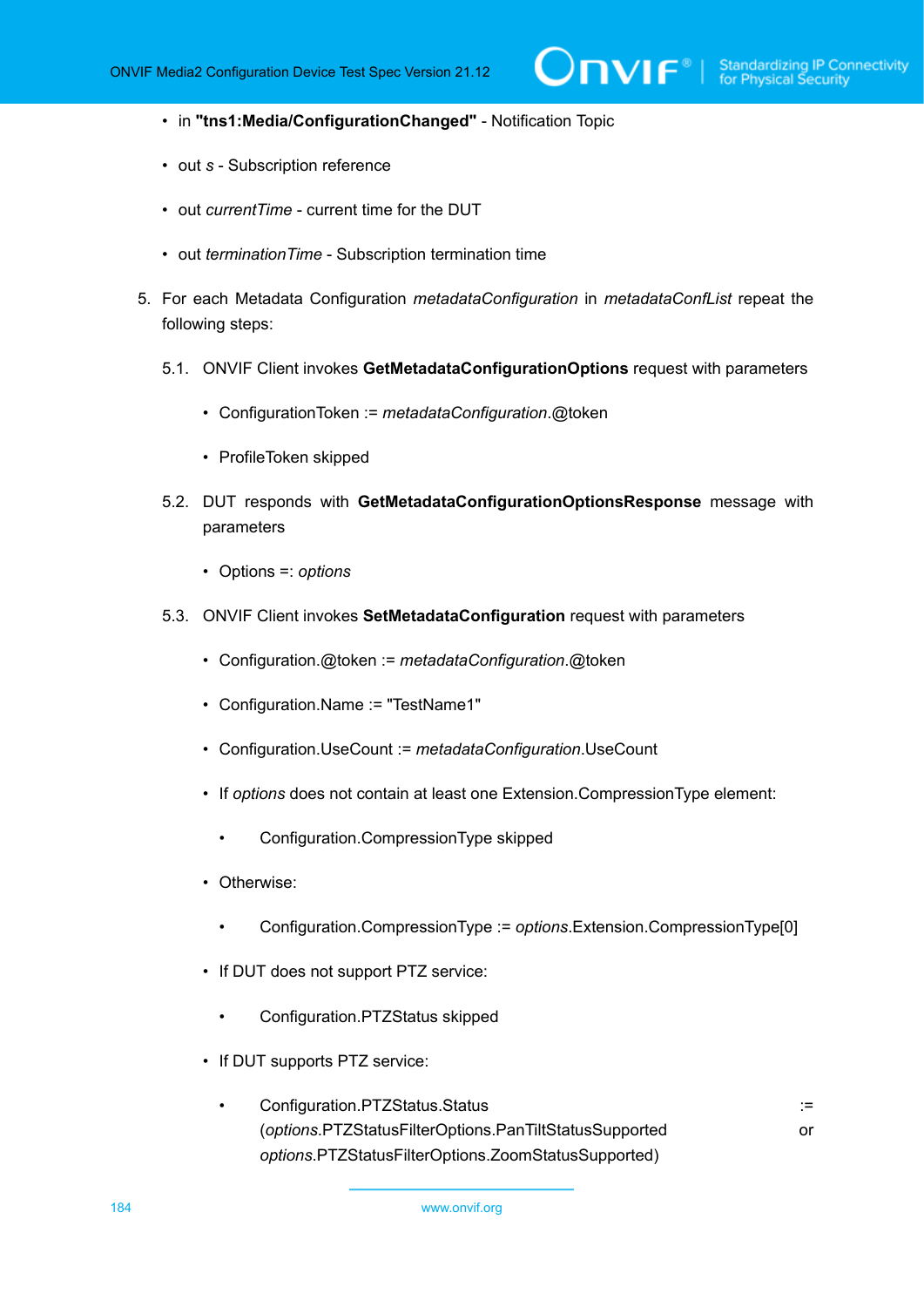• If *options*.PTZStatusFilterOptions.PanTiltPositionSupported and *options*.PTZStatusFilterOptions.ZoomPositionSupported are skipped:

 $\mathsf{J}\mathsf{N}\mathsf{N}\mathsf{F}^\ast$ l

- Configuration.PTZStatus.Position := false
- Otherwise:
	- Configuration.PTZStatus.Position := (*options*.PTZStatusFilterOptions.ZoomPositionSupported) or *options*.PTZStatusFilterOptions.PanTiltPositionSupported)
- Configuration.Events.Filter.TopicExpression := "tns1:Media/ConfigurationChanged"
- Configuration.Events.Filter.TopicExpression.Dialect := "http://www.onvif.org/ver10/ tev/topicExpression/ConcreteSet"
- If DUT does not support Analytics service:
	- Configuration.Analytics skipped
- If DUT supports Analytics service:
	- Configuration.Analytics := true
- Configuration.Multicast := *metadataConfiguration*.Multicast
- Configuration.SessionTimeout := *metadataConfiguration*.SessionTimeout
- Configuration.AnalyticsEngineConfiguration skipped
- 5.4. DUT responds with **SetMetadataConfigurationResponse** message.
- 5.5. If DUT supports Pull-Point Notification feature and Configuration Changed Notification feature, ONVIF Client retrieves and checks **tns1:Media/ConfigurationChanged** event for the specified Configuration by following the procedure mentioned in [Annex](#page-229-0) [A.15](#page-229-0) with the following input and output parameters
	- in *s* Subscription reference
	- in *currentTime* current time for the DUT
	- in *terminationTime* subscription termination time
	- in *metadataConfiguration*.@token Configuration token
	- in Metadata Configuration Type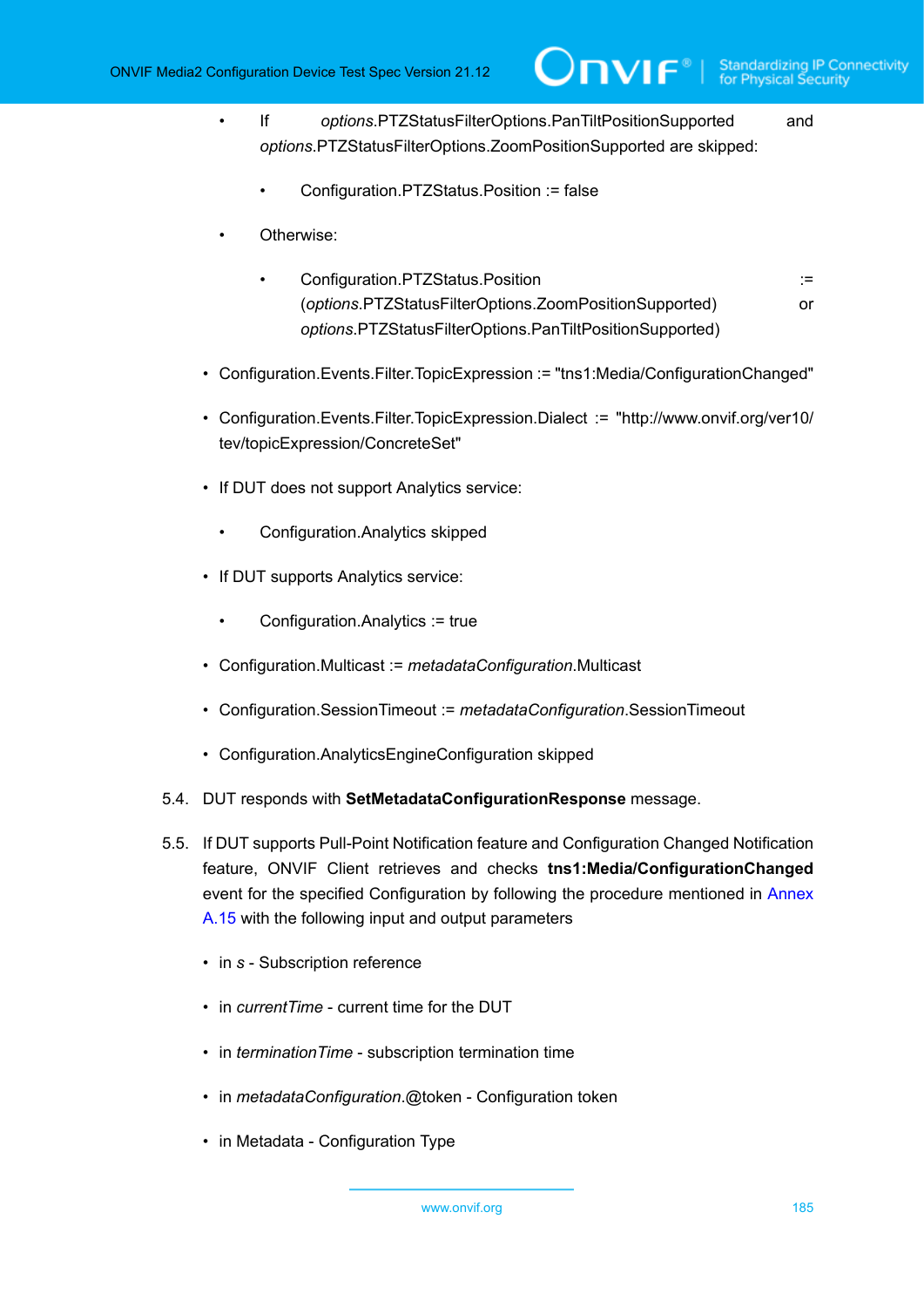$\partial$ DVIF $^{\circ}$ l

- 5.6. ONVIF Client invokes **GetMetadataConfigurations** request with parameters
	- ConfigurationToken := *metadataConfiguration*.@token
	- ProfileToken skipped
- 5.7. The DUT responds with **GetMetadataConfigurationsResponse** with parameters
	- Configurations list =: *metadataConfList*
- <span id="page-185-1"></span>5.8. If *metadataConfList*[0] is not equal to Configuration from step [5.3,](#page-183-0) FAIL the test and skip other steps.
- <span id="page-185-0"></span>5.9. ONVIF Client invokes **SetMetadataConfiguration** request with parameters
	- Configuration.@token := *metadataConfiguration*.@token
	- Configuration.Name := "TestName2"
	- Configuration.UseCount := *metadataConfiguration*.UseCount
	- If *options* does not contain at least one Extension.CompressionType element:
		- Configuration.CompressionType skipped
	- Otherwise:
		- Configuration.CompressionType := if *options*.Extension.CompressionType contains at least two items *options*.Extension.CompressionType[1], otherwise *options*.Extension.CompressionType[0]
	- If DUT does not support PTZ service:
		- Configuration.PTZStatus skipped
	- If DUT supports PTZ service:
		- Configuration.PTZStatus.Status := false
		- Configuration.PTZStatus.Position := false
	- Configuration.Events skipped
	- If DUT does not support Analytics service:
		- Configuration.Analytics skipped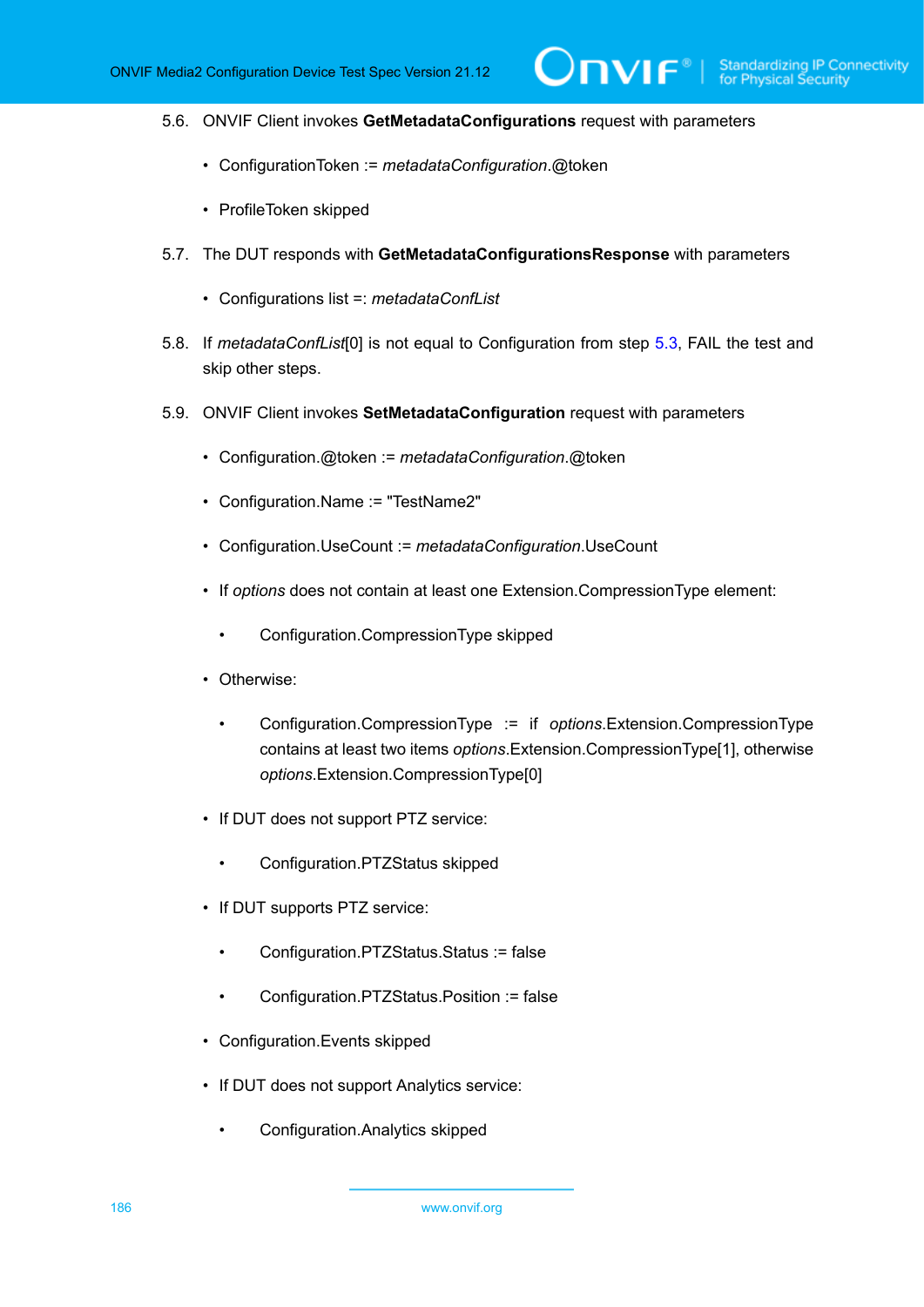- If DUT supports Analytics service:
	- Configuration.Analytics := false
- Configuration.Multicast := *metadataConfiguration*.Multicast
- Configuration.SessionTimeout := *metadataConfiguration*.SessionTimeout
- Configuration.AnalyticsEngineConfiguration skipped
- 5.10. DUT responds with **SetMetadataConfigurationResponse** message.
- 5.11. If DUT supports Pull-Point Notification feature and Configuration Changed Notification feature, ONVIF Client retrieves and checks **tns1:Media/ConfigurationChanged** event for the specified Configuration by following the procedure mentioned in [Annex](#page-229-0) [A.15](#page-229-0) with the following input and output parameters
	- in *s* Subscription reference
	- in *currentTime* current time for the DUT
	- in *terminationTime* subscription termination time
	- in *audioSourceConfiguration*.@token Configuration token
	- in Metadata Configuration Type
- 5.12. ONVIF Client invokes **GetMetadataConfigurations** request with parameters
	- ConfigurationToken := *metadataConfiguration*.@token
	- ProfileToken skipped
- 5.13. The DUT responds with **GetMetadataConfigurationsResponse** with parameters
	- Configurations list =: *metadataConfList*
- <span id="page-186-0"></span>5.14. If *metadataConfList*[0] is not equal to Configuration from step [5.9,](#page-185-0) FAIL the test and skip other steps.
- 6. If subscription was created at step [4](#page-182-0), ONVIF Client deletes PullPoint subscription by following the procedure mentioned in [Annex A.13](#page-228-0) with the following input and output parameters
	- in *s* Subscription reference
- 7. ONVIF Client restores Metadata Configurations.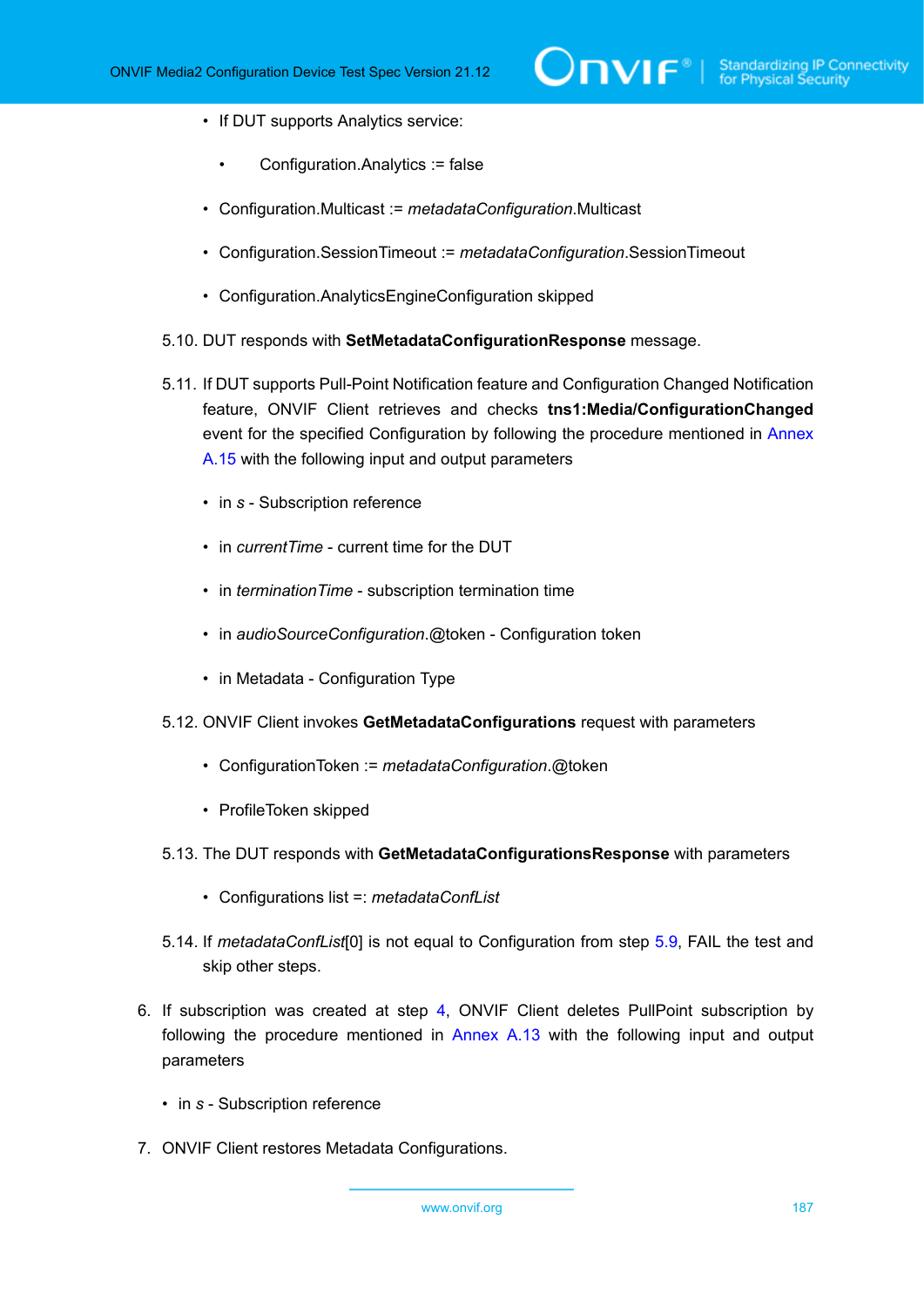### **PASS –**

• DUT passes all assertions.

### **FAIL –**

- DUT did not send **GetMetadataConfigurationsResponse** message.
- DUT did not send **SetMetadataConfigurationResponse** message.
- DUT did not send **GetMetadataConfigurationOptionsResponse** message.

**Note:** The following fields are compared at step [5.8](#page-185-1) and [5.14](#page-186-0):

- token
- Name
- CompressionType
- PTZStatus
- Events
- Analytics
- Multicast

### 5.8.1.2 GET METADATA CONFIGURATIONS

#### **Test Case ID:** MEDIA2-8-1-2

**Specification Coverage:** Get configurations, Metadata configuration.

**Feature Under Test:** GetMetadataConfigurations

#### **WSDL Reference:** media2.wsdl

**Test Purpose:** To verify retrieving complete Metadata Configuration List, Metadata Configuration by Configuration token and compatible Metadata Configuration by Profile token.

**Pre-Requisite:** Media2 Service is received from the DUT. Metadata feature under Media2 Service is supported by the DUT.

**Test Configuration:** ONVIF Client and DUT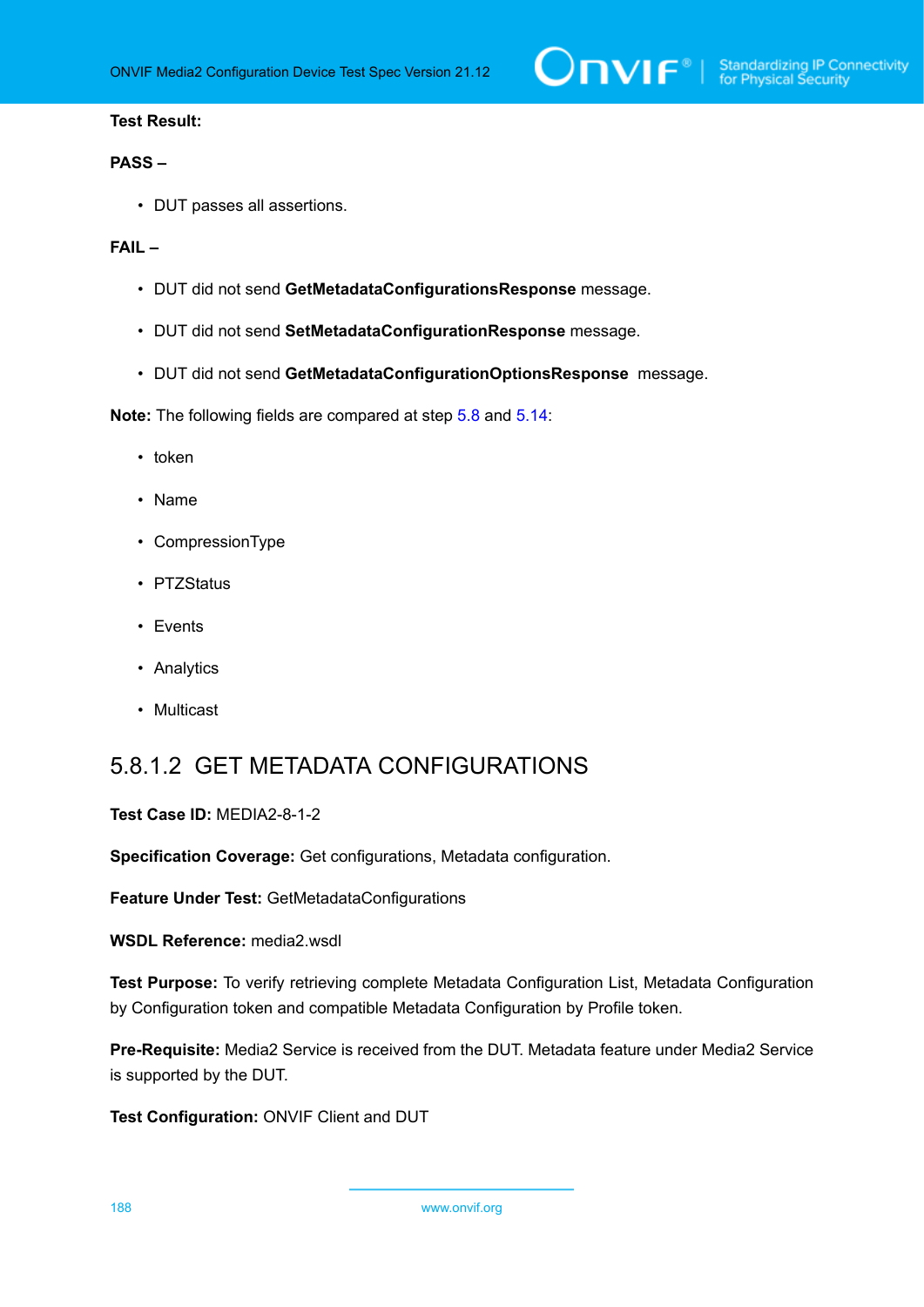- 1. Start an ONVIF Client.
- 2. Start the DUT.
- 3. ONVIF Client retrieves Metadata Configurations list by following the procedure mentioned in [Annex A.27](#page-246-0) with the following input and output parameters
	- out *metadataConfCompleteList* Metadata Configurations list
- 4. If *metadataConfCompleteList* contains at least two items with the same @token, FAIL the test and skip other steps.
- 5. For each *metadataConfiguration* in *metadataConfCompleteList* repeat the following steps:
	- 5.1. ONVIF Client invokes **GetMetadataConfigurations** request with parameters
		- ConfigurationToken := *metadataConfiguration*.@token
		- ProfileToken skipped
	- 5.2. The DUT responds with **GetMetadataConfigurationsResponse** with parameters
		- Configurations list =: *metadataConfList*
	- 5.3. If *metadataConfList* is empty, FAIL the test and skip other steps.
	- 5.4. If *metadataConfList* contains more than one item, FAIL the test and skip other steps.
	- 5.5. If *metadataConfList* does not contain item with @token = *metadataConfiguration*.@token, FAIL the test and skip other steps.
- 6. ONVIF Client invokes **GetProfiles** request with parameters
	- Token skipped
	- Type[0] := Metadata
- 7. The DUT responds with **GetProfilesResponse** message with parameters
	- Profiles list =: *profileList*
- 8. For each Media Profile *profile* in *profileList* repeat the following steps:
	- 8.1. ONVIF Client invokes **GetMetadataConfigurations** request with parameters
		- ConfigurationToken skipped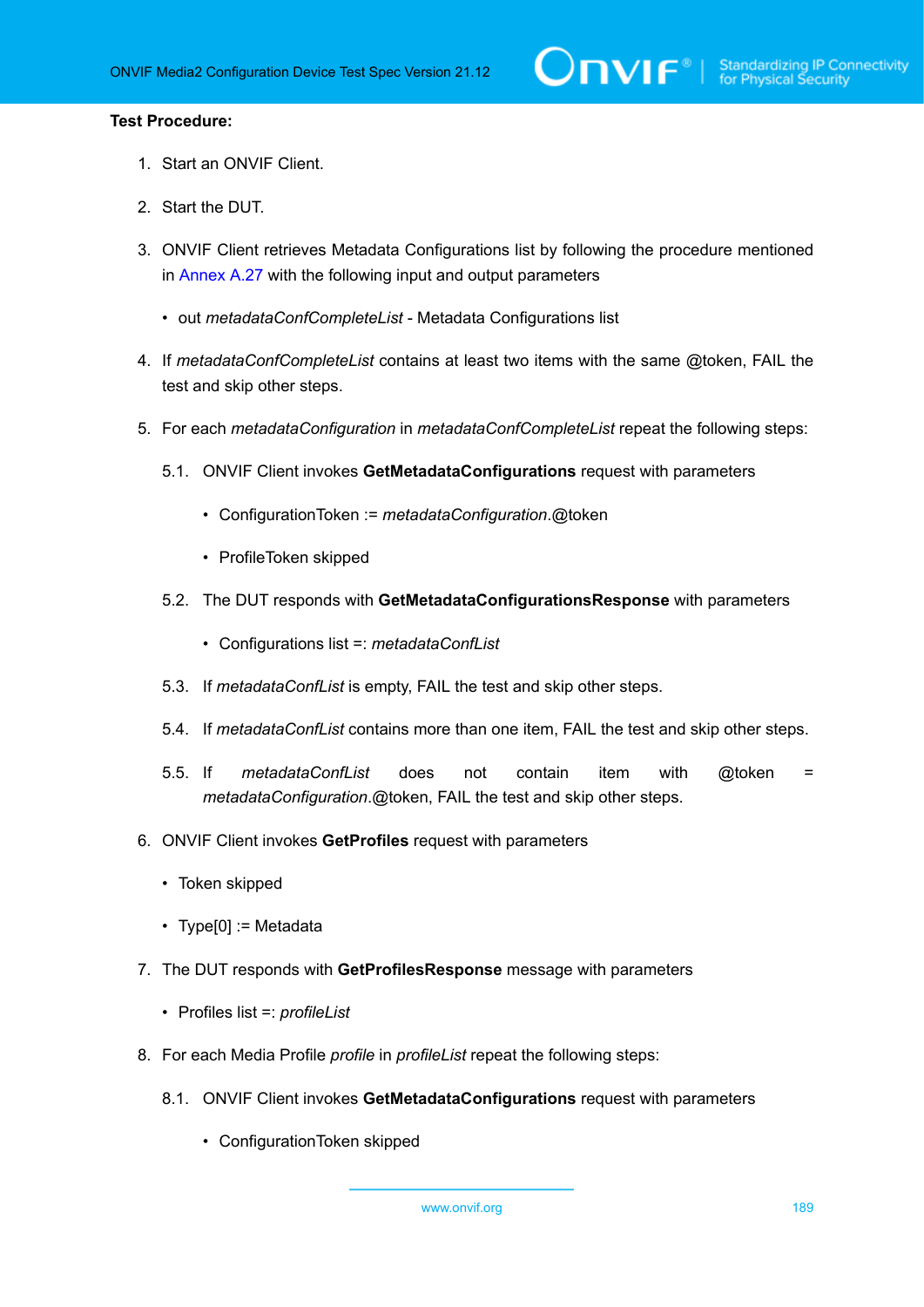- ProfileToken := *profile*.@token
- 8.2. The DUT responds with **GetMetadataConfigurationsResponse** with parameters
	- Configurations list =: *metadataConfList*
- 8.3. If *metadataConfList* contains at least two items with the same @token, FAIL the test and skip other steps.
- 8.4. If *metadataConfCompleteList* does not contain at least one item with @token from *metadataConfList*, FAIL the test and skip other steps.
- 8.5. If *profile*.Configurations contains Metadata:
	- 8.5.1. If *metadataConfList* does not contain item with @token = *profile*.Configurations.Metadata.@token, FAIL the test and skip other steps.

### **PASS –**

• DUT passes all assertions.

### **FAIL –**

- DUT did not send **GetMetadataConfigurationsResponse** message.
- DUT did not send **GetProfilesResponse** message.

# 5.8.1.3 PROFILES AND METADATA CONFIGURATIONS **CONSISTENCY**

**Test Case ID:** MEDIA2-8-1-3

**Specification Coverage:** Get configurations, Get media profiles, Metadata configuration.

**Feature Under Test:** GetMetadataConfigurations, GetProfiles

**WSDL Reference:** media2.wsdl

**Test Purpose:** To verify all Media Profiles are consistent with Metadata Configurations.

**Pre-Requisite:** Media2 Service is received from the DUT. Metadata feature under Media2 Service is supported by the DUT.

**Test Configuration:** ONVIF Client and DUT

190 www.onvif.org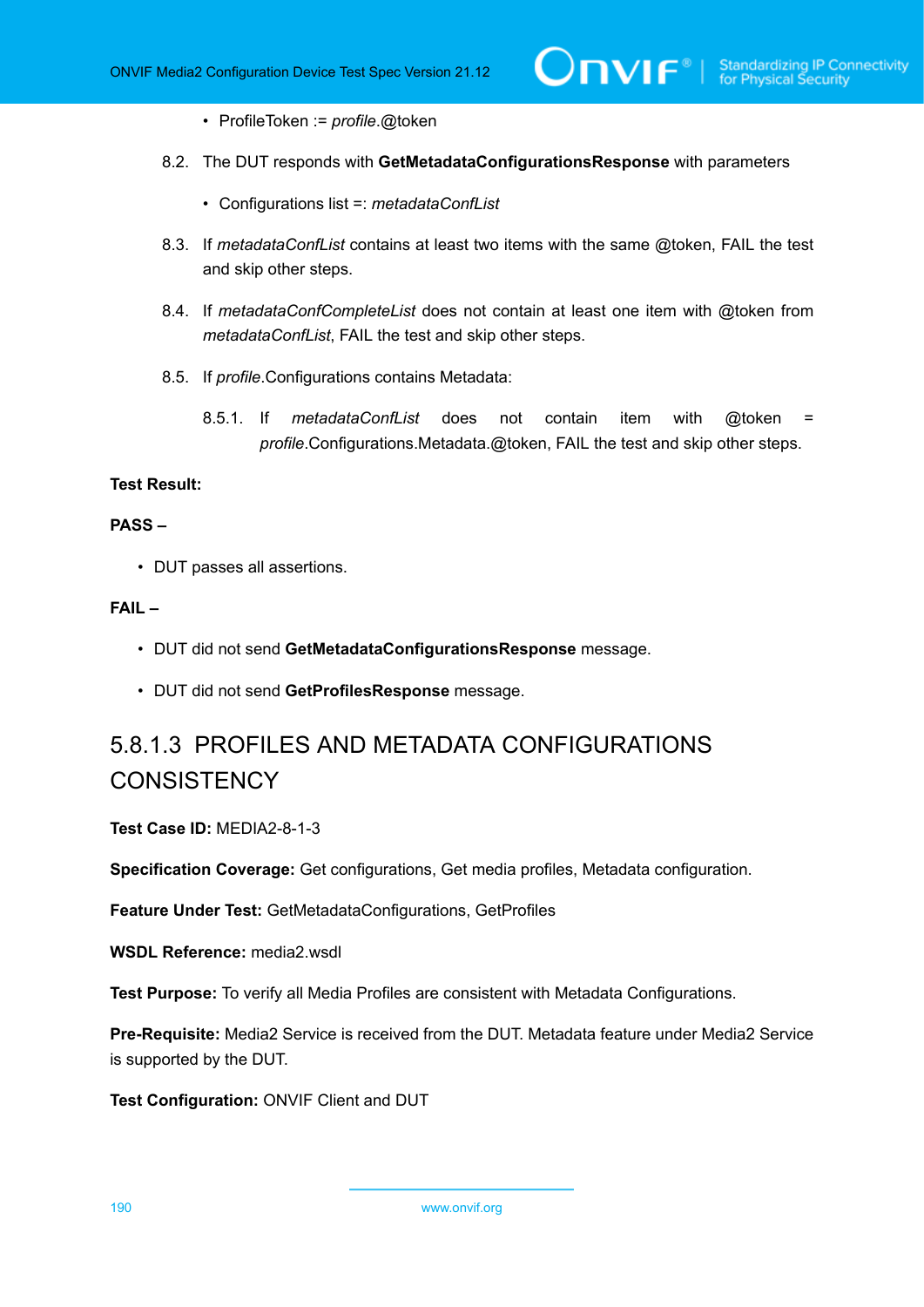# $\sum_{\text{IVIF}^{\circ} | \text{Standardizing IP Connectivity}}$

### **Test Procedure:**

- 1. Start an ONVIF Client.
- 2. Start the DUT.
- 3. ONVIF Client invokes **GetProfiles** request with parameters
	- Token skipped
	- Type[0] := Metadata
- 4. The DUT responds with **GetProfilesResponse** message with parameters
	- Profiles list =: *profileList*
- 5. For each Media Profile *profile* in *profileList*, which contains Configurations.Metadata repeat the following steps:
	- 5.1. ONVIF Client invokes **GetMetadataConfigurations** request with parameters
		- ConfigurationToken := *profile*.Configurations.Metadata.@token
		- ProfileToken skipped
	- 5.2. The DUT responds with **GetMetadataConfigurationsResponse** with parameters
		- Configurations list =: *metadataConfList*
	- 5.3. If *metadataConfList*[0] is not equal to *profile*.Configurations.Metadata, FAIL the test and skip other steps.

### <span id="page-190-0"></span>**Test Result:**

### **PASS –**

• DUT passes all assertions.

### **FAIL –**

- DUT did not send **GetProfilesResponse** message.
- DUT did not send **GetMetadataConfigurationsResponse** message.

### **Note:** The following fields are compared at step [5.3](#page-190-0):

- Name
- CompressionType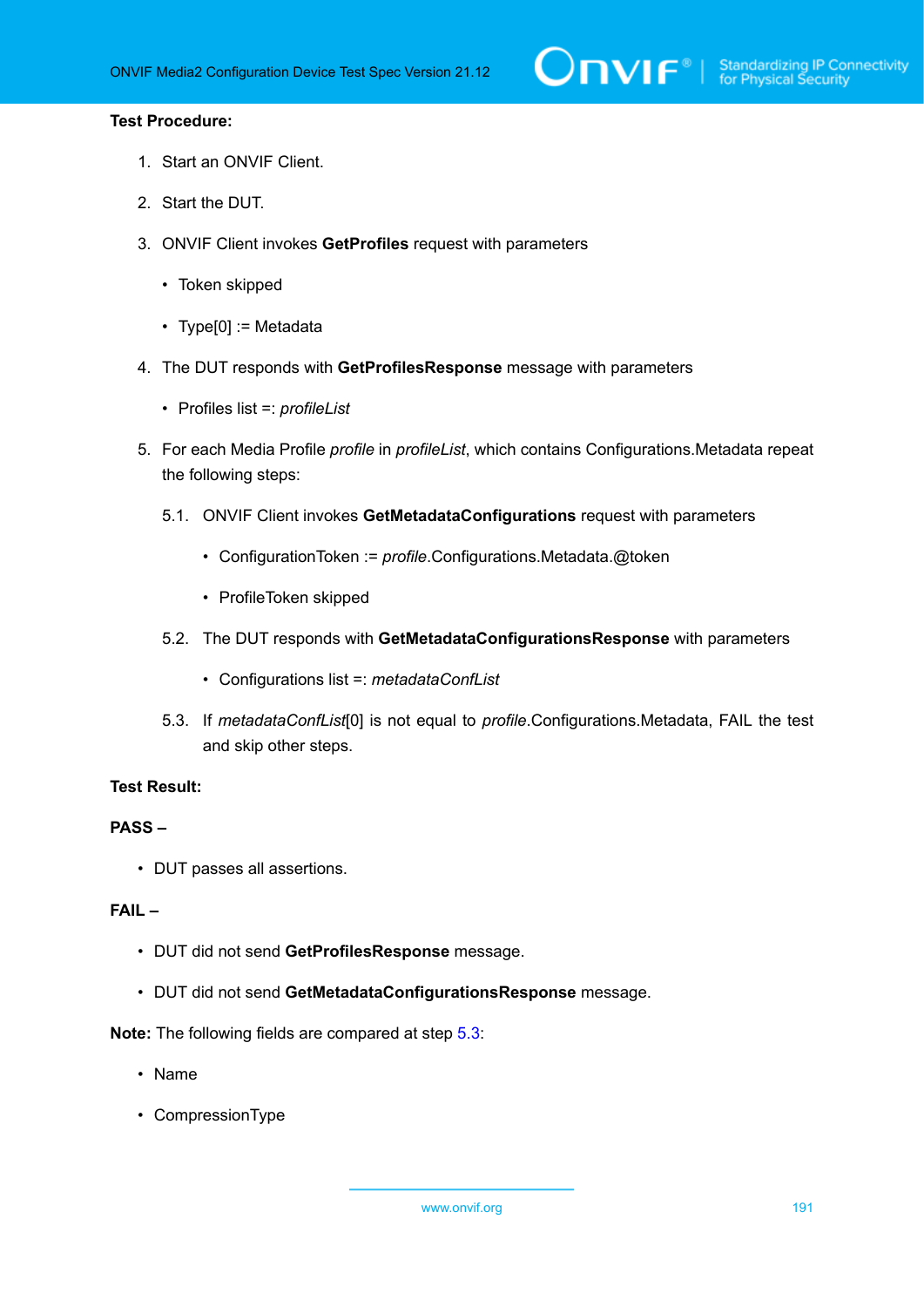- GeoLocation
- PTZStatus.Status
- PTZStatus.Position
- Events.Filter (only field presence will be compared)
- Events.SubscriptionPolicy (only field presence will be compared)
- Analytics
- AnalyticsEngineConfiguration.AnalyticsModule list (Type and Name will be used as key. Parameters item will not be compared).

### 5.8.1.4 GET METADATA CONFIGURATIONS – INVALID TOKEN

**Test Case ID:** MEDIA2-8-1-4

**Specification Coverage:** Get configurations, Metadata configuration.

**Feature Under Test:** GetMetadataConfigurations

**WSDL Reference:** media2.wsdl

**Test Purpose:** To verify SOAP 1.2 Fault receiving in case of GetMetadataConfigurations with invalid token.

**Pre-Requisite:** Media2 Service is received from the DUT. Metadata feature under Media2 Service is supported by the DUT.

**Test Configuration:** ONVIF Client and DUT

- 1. Start an ONVIF Client.
- 2. Start the DUT.
- 3. ONVIF Client retrieves Metadata Configurations list by following the procedure mentioned in [Annex A.27](#page-246-0) with the following input and output parameters
	- out *metadataConfList* Metadata Configurations list
- 4. ONVIF Client invokes **GetMetadataConfigurations** request with parameters
	- ConfigurationToken := other than listed in *metadataConfList*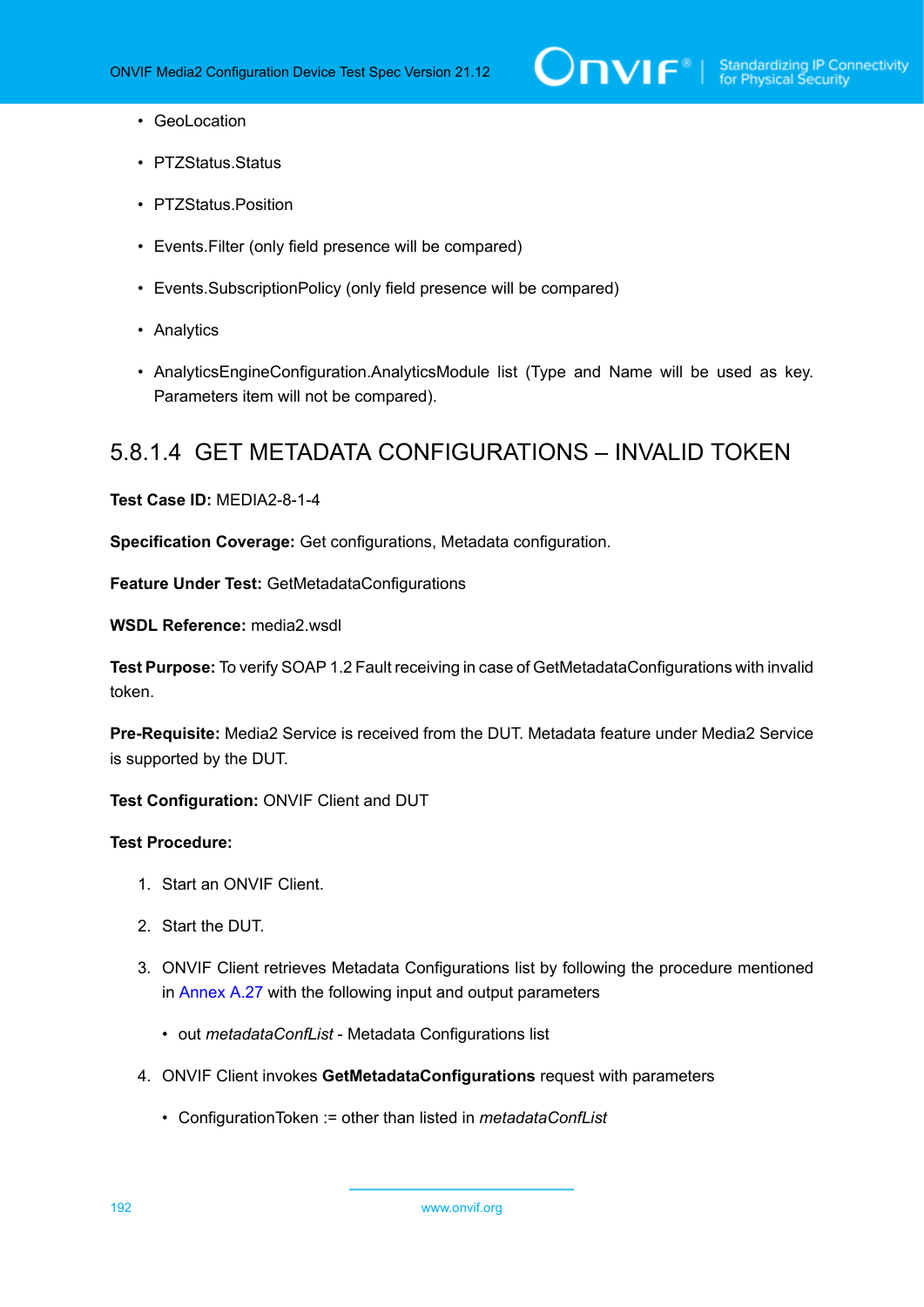- ProfileToken skipped
- 5. The DUT returns **env:Sender/ter:InvalidArgVal/ter:NoConfig** SOAP 1.2 fault.

### **PASS –**

• DUT passes all assertions.

### **FAIL –**

• The DUT did not send the **env:Sender/ter:InvalidArgVal/ter:NoConfig** SOAP 1.2 fault message

# 5.9 Analytics Configuration

### 5.9.1 GET ANALYTICS CONFIGURATIONS

**Test Case ID:** MEDIA2-9-1-1

**Specification Coverage:** Get configurations, Analytics configuration.

**Feature Under Test:** GetAnalyticsConfigurations

**WSDL Reference:** media2.wsdl

**Test Purpose:** To verify retrieving complete Analytics Configuration List, Analytics Configuration by Configuration token and compatible Analytics Configuration by Profile token.

**Pre-Requisite:** Media2 Service is received from the DUT. Analytics feature under Media2 Service is supported by the DUT.

**Test Configuration:** ONVIF Client and DUT

- 1. Start an ONVIF Client.
- 2. Start the DUT.
- 3. ONVIF Client retrieves Analytics Configurations list by following the procedure mentioned in [Annex A.32](#page-250-0) with the following input and output parameters
	- out *analyticsConfCompleteList* Analytics Configurations list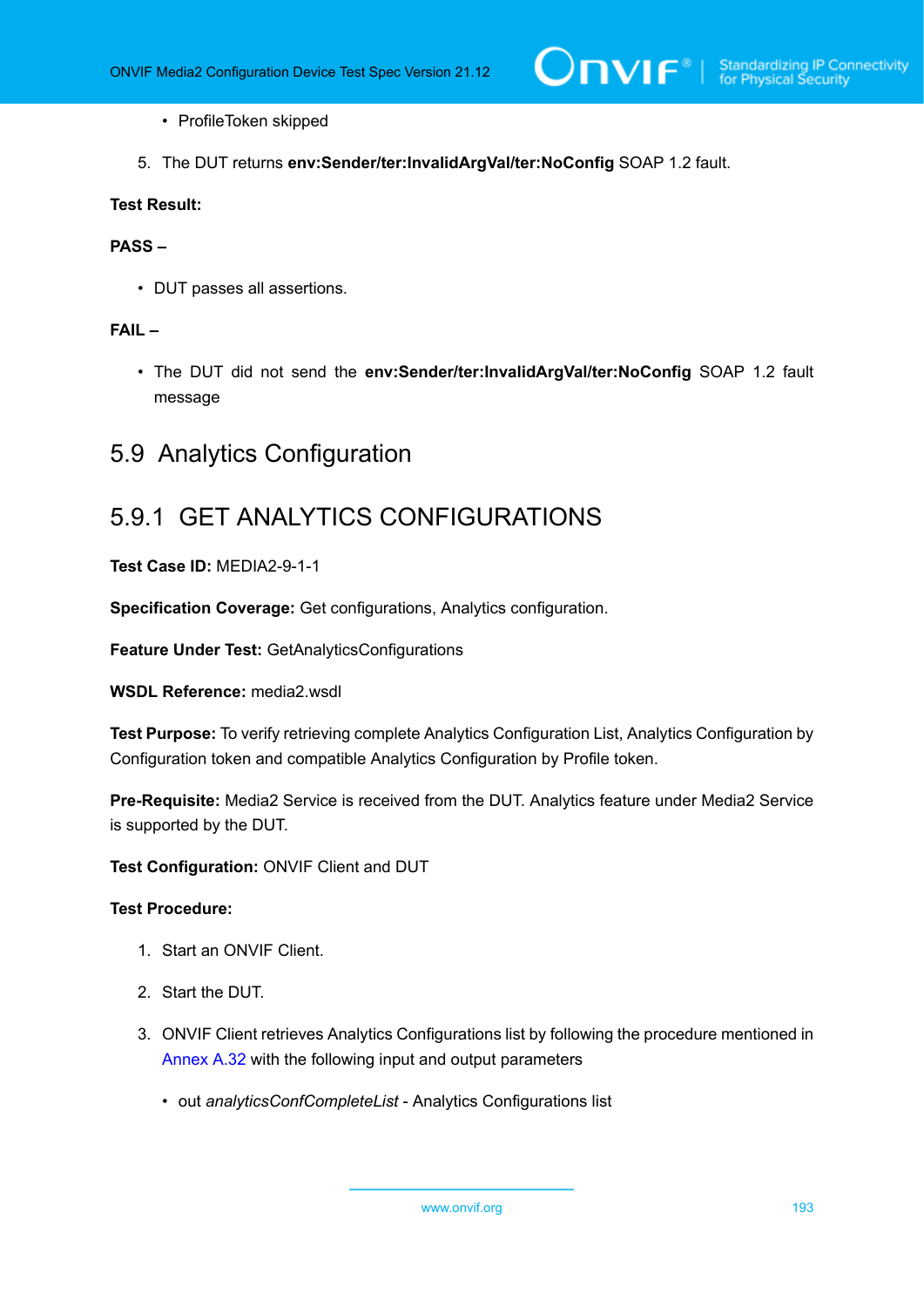4. If *analyticsConfCompleteList* contains at least two items with the same @token, FAIL the test and skip other steps.

 $\mathsf{D}\mathbf{N}\mathsf{I}\mathsf{F}^\ast$  :

- 5. For each *analyticsConfiguration* in *analyticsConfCompleteList* repeat the following steps:
	- 5.1. ONVIF Client invokes **GetAnalyticsConfigurations** request with parameters
		- ConfigurationToken := *analyticsConfiguration*.@token
		- ProfileToken skipped
	- 5.2. The DUT responds with **GetAnalyticsConfigurationsResponse** with parameters
		- Configurations list =: *analyticsConfList*
	- 5.3. If *analyticsConfList* is empty, FAIL the test and skip other steps.
	- 5.4. If *analyticsConfList* contains more than one item, FAIL the test and skip other steps.
	- 5.5. If *analyticsConfList* does not contain item with @token = *analyticsConfiguration*.@token, FAIL the test and skip other steps.
- 6. ONVIF Client invokes **GetProfiles** request with parameters
	- Token skipped
	- Type[0] := Analytics
- 7. The DUT responds with **GetProfilesResponse** message with parameters
	- Profiles list =: *profileList*
- 8. For each Media Profile *profile* in *profileList* repeat the following steps:
	- 8.1. ONVIF Client invokes **GetAnalyticsConfigurations** request with parameters
		- ConfigurationToken skipped
		- ProfileToken := *profile*.@token
	- 8.2. The DUT responds with **GetAnalyticsConfigurationsResponse** with parameters
		- Configurations list =: *analyticsConfList*
	- 8.3. If *analyticsConfList* contains at least two items with the same @token, FAIL the test and skip other steps.
	- 8.4. If *analyticsConfCompleteList* does not contain at least one item with @token from *analyticsConfList*, FAIL the test and skip other steps.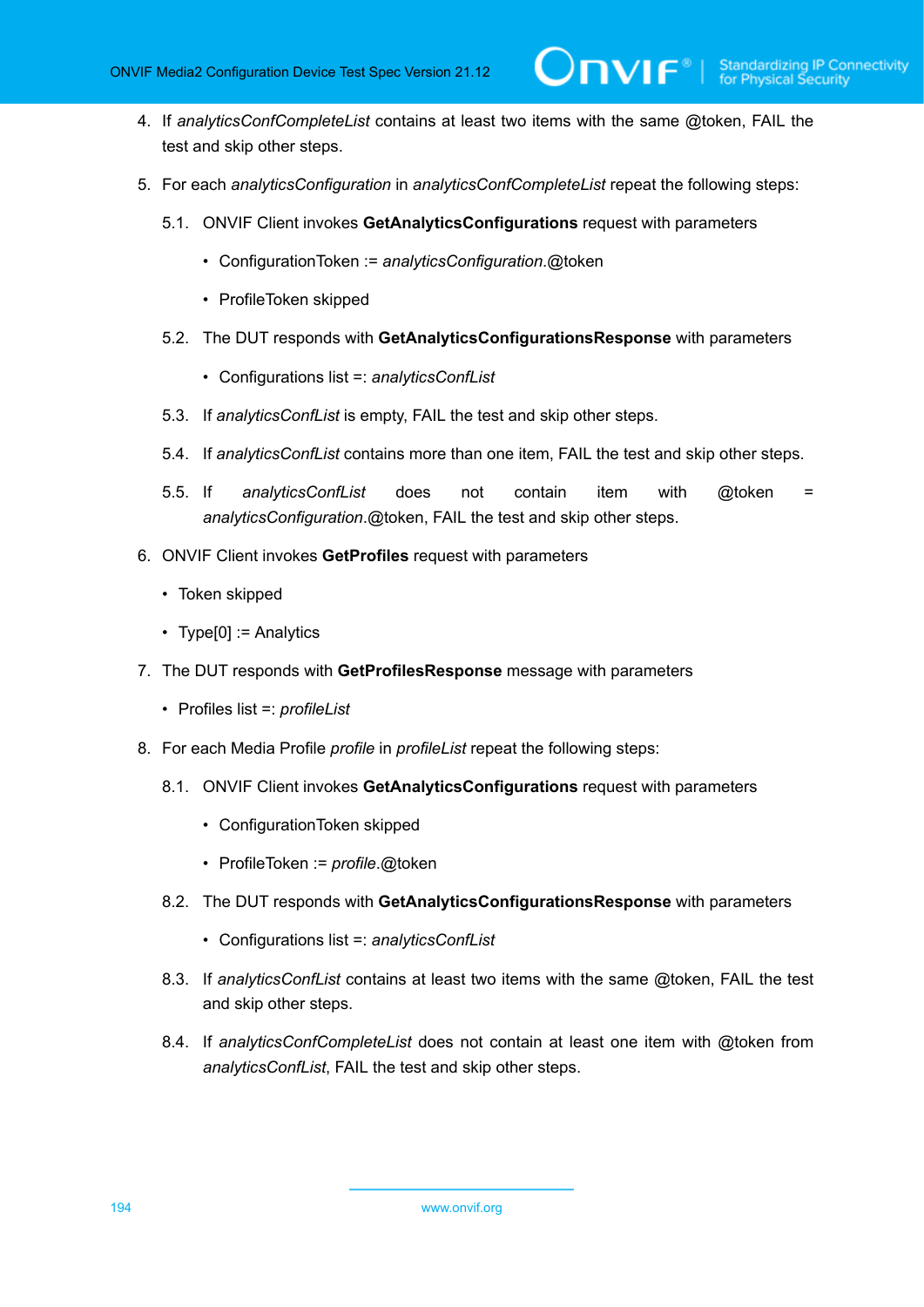### 8.5. If *profile*.Configurations contains Analytics:

8.5.1. If *analyticsConfList* does not contain item with @token = *profile*.Configurations.Analytics.@token, FAIL the test and skip other steps.

### **Test Result:**

### **PASS –**

• DUT passes all assertions.

### **FAIL –**

- DUT did not send **GetAnalyticsConfigurationsResponse** message.
- DUT did not send **GetProfilesResponse** message.

# 5.9.2 PROFILES AND ANALYTICS CONFIGURATIONS **CONSISTENCY**

### **Test Case ID:** MEDIA2-9-1-2

**Specification Coverage:** Get configurations, Get media profiles, Analytics configuration.

**Feature Under Test:** GetAnalyticsConfigurations, GetProfiles

**WSDL Reference:** media2.wsdl

**Test Purpose:** To verify all Media Profiles are consistent with Analytics Configurations.

**Pre-Requisite:** Media2 Service is received from the DUT. Analytics feature under Media2 Service is supported by the DUT.

#### **Test Configuration:** ONVIF Client and DUT

- 1. Start an ONVIF Client.
- 2. Start the DUT.
- 3. ONVIF Client invokes **GetProfiles** request with parameters
	- Token skipped
	- Type[0] := Analytics
- 4. The DUT responds with **GetProfilesResponse** message with parameters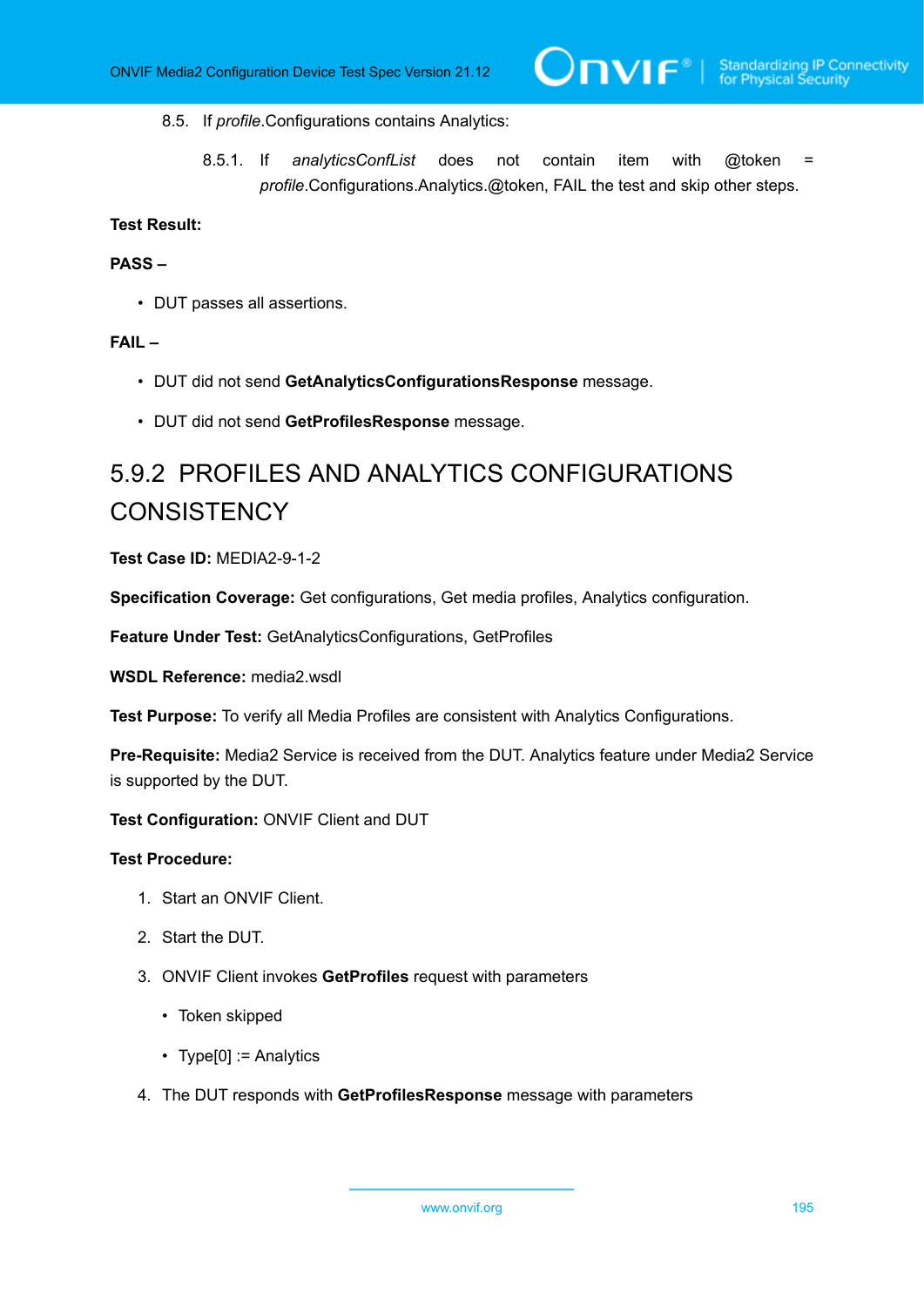- Profiles list =: *profileList*
- 5. For each Media Profile *profile* in *profileList*, which contains Configurations.Analytics repeat the following steps:
	- 5.1. ONVIF Client invokes **GetAnalyticsConfigurations** request with parameters
		- ConfigurationToken := *profile*.Configurations.Analytics.@token
		- ProfileToken skipped
	- 5.2. The DUT responds with **GetAnalyticsConfigurationsResponse** with parameters
		- Configurations list =: *analyticsConfList*
	- 5.3. If *analyticsConfList*[0] is not equal to *profile*.Configurations.Analytics, FAIL the test and skip other steps.

### <span id="page-195-0"></span>**PASS –**

• DUT passes all assertions.

### **FAIL –**

- DUT did not send **GetProfilesResponse** message.
- DUT did not send **GetAnalyticsConfigurationsResponse** message.

**Note:** The following fields are compared at step [5.3](#page-195-0):

- Name
- AnalyticsEngineConfiguration.AnalyticsModule list (Type and Name will be used as key. Parameters item will not be compared).
- AnalyticsEngineConfiguration.RuleEngineConfiguration list (Type and Name will be used as key. Parameters item will not be compared).

# 5.9.3 GET ANALYTICS CONFIGURATIONS – INVALID **TOKEN**

**Test Case ID:** MEDIA2-9-1-3

**Specification Coverage:** Get configurations, Analytics configuration.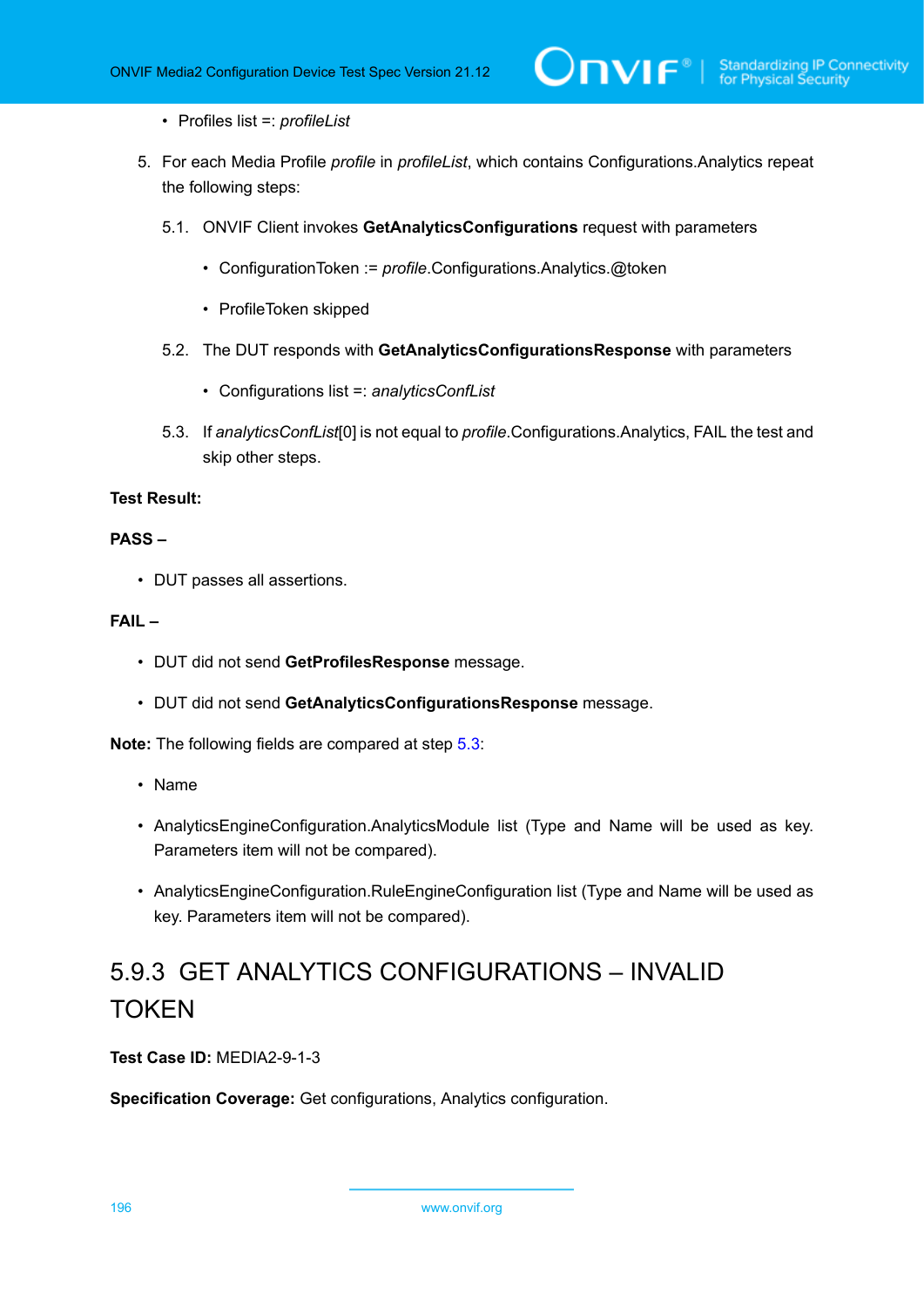### **Feature Under Test:** GetAnalyticsConfigurations

### **WSDL Reference:** media2.wsdl

**Test Purpose:** To verify SOAP 1.2 Fault receiving in case of GetAnalyticsConfigurations with invalid token.

**Pre-Requisite:** Media2 Service is received from the DUT. Analytics feature under Media2 Service is supported by the DUT.

**Test Configuration:** ONVIF Client and DUT

### **Test Procedure:**

- 1. Start an ONVIF Client.
- 2. Start the DUT.
- 3. ONVIF Client retrieves Analytics Configurations list by following the procedure mentioned in [Annex A.32](#page-250-0) with the following input and output parameters
	- out *analyticsConfList* Analytics Configurations list
- 4. ONVIF Client invokes **GetAnalyticsConfigurations** request with parameters
	- ConfigurationToken := other than listed in *analyticsConfList*
	- ProfileToken skipped
- 5. The DUT returns **env:Sender/ter:InvalidArgVal/ter:NoConfig** SOAP 1.2 fault.

### **Test Result:**

### **PASS –**

• DUT passes all assertions.

### **FAIL –**

• The DUT did not send the **env:Sender/ter:InvalidArgVal/ter:NoConfig** SOAP 1.2 fault message

# 5.10 Masks Configuration

# 5.10.1 CREATE MASKS

**Test Case ID**: MEDIA2-10-1-1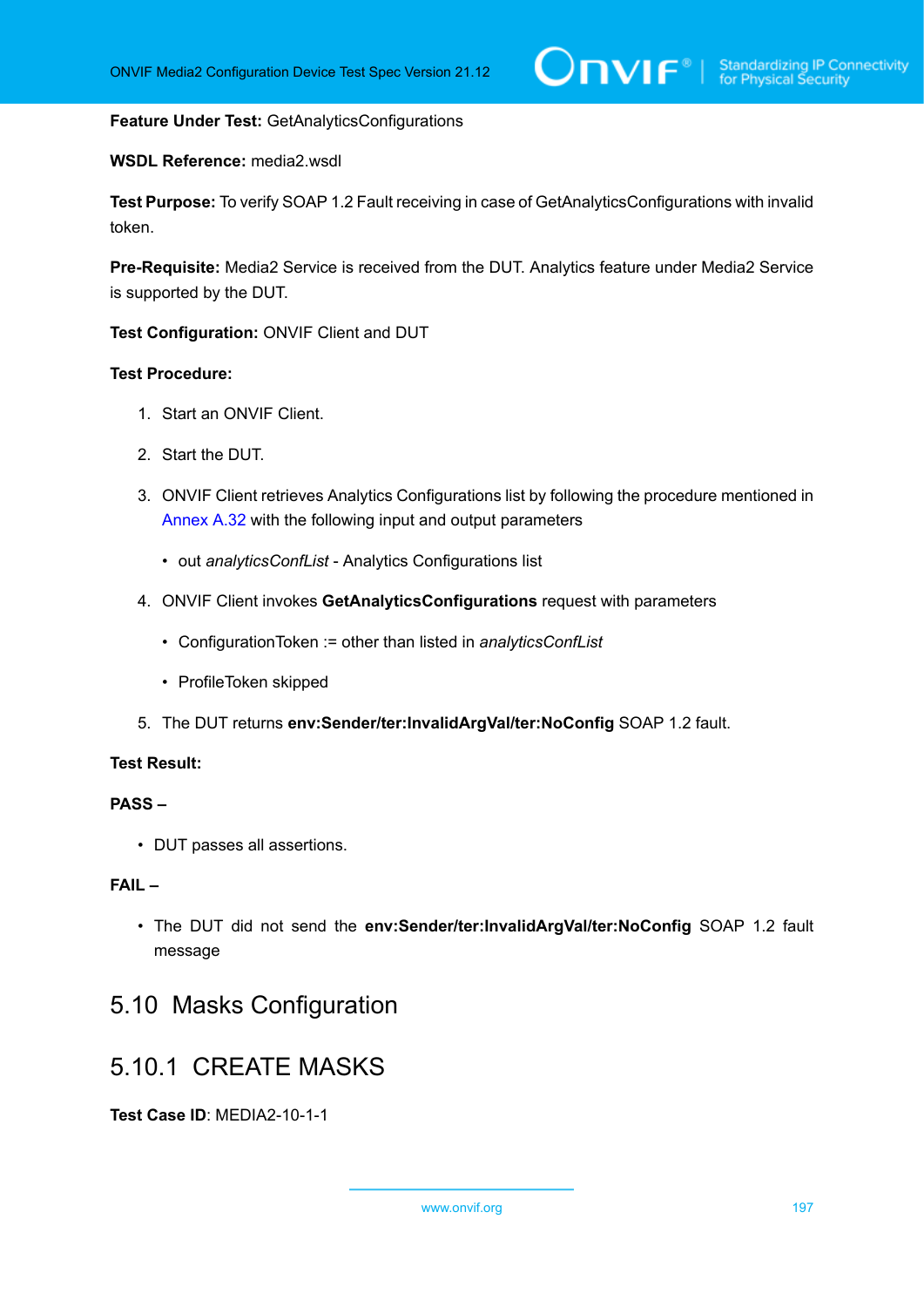**Specification Coverage:** CreateMask, DeleteMask (ONVIF Media2 Service Specification)

**Feature Under Test:** CreateMask, DeleteMask

**WSDL Reference:** media2.wsdl

**Test Purpose:** To verify the DUT creates and removes Mask.

**Pre-Requisite:** Media2 Service feature is supported by DUT. Mask feature is supported by DUT.

**Test Configuration:** ONVIF Client and DUT

- 1. Start an ONVIF Client.
- 2. Start the DUT.
- 3. ONVIF Client configures device for adding of new mask by following the procedure mentioned in [Annex A.34](#page-251-0) with the following input and output parameters
	- out *maskOptions* Options to create mask with
	- out *vscToken* Token of Video Source Configuration to be used
	- out *maskToRestore* Mask to restore (if a Mask was removed)
- <span id="page-197-0"></span>4. ONVIF Client invokes **CreateMask** request with parameters
	- token := "TestMask" (note: this token can be ignored by DUT)
	- ConfigurationToken := *vscToken*
	- Polygon := Point[0].@x="-0.4", Point[0].@y="-0.2", Point[1].@x="-0.2", Point[1].@y="0.3", Point[2].@x="0.1", Point[2].@y="0.4", Point[3].@x="0.3", Point[3].@y="-0.3" if *maskOptions*.RectangleOnly is false or skipped. Else Polygon := Point[0].@x="-0.5", Point[0].@y="-0.5", Point[1].@x="-0.5", Point[1].@y="0.5", Point[2].@x="0.5", Point[2].@y="0.5", Point[3].@x="0.5", Point[3].@y="-0.5"
	- Type := first value from *maskOptions*.Types list
	- If Type = "Color":
		- If *maskOptions*.Color.ColorList is specified:
			- Color := first value that are listed in *maskOptions*.Color.ColorList
		- If *maskOptions*.Color.ColorspaceRange is specified: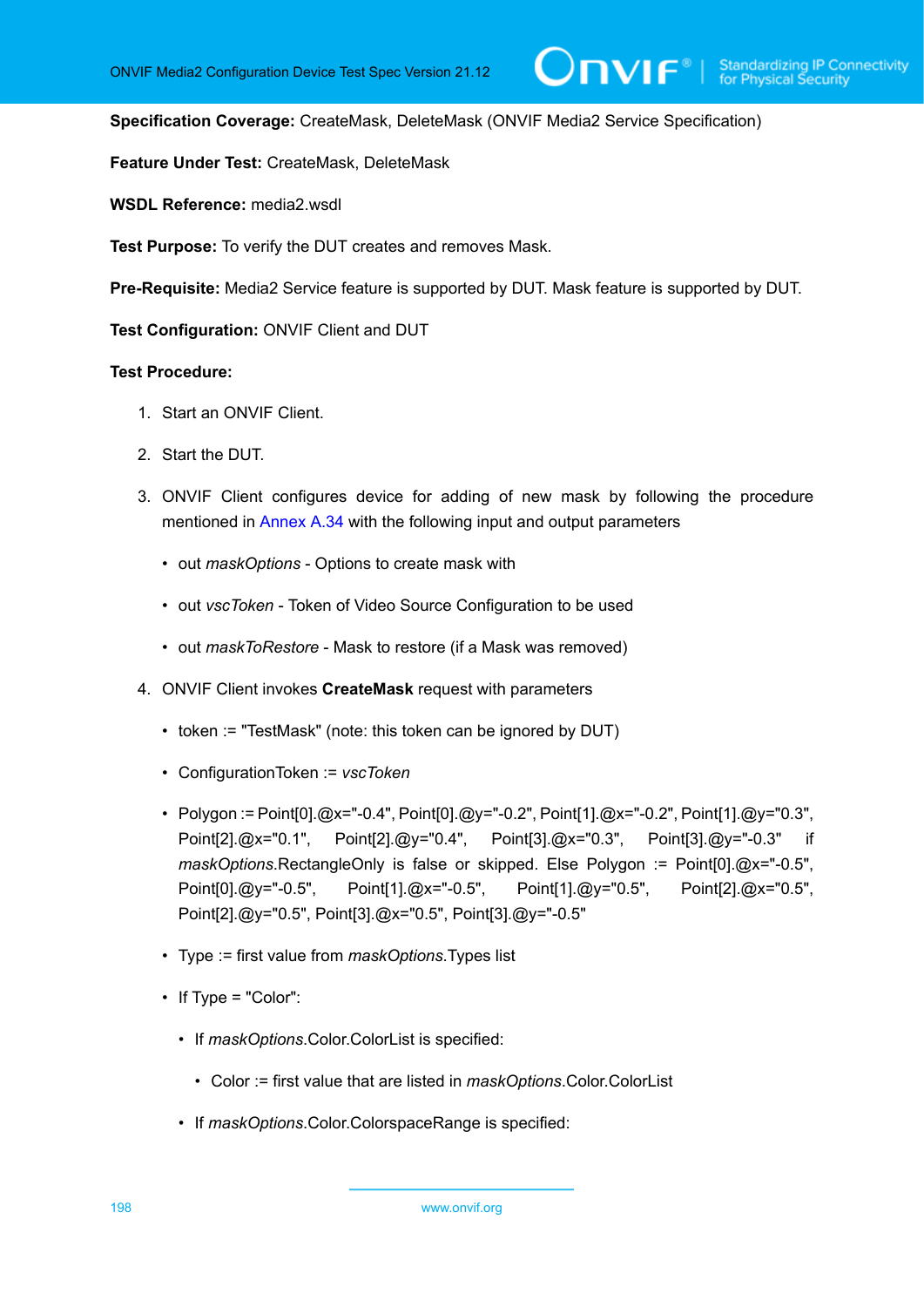• Color.@Colorspace := Colorspace value of the first item that is listed in *maskOptions*.Color.ColorspaceRange

 $\partial$ DVIF $^{\circ}$ l

- Color. $\omega$ X := value from the range [X.Min,X.Max] of the same item in *maskOptions*.Color.ColorspaceRange that was used for the Color.@Colorspace
- Color. $@Y :=$  value from the range [Y.Min, Y.Max] of the same item in *maskOptions*.Color.ColorspaceRange that was used for the Color.@Colorspace
- Color.@Z := value from the range [Z.Min, Z.Max] of the same item in *maskOptions*.Color.ColorspaceRange that was used for the Color.@Colorspace
- Enabled := false
- 5. DUT responds with **CreateMaskResponse** message with parameters
	- Token of the created mask =: *maskToken*
- 6. ONVIF Client invokes **GetMasks** request with parameters
	- Token := *maskToken*
	- ConfigurationToken skipped
- 7. DUT responds with **GetMasksResponse** message with parameters
	- Masks =: *maskList*
- 8. If *maskList*[0] is not equal to Mask from step [4,](#page-197-0) FAIL the test and skip other steps.
- 9. ONVIF Client invokes **DeleteMask** request with parameters
	- Token := *maskToken*
- 10.DUT responds with **DeleteMaskResponse** message
- 11. ONVIF Client invokes **GetMasks** request with parameters
	- Token skipped
	- ConfigurationToken := *videoSourceConf1*[0].@Token
- 12.DUT responds with **GetMasksResponse** message with parameters
	- Masks =: *maskList2*
- 13.If *maskList2* contains Mask with @Token = *maskToken*, FAIL the test and skip other steps.
- 14.ONVIF Client restores the DUT state.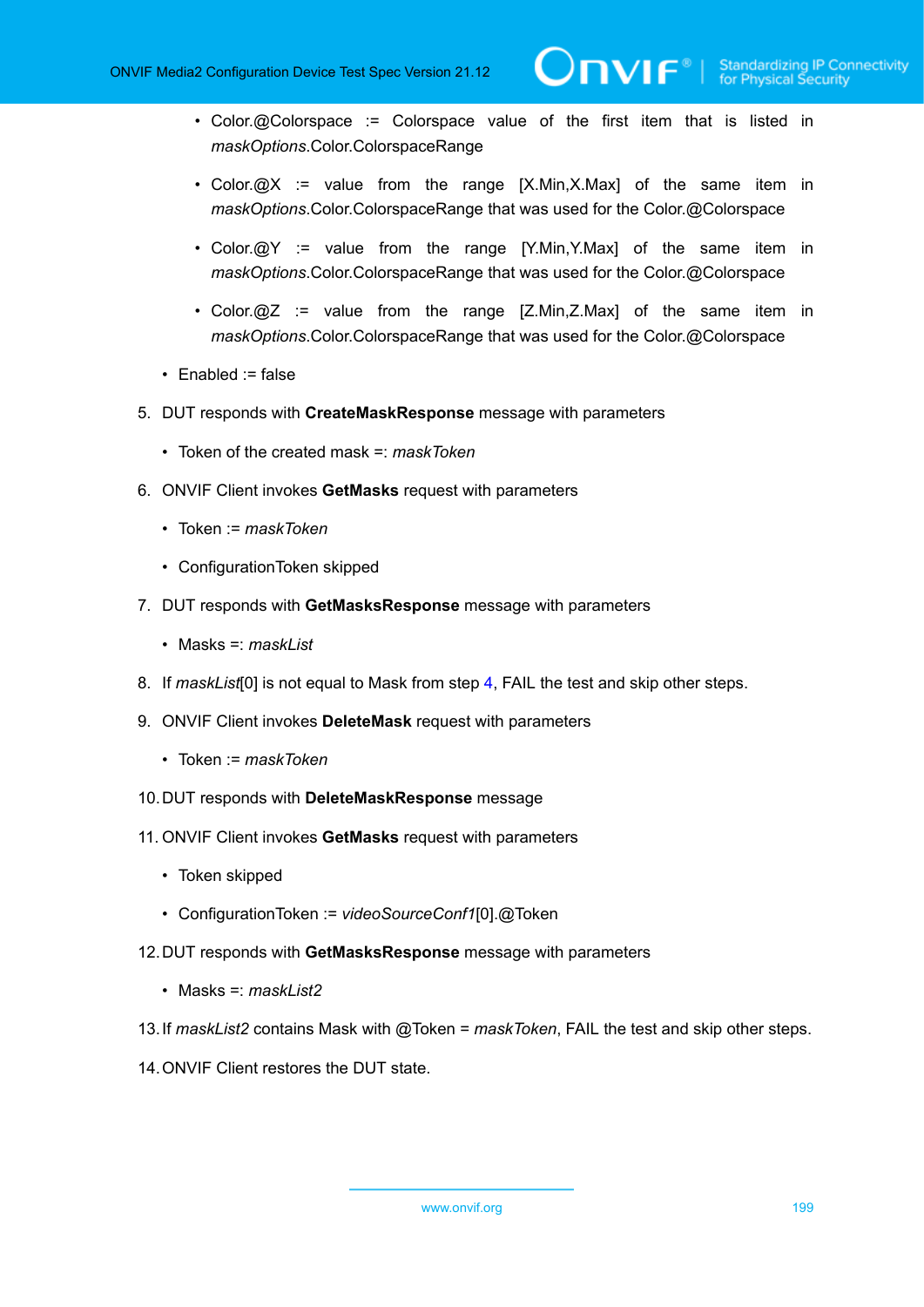### **PASS –**

• DUT passes all assertions.

### **FAIL –**

- The DUT did not send **GetVideoSourceConfigurationsResponse** message.
- The DUT did not send **GetMasksResponse** message.
- The DUT did not send **GetMaskOptionsResponse** message.
- The DUT did not send **CreateMaskResponse** message.
- The DUT did not send **DeleteMaskResponse** message.

## 5.10.2 GET MASKS

**Test Case ID:** MEDIA2-10-1-2

**Specification Coverage:** GetMasks (ONVIF Media2 Service Specification)

**Feature Under Test:** GetMasks

**WSDL Reference:** media2.wsdl

**Test Purpose:** To verify DUT sends complete Masks list and list of Masks, which are compatible with specific Video Source Configuration.

**Pre-Requisite:** Media2 Service feature is supported by DUT. Mask feature is supported by DUT.

**Test Configuration:** ONVIF Client and DUT

- 1. Start an ONVIF Client.
- 2. Start the DUT.
- 3. ONVIF Client invokes **GetMasks** request with parameters
	- Token skipped
	- ConfigurationToken skipped
- 4. DUT responds with **GetMasksResponse** message with parameters
	- Masks =: *maskConfCompleteList1*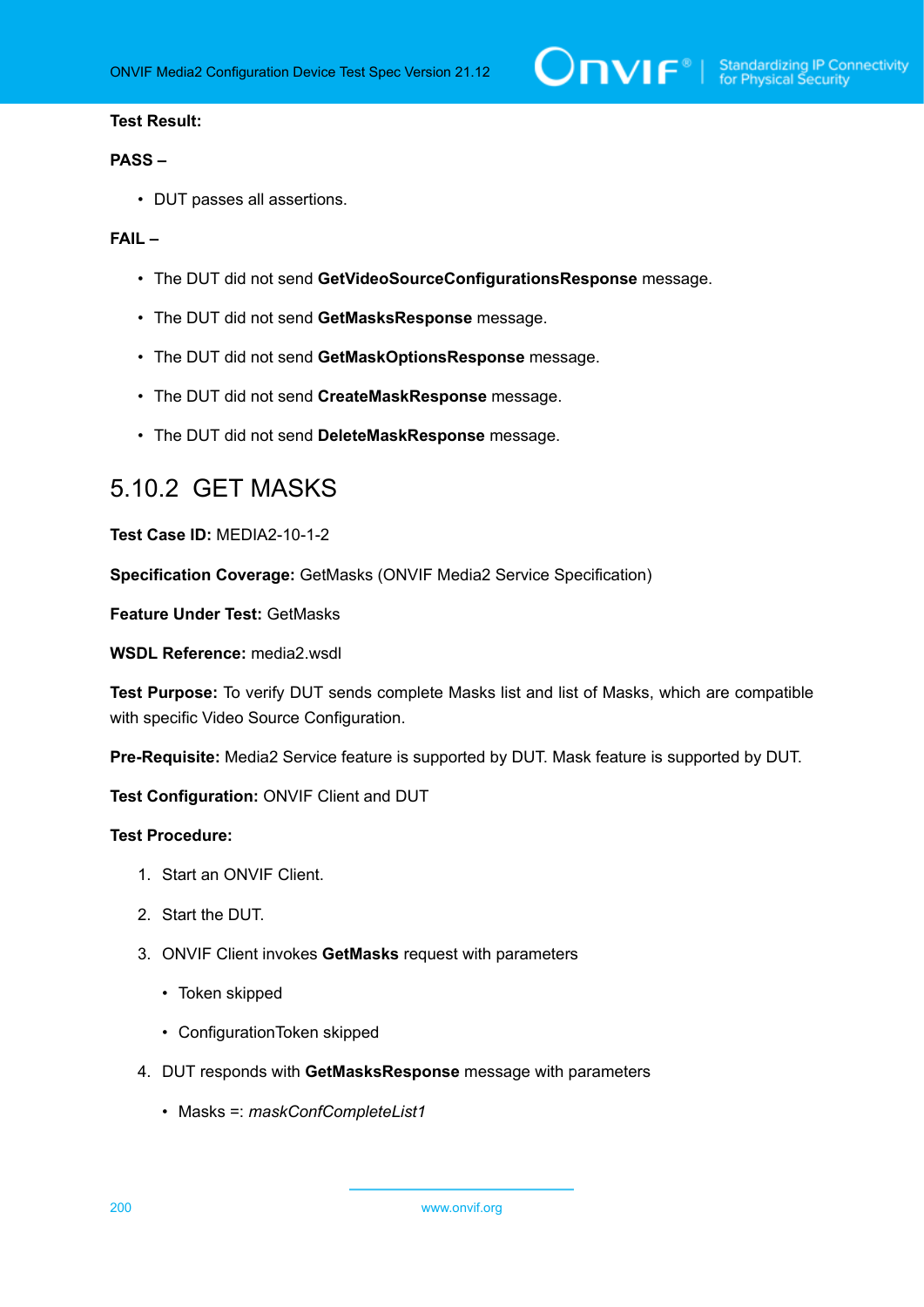- 5. If *maskConfCompleteList1* is empty, FAIL the test and skip other steps.
- 6. If *maskConfCompleteList1* contains at least two items with the same @token, FAIL the test and skip other steps.
- 7. For each Mask *mask* in *maskConfCompleteList1* repeat the following steps:
	- 7.1. ONVIF Client invokes **GetMasks** request with parameters
		- Token := *mask*.@token
		- ConfigurationToken skipped
	- 7.2. DUT responds with **GetMasksResponse** message with parameters
		- Masks =: *maskList1*
	- 7.3. If *maskList1* is empty, FAIL the test and skip other steps.
	- 7.4. If *maskList1* contains more than one item, FAIL the test and skip other steps.
	- 7.5. If *maskList1*[0].@token != *mask*.@token, FAIL the test and skip other steps.
	- 7.6. If *maskList1*[0] is not equal to *mask*, FAIL the test and skip other steps.
- <span id="page-200-0"></span>8. ONVIF Client retrieves Video Source Configurations list by following the procedure mentioned in [Annex A.7](#page-222-0) with the following input and output parameters
	- out *videoSourceConfList1* Video Source Configurations list
- 9. For each Video Source Configuration *videoSourceConf1* in *videoSourceConfList1* list repeat the following steps:
	- 9.1. ONVIF Client invokes **GetMasks** request with parameters
		- Token skipped
		- ConfigurationToken := *videoSourceConf1*.@Token
	- 9.2. DUT responds with **GetMasksResponse** message with parameters
		- Masks =: *maskConfList1*
	- 9.3. If *maskConfList1* contains at least two items with the same @token, FAIL the test and skip other steps.
	- 9.4. If *maskConfCompleteList1* does not contain at least one item with @token from *maskConfList1* list, FAIL the test and skip other steps.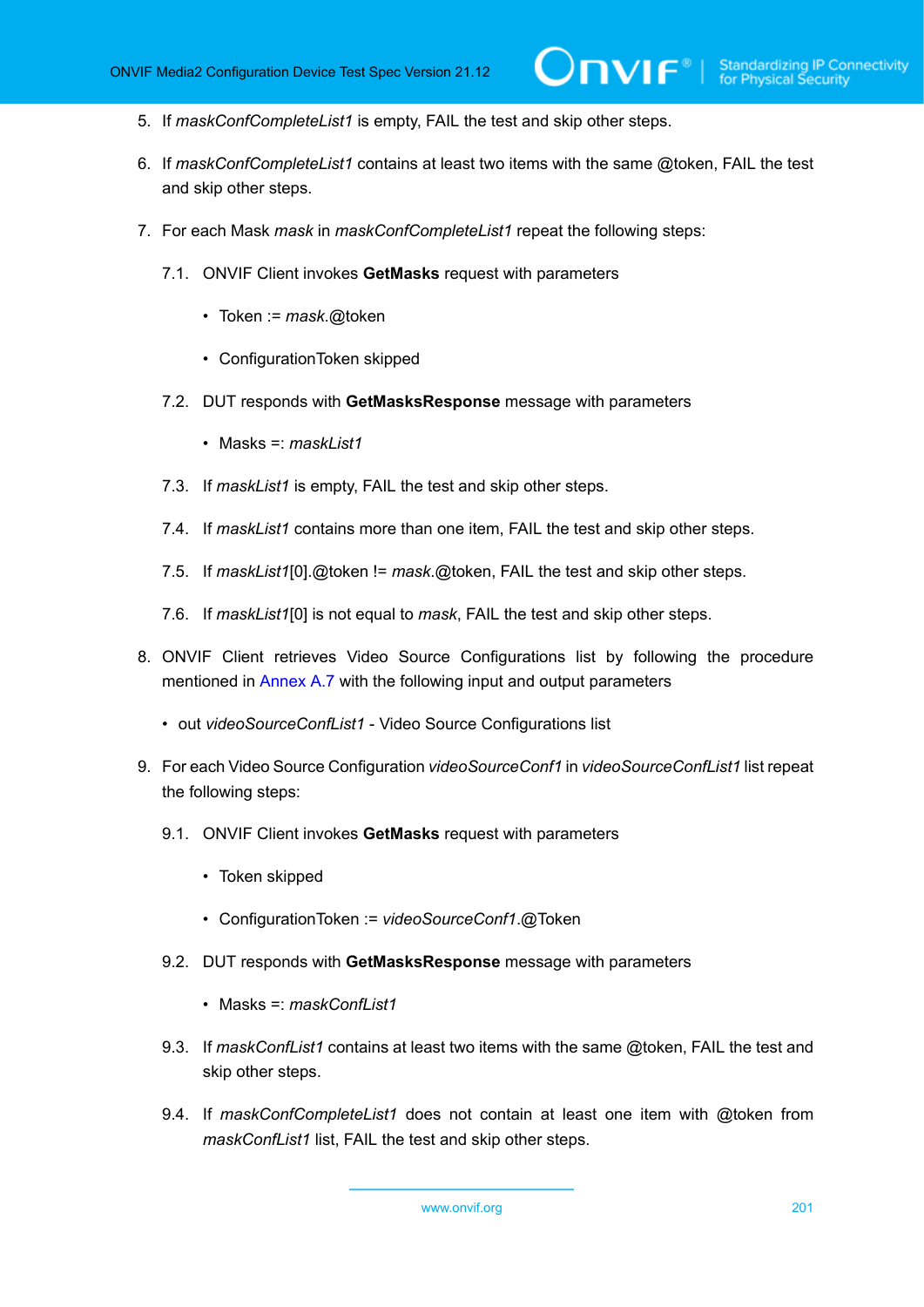### **PASS –**

• DUT passes all assertions.

### **FAIL –**

• The DUT did not send **GetMasksResponse** message(s).

**Note:** The following fields are compared at step [7.6](#page-200-0):

- token
- ConfigurationToken
- Polygon
- Type
- Color
- Enabled

### 5.10.3 SET MASKS

**Test Case ID:** MEDIA2-10-1-3

**Specification Coverage:** SetMask, DeleteMask (ONVIF Media2 Service Specification)

**Feature Under Test:** SetMask

**WSDL Reference:** media2.wsdl

**Test Purpose:** To verify the DUT changes and removes Mask.

**Pre-Requisite:** Media2 Service feature is supported by DUT. Mask feature is supported by DUT.

**Test Configuration:** ONVIF Client and DUT

- 1. Start an ONVIF Client.
- 2. Start the DUT.
- 3. ONVIF Client configures device for adding of new mask by following the procedure mentioned in [Annex A.34](#page-251-0) with the following input and output parameters
	- out *maskOptions* Options to create mask with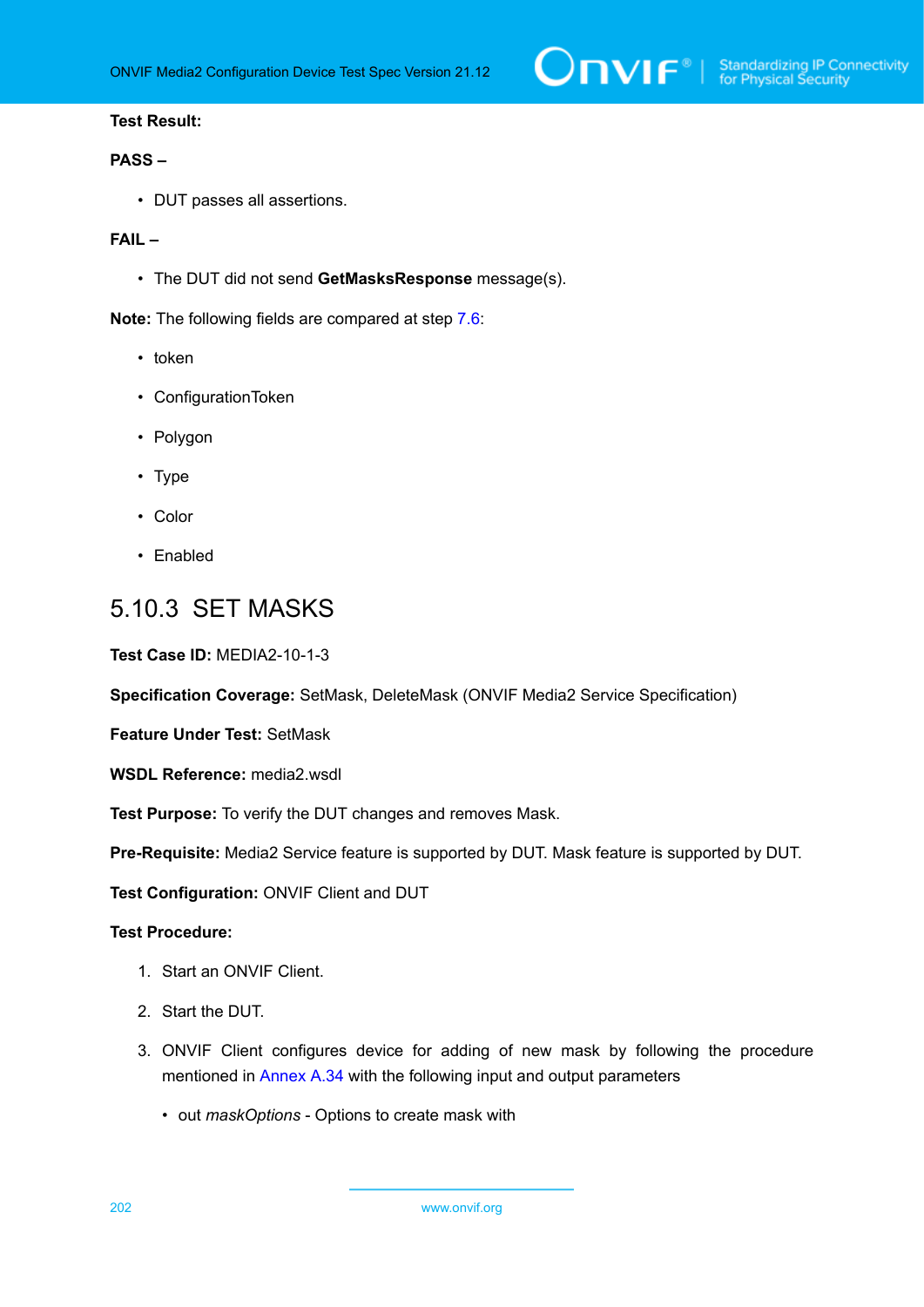- out *vscToken* Token of Video Source Configuration to be used
- out *maskToRestore* Mask to restore (if a Mask was removed)
- 4. Set *maskType* := first value from *maskOptions*.Types list
- 5. ONVIF Client creates mask by following the procedure mentioned in [Annex A.36](#page-253-0) with the following input and output parameters
	- in *vscToken* Video Source configuration token
	- in *maskOptions* Options of the mask
	- in *maskType* Mask type
	- out *maskToken* Token of the created mask
- <span id="page-202-0"></span>6. ONVIF Client invokes **SetMask** request with parameters
	- token := *maskToken*
	- ConfigurationToken := *vscToken*
	- Polygon := Point[0].@x="-0.5", Point[0].@y="-0.3", Point[1].@x="-0.3", Point[1].@y="0.4", Point[2].@x="0.2", Point[2].@y="0.5", Point[3].@x="0.4", Point[3].@y="-0.4" if *maskOptions*.RectangleOnly is false or skipped. Else Polygon := Point[0].@x="-0.6", Point[0].@y="-0.6", Point[1].@x="-0.6", Point[1].@y="0.6", Point[2].@x="0.6", Point[2].@y="0.6", Point[3].@x="0.6", Point[3].@y="-0.6"
	- Type := last value from *maskOptions*.Types list
	- If Type = "Color":
		- If *maskOptions*.Color.ColorList is specified:
			- Color := last value that are listed in *maskOptions*.Color.ColorList
		- If *maskOptions*.Color.ColorspaceRange is specified:
			- Color.@Colorspace := Colorspace value of the last item that is listed in *maskOptions*.Color.ColorspaceRange
			- Color.@X := value from the range [X.Min,X.Max] of the same item in *maskOptions*.Color.ColorspaceRange that was used for the Color.@Colorspace
			- Color.@Y := value from the range [Y.Min,Y.Max] of the same item in *maskOptions*.Color.ColorspaceRange that was used for the Color.@Colorspace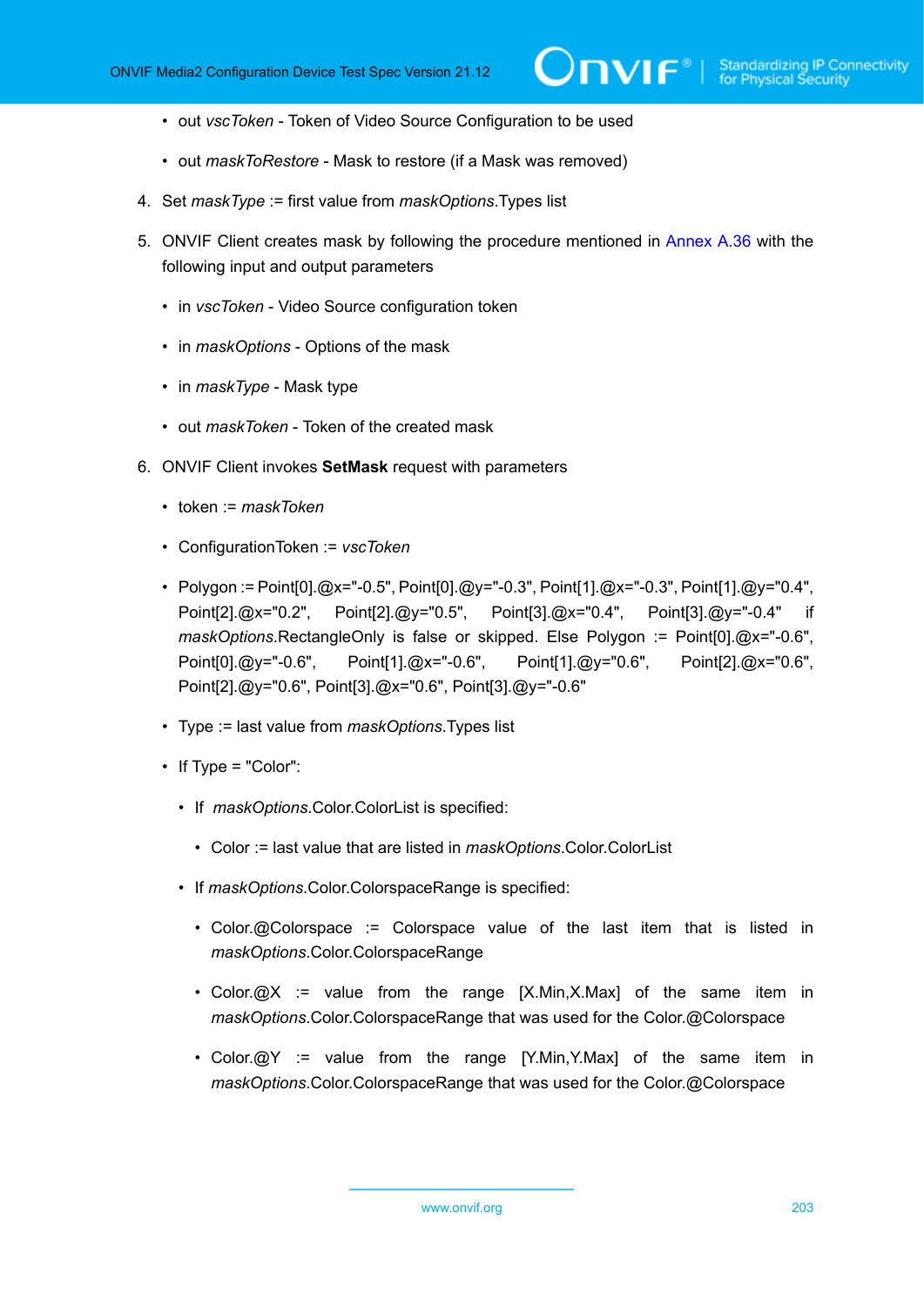• Color.@Z := value from the range [Z.Min,Z.Max] of the same item in *maskOptions*.Color.ColorspaceRange that was used for the Color.@Colorspace

 $\mathsf{D}\mathbf{N}\mathsf{I}\mathsf{F}^\ast$  .

- Enabled := true
- 7. DUT responds with **SetMaskResponse** message
- 8. ONVIF Client invokes **GetMasks** request with parameters
	- Token := *maskToken*
	- ConfigurationToken skipped
- 9. DUT responds with **GetMasksResponse** message with parameters
	- Masks =: *maskList*
- 10.If *maskList*[0] is not equal to Mask from step [5,](#page-202-0) FAIL the test and skip other steps.
- 11. ONVIF Client invokes **DeleteMask** request with parameters
	- Token := *maskToken*
- 12.DUT responds with **DeleteMaskResponse** message
- 13.ONVIF Client invokes **GetMasks** request with parameters
	- Token skipped
	- ConfigurationToken := *videoSourceConf1*[0].@Token
- 14.DUT responds with **GetMasksResponse** message with parameters
	- Masks =: *maskList2*
- 15.If *maskList2* contains Mask with @Token = *maskToken*, FAIL the test and skip other steps.
- 16.ONVIF Client restores the DUT state.

### **Test Result:**

### **PASS –**

• DUT passes all assertions.

### **FAIL –**

• The DUT did not send **GetVideoSourceConfigurationsResponse** message.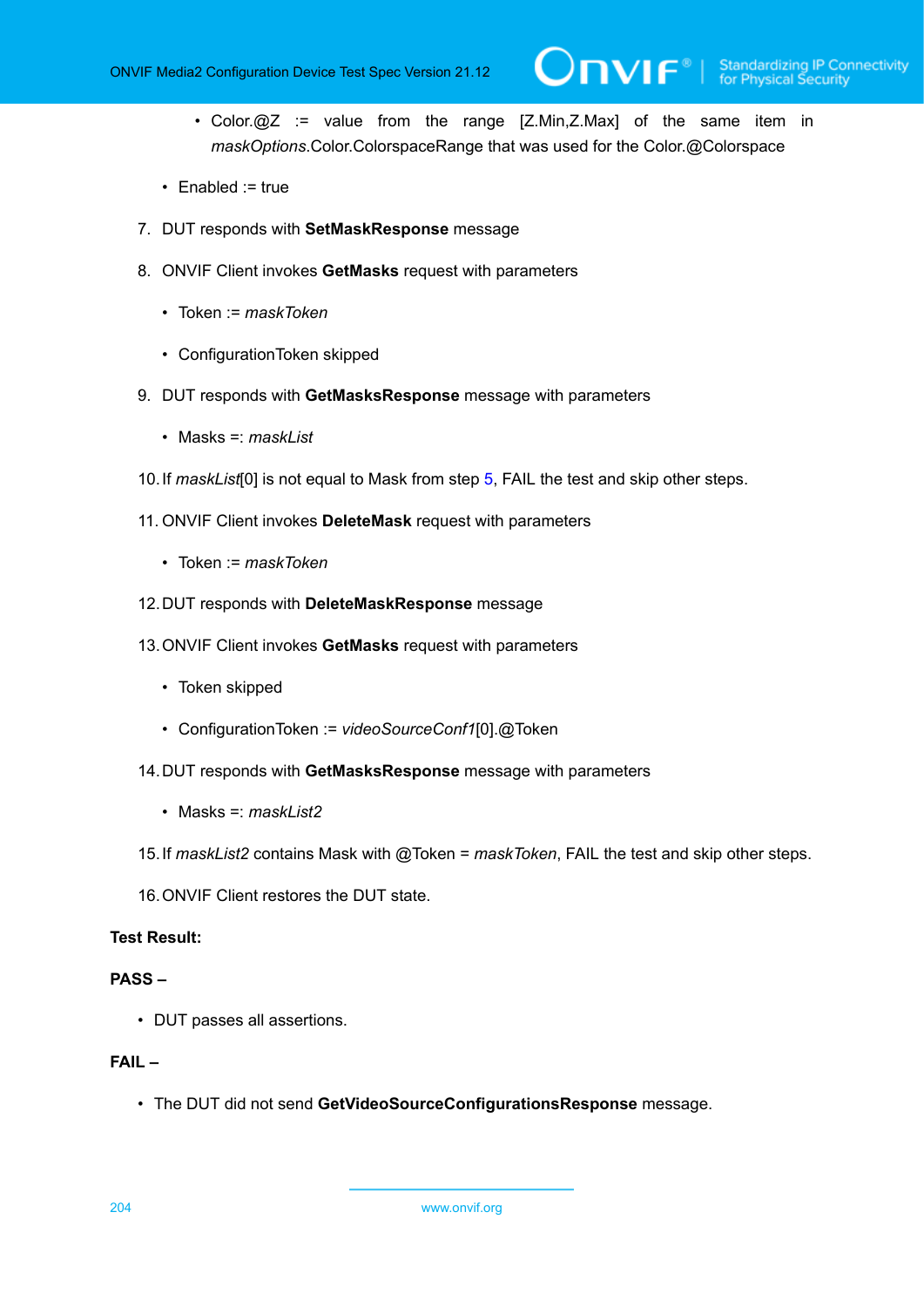- The DUT did not send **GetMasksResponse** message.
- The DUT did not send **GetMaskOptionsResponse** message.
- The DUT did not send **CreateMaskResponse** message.
- The DUT rejected create Mask Request.
- The DUT did not send **SetMaskResponse** message.
- The DUT did not send **DeleteMaskResponse** message.

# 5.10.4 GET MASK OPTIONS

**Test Case ID:** MEDIA2-10-1-4

**Specification Coverage:** GetMaskOptions (ONVIF Media2 Service Specification)

**Feature Under Test:** GetMaskOptions

**WSDL Reference:** media2.wsdl

**Test Purpose:** To verify consistency in Mask Options.

**Pre-Requisite:** Media2 Service feature is supported by DUT. Mask feature is supported by DUT.

**Test Configuration:** ONVIF Client and DUT

- 1. Start an ONVIF Client.
- 2. Start the DUT.
- 3. ONVIF Client retrieves Video Source Configurations list by following the procedure mentioned in [Annex A.7](#page-222-0) with the following input and output parameters
	- out *videoSourceConfList1* Video Source Configurations list
- 4. For each Video Source Configuration *videoSourceConf1* in *videoSourceConfList1* list repeat the following steps:
	- 4.1. ONVIF Client invokes **GetMaskOptions** request with parameters
		- ConfigurationToken := *videoSourceConf1*.@token
	- 4.2. DUT responds with **GetMaskOptionsResponse** message with parameters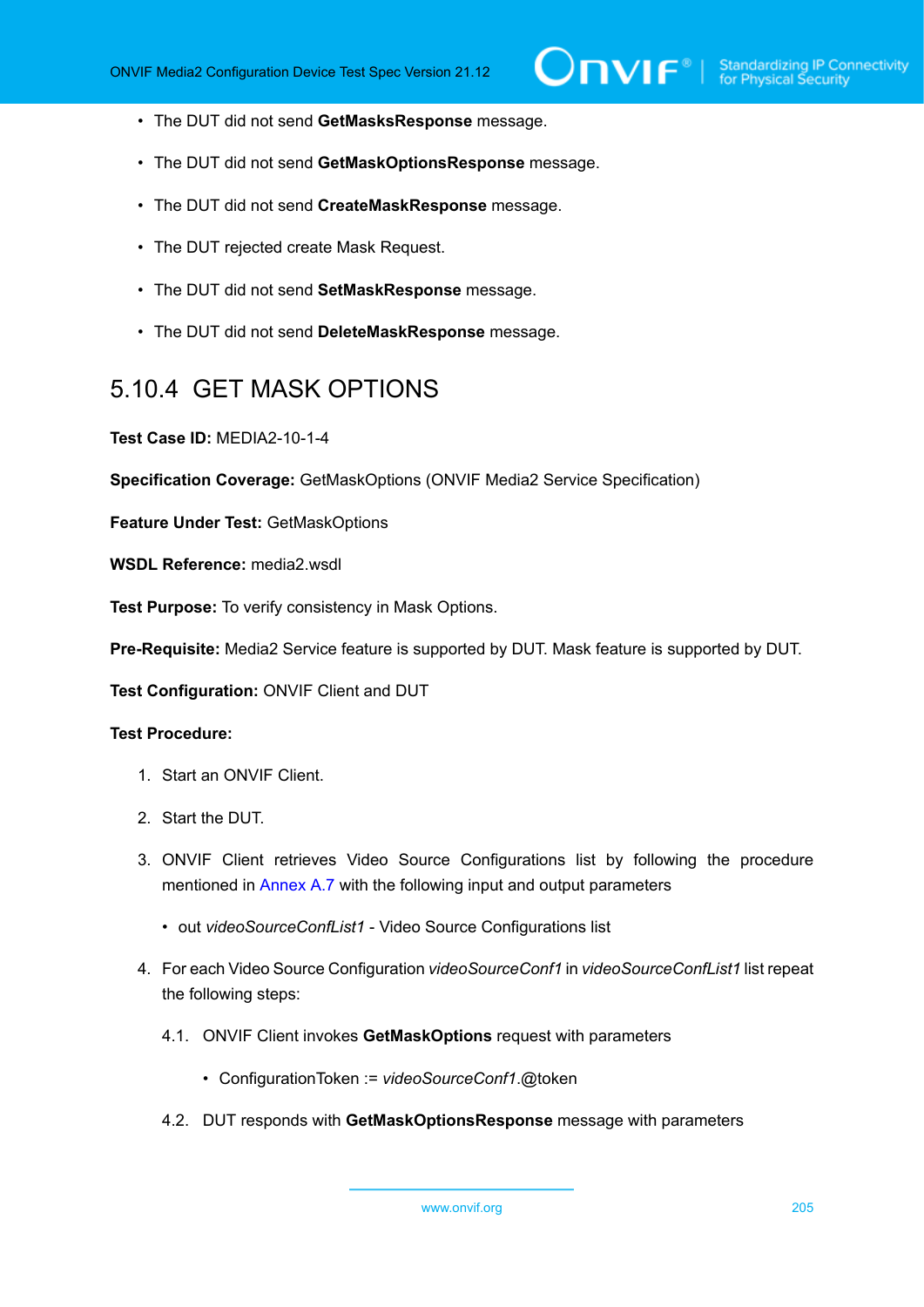- MaskOptions =: *maskOptions*
- 4.3. If *maskOptions*.MaxMasks < 0, FAIL the test and skip other steps.
- 4.4. If *maskOptions*.MaxPoints < 3, FAIL the test and skip other steps.
- 4.5. If *maskOptions* does not have Types element, FAIL the test and skip other steps.
- 4.6. If *maskOptions* has Color.ColorspaceRange element:
	- 4.6.1. If *maskOptions*.Color.ColorspaceRange.X.Min > *maskOptions*.Color.ColorspaceRange.X.Max, FAIL the test and skip other steps.
	- 4.6.2. If *maskOptions*.Color.ColorspaceRange.Y.Min > *maskOptions*.Color.ColorspaceRange.Y.Max, FAIL the test and skip other steps.
	- 4.6.3. If *maskOptions*.Color.ColorspaceRange.Z.Min > *maskOptions*.Color.ColorspaceRange.Z.Max, FAIL the test and skip other steps.

### **PASS –**

• DUT passes all assertions.

### **FAIL –**

• The DUT did not send **GetMaskOptionsResponse** message(s).

# 5.10.5 MASK CONFIGURATIONS AND MASK OPTIONS **CONSISTENCY**

### **Test Case ID:** MEDIA2-10-1-5

**Specification Coverage:** GetMasks, GetMaskOptions (ONVIF Media2 Service Specification)

**Feature Under Test:** GetMasks, GetMaskOptions

**WSDL Reference:** media2.wsdl

**Test Purpose:** To verify all Mask configurations are consistent with Mask Options.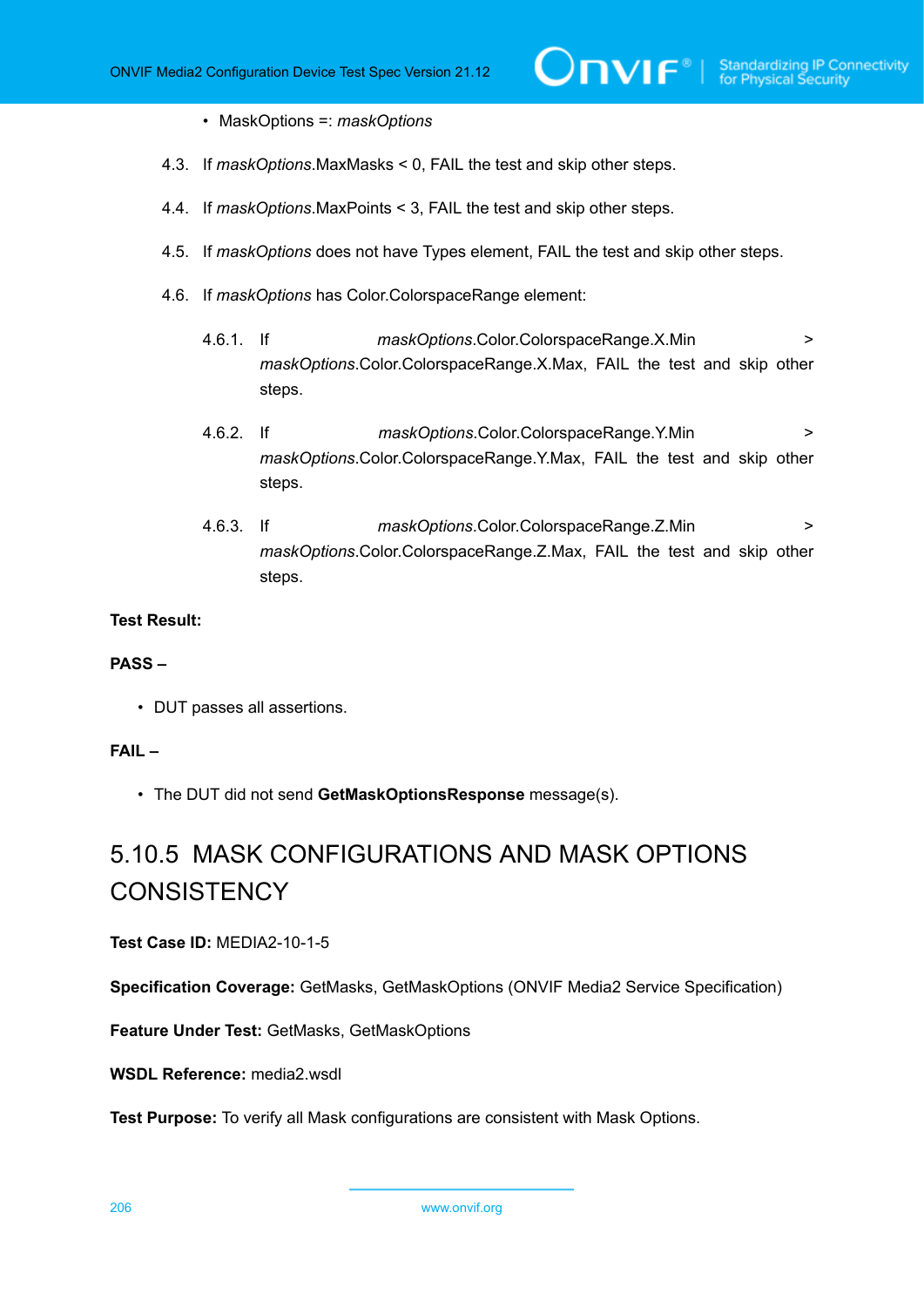**Pre-Requisite:** Media2 Service feature is supported by DUT. Mask feature is supported by DUT.

**Test Configuration:** ONVIF Client and DUT

- 1. Start an ONVIF Client.
- 2. Start the DUT.
- 3. ONVIF Client retrieves Video Source Configurations list by following the procedure mentioned in [Annex A.7](#page-222-0) with the following input and output parameters
	- out *videoSourceConfList1* Video Source Configurations list
- <span id="page-206-0"></span>4. For each Video Source Configuration *videoSourceConf1* in *videoSourceConfList1* repeat the following steps:
	- 4.1. ONVIF Client invokes GetMasks request with parameters
		- Token skipped
		- ConfigurationToken := *videoSourceConf1*.@token
	- 4.2. DUT responds with **GetMasksResponse** message with parameters
		- Masks =: *maskConfList1*
	- 4.3. ONVIF Client invokes **GetMaskOptions** request with parameters
		- ConfigurationToken := *videoSourceConf1*.@token
	- 4.4. DUT responds with **GetMaskOptionsResponse** message with parameters
		- MaskOptions := *maskOptions*
	- 4.5. Set *colorMask* := empty
	- 4.6. For each Mask *mask* in *maskConfList1* repeat the following steps:
		- 4.6.1. If *mask*.ConfigurationToken is not equal to *videoSourceConf1*.@token, FAIL the test and skip other steps.
		- 4.6.2. If *maskOptions* does not contain Types element with value is equal to *mask*.Type, FAIL the test and skip other steps.
		- 4.6.3. If *maskOptions*.RectangleOnly = true and *mask*.Polygon does not have four points, FAIL the test and skip other steps.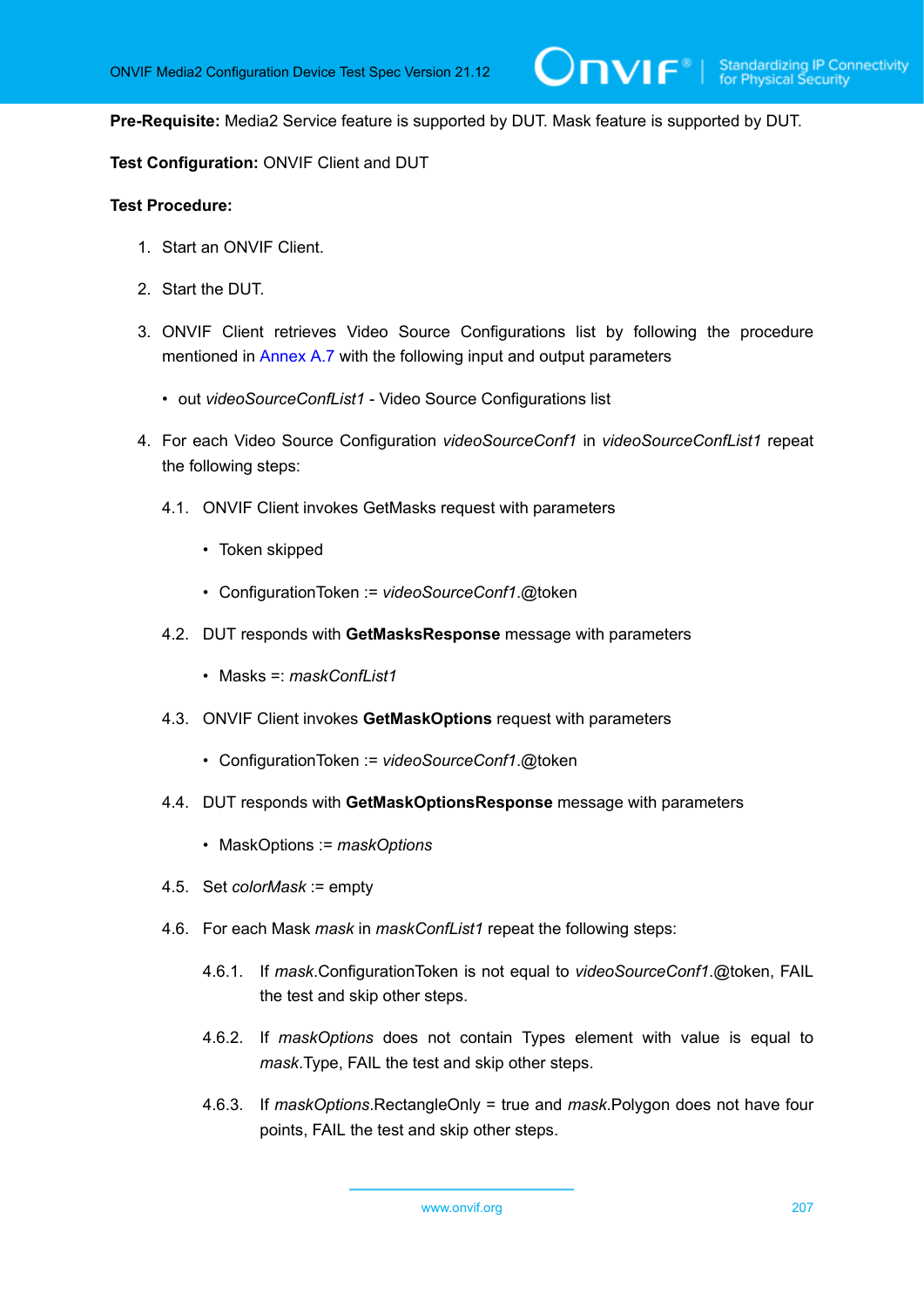- 4.6.4. If number of points of *mask*.Polygon > *maskOptions*.MaxPoints, FAIL the test and skip other steps.
- 4.6.5. If *mask*.Color is specified:
	- 4.6.5.1. If *mask*.Color@Colorspace is skipped:
		- 4.6.5.1.1. Set *mask*.Color@Colorspace = http://www.onvif.org/ ver10/colorspace/YCbCr
	- 4.6.5.2. If *maskOptions*.Color has at least one ColorList element:
		- 4.6.5.2.1. For each ColorList element *colorList* in *maskOptions*.Color repeat the following steps:
			- 4.6.5.2.1.1. If *colorList*@Colorspace is skipped:

4.6.5.2.1.1.1. Set

*colorList*@Colorspace = http://www.onvif.org/ ver10/colorspace/ **YCbCr** 

- 4.6.5.2.1.2. If *maskOptions*.Color does not contain ColorList element with  $@X =$ *mask*.Color.@X, and with @Y = *mask*.Color.@Y, and with @Z = *mask*.Color.@Z, and with @Colorspace = *mask*.Color@Colorspace, FAIL the test and skip other steps.
- 4.6.5.3. If *maskOptions*.Color has at least one ColorspaceRange element:
	- 4.6.5.3.1. Set *maskOptions*.Color.ColorspaceRange =: *colorspaceRange1*, where *maskOptions*.Color.ColorspaceRange is the first ColorspaceRange element that corresponds the following requirements:
		- 4.6.5.3.1.1. *colorspaceRange1*.@Colorspace = *mask*.Color.@Colorspace.
		- 4.6.5.3.1.2. *colorspaceRange1*.X.Min <= *mask*.Color.@X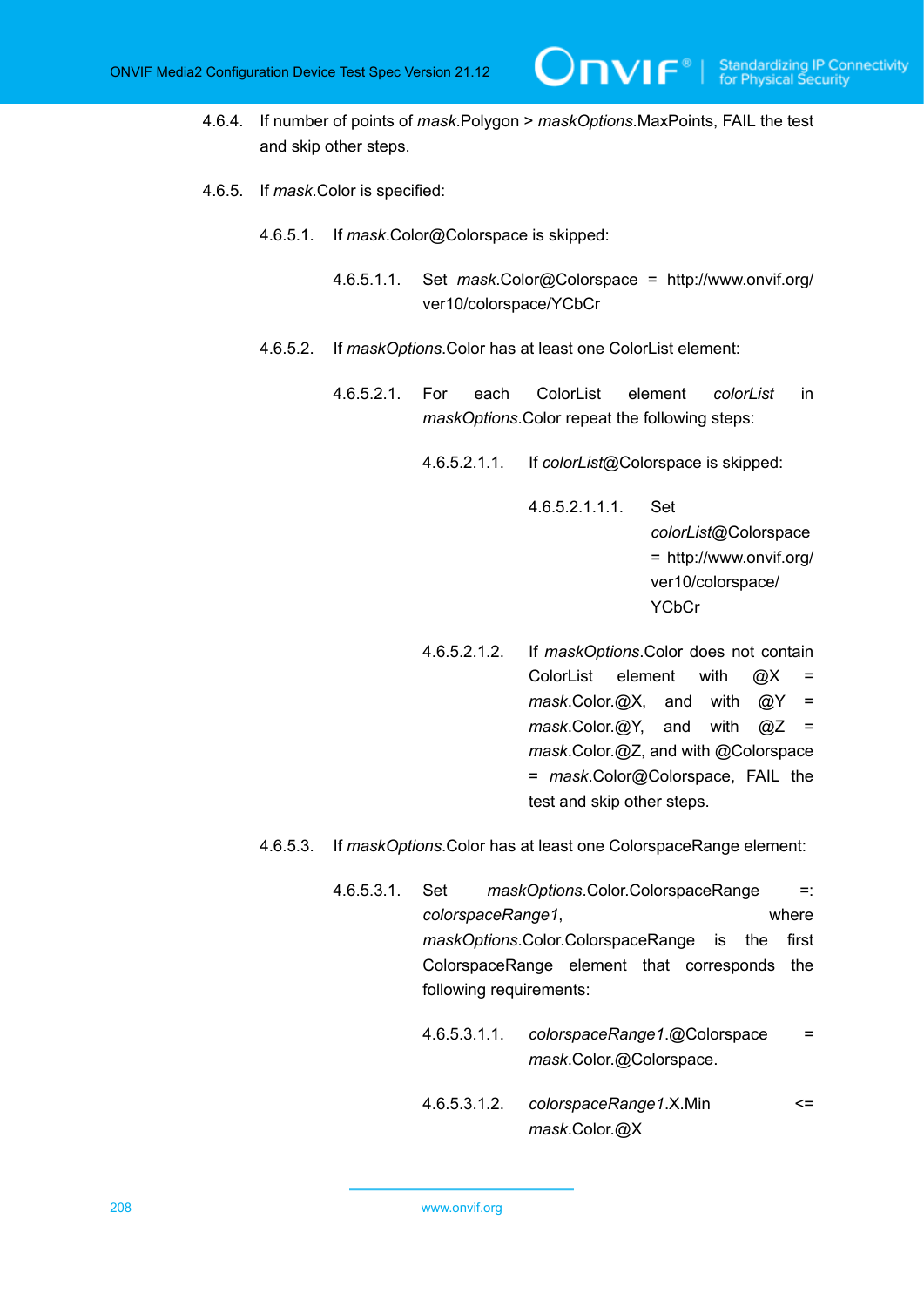|          |                                       | 4.6.5.3.1.3.           | colorspaceRange1.X.Max<br>$>=$<br>mask.Color.@X                                  |  |
|----------|---------------------------------------|------------------------|----------------------------------------------------------------------------------|--|
|          |                                       | 4.6.5.3.1.4.           | colorspaceRange1.Y.Min<br>$\leq$<br>mask.Color.@Y                                |  |
|          |                                       | 4.6.5.3.1.5.           | colorspaceRange1.Y.Max<br>>=<br>mask.Color.@Y                                    |  |
|          |                                       | 4.6.5.3.1.6.           | colorspaceRange1.Z.Min<br><=<br>mask.Color.@Z                                    |  |
|          |                                       | 4.6.5.3.1.7.           | colorspaceRange1.Z.Max<br>>=<br>mask.Color.@Z                                    |  |
|          | 4.6.5.3.2.                            | other steps.           | If colorspaceRange1 is empty, FAIL the test and skip                             |  |
| 4.6.5.4. | If MaskOptions.SingleColorOnly = true |                        |                                                                                  |  |
|          | 4.6.5.4.1.                            | If colorMask is empty: |                                                                                  |  |
|          |                                       | 4.6.5.4.1.1.           | colorMask := mask.Color                                                          |  |
|          |                                       | 4.6.5.4.1.2.           | GoTo step 4.6                                                                    |  |
|          | 4.6.5.4.2.                            |                        | If colorMask is not equal to mask. Color, FAIL the test<br>and skip other steps. |  |

### **PASS –**

• DUT passes all assertions.

### **FAIL –**

- The DUT did not send **GetMasksResponse** message(s).
- The DUT did not send **GetMaskOptionsResponse** message(s).

# 5.10.6 SINGLE COLOR ONLY PARAMETER

**Test Case ID:** MEDIA2-10-1-6

**Specification Coverage:** GetMaskOptions (ONVIF Media2 Service Specification)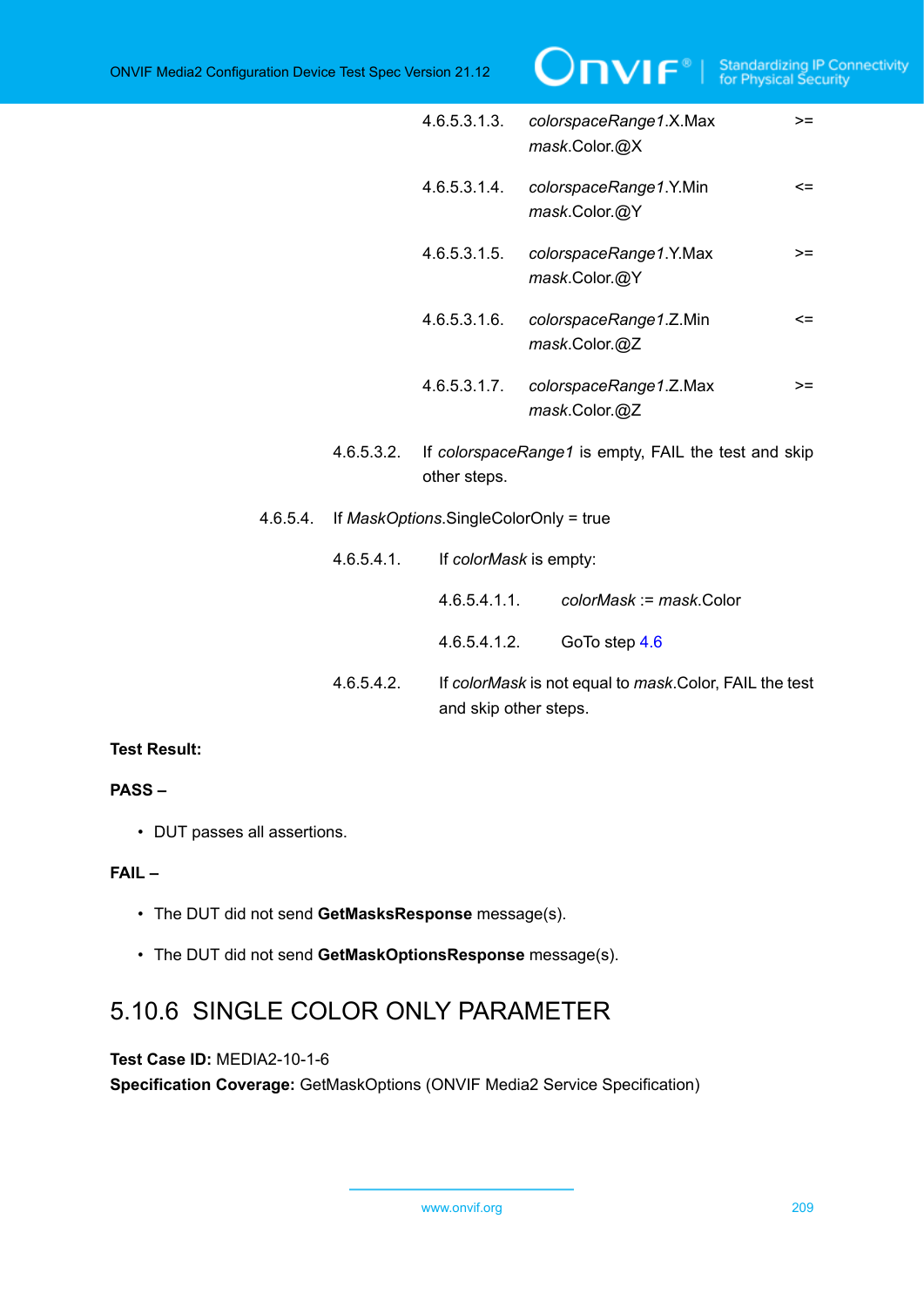### **Feature Under Test:** GetMaskOptions

### **WSDL Reference:** media2.wsdl

**Test Purpose:** To verify Masks Color consistency if SingleColorOnly is present and true in Mask Options.

**Pre-Requisite:** Media2 Service feature is supported by DUT. Mask feature is supported by DUT.

**Test Configuration:** ONVIF Client and DUT

- 1. Start an ONVIF Client.
- 2. Start the DUT.
- 3. ONVIF Client retrieves Video Source Configurations list by following the procedure mentioned in [Annex A.7](#page-222-0) with the following input and output parameters
	- out *videoSourceConfList1* Video Source Configurations list
- <span id="page-209-0"></span>4. For each Video Source Configuration *videoSourceConf1* in *videoSourceConfList1* list repeat the following steps:
	- 4.1. ONVIF Client invokes **GetMaskOptions** request with parameters
		- ConfigurationToken := *videoSourceConf1*.@Token
	- 4.2. DUT responds with **GetMaskOptionsResponse** message with parameters
		- MaskOptions =: *maskOptions*
	- 4.3. If *maskOptions*.SingleColorOnly != true or *maskOptions*.Types list does not contain "Color" or *maskOptions*.MaxMasks < 2 go to step [4](#page-209-0).
	- 4.4. ONVIF Client removes all Masks from Video Source Configuration by following the procedure mentioned in [Annex A.37](#page-255-0) with the following input and output parameters
		- in *videoSourceConf1*.@token Video Source Configuration token
	- 4.5. Set *maskType* := "Color"
	- 4.6. ONVIF Client creates mask by following the procedure mentioned in [Annex A.36](#page-253-0) with the following input and output parameters
		- in *vscToken* Video Source configuration token
		- in *maskOptions* Options of the mask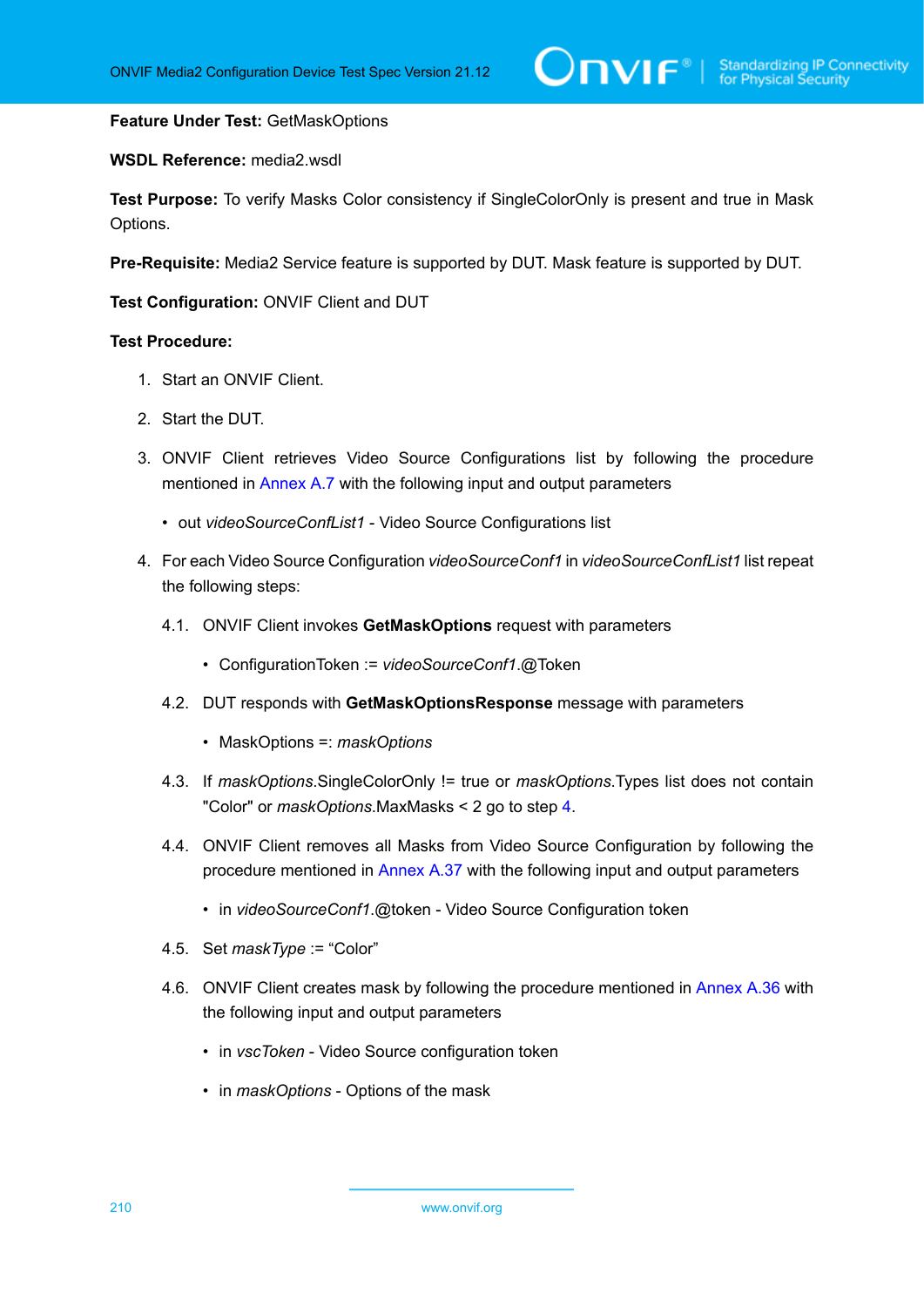- in *maskType* Mask type
- out *maskToken1* Token of the created mask
- 4.7. ONVIF Client invokes **CreateMask** request with parameters
	- token := "TestMask" (note: this token can be ignored by DUT)
	- ConfigurationToken := *videoSourceConf1*.@token
	- Polygon := Point[0].@x="-0.4", Point[0].@y="-0.2", Point[1].@x="-0.2", Point[1].@y="0.3", Point[2].@x="0.1", Point[2].@y="0.4", Point[3].@x="0.3", Point[3].@y="-0.3" if *maskOptions*.RectangleOnly is false or skipped. Else Polygon := Point[0].@x="-0.5", Point[0].@y="-0.5", Point[1].@x="-0.5", Point[1].@y="0.5", Point[2].@x="0.5", Point[2].@y="0.5", Point[3].@x="0.5", Point[3].@y="-0.5"
	- Type := "Color"
	- Enabled := false
- 4.8. DUT responds with **CreateMaskResponse** message with parameters
	- Token of the created mask =: *maskToken2*
- 4.9. ONVIF Client invokes **GetMasks** request with parameters
	- Token := *maskToken1*
	- ConfigurationToken skipped
- 4.10. DUT responds with **GetMasksResponse** message with parameters
	- Masks =: *maskList1*
- 4.11. ONVIF Client invokes **GetMasks** request with parameters
	- Token := *maskToken2*
	- ConfigurationToken skipped
- 4.12. DUT responds with **GetMasksResponse** message with parameters
	- Masks =: *maskList2*
- 4.13. If *maskList2*[0].Color is not equal to *maskList1*[0].Color, FAIL the test and skip other steps.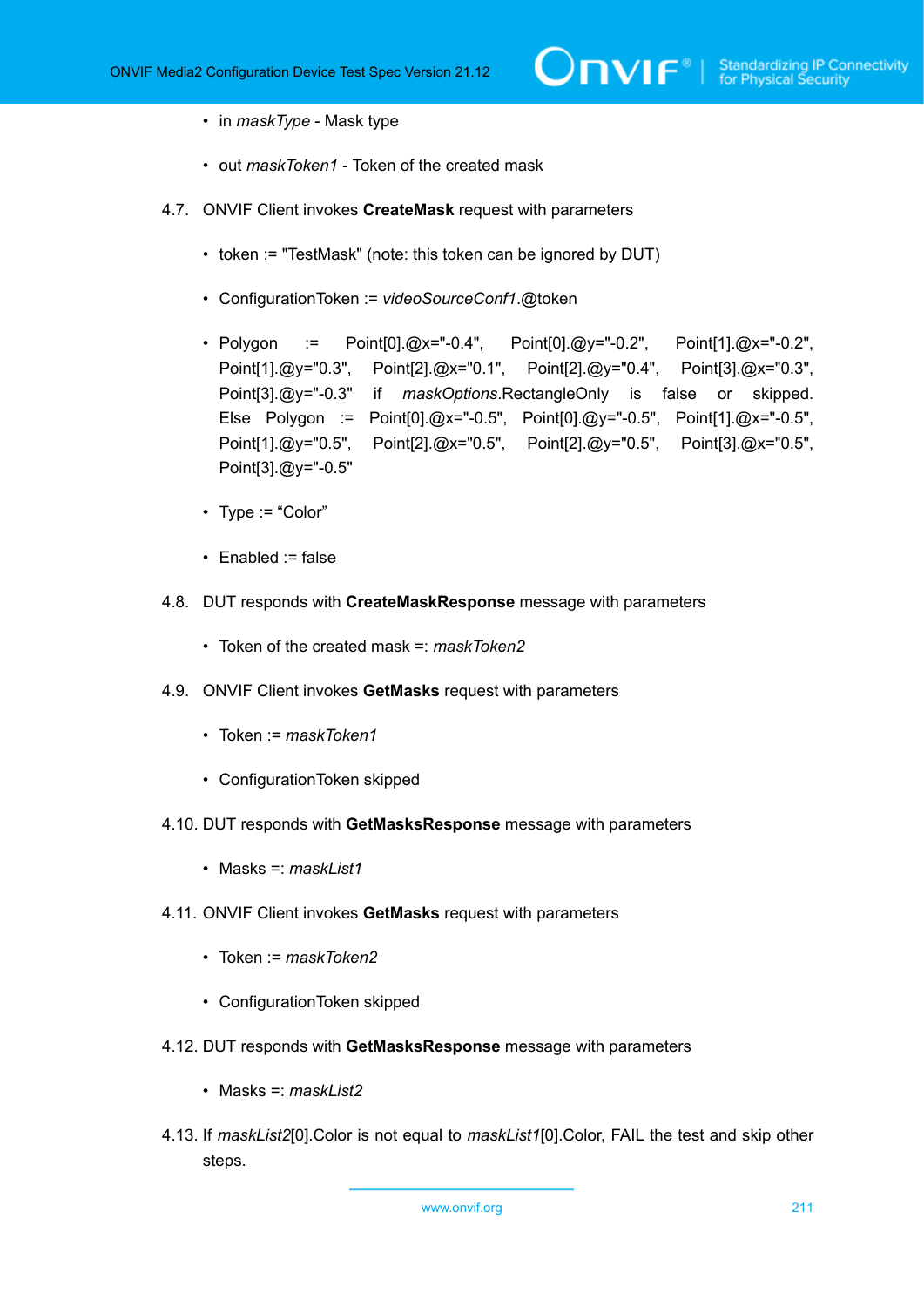### <span id="page-211-0"></span>4.14. ONVIF Client invokes **SetMask** request with parameters

- token := *maskToken2*
- ConfigurationToken := *vscToken*
- Polygon := Point[0].@x="-0.5", Point[0].@y="-0.3", Point[1].@x="-0.3", Point[1].@y="0.4", Point[2].@x="0.2", Point[2].@y="0.5", Point[3].@x="0.4", Point[3].@y="-0.4" if *maskOptions*.RectangleOnly is false or skipped. Else Polygon := Point[0].@x="-0.6", Point[0].@y="-0.6", Point[1].@x="-0.6", Point[1].@y="0.6", Point[2].@x="0.6", Point[2].@y="0.6", Point[3].@x="0.6", Point[3].@y="-0.6"
- Type := "Color"
- If *maskOptions*.Color.ColorList is specified:
	- Color := last value that are listed in *maskOptions*.Color.ColorList
- If *maskOptions*.Color.ColorspaceRange is specified:
	- Color.@Colorspace := Colorspace value of the last item that is listed in *maskOptions*.Color.ColorspaceRange
	- Color.@X := value from the range [X.Min,X.Max] of the same item in *maskOptions*.Color.ColorspaceRange that was used for the Color.@Colorspace
	- Color. $\varpi Y$  := value from the range [Y.Min, Y.Max] of the same item in *maskOptions*.Color.ColorspaceRange that was used for the Color.@Colorspace
	- Color. $@Z :=$  value from the range  $[Z.Min,Z.Max]$  of the same item in *maskOptions*.Color.ColorspaceRange that was used for the Color.@Colorspace
- Enabled := true
- 4.15. DUT responds with **SetMaskResponse** message
- 4.16. ONVIF Client invokes **GetMasks** request with parameters
	- Token := *maskToken1*
	- ConfigurationToken skipped
- 4.17. DUT responds with **GetMasksResponse** message with parameters
	- Masks =: *maskList3*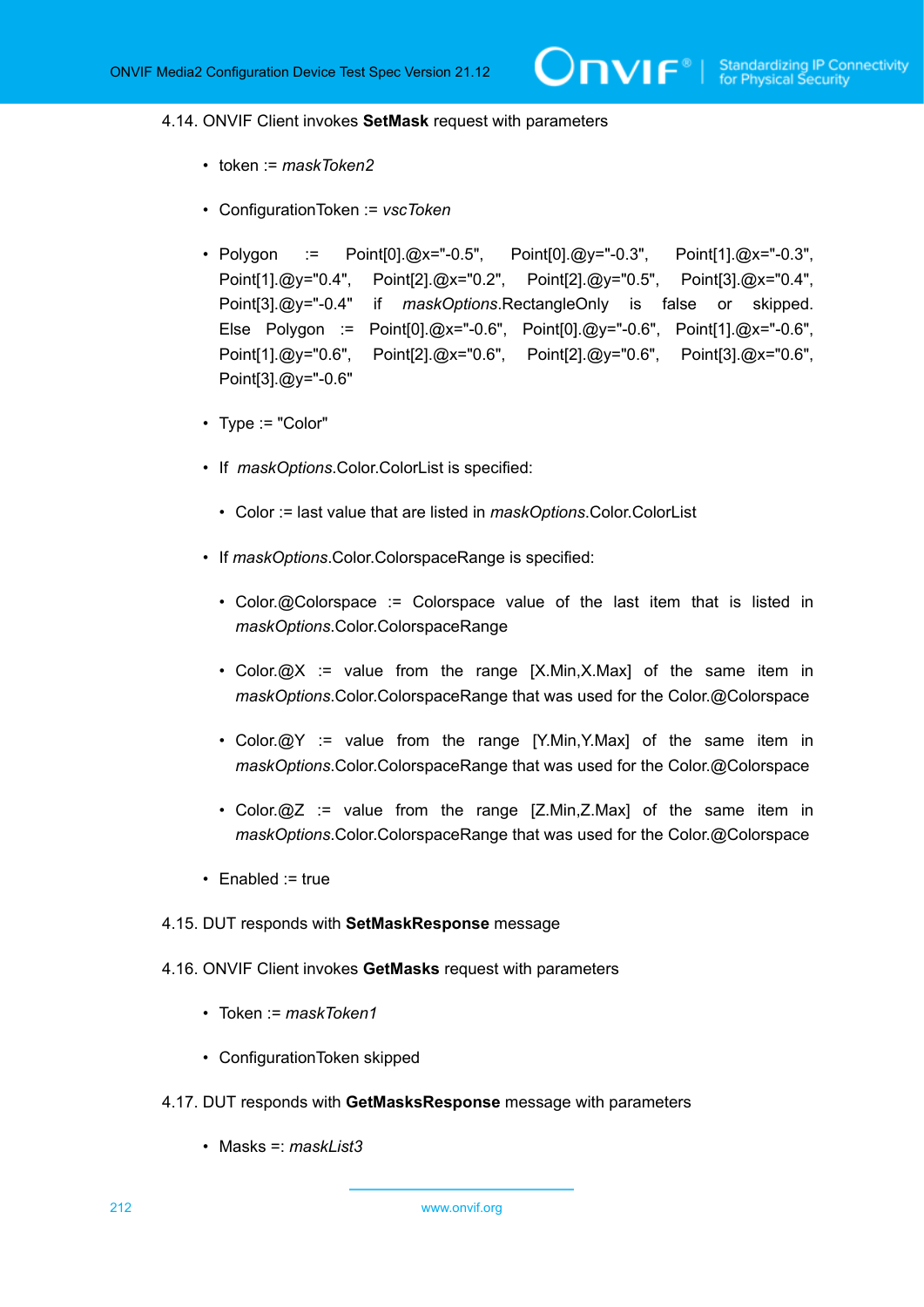4.18. If *maskList3*[0].Color is not equal to Color value from step [4.14,](#page-211-0) FAIL the test and skip other steps.

 $\mathsf{D}\mathsf{n}\mathsf{v}\mathsf{l}\mathsf{f}^\ast$ l

- 4.19. ONVIF Client restores the DUT state.
- 5. PASS the test.

### **Test Result:**

### **PASS –**

• DUT passes all assertions.

### **FAIL –**

- The DUT did not send **CreateMaskResponse** message(s).
- The DUT did not send **SetMaskResponse** message(s).
- The DUT did not send **GetMasksResponse** message(s).
- The DUT did not send **GetMaskOptionsResponse** message(s).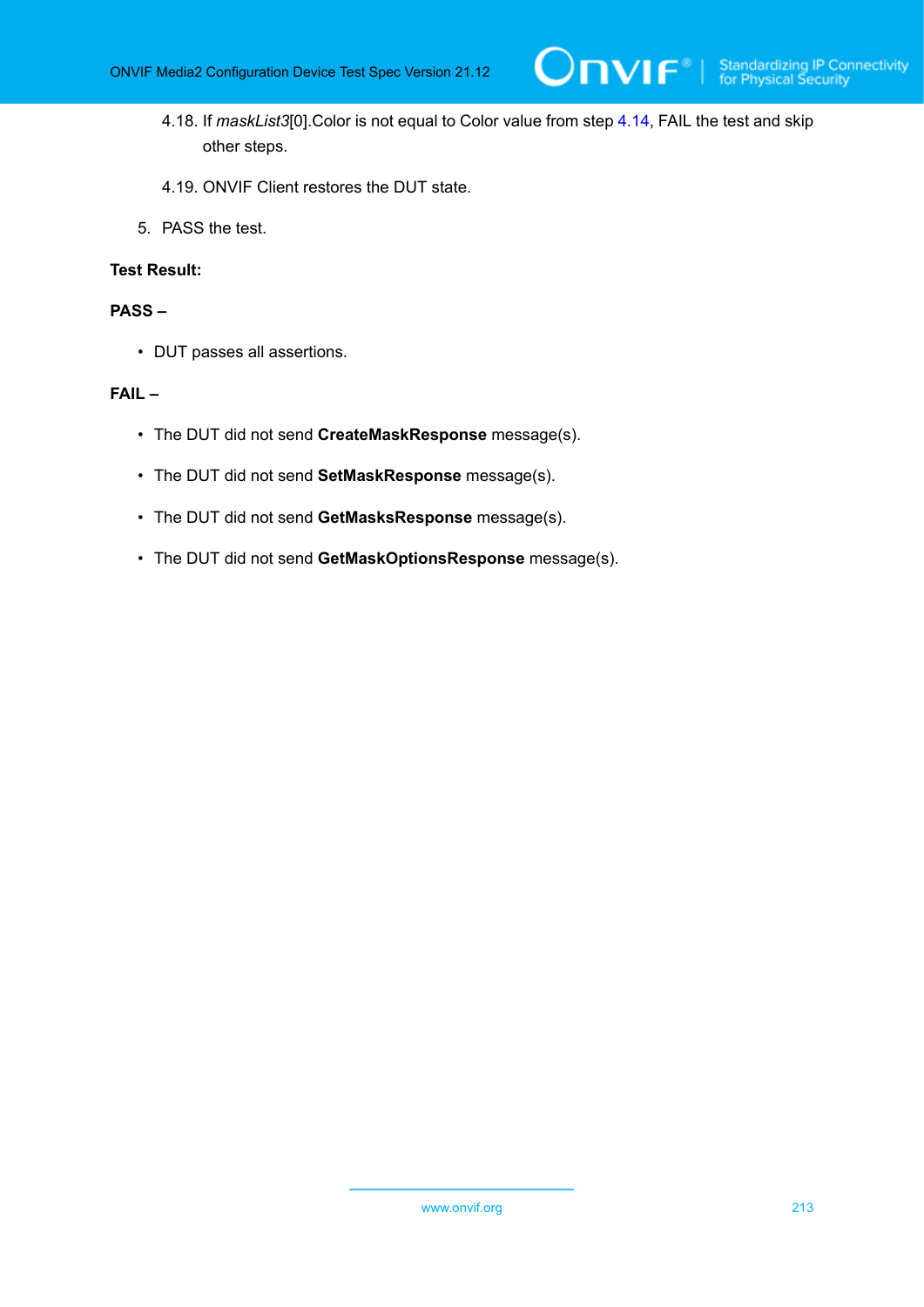# **Annex A Helper Procedures and Additional Notes**

# A.1 Create Empty Profile

**Name:** HelperCreateEmptyProfile

**Procedure Purpose:** Helper procedure to find, create or configure empty Media Profile (without Configurations).

**Pre-requisite:** Media2 Service is received from the DUT.

### **Input:** None.

**Returns:** Empty Media Profile token (*profileToken*). Flag that indicates that new Media Profile was created (*newProfileFlag*).

### **Procedure:**

- 1. ONVIF Client retrieves Media2 Service Capabilities by following the procedure mentioned in [Annex A.8](#page-223-0) with the following input and output parameters
	- out *cap* Media2 Service Capabilities
- 2. ONVIF Client invokes **GetProfiles** request with parameters
	- Token skipped
	- $\cdot$  Type[0] := All
- 3. The DUT responds with **GetProfilesResponse** message with parameters
	- Profiles list =: *profileList*
- 4. If number of items in *profileList* >= *cap*.ProfileCapabilities.MaximumNumberOfProfiles:
	- 4.1. If *profileList* does not contain items with @fixed = false, go to step [9](#page-214-0).
	- 4.2. ONVIF Client invokes **DeleteProfile** request with parameters
		- Token := @token of item with @fixed = false from *profileList*
	- 4.3. The DUT responds with **DeleteProfileResponse** message.
- 5. ONVIF Client invokes **CreateProfile** request with parameters
	- Name := "testMedia2"
	- Configuration list skipped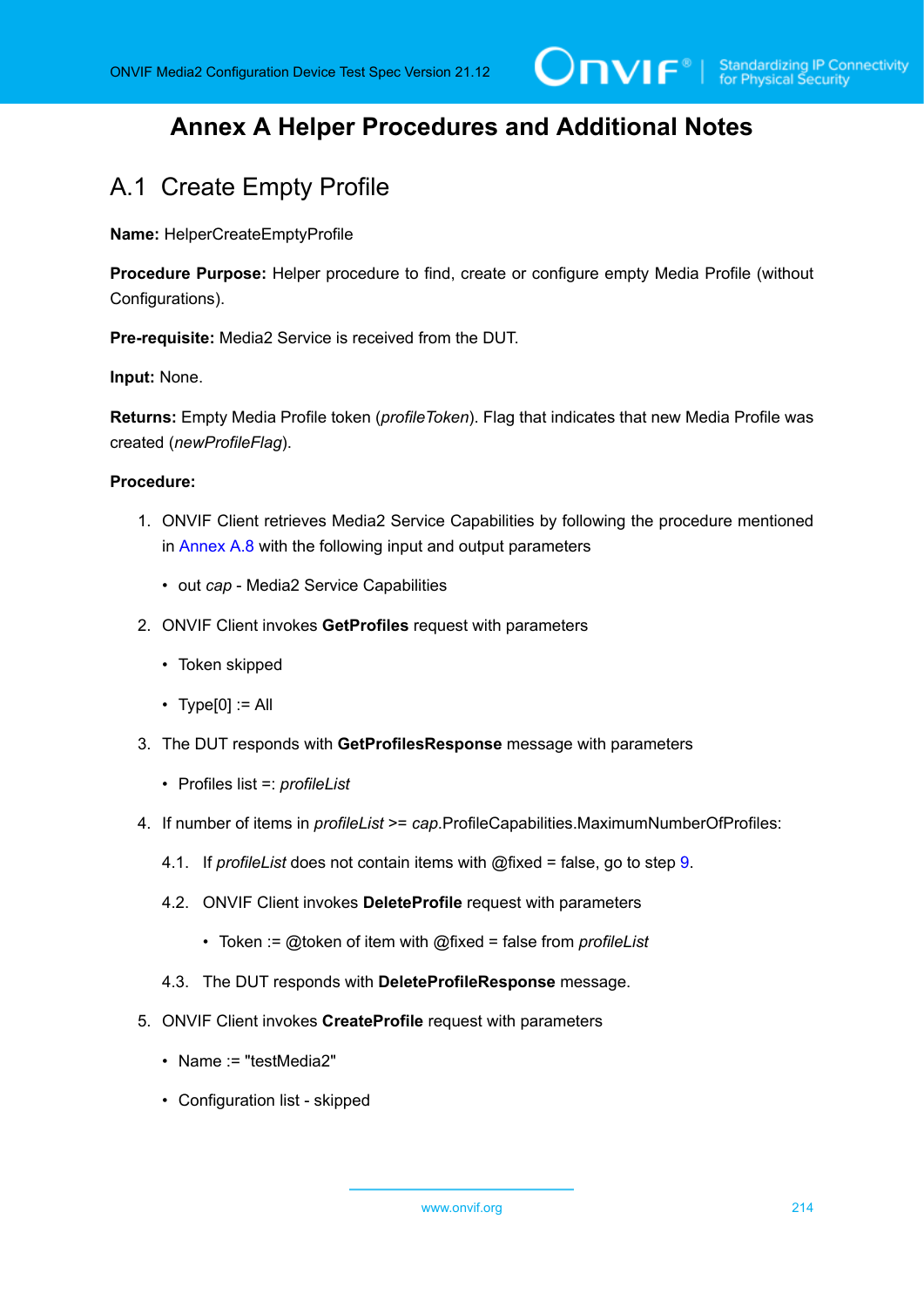- 6. DUT responds with **CreateProfileResponse** message with parameters
	- Token =: *profileToken*
- 7. Set *newProfileFlag* := true
- 8. Skip other steps of procedure.
- <span id="page-214-0"></span>9. ONVIF Client invokes **RemoveConfiguration** request with parameters
	- ProfileToken := *profileList*[0].@token
	- Configuration[0].Type := All
	- Configuration[0].Token skipped
- 10.The DUT responds with **RemoveConfigurationResponse** message.
- 11. Set *profileToken* := *profileList*[0].@token
- 12.Set *newProfileFlag* := false

### **Procedure Result:**

### **PASS –**

• DUT passes all assertions.

### **FAIL –**

- DUT did not send **GetProfilesResponse** message.
- DUT did not send **DeleteProfileResponse** message.
- DUT did not send **CreateProfileResponse** message.
- DUT did not send **RemoveConfigurationResponse** message.

<span id="page-214-1"></span>**Note:** See [Annex A.2](#page-214-1) for Name and Token Parameters Length limitations.

# A.2 Name Parameters

There are the following limitations on maximum length of the Name parameters that shall be used during tests by ONVIF Device Test Tool to prevent faults from DUT:

- Name shall be less than or equal to 64 characters (only readable characters accepted).
- UTF-8 character set shall be used for Name.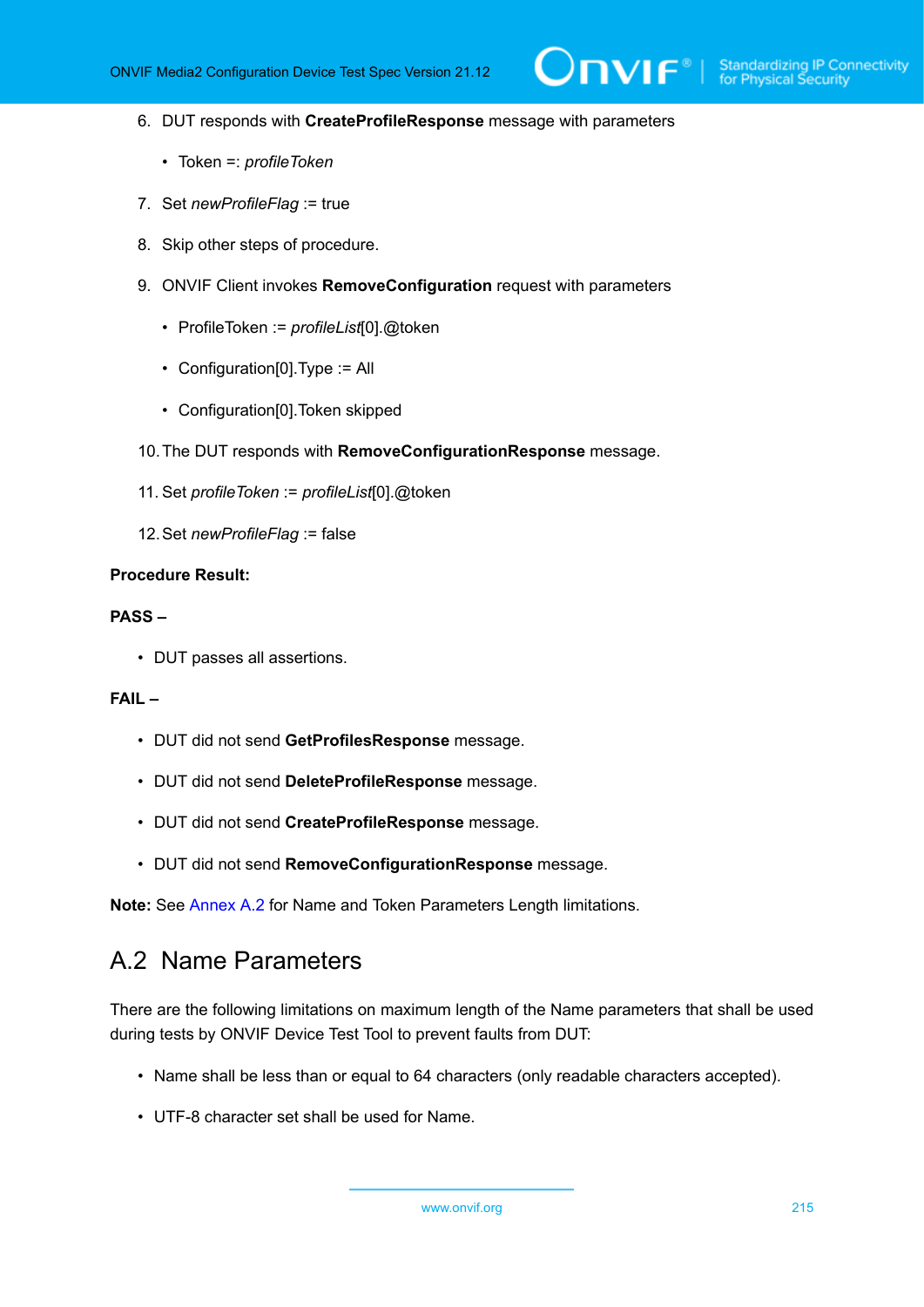**Note:** these limitations will not be used, if ONVIF Device Test Tool reuses values that were received from the DUT.

 $\mathsf{D}\mathbf{N}\mathsf{I}\mathsf{F}^*$ l

# A.3 VideoEncoderConfigurationOptions and

## VideoEncoderConfiguration mapping

## **Table A.1. VideoEncoderConfigurationOptions and VideoEncoderConfiguration mapping**

| VideoEncoderConfigurationOptions field                                            | <b>VideoEncoderConfiguration field</b> |
|-----------------------------------------------------------------------------------|----------------------------------------|
| Encoding                                                                          | Encoding                               |
| QualityRange.Min-QualityRange.Max                                                 | Quality                                |
| Resolutions Available contains list of Height and<br>Width pairs                  | Height and Width                       |
| GovLengthRange.Min-GovLengthRange.Max                                             | GovLength                              |
| FrameRatesSupported contains list of available<br>values                          | RateControl.FrameRateLimit             |
| BitrateRange.Min-BitrateRange.Max                                                 | RateControl.BitrateLimit               |
| ProfilesSupported the list of string values listed in<br>tt:VideoEncodingProfiles | Profile                                |

# A.4 OSDConfigurationOptions and OSDConfiguration mapping

The following rules should be used for **CreateOSD** message if *osdOptions* is the OSD Options, which were received in **GetOSDOptionsResponse**:

- OSD.@token := token for new OSD
- OSD.VideoSourceConfigurationToken := Video Source Configurtion token
- OSD.Type := one of the values that are listed in *osdOptions*.Type, for test propose only Text or Image shall be used.
- OSD.Position.Type := one of the values that are listed in *osdOptions*.PositionOption
- If OSD.Position.Type = Custom:
	- OSD. Position. Pos. @x := any value from the range [-1,1]
	- OSD. Position. Pos. @y := any value from the range [-1,1]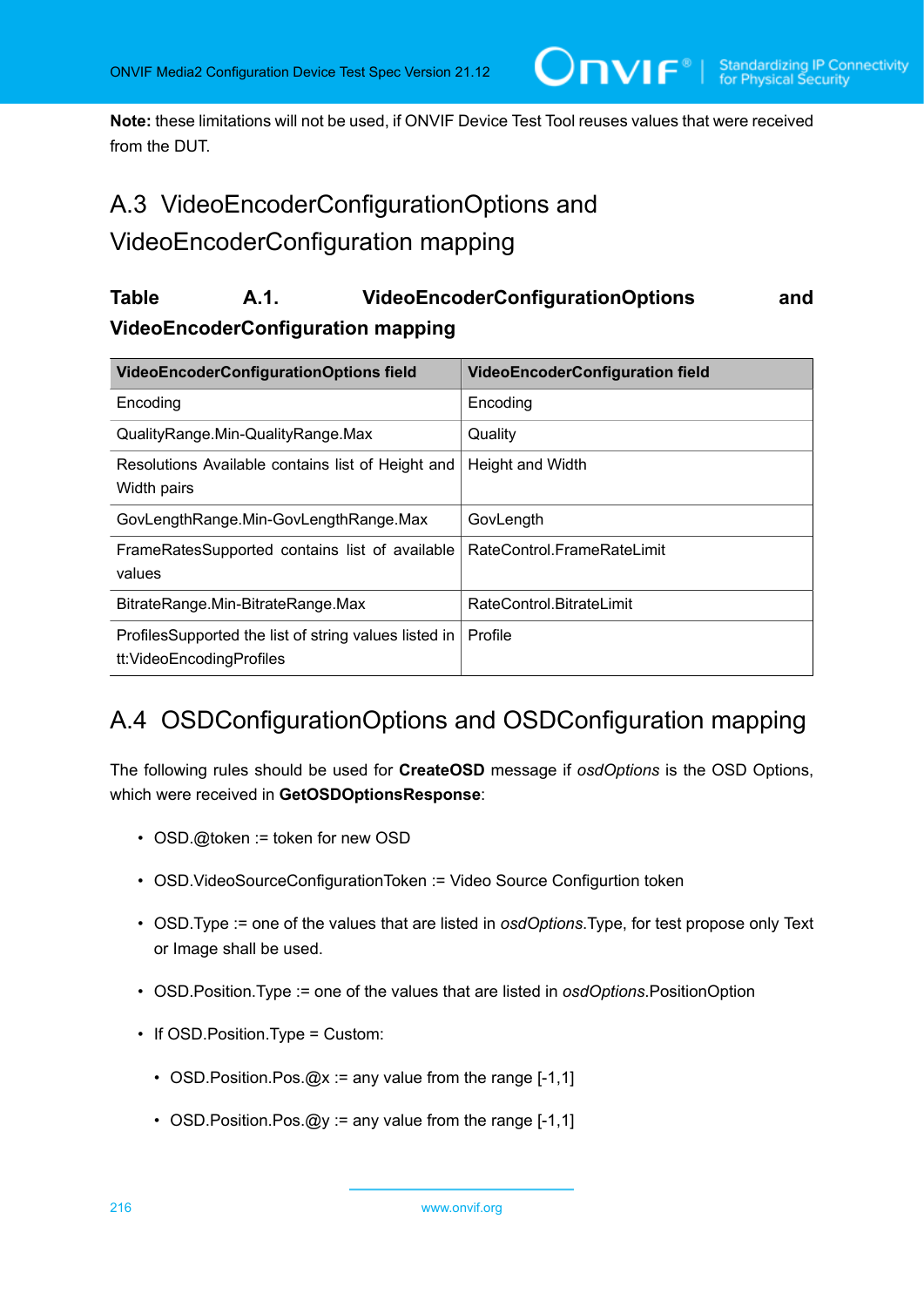otherwise, OSD.Position.Pos skipped

- OSD.Position.Extension skippedd
- If OSD. Type = Text:
	- OSD.TextString.Type := one of the values that are listed in *osdOptions*.TextOption.Type, for test propose only Plain, Date, Time, or DateAndTime shall be used.
	- If OSD.TextString.Type = Date or DateAndTime:
		- OSD.TextString.DateFormat := one of the values that are listed in *osdOptions*.TextOption.DateFormat

otherwise, OSD.TextString.DateFormat skipped

- If OSD.TextString.Type = Time or DateAndTime:
	- OSD.TextString.TimeFormat := one of the values that are listed in *osdOptions*.TextOption.TimeFormat

otherwise, OSD.TextString.TimeFormat skipped

- If *osdOptions*.TextOption.FontSizeRange is specified:
	- OSD.TextString.FontSize := any value from the range [*osdOptions*.TextOption.FontSizeRange.Min,*osdOptions*.TextOption.FontSizeRange.Max]

otherwise, OSD.TextString.FontSize skipped

- If *osdOptions*.TextOption.FontColor and *osdOptions*.TextOption.FontColor.Color is specified:
	- If *osdOptions*.TextOption.FontColor.Color.ColorList is specified:
		- OSD.TextString.FontColor.Color := one of the values that are listed in *osdOptions*.TextOption.FontColor.Color.ColorList
	- If *osdOptions*.TextOption.FontColor.Color.ColorspaceRange is specified:
		- OSD.TextString.FontColor.Color.@Colorspace := Colorspace value of one of the items that are listed in *osdOptions*.TextOption.FontColor.Color.ColorList.ColorspaceRange
		- OSD.TextString.FontColor.Color.@X := value from the range  $[X.Min,X.Max]$  of the same item in *osdOptions*.TextOption.FontColor.Color.ColorList.ColorspaceRange that was used for the OSD.TextString.FontColor.Color.@Colorspace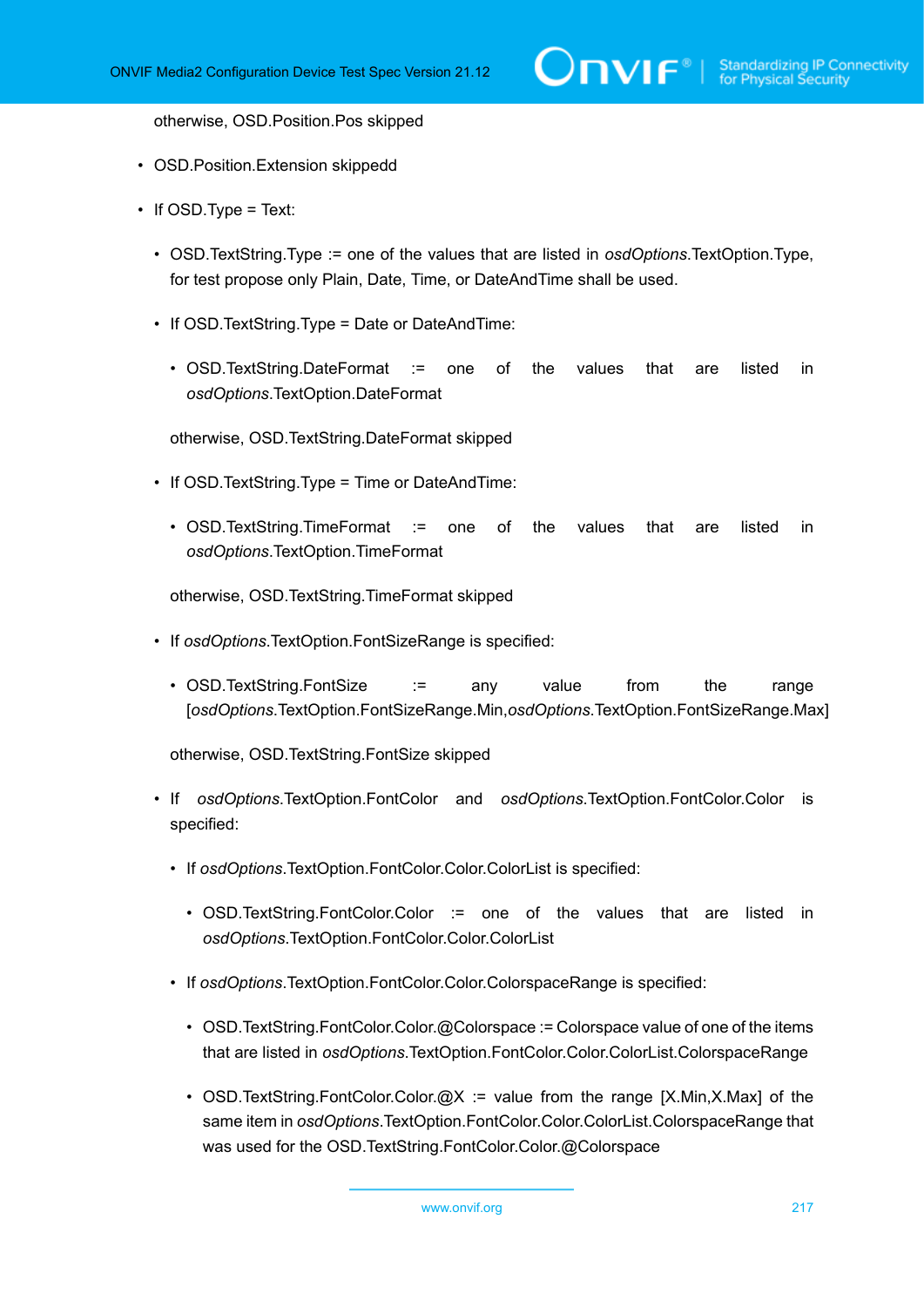• OSD. TextString. FontColor. Color.  $\omega Y =$  value from the range [Y.Min, Y.Max] of the same item in *osdOptions*.TextOption.FontColor.Color.ColorList.ColorspaceRange that was used for the OSD.TextString.FontColor.Color.@Colorspace

**TVIF**®

- OSD.TextString.FontColor.Color.@Z := value from the range [Z.Min.Z.Max] of the same item in *osdOptions*.TextOption.FontColor.Color.ColorList.ColorspaceRange that was used for the OSD.TextString.FontColor.Color.@Colorspace
- If *osdOptions*.TextOption.FontColor.Transparent is specified:
	- OSD.TextString.FontColor.@Transparent := any value from the range [*osdOptions*.TextOption.FontColor.Transparent.Min,*osdOptions*.TextOption.FontColor. Transparent.Max]

otherwise, OSD.TextString.FontColor.@Transparent skipped

otherwise, OSD.TextString.FontColor skipped

- If *osdOptions*.TextOption.BackgroundColor and *osdOptions*.TextOption.BackgroundColor.Color is specified:
	- If *osdOptions*.TextOption.BackgroundColor.Color.ColorList is specified:
		- OSD.TextString.BackgroundColor.Color := one of the values that are listed in *osdOptions*.TextOption.BackgroundColor.Color.ColorList
	- If *osdOptions*.TextOption.BackgroundColor.Color.ColorspaceRange is specified:
		- OSD.TextString.BackgroundColor.Color.@Colorspace := Colorspace value of one of the items that are listed in *osdOptions*.TextOption.BackgroundColor.Color.ColorList.ColorspaceRange
		- OSD.TextString.BackgroundColor.Color.@X := value from the range [X.Min,X.Max] of the same item in *osdOptions*.TextOption.BackgroundColor.Color.ColorList.ColorspaceRange that was used for the OSD. TextString.BackgroundColor.Color.@Colorspace
		- OSD.TextString.BackgroundColor.Color.@Y := value from the range [Y.Min, Y.Max] of the same in the same item in *osdOptions*.TextOption.BackgroundColor.Color.ColorList.ColorspaceRange that was used for the OSD.TextString.BackgroundColor.Color.@Colorspace
		- OSD.TextString.BackgroundColor.Color.@Z := value from the range [Z.Min,Z.Max] of the same in the same item in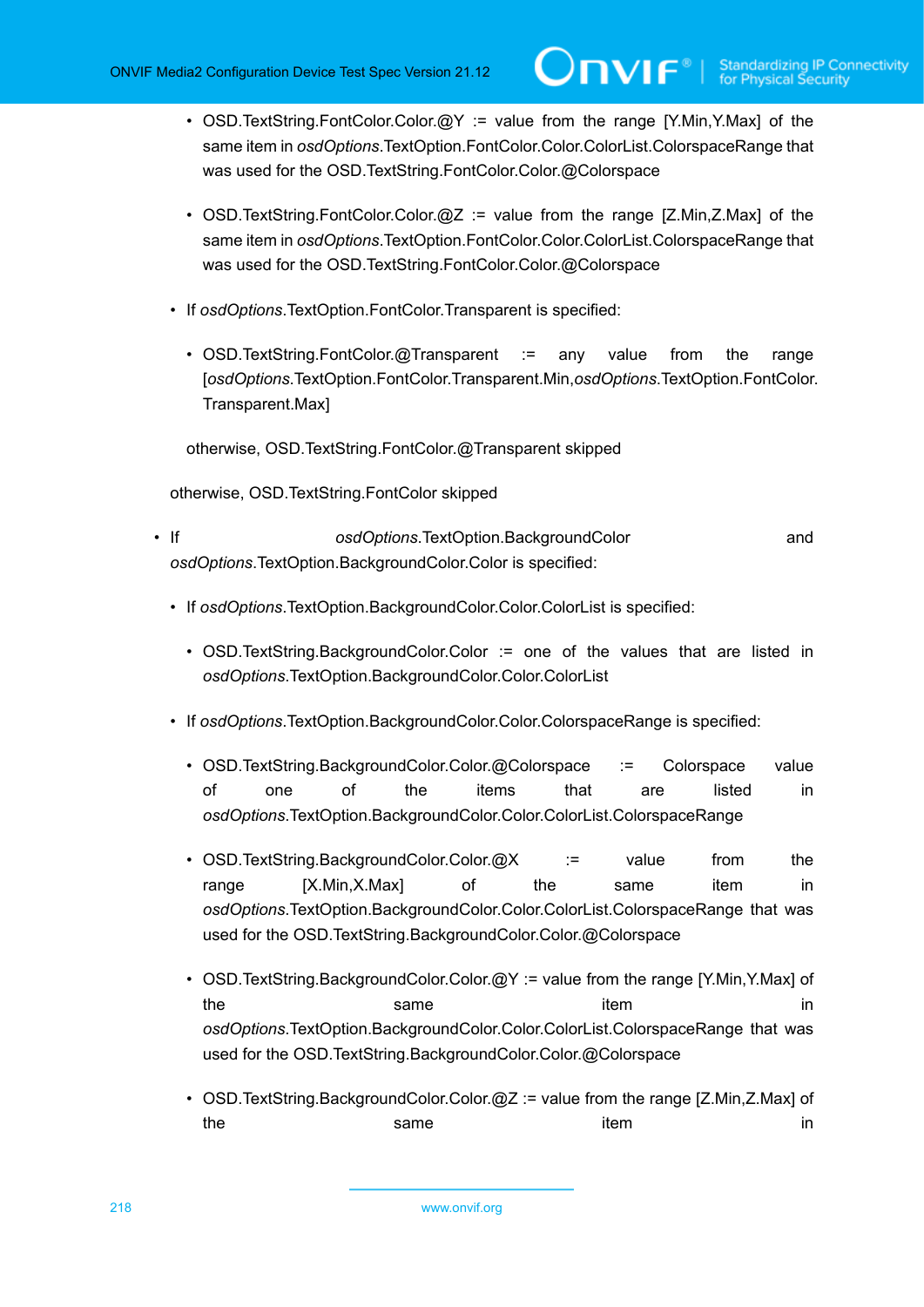*osdOptions*.TextOption.BackgroundColor.Color.ColorList.ColorspaceRange that was used for the OSD. TextString. BackgroundColor. Color.@Colorspace

 $\mathsf{D}\mathbf{n}\mathsf{V}$ lf $^{\circ}$ l

- If *osdOptions*.TextOption.BackgroundColor.Transparent is specified:
	- OSD. TextString. Background Color. @Transparent := any value from the range [*osdOptions*.TextOption.BackgroundColor.Transparent.Min, *osdOptions*.TextOption.BackgroundColor.Transparent.Max]

otherwise, SD.TextString.BackgroundColor.@Transparent skipped

otherwise, OSD.BackgroundColor.FontColor skipped

- If OSD. TextString. Type = Plain:
	- OSD. TextString. Plain Text : = any string value

otherwise, OSD.TextString.PlainText skipped

• OSD.TextString.Extension skipped

otherwise, OSD.TextString skipped

- If OSD. Type = Image:
	- OSD.Image.ImgPath := one of the values that are listed in *osdOptions*.ImageOption.ImagePath
	- OSD.Image.Extension skipped

otherwise, OSD.Image skipped

• OSD.Extension skippedd

**Note:** If OSD.Type = Text, but *osdOptions*.TextOption is skipped, the test will be FAILED.

**Note:** If OSD.Type = Image, but *osdOptions*.ImageOption is skipped, the test will be FAILED.

**Note:** If OSD.TextString.Type = Date or DateAndTime, but *osdOptions*.TextOption.DateFormat is skipped, the test will be FAILED.

**Note:** If OSD.TextString.Type = Time or DateAndTime, but *osdOptions*.TextOption.TimeFormat is skipped, the test will be FAILED.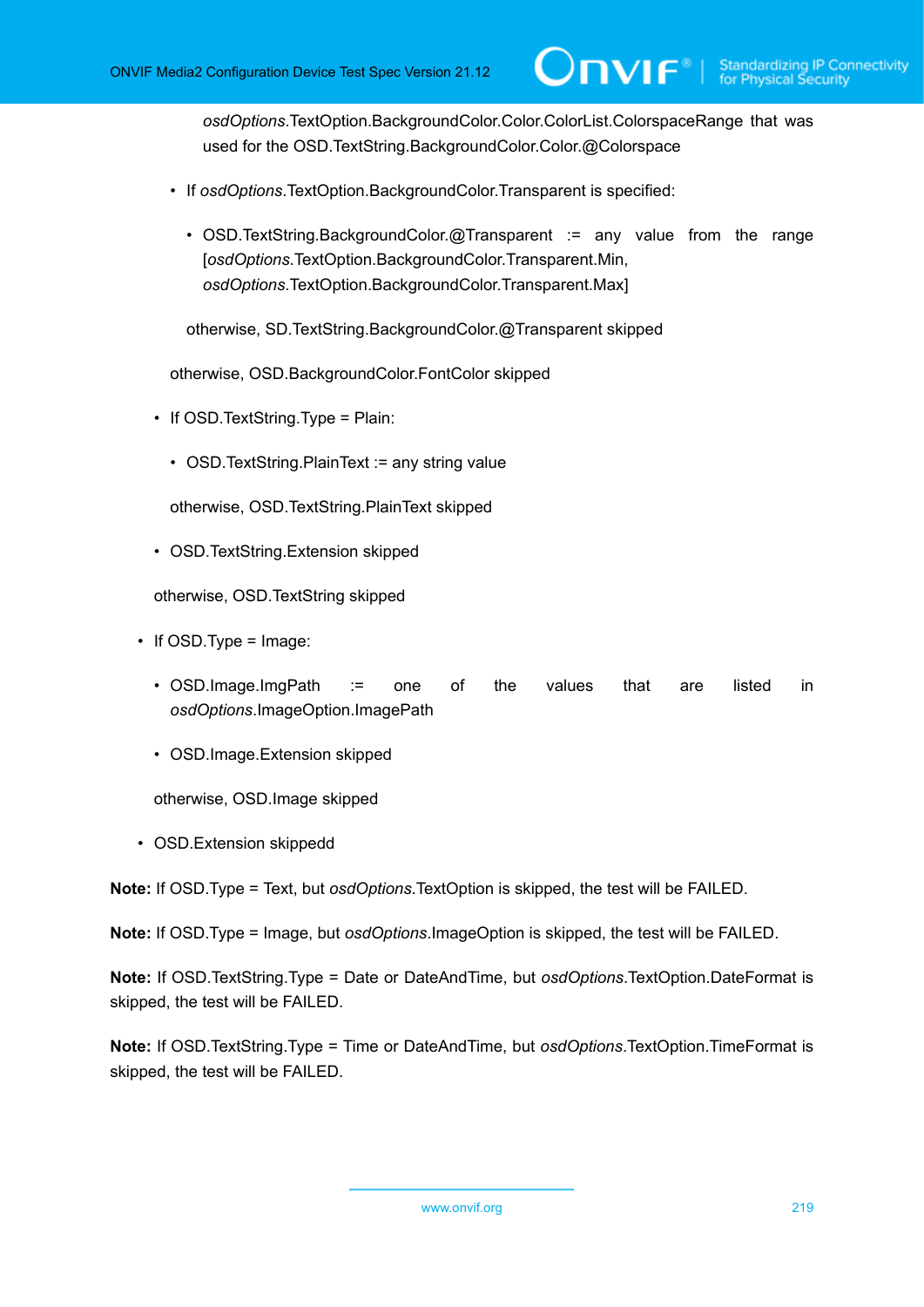# A.5 Configure Media profile with Video Source Configuration and Video Encoder Configuration

**Name:** HelperConfigureMediaProfileWithVideo

**Procedure Purpose:** Helper procedure to configure Media Profile to contain Video Source Configuration and Video Encoder Configuration.

**Pre-requisite:** Media2 Service is received from the DUT.

#### **Input:** None.

**Returns:** Media Profile (*profile*) containing Video Source Configuration and Video Encoder Configuration.

# **Procedure:**

- 1. ONVIF Client invokes **GetProfiles** request with parameters
	- Token skipped
	- Type[0] := VideoSource
	- Type[1] := VideoEncoder
- 2. The DUT responds with **GetProfilesResponse** message with parameters
	- Profiles list =: *profileList*
- 3. If *profileList* is empty, FAIL the test and skip other steps.
- 4. If *profileList* contains Media Profile with Configurations.VideoSource and Configurations.VideoEncoder:
	- 4.1. Set *profile* := the first Media Profile with Configurations.VideoSource and Configurations.VideoEncoder from the *profileList*.
	- 4.2. Skip other steps of procedure.
- 5. If *profileList* contains Media Profile with Configurations.VideoSource:
	- 5.1. Set *profile* := the first Media Profile with Configurations.VideoSource from the *profileList*.
	- 5.2. Go to step [13](#page-220-0)
- 6. Set *profile* := *profileList*[0].

220 www.onvif.org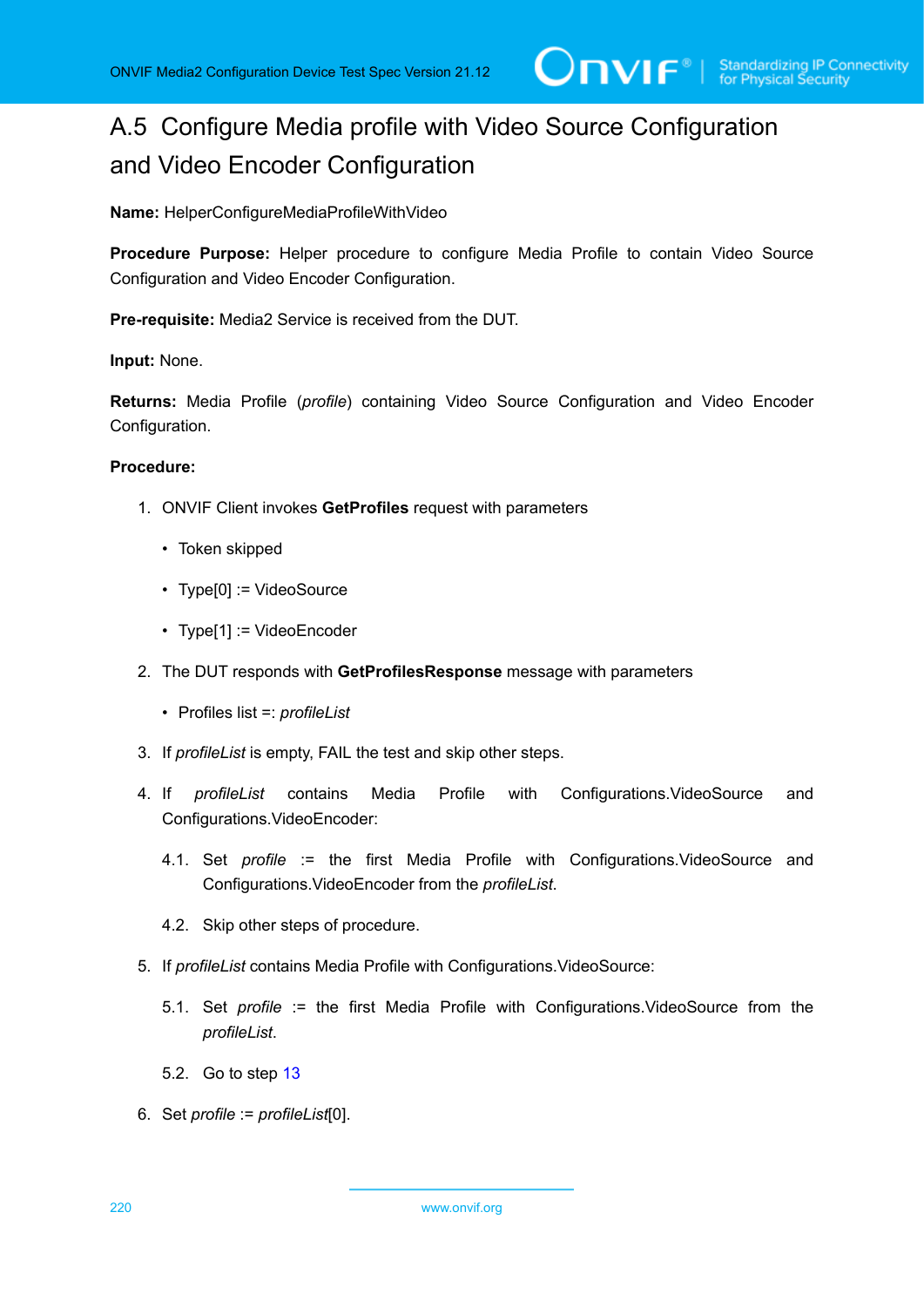$\overline{\mathsf{D}}\mathsf{VIF}^*$ 

- 7. ONVIF Client invokes **GetVideoSourceConfigurations** request with parameters
	- ConfigurationToken skipped
	- ProfileToken := *profile*.@token
- 8. The DUT responds with **GetVideoSourceConfigurationsResponse** with parameters
	- Configurations list =: *videoSourceConfigurationList*
- 9. If *videoSourceConfigurationList* is empty, FAIL the test and skip other steps.
- 10.ONVIF Client invokes **AddConfiguration** request with parameters
	- ProfileToken := *profile*.@token
	- Name skipped
	- Configuration[0].Type := VideoSource
	- Configuration[0].Token := *videoSourceConfigurationList*[0]
- 11. The DUT responds with **AddConfigurationResponse** message.
- 12.ONVIF Client invokes **GetVideoEncoderConfigurations** request with parameters
	- ConfigurationToken skipped
	- ProfileToken = *profile*.@token
- <span id="page-220-0"></span>13.The DUT responds with compatible video encoder configurations in **GetVideoEncoderConfigurationsResponse** with parameters
	- Configurations list =: *videoEncoderConfigurationList*
- 14.If *videoEncoderConfigurationList* is empty, FAIL the test and skip other steps.
- 15.ONVIF Client invokes **AddConfiguration** request with parameters
	- ProfileToken := *profileList*.Profiles[0].@token
	- Name skipped
	- Configuration[0].Type := VideoEncoder
	- Configuration[0].Token := *videoEncoderConfigurationList*[0]
- 16.The DUT responds with **AddConfigurationResponse** message.

# **Procedure Result:**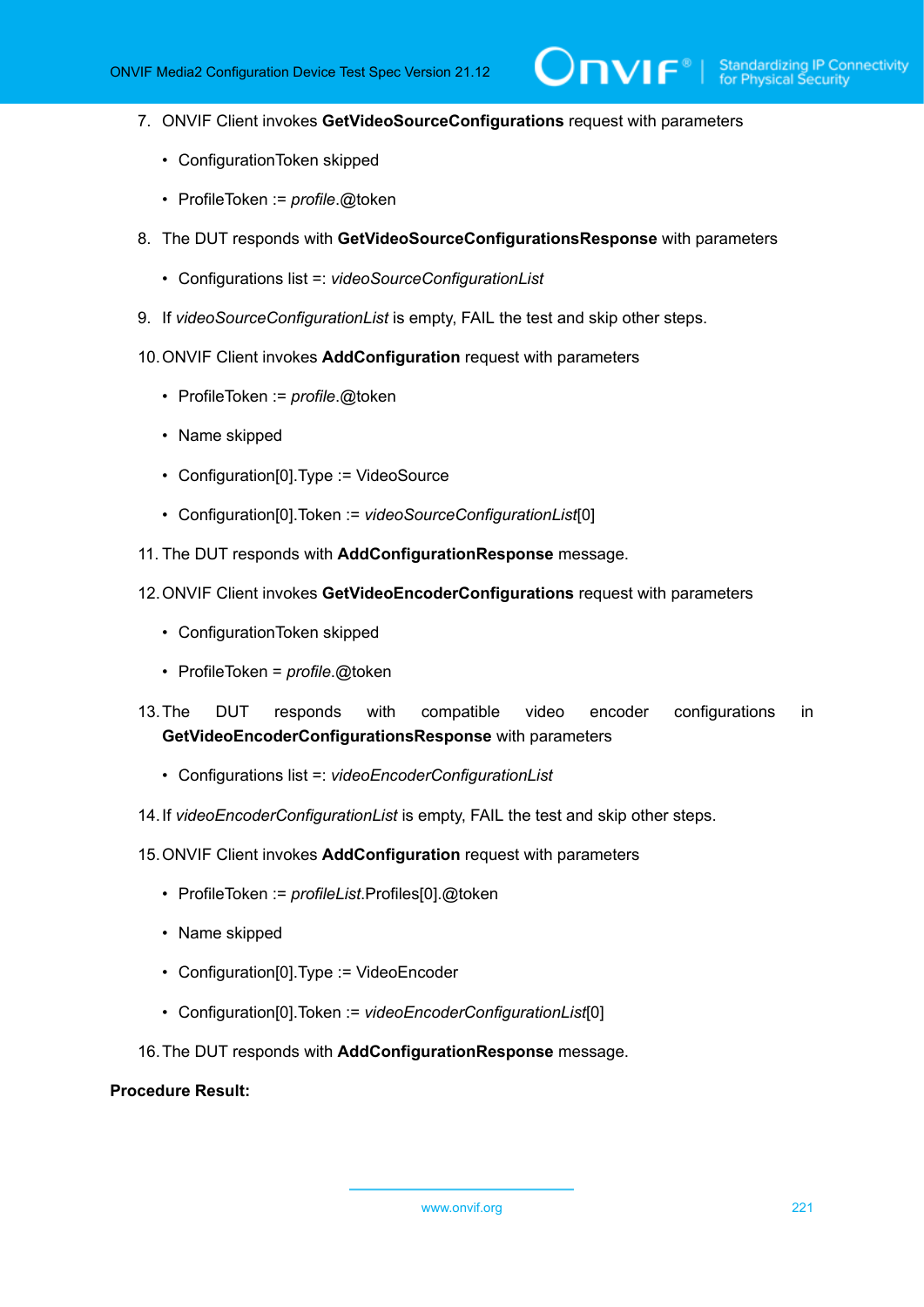# **PASS –**

• DUT passes all assertions.

# **FAIL –**

- DUT did not send **GetProfilesResponse** message.
- DUT did not send **GetVideoSourceConfigurationsResponse** message.
- DUT did not send **AddConfigurationResponse** message.
- DUT did not send **GetVideoEncoderConfigurationsResponse** message.

# A.6 Configure Media profile with Video Source Configuration

**Name:** HelperConfigureMediaProfileWithVideoSource

**Procedure Purpose:** Helper procedure to configure Media Profile to contain Video Source Configuration.

**Pre-requisite:** Media2 Service is received from the DUT.

**Input:** None.

**Returns:** Media Profile (*profile*) containing Video Source Configuration.

- 1. ONVIF Client invokes **GetProfiles** request with parameters
	- Token skipped
	- Type[0] := VideoSource
- 2. The DUT responds with **GetProfilesResponse** message with parameters
	- Profiles list =: *profileList*
- 3. If *profileList* is empty, FAIL the test and skip other steps.
- 4. If *profileList* contains Media Profile with Configurations.VideoSource:
	- 4.1. Set *profile* := the first profile with Configurations.VideoSource from the *profileList*.
	- 4.2. Skip other steps.
- 5. Set *profile* := *profileList*[0].
- 6. ONVIF Client invokes **GetVideoSourceConfigurations** request with parameters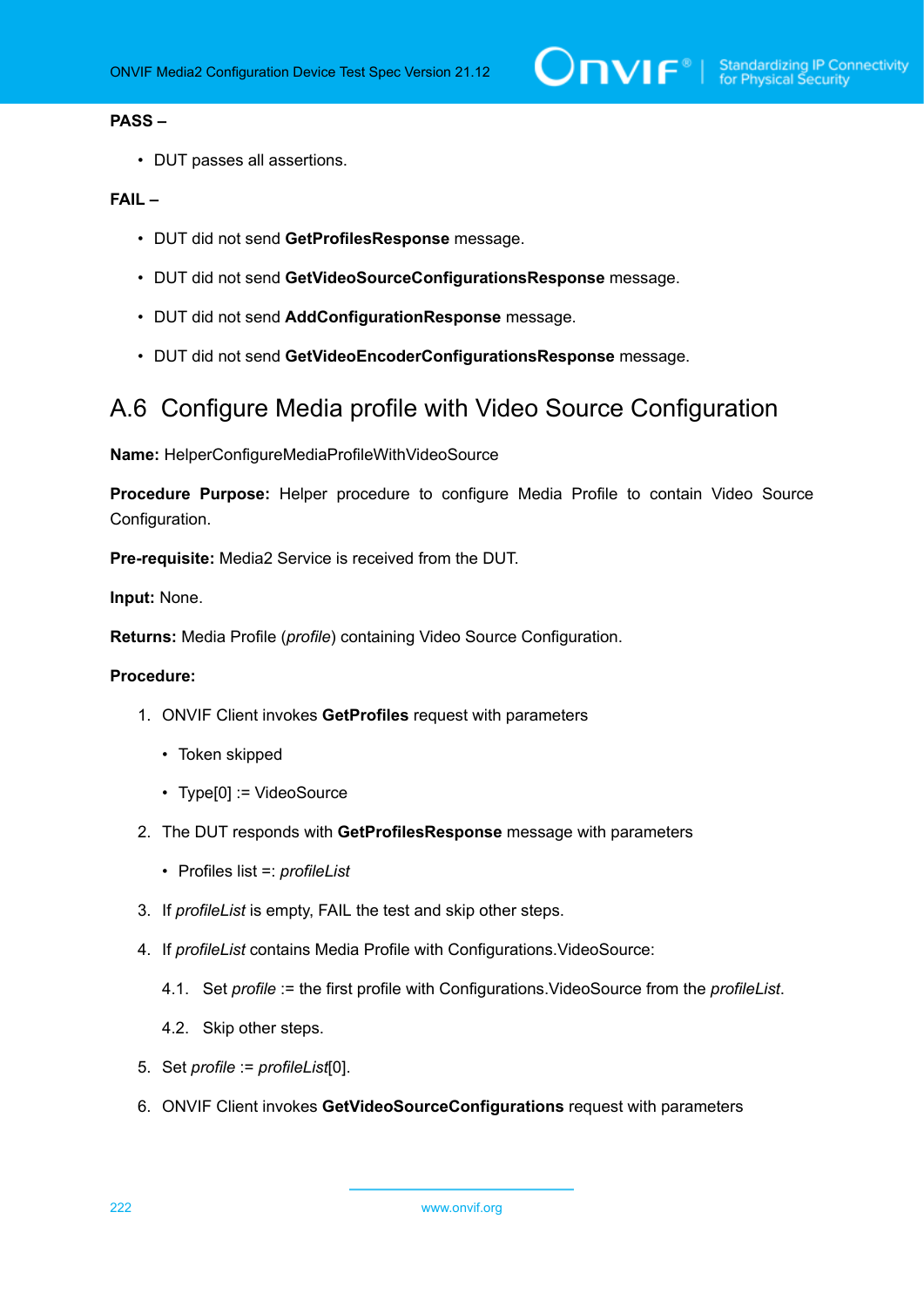- ConfigurationToken skipped
- ProfileToken = *profile*.@token
- 7. The DUT responds with **GetVideoSourceConfigurationsResponse** with parameters
	- Configurations list =: *videoSourceConfigurationList*
- 8. If *videoSourceConfigurationList* is empty, FAIL the test and skip other steps.
- 9. ONVIF Client invokes **AddConfiguration** request with parameters
	- ProfileToken := *profile*.@token
	- Name skipped
	- Configuration[0].Type := VideoSource
	- Configuration[0].Token := *videoSourceConfigurationList*[0]
- 10.The DUT responds with **AddConfigurationResponse** message.

# **PASS –**

• DUT passes all assertions.

# **FAIL –**

- DUT did not send **GetProfilesResponse** message.
- DUT did not send **GetVideoSourceConfigurationsResponse** message.
- DUT did not send **AddConfigurationResponse** message.

# <span id="page-222-0"></span>A.7 Get Video Source Configurations List

**Name:** HelperGetVideoSourceConfigurationsList

**Procedure Purpose:** Helper procedure to retrieve Video Source Configurations List.

**Pre-requisite:** Media2 Service is received from the DUT.

**Input:** None.

**Returns:** Video Source Configurations list (*videoSourceConfList*).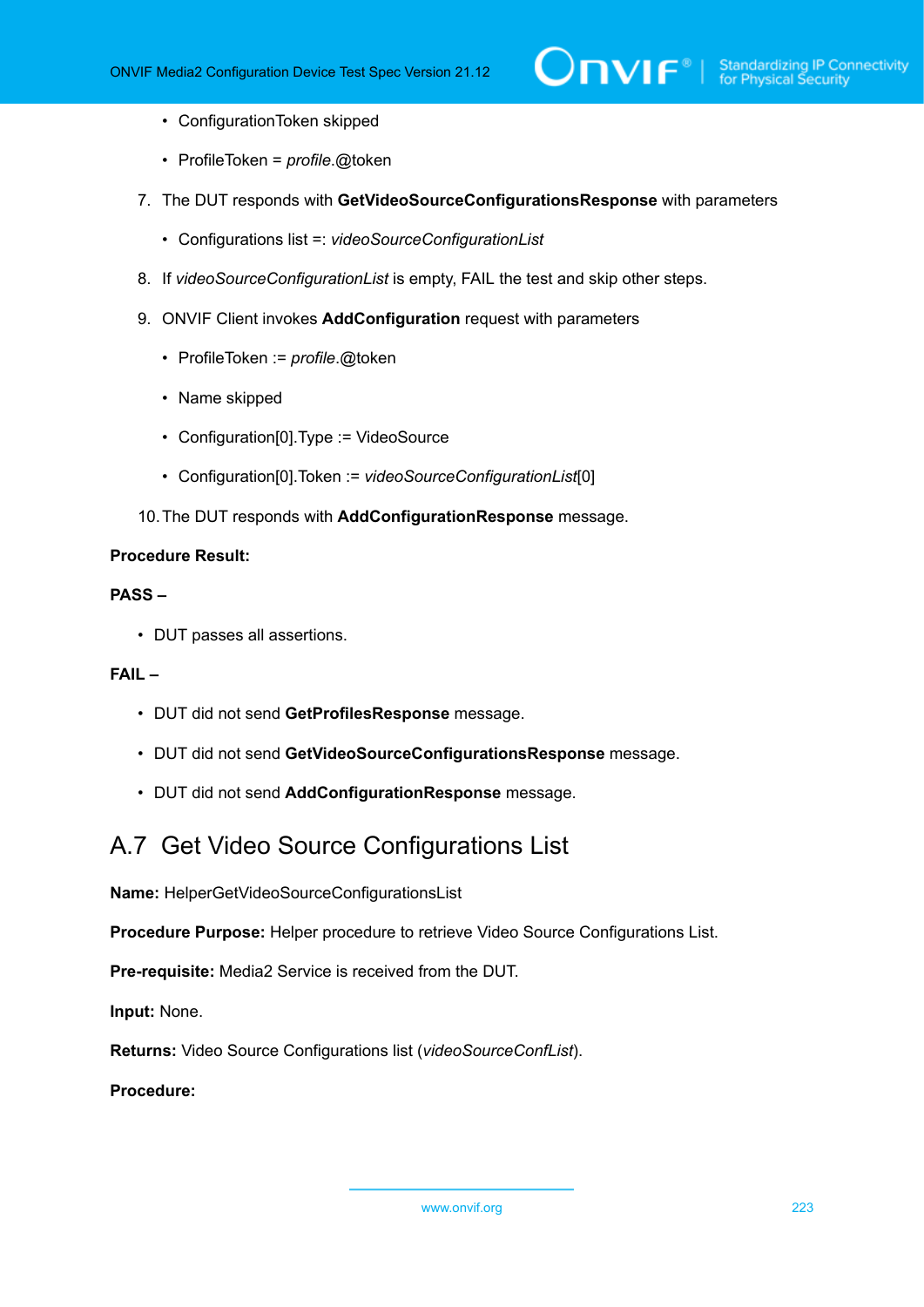$\mathsf{D}\mathbf{N}\mathsf{I}\mathsf{F}^\ast$ l

- 1. ONVIF Client invokes **GetVideoSourceConfigurations** request with parameters
	- ConfigurationToken skipped
	- ProfileToken skipped
- 2. The DUT responds with **GetVideoSourceConfigurationsResponse** with parameters
	- Configurations list =: *videoSourceConfList*
- 3. If *videoSourceConfList* is empty, FAIL the test.

#### **Procedure Result:**

# **PASS –**

• DUT passes all assertions.

## **FAIL –**

• DUT did not send **GetVideoSourceConfigurationsResponse** message.

# <span id="page-223-0"></span>A.8 Get Service Capabilities

**Name:** HelperGetServiceCapabilities

**Procedure Purpose:** Helper procedure to retrieve Media2 Service Capabilities.

**Pre-requisite:** Media2 Service is received from the DUT.

**Input:** None.

**Returns:** Media2 Service Capabilities (*cap*).

### **Procedure:**

- 1. ONVIF Client invokes **GetServiceCapabilities** request.
- 2. The DUT responds with **GetServiceCapabilitiesResponse** message with parameters
	- Capabilities =: *cap*

# **Procedure Result:**

### **PASS –**

• DUT passes all assertions.

# **FAIL –**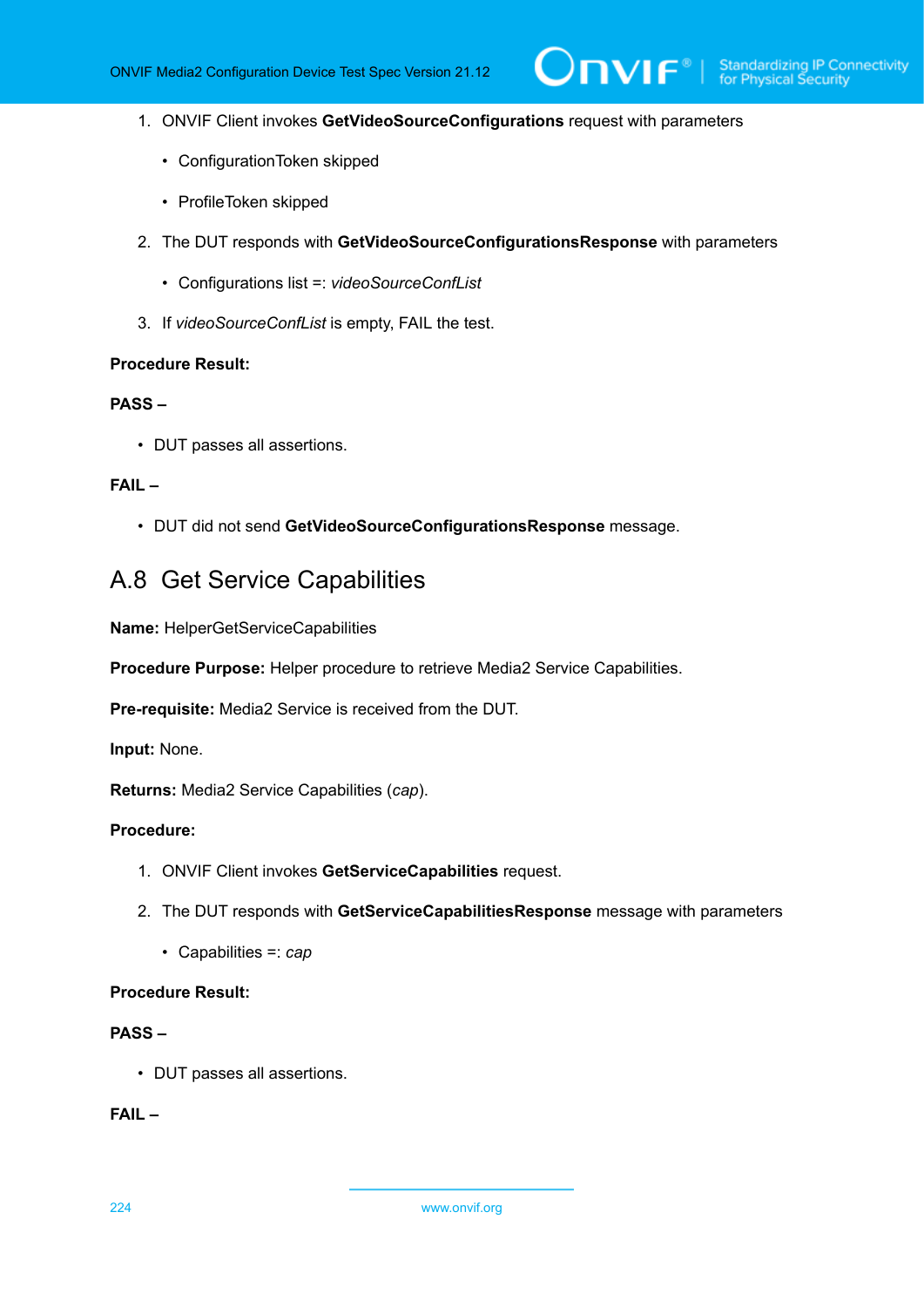• DUT did not send **GetServiceCapabilitiesResponse** message.

# A.9 Get Audio Source Configurations List

**Name:** HelperGetAudioSourceConfigurationsList

**Procedure Purpose:** Helper procedure to retrieve Audio Source Configurations List.

**Pre-requisite:** Media2 Service is received from the DUT. Audio configuration is supported by the DUT as indicated by receiving the GetAudioEncoderConfigurationOptionsResponse.

**Input:** None.

**Returns:** Audio Source Configurations List (*audioSourceConfList*).

#### **Procedure:**

- 1. ONVIF Client invokes **GetAudioSourceConfigurations** request with parameters
	- ConfigurationToken skipped
	- ProfileToken skipped
- 2. The DUT responds with **GetAudioSourceConfigurationsResponse** with parameters
	- Configurations list =: *audioSourceConfList*
- 3. If *audioSourceConfList* is empty, FAIL the test.

### **Procedure Result:**

#### **PASS –**

• DUT passes all assertions.

# **FAIL –**

• DUT did not send **GetAudioSourceConfigurationsResponse** message.

# A.10 Configure Media profile with Audio Source Configuration

**Name:** HelperConfigureMediaProfileWithAudioSource

**Procedure Purpose:** Helper procedure to configure Media Profile to contain Audio Source Configuration.

**Pre-requisite:** Media2 Service is received from the DUT. Audio configuration is supported by the DUT as indicated by receiving the GetAudioEncoderConfigurationOptionsResponse.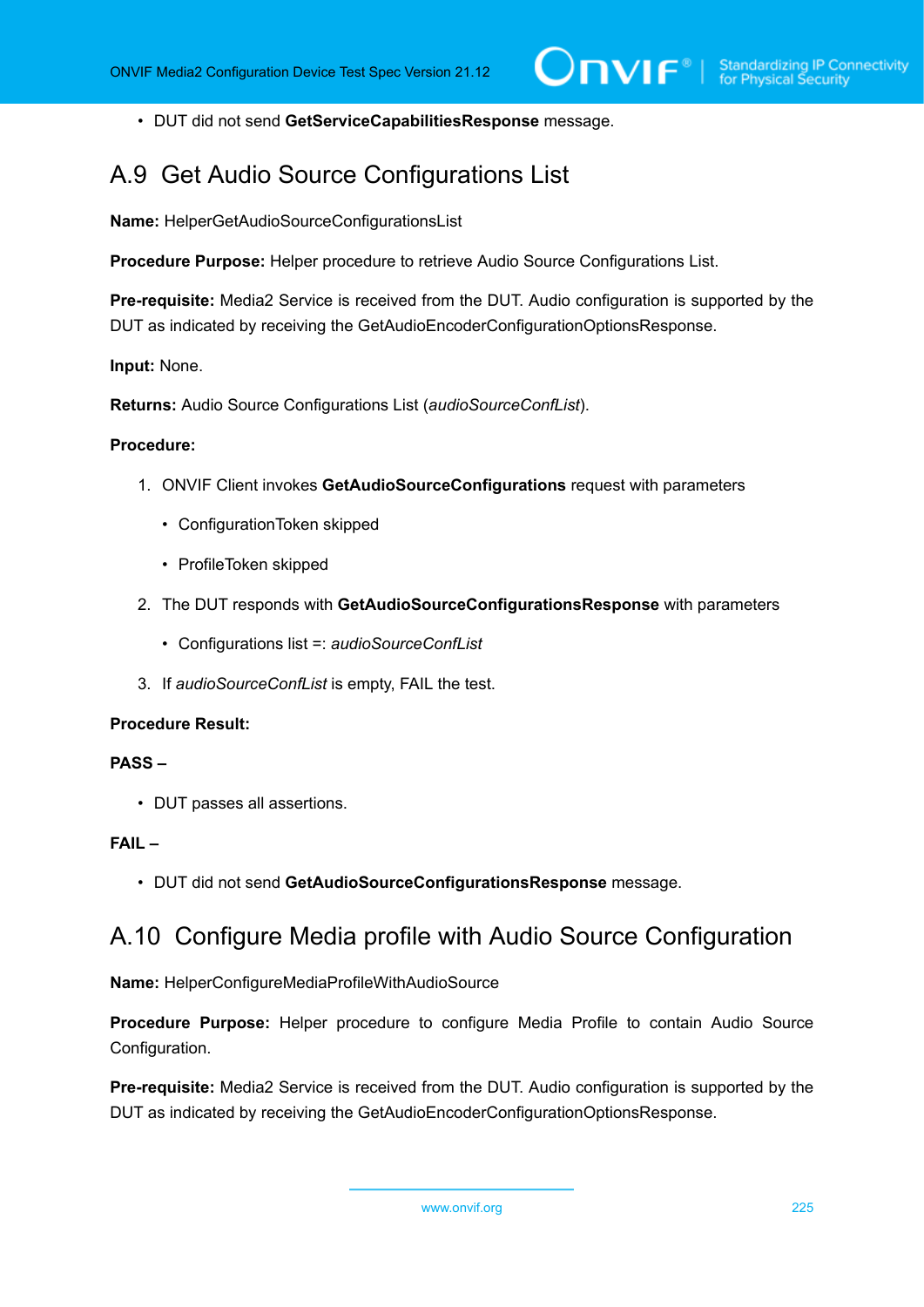#### **Input:** None.

**Returns:** Media Profile (*profile*) containing Audio Source Configuration.

- 1. ONVIF Client invokes **GetProfiles** request with parameters
	- Token skipped
	- Type[0] := AudioSource
- 2. The DUT responds with **GetProfilesResponse** message with parameters
	- Profiles list =: *profileList*
- 3. If *profileList* is empty, FAIL the test and skip other steps.
- 4. If *profileList* contains Media Profile with Configurations.AudioSource:
	- 4.1. Set *profile* := the first profile with Configurations.AudioSource from the *profileList*.
	- 4.2. Skip other steps.
- 5. Set *profile* := *profileList*[0].
- 6. ONVIF Client invokes **GetAudioSourceConfigurations** request with parameters
	- ConfigurationToken skipped
	- ProfileToken = *profile*.@token
- 7. The DUT responds with **GetAudioSourceConfigurationsResponse** with parameters
	- Configurations list =: *audioSourceConfigurationList*
- 8. If *audioSourceConfigurationList* is empty, FAIL the test and skip other steps.
- 9. ONVIF Client invokes **AddConfiguration** request with parameters
	- ProfileToken := *profile*.@token
	- Name skipped
	- Configuration[0]. Type := AudioSource
	- Configuration[0].Token := *audioSourceConfigurationList*[0]
- 10.The DUT responds with **AddConfigurationResponse** message.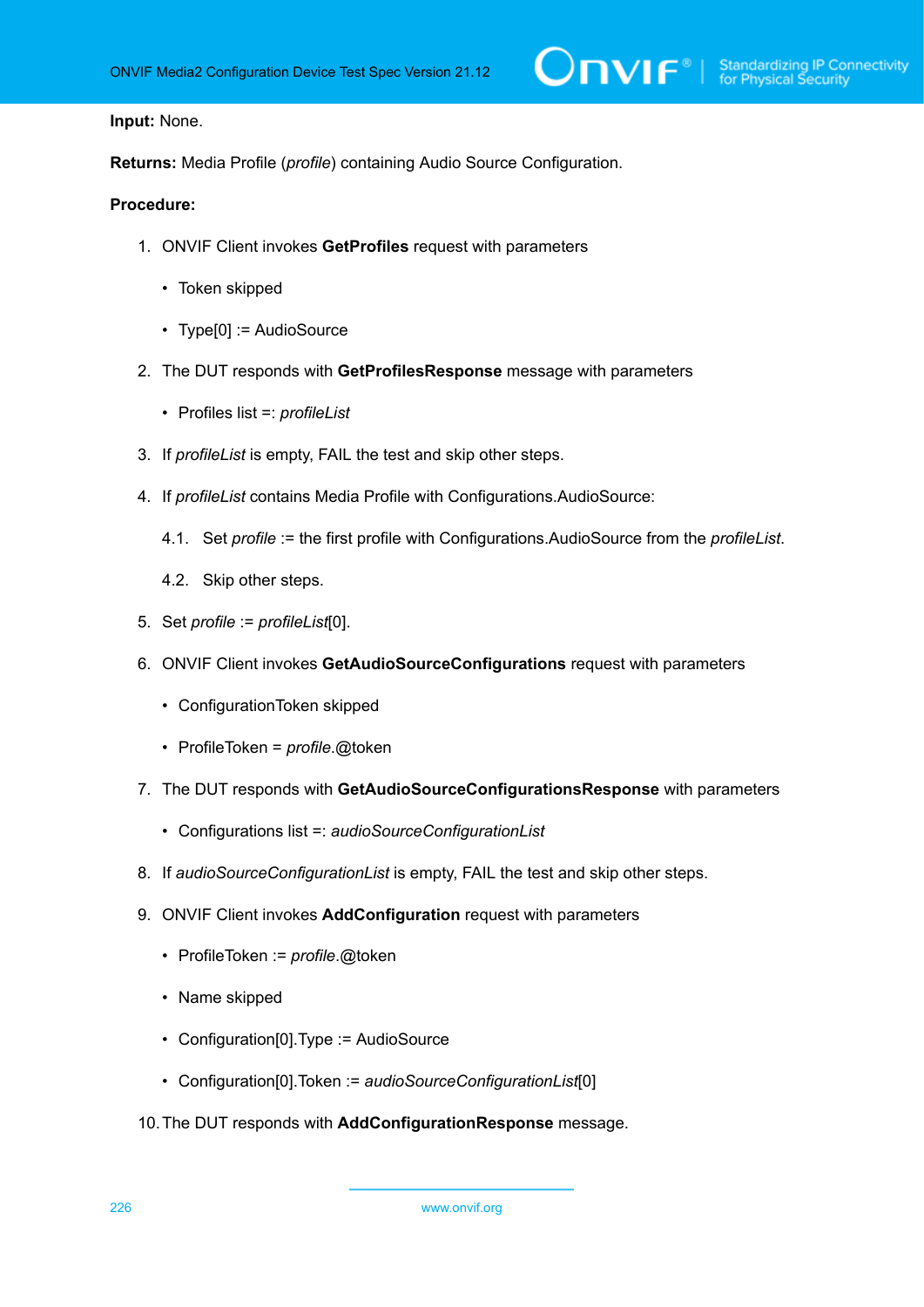### **PASS –**

• DUT passes all assertions.

# **FAIL –**

- DUT did not send **GetProfilesResponse** message.
- DUT did not send **GetAudioSourceConfigurationsResponse** message.
- DUT did not send **AddConfigurationResponse** message.

# A.11 Delete Media Profile if Max Reached

**Name:** HelperDeleteMediaProfileWhenMaxProfiles

**Procedure Purpose:** Helper procedure to delete Media Profile if maximum number of Media Profiles is reached.

**Pre-requisite:** Media2 Service is received from the DUT.

**Input:** None.

**Returns:** None.

- 1. ONVIF Client retrieves Media2 Service Capabilities by following the procedure mentioned in [Annex A.8](#page-223-0) with the following input and output parameters
	- out *cap* Media2 Service Capabilities
- 2. ONVIF Client invokes **GetProfiles** request with parameters
	- Token skipped
	- $\cdot$  Type[0] := All
- 3. The DUT responds with **GetProfilesResponse** message with parameters
	- Profiles list =: *profileList*
- 4. If number of items in *profileList* = *cap*.ProfileCapabilities.MaximumNumberOfProfiles:
	- 4.1. If *profileList* does not contain items with @fixed = false, FAIL the test and skip other steps.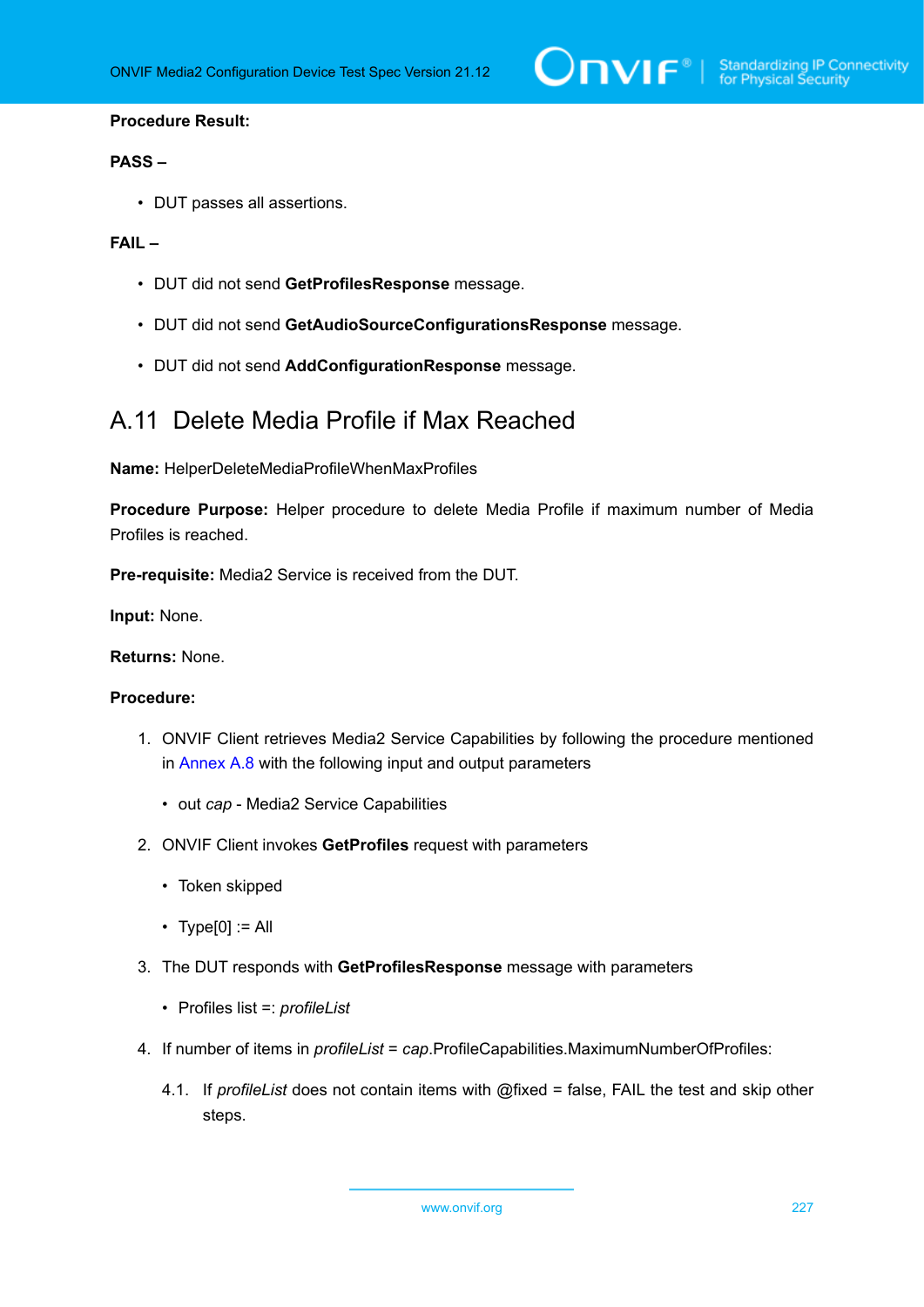- 4.2. ONVIF Client invokes **DeleteProfile** request with parameters
	- Token := @token of item with @fixed = false from *profileList*
- 4.3. The DUT responds with **DeleteProfileResponse** message.

# **PASS –**

• DUT passes all assertions.

#### **FAIL –**

- DUT did not send **GetProfilesResponse** message.
- DUT did not send **DeleteProfileResponse** message.

# A.12 Create Pull Point Subscription

**Name:** HelperCreatePullPointSubscription

**Procedure Purpose:** Helper procedure to create PullPoint Subscription with specified Topic.

**Pre-requisite:** Event Service is received from the DUT.

**Input:** Notification Topic (*topic*).

**Returns:** Subscription reference (*s*), current time for the DUT (*ct*), subscription termination time (*tt*).

- 1. ONVIF Client invokes **CreatePullPointSubscription** request with parameters
	- Filter.TopicExpression := *topic*
	- Filter.TopicExpression.@Dialect := "http://www.onvif.org/ver10/tev/topicExpression/ ConcreteSet"
- 2. The DUT responds with **CreatePullPointSubscriptionResponse** message with parameters
	- SubscriptionReference =: *s*
	- CurrentTime =: *ct*
	- TerminationTime =: *tt*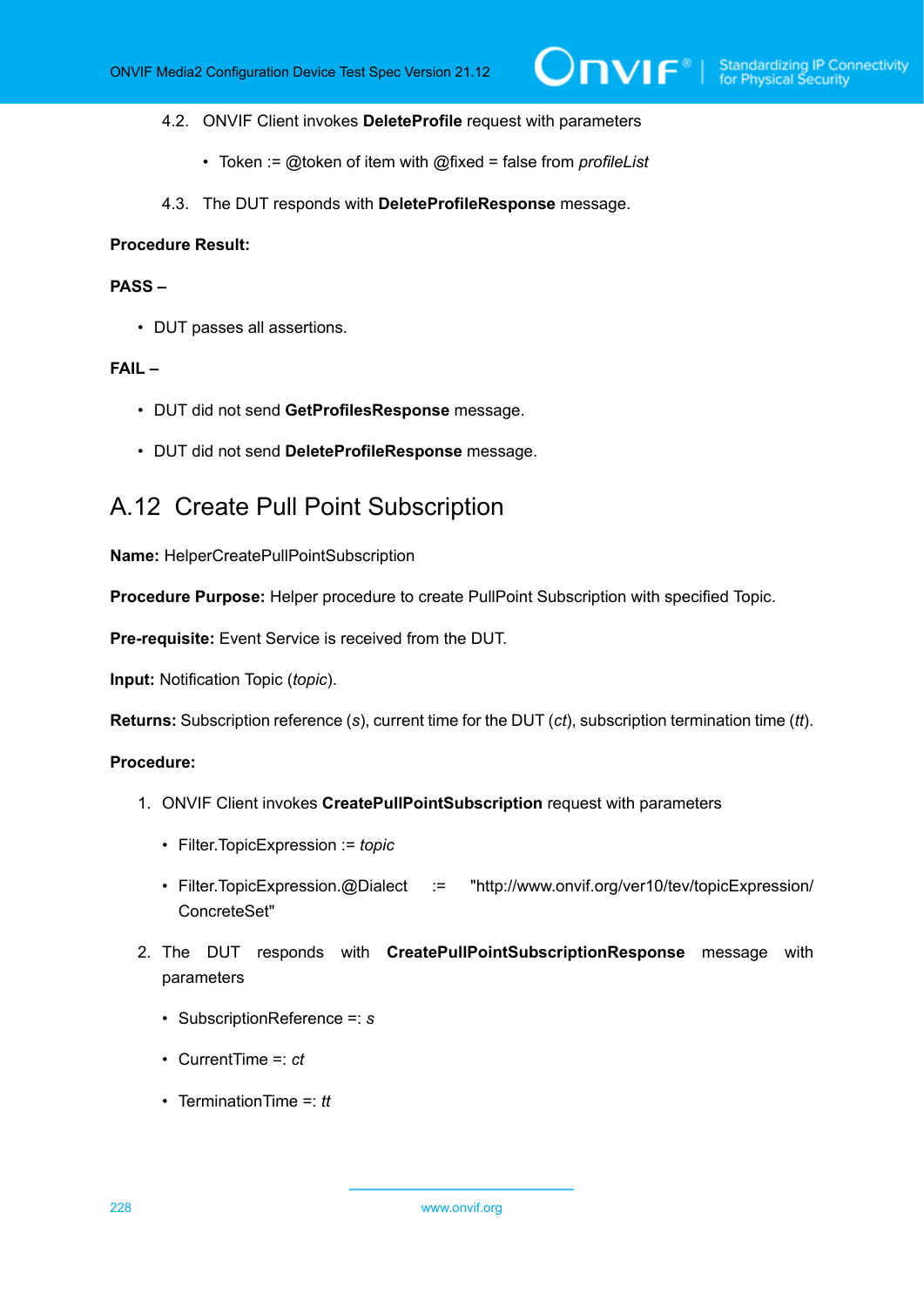

### **PASS –**

• DUT passes all assertions.

## **FAIL –**

• DUT did not send **CreatePullPointSubscriptionResponse** message.

# A.13 Delete Subscription

**Name:** HelperDeleteSubscription

**Procedure Purpose:** Helper procedure to delete supscribtion.

**Pre-requisite:** Event Service is received from the DUT.

**Input:** Subscription reference (*s*)

**Returns:** None

# **Procedure:**

- 1. ONVIF Client sends an **Unsubscribe** to the subscription endpoint s.
- 2. The DUT responds with **UnsubscribeResponse** message.

#### **Procedure Result:**

#### **PASS –**

• DUT passes all assertions.

# **FAIL –**

• DUT did not send **UnsubscribeResponse** message.

# A.14 Retrieve Profile Changed Event by PullPoint

#### **Name:** HelperPullProfileChanged

**Procedure Purpose:** Helper procedure to retrieve and check tns1:Media/ProfileChanged event with PullMessages.

**Pre-requisite:** Event Service is received from the DUT.

**Input:** Subscription reference (*s*), current time for the DUT (*ct*), Subscription termination time (*tt*) and Media Profile token (*profileToken*).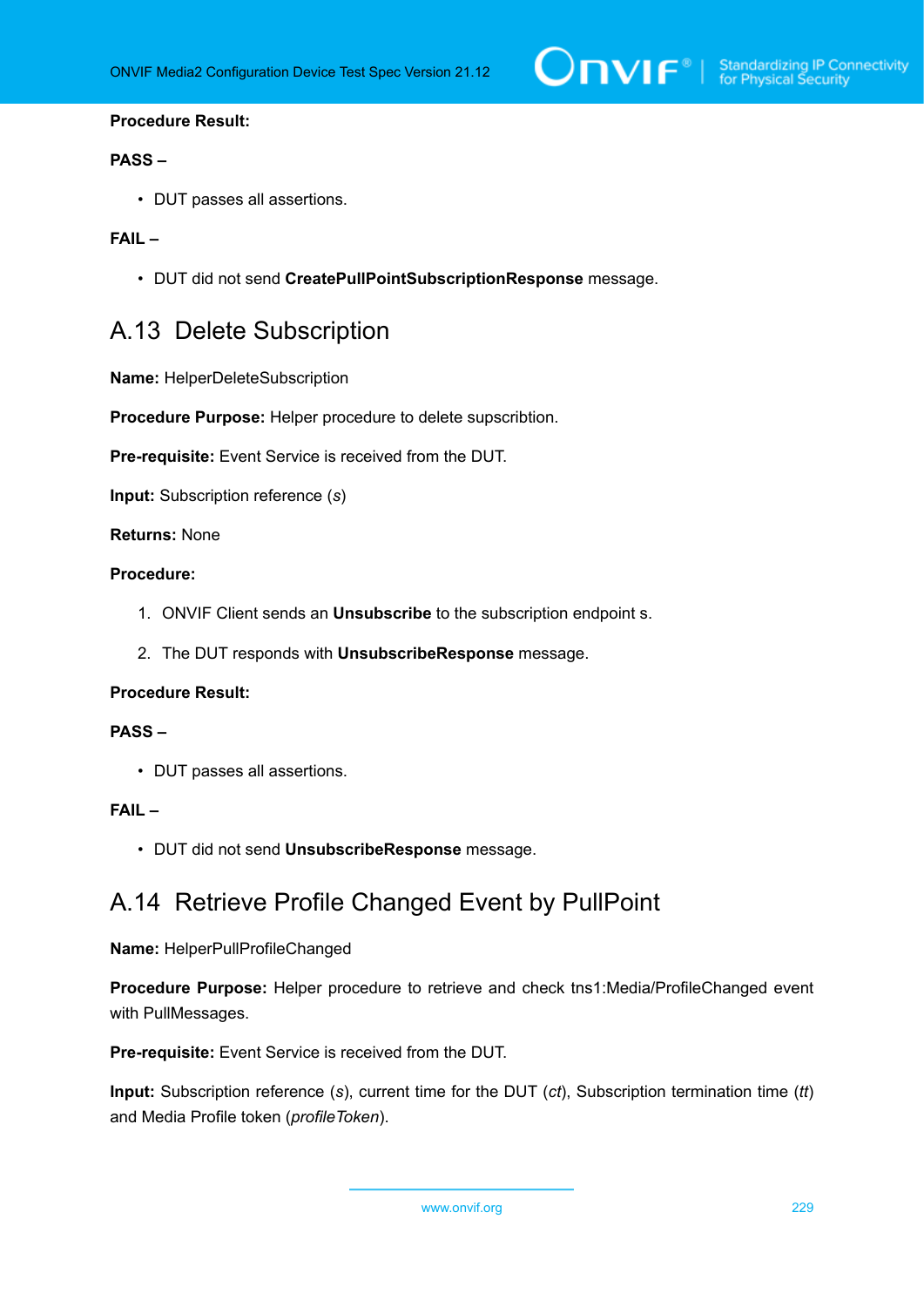### **Returns:** None

## **Procedure:**

- <span id="page-229-0"></span>1. Until *timeout1* timeout expires, repeat the following steps:
	- 1.1. ONVIF Client waits for time *t* := min{(*tt*-*ct*)/2, 1 second}.
	- 1.2. ONVIF Client invokes **PullMessages** to the subscription endpoint *s* with parameters
		- Timeout := PT60S
		- MessageLimit := 1
	- 1.3. The DUT responds with **PullMessagesResponse** message with parameters
		- CurrentTime =: *ct*
		- TerminationTime =: *tt*
		- NotificationMessage list =: *notificationMessageList*
	- 1.4. If *notificationMessageList* is not empty and the Token source simple item in *notificationMessageList* is equal to *profileToken*, skip other steps and finish the procedure.
	- 1.5. If *timeout1* timeout expires for step [1](#page-229-0) without Notification with Token source simple item equal to *profileToken*, FAIL the test and skip other steps.

#### **Procedure Result:**

#### **PASS –**

• DUT passes all assertions.

### **FAIL –**

• DUT did not send **PullMessagesResponse** message.

**Note:** *timeout1* will be taken from Operation Delay field of ONVIF Device Test Tool.

# A.15 Retrieve Configuration Changed Event by PullPoint

**Name:** HelperPullConfigurationChanged

**Procedure Purpose:** Helper procedure to retrieve and check tns1:Media/ConfigurationChanged event with PullMessages.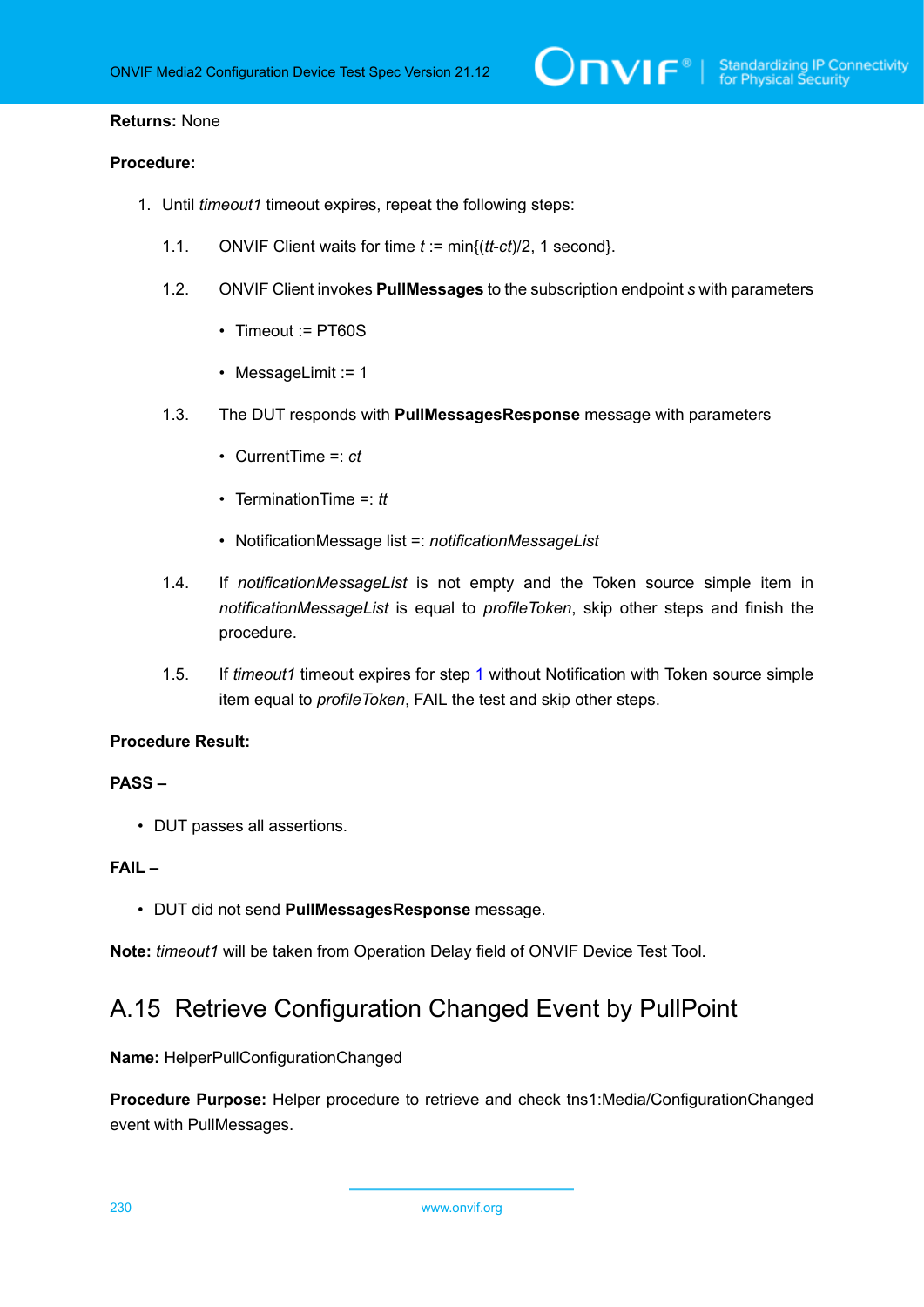**Pre-requisite:** Event Service is received from the DUT.

**Input:** Subscription reference (*s*), current time for the DUT (*ct*), Subscription termination time (*tt*), configuration token (*confToken*) and configuration type (*confType*).

#### **Returns:** None

### **Procedure:**

- <span id="page-230-0"></span>1. Until *timeout1* timeout expires, repeat the following steps:
	- 1.1. ONVIF Client waits for time *t* := min{(*tt*-*ct*)/2, 1 second}.
	- 1.2. ONVIF Client invokes **PullMessages** to the subscription endpoint *s* with parameters
		- Timeout := PT60S
		- MessageLimit := 1
	- 1.3. The DUT responds with **PullMessagesResponse** message with parameters
		- CurrentTime =: *ct*
		- TerminationTime =: *tt*
		- NotificationMessage list =: *notificationMessageList*
	- 1.4. If *notificationMessageList* is not empty and source simple item Token = *confToken* and Type = *confType*, skip other steps and finish the procedure.
	- 1.5. If *timeout1* timeout expires for step [1](#page-230-0) without Notification with source simple item Token = *confToken* and Type = *confType*, FAIL the test and skip other steps.

## **Procedure Result:**

#### **PASS –**

• DUT passes all assertions.

# **FAIL –**

• DUT did not send **PullMessagesResponse** message.

**Note:** *timeout1* will be taken from Operation Delay field of ONVIF Device Test Tool.

# A.16 Get Video Encoder Configurations List

**Name:** HelperGetVideoEncoderConfigurationsList

www.onvif.org 231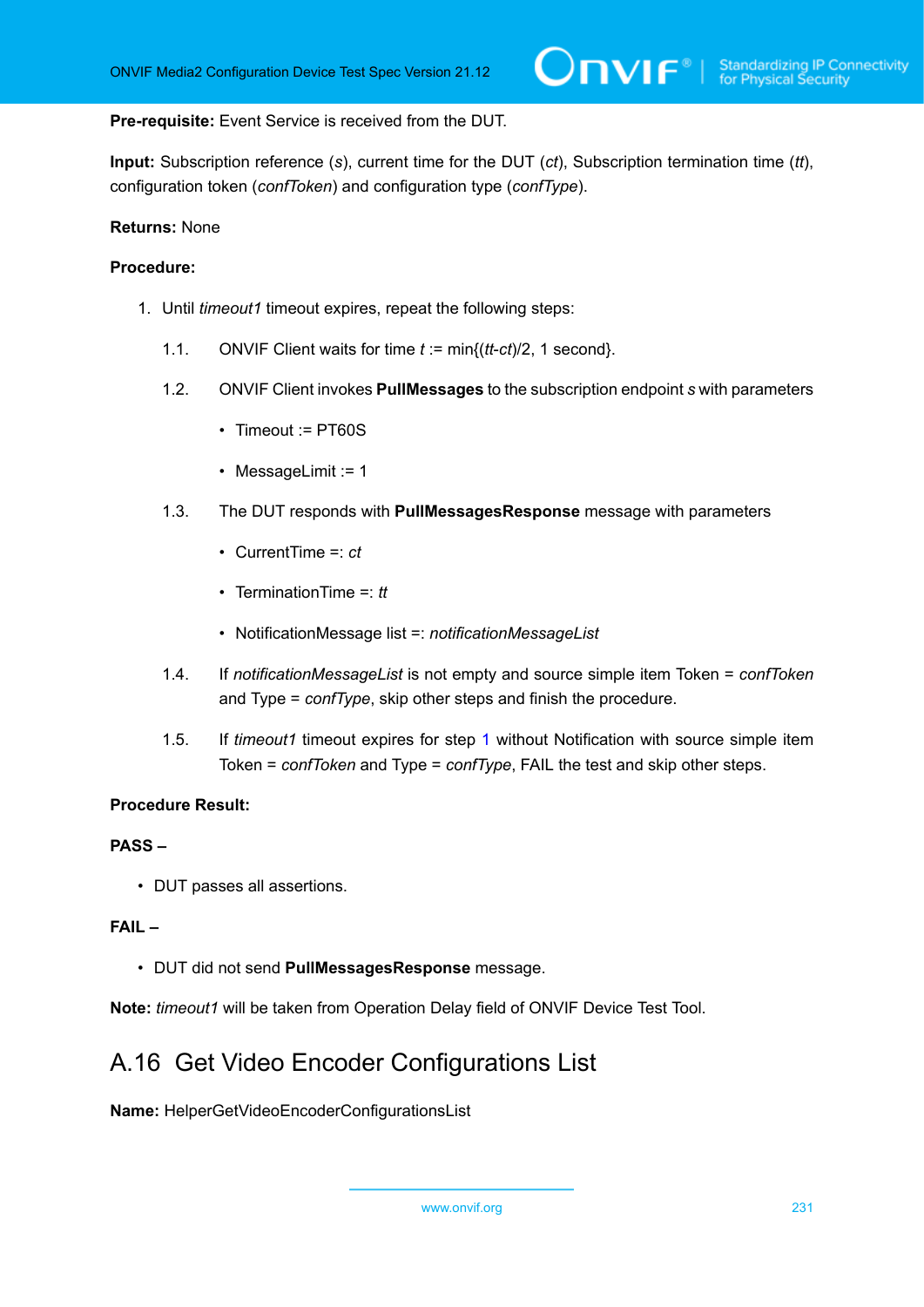$\mathsf{D}\mathbf{N}\mathsf{I}\mathsf{F}^\ast$  :

#### **Procedure Purpose:** Helper procedure to retrieve Video Encoder Configurations List.

**Pre-requisite:** Media2 Service is received from the DUT.

**Input:** None.

**Returns:** Video Encoder Configurations List (*videoEncoderConfList*).

#### **Procedure:**

- 1. ONVIF Client invokes **GetVideoEncoderConfigurations** request with parameters
	- ConfigurationToken skipped
	- ProfileToken skipped
- 2. The DUT responds with all video encoder configurations in **GetVideoEncoderConfigurationsResponse** with parameters
	- Configurations list =: *videoEncoderConfList*
- 3. If *videoEncoderConfList* is empty, FAIL the test.

#### **Procedure Result:**

#### **PASS –**

• DUT passes all assertions.

# **FAIL –**

• DUT did not send **GetVideoEncoderConfigurationsResponse** message.

# A.17 Get Audio Encoder Configurations List

**Name:** HelperGetAudioEncoderConfigurationsList

**Procedure Purpose:** Helper procedure to retrieve Audio Encoder Configurations List.

**Pre-requisite:** Media2 Service is received from the DUT. Audio configuration is supported by the DUT as indicated by receiving the GetAudioEncoderConfigurationOptionsResponse.

**Input:** None.

**Returns:** Audio Encoder Configurations List (*audioEncoderConfList*).

#### **Procedure:**

1. ONVIF Client invokes **GetAudioEncoderConfigurations** request with parameters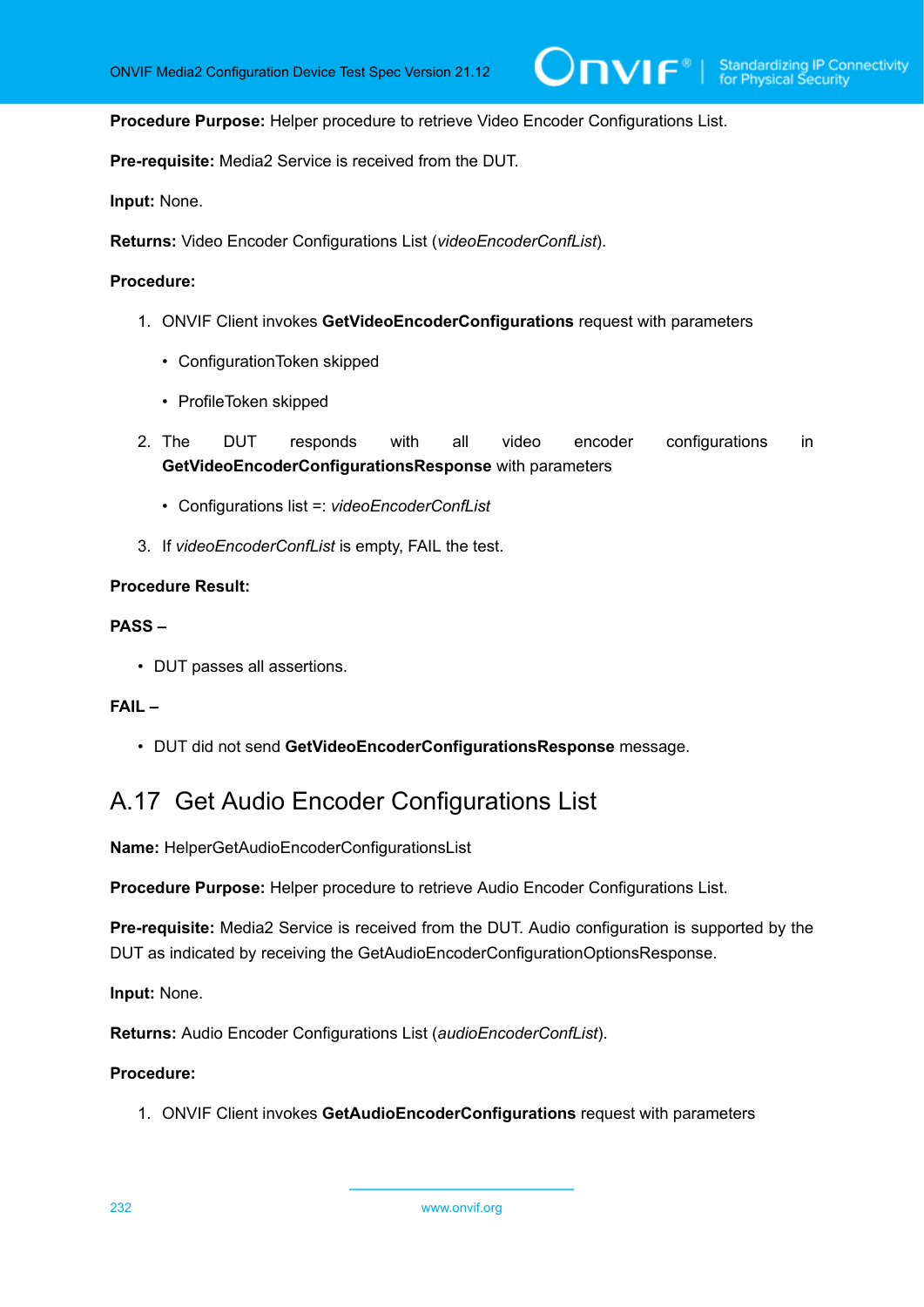- ConfigurationToken skipped
- ProfileToken skipped
- 2. The DUT responds with **GetAudioEncoderConfigurationsResponse** with parameters
	- Configurations list =: *audioEncoderConfList*
- 3. If *audioEncoderConfList* is empty, FAIL the test.

# **PASS –**

• DUT passes all assertions.

# **FAIL –**

• DUT did not send **GetAudioEncoderConfigurationsResponse** message.

# A.18 Get Audio Output Configurations List

**Name:** HelperGetAudioOutputConfigurationsList

**Procedure Purpose:** Helper procedure to retrieve Audio Output Configurations List.

**Pre-requisite:** Media2 Service is received from the DUT. Audio Outputs is supported by Device as indicated by the ProfileCapabilities.ConfigurationsSupported = AudioOutput capability.

**Input:** None.

**Returns:** Audio Output Configurations List (*audioOutputConfList*).

# **Procedure:**

- 1. ONVIF Client invokes **GetAudioOutputConfigurations** request with parameters
	- ConfigurationToken skipped
	- ProfileToken skipped
- 2. The DUT responds with **GetAudioOutputConfigurationsResponse** with parameters
	- Configurations list =: *audioOutputConfList*
- 3. If *audioOutputConfList* is empty, FAIL the test.

# **Procedure Result:**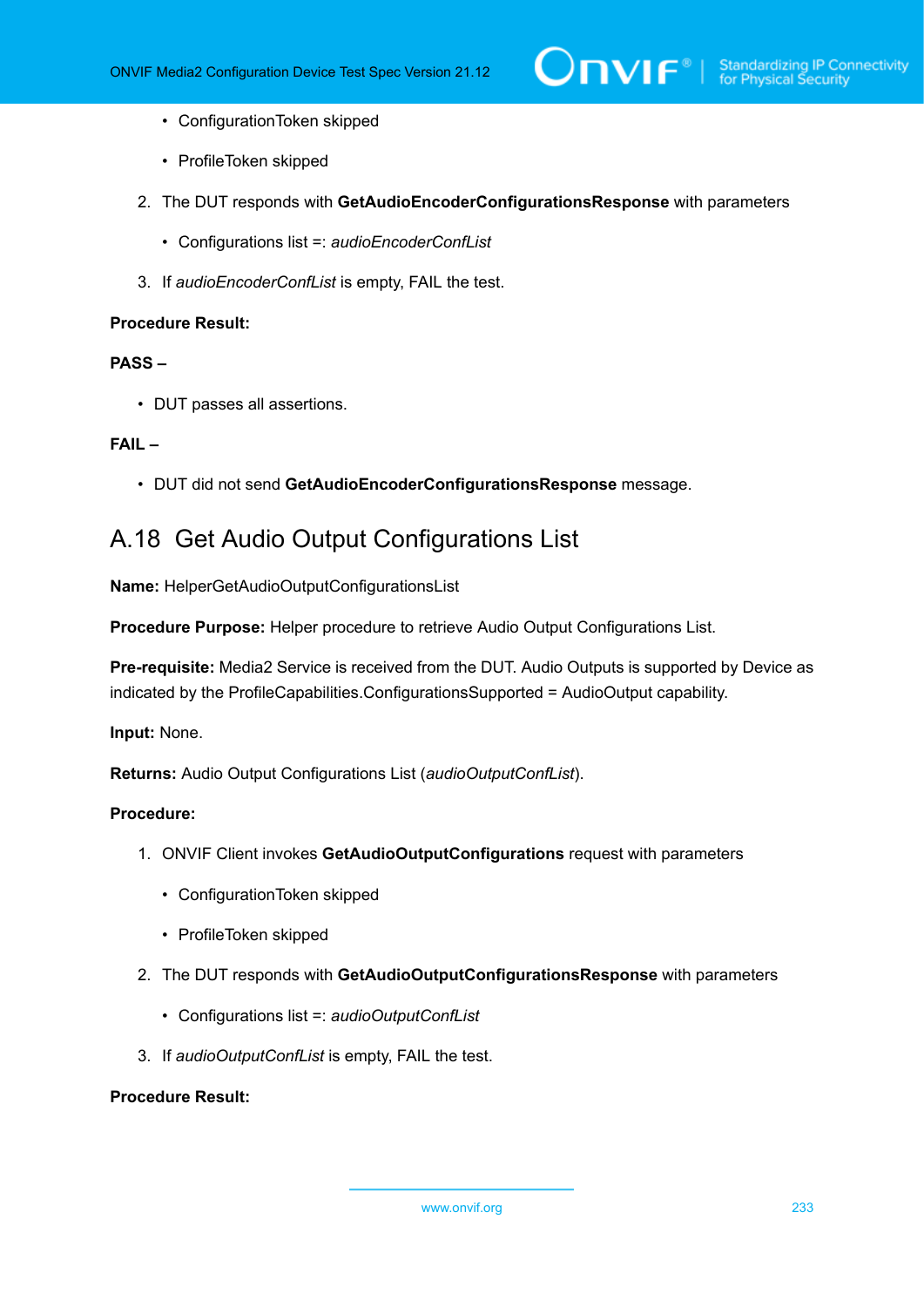# **PASS –**

• DUT passes all assertions.

# **FAIL –**

• DUT did not send **GetAudioOutputConfigurationsResponse** message.

# A.19 Configure Media profile with Audio Output Configuration

**Name:** HelperConfigureMediaProfileWithAudioOutput

**Procedure Purpose:** Helper procedure to configure Media Profile to contain Audio Output Configuration.

**Pre-requisite:** Media2 Service is received from the DUT. Audio Outputs is supported by Device as indicated by the ProfileCapabilities.ConfigurationsSupported = AudioOutput capability.

**Input:** None.

**Returns:** Media Profile (*profile*) containing Audio Output Configuration.

- 1. ONVIF Client invokes **GetProfiles** request with parameters
	- Token skipped
	- Type[0] := AudioOutput
- 2. The DUT responds with **GetProfilesResponse** message with parameters
	- Profiles list =: *profileList*
- 3. If *profileList* is empty, FAIL the test and skip other steps.
- 4. If *profileList* contains Media Profile with Configurations.AudioOutput:
	- 4.1. Set *profile* := the first profile with Configurations.AudioOutput from the *profileList*.
	- 4.2. Skip other steps.
- 5. Set *profile* := *profileList*[0].
- 6. ONVIF Client invokes **GetAudioOutputConfigurations** request with parameters
	- ConfigurationToken skipped
	- ProfileToken = *profile*.@token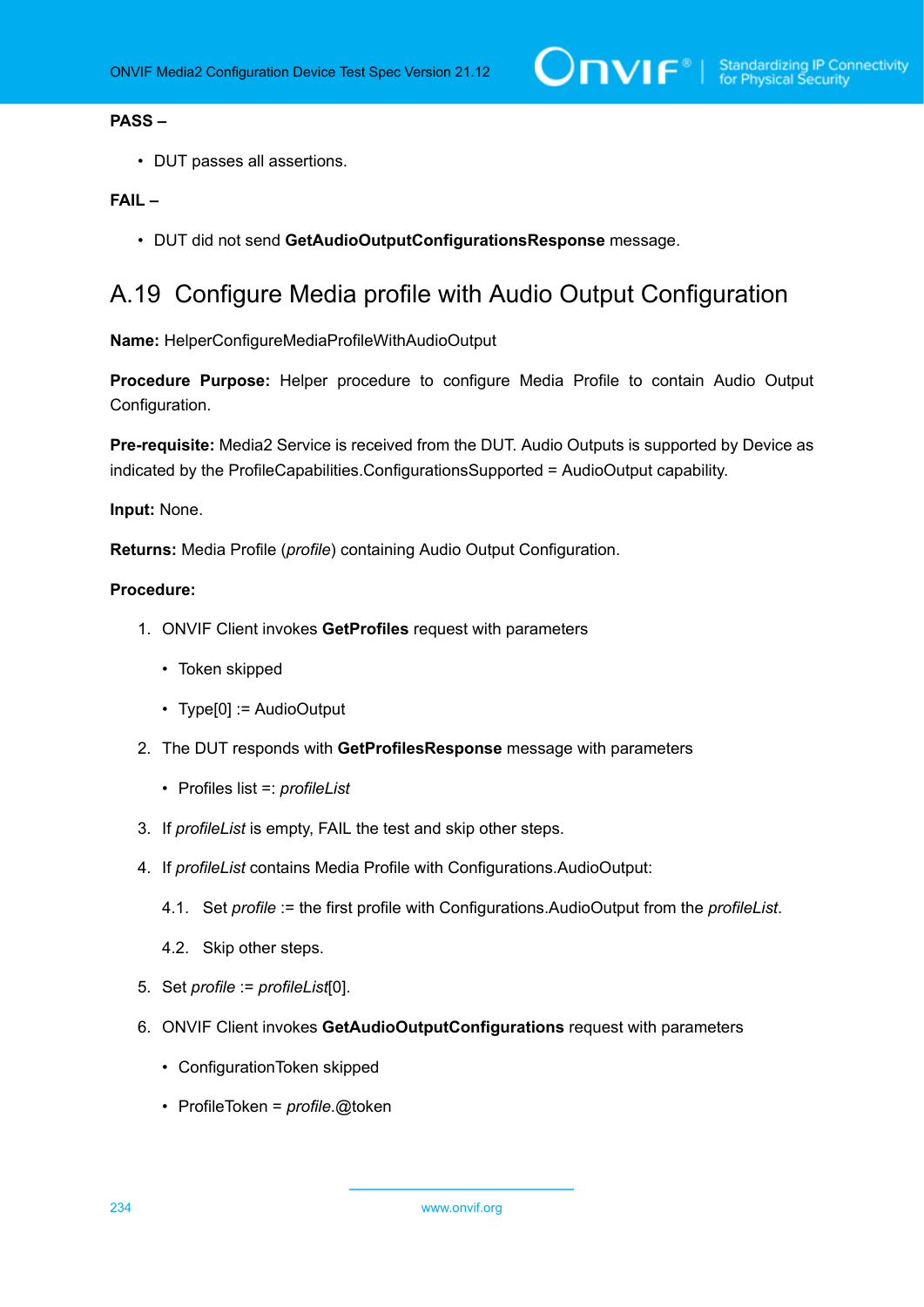7. The DUT responds with **GetAudioOutputConfigurationsResponse** with parameters

 $\mathsf{D}\mathbf{N}\mathsf{I}\mathsf{F}^\ast$ l

- Configurations list =: *audioOutputConfigurationList*
- 8. If *audioOutputConfigurationList* is empty, FAIL the test and skip other steps.
- 9. ONVIF Client invokes **AddConfiguration** request with parameters
	- ProfileToken := *profile*.@token
	- Name skipped
	- Configuration[0].Type := AudioOutput
	- Configuration[0].Token := *audioOutputConfigurationList*[0]
- 10.The DUT responds with **AddConfigurationResponse** message.

#### **Procedure Result:**

# **PASS –**

• DUT passes all assertions.

### **FAIL –**

- DUT did not send **GetProfilesResponse** message.
- DUT did not send **GetAudioOutputConfigurationsResponse** message.
- DUT did not send **AddConfigurationResponse** message.

# A.20 Get Audio Decoder Configurations List

**Name:** HelperGetAudioDecoderConfigurationsList

**Procedure Purpose:** Helper procedure to retrieve Audio Decoder Configurations List.

**Pre-requisite:** Media2 Service is received from the DUT. Audio Decoder is supported by Device as indicated by the ProfileCapabilities.ConfigurationsSupported = AudioDecoder capability.

**Input:** None.

**Returns:** Audio Decoder Configurations List (*audioDecoderConfList*).

#### **Procedure:**

- 1. ONVIF Client invokes **GetAudioDecoderConfigurations** request with parameters
	- ConfigurationToken skipped

www.onvif.org 235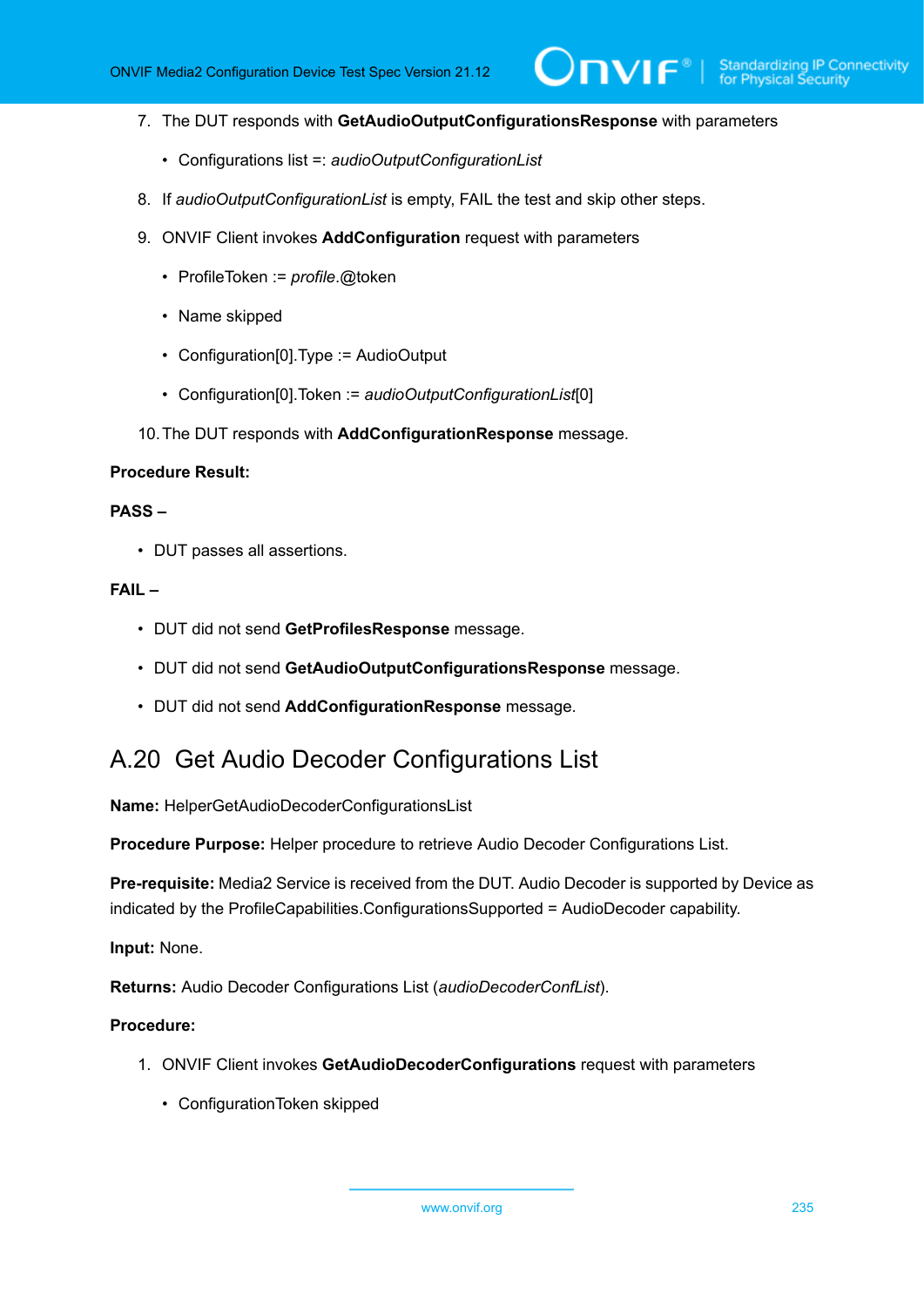- ProfileToken skipped
- 2. The DUT responds with **GetAudioDecoderConfigurationsResponse** with parameters
	- Configurations list =: *audioDecoderConfList*
- 3. If *audioDecoderConfList* is empty, FAIL the test.

# **PASS –**

• DUT passes all assertions.

#### **FAIL –**

• DUT did not send **GetAudioDecoderConfigurationsResponse** message.

# A.21 Configure Media profile with Audio Output Configuration and Audio Decoder Configuration

**Name:** HelperConfigureMediaProfileWithAudioBackCh

**Procedure Purpose:** Helper procedure to configure Media Profile to contain Audio Output Configuration and Audio Decoder Configuration.

**Pre-requisite:** Media2 Service is received from the DUT. Audio Outputs is supported by Device as indicated by the ProfileCapabilities.ConfigurationsSupported = AudioOutput capability. Audio Decoder is supported by Device as indicated by the ProfileCapabilities.ConfigurationsSupported = AudioDecoder capability.

# **Input:** None.

**Returns:** Media Profile (*profile*) containing Audio Output Configuration and Audio Decoder Configuration.

- 1. ONVIF Client invokes **GetProfiles** request with parameters
	- Token skipped
	- Type[0] := AudioOutput
	- Type[1] := AudioDecoder
- 2. The DUT responds with **GetProfilesResponse** message with parameters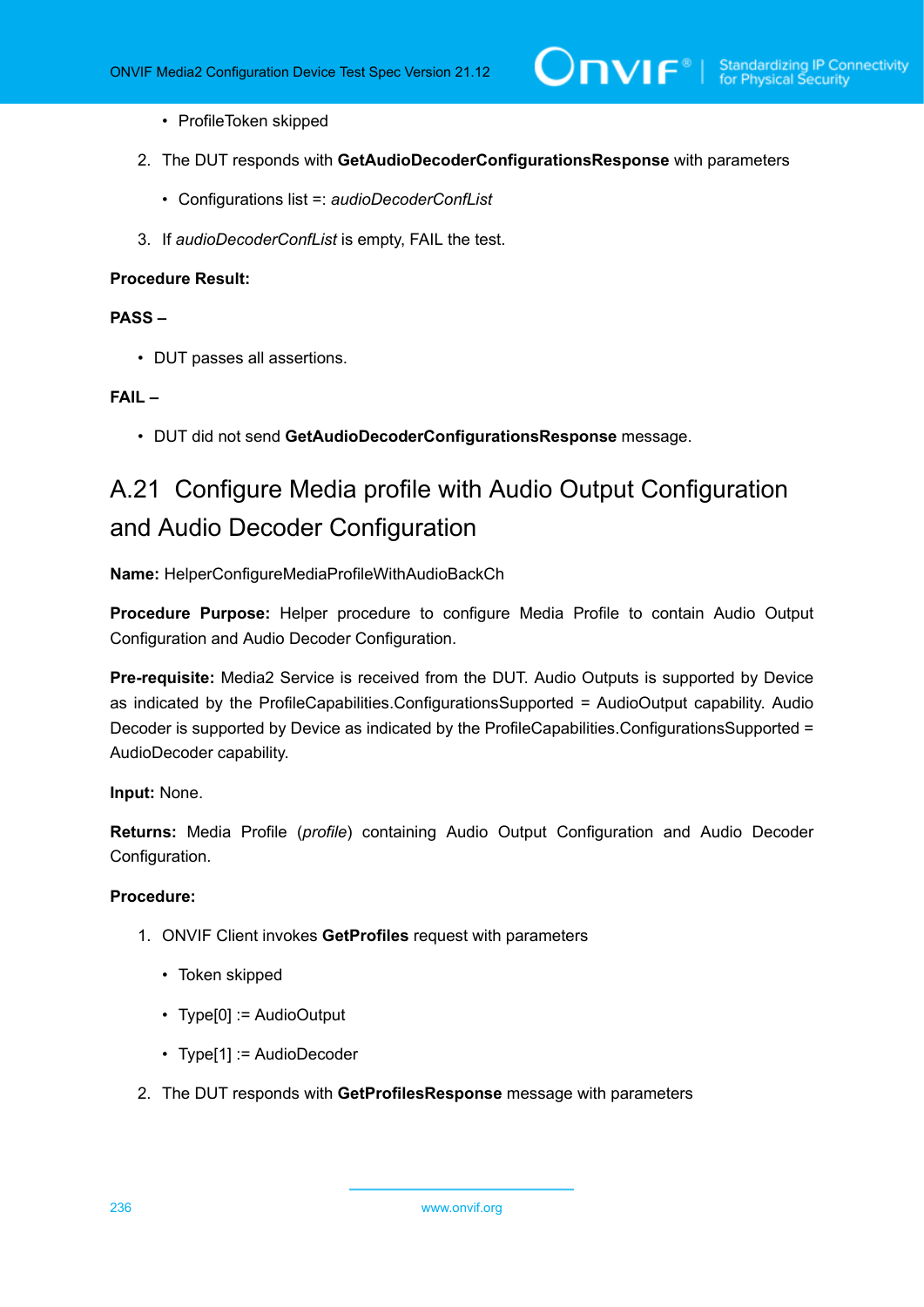- Profiles list =: *profileList*
- 3. If *profileList* is empty, FAIL the test and skip other steps.
- 4. If *profileList* contains Media Profile with Configurations.AudioOutput and Configurations.AudioDecoder:

 $\mathsf{D}\mathbf{n}\mathsf{V}$ lf $^\circ$ l

- 4.1. Set *profile* := the first Media Profile with Configurations.AudioOutput and Configurations.AudioDecoder from the *profileList*.
- 4.2. Skip other steps of procedure.
- 5. If *profileList* contains Media Profile with Configurations.AudioOutput:
	- 5.1. Set *profile* := the first Media Profile with Configurations.AudioOutput from the *profileList*.
	- 5.2. Go to step [13](#page-237-0)
- 6. Set *profile* := *profileList*[0].
- 7. ONVIF Client invokes **GetAudioOutputConfigurations** request with parameters
	- ConfigurationToken skipped
	- ProfileToken := *profile*.@token
- 8. The DUT responds with **GetAudioOutputConfigurationsResponse** with parameters
	- Configurations list =: *audioOutputConfigurationList*
- 9. If *audioOutputConfigurationList* is empty, FAIL the test and skip other steps.
- 10.ONVIF Client invokes **AddConfiguration** request with parameters
	- ProfileToken := *profile*.@token
	- Name skipped
	- Configuration[0].Type := AudioOutput
	- Configuration[0].Token := *audioOutputConfigurationList*[0]
- 11. The DUT responds with **AddConfigurationResponse** message.
- 12.ONVIF Client invokes **GetAudioDecoderConfigurations** request with parameters
	- ConfigurationToken skipped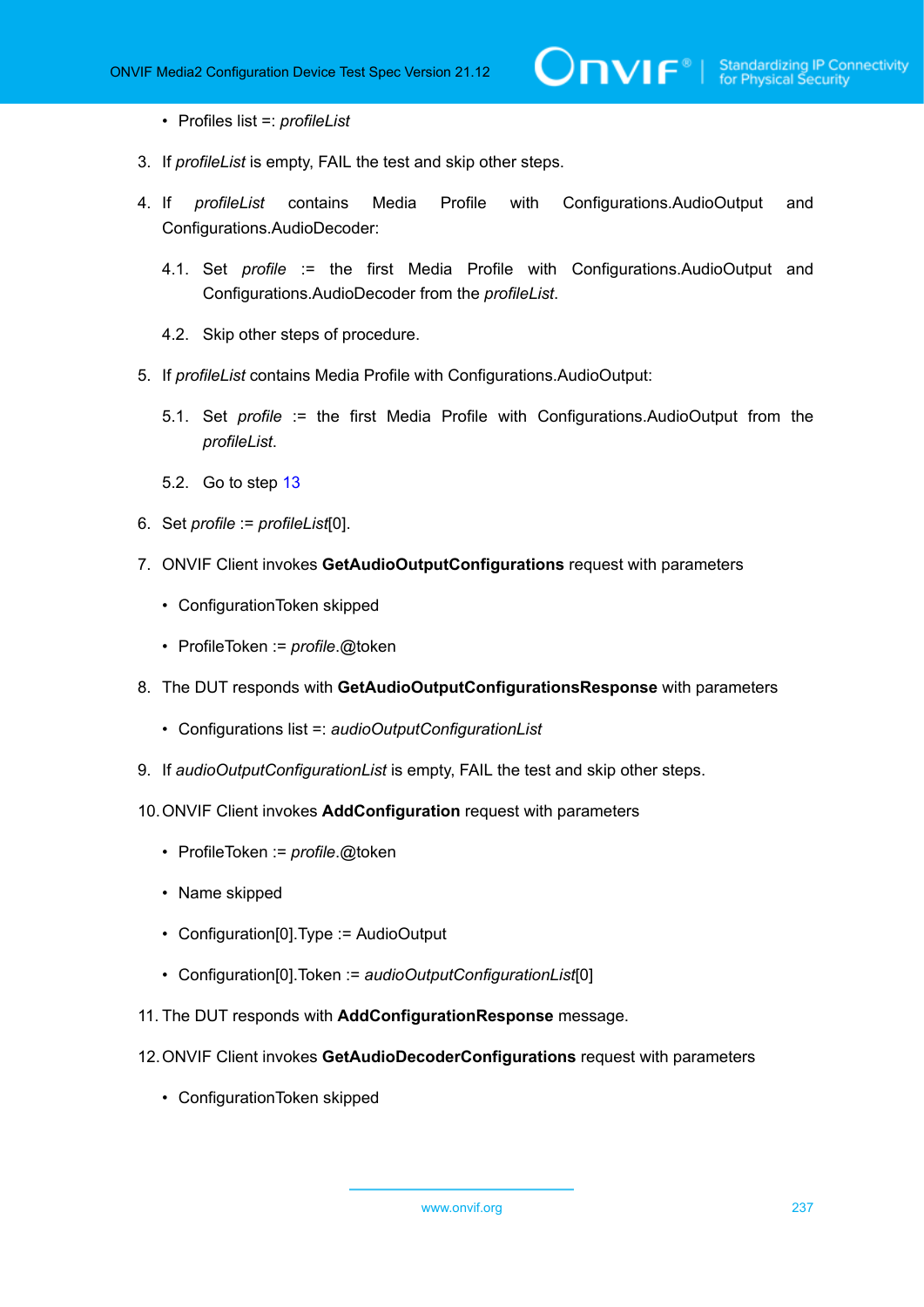- ProfileToken = *profile*.@token
- <span id="page-237-0"></span>13.The DUT responds with **GetAudioDecoderConfigurationsResponse** with parameters
	- Configurations list =: *audioDecoderConfigurationList*
- 14.If *audioDecoderConfigurationList* is empty, FAIL the test and skip other steps.
- 15.ONVIF Client invokes **AddConfiguration** request with parameters
	- ProfileToken := *profileList*.Profiles[0].@token
	- Name skipped
	- Configuration[0].Type := AudioDecoder
	- Configuration[0].Token := *audioDecoderConfigurationList*[0]
- 16.The DUT responds with **AddConfigurationResponse** message.

### **PASS –**

• DUT passes all assertions.

### **FAIL –**

- DUT did not send **GetProfilesResponse** message.
- DUT did not send **GetAudioOutputConfigurationsResponse** message.
- DUT did not send **AddConfigurationResponse** message.
- DUT did not send **GetAudioDecoderConfigurationsResponse** message.

# A.22 Get Video Sources List

**Name:** HelperGetVideoSourcesList

**Procedure Purpose:** Helper procedure to retrieve Video Sources List.

**Pre-requisite:** Media2 Service is received from the DUT. DeviceIO Service is received from the DUT.

**Input:** None.

**Returns:** Video Sources List (*videoSourcesList*).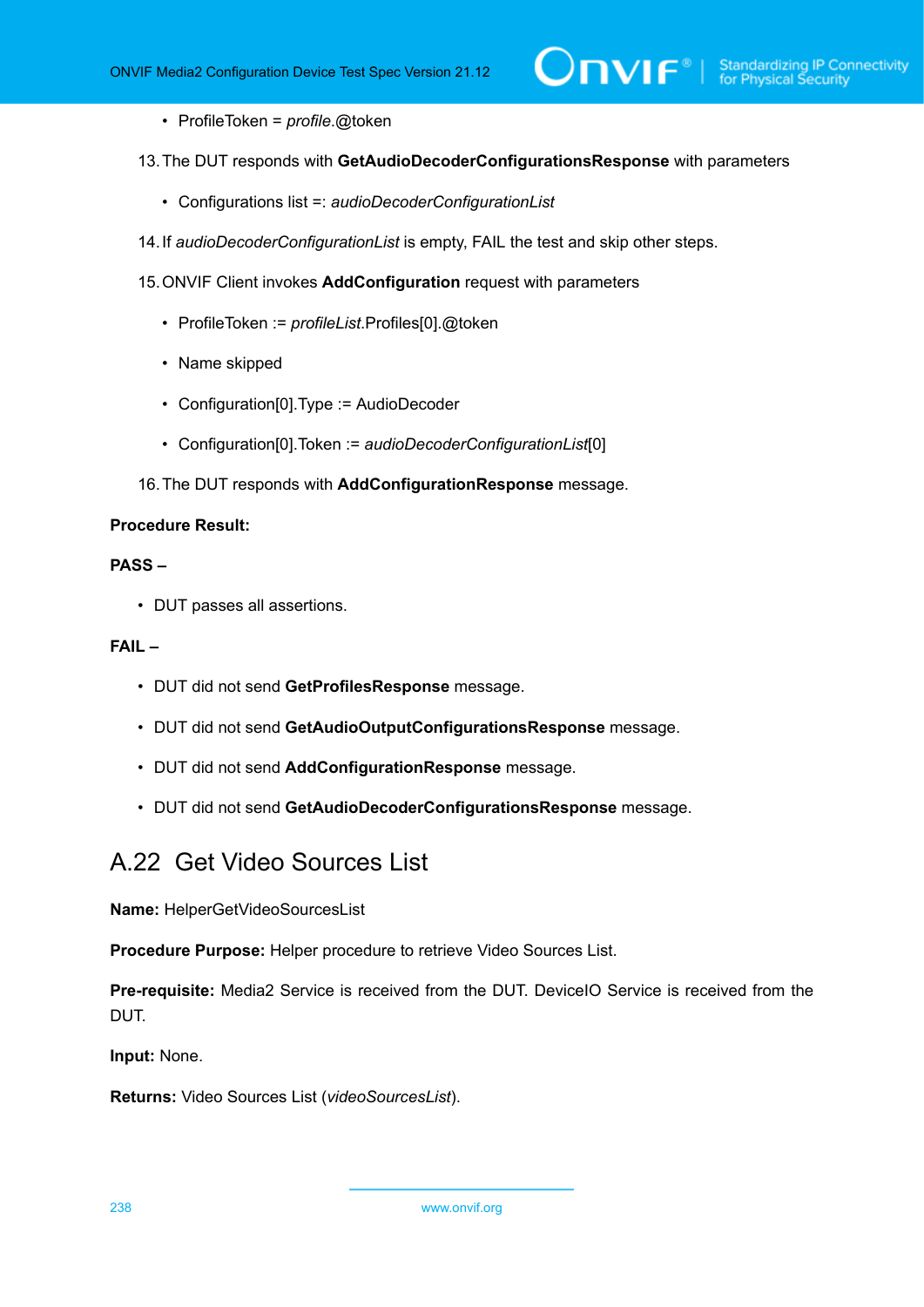# **Procedure:**

- 1. ONVIF Client invokes **GetVideoSources** request.
- 2. The DUT responds with **GetVideoSourcesResponse** with parameters
	- Token list =: *videoSourcesList*
- 3. If *videoSourcesList* is empty, FAIL the test.

#### **Procedure Result:**

# **PASS –**

• DUT passes all assertions.

#### **FAIL –**

• DUT did not send **GetVideoSourcesResponse** message.

# A.23 Waiting for Reboot

**Name:** HelperWaitingReboot

**Procedure Purpose:** Helper procedure to wait until the Device becomes available after reboot.

**Pre-requisite:** None.

**Input:** None.

**Returns:** None.

- <span id="page-238-0"></span>1. If DUT supports Discovery:
	- 1.1. Until *timeout1* timeout expires, repeat the following steps:
		- 1.1.1. The DUT will send Multicast **Hello** message after it is successfully rebooted with parameters:
			- EndpointReference.Address equal to unique endpoint reference of the DUT
			- Types list
			- Scopes list
			- XAddrs list := *xAddrsList*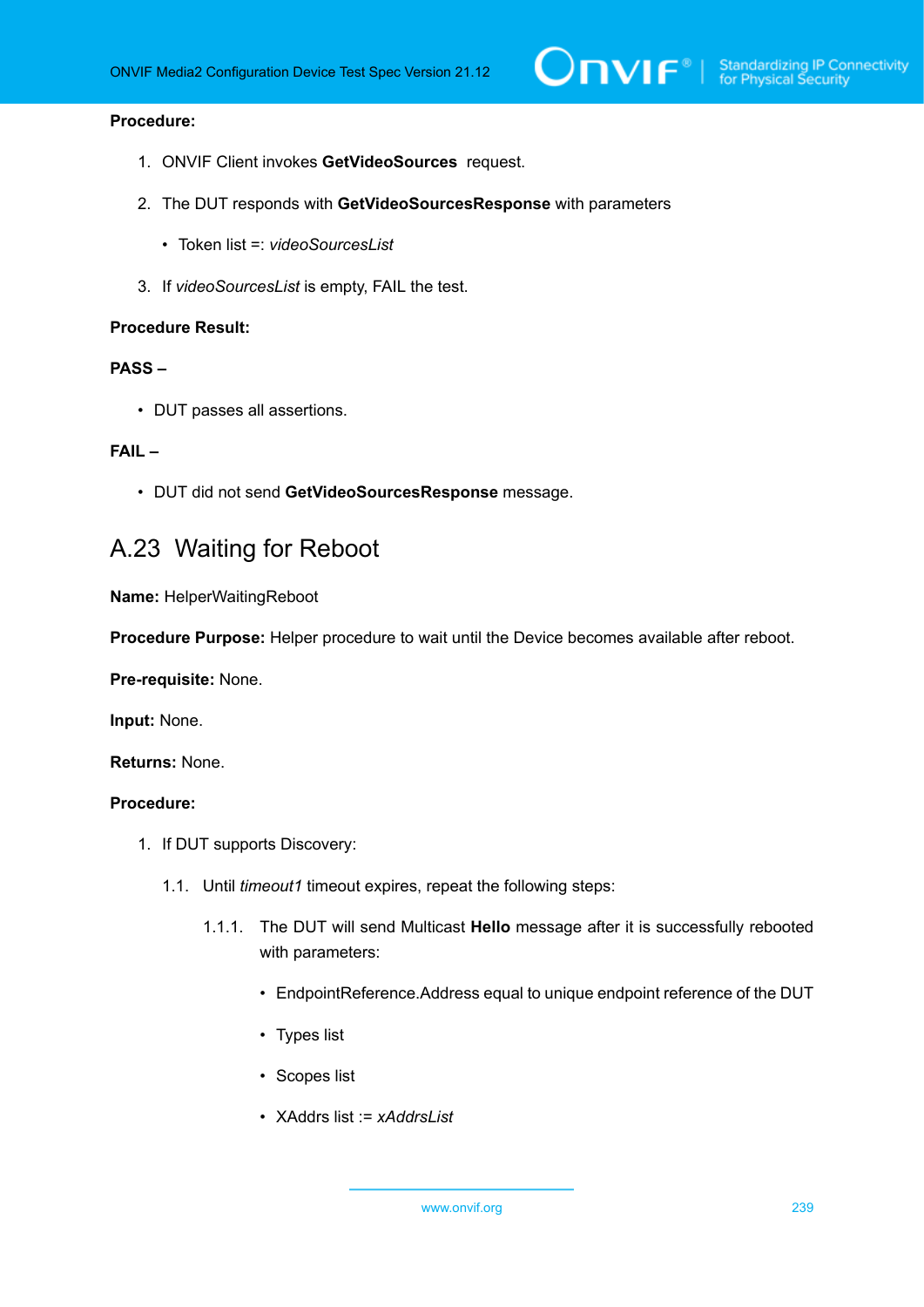## • MetadataVersion

- 1.1.2. If *xAddrsList* contains URI address with IPv4 address other than LinkLocal from ONVIF Client subnet, go to step [3](#page-239-0).
- 1.2. If *timeout1* timeout expires for the step [1.1](#page-238-0) without **Hello** with URI address with not a LinkLocal IPv4 address from ONVIF Client subnet, FAIL the test and skip other steps.
- 1.3. ONVIF client waits for 5 seconds after **Hello** was received.
- <span id="page-239-0"></span>2. If DUT does not support Discovery:
	- 2.1. ONVIF Client waits during *rebootTimeout*.

# **Procedure Result:**

# **PASS –**

• DUT passes all assertions.

# **FAIL –**

• DUT did not send **Hello** message.

**Note:** *timeout1* will be taken from Reboot Timeout field of ONVIF Device Test Tool.

# A.24 Find Guaranteed Number of Media Profiles for Video Source Configuration

**Name:** HelperFindGuaranteedProfiles

**Procedure Purpose:** Helper procedure, which tries to find already existing Media Profiles to reach number of guaranteed encoder instances without change of already configured profiles.

**Pre-requisite:** Media2 Service is supported by the DUT.

**Input:** Information about guaranteed encoder instances (*info*). List of Media Profiles that should not be changed during the procedure (*configuredProfilesList*). List of Media Profiles that could be changed (*profilesList*). Video Source Configuration (*videoSourceConfig*).

**Returns:** List of configured media profiles (*configuredProfilesList*). List of Media Profiles that could be changed (*profilesList*).

# **Procedure:**

1. Set *configuredProfilesListForVSC* := empty.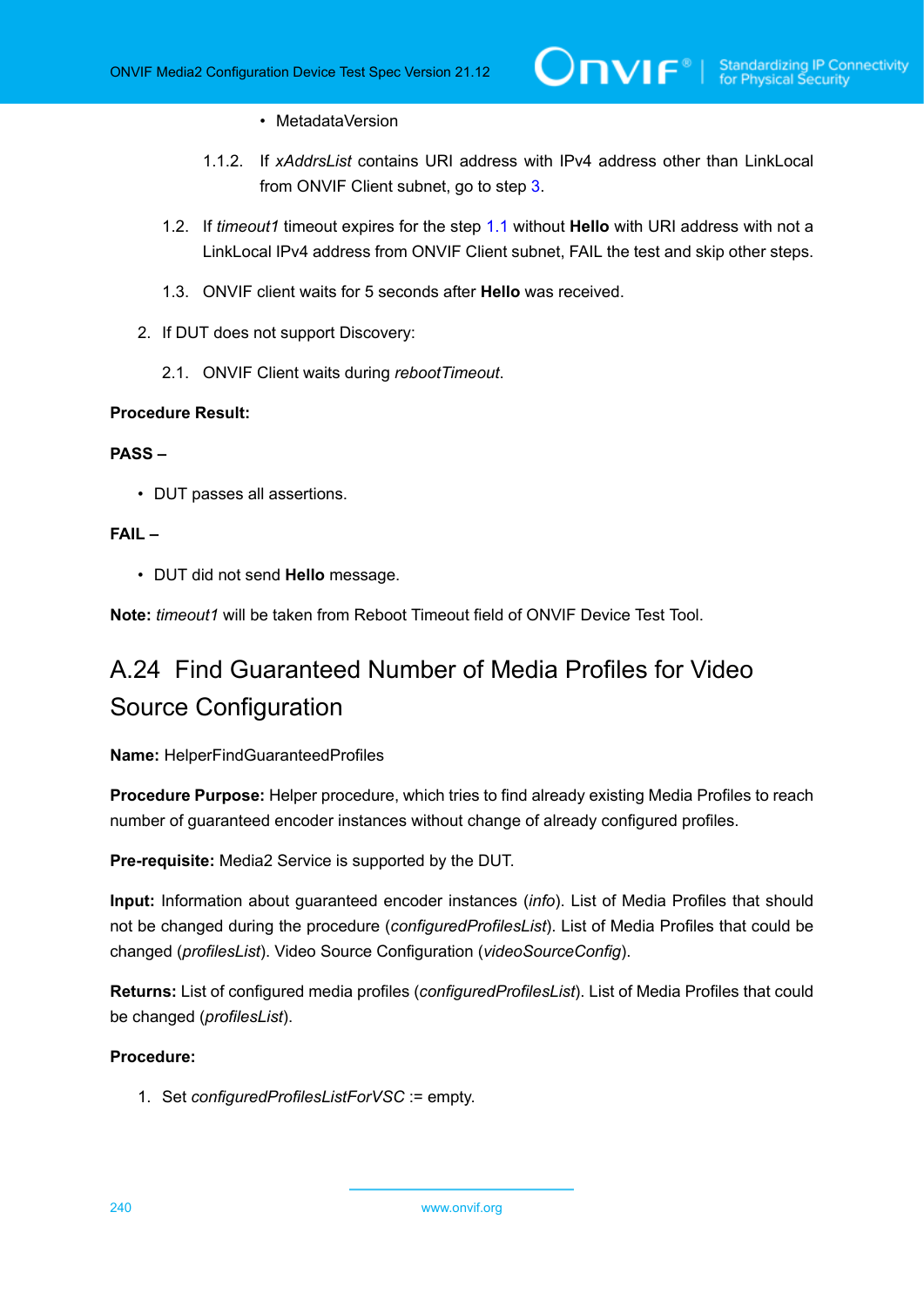- 2. For each Media Profile *profile* from *profileList* repeat the following steps:
	- 2.1. If number of items in *configuredProfilesListForVSC* is equal to *info*.Total, skip other steps of procedure.
	- 2.2. If *profile* contains Configurations.VideoSource with @token = *videoSourceConfig*.token and Configurations.VideoEncoder that was not used in Media Profiles from *configuredProfilesList* list:
		- 2.2.1. Set *encoding* := *profile*.Configurations.VideoEncoder.Encoding.
		- 2.2.2. If *info*.Codec list contains no items with Encoding = *encoding* or if *info*.Codec list contains an item with Encoding = *encoding* and number of Media Profiles with Configurations.VideoEncoder.Encoding = *encoding* in *configuredProfilesListForVSC* is less then *info*.Codec.Number for this *encoding*:
			- 2.2.2.1. Add *profile* to *configuredProfilesListForVSC* list.
			- 2.2.2.2. Add *profile* to *configuredProfilesList* list.
			- 2.2.2.3. Remove *profile* from *profilesList* list.

#### **PASS –**

• DUT passes all assertions.

#### **FAIL –**

• None.

# A.25 Configure Video Encoder Configuration to Get Guaranteed Number of Media Profiles for Video Source **Configuration**

**Name:** HelperFindGuaranteedProfiles2

**Procedure Purpose:** Helper procedure, which tries to configure Video Encoder Configurations into already existing Media Profiles to reach number of guaranteed encoder instances without change of already configured profiles.

**Pre-requisite:** Media2 Service is supported by the DUT.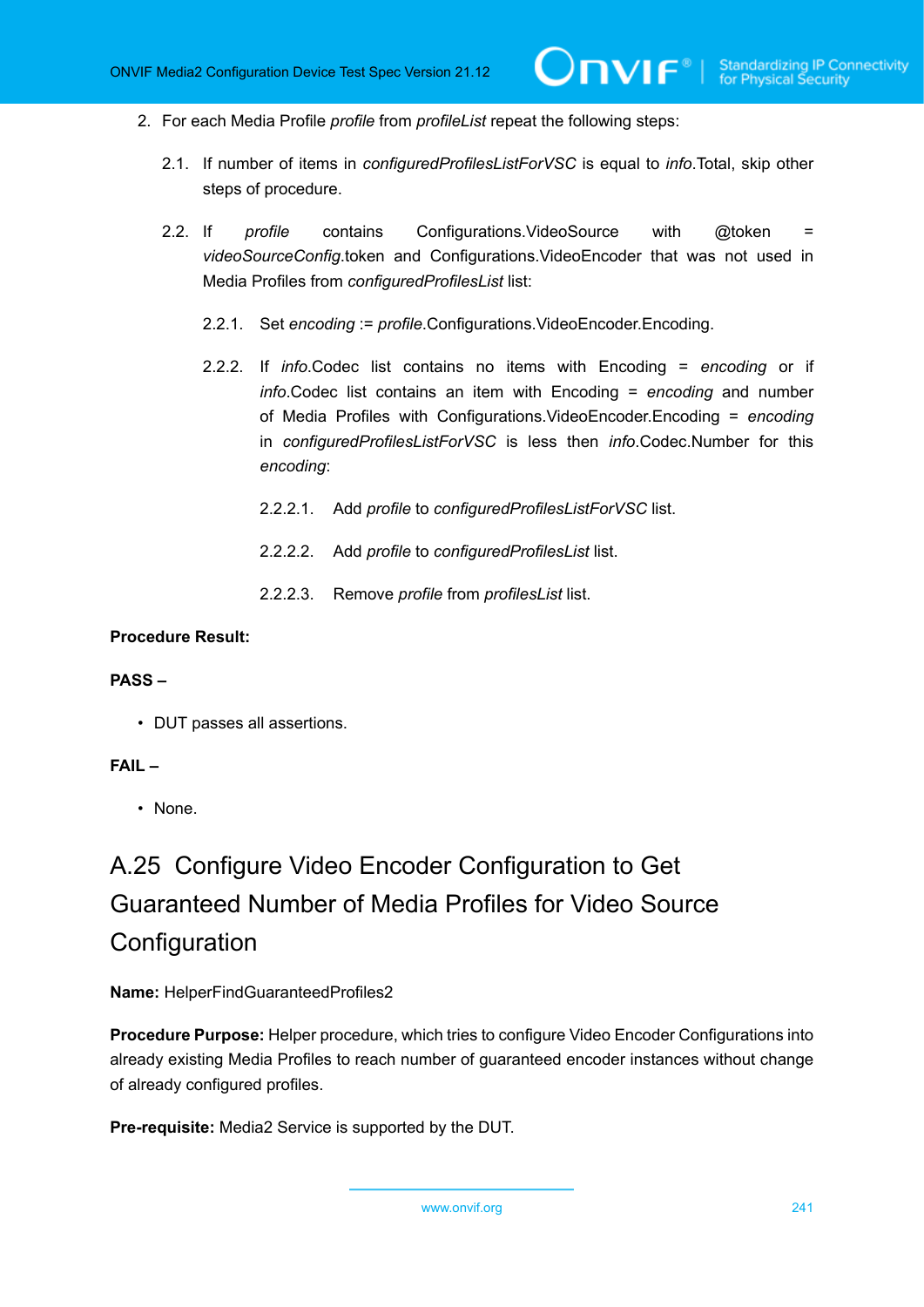**Input:** Information about guaranteed encoder instances (*info*). List of Media Profiles that should not be changed during the procedure (*configuredProfilesList*). List of Media Profiles that could be changed (*profilesList*). Video Source Configuration (*videoSourceConfig*).

**Returns:** List of configured media profiles (*configuredProfilesList*). List of Media Profiles that could be changed (*profilesList*).

- 1. Set *configuredProfilesListForVSC* := items from *configuredProfilesList* that contains Configurations.VideoSource with @token = *videoSourceConfig*.@token.
- <span id="page-241-0"></span>2. For each Media Profile *profile* from *profileList* repeat the following steps:
	- 2.1. If number of items in *configuredProfilesListForVSC* is equal to *info*.Total, skip other steps of procedure.
	- 2.2. If *profile* contains Configurations. VideoSource with @token = *videoSourceConfig*.@token and Configurations.VideoEncoder that was not used in Media Profiles and from *configuredProfilesList* list:
		- 2.2.1. ONVIF Client invokes **GetVideoEncoderConfigurationOptions** request with parameters
			- ConfigurationToken := *profile*.Configurations.VideoEncoder.@token
			- ProfileToken skipped
		- 2.2.2. DUT responds with **GetVideoEncoderConfigurationOptionsResponse** message with parameters
			- Options list =: *optionsList*
		- 2.2.3. For each Video Encoder Options *vecOptions* in *optionsList* repeat the following steps:
			- 2.2.3.1. If *info*.Codec list contains no items with Encoding = *vecOptions*.Encoding or if *info*.Codec list contains an item with Encoding = *vecOptions*.Encoding and number of Media Profiles with Configurations.VideoEncoder.Encoding = *vecOptions*.Encoding in *configuredProfilesListForVSC* is less then *info*.Codec.Number for this *vecOptions*.Encoding:
				- 2.2.3.1.1. Set *options* := *vecOptions*
				- 2.2.3.1.2. Go to step [2.2.7](#page-242-0).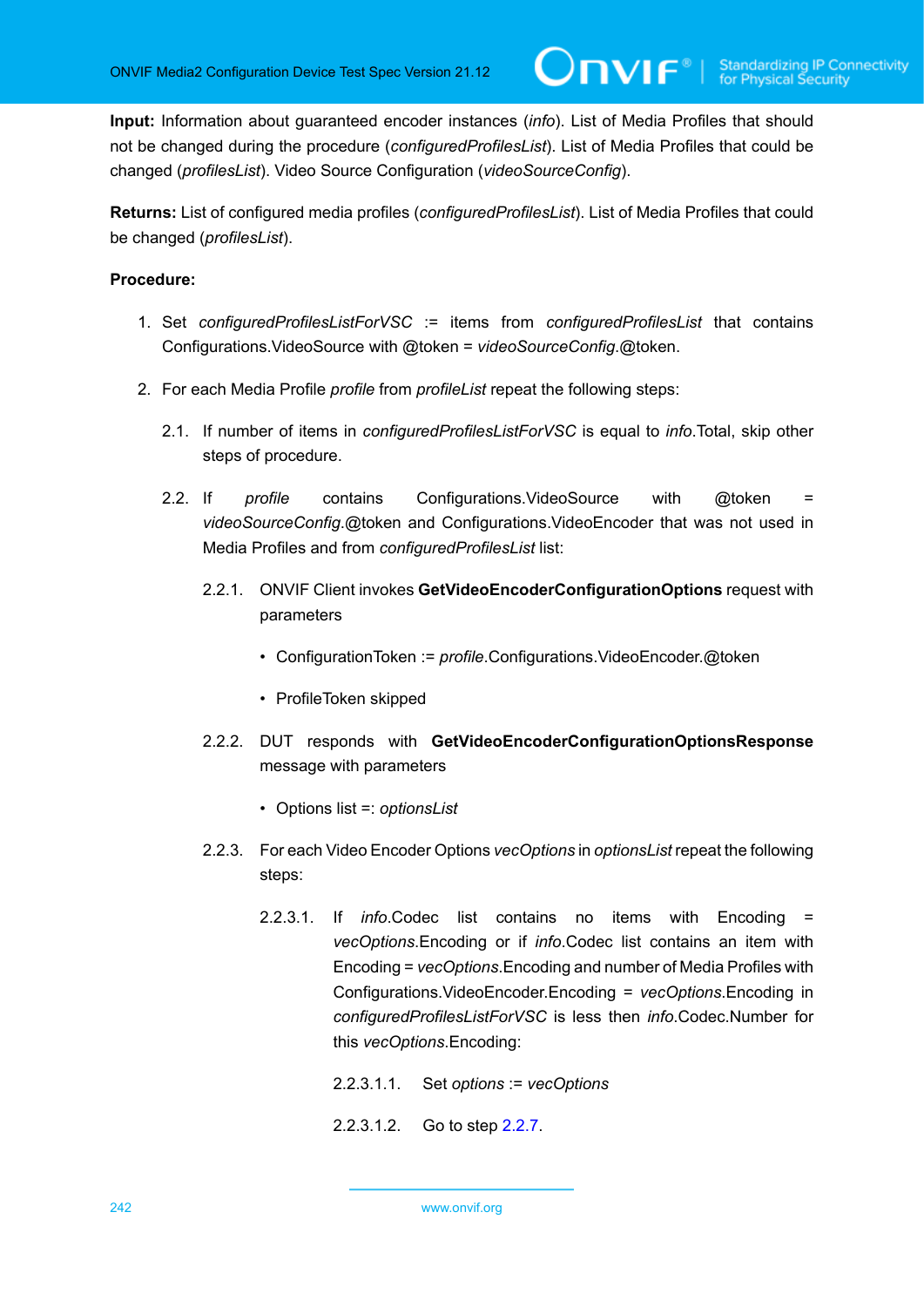# 2.2.4. ONVIF Client invokes **RemoveConfiguration** request with parameters

 $\partial$ DVIF $^{\circ}$ 

- ProfileToken := **profile**.@token
- Configuration[0].Type := VideoEncoder
- Configuration[0].Token skipped
- 2.2.5. The DUT responds with **RemoveConfigurationResponse** message.
- 2.2.6. Go to the next Media Profile for the step [2.](#page-241-0)
- <span id="page-242-0"></span>2.2.7. ONVIF Client invokes **SetVideoEncoderConfiguration** request with parameters
	- Configuration.@token := **profile**.Configurations.VideoEncoder.@token
	- Configuration.Name := **profile**.Configurations.VideoEncoder.Name
	- Configuration.@GovLength skipped
	- Configuration.@Profile skipped
	- Configuration.Encoding := **options**.Encoding
	- Configuration.Resolution := **options**.ResolutionsAvailable[0]
	- Configuration.RateControl skipped
	- Configuration.Multicast := **profile**.Configurations.VideoEncoder.Multicast
	- Configuration.Quality := **options**.QualityRange.Min
- 2.2.8. DUT responds with **SetVideoEncoderConfigurationResponse** message.
- 2.2.9. Add **profile** to **configuredProfilesListForVSC** list.
- 2.2.10. Add **profile** to **configuredProfilesList** list.
- 2.2.11. Remove **profile** from **profilesList** list.

#### **Procedure Result:**

# **PASS –**

• DUT passes all assertions.

# **FAIL –**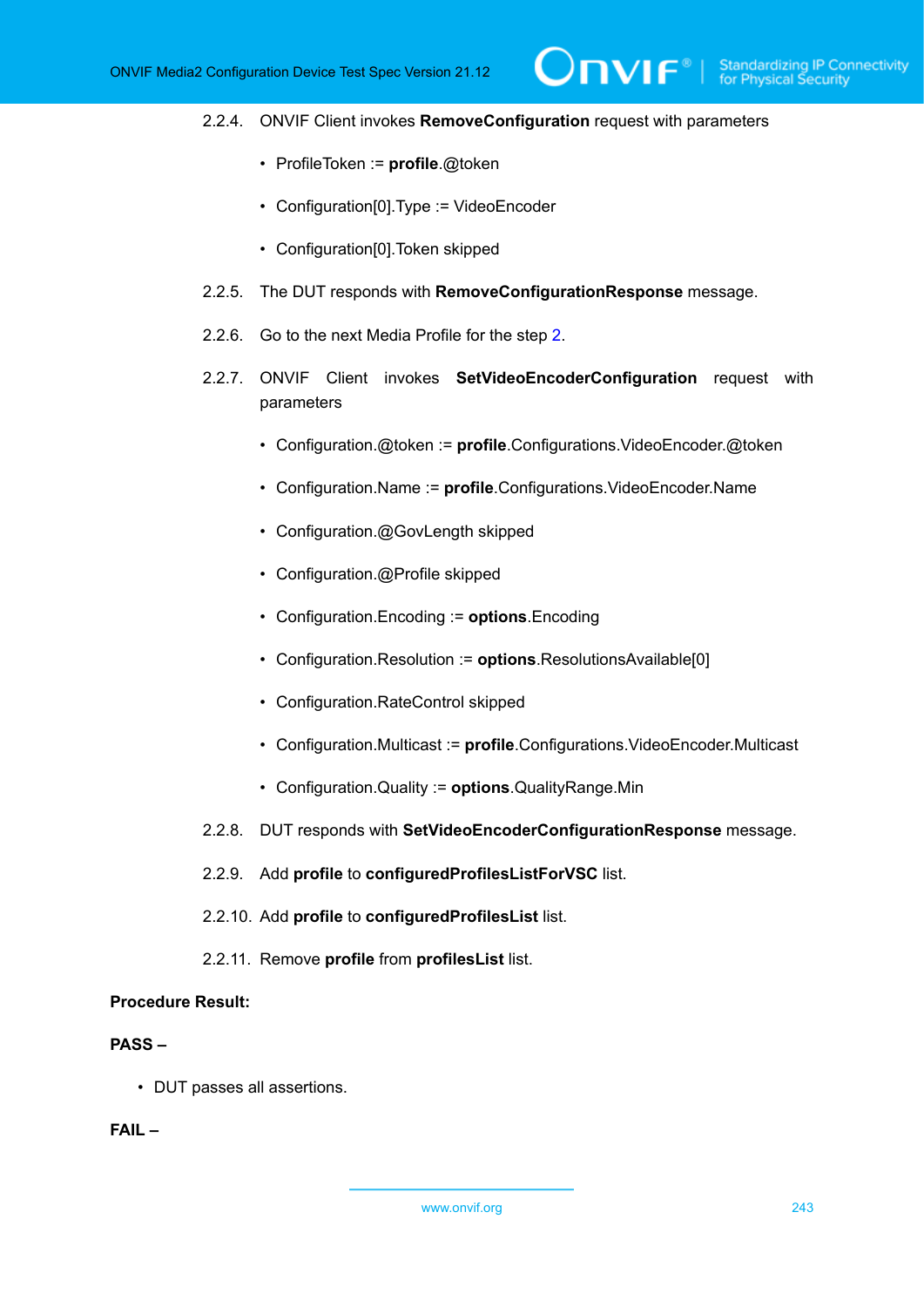$\mathsf{D}\mathsf{N}\mathsf{H}^*$ l

- DUT did not send **GetVideoEncoderConfigurationOptionsResponse** message.
- DUT did not send **RemoveConfigurationResponse** message.
- DUT did not send **SetVideoEncoderConfigurationResponse** message.

# A.26 Add Video Encoder Configuration to Get Guaranteed Number of Media Profiles for Video Source Configuration

**Name:** HelperFindGuaranteedProfiles3

**Procedure Purpose:** Helper procedure, which tries to add Video Encoder Configurations into already existing Media Profiles to reach number of guaranteed encoder instances without change of already configured profiles.

**Pre-requisite:** Media2 Service is supported by the DUT.

**Input:** Information about guaranteed encoder instances (*info*). List of Media Profiles that should not be changed during the procedure (*configuredProfilesList*). List of Media Profiles that could be changed (*profilesList*). Video Source Configuration (*videoSourceConfig*).

**Returns:** List of configured media profiles (*configuredProfilesList*). List of Media Profiles that could be changed (*profilesList*).

- 1. Set *configuredProfilesListForVSC* := items from *configuredProfilesList* that contains Configurations.VideoSource with @token = *videoSourceConfig*.@token.
- <span id="page-243-0"></span>2. For each Media Profile *profile* from *profileList* repeat the following steps:
	- 2.1. If number of items in *configuredProfilesListForVSC* is equal to *info*.Total, skip other steps of procedure.
	- 2.2. If *profile* contains Configurations.VideoSource with @token = *videoSourceConfig*.@token:
		- 2.2.1. ONVIF Client invokes **GetVideoEncoderConfigurations** request with parameters
			- ConfigurationToken skipped
			- ProfileToken := *profile*.@token
		- 2.2.2. The DUT responds with compatible video encoder configurations in **GetVideoEncoderConfigurationsResponse** with parameters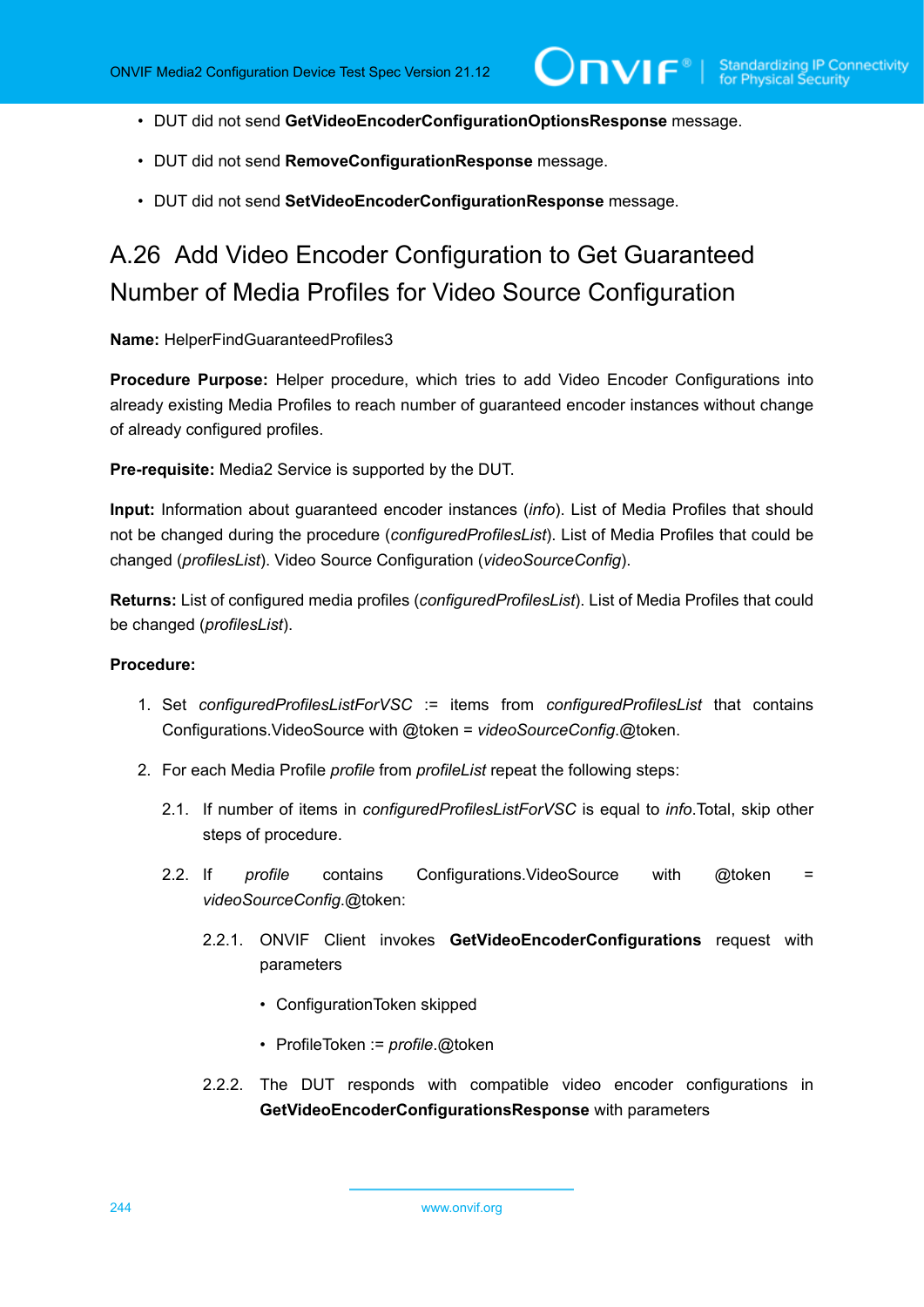- Configurations list =: *videoEncoderConfList*
- 2.2.3. If *videoEncoderConfList* is empty, FAIL the test and skip other steps.
- 2.2.4. If *videoEncoderConfList* contais only items that were used in Media Profiles from *configuredProfilesList* list, FAIL the test and skip other steps.
- <span id="page-244-1"></span>2.2.5. For each Video Encoder Configuration *videoEncoderConf* from *videoEncoderConfList*, which was not used in Media Profiles from *configuredProfilesList* list repeat the following steps:
	- 2.2.5.1. ONVIF Client invokes **GetVideoEncoderConfigurationOptions** request with parameters
		- ConfigurationToken := *videoEncoderConf*.@token
		- ProfileToken skipped
	- 2.2.5.2. DUT responds with **GetVideoEncoderConfigurationOptionsResponse** message with parameters
		- Options list =: *optionsList*
	- 2.2.5.3. For each Video Encoder Options *vecOptions* in *optionsList* repeat the following steps:
		- 2.2.5.3.1. If *info*.Codec list contains no items with Encoding = *vecOptions*.Encoding or if *info*.Codec list contains an item with Encoding = *vecOptions*.Encoding and number of Media Profiles with Configurations.VideoEncoder.Encoding = *vecOptions*.Encoding in *configuredProfilesListForVSC* is less then *info*.Codec.Number for this *vecOptions*.Encoding:
			- 2.2.5.3.1.1. Set *options* := *vecOptions*
			- 2.2.5.3.1.2. Go to step [2.2.5.5](#page-244-0).
	- [2.2.5](#page-244-1).4. Go to the next Video Encoder Configuration for the step 2.2.5
	- 2.2.5.5. ONVIF Client invokes **SetVideoEncoderConfiguration** request with parameters

<span id="page-244-0"></span>www.onvif.org 245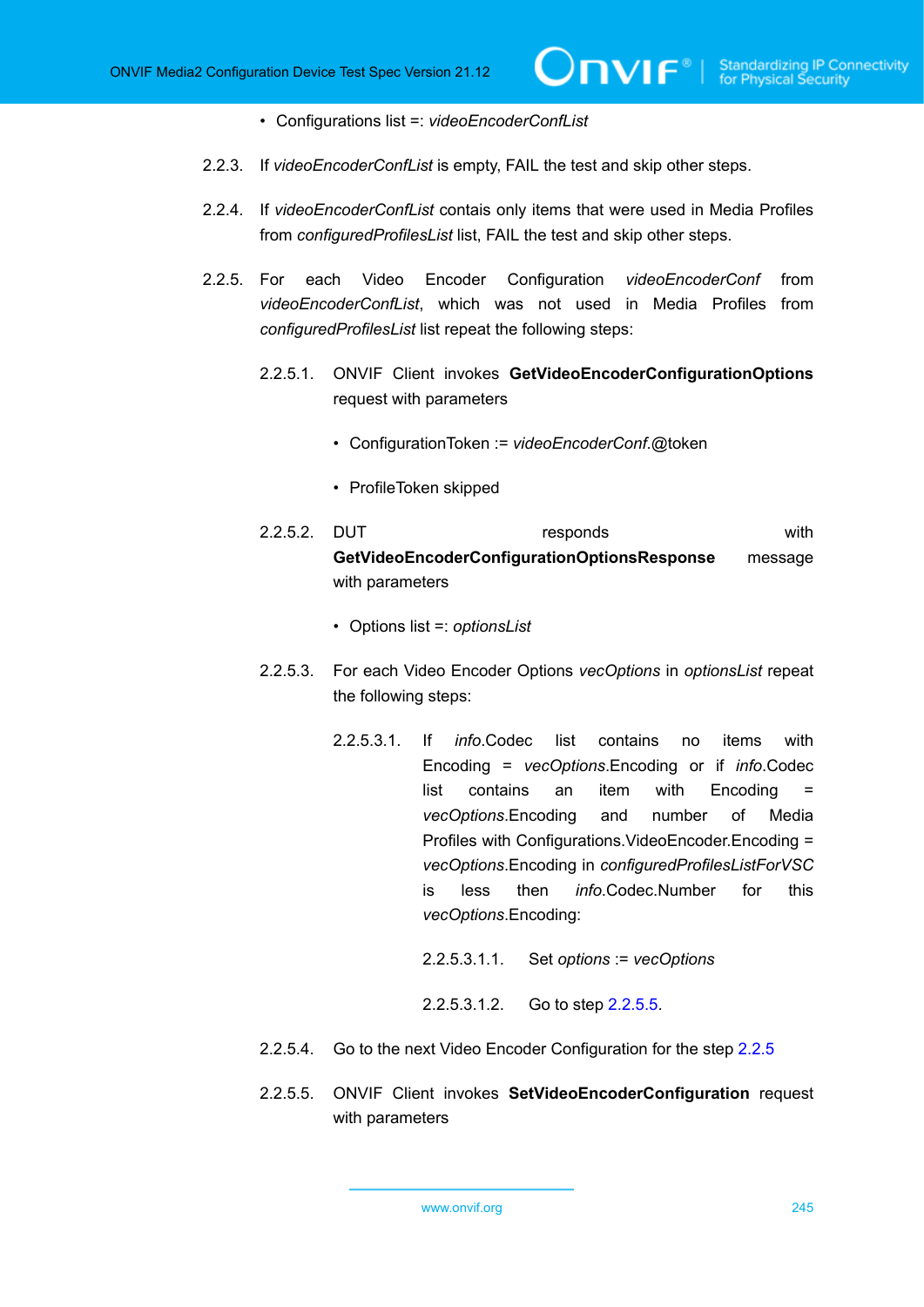• Configuration.@token := *videoEncoderConf*.@token

 $\partial$ NIF $^{\circ}$ 

- Configuration.Name := *videoEncoderConf*.Name
- Configuration.@GovLength skipped
- Configuration.@Profile skipped
- Configuration.Encoding := *options*.Encoding
- Configuration.Resolution := *options*.ResolutionsAvailable[0]
- Configuration.RateControl skipped
- Configuration.Multicast := *videoEncoderConf*.Multicast
- Configuration.Quality := *options*.QualityRange.Min
- 2.2.5.6. DUT responds with **SetVideoEncoderConfigurationResponse** message.
- 2.2.5.7. ONVIF Client invokes **AddConfiguration** request with parameters
	- ProfileToken := *profile*.@token
	- Name skipped
	- Configuration[0].Type := VideoEncoder
	- Configuration[0].Token := *videoEncoderConf*.@token
- 2.2.5.8. The DUT responds with **AddConfigurationResponse** message.
- 2.2.5.9. Add *profile* to *configuredProfilesListForVSC* list.
- 2.2.5.10. Add *profile* to *configuredProfilesList* list.
- 2.2.5.11. Remove *profile* from *profilesList* list.
- 2.2.5.12. Go to the next Media Profile for the step [2.](#page-243-0)

#### **Procedure Result:**

#### **PASS –**

• DUT passes all assertions.

# **FAIL –**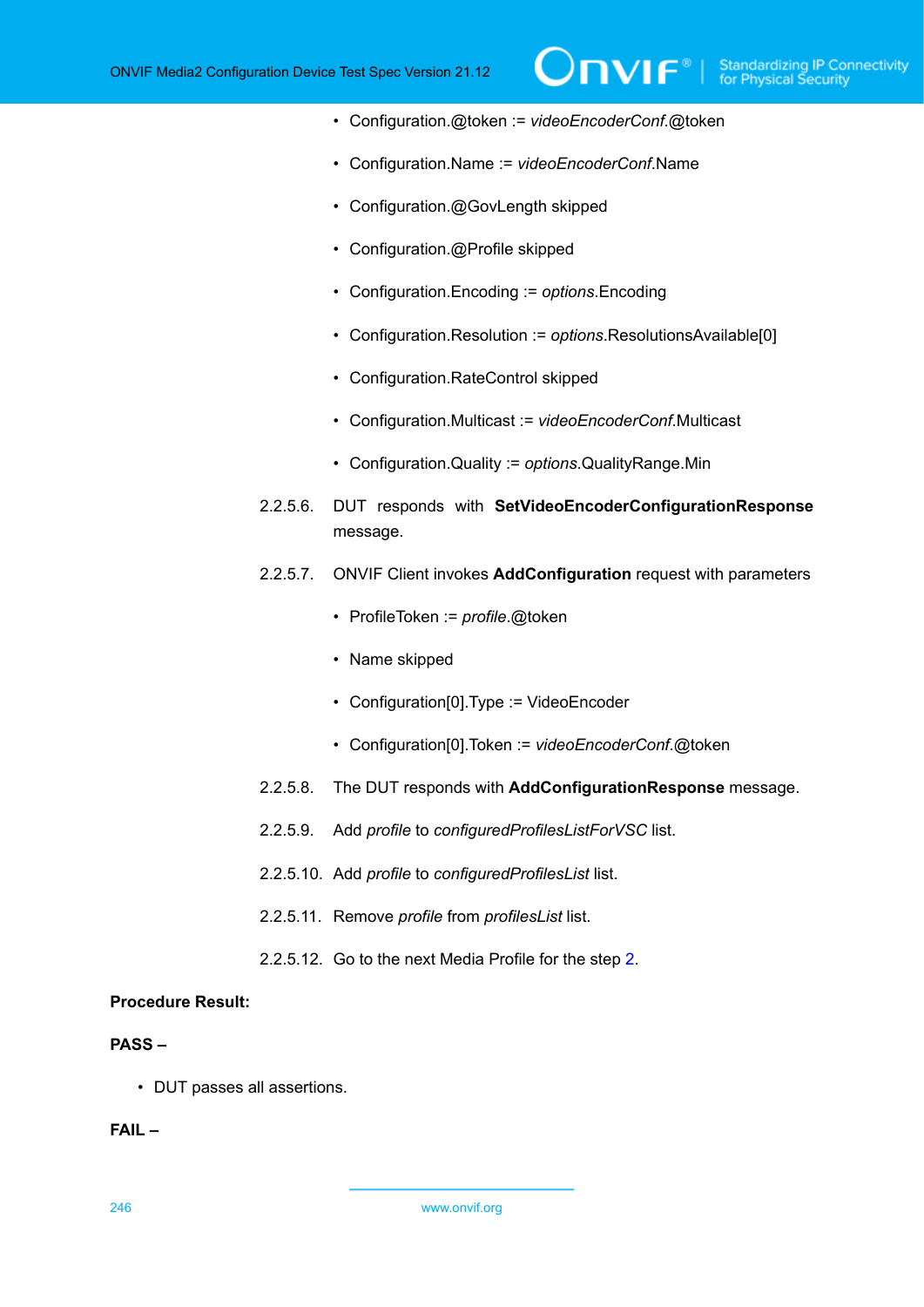$\mathsf{D}\mathbf{n}\mathsf{V}$ lf $^\circ$ l

- DUT did not send **GetVideoEncoderConfigurationOptionsResponse** message.
- DUT did not send **RemoveConfigurationResponse** message.
- DUT did not send **SetVideoEncoderConfigurationResponse** message.

# A.27 Get Metadata Configurations List

**Name:** HelperGetMetadataConfigurationsList

**Procedure Purpose:** Helper procedure to retrieve Metadata Configurations List.

**Pre-requisite:** Media2 Service is received from the DUT. Metadata feature under Media2 Service is supported by the DUT.

**Input:** None.

**Returns:** Metadata Configurations List (*metadataConfList*).

#### **Procedure:**

- 1. ONVIF Client invokes **GetMetadataConfigurations** request with parameters
	- ConfigurationToken skipped
	- ProfileToken skipped
- 2. The DUT responds with **GetMetadataConfigurationsResponse** with parameters
	- Configurations list =: *metadataConfList*
- 3. If *metadataConfList* is empty, FAIL the test.

### **Procedure Result:**

#### **PASS –**

• DUT passes all assertions.

#### **FAIL –**

• DUT did not send **GetMetadataConfigurationsResponse** message.

# A.28 OSD Picture File Parameters

ONVIF Device Test Tool uses the picture file to upload on the device with the following patameters:

www.onvif.org 247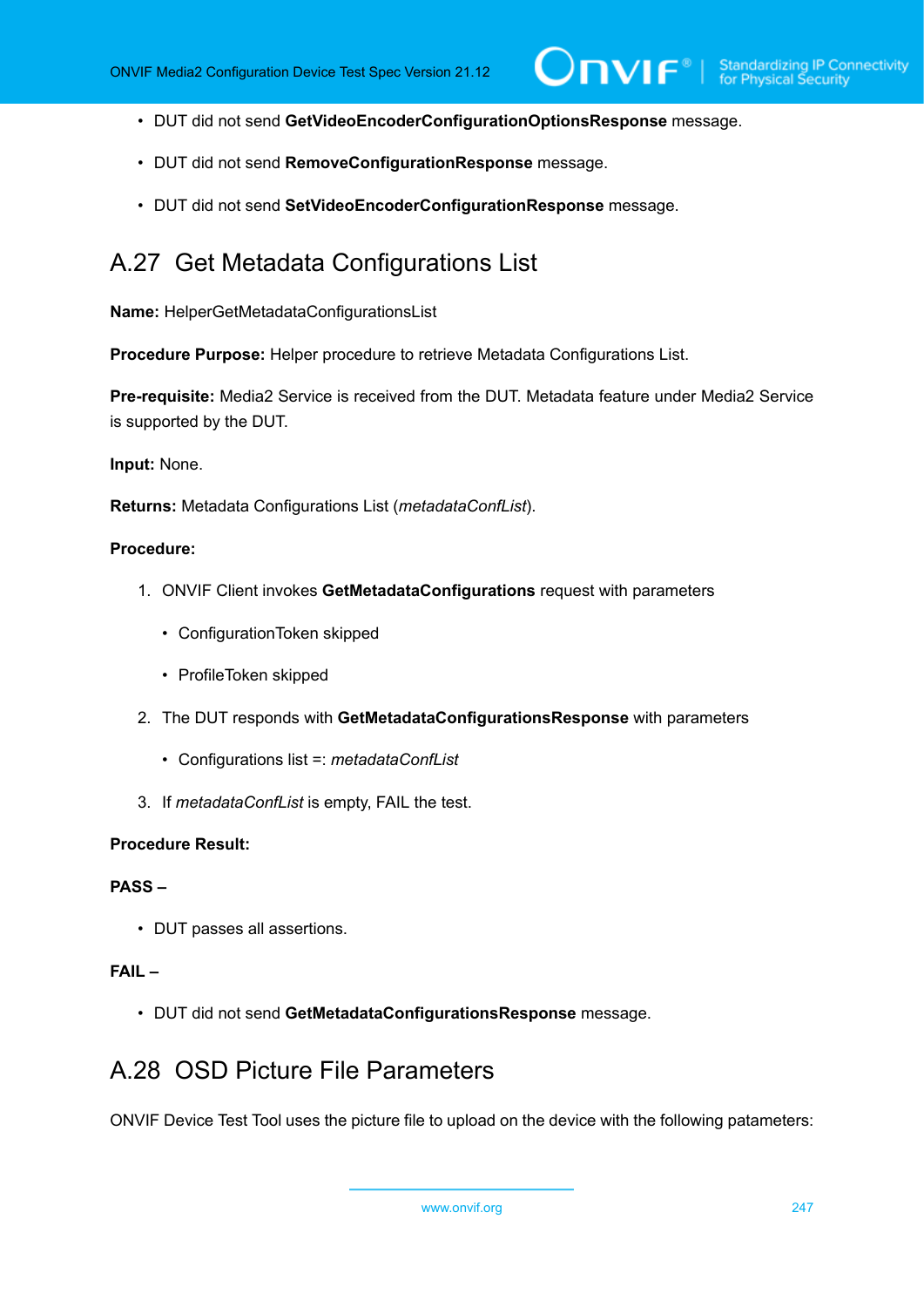- File format: PNG
- Size: no more than 1024 bytes
- Width: 16 pixels
- Height: 16 pixels

# <span id="page-247-0"></span>A.29 Delete OSD

**Name:** HelperDeleteOSD

**Procedure Purpose:** Helper procedure to delete OSD Configuration.

**Pre-requisite:** Media2 Service is received from the DUT. OSD is supported by the DUT.

**Input:** OSD token (*osdToken*).

**Returns:** None.

## **Procedure:**

- 1. ONVIF Client invokes **DeleteOSD** request with parameters
	- OSDToken := *osdToken*
- 2. DUT responds with **DeleteOSDResponse** message.

#### **Procedure Result:**

# **PASS –**

• DUT passes all assertions.

# **FAIL –**

• The DUT did not send **DeleteOSDResponse** message.

# A.30 Device Configuration to Create OSD with Required Type

**Name:** HelperDeviceConfigurationToCreateOSD

**Procedure Purpose:** Helper procedure to configure Device to have free space to create OSD with required type.

**Pre-requisite:** Media2 Service is received from the DUT. OSD is supported by the DUT.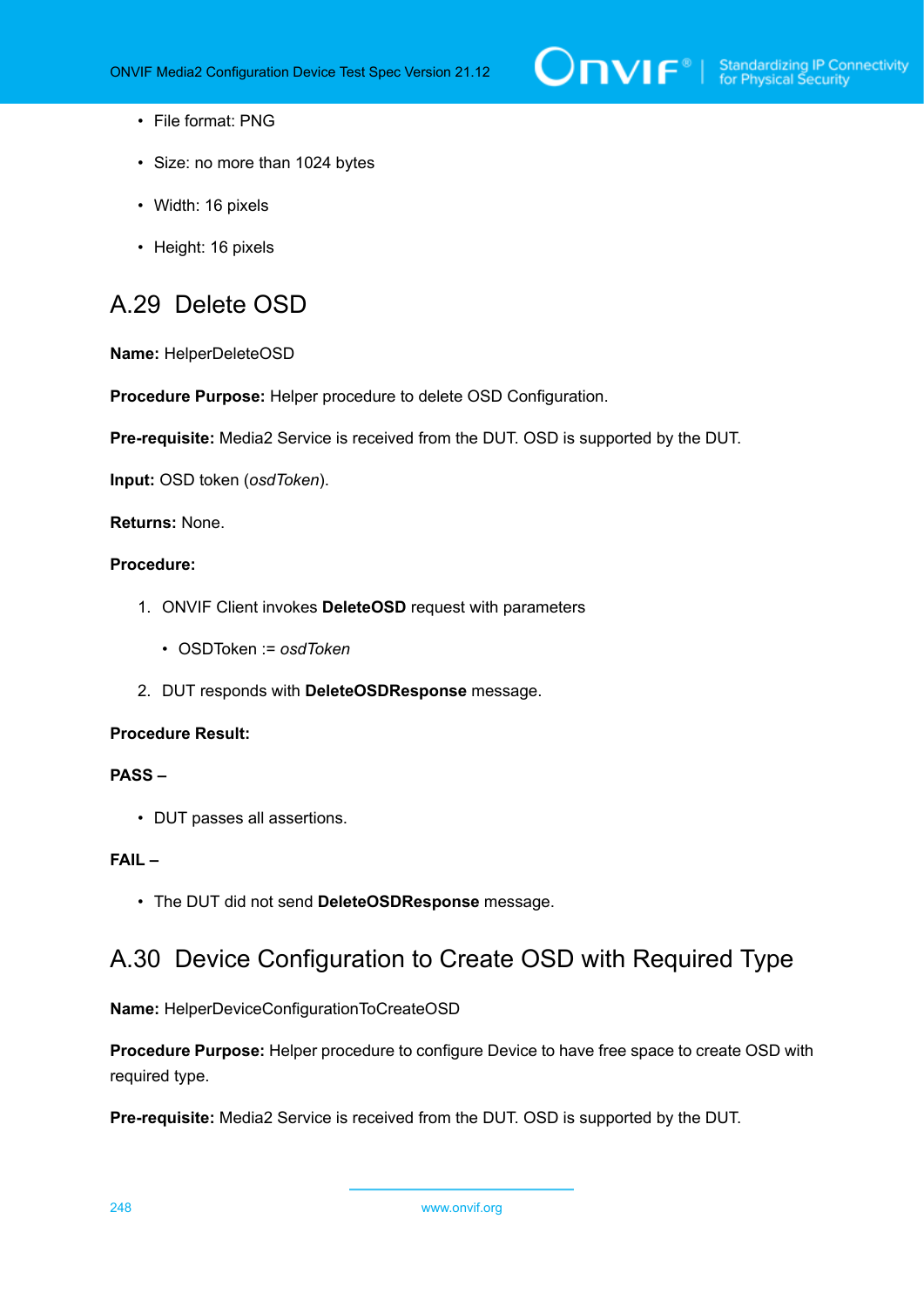**Input:** OSD Configurations List (*osdConfList*), OSD Options (*osdOptions*), OSD Type that will be created (*osdType*).

**Returns:** Updated OSD Configurations List (*osdConfList*).

## **Procedure:**

- 1. If *osdType* = "Image":
	- 1.1. Set *osdImageNumber* := number of OSD Configuration items with Type = "Image".
	- 1.2. If *osdOptions*.MaximumNumberOfOSDs contains "Image" attribute:
		- 1.2.1. If *osdImageNumber* = *osdOptions*.MaximumNumberOfOSDs.Image:
			- 1.2.1.1. If *osdConfList* does not contain at least one OSD Configuration with Type = "Image", FAIL the test and skip other steps.

 $\mathsf{J}\mathsf{N}\mathsf{N}\mathsf{F}^\ast$  i

- 1.2.1.2. Set *osdToken* := *osdConfList*.OSDs[0].token, where OSDs[0] is the first OSD Configuration with Type = "Image".
- 1.2.1.3. ONVIF Client deletes OSD Configuration with image type by following the procedure mentioned in [Annex A.29](#page-247-0) with the following input parameter
	- in *osdToken* OSD Configuration token to delete
- 1.2.1.4. Set *osdConfList* := *osdConfList osdConfList*.OSDs[0].token, where OSDs[0] is the OSD Configuration with token = *osdToken*.
- 1.2.1.5. Skip other steps.
- 2. If *osdType* = "Text":
	- 2.1. ONVIF Client deletes all OSD Configurations with Type="Text" by following the procedure mentioned in [Annex A.31](#page-249-0) with the following input and output parameters
		- in *osdConfList* current OSD Configuration list
		- out *osdConfList* updated OSD Configuration list
- 3. Set *osdNumber* := number of OSD Configuration items in *osdConfList*.
- 4. If *osdNumber* = *osdOptions*.MaximumNumberOfOSDs.Total:
	- 4.1. If *osdConfList* does not contain at least one OSD Configuration, FAIL the test and skip other steps.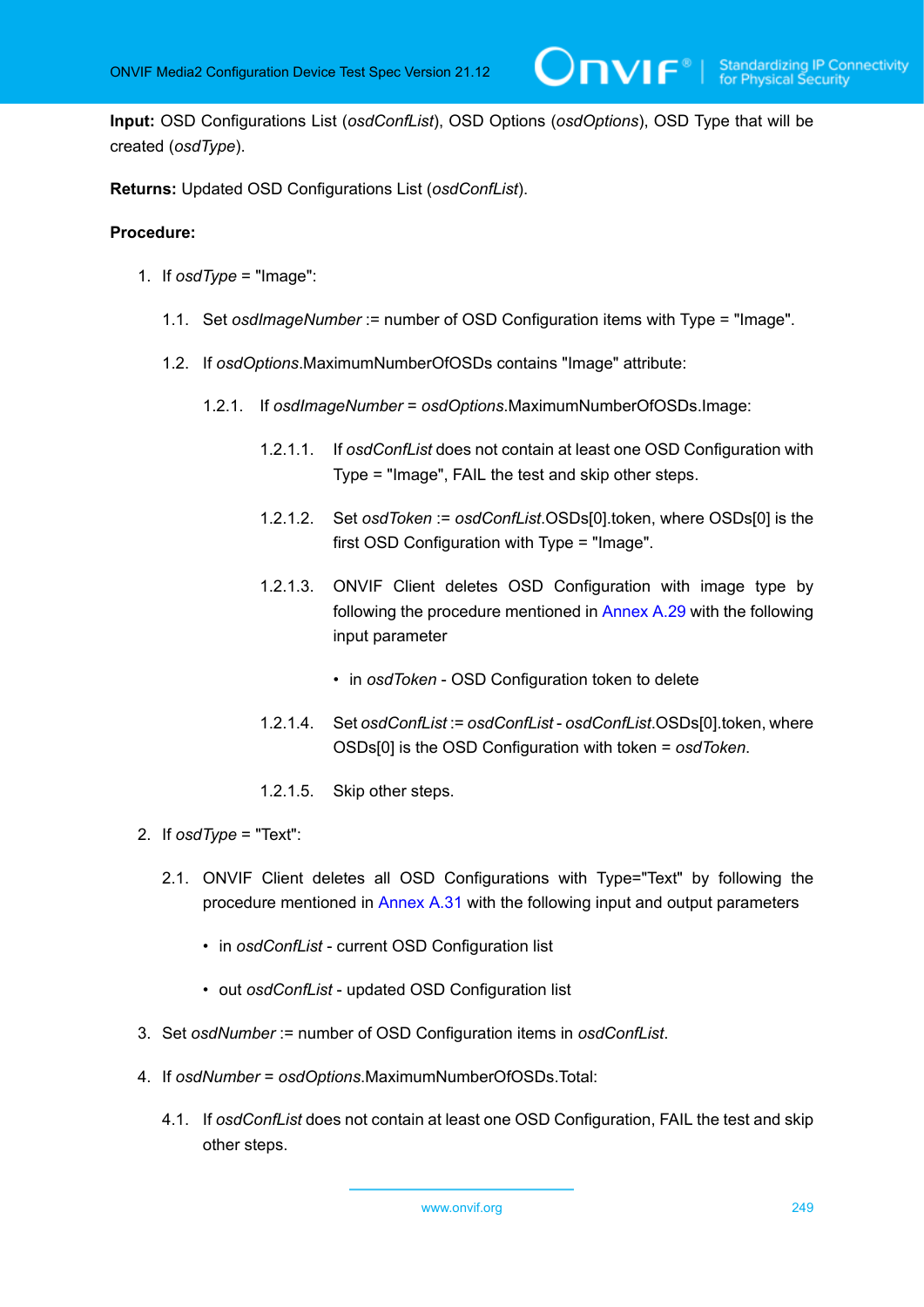- 4.2. Set *osdToken* := *osdConfList*.OSDs[0].token
- 4.3. ONVIF Client deletes OSD Configuration by following the procedure mentioned in [Annex A.29](#page-247-0) with the following input parameter
	- in *osdToken* OSD Configuration token to delete
- 4.4. Set *osdConfList* := *osdConfList osdConfList*.OSDs[0].token, where OSDs[0] is the OSD Configuration with token = *osdToken*.

# **PASS –**

• DUT passes all assertions.

#### **FAIL –**

• None.

# <span id="page-249-0"></span>A.31 Delete All Text OSDs

**Name:** HelperDeleteAllTextOSDs

**Procedure Purpose:** Helper procedure to delete all OSD Configurations with Type="Text".

**Pre-requisite:** Media2 Service is received from the DUT. OSD is supported by the DUT.

**Input:** OSD Configuration list (*osdConfList*).

**Returns:** Updated OSD Configuration list (*updatedOSDConfList*).

# **Procedure:**

- 1. For each OSD Configuration with Type="Text" *osdConfig* in *osdConfList* repeat the following steps:
	- 1.1. ONVIF Client invokes **DeleteOSD** request with parameters
		- OSDToken := *osdConfig*.token
	- 1.2. DUT responds with **DeleteOSDResponse** message.
	- 1.3. Set *updatedOSDConfList* := *osdConfList osdConfig*.

## **Procedure Result:**

**PASS –**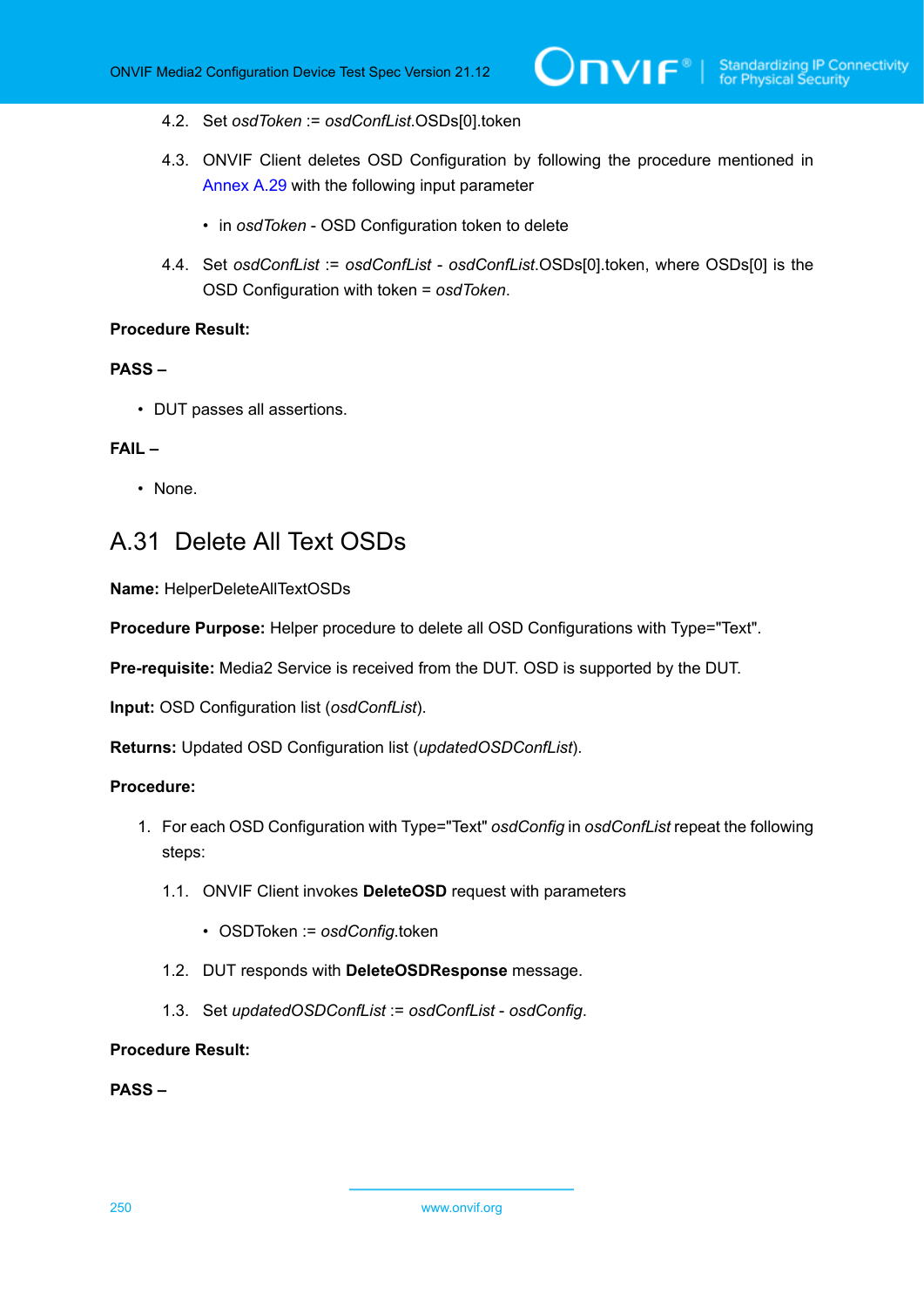• DUT passes all assertions.

# **FAIL –**

• The DUT did not send **DeleteOSDResponse** message.

# A.32 Get Analytics Configurations List

**Name:** HelperGetAnalyticsConfigurationsList

**Procedure Purpose:** Helper procedure to retrieve Analytics Configurations List.

**Pre-requisite:** Media2 Service is received from the DUT. Analytics feature under Media2 Service is supported by the DUT.

**Input:** None.

**Returns:** Analytics Configurations list (*analyticsConfList*).

# **Procedure:**

- 1. ONVIF Client invokes **GetAnalyticsConfigurations** request with parameters
	- ConfigurationToken skipped
	- ProfileToken skipped
- 2. The DUT responds with **GetAnalyticsConfigurationsResponse** with parameters
	- Configurations list =: *analyticsConfList*
- 3. If *analyticsConfList* is empty, FAIL the test.

#### **Procedure Result:**

#### **PASS –**

• DUT passes all assertions.

# **FAIL –**

• DUT did not send **GetAnalyticsConfigurationsResponse** message.

# A.33 Delete Media Profile

**Name:** HelperDeleteMediaProfile

**Procedure Purpose:** Helper procedure to delete Media Profile.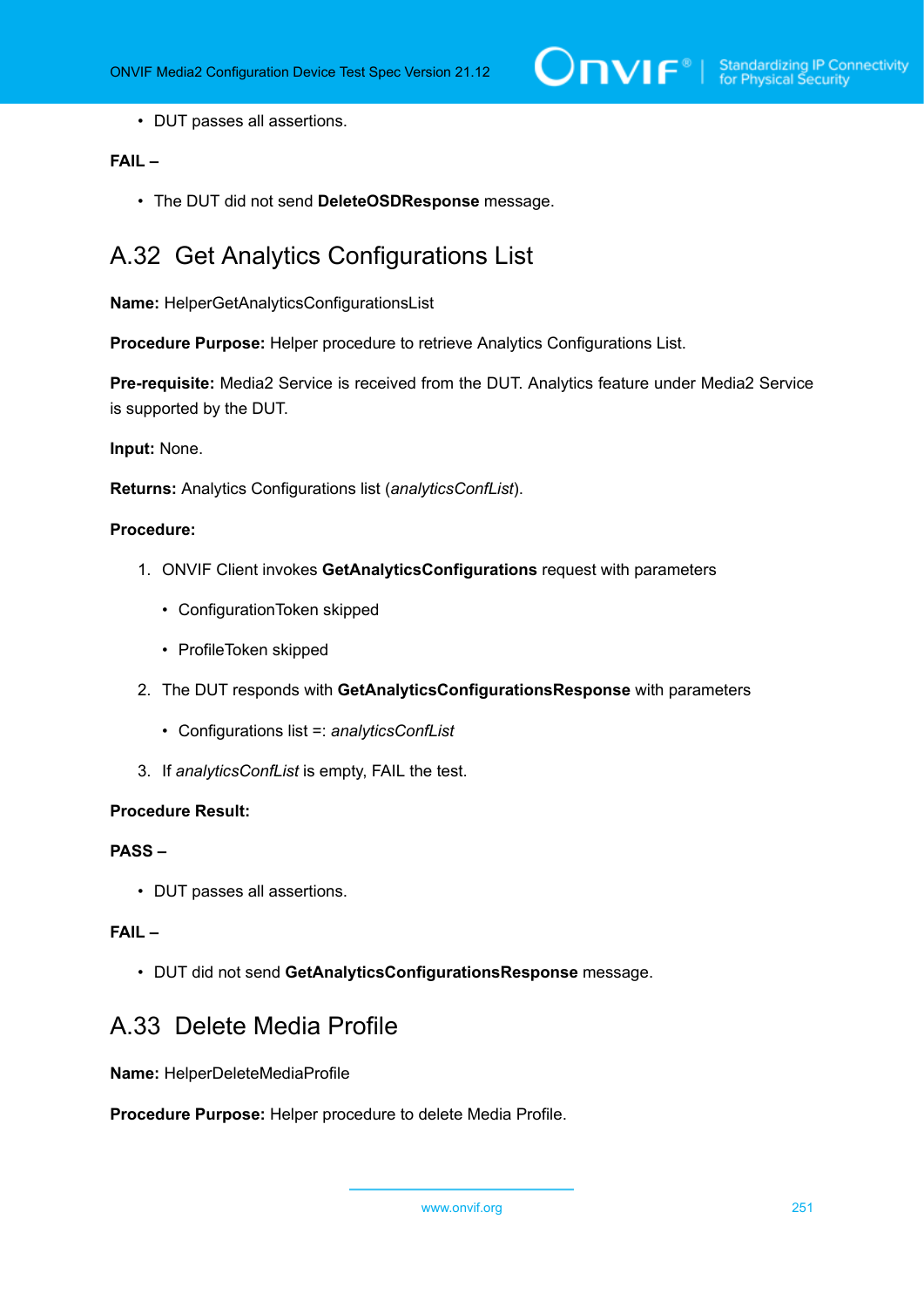**Pre-requisite:** Media2 Service is received from the DUT.

**Input:** Media profile token (*profileToken*).

**Returns:** None.

#### **Procedure:**

- 1. ONVIF Client invokes **DeleteProfile** request with parameters
	- Token = *profileToken*
- 2. The DUT responds with **DeleteProfileResponse** message.

### **Procedure Result:**

# **PASS –**

• DUT passes all assertions.

# **FAIL –**

• DUT did not send **DeleteProfileResponse** message.

# A.34 Device Configuration For Create Mask

**Name:** HelperDeviceConfigurationForCreateMask

**Procedure Purpose:** Helper procedure for configuring DUT in order to add a mask.

**Pre-requisite:** Media2 Service is received from the DUT. Mask feature is supported by the DUT.

**Input:** None.

**Returns:** Mask Options (*maskOptions*). Video Source configuration token (*vscToken*). Mask to restore (optional) (*maskToRestore*)

- 1. ONVIF Client retrieves Video Source Configurations list by following the procedure mentioned in [Annex A.7](#page-222-0) with the following input and output parameters
	- out *videoSourceConfList1* Video Source Configurations list
- 2. For each Video Source Configuration *videoSourceConf1* in *videoSourceConfList1* list repeat the following steps:
	- 2.1. ONVIF Client invokes **GetMaskOptions** request with parameters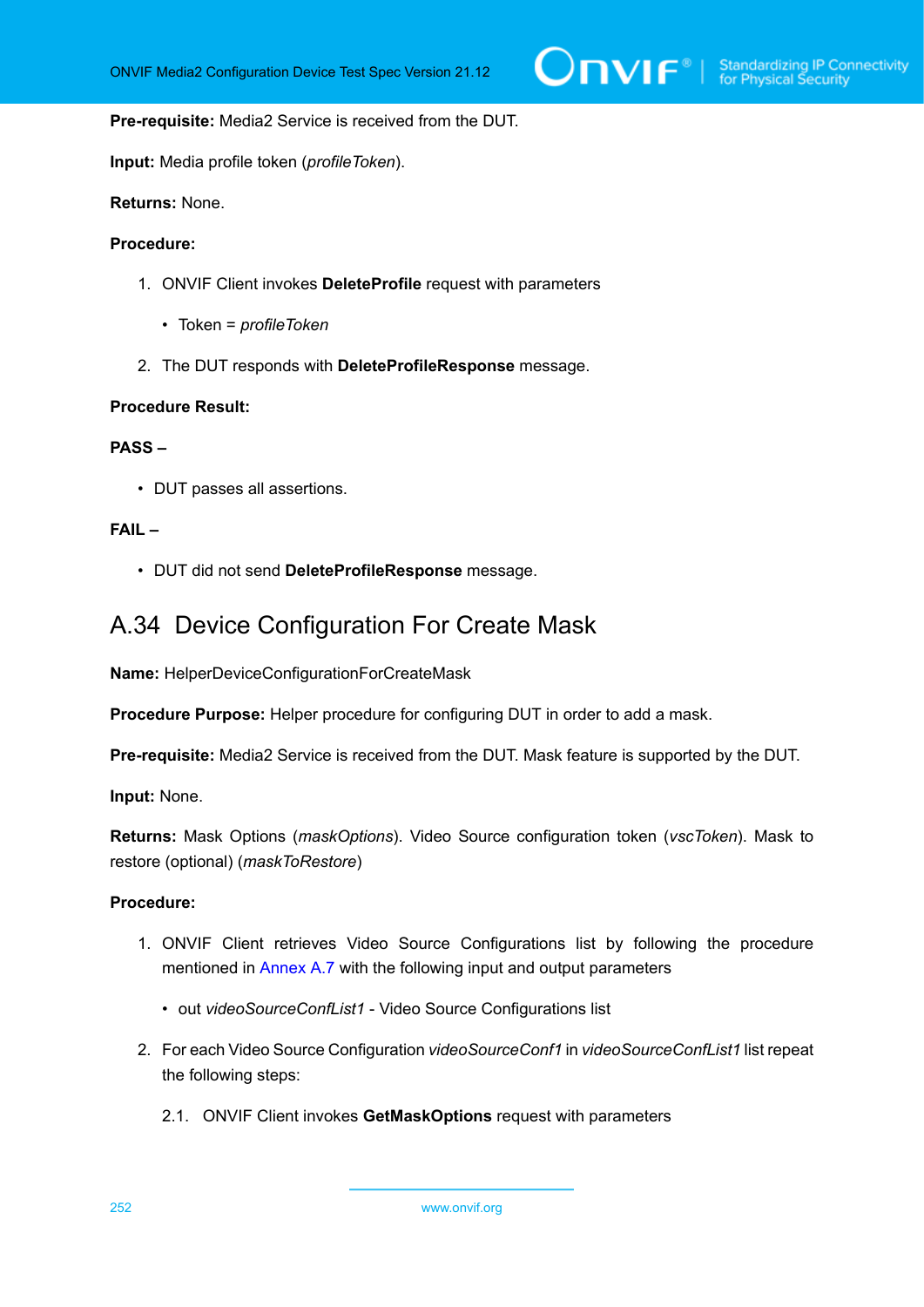- ConfigurationToken := *videoSourceConf1*.@Token
- 2.2. DUT responds with **GetMaskOptionsResponse** message with parameters
	- MaskOptions =: *maskOptions*
- 2.3. If *maskOptions* does not contain MaxMasks attribute, FAIL the test and skip other steps.

 $\mathsf{D}\mathbf{n}\mathsf{V}$ lf $^\circ$ l

- 2.4. If *maskOptions*.MaxMasks > 0:
	- 2.4.1. Set *vscToken* := *videoSourceConf1*.@Token
	- 2.4.2. ONVIF Client invokes **GetMasks** request with parameters
		- Token skipped
		- ConfigurationToken := *vscToken*
	- 2.4.3. DUT responds with **GetMasksResponse** message with parameters
		- Masks =: *maskConfList1*
	- 2.4.4. Set *amountOfExistingMasks* := amount of Mask items in *maskConfList1*
	- 2.4.5. If *amountOfExistingMasks* = *maskOptions*.MaxMasks
		- 2.4.5.1. Set *maskToDelete* := *maskConfList1*.Masks[0].token
		- 2.4.5.2. ONVIF Client deletes Mask Configuration by following the procedure mentioned in [Annex A.35](#page-253-0) with the following input parameter
			- in *maskToDelete* Mask Configuration token to delete
	- 2.4.6. Skip other steps of procedure.
- 3. FAIL the test and skip other steps.

#### **Procedure Result:**

#### **PASS –**

• DUT passes all assertions.

#### **FAIL –**

- DUT did not send **GetMaskOptionsResponse** message.
- DUT did not send **GetMasksResponse** message.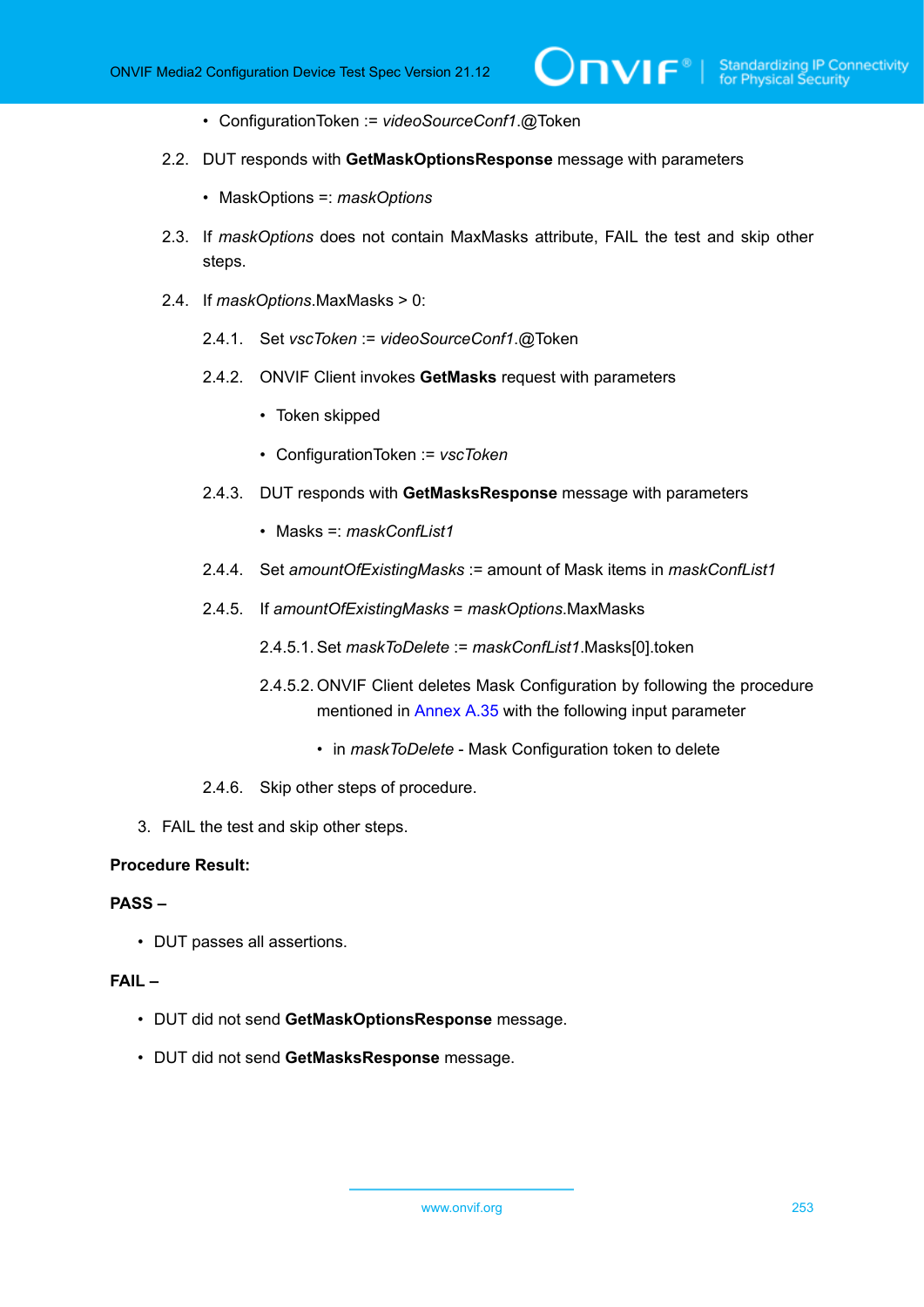## <span id="page-253-0"></span>A.35 Delete Mask

**Name:** HelperDeleteMask

**Procedure Purpose:** Helper procedure to delete specified Mask.

**Pre-requisite:** Media2 Service is received from the DUT. Mask feature is supported by the DUT.

**Input:** Mask token (*maskToDelete*).

#### **Returns:** None.

#### **Procedure:**

- 1. ONVIF Client invokes **DeleteMask** request with parameters
	- Token := *maskToDelete*
- 2. DUT responds with **DeleteMaskResponse** message

#### **Procedure Result:**

## **PASS –**

• DUT passes all assertions.

## **FAIL –**

• DUT did not send **DeleteMaskResponse** message.

## A.36 Create Mask

**Name:** HelperCreateMask

**Procedure Purpose:** Helper procedure for mask creation for specified Video Source Configuration with valid options.

**Pre-requisite:** Media2 Service is received from the DUT. Mask feature is supported by the DUT.

**Input:** Video Source configuration token (*vscToken*). Mask Options (*maskOptions*). Type of Mask (*maskType*).

**Returns:** Token of the created mask (*maskToken*).

#### **Procedure:**

1. ONVIF Client invokes **CreateMask** request with parameters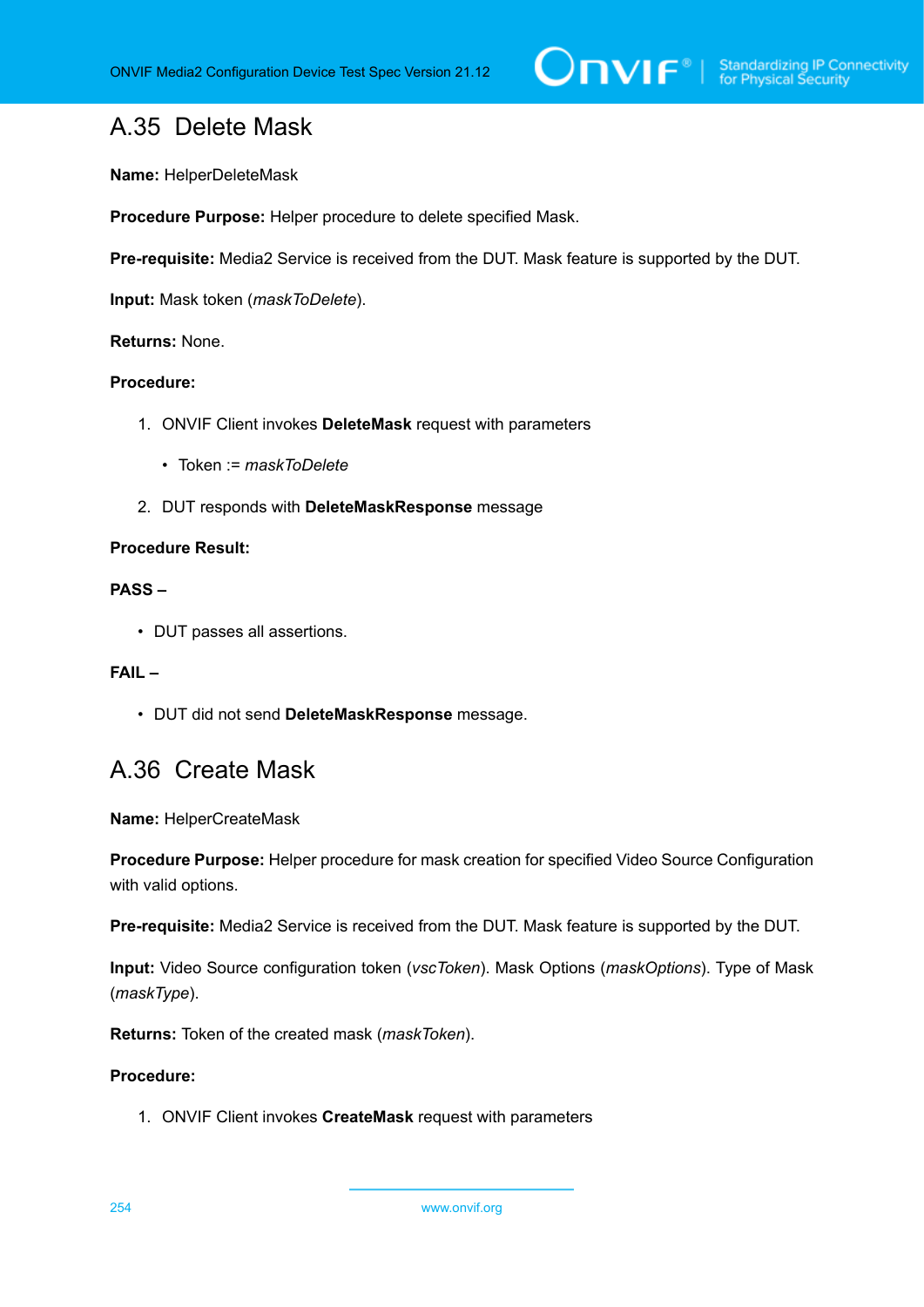- token := "TestMask" (note: this token can be ignored by DUT)
- ConfigurationToken := *vscToken*
- Polygon := Point[0].@x="-0.4", Point[0].@y="-0.2", Point[1].@x="-0.2", Point[1].@y="0.3", Point[2].@x="0.1", Point[2].@y="0.4", Point[3].@x="0.3", Point[3].@y="-0.3" if *maskOptions*.RectangleOnly is false or skipped. Else Polygon := Point[0].@x="-0.5", Point[0].@y="-0.5", Point[1].@x="-0.5", Point[1].@y="0.5", Point[2].@x="0.5", Point[2].@y="0.5", Point[3].@x="0.5", Point[3].@y="-0.5"
- Type := *maskType*
- If Type = "Color":
	- If *maskOptions*.Color.ColorList is specified:
		- Color := first value that are listed in *maskOptions*.Color.ColorList
	- If *maskOptions*.Color.ColorspaceRange is specified:
		- Color.@Colorspace := Colorspace value of the first item that is listed in *maskOptions*.Color.ColorspaceRange
		- Color.@X := value from the range [X.Min,X.Max] of the same item in *maskOptions*.Color.ColorspaceRange that was used for the Color.@Colorspace
		- Color.@Y := value from the range [Y.Min, Y.Max] of the same item in *maskOptions*.Color.ColorspaceRange that was used for the Color.@Colorspace
		- Color.@Z := value from the range [Z.Min,Z.Max] of the same item in *maskOptions*.Color.ColorspaceRange that was used for the Color.@Colorspace
- Enabled := false
- 2. DUT responds with **CreateMaskResponse** message with parameters
	- Token of the created mask =: *maskToken*

#### **Procedure Result:**

#### **PASS –**

• DUT passes all assertions.

## **FAIL –**

• DUT did not send **CreateMaskResponse** message.